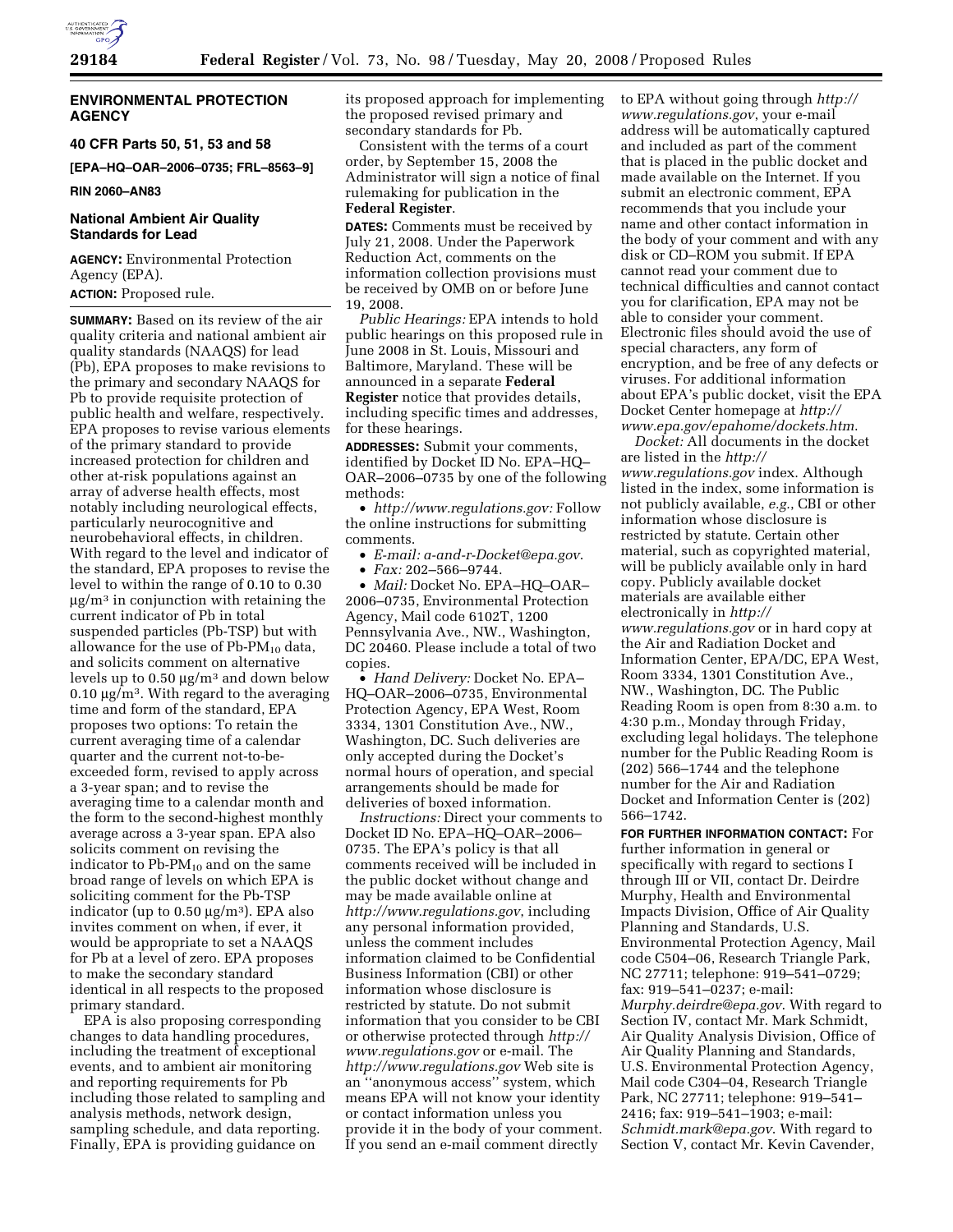Air Quality Analysis Division, Office of Air Quality Planning and Standards, U.S. Environmental Protection Agency, Mail code C304–06, Research Triangle Park, NC 27711; *telephone:* 919–541– 2364; fax: 919–541–1903; e-mail: *Cavender.kevin@epa.gov*. With regard to Section VI, contact Mr. Larry Wallace, Ph.D., Air Quality Policy Division, Office of Air Quality Planning and Standards, U.S. Environmental Protection Agency, Mail code C539–01, Research Triangle Park, NC 27711; *telephone:* 919–541–0906; fax: 919– 541–0824; e-mail: *Wallace.larry@epa.gov*.

# **SUPPLEMENTARY INFORMATION:**

#### **General Information**

### *What Should I Consider as I Prepare My Comments for EPA?*

1. *Submitting CBI*. Do not submit this information to EPA through *http:// www.regulations.gov* or e-mail. Clearly mark the part or all of the information that you claim to be CBI. For CBI information in a disk or CD–ROM that you mail to EPA, mark the outside of the disk or CD–ROM as CBI and then identify electronically within the disk or CD–ROM the specific information that is claimed as CBI. In addition to one complete version of the comment that includes information claimed as CBI, a copy of the comment that does not contain the information claimed as CBI must be submitted for inclusion in the public docket. Information so marked will not be disclosed except in accordance with procedures set forth in 40 CFR part 2.

2. *Tips for Preparing Your Comments*. When submitting comments, remember to:

• Identify the rulemaking by docket number and other identifying information (subject heading, **Federal Register** date and page number).

• Follow directions—the agency may ask you to respond to specific questions or organize comments by referencing a Code of Federal Regulations (CFR) part or section number.

• Explain why you agree or disagree, suggest alternatives, and substitute language for your requested changes.

• Describe any assumptions and provide any technical information and/ or data that you used.

• If you estimate potential costs or burdens, explain how you arrived at your estimate in sufficient detail to allow for it to be reproduced.

• Provide specific examples to illustrate your concerns, and suggest alternatives.

• Explain your views as clearly as possible, avoiding the use of profanity or personal threats.

• Make sure to submit your comments by the comment period deadline identified.

#### **Availability of Related Information**

A number of documents relevant to this rulemaking, including the advance notice of proposed rulemaking (72 FR 71488), the *Air Quality Criteria for Lead*  (Criteria Document) (USEPA, 2006a), the Staff Paper, related risk assessment reports, and other related technical documents are available on EPA's Office of Air Quality Planning and Standards (OAQPS) Technology Transfer Network (TTN) Web site at *http://www.epa.gov/ ttn/naaqs/standards/pb/ s*\_*pb*\_*index.html*. These and other related documents are also available for inspection and copying in the EPA docket identified above.

#### **Table of Contents**

The following topics are discussed in this preamble:

I. Background

- A. Legislative Requirements
- B. History of Lead NAAQS Reviews
- C. Current Related Lead Control Programs D. Current Lead NAAQS Review
- II. Rationale for Proposed Decision on the Primary Standard
	- A. Multimedia, Multipathway Considerations and Background
	- 1. Atmospheric Emissions and Distribution of Lead
- 2. Air-Related Human Exposure Pathways
- 3. Nonair-Related and Air-Related
- Background Human Exposure Pathways 4. Contributions to Children's Lead
- Exposures B. Health Effects Information
- 1. Blood Lead
- a. Internal Disposition of Lead
- b. Use of Blood Lead as Dose Metric
- c. Air-to-Blood Relationships
- 2. Nature of Effects
- a. Broad Array of Effects
- b. Neurological Effects in Children
- 3. Lead-Related Impacts on Public Health
- a. At-Risk Subpopulations
- b. Potential Public Health Impacts
- 4. Key Observations
- C. Human Exposure and Health Risk **Assessments**
- 1. Overview of Risk Assessment From Last Review
- 2. Design Aspects of Exposure and Risk Assessments
- a. CASAC Advice
- b. Health Endpoint, Risk Metric and Concentration-response Functions
- c. Case Study Approach
- d. Air Quality Scenarios
- e. Categorization of Policy-Relevant Exposure Pathways
- f. Analytical Steps
- g. Generating Multiple Sets of Risk Results
- h. Key Limitations and Uncertainties
- 3. Summary of Estimates and Key **Observations**
- a. Blood Pb Estimates
- b. IQ Loss Estimates
- D. Conclusions on Adequacy of the Current Primary Standard
- 1. Background
- a. The Current Standard
- b. Policy Options Considered in the Last Review
- 2. Considerations in the Current Review
- a. Evidence-Based Considerations b. Exposure- and Risk-Based
	- Considerations
- 3. CASAC Advice and Recommendations 4. Administrator's Proposed Conclusions
- Concerning Adequacy
- E. Conclusions on the Elements of the Standard 1. Indicator
- 
- 2. Averaging Time and Form 3. Level for a Pb NAAQS With Pb-TSP Indicator
- a. Evidence-Based Considerations
- b. Exposure- and Risk-Based
- Considerations c. CASAC Advice and Recommendations
- d. Administrator's Proposed Conclusion Concerning Level
- 4. Level for a Pb NAAQS With  $Pb-PM_{10}$ Indicator
- a. Considerations With Regard to Particles Not Captured by  $PM_{10}$
- b. CASAC Advice
- c. Approaches for Levels for a PM10-Based Standard
- F. Proposed Decision on the Primary Standard
- III. Rationale for Proposed Decision on the Secondary Standard
	- A. Welfare Effects Information
	- B. Screening Level Ecological Risk Assessment
	- 1. Design Aspects of the Assessment and Associated Uncertainties
	- 2. Summary of Results
- C. The Secondary Standard
- 1. Background on the Current Standard
- 2. Approach for Current Review
- 3. Conclusions on Adequacy of the Current Standard
- a. Evidence-Based Considerations
- b. Risk-Based Considerations
- c. CASAC Advice and Recommendations
- d. Administrator's Proposed Conclusions on Adequacy of Current Standard
- 4. Conclusions and Proposed Decision on the Elements of the Secondary Standard
- IV. Proposed Appendix R on Interpretation of the NAAQS for Lead and Proposed Revisions to the Exceptional Events Rule
	- A. Background
	- B. Interpretation of the NAAQS for Lead 1. Interpretation of a Standard Based on
	- Pb-TSP
	- 2. Interpretation of Alternative Elements
	- C. Exceptional Events Information
- Submission Schedule V. Proposed Amendments to Ambient
	- Monitoring Requirements A. Sampling and Analysis Methods
	- 1. Background
	- 2. Proposed Changes

c. Analysis Method d. FEM Criteria e. Quality Assurance

a. Pb-TSP Sampling Method b. Pb-PM10 Sampling Method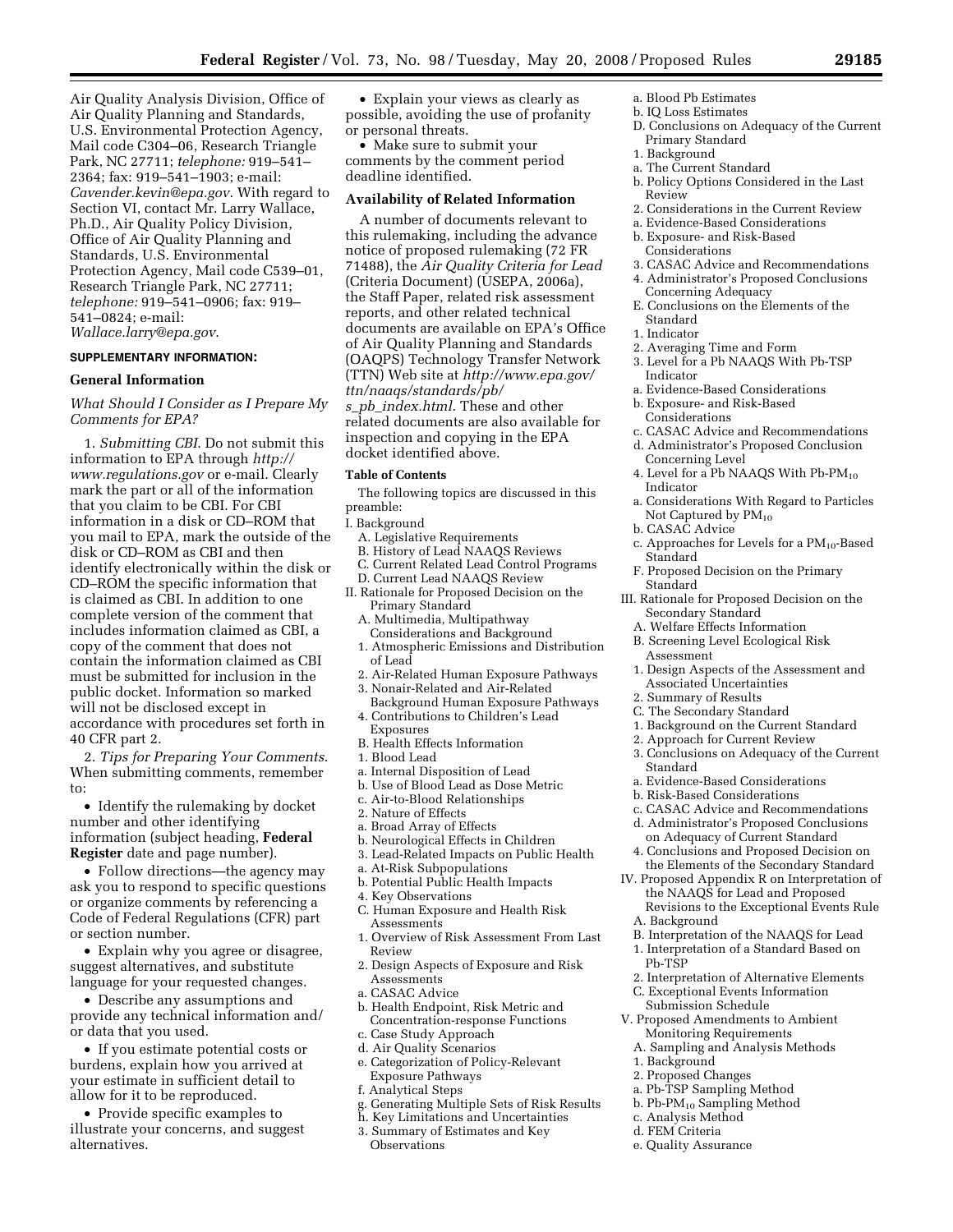#### B. Network Design

- 1. Background
- 2. Proposed Changes
- C. Sampling Schedule
- 1. Background
- 2. Proposed Changes
- D. Monitoring for the Secondary NAAQS
- 1. Background
- 2. Proposed Changes
- E. Other Monitoring Regulation Changes 1. Reporting of Average Pressure and
- Temperature 2. Special Purpose Monitoring Exemption
- VI. Implementation Considerations
	- A. Designations for the Lead NAAQS
	- 1. Potential Schedule for Designations of A
	- Revised Lead NAAQS B. Lead Nonattainment Area Boundaries
	- 1. County-Based Boundaries
	- 2. MSA-Based Boundaries
	- C. Classifications
	- D. Section 110(a)(2) Lead NAAQS Infrastructure Requirements
	- E. Attainment Dates
	- F. Attainment Planning Requirements
	- 1. Schedule for Attaining a Revised Pb NAAQS
	- 2. RACM for Lead Nonattainment Areas
	- 3. Demonstration of Attainment for Lead Nonattainment Areas
	- 4. Reasonable Further Progress (RFP)
	- 5. Contingency Measures
	- 6. Nonattainment New Source Review (NSR) and Prevention of Significant Deterioration (PSD) Requirements
	- 7. Emissions Inventories
	- 8. Modeling
	- G. General Conformity
	- H. Transition From the Current NAAQS to a Revised NAAQS for Lead
- VII. Statutory and Executive Order Reviews References

#### **I. Background**

#### *A. Legislative Requirements*

Two sections of the Clean Air Act (Act) govern the establishment and revision of the NAAQS. Section 108 (42 U.S.C. 7408) directs the Administrator to identify and list each air pollutant that ''in his judgment, cause or contribute to air pollution which may reasonably be anticipated to endanger public health and welfare'' and whose ''presence \* \* \* in the ambient air results from numerous or diverse mobile or stationary sources'' and to issue air quality criteria for those that are listed. Air quality criteria are to ''accurately reflect the latest scientific knowledge useful in indicating the kind and extent of all identifiable effects on public health or welfare which may be expected from the presence of [a] pollutant in ambient air \* \* \*''. Section 109 (42 U.S.C. 7409) directs the Administrator to propose and promulgate ''primary'' and ''secondary'' NAAQS for pollutants listed under section 108. Section 109(b)(1) defines a primary standard as one ''the attainment and maintenance of which in the

judgment of the Administrator, based on [air quality] criteria and allowing an adequate margin of safety, are requisite to protect the public health.'' 1 A secondary standard, as defined in Section 109(b)(2), must ''specify a level of air quality the attainment and maintenance of which, in the judgment of the Administrator, based on criteria, is requisite to protect the public welfare from any known or anticipated adverse effects associated with the presence of [the] pollutant in the ambient air."<sup>2</sup>

The requirement that primary standards include an adequate margin of safety was intended to address uncertainties associated with inconclusive scientific and technical information available at the time of standard setting. It was also intended to provide a reasonable degree of protection against hazards that research has not yet identified. *Lead Industries Association* v. *EPA*, 647 F.2d 1130, 1154 (D.C. Cir 1980), *cert. denied*, 449 U.S. 1042 (1980); *American Petroleum Institute* v. *Costle*, 665 F.2d 1176, 1186 (D.C. Cir. 1981), *cert. denied*, 455 U.S. 1034 (1982). Both kinds of uncertainties are components of the risk associated with pollution at levels below those at which human health effects can be said to occur with reasonable scientific certainty. Thus, in selecting primary standards that include an adequate margin of safety, the Administrator is seeking not only to prevent pollution levels that have been demonstrated to be harmful but also to prevent lower pollutant levels that may pose an unacceptable risk of harm, even if the risk is not precisely identified as to nature or degree. The CAA does not require the Administrator to establish a primary NAAQS at a zero-risk level or at background concentration levels, see *Lead Industries Association* v. *EPA*, 647 F.2d at 1156 n. 51, but rather at a level that reduces risk sufficiently so as to protect public health with an adequate margin of safety.

The selection of any particular approach to providing an adequate margin of safety is a policy choice left specifically to the Administrator's judgment. *Lead Industries Association*  v. *EPA*, 647 F.2d at 1161–62. In addressing the requirement for an adequate margin of safety, EPA considers such factors as the nature and severity of the health effects involved, the size of the population(s) at risk, and the kind and degree of the uncertainties that must be addressed.

In setting standards that are ''requisite'' to protect public health and welfare, as provided in section 109(b), EPA's task is to establish standards that are neither more nor less stringent than necessary for these purposes. *Whitman*  v. *American Trucking Associations*, 531 U.S. 457, 473. Further the Supreme Court ruled that ''[t]he text of § 109(b), interpreted in its statutory and historical context and with appreciation for its importance to the CAA as a whole, unambiguously bars cost considerations from the NAAQS-setting process \* \* \*'' *Id.* at 472.<sup>3</sup> Section 109(d)(1) of the Act requires that ''[n]ot later than December 31, 1980, and at 5-year intervals thereafter, the Administrator shall complete a thorough review of the criteria published under section 108 and the national ambient air quality standards promulgated under this section and shall make such revisions in such criteria and standards and promulgate such new standards as may be appropriate in accordance with section 108 and subsection (b) of this section.'' Section 109(d)(2)(A) requires that ''The Administrator shall appoint an independent scientific review committee composed of seven members including at least one member of the National Academy of Sciences, one physician, and one person representing State air pollution control agencies.'' Section 109(d)(2)(B) requires that, ''[n]ot later than January 1, 1980, and at fiveyear intervals thereafter, the committee referred to in subparagraph (A) shall complete a review of the criteria published under section 108 and the national primary and secondary ambient air quality standards promulgated under this section and shall recommend to the Administrator any new national ambient air quality standards and revisions of existing criteria and standards as may be appropriate under section 108 and subsection (b) of this

<sup>&</sup>lt;sup>1</sup>The legislative history of section 109 indicates that a primary standard is to be set at ''the maximum permissible ambient air level \* which will protect the health of any [sensitive] group of the population,'' and that for this purpose ''reference should be made to a representative sample of persons comprising the sensitive group rather than to a single person in such a group.'' S. Rep. No. 91–1196, 91st Cong., 2d Sess. 10 (1970).

<sup>2</sup>Welfare effects as defined in section 302(h) (42 U.S.C. 7602(h)) include, but are not limited to, ''effects on soils, water, crops, vegetation, manmade materials, animals, wildlife, weather, visibility and climate, damage to and deterioration of property, and hazards to transportation, as well as effects on economic values and on personal comfort and well-being.''

<sup>3</sup> In considering whether the CAA allowed for economic considerations to play a role in the promulgation of the NAAQS, the Supreme Court rejected arguments that because many more factors than air pollution might affect public health, EPA should consider compliance costs that produce health losses in setting the NAAQS. 531 U.S. at 466. Thus, EPA may not take into account possible public health impacts from the economic cost of implementation. *Id*.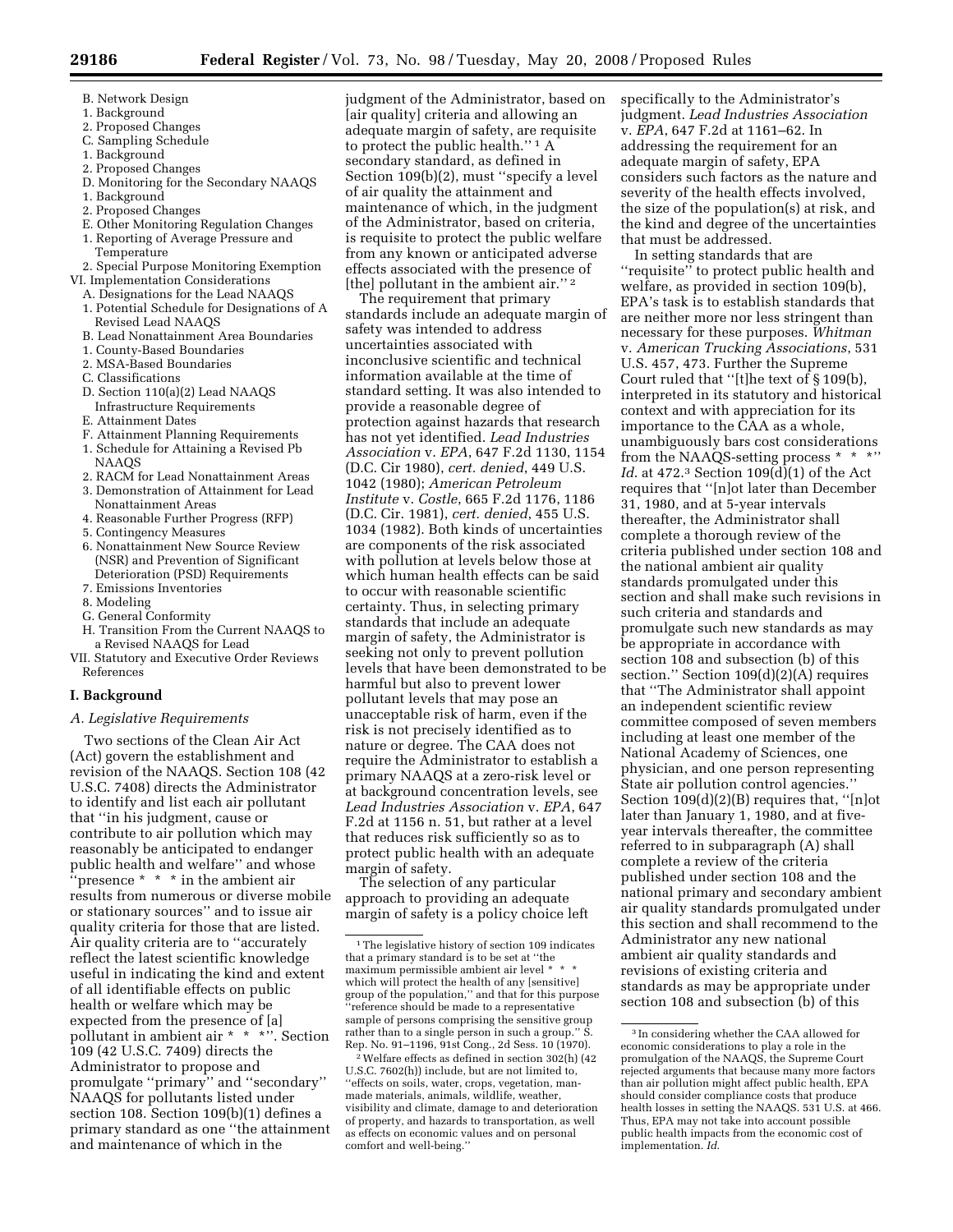section.'' Since the early 1980's, this independent review function has been performed by the Clean Air Scientific Advisory Committee (CASAC) of EPA's Science Advisory Board.

# *B. History of Lead NAAQS Reviews*

On October 5, 1978 EPA promulgated primary and secondary NAAQS for Pb under section 109 of the Act (43 FR 46246). Both primary and secondary standards were set at a level of 1.5 micrograms per cubic meter  $(\mu g/m^3)$ , measured as Pb in total suspended particulate matter (Pb–TSP), not to be exceeded by the maximum arithmetic mean concentration averaged over a calendar quarter. This standard was based on the 1977 *Air Quality Criteria for Lead* (USEPA, 1977).

A review of the Pb standards was initiated in the mid-1980s. The scientific assessment for that review is described in the 1986 *Air Quality Criteria for Lead* (USEPA, 1986a), the associated Addendum (USEPA, 1986b) and the 1990 Supplement (USEPA, 1990a). As part of the review, the Agency designed and performed human exposure and health risk analyses (USEPA, 1989), the results of which were presented in a 1990 Staff Paper (USEPA, 1990b). Based on the scientific assessment and the human exposure and health risk analyses, the 1990 Staff Paper presented options for the Pb NAAQS level in the range of 0.5 to 1.5 µg/m3, and suggested the second highest monthly average in three years for the form and averaging time of the standard (USEPA, 1990b). After consideration of the documents developed during the review and the significantly changed circumstances since Pb was listed in 1976, the Agency did not propose any revisions to the 1978 Pb NAAQS. In a parallel effort, the Agency developed the broad, multi-program, multimedia, integrated *U.S. Strategy for Reducing Lead Exposure* (USEPA, 1991). As part of implementing this strategy, the Agency focused efforts primarily on regulatory and remedial clean-up actions aimed at reducing Pb exposures from a variety of nonair sources judged to pose more extensive public health risks to U.S. populations, as well as on actions to reduce Pb emissions to air, such as bringing more areas into compliance with the existing Pb NAAQS (USEPA, 1991).

## *C. Current Related Lead Control Programs*

States are primarily responsible for ensuring attainment and maintenance of national ambient air quality standards once EPA has established them. Under section 110 of the Act (42 U.S.C. 7410)

and related provisions, States are to submit, for EPA approval, State implementation plans (SIPs) that provide for the attainment and maintenance of such standards through control programs directed to sources of the pollutants involved. The States, in conjunction with EPA, also administer the prevention of significant deterioration program (42 U.S.C. 7470– 7479) for these pollutants. In addition, Federal programs provide for nationwide reductions in emissions of these and other air pollutants through the Federal Motor Vehicle Control Program under Title II of the Act (42 U.S.C. 7521–7574), which involves controls for automobile, truck, bus, motorcycle, nonroad engine, and aircraft emissions; the new source performance standards under section 111 of the Act (42 U.S.C. 7411); and the national emission standards for hazardous air pollutants under section 112 of the Act (42 U.S.C. 7412).

As Pb is a multimedia pollutant, a broad range of Federal programs beyond those that focus on air pollution control provide for nationwide reductions in environmental releases and human exposures. In addition, the Centers for Disease Control and Prevention (CDC) programs provide for the tracking of children's blood Pb levels nationally and provide guidance on levels at which medical and environmental case management activities should be implemented (CDC, 2005a; ACCLPP, 2007).4 In 1991, the Secretary of the Health and Human Services (HHS) characterized Pb poisoning as the ''number one environmental threat to the health of children in the United States'' (Alliance to End Childhood Lead Poisoning, 1991). In 1997, President Clinton created, by Executive Order 13045, the President's Task Force on Environmental Health Risks and Safety Risks to Children in response to increased awareness that children face disproportionate risks from environmental health and safety hazards (62 FR 19885).5 By Executive Orders issued in October 2001 and April 2003, President Bush extended the work for the Task Force for an additional three and a half years beyond its original charter (66 FR 52013 and 68 FR 19931). The Task Force set a Federal goal of eliminating childhood Pb poisoning by the year 2010 and reducing Pb

poisoning in children was the Task Force's top priority.

Federal abatement programs provide for the reduction in human exposures and environmental releases from inplace materials containing Pb (e.g., Pbbased paint, urban soil and dust, and contaminated waste sites). Federal regulations on disposal of Pb-based paint waste help facilitate the removal of Pb-based paint from residences.6 Further, in 1991, EPA lowered the maximum levels of Pb permitted in public water systems from 50 parts per billion (ppb) to 15 ppb (56 FR 26460).

Federal programs to reduce exposure to Pb in paint, dust, and soil are specified under the comprehensive federal regulatory framework developed under the Residential Lead-Based Paint Hazard Reduction Act (Title X). Under Title X and Title IV of the Toxic Substances Control Act, EPA has established regulations and associated programs in the following five categories: (1) Training and certification requirements for persons engaged in lead-based paint activities; accreditation of training providers; authorization of State and Tribal lead-based paint programs; and work practice standards for the safe, reliable, and effective identification and elimination of leadbased paint hazards; (2) ensuring that, for most housing constructed before 1978, lead-based paint information flows from sellers to purchasers, from landlords to tenants, and from renovators to owners and occupants; (3) establishing standards for identifying dangerous levels of Pb in paint, dust and soil; (4) providing grant funding to establish and maintain State and Tribal lead-based paint programs, and to address childhood lead poisoning in the highest-risk communities; and (5) providing information on Pb hazards to the public, including steps that people can take to protect themselves and their families from lead-based paint hazards.

Under Title IV of TSCA, EPA established standards identifying hazardous levels of lead in residential paint, dust, and soil in 2001. This regulation supports the implementation of other regulations which deal with worker training and certification, Pb hazard disclosure in real estate transactions, Pb hazard evaluation and control in Federally-owned housing prior to sale and housing receiving Federal assistance, and U.S. Department of Housing and Urban Development grants to local jurisdictions to perform

<sup>4</sup>As described in Section III below the CDC stated in 2005 that no ''safe'' threshold for blood Pb levels in young children has been identified (CDC, 2005a).

<sup>5</sup>Co-chaired by the Secretary of the HHS and the Administrator of the EPA, the Task Force consisted of representatives from 16 Federal departments and agencies.

<sup>&</sup>lt;sup>6</sup> See "Criteria for Classification of Solid Waste Disposal Facilities and Practices and Criteria for Municipal Solid Waste Landfills: Disposal of Residential Lead-Based Paint Waste; Final Rule'' EPA–HQ–RCRA–2001–0017.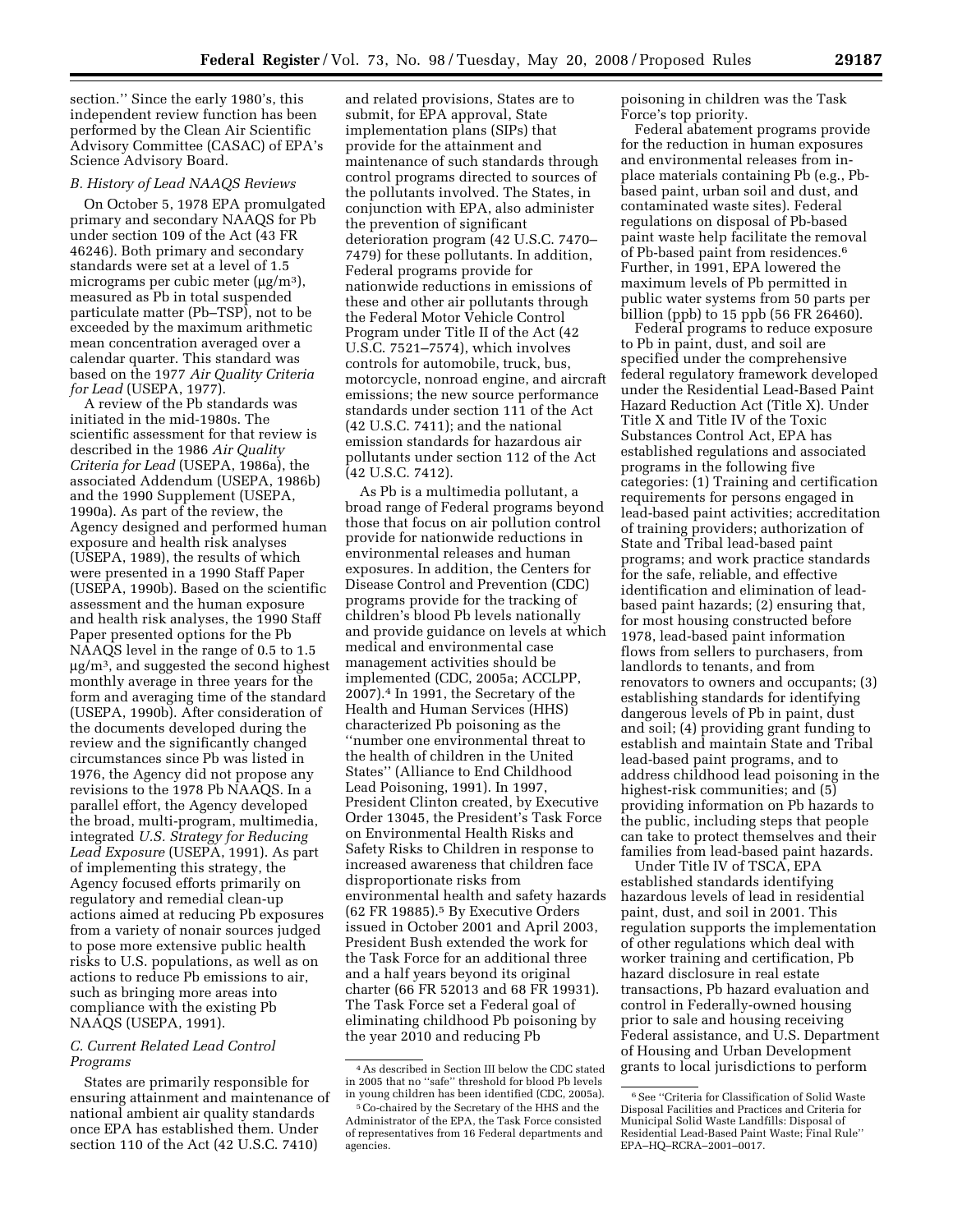Pb hazard control. The TSCA Title IV term ''lead-based paint hazard'' implemented through this regulation identifies lead-based paint and all residential lead-containing dust and soil regardless of the source of Pb, which, due to their condition and location, would result in adverse human health effects. One of the underlying principles of Title X is to move the focus of public and private decision makers away from the mere presence of lead-based paint, to the presence of lead-based paint hazards, for which more substantive action should be undertaken to control exposures, especially to young children. In addition the success of the program will rely on the voluntary participation of states and tribes as well as counties and cities to implement the programs and on property owners to follow the standards and EPA's recommendations. If EPA were to set unreasonable standards (e.g., standards that would recommend removal of all Pb from paint, dust, and soil), States and Tribes may choose to opt out of the Title X Pb program and property owners may choose to ignore EPA's advice believing it lacks credibility and practical value. Consequently, EPA needed to develop standards that would not waste resources by chasing risks of negligible importance and that would be accepted by States, Tribes, local governments and property owners. In addition, a separate regulation establishes, among other things, under authority of TSCA section 402, residential Pb dust cleanup levels and amendments to dust and soil sampling requirements (66 FR 1206).

On March 31, 2008, the Agency issued a new rule (*Lead:* Renovation, Repair and Painting [RRP] Program) to protect children from lead-based paint hazards. This rule applies to renovators and maintenance professionals who perform renovation, repair, or painting in housing, child-care facilities, and schools built prior to 1978. It requires that contractors and maintenance professionals be certified; that their employees be trained; and that they follow protective work practice standards. These standards prohibit certain dangerous practices, such as open flame burning or torching of leadbased paint. The required work practices also include posting warning signs, restricting occupants from work areas, containing work areas to prevent dust and debris from spreading, conducting a thorough cleanup, and verifying that cleanup was effective. The rule will be fully effective by April 2010. States and tribes may become authorized to implement this rule, and the rule contains procedures for the

authorization of states, territories, and tribes to administer and enforce these standards and regulations in lieu of a federal program. In announcing this rule, EPA noted that almost 38 million homes in the United States contain some lead-based paint, and that this rule's requirements were key components of a comprehensive effort to eliminate childhood Pb poisoning. To foster adoption of the rule's measures, EPA also intends to conduct an extensive education and outreach campaign to promote awareness of these new requirements.

Programs associated with the Comprehensive Environmental Response, Compensation, and Liability Act (CERCLA or Superfund) and Resource Conservation Recovery Act (RCRA) also implement abatement programs, reducing exposures to Pb and other pollutants. For example, EPA determines and implements protective levels for Pb in soil at Superfund sites and RCRA corrective action facilities. Federal programs, including those implementing RCRA, provide for management of hazardous substances in hazardous and municipal solid waste.7 For example, Federal regulations concerning batteries in municipal solid waste facilitate the collection and recycling or proper disposal of batteries containing Pb.8 Similarly, Federal programs provide for the reduction in environmental releases of hazardous substances such as Pb in the management of wastewater (*http:// www.epa.gov/owm/*).

A variety of federal nonregulatory programs also provide for reduced environmental release of Pb containing materials through more general encouragement of pollution prevention, promotion of reuse and recycling, reduction of priority and toxic chemicals in products and waste, and conservation of energy and materials. These include the Resource Conservation Challenge (*http:// www.epa.gov/epaoswer/osw/conserve/ index.htm*), the National Waste Minimization Program (*http://* 

*www.epa.gov/epaoswer/hazwaste/ minimize/leadtire.htm*), ''Plug in to eCycling'' (a partnership between EPA and consumer electronics manufacturers and retailers; *http://www.epa.gov/ epaoswer/hazwaste/recycle/electron/ crt.htm#crts*), and activities to reduce the practice of backyard trash burning (*http://www.epa.gov/msw/backyard/ pubs.htm*).

Efforts such as those programs described above have been successful in that blood Pb levels in all segments of the population have dropped significantly from levels observed around 1990. In particular, blood Pb levels for the general population of children 1 to 5 years of age have dropped to a median level of 1.6 µg/dL and a level of 3.9 µg/dL for the 90th percentile child in the 2003–2004 National Health and Nutrition Examination Survey (NHANES) as compared to median and 90th percentile levels in 1988–1991 of 3.5 µg/dL and 9.4 µg/dL, respectively (*http:// www.epa.gov/envirohealth/children/ body*\_*burdens/b1-table.htm*). These levels (median and 90th percentile) for the general population of young children 9 are at the low end of the historic range of blood Pb levels for general population of children aged 1– 5 years. However, as discussed in Section II.B.1.b, levels have been found to vary among children of different socioeconomic status and other demographic characteristics (CD, p. 4– 21) and racial/ethnic and income disparities in blood Pb levels in children persist. The decline in blood Pb levels in the United States has resulted from coordinated, intensive efforts at the national, state, and local levels. The Agency has continued to grapple with soil and dust Pb levels from the historical use of Pb in paint and gasoline and other sources.

EPA's research program, with other Federal agencies, defines, encourages and conducts research needed to locate and assess serious risks and to develop methods and tools to characterize and help reduce risks. For example, EPA's Integrated Exposure Uptake Biokinetic Model for Lead in Children (IEUBK model) for Pb in children and the Adult Lead Methodology are widely used and accepted as tools that provide guidance in evaluating site specific data. More recently, in recognition of the need for a single model that predicts Pb concentrations in tissues for children and adults, EPA is developing the All Ages Lead Model (AALM) to provide researchers and risk assessors with a

<sup>7</sup>See, e.g., ''Hazardous Waste Management System; Identification and Listing of Hazardous Waste: Inorganic Chemical Manufacturing Wastes; Land Disposal Restrictions for Newly Identified Wastes and CERCLA Hazardous Substance Designation and Reportable Quantities; Final Rule'', *http://www.epa.gov/epaoswer/hazwaste/state/ revision/frs/fr195.pdf* and *http://www.epa.gov/ epaoswer/hazwaste/ldr/basic.htm*.

<sup>8</sup>See, e.g., ''Implementation of the Mercury-Containing and Rechargeable Battery Management Act'' *http://www.epa.gov/epaoswer/hazwaste/ recycle/battery.pdf* and ''Municipal Solid Waste Generation, Recycling, and Disposal in the United States: Facts and Figures for 2005'' *http:// www.epa.gov/epaoswer/osw/conserve/resources/ msw-2005.pdf*.

<sup>9</sup>The 95th percentile value for the 2003–2004 NHANES is 5.1 µg/dL (Axelrad, 2008).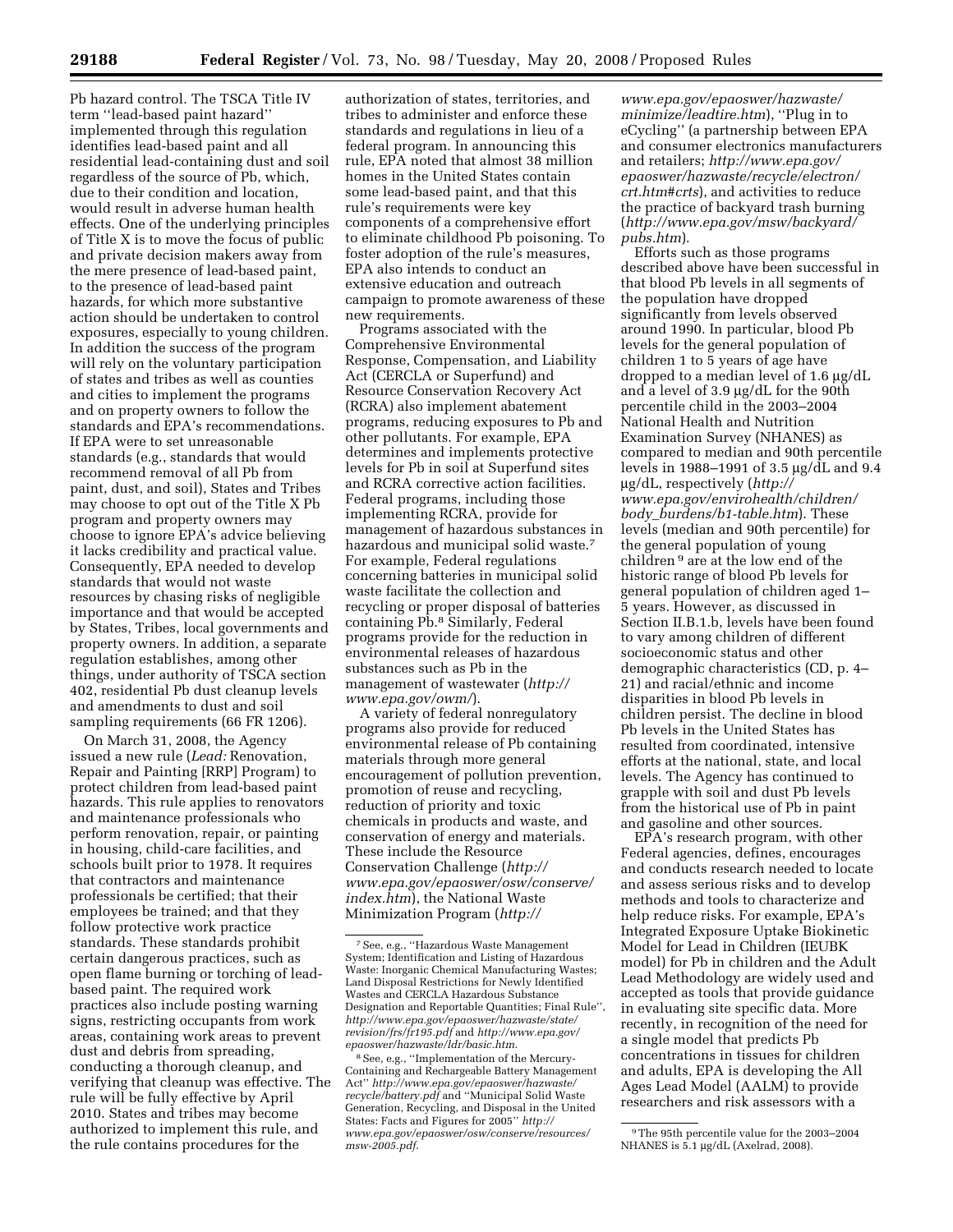pharmacokinetic model capable of estimating blood, tissue, and bone concentrations of Pb based on estimates of exposure over the lifetime of the individual. EPA research activities on substances including Pb focus on better characterizing aspects of health and environmental effects, exposure, and control or management of environmental releases (see *http:// www.epa.gov/ord/*

## *researchaccomplishments/index.html*).

## *D. Current Lead NAAQS Review*

EPA initiated the current review of the air quality criteria for Pb on November 9, 2004, with a general call for information (69 FR 64926). A project work plan (USEPA, 2005a) for the preparation of the Criteria Document was released in January 2005 for CASAC and public review. EPA held a series of workshops in August 2005, inviting recognized scientific experts to discuss initial draft materials that dealt with various lead-related issues being addressed in the Pb air quality criteria document. The first draft of the Criteria Document (USEPA, 2005b) was released for CASAC and public review in December 2005 and discussed at a CASAC meeting held on February 28– March 1, 2006.

A second draft Criteria Document (USEPA, 2006b) was released for CASAC and public review in May 2006, and discussed at the CASAC meeting on June 28, 2006. A subsequent draft of *Chapter 7—Integrative Synthesis*  (Chapter 8 in the final Criteria Document), released on July 31, 2006, was discussed at an August 15, 2006, CASAC teleconference. The final Criteria Document was released on September 30, 2006 (USEPA, 2006a; cited throughout this preamble as CD). While the Criteria Document focuses on new scientific information available since the last review, it integrates that information with scientific criteria from previous reviews.

In February 2006, EPA released the *Plan for Review of the National Ambient Air Quality Standards for Lead* (USEPA, 2006c) that described Agency plans and a timeline for reviewing the air quality criteria, developing human exposure and risk assessments and an ecological risk assessment, preparing a policy assessment, and developing the proposed and final rulemakings.

In May 2006, EPA released for CASAC and public review a draft *Analysis Plan for Human Health and Ecological Risk Assessment for the Review of the Lead National Ambient Air Quality Standards* (USEPA, 2006d), which was discussed at a June 29, 2006, CASAC meeting (Henderson, 2006). The May

2006 assessment plan discussed two assessment phases: A pilot phase and a full-scale phase. The pilot phase of both the human health and ecological risk assessments was presented in the draft *Lead Human Exposure and Health Risk Assessments and Ecological Risk Assessment for Selected Areas* (ICF, 2006; henceforth referred to as the first draft Risk Assessment Report) which was released for CASAC and public review in December 2006. The first draft Staff Paper, also released in December 2006, discussed the pilot assessments and the most policy-relevant science from the Criteria Document. These documents were reviewed by CASAC and the public at a public meeting on February 6–7, 2007 (Henderson, 2007a).

Subsequent to that meeting, EPA conducted full-scale human exposure and health risk assessments, although no further work was done on the ecological assessment due to resource limitations. A second draft Risk Assessment Report (USEPA, 2007a), containing the full-scale human exposure and health risk assessments, was released in July 2007 for review by CASAC at a meeting held on August 28– 29, 2007. Taking into consideration CASAC comments (Henderson, 2007b) and public comments on that document, we conducted additional human exposure and health risk assessments. A final Risk Assessment Report (USEPA, 2007b) and final Staff Paper (USEPA, 2007c) were released on November 1, 2007.

The final Staff Paper presents OAQPS staff's evaluation of the public health and welfare policy implications of the key studies and scientific information contained in the Criteria Document and presents and interprets results from the quantitative risk/exposure analyses conducted for this review. Further, the Staff Paper presents OAQPS staff recommendations on a range of policy options for the Administrator to consider concerning whether, and if so how, to revise the primary and secondary Pb NAAQS. Such an evaluation of policy implications is intended to help ''bridge the gap'' between the scientific assessment contained in the Criteria Document and the judgments required of the EPA Administrator in determining whether it is appropriate to retain or revise the NAAQS for Pb. In evaluating the adequacy of the current standard and a range of alternatives, the Staff Paper considered the available scientific evidence and quantitative risk-based analyses, together with related limitations and uncertainties, and focused on the information that is most pertinent to evaluating the basic

elements of national ambient air quality standards: indicator,<sup>10</sup> averaging time, form,11 and level. These elements, which together serve to define each standard, must be considered collectively in evaluating the public health and welfare protection afforded by the Pb standards. The information, conclusions, and OAQPS staff recommendations presented in the Staff Paper were informed by comments and advice received from CASAC in its reviews of the earlier draft Staff Paper and drafts of related risk/exposure assessment reports, as well as comments on these earlier draft documents submitted by public commenters.

Subsequent to completion of the Staff Paper, EPA issued an advance notice of proposed rulemaking (ANPR) that was signed by the Administrator on December 5, 2007 (72 FR 71488–71544). The ANPR is one of the key features of the new NAAQS review process that EPA has instituted over the past two years to help to improve the efficiency of the process the Agency uses in reviewing the NAAQS while ensuring that the Agency's decisions are informed by the best available science and broad participation among experts in the scientific community and the public. The ANPR provided the public an opportunity to comment on a wide range of policy options that could be considered by the Administrator. The substantial number of comments we received on the Pb NAAQS ANPR helped inform the narrower range of options we are proposing and taking comment on today. The new process (described at *http://www.epa.gov/ttn/ naaqs/.*) is being incorporated into the various ongoing NAAQS reviews being conducted by the Agency, including the current review of the Pb NAAQS.

A public meeting of the CASAC was held on December 12–13, 2007 to provide advice and recommendations to the Administrator based on its review of the ANPR and the previously released final Staff Paper and Risk Assessment Report. Information about this meeting was published in the **Federal Register**  on November 20, 2007 (72 FR 65335– 65336), transcripts of the meeting are in the Docket for this review and CASAC's letter to the Administrator (Henderson, 2008) is also available on the EPA Web site (*http://www.epa.gov/sab*).

<sup>10</sup>The ''indicator'' of a standard defines the chemical species or mixture that is to be measured in determining whether an area attains the standard.

<sup>11</sup>The ''form'' of a standard defines the air quality statistic that is to be compared to the level of the standard in determining whether an area attains the standard.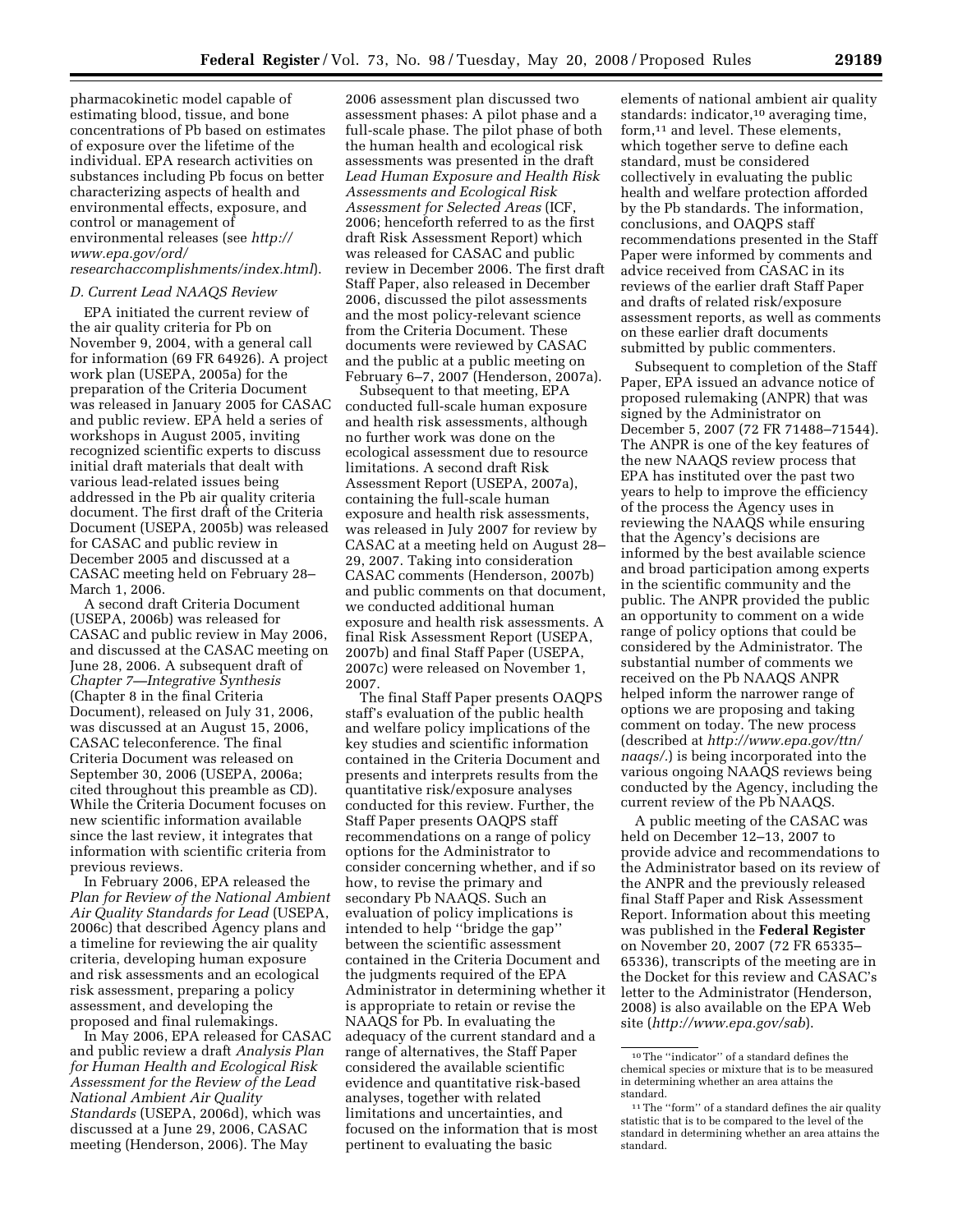A public comment period for the ANPR extended from December 17, 2007 through January 16, 2008 and comments received are in the Docket for this review. Comments were received from nearly 9000 private citizens (roughly 200 of them were not part of one of several mass comment campaign), 13 state and local agencies, one federal agency, three regional or national associations of government agencies or officials, 15 nongovernmental environmental or public health organizations (including one submission on behalf of a coalition of 23 organizations) and five industries or industry organizations. Although the Agency has not developed formal responses to comments received on the ANPR, these comments have been considered in the development of this notice and are generally described in subsequent sections on proposed conclusions with regard to the adequacy of the standards and with regard to the Administrator's proposed decisions on revisions to the standards.

The schedule for completion of this review is governed by a judicial order in *Missouri Coalition for the Environment*, v. *EPA* (No. 4:04CV00660 ERW, Sept. 14, 2005). The order governing this review, entered by the court on September 14, 2005 and amended on April 29, 2008, specifies that EPA sign, for publication, notices of proposed and final rulemaking concerning its review of the Pb NAAQS no later than May 1, 2008 and September 15, 2008, respectively. In light of the compressed schedule ordered by the court for issuing the final rule, EPA may be able to respond only to those comments submitted during the public comment period on this proposal. EPA has considered all of the comments submitted to date in preparing this proposal, but if commenters believe that comments submitted on the ANPR are fully applicable to the proposal and wish to ensure that those comments are addressed by EPA as part of the final rulemaking, the earlier comments should be resubmitted during the comment period on this proposal.

This action presents the Administrator's proposed decisions on the review of the current primary and secondary Pb standards. Throughout this preamble a number of judgments, conclusions, findings, and determinations proposed by the Administrator are noted. While they identify the reasoning that supports this proposal, they are not intended to be final or conclusive in nature. The EPA invites general, specific, and/or technical comments on all issues involved with this proposal, including

all such proposed judgments, conclusions, findings, and determinations.

# **II. Rationale for Proposed Decision on the Primary Standard**

This section presents the rationale for the Administrator's proposed decision that the current primary standard is not requisite to protect public health with an adequate margin of safety, and that the existing Pb primary standard should be revised. With regard to the primary standard for Pb, EPA is proposing options for the revision of the various elements of the standard to provide increased protection for children and other at-risk populations against an array of adverse health effects, most notably including neurological effects in children, particularly neurocognitive and neurobehavioral effects. With regard to the level and indicator of the standard, EPA proposes to revise the level of the standard to a level within the range of 0.10 to 0.30  $\mu$ g/m<sup>3</sup> in conjunction with retaining the current indicator of Pb in total suspended particles (Pb-TSP) but with allowance for the use of  $Pb-PM_{10}$  data. With regard to the form and averaging time of the standard, EPA proposes the following options: (1) To retain the current averaging time of a calendar quarter and the current not-to-be-exceeded form, revised so as to apply across a 3-year span, and (2) to revise the averaging time to a calendar month and the form to be the second-highest monthly average across a 3-year span. EPA also solicits comment on revising the indicator to Pb-PM10.

As discussed more fully below, this proposal is based on a thorough review, in the Criteria Document, of the latest scientific information on human health effects associated with the presence of Pb in the ambient air. This proposal also takes into account: (1) Staff assessments of the most policy-relevant information in the Criteria Document and staff analyses of air quality, human exposure, and health risks presented in the Staff Paper, upon which staff recommendations for revisions to the primary Pb standard are based; (2) CASAC advice and recommendations, as reflected in discussions of the ANPR and drafts of the Criteria Document and Staff Paper at public meetings, in separate written comments, and in CASAC's letters to the Administrator; and (3) public comments received during the development of these documents, either in connection with CASAC meetings or separately.

In developing this proposal, EPA has drawn upon an integrative synthesis of the entire body of evidence, published

through late 2006, on human health effects associated with Pb exposure. Some 6000 newly available studies were considered in this review. As discussed below in section II.B, this body of evidence addresses a broad range of health endpoints associated with exposure to Pb (EPA, 2006a, chapter 8), and includes hundreds of epidemiologic studies conducted in the U.S., Canada, and many countries around the world since the time of the last review (EPA, 2006a, chapter 6). This proposal also draws upon the results of the quantitative exposure and risk assessments, discussed below in section II.C. Evidence- and exposure/risk-based considerations that form the basis for the Administrator's proposed decisions on the adequacy of the current standard and on the elements of the proposed alternative standards are discussed below in section II.D.2 and II.D.3, respectively.

#### *A. Multimedia, Multipathway Considerations and Background*

1. Atmospheric Emissions and Distribution of Lead

Lead is emitted into the air from many sources encompassing a wide variety of source types (Staff Paper, Section 2.2). Further, once deposited out of the air, Pb can subsequently be resuspended into the air (CD, pp. 2–62 to 2–66). There are over 100 categories of sources of Pb emissions included in the EPA's 2002 National Emissions Inventory  $(NEI),<sup>12</sup>$  the top five of which include: Mobile sources (leaded aviation gas) 13; industrial, commercial, institutional and process boilers; utility boilers; iron and steel foundries; and primary Pb smelting (Staff Paper Section 2.2). Further, there are some 13,000 industrial, commercial or institutional point sources in the 2002 NEI, each with one or more processes that emit Pb to the atmosphere. In addition to these 13,000 sources, there are approximately 3,000 airports at which leaded gasoline is used (Staff Paper, p. 2–8). Among these sources, more than one thousand are estimated to emit at least a tenth of a ton of Pb per year (Staff Paper, Section 2.2.3). Because of its persistence, Pb emissions contribute to media

<sup>12</sup>As noted in the Staff Paper, quantitative estimates of emissions associated with resuspension of soil-bound Pb particles and contaminated road dust are not included in the 2002 NEI.

<sup>13</sup>The emissions estimates identified as mobile sources in the current NEI are currently limited to combustion of leaded aviation gas in piston-engine aircraft. Lead emissions estimates for other mobile source emissions of Pb (e.g., brake wear, tire wear, loss of Pb wheel weights and others) are not included in the current NEI.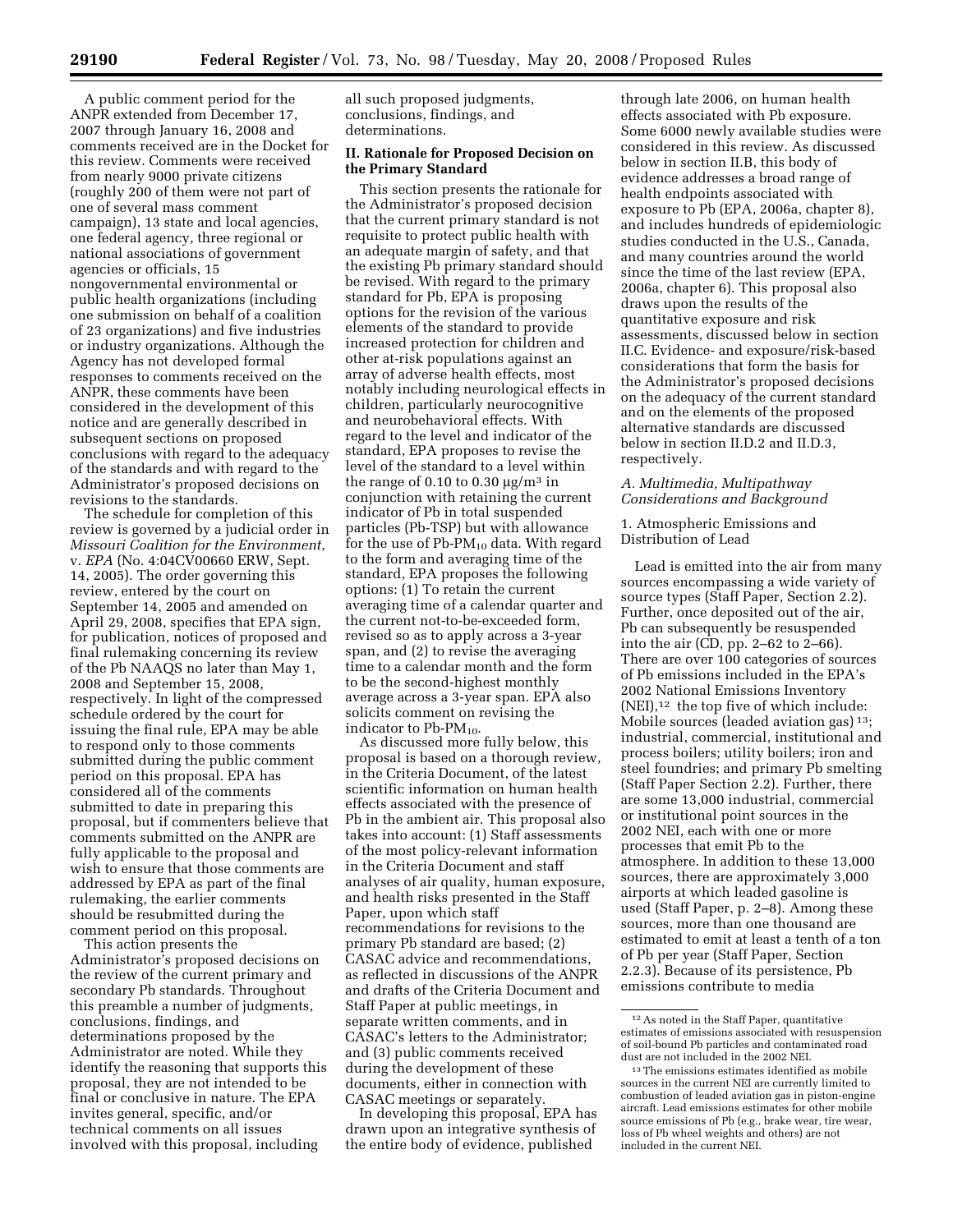concentrations for some time into the future.

Lead emitted to the air is predominantly in particulate form, with the particles occurring in many sizes. Once emitted, Pb particles can be transported long or short distances depending on their size, which influences the amount of time spent in aerosol phase. In general, larger particles tend to deposit more quickly, within shorter distances from emissions points, while smaller particles will remain in aerosol phase and travel longer distances before depositing. Additionally, once deposited, Pb particles can be resuspended back into the air and undergo a second dispersal. Thus, the atmospheric transport processes of Pb contribute to its broad dispersal, with larger particles generally occurring as a greater contribution to total airborne Pb at locations closer to the point of emission than at more distant locations where the relative contribution from smaller particles is greater (CD, Section 2.3.1 and p. 3–3).

Airborne concentrations of Pb in total suspended particulate matter (Pb-TSP) in the United States have fallen substantially since the current Pb NAAQS was set in 1978.14 Despite this decline, there have still been a small number of areas, associated with large stationary sources of Pb, that have not met the NAAQS over the past few years. The average maximum quarterly mean concentration for the time period 2003– 2005 among source-oriented monitoring sites in the U.S. is  $0.48 \mu g/m^3$ , while the corresponding average for non-sourceoriented sites is 0.03 µg/m3.15 The average and median among all monitoring-site-specific maximum quarterly mean concentrations for this time period are  $0.17 \mu g/m^3$  and  $0.03 \mu g/m$ m3, respectively. Coincident with the historical trend in reduction in Pb levels, however, there has also been a substantial reduction in number of Pb-TSP monitoring sites. As described below in section II.B.3.b, many of the highest Pb emitting sources in the 2002 NEI do not have nearby Pb-TSP monitors, which may lead to underestimates of the extent of occurrences of relatively higher Pb concentrations (as recognized in the Staff Paper, Section 2.3.2 and, with

regard to more recent analysis, in section II.B.3.b below).

### 2. Air-Related Human Exposure Pathways

As when the standard was set in 1978, we recognize that exposure to air Pb can occur directly by inhalation, or indirectly by ingestion of Pbcontaminated food, water or nonfood materials including dust and soil (43 FR 46247). This occurs as Pb emitted into the ambient air is distributed to other environmental media and can contribute to human exposures via indoor and outdoor dusts, outdoor soil, food and drinking water, as well as inhalation of air (CD, pp. 3–1 to 3–2). Accordingly, people are exposed to Pb emitted into ambient air by both inhalation and ingestion pathways. In general, air-related pathways include those pathways where Pb passes through ambient air on its path from a source to human exposure. EPA considers risks to public health from exposure to Pb that was emitted into the air as relevant to our consideration of the primary standard. Therefore , we consider these air-related pathways to be policy-relevant in this review. Airrelated Pb exposure pathways include: Inhalation of airborne Pb (that may include Pb emitted into the air and deposited and then resuspended); and ingestion of Pb that, once airborne, has made its way into indoor dust, outdoor dust or soil, dietary items (e.g., crops and livestock), and drinking water (e.g., CD, Figure 3–1).

Ambient air Pb contributes to Pb in indoor dust through transport of Pb suspended in ambient air that is then deposited indoors and through transport of Pb that has deposited outdoors from ambient air and is transported indoors in ways other than through ambient air (CD, Section 3.2.3; Adgate *et al.*, 1998). For example, infiltration of ambient air into buildings brings airborne Pb indoors where deposition of particles contributes to Pb in dust on indoor surfaces (CD, p. 3–28; Caravanos *et al.*, 2006a). Indoor dust may be ingested (e.g., via hand-to-mouth activity by children; CD, p. 8–12) or may be resuspended through household activities and inhaled (CD, p. 8–12). Ambient air Pb can also deposit onto outdoor surfaces (including surface soil) with which humans may come into contact (CD, Section 2.3.2; Farfel *et al.*, 2003; Caravanos *et al.*, 2006a, b). Human contact with this deposited Pb may result in incidental ingestion from this exposure pathway and may also result in some of this Pb being carried indoors (e.g., on clothes and shoes) adding to indoor dust Pb (CD, p. 3–28;

von Lindern *et al.*, 2003a, b). Additionally, Pb from ambient air that deposits on outdoor surfaces may also be resuspended and carried indoors in the air where it can be inhaled. Thus, indoor dust receives air-related Pb directly from ambient air coming indoors and also more indirectly, after deposition from ambient air onto outdoor surfaces.

As mentioned above, humans may contact Pb in dust on outdoor surfaces, including surface soil and other materials, that has deposited from ambient air (CD, Section 3.2; Caravanos *et al.*, 2006a; Mielke *et al.*, 1991; Roels *et al.,* 1980). Human exposure to this deposited Pb can occur through incidental ingestion, and, when the deposited Pb is resuspended, by inhalation. Atmospheric deposition of Pb also contributes to Pb in vegetation, both as a result of contact with above ground portions of the plant and through contributions to soil and transport of Pb into roots (CD, pp. 7–9 and AXZ7–39; USEPA, 1986a, Sections 6.5.3 and 7.2.2.2.1). Livestock may subsequently be exposed to Pb in vegetation (e.g., grasses and silage) and in surface soils via incidental ingestion of soil while grazing (USEPA 1986a, Section 7.2.2.2.2). Atmospheric deposition is estimated to comprise a significant proportion of Pb in food (CD, p. 3–48; Flegel *et al.*, 1990; Juberg *et al.*, 1997; Dudka and Miller, 1999). Atmospheric deposition outdoors also contributes to Pb in surface waters, although given the widespread use of settling or filtration in drinking water treatment, air-related Pb is generally a small component of Pb in treated drinking water (CD, Section 2.3.2 and p. 3–33).

Air-related exposure pathways are affected by changes to air quality, including changes in concentrations of Pb in air and/or changes in atmospheric deposition of Pb. Further, because of its persistence in the environment, Pb deposited from the air may contribute to human and ecological exposures for years into the future (CD, pp. 3–18 to 3– 19, pp. 3–23 to 2–24). Thus, because of the roles in human exposure pathways of both air concentration and air deposition, and of the persistence of Pb, once deposited, some pathways respond more quickly to changes in air quality than others. Pathways most directly involving Pb in ambient air and exchanges of ambient air with indoor air respond more quickly while pathways involving exposure to Pb deposited from ambient air into the environment generally respond more slowly (CD, pp. 3–18 to 3–19).

<sup>14</sup>Air Pb concentrations nationally are estimated to have declined more than 90% since the early 1980s, in locations not known to be directly influenced by stationary sources (Staff Paper, pp. 2– 22 to 2–23).

<sup>15</sup>The data set included data for 189 monitor sites meeting the data analysis screening criteria. Details with regard to the data set and analyses supporting the values provided here are presented in Section 2.3.2 of the Staff Paper.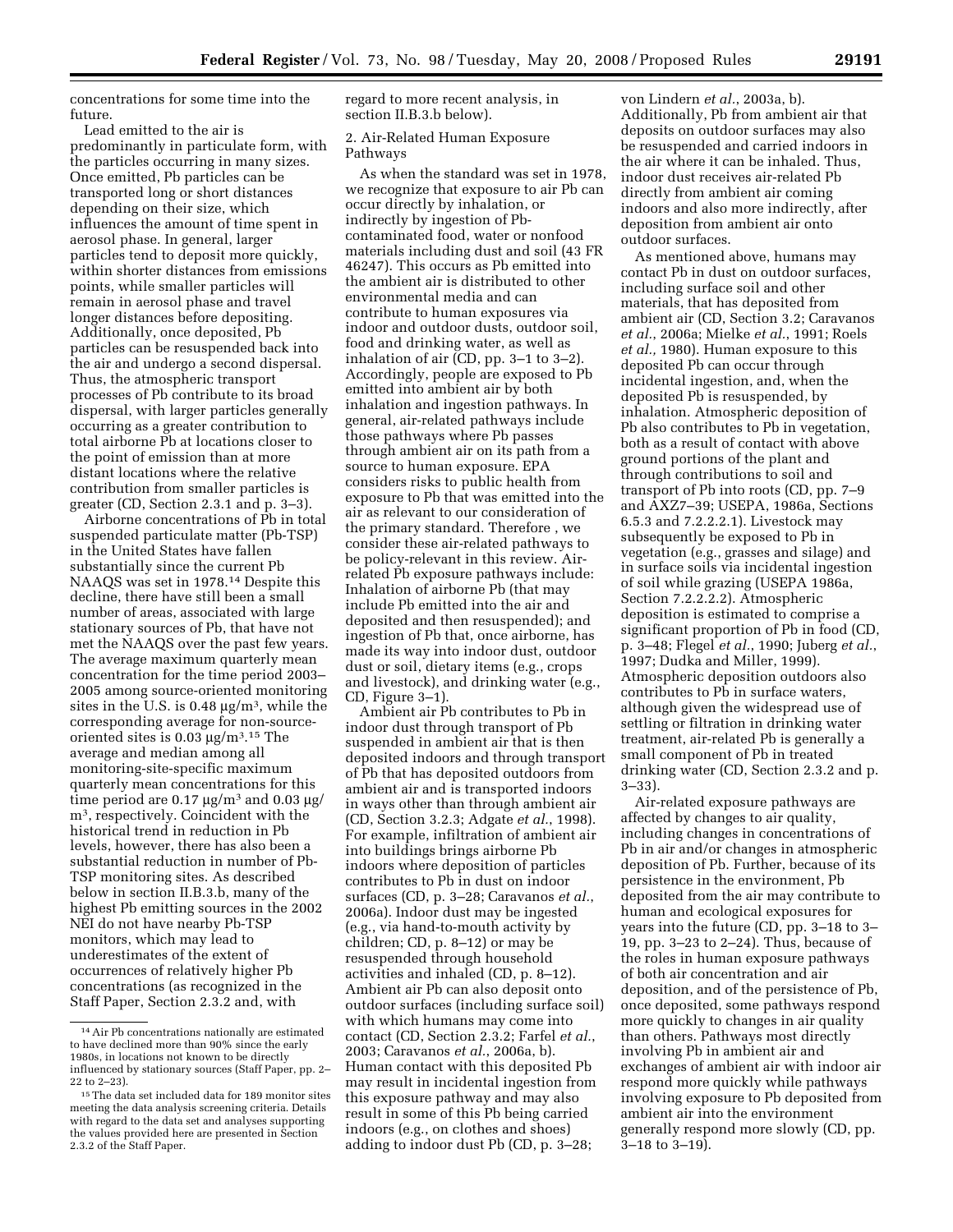Exposure pathways tied most directly to ambient air, and that consequently have the potential to respond relatively more quickly to changes in air Pb, include inhalation of ambient air, and ingestion of Pb in indoor dust directly contaminated with Pb from ambient air.16 Lead from ambient air contaminates indoor dust directly when outdoor air comes inside (through open doors or windows, for example) and Pb in that air deposits to indoor surfaces (Caravanos *et al.*, 2006a; CD, p. 8–22). This includes Pb that was previously deposited outdoors and is then resuspended and transported indoors. Lead in dust on outdoor surfaces also responds to air deposition (Caravanos *et al.*, 2006). Pathways in which the air quality impact is reflected over a somewhat longer time frame generally are associated with outdoor atmospheric deposition, and include ingestion pathways such as the following: (1) Ingestion of Pb in outdoor soil; (2) ingestion of Pb in indoor dust indirectly contaminated with Pb from the outdoor air (e.g, ''tracking in'' of Pb deposited to outdoor surface soil, as compared to ambient air transport of resuspended outdoor soil); (3) ingestion of Pb in diet that is attributable to deposited air Pb, and; (4) ingestion of Pb in drinking water that is attributable to deposited air Pb (e.g., Pb entering water bodies used for drinking supply).

3. Nonair-Related and Air-Related Background Human Exposure Pathways

As when the standard was set in 1978, there continue to be multiple sources of exposure, both air-related and others (nonair-related). Human exposure pathways that are not air-related are those in which Pb does not pass through ambient air. These pathways as well as air-related human exposure pathways that involve natural sources of Pb to air are considered policy-relevant background in this review. In the context of NAAQS for other criteria pollutants which are not multimedia in nature, such as ozone, the term policyrelevant background is used to distinguish anthropogenic air emissions from naturally occurring nonanthropogenic emissions to separate pollution levels that can be controlled by U.S. regulations from levels that are generally uncontrollable by the United States (USEPA, 2007d). In the case of Pb, however, due to the multimedia, multipathway nature of human exposures to Pb, policy-relevant

background is defined more broadly to include not only the ''quite low'' levels of naturally occurring Pb emissions into the air from non-anthropogenic sources such as volcanoes, sea salt, and windborne soil particles from areas free of anthropogenic activity (see below), but also Pb from nonair sources. These are collectively referred to as ''policyrelevant background.''

The pathways of human exposure to Pb that are not air-related include ingestion of Pb from indoor Pb paint 17, Pb in diet as a result of inadvertent additions during food processing, and Pb in drinking water attributable to Pb in distribution systems (CD, Chapter 3). Other less prevalent, potential pathways of Pb exposure that are not air-related include ingestion of some calcium supplements or of food contaminated during storage in some Pb glazed glassware, and hand-to-mouth contact with some imported vinyl miniblinds or with some hair dyes containing Pb acetate, as well as some cosmetics and folk remedies (CD, pp. 3–50 to 3–51).

Some amount of Pb in the air derives from background sources, such as volcanoes, sea salt, and windborne soil particles from areas free of anthropogenic activity (CD, Section 2.2.1). The impact of these sources on current air concentrations is expected to be quite low (relative to current concentrations) and has been estimated to fall within the range from 0.00002 µg/  $m<sup>3</sup>$  and 0.00007  $\mu$ g/m<sup>3</sup> based on mass balance calculations for global emissions (CD, Section 3.1 and USEPA 1986, Section 7.2.1.1.3). The midpoint in this range,  $0.00005 \mu g/m^3$ , has been used in the past to represent the contribution of naturally occurring air Pb to total human exposure (USEPA 1986, Section 7.2.1.1.3). The data available to derive such an estimate are limited and such a value might be expected to vary geographically with the natural distribution of Pb. Comparing this to reported air Pb measurements is complicated by limitations of the common analytical methods and by inconsistent reporting practices. This value is one half the lowest reported nonzero value in AQS. Little information is available regarding anthropogenic sources of airborne Pb located outside of North America, which would also be considered policyrelevant background. In considering contributions from policy-relevant background to human exposures and associated health effects, however, any credible estimate of policy-relevant background in air is likely insignificant

17Weathering of outdoor Pb paint may also contribute to soil Pb levels adjacent to the house. in comparison to the contributions from exposures to nonair media.

4. Contributions to Children's Lead Exposures

As when the standard was set in 1978, EPA recognizes that there remain today contributions to blood Pb levels from nonair sources. The relative contribution of Pb in different exposure media to human exposure varies, particularly for different age groups. For example, some studies have found that dietary intake of Pb may be a predominant source of Pb exposure among adults, greater than consumption of water and beverages or inhalation (CD, p. 3–43).18 For young children, however, ingestion of indoor dust can be a significant Pb exposure pathway, such that dust ingested via hand-tomouth activity can be a more important source of Pb exposure than inhalation, although indoor dust can also be resuspended through household activities and pose an inhalation risk as well (CD, p. 3–27 to 3–28; Melnyk *et al.*  2000).19

Estimating contributions from nonair sources is complicated by the existence of multiple and varied air-related pathways (as described in section II.A.2 above), as well as the persistent nature of Pb. For example, Pb that is a soil or dust contaminant today may have been airborne yesterday or many years ago. The studies currently available and reviewed in the Criteria Document that evaluate the multiple pathways of Pb exposure, when considering exposure contributions from outdoor dust/soil, do

19For example, the Criteria Document states the following: ''Given the large amount of time people spend indoors, exposure to Pb in dusts and indoor air can be significant. For children, dust ingested via hand-to-mouth activity is often a more important source of Pb exposure than inhalation. Dust can be resuspended through household activities, thereby posing an inhalation risk as well. House dust Pb can derive both from Pb-based paint and from other sources outside the home. The latter include Pb-contaminated airborne particles from currently operating industrial facilities or resuspended soil particles contaminated by deposition of airborne Pb from past emissions.'' (CD, p. E–6)

<sup>16</sup>We note that in the risk assessment, we only assessed alternate standard impacts on the subset of air-related pathways that respond relatively quickly to changes in air Pb.

<sup>18</sup> ''Some recent exposure studies have evaluated the relative importance of diet to other routes of Pb exposure. In reports from the NHEXAS, Pb concentrations measured in households throughout the Midwest were significantly higher in solid food compared to beverages and tap water (Clayton *et al.*, 1999; Thomas *et al.*, 1999). However, beverages appeared to be the dominant dietary pathway for Pb according to the statistical analysis (Clayton *et al.*, 1999), possibly indicating greater bodily absorption of Pb from liquid sources (Thomas *et al.*, 1999). Dietary intakes of Pb were greater than those calculated for intake from home tap water or inhalation on a µg/day basis (Thomas *et al.*, 1999). The NHEXAS study in Arizona showed that, for adults, ingestion was a more important Pb exposure route than inhalation (O'Rourke *et al.*, 1999)." (CD, p. 3–43)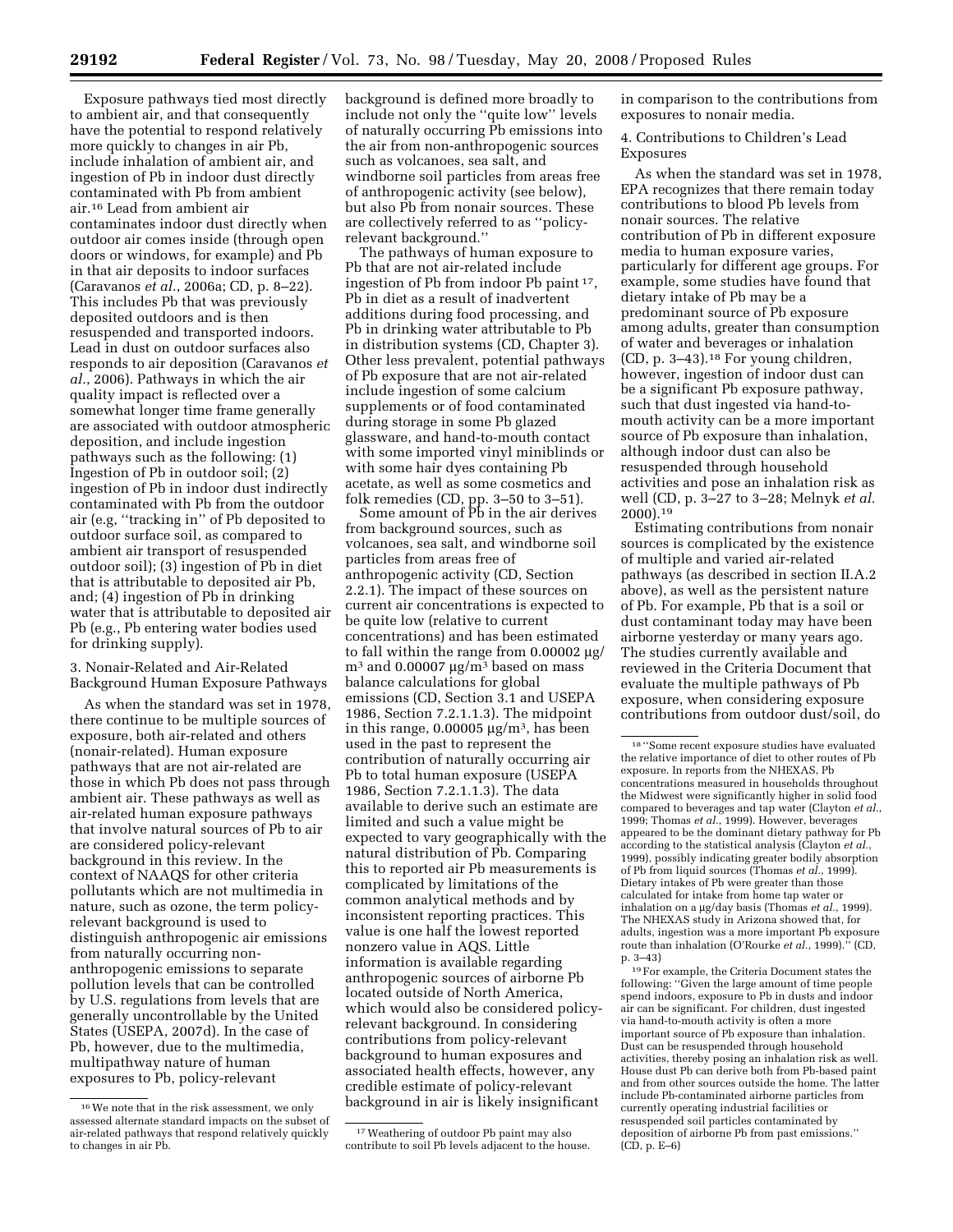not usually distinguish between outdoor soil/dust Pb resulting from historical emissions and outdoor soil/dust Pb resulting from recent emissions. Further, while indoor dust Pb has been identified as being a predominant contributor to children's blood Pb, available studies do not generally distinguish the different pathways (airrelated and other) contributing to indoor dust Pb. The exposure assessment for children performed for this review has employed available data and methods to develop estimates intended to inform a characterization of these pathways (as described in section II.C below).

Relative contributions to a child's total Pb exposure from air-related exposure pathways (such as those identified in the sections above) compared to other (nonair-related) Pb exposures depends on many factors including ambient air concentrations and air deposition in the area where the child resides (as well as in the area from which the child's food derives), access to other sources of Pb exposure such as Pb paint, tap water affected by plumbing containing Pb and access to Pb-tainted products. Studies indicate that in the absence of paint-related exposures, Pb from other sources such as stationary sources of Pb emissions may dominate a child's Pb exposures (CD, section 3.2). In other cases, such as children living in older housing with peeling paint or where renovations have occurred, the dominant source may be lead paint used in the house in the past (CD, pp. 3–50 and 3–51). Depending on Pb levels in a home's tap water, drinking water can sometimes be a significant source (CD, section 3.3). And in still other cases, there may be more of a mixture of contributions from multiple sources, with no one source dominating (CD, Chapter 3).

As recognized in sections B.1.1 and II.B.3.a, blood Pb levels are the commonly used index of exposure for Pb and they reflect external sources of exposure, behavioral characteristics and physiological factors. Lead derived from differing sources or taken into the body as a result of differing exposure pathways (e.g., air- as compared to nonair-related), is not easily distinguished. As mentioned above, complications to consideration of estimates of air-related or conversely, nonair, blood Pb levels are the roles of air Pb in human exposure pathways and the persistence of Pb in the environment. As described in section II.A.2, air-related pathways (those in which Pb passes through the air on its path from source to human exposure) are varied, including inhalation and ingestion, indoor dust, outdoor dust/soil

and diet, Pb suspended in and deposited from air, and encompassing a range of time frames from more immediate to less so. Estimates of blood Pb levels associated with air-related exposure pathways or only with nonair exposure pathways will vary depending on how completely the air-related pathways are characterized.

Consistent with reductions in air Pb concentrations (as described in section II.A.1 above) which contribute to blood Pb, nonair contributions have also been reduced. For example, the use of Pb paint in new houses has declined substantially over the 20th century, such that according to the *National Survey of Lead and Allergens in Housing* (USHUD, 2002) an estimated 24% of U.S. housing constructed between 1960 and 1978; 69% of the housing constructed between 1940 and 1959; and 87% of the pre-1940 housing contains lead-based paint. Additionally, Pb contributions to diet have been reported to have declined significantly since 1978, perhaps as much as 70% or more between then and 1990 (WHO, 1995) and the 2006 Criteria Document identifies a drop in dietary Pb intake by 2 to 5 year olds of 96% between the early 1980s and mid 1990s (CD, Section 3.4 and p. 8–14).20 These reductions are generally attributed to reductions in gasoline-related airborne Pb as well as the reduction in use of Pb solder in canning food products (CD, Section 3.4).21 There have also been reductions in tap water Pb levels (CD, section 3.3 and pp. 8–13 to 8–14). Contamination from the distribution/plumbing system appears to remain the predominant source of Pb in the drinking water (CD, section 3.3 and pp. 8–013 to 8–14).

The availability of estimates of blood Pb levels resulting only from air-related sources and exposures or only from those unrelated to air is limited and, given the discussion above, would be expected to vary for different populations. In addition to potential differences in air-related and nonairrelated blood Pb levels among populations with different exposure circumstances (e.g., relatively more or lesser exposure to air-related Pb), the

absolute levels may also vary among different age groups. As described in section II.B.1.b, average total blood Pb levels in the U.S. differ among age groups, with levels being highest in children aged one to five years old. We also note that behavioral characteristics that influence Pb exposures vary among age groups. For example as noted above, the predominant Pb exposure pathways may differ between adults and children. The extent of any quantitative impact of these differences on estimates of nonair blood Pb levels is unknown.22

In their advice to the Agency on levels for the standard, the CASAC Pb Panel explored several approaches to deriving a level, one of which required an estimate of the nonair component of blood Pb for the average child. They recommended consideration of 1.0 to 1.4 µg/dL or lower for such an estimate for the average nonair blood Pb level for young children (Henderson, 2007a, p. D–1). This range was developed with consideration of simulations of the integrated exposure and uptake biokinetic (IEUBK) model for lead for which the exposure concentration inputs included zero air concentration and concentrations for soil and dust of 50 ppm and 35 ppm, respectively (Henderson, 2007a, p. F–60).23 24 25

As is evident from the prior discussion, the many different exposure pathways contributing to children's blood Pb levels, and other factors, complicate our consideration of the available data with regard to characterization of levels particular to specific pathways, air-related or otherwise.

#### *B. Health Effects Information*

The following summary focuses on health endpoints associated with the range of exposures considered to be most relevant to current exposure levels and makes note of several key aspects of the health evidence for Pb. First (as

<sup>20</sup>Additionally, the 1977 Criteria Document included a dietary Pb intake estimate for the general population of 100 to 350 µg Pb/day, with estimates near and just below 100 µg/day for young children (USEPA 1977, pp. 1–2 and 12–32) and the 2006 Criteria Document cites recent studies (for the mid-1990s) indicating a dietary intake ranging from 2 to 10 µg Pb/day for children (CD, Section 3.4 and p. 8–14).

<sup>21</sup>Sources of Pb in food were identified in the 1986 Criteria Document as including air-related sources, metals used in processing raw foodstuffs, solder used in packaging and water used in cooking (1986a, section 3.1.2).

<sup>22</sup>As noted earlier in this section, for children, dust ingestion by hand-to-mouth activity can be an important source of Pb exposure, while for adults, dietary Pb can be predominant.

<sup>23</sup>The soil and dust levels are described as ''typical geochemical non-air input levels for dust and soil'' (Henderson, 2007a, p. F–60). The values used for these levels in this simulation fall within the range of 1 to 200 ppm described in the Criteria Document for soil not influenced by sources (CD, p. 3–18).

<sup>24</sup>The other IEUBK inputs (e.g., exposure and biokinetic factors) were those used in the IEUBK modeling for the risk assessment in this review (Henderson, 2007a, p. F–60).

<sup>25</sup> Individual CASAC member comments describing the IEUBK simulations stated that the modeling produced a nonair blood Pb level of ''1.4 µg/dL as a geometric mean'' (Henderson, 2007a, p. .<br>F–61).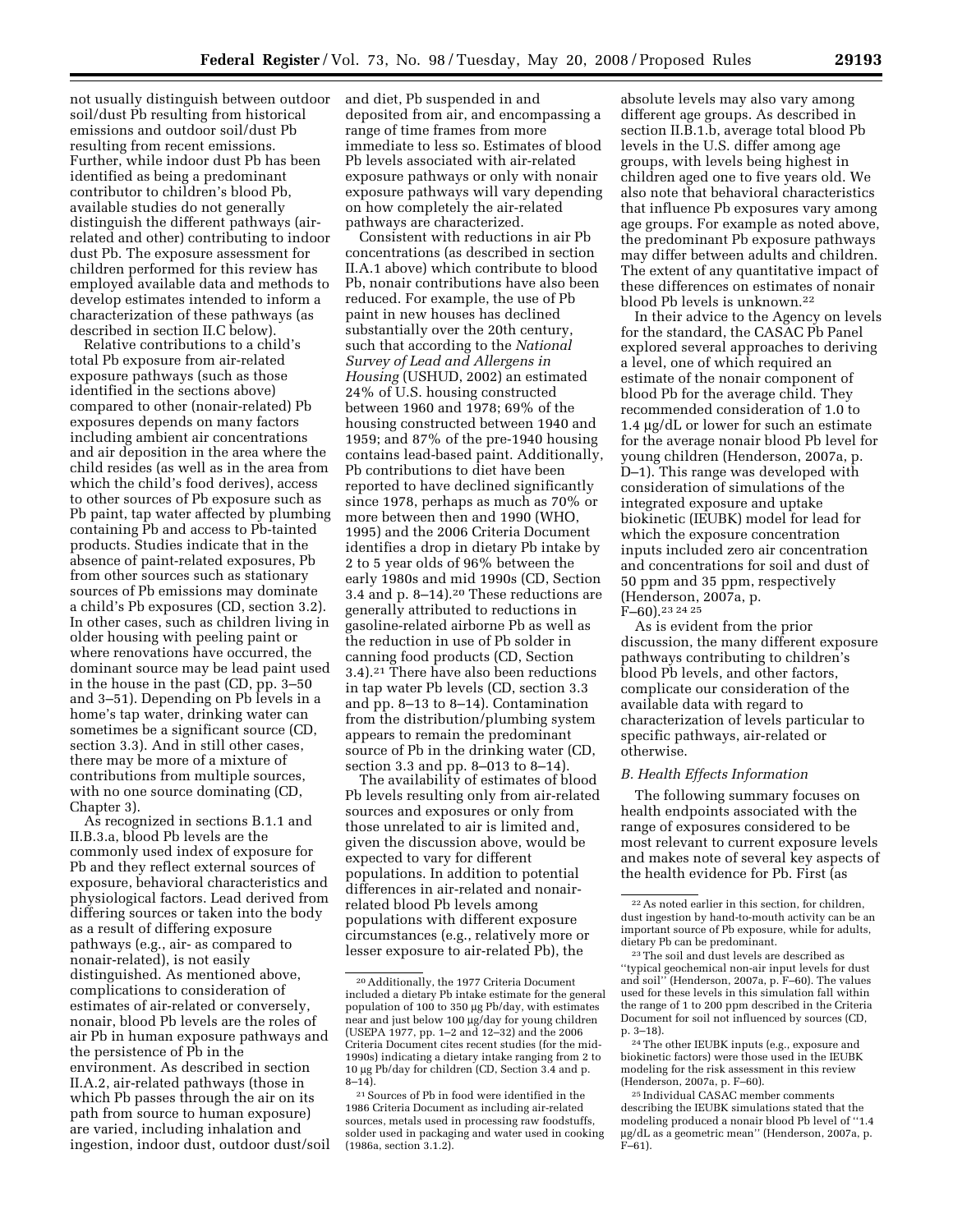described in Section II.A, above), because exposure to atmospheric Pb particles occurs not only via direct inhalation of airborne particles, but also via ingestion of deposited ambient Pb, the exposure considered is multimedia and multipathway in nature, occurring via both the inhalation and ingestion routes. Second, the exposure index or dose metric most commonly used and associated with health effects information is an internal biomarker (*i.e.*, blood Pb). Additionally, the exposure duration of interest (*i.e.*, that influencing internal dose pertinent to health effects of interest) may span months to potentially years, as does the time scale of the environmental processes influencing Pb deposition and fate. Lastly, the nature of the evidence for the health effects of greatest interest for this review, neurological effects, particularly neurocognitive and neurobehavioral effects, in young children, are epidemiological data substantiated by toxicological data that provide biological plausibility and insights on mechanisms of action (CD, sections 5.3, 6.2 and 8.4.2).

In recognition of the multi-pathway aspects of Pb, and the use of an internal exposure metric in health risk assessment, the next section describes the internal disposition or distribution of Pb, and the use of blood Pb as an internal exposure or dose metric. This is followed by a discussion of the nature of Pb-induced health effects that emphasizes those with the strongest evidence. Potential impacts of Pb exposures on public health, including recognition of potentially susceptible or vulnerable subpopulations, are then discussed. Finally, key observations about Pb-related health effects are summarized.

#### 1. Blood Lead

The health effects of Pb are remote from the portals of entry to the body (i.e., the respiratory system and gastrointestinal tract). Consequently, the internal disposition and distribution of Pb in the blood is an integral aspect of the relationship between exposure and effect. Additionally, the focus on blood Pb as the dose metric in consideration of the Pb health effects evidence, while reducing our uncertainty with regard to causality, leads to an additional consideration with regard to contribution of air-related sources and exposure pathways to blood Pb.

#### a. Internal Disposition of Lead

This section briefly summarizes the current state of knowledge of Pb disposition pertaining to both inhalation and ingestion routes of exposure as described in the Criteria Document.

Inhaled Pb particles deposit in the different regions of the respiratory tract as a function of particle size (CD, pp. 4– 3 to 4–4). Lead associated with smaller particles, which are predominantly deposited in the pulmonary region, may, depending on solubility, be absorbed into the general circulation or transported to the gastrointestinal tract (CD, pp. 4–3). Lead associated with larger particles, which are predominantly deposited in the head and conducting airways (e.g., nasal pharyngeal and tracheobronchial regions of respiratory tract), may be transported into the esophagus and swallowed, thus making its way to the gastrointestinal tract (CD, pp. 4–3 to 4– 4), where it may be absorbed into the blood stream. Thus, Pb can reach the gastrointestinal tract either directly through the ingestion route or indirectly following inhalation.

Once in the blood stream, where approximately 99% of the Pb associates with red blood cells, the Pb is quickly distributed throughout the body (e.g., within days) with the bone serving as a large, long-term storage compartment, and soft tissues (e.g., kidney, liver, brain, etc.) serving as smaller compartments, in which Pb may be more mobile (CD, sections 4.3.1.4 and 8.3.1.). Additionally, the epidemiologic evidence indicates that Pb freely crosses the placenta resulting in continued fetal exposure throughout pregnancy, and that exposure increases during the later half of pregnancy (CD, section 6.6.2).

During childhood development, bone represents approximately 70% of a child's body burden of Pb, and this accumulation continues through adulthood, when more than 90% of the total Pb body burden is stored in the bone (CD, section 4.2.2). Accordingly, levels of Pb in bone are indicative of a person's long-term, cumulative exposure to Pb. In contrast, blood Pb levels are usually indicative of recent exposures. Depending on exposure dynamics, however, blood Pb may through its interaction with bone—be indicative of past exposure or of cumulative body burden (CD, section 4.3.1.5).

Throughout life, Pb in the body is exchanged between blood and bone, and between blood and soft tissues (CD, section 4.3.2), with variation in these exchanges reflecting ''duration and intensity of the exposure, age and various physiological variables'' (CD, p. 4–1). Past exposures that contribute Pb to the bone, consequently, may influence current levels of Pb in blood. Where past exposures were elevated in

comparison to recent exposures, this influence may complicate interpretations with regard to recent exposure (CD, sections 4.3.1.4 to 4.3.1.6). That is, higher blood Pb concentrations may be indicative of higher cumulative exposures or of a recent elevation in exposure (CD, pp. 4– 34 and 4–133).

In several studies investigating the relationship between Pb exposure and blood Pb in children (e.g., Lanphear and Roghmann 1997; Lanphear *et al.*, 1998), blood Pb levels have been shown to reflect Pb exposures, with particular influence associated with exposures to Pb in surface dust. Further, as stated in the Criteria Document ''these and other studies of populations near active sources of air emissions (e.g., smelters, etc.) substantiate the effect of airborne Pb and resuspended soil Pb on interior dust and blood Pb'' (CD, p. 8–22).

### b. Use of Blood Lead as Dose Metric

Blood Pb levels are extensively used as an index or biomarker of exposure by national and international health agencies, as well as in epidemiological (CD, sections 4.3.1.3 and 8.3.2) and toxicological studies of Pb health effects and dose-response relationships (CD, Chapter 5). The prevalence of the use of blood Pb as an exposure index or biomarker is related to both the ease of blood sample collection (CD, p. 4–19; Section 4.3.1) and by findings of association with a variety of health effects (CD, Section 8.3.2). For example, the U.S. Centers for Disease Control and Prevention (CDC), and its predecessor agencies, have for many years used blood Pb level as a metric for identifying children at risk of adverse health effects and for specifying particular public health recommendations (CDC, 1991; CDC, 2005a). In 1978, when the current Pb NAAQS was established, the CDC recognized a blood Pb level of 30 µg/dL as a level warranting individual intervention (CDC, 1991). In 1985, the CDC recognized a level of 25 µg/dL for individual child intervention, and in 1991, they recognized a level of 15 µg/ dL for individual intervention and a level of 10 µg/dL for implementing community-wide prevention activities (CDC, 1991; CDCa, 2005). In 2005, with consideration of a review of the evidence by their advisory committee, CDC revised their statement on Preventing Lead Poisoning in Young Children, specifically recognizing the evidence of adverse health effects in children with blood Pb levels below 10 µg/dL 26 and the data demonstrating that

<sup>26</sup>As described by the Advisory Committee on Childhood Lead Poisoning Prevention, ''In 1991,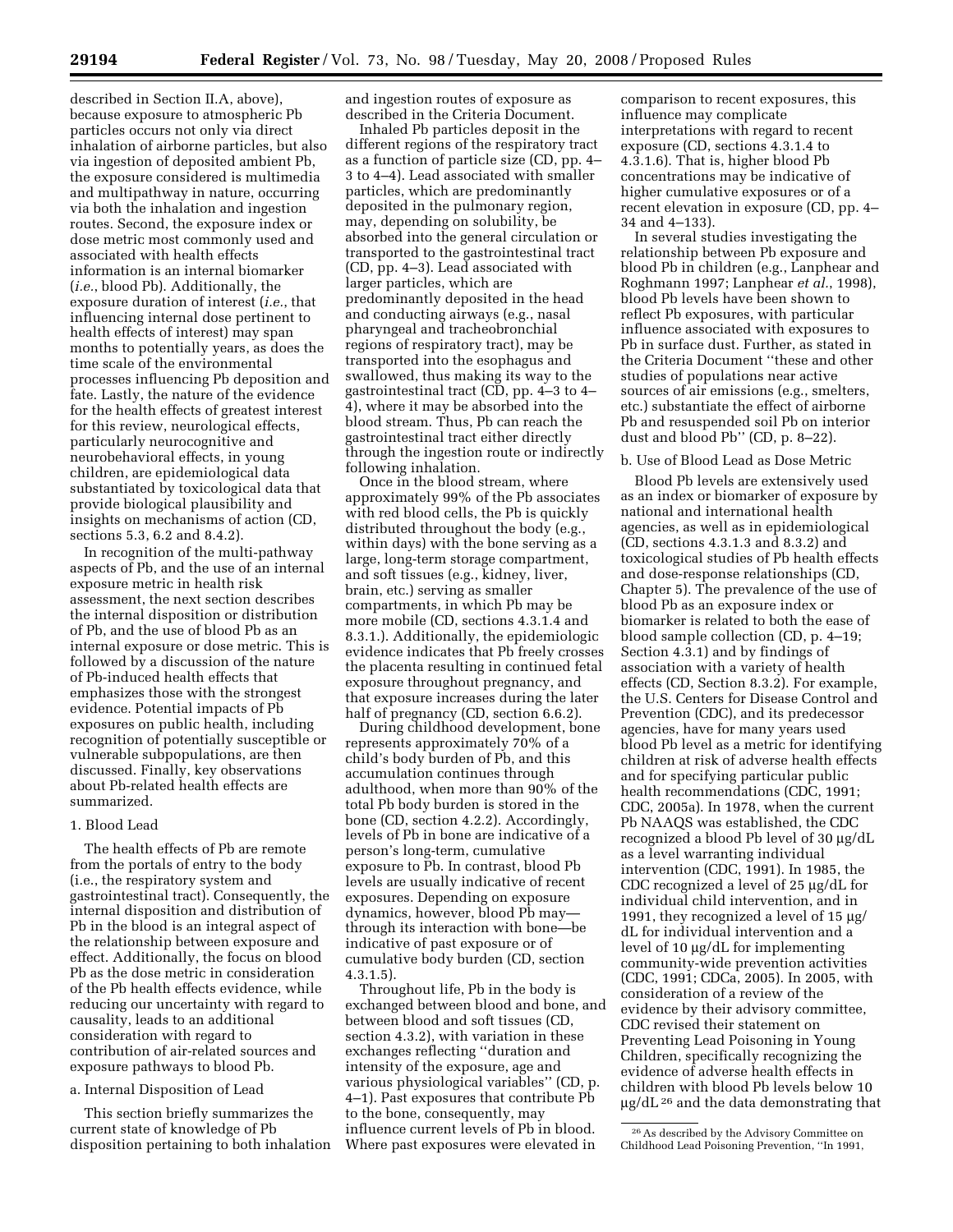no ''safe'' threshold for blood Pb had been identified, and emphasizing the importance of preventative measures (CDC, 2005a, ACCLPP, 2007).27

Since 1976, the CDC has been monitoring blood Pb levels nationally through the National Health and Nutrition Examination Survey (NHANES). This survey monitors blood Pb levels in multiple age groups in the U.S. This information indicates variation in mean blood Pb levels across the various age groups monitored. For example, mean values in 2001–2002 for ages 1–5, 6–11, 12–19 and greater than or equal to 20 years of age, are 1.70, 1.25, 0.94, and 1.56, respectively (CD, p. 4–22).

The NHANES information has documented the dramatic decline in mean blood Pb levels in the U.S. population that has occurred since the 1970s and that coincides with regulations regarding leaded fuels, leaded paint, and Pb-containing plumbing materials that have reduced Pb exposure among the general population (CD, Sections 4.3.1.3 and 8.3.3; Schwemberger *et al.*, 2005). The Criteria Document summarizes related information as follows (CD, p. E–6).

In the United States, decreases in mobile sources of Pb, resulting from the phasedown of Pb additives created a 98% decline in emissions from 1970 to 2003. NHANES data show a consequent parallel decline in blood-Pb levels in children aged 1 to 5 years from a geometric mean of ∼15 µg/dL in 1976–1980 to ∼1–2 µg/dL in the 2000–2004 period.

While levels in the U.S. general population, including geometric mean levels in children aged 1–5, have declined significantly, levels have been found to vary among children of different socioeconomic status (SES) and other demographic characteristics (CD, p. 4–21). For example, while the 2001–2004 median blood level for children aged 1–5 of all races and ethnic

27With the 2005 statement, CDC did not lower the 1991 level of concern and identified a variety of reasons, reflecting both scientific and practical considerations, for not doing so, including a lack of effective clinical or public health interventions to reliably and consistently reduce blood Pb levels that are already below 10 µg/dL, the lack of a demonstrated threshold for adverse effects, and concerns for deflecting resources from children with higher blood Pb levels (CDC, 2005a). CDC's Advisory Committee on Childhood Lead Poisoning Prevention recently provided recommendations regarding interpreting and managing blood Pb levels below 10 µg/dL in children and reducing childhood exposures to Pb (ACCLPP, 2007).

groups is 1.6 µg/dL, the median for the subset living below the poverty level is 2.3 µg/dL and 90th percentile values for these two groups are 4.0 µg/dL and 5.4 µg/dL, respectively. Similarly, the 2001– 2004 median blood level for black, non-Hispanic children aged 1–5 is 2.5 µg/dL, while the median level for the subset of that group living below the poverty level is 2.9 µg/dL and the median level for the subset living in more well-off households (i.e., with income more than 200% of the poverty level) is 1.9 µg/dL. Associated 90th percentile values for  $2001-2004$  are  $6.4 \mu g/dL$  (for black, non-Hispanic children aged 1–5), 7.7 µg/dL (for the subset of that group living below the poverty level) and 4.1 µg/dL (for the subset living in a household with income more than 200% of the poverty level).28 The recently released RRP rule (discussed above in section I.C) is expected to contribute to further reductions in BLL for children living in houses with Pb paint.

Bone measurements, as a result of the generally slower Pb turnover in bone, are recognized as providing a better measure of cumulative Pb exposure (CD, Section 8.3.2). The bone pool of Pb in children, however, is thought to be much more labile than that in adults due to the more rapid turnover of bone mineral as a result of growth (CD, p. 4– 27). As a result, changes in blood Pb concentration in children more closely parallel changes in total body burden (CD, pp. 4–20 and 4–27). This is in contrast to adults, whose bone has accumulated decades of Pb exposures (with past exposures often greater than current ones), and for whom the bone may be a significant source long after exposure has ended (CD, Section 4.3.2.5).

### c. Air-to-Blood Relationships

As described in Section II.A, Pb in ambient air contributes to Pb in blood by multiple pathways, with the pertinent exposure routes including both inhalation and ingestion (CD, Sections 3.1.3.2, 4.2 and 4.4; Hilts, 2003). The quantitative relationship between ambient air Pb and blood Pb, which is often termed a slope or ratio, describes the increase in blood Pb (in µg/dL) per unit of air Pb (in µg/m 3).29

The evidence on this quantitative relationship is now, as in the past, limited by the circumstances in which the data are collected. These estimates are generally developed from studies of populations in various Pb exposure circumstances. The 1986 Criteria Document discussed the studies available at that time that addressed the relationship between air Pb and blood Pb,30 recognizing that there is significant variability in air-to-blood ratios for different populations exposed to Pb through different air-related exposure pathways and at different exposure levels.

In discussing the available evidence, the 1986 Criteria Document observed that estimates of air-to-blood ratios that included air-related ingestion pathways in addition to the inhalation pathway are ''necessarily higher'' (in terms of blood Pb response) than those estimates based on inhalation alone (USEPA 1986a, p. 11–106). Thus, the extent to which studies account for the full set of air-related exposure pathways affects the magnitude of the resultant air-toblood estimates, such that fewer pathways included as ''air-related'' yield lower ratios. The 1986 Criteria Document also observed that ratios derived from studies focused only on inhalation pathways (e.g., chamber studies, occupational studies) have generally been on the order of 1:2 or lower, while ratios derived from studies including more air-related pathways were generally higher (USEPA, 1986a, p. 11–106). Further, the current evidence appears to indicate higher ratios for children as compared to those for adults (USEPA, 1986a), perhaps due to behavioral differences between the age groups.

Reflecting these considerations, the 1986 Criteria Document identified a range of air-to-blood ratios for children that reflected both inhalation and ingestion-related air Pb contributions as generally ranging from 1:3 to 1:5 based on the information available at that time (USEPA 1986a, p. 11–106). Table 11–36 (p. 11–100) in the 1986 Criteria Document (drawn from Table 1 in Brunekreef, 1984) presents air-to-blood ratios from a number of studies in children (i.e., those with identified air monitoring methods and reliable blood Pb data). For example, air-to-blood ratios from the subset of those studies that used quality control protocols and presented adjusted slopes 31 include

CDC defined the blood lead level (BLL) that should prompt public health actions as 10 µg/dL. Concurrently, CDC also recognized that a BLL of 10 µg/dL did not define a threshold for the harmful effects of lead. Research conducted since 1991 has strengthened the evidence that children's physical and mental development can be affected at BLLS <10 µg/dL'' (ACCLPP, 2007).

<sup>28</sup>This information is available at: *http:// www.epa.gov/envirohealth/children/body*\_*burdens/ b1-table.htm* (click on ''Download a universal spreadsheet file of the Body Burdens data tables'').

<sup>29</sup>Ratios are presented in the form of 1:x, with the 1 representing air Pb (in  $\mu$ g/m<sup>3</sup>) and x representing blood Pb (in µg/dL). Description of ratios as higher or lower refers to the values for x (i.e., the change in blood Pb per unit of air Pb). Slopes are presented as simply the value of x.

<sup>30</sup>We note that the 2006 Criteria Document did not include a discussion of more recent studies on

<sup>&</sup>lt;sup>31</sup> Brunekreef *et al.* (1984) discusses potential confounders to the relationship between air Pb and Continued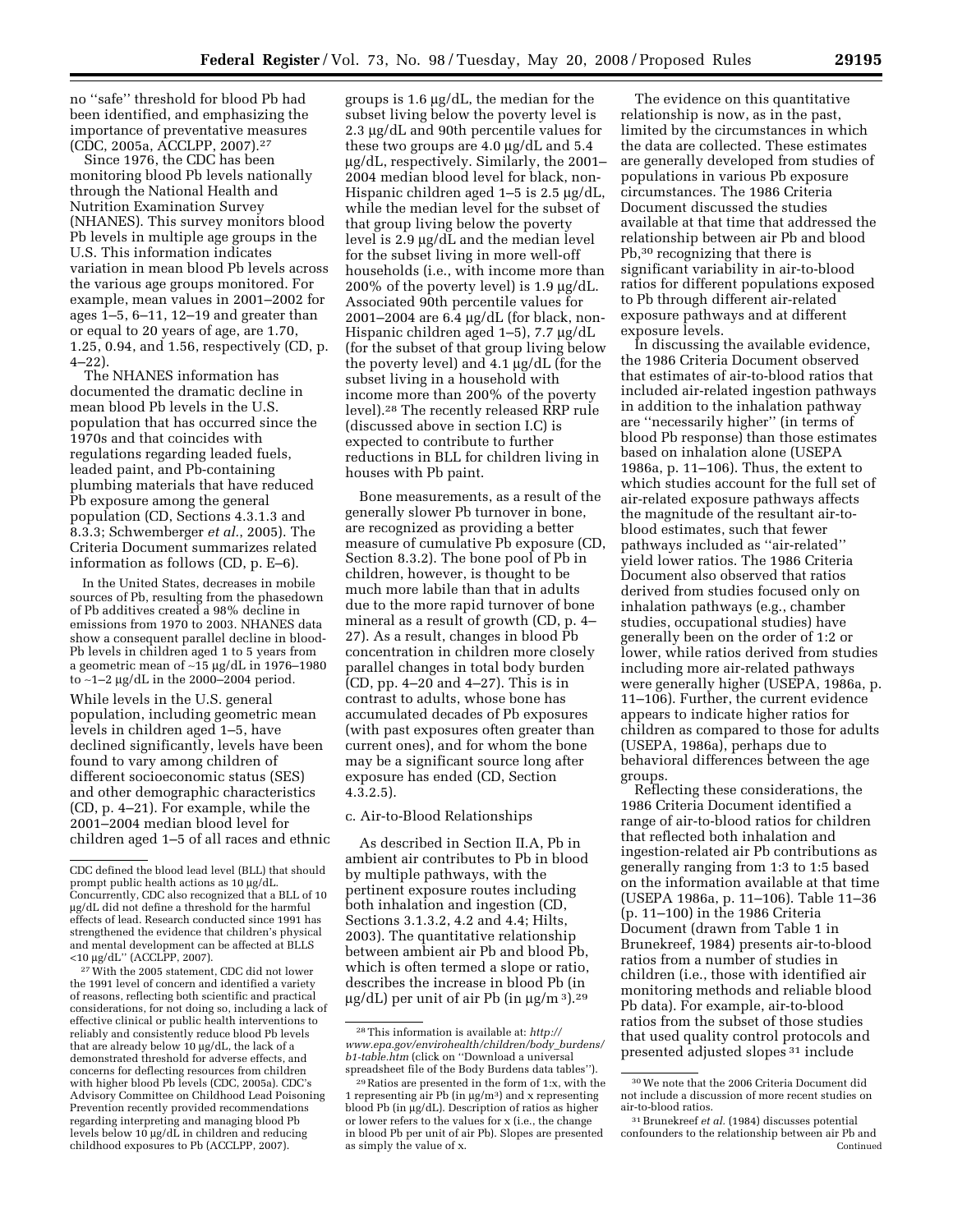adjusted ratios of 3.6 (Zielhuis *et al.*, 1979), 5.2 (Billick *et al.*, 1979, 1980), 2.9 (Billick *et al.*, 1983), and 8.5 (Brunekreef *et al*, 1983).

Additionally, the 1986 Criteria Document noted that ratios derived from studies involving higher blood and air Pb levels are generally smaller than ratios from studies involving lower blood and air Pb levels (USEPA, 1986a. p. 11–99). In consideration of this factor, we note that the range of 1:3 to 1:5 in air-to-blood ratios for children noted in the 1986 Criteria Document generally reflected study populations with blood Pb levels in the range of approximately 10–30 µg/dL (USEPA 1986a, pp. 11–100; Brunekreef, 1984), much higher than those common in today's population. This observation suggests that air-toblood ratios relevant for today's population of children would likely extend higher than the 1:3 to 1:5 range identified in the 1986 Criteria Document.

More recently, a study of changes in children's blood Pb levels associated with reduced Pb emissions and associated air concentrations near a Pb smelter in Canada (for children through six years of age) reports a ratio of 1:6 and additional analysis of the data by EPA for the initial time period of the study resulted in a ratio of 1:7 (CD, pp. 3–23 to 3–24; Hilts, 2003).32 Ambient air

32This study considered changes in ambient air Pb levels and associated blood Pb levels over a fiveyear period which included closure of an older Pb smelter and subsequent opening of a newer facility in 1997 and a temporary (3 month) shutdown of all smelting activity in the summer of 2001. The author observed that the air-to-blood ratio for children in the area over the full period was approximately 1:6. The author noted limitations in the dataset associated with exposures in the second time

and blood Pb levels associated with the Hilts (2003) study range from 1.1 to 0.03  $\mu$ g/m<sup>3</sup>, and associated population mean blood Pb levels range from 11.5 to 4.7 µg/dL, which are lower than levels associated with the older studies cited in the 1986 Criteria Document (USEPA, 1986).

Sources of uncertainty related to airto-blood ratios obtained from Hilts (2003) study have been identified. One such area of uncertainty relates to the pattern of changes in indoor Pb dustfall (presented in Table 3 in the article) which suggests a potentially significant decrease in Pb impacts to indoor dust prior to closure of an older Pb smelter and start-up of a newer facility in 1997. Some have suggested that this earlier reduction in indoor dustfall suggests that a significant portion of the reduction in Pb exposure (and therefore, the blood Pb reduction reflected in airto-blood ratios) may have resulted from efforts to increase public awareness of the Pb contamination issue (e.g., through increased cleaning to reduce indoor dust levels) rather than reductions in ambient air Pb and associated indoor dust Pb contamination. In addition, notable fluctuations in blood Pb levels observed prior to 1997 (as seen in Figure 2 of the article) have raised questions as to whether factors other than ambient air Pb reduction could be influencing decreases in blood Pb.33

In addition to the study by Hilts (2003), we are aware of two other studies published since the 1986 Criteria Document that report air-toblood ratios for children (Tripathi *et al.*, 2001 and Hayes *et al.*, 1994). These studies were not cited in the 2006 Criteria Document, but were referenced in public comments received by EPA

33 In the publication, the author acknowledges that remedial programs (e.g., community and homebased dust control and education) may have been responsible for some of the blood Pb reduction seen during the study period (1997 to 2001). However, the author points out that these programs were in place in 1992 and he suggests that it is unlikely that they contributed to the sudden drop in blood Pb levels occurring after 1997. In addition, the author describes a number of aspects of the analysis, which could have implications for air-to-blood ratios including a tendency over time for children with lower blood Pb levels to not return for testing, and inclusion of children aged 6 to 36 months in Pb screening in 2001 (in contrast to the wider age range up to 60 months as was done in previous years).

during this review.34 The study by Tripathi *et al.* (2001) reports an air-toblood ratio of approximately 1:3.6 for an analysis of children aged six through ten in India. The ambient air and blood Pb levels in this study (geometric mean blood Pb levels generally ranged from 10 to 15 µg/dL) are similar to levels reported in older studies reviewed in the 1986 Criteria Document and are much higher than current conditions in the U.S. The study by Hayes (1994) compared patterns of ambient air Pb reductions and blood Pb reductions for large numbers of children in Chicago between 1971 and 1988, a period when significant reductions occurred in both measures. The study reports an air-toblood ratio of 1:5.6 associated with ambient air Pb levels near 1  $\mu$ g/m<sup>3</sup> and a ratio of 1:16 for ambient air Pb levels in the range of  $0.25 \mu g/m^3$ , indicating a pattern of higher ratios with lower ambient air Pb and blood Pb levels consistent with conclusions in the 1986 Criteria Document.35

In their advice to the Agency, CASAC identified air-to-blood ratios of 1:5, as used by the World Health Organization (2000), and 1:10, as supported by an empirical analysis of changes in air Pb and changes in blood Pb between 1976 and the time when the phase-out of Pb from gasoline was completed (Henderson, 2007a).36

Beyond considering the evidence presented in the published literature and that reviewed in Pb Criteria Documents, we have also considered air-to-blood ratios derived from the exposure assessment for this review (discussed below in section II.C). In that assessment, current modeling tools and information on children's activity patterns, behavior and physiology (e.g., CD, Section 4.4) were used to estimate blood Pb levels associated with

36The CASAC Panel stated ''The Schwartz and Pitcher analysis showed that in 1978, the midpoint of the National Health and Nutrition Examination Survey (NHANES) II, gasoline Pb was responsible for 9.1 µg/dL of blood Pb in children. Their estimate is based on their coefficient of 2.14 µg/dL per 100 metric tons (MT) per day of gasoline use, and usage of 426 MT/day in 1976. Between 1976 and when the phase-out of Pb from gasoline was completed, air Pb concentrations in U.S. cities fell a little less than  $1 \mu g/m^3$  (24). These two facts imply a ratio of 9–10 µg/dL per µg/m3 reduction in air Pb, taking all pathways into account.'' (Henderson, 2007a, pp.  $D-2$  to  $D-3$ ).

blood Pb, recognizing that ideally all possible confounders should be taken into account in deriving an adjusted air-to-blood relationship from a community study. The studies cited here adjusted for parental education (Zielhuis *et al.*, 1979), age and race (Billick *et al.*, 1979, 1980) and additionally measuring height of air Pb (Billick *et al.*, 1983); Brunekreef *et al.* (1984) used multiple regression to control for several confounders. The authors conclude that ''presentation of both unadjusted and (stepwise) adjusted relationships is advisable, to allow insight in the range of possible values for the relationship'' (p. 83). Unadjusted ratios were presented for two of these studies, including ratios of 4.0 (Zielhuis *et al.*, 1979) and 18.5 (Brunekreef *et al.*, 1983). Note, that the Brunekreef *et al.*, 1983 study is subject to a number of sources of uncertainty that could result in air-to-blood Pb ratios that are biased high, including the potential for underestimating ambient air Pb levels due to the use of low volume British Smoke air monitors and the potential for ongoing (higher historical) ambient air Pb levels to have influenced blood Pb levels (see Section V.B.2 of the 1989 Pb Staff Report for the Pb NAAQS review, EPA, 1989). In addition, the 1989 Staff Report notes that the higher air-to-blood ratios obtained from this study could reflect the relatively lower blood Pb levels seen across the study population (compared with blood Pb levels reported in other studies from that period).

period, after the temporary shutdown of the facility in 2001, including sampling of a different age group at that time and a shorter time period (3 months) at these lower ambient air Pb levels prior to collection of blood Pb levels. Consequently, EPA calculated an alternate air-to-blood Pb ratio based on consideration for ambient air Pb and blood Pb reductions in the first time period (after opening of the new facility in 1997).

<sup>34</sup>EPA is not basing its proposed decisions on these two studies, but notes that these estimates are consistent with other studies that were included in the 1986 and 2006 Criteria Documents and accordingly considered by CASAC and the public.

<sup>35</sup>As with all studies, we note that there are strengths and limitations for these two studies which may affect the specific magnitudes of the reported ratios, but that the studies' findings and trends are generally consistent with the conclusions from the 1986 Criteria Document.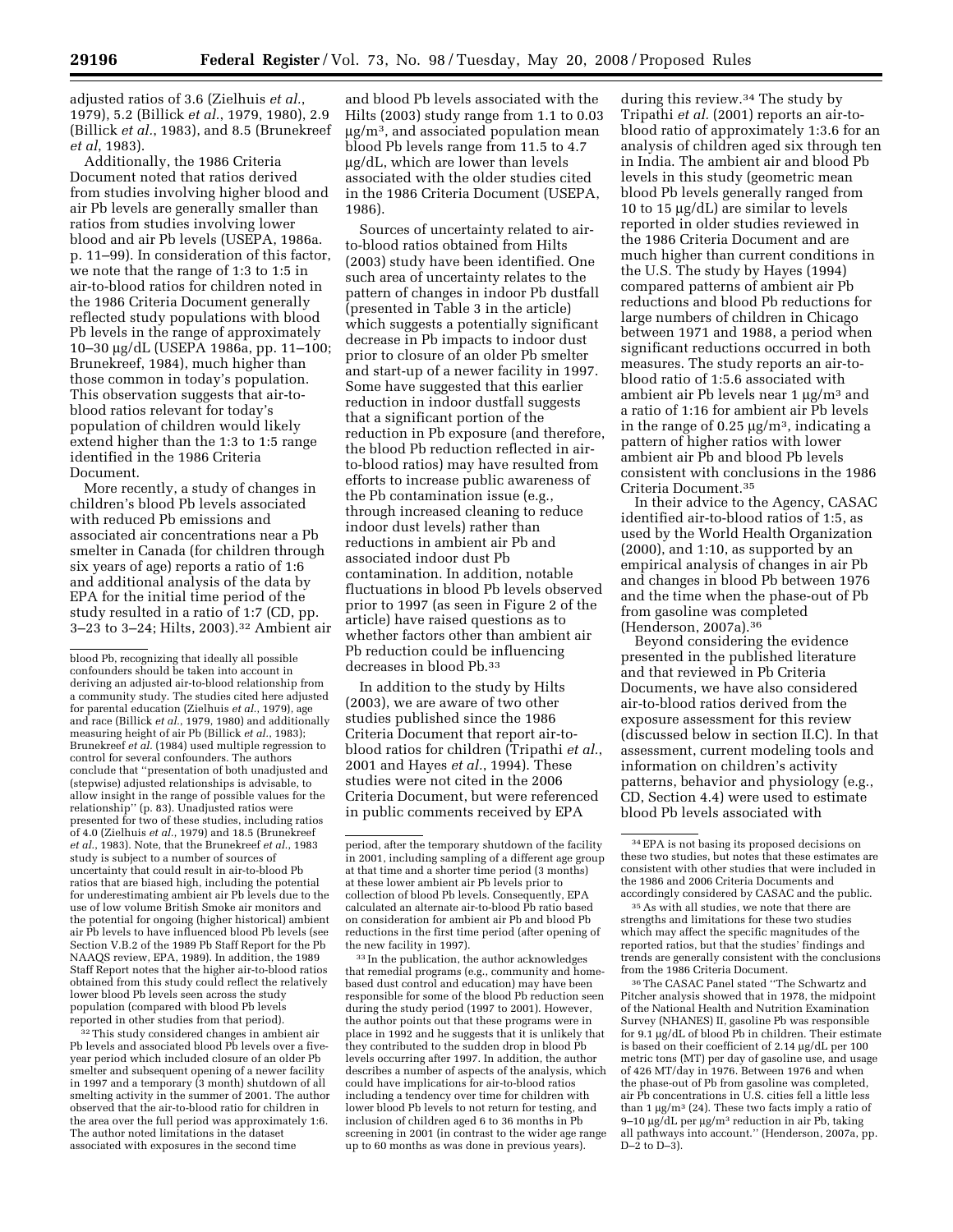multimedia and multipathway Pb exposure. The results from the various case studies included in this assessment, with consideration of the context in which they were derived (e.g., the extent to which the range of air-related pathways were simulated), are also informative to our understanding of air-to-blood ratios.

For the general urban case study, airto-blood ratios ranged from 1:2 to 1:9 across the alternative standard levels assessed, which ranged from the current standard of  $1.5 \mu g/m^3$  down to a level of 0.02  $\mu$ g/m<sup>3</sup>. This pattern of modelderived ratios generally supports the range of ratios obtained from the literature and also supports the observation that lower ambient air Pb levels are associated with higher air-toblood ratios. There are a number of sources of uncertainty associated with these model-derived ratios. The hybrid indoor dust Pb model, which is used in estimating indoor dust Pb levels for the urban case studies, uses a HUD dataset reflecting housing constructed before 1980 in establishing the relationship between dust loading and concentration, which is a key component in the hybrid dust model (see Section Attachment G–1 of the Risk Assessment, Volume II). Given this application of the HUD dataset, there is the potential that the non-linear relationship between indoor dust Pb loading and concentration (which is reflected in the structure of the hybrid dust model) could be driven more by the presence of indoor Pb paint than contributions from outdoor ambient air Pb. We also note that only recent air pathways were adjusted in modeling the impact of ambient air Pb reductions on blood Pb levels in the urban case studies, which could have implications for the air-to-blood ratios.

For the primary Pb smelter (subarea) case study, air-to-blood ratios ranged from 1:10 to 1:19 across the same range of alternative standard levels, from 1.5 down to 0.02 µg/m3.37 Because these ratios are based on regression modeling developed using empirical data, there is the potential for these ratios to capture more fully the impact of ambient air on indoor dust Pb (and ultimately blood Pb), including longer timeframe impacts resulting from changes in outdoor deposition. Therefore, given that these ratios are higher than ratios developed for the general urban case study using the hybrid indoor dust Pb model (which only considers reductions in recent air),

the ratios estimated for the primary Pb smelter (subarea) support the evidencebased observation discussed above that consideration of more of the exposure pathways relating ambient air Pb to blood Pb, may result in higher air-toblood Pb ratios. In considering this case study, some have suggested, however, that the regression modeling fails to accurately reflect the temporal relationship between reductions in ambient air Pb and indoor dust Pb, which could result in an over-estimate of the degree of dust Pb reduction associated with a specified degree of ambient air Pb reduction, which in turn could produce air-to-blood Pb ratios that are biased high.

In summary, in EPA's view, the current evidence in conjunction with the results and observations drawn from the exposure assessment, including related uncertainties, supports consideration of a range of air-to-blood ratios for children ranging from 1:3 to 1:7, reflecting multiple air-related pathways beyond simply inhalation and the lower air and blood Pb levels pertinent to this review. In light of the uncertainties that remain in the available information on air-to-blood ratios, EPA requests comment on this range and on the appropriate weight to place on specific ratios within this range.

2. Nature of Effects

a. Broad Array of Effects

Lead has been demonstrated to exert ''a broad array of deleterious effects on multiple organ systems via widely diverse mechanisms of action'' (CD, p. 8–24 and Section 8.4.1). This array of health effects includes effects on heme biosynthesis and related functions; neurological development and function; reproduction and physical development; kidney function; cardiovascular function; and immune function. The weight of evidence varies across this array of effects and is comprehensively described in the Criteria Document. There is also some evidence of Pb carcinogenicity, primarily from animal studies, together with limited human evidence of suggestive associations (CD, Sections 5.6.2, 6.7, and 8.4.10).38

This review is focused on those effects most pertinent to ambient exposures, which given the reductions

in ambient Pb levels over the past 30 years, are generally those associated with individual blood Pb levels in children and adults in the range of 10 µg/dL and lower. Tables 8–5 and 8–6 in the Criteria Document highlight the key such effects observed in children and adults, respectively (CD, pp. 8–60 to 8– 62). The effects include neurological, hematological and immune effects for children, and hematological, cardiovascular and renal effects for adults. As evident from the discussions in Chapters 5, 6 and 8 of the Criteria Document, ''neurotoxic effects in children and cardiovascular effects in adults are among those best substantiated as occurring at blood Pb concentrations as low as 5 to 10 µg/dL (or possibly lower); and these categories are currently clearly of greatest public health concern'' (CD, p. 8–60).39 The toxicological and epidemiological information available since the time of the last review ''includes assessment of new evidence substantiating risks of deleterious effects on certain health endpoints being induced by distinctly lower than previously demonstrated Pb exposures indexed by blood Pb levels extending well below 10 µg/dL in children and/or adults'' (CD, p. 8–25). Some health effects associated with individual blood Pb levels extend below 5 µg/dL, and some studies have observed these effects at the lowest blood levels considered.

With regard to population mean levels, the Criteria Document points to studies reporting ''Pb effects on the intellectual attainment of preschool and school age children at population mean concurrent blood-Pb levels ranging down to as low as 2 to 8 µg/dL'' (CD, p. E–9).

We note that many studies over the past decade have, in investigating effects at lower blood Pb levels, utilized the CDC advisory level for individual children (10 µg/dL) as a benchmark for assessment, and this is reflected in the numerous references in the Criteria Document to 10 µg/dL. Individual study conclusions stated with regard to effects observed below 10 µg/dL are usually referring to individual blood Pb levels. In fact, many such study groups have been restricted to individual blood Pb levels below 10 µg/dL or below levels lower than 10 µg/dL. We note that the

<sup>37</sup>As noted below in section II.C.3.a, air-to-blood ratios for the primary Pb smelter (full study area) range from 1:3 to 1:7 across the same range of alternative standard levels (from 1.5 down to 0.02  $\mu g/m^3$ ).

<sup>38</sup>Lead has been classified as a probable human carcinogen by the International Agency for Research on Cancer, based mainly on sufficient animal evidence, and as reasonably anticipated to be a human carcinogen by the U.S. National Toxicology Program (CD, Section 6.7.2). U.S. EPA considers Pb a probable carcinogen (*http://www.epa.gov/iris/ subst/0277.htm*; CD, p. 6–195).

<sup>39</sup>With regard to blood Pb levels in individual children associated with particular neurological effects, the Criteria Document states ''Collectively, the prospective cohort and cross-sectional studies offer evidence that exposure to Pb affects the intellectual attainment of preschool and school age children at blood Pb levels <10 µg/dL (most clearly in the 5 to 10 µg/dL range, but, less definitively, possibly lower).'' (p. 6–269)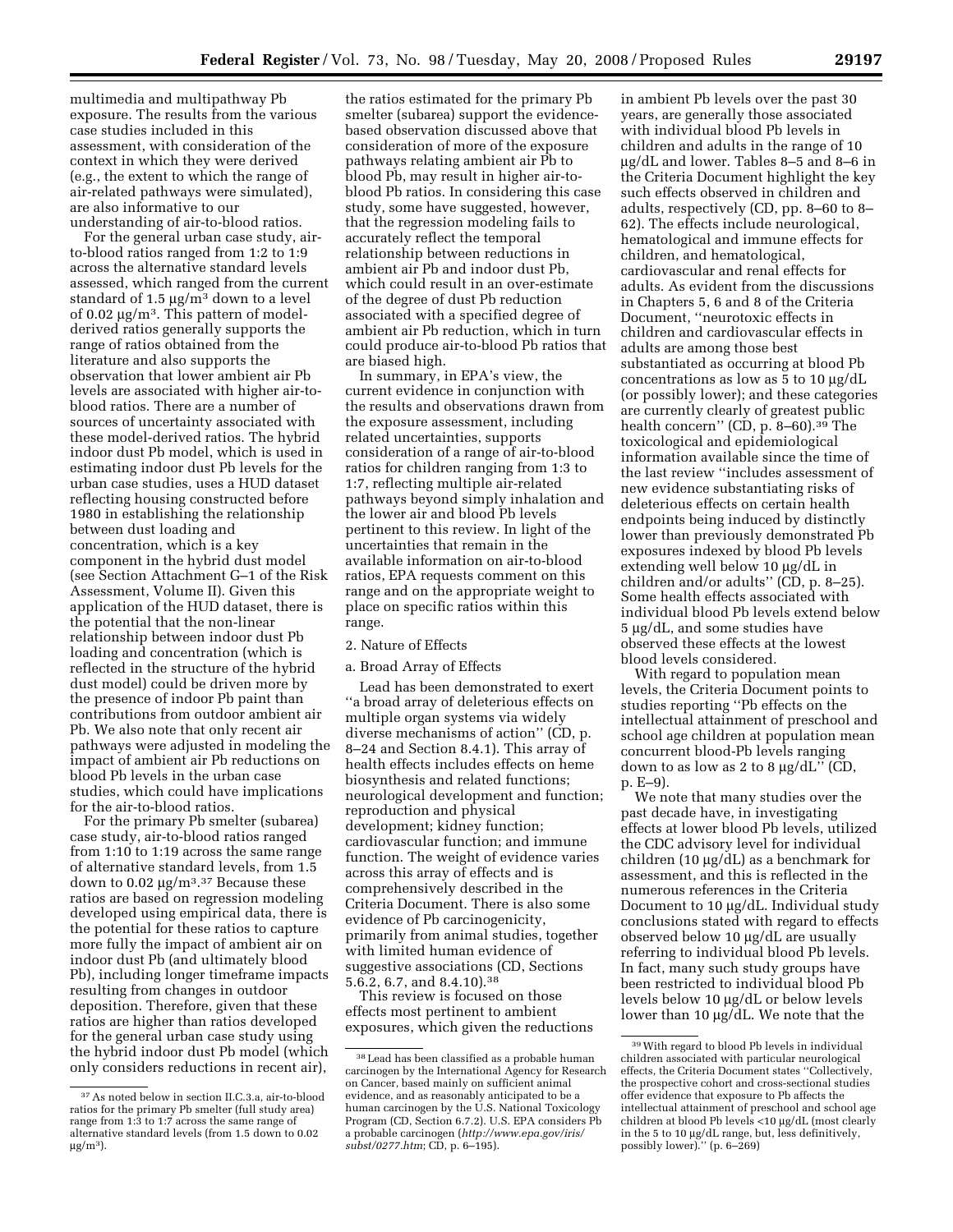mean blood Pb level for these groups will necessarily be lower than the blood Pb level they are restricted below.

Threshold levels, in terms of blood Pb levels in individual children, for neurological effects cannot be discerned from the currently available studies (CD, pp. 8–60 to 8–63). The Criteria Document states ''There is no level of Pb exposure that can yet be identified, with confidence, as clearly not being associated with some risk of deleterious health effects'' (CD, p. 8–63). As discussed in the Criteria Document, ''a threshold for Pb neurotoxic effects may exist at levels distinctly lower than the lowest exposures examined in these epidemiologic studies'' (CD, p. 8–67).40

In summary, the Agency has identified neurological, hematological and immune effects in children and neurological, hematological, cardiovascular and renal effects in adults as the effects observed at blood Pb levels near or below 10 µg/dL and further considers neurological effects in children and cardiovascular effects in adults to be categories of effects that ''are currently clearly of greatest public health concern'' (CD, pp. 8–60 to 8–62). Neurological effects in children are discussed further below.

b. Neurological Effects in Children

Among the wide variety of health endpoints associated with Pb exposures, there is general consensus that the developing nervous system in young children is among, if not, the most sensitive. As described in the Criteria Document, neurotoxic effects in children and cardiovascular effects in adults are categories of effects that are ''currently clearly of greatest public health concern" (CD, p. 8–60).<sup>41</sup> While also recognizing the occurrence of adult cardiovascular effects at somewhat similarly low blood Pb levels<sup>42</sup>,

41The Criteria Document states ''neurotoxic effects in children and cardiovascular effects in adults are among those best substantiated as occurring at blood-Pb concentrations as low as 5 to 10 µg/dL (or possibly lower); and these categories of effects are currently clearly of greatest public health concern (CD, p. 8–60).''

42For example, the Criteria Document describes associations of blood Pb in adults with blood pressure in studies with population mean blood Pb

neurological effects in children are considered to be the sentinel effects in this review and are the focus of the quantitative risk assessment conducted for this review (discussed below in section III.C).

The nervous system has long been recognized as a target of Pb toxicity, with the developing nervous system affected at lower exposures than the mature system (CD, Sections 5.3, 6.2.1, 6.2.2, and 8.4). While blood Pb levels in U.S. children ages one to five years have decreased notably since the late 1970s, newer studies have investigated and reported associations of effects on the neurodevelopment of children with these more recent blood Pb levels (CD, Chapter 6). Functional manifestations of Pb neurotoxicity during childhood include sensory, motor, cognitive and behavioral impacts. Numerous epidemiological studies have reported neurocognitive, neurobehavioral, sensory, and motor function effects in children with blood Pb levels below 10  $\mu$ g/dL (CD, Sections 6.2 and 8.4).  $43$  As discussed in the Criteria Document, ''extensive experimental laboratory animal evidence has been generated that (a) substantiates well the plausibility of the epidemiologic findings observed in human children and adults and (b) expands our understanding of likely mechanisms underlying the neurotoxic effects'' (CD, p. 8–25; Section 5.3).

The evidence for neurotoxic effects in children is a robust combination of epidemiological and toxicological evidence (CD, Sections 5.3, 6.2 and 8.5). The epidemiological evidence is supported by animal studies that substantiate the biological plausibility of the associations, and contributes to our understanding of mechanisms of action for the effects (CD, Section 8.4.2).

Cognitive effects associated with Pb exposures that have been observed in epidemiological studies have included decrements in intelligence test results, such as the widely used IQ score, and in academic achievement as assessed by various standardized tests as well as by class ranking and graduation rates (CD, Section 6.2.16 and pp 8–29 to 8–30). As noted in the Criteria Document with regard to the latter, ''Associations between Pb exposure and academic achievement observed in the abovenoted studies were significant even after adjusting for IQ, suggesting that Pb-

sensitive neuropsychological processing and learning factors not reflected by global intelligence indices might contribute to reduced performance on academic tasks'' (CD, pp 8–29 to 8–30).

Other cognitive effects observed in studies of children have included effects on attention, executive functions, language, memory, learning and visuospatial processing (CD, Sections 5.3.5, 6.2.5 and 8.4.2.1), with attention and executive function effects associated with Pb exposures indexed by blood Pb levels below 10 µg/dL (CD, Section 6.2.5 and pp. 8–30 to 8–31). The evidence for the role of Pb in this suite of effects includes experimental animal findings (discussed in CD, Section 8.4.2.1; p. 8–31), which provide strong biological plausibility of Pb effects on learning ability, memory and attention (CD, Section 5.3.5), as well as associated mechanistic findings. With regard to persistence of effects the Criteria Document states the following (CD, p. 8–67):

Persistence or apparent ''irreversibility'' of effects can result from two different scenarios: (1) Organic damage has occurred without adequate repair or compensatory offsets, or (2) exposure somehow persists. As Pb exposure can also derive from endogenous sources (e.g., bone), a performance deficit that remains detectable after external exposure has ended, rather than indicating irreversibility, could reflect ongoing toxicity due to Pb remaining at the critical target organ or Pb deposited at the organ postexposure as the result of redistribution of Pb among body pools. The persistence of effect appears to depend on the duration of exposure as well as other factors that may affect an individual's ability to recover from an insult. The likelihood of reversibility also seems to be related, at least for the adverse effects observed in certain organ systems, to both the age-at-exposure and the age-atassessment.

The evidence with regard to persistence of Pb-induced deficits observed in animal and epidemiological studies is described in discussion of those studies in the Criteria Document (CD, Sections 5.3.5, 6.2.11, and 8.5.2). It is additionally important to note that there may be long-term consequences of such deficits over a lifetime. Poor academic skills and achievement can have ''enduring and important effects on objective parameters of success in real life,'' as well as increased risk of antisocial and delinquent behavior (CD, Section 6.2.16).

As discussed in the Criteria Document, while there is no direct animal test parallel to human IQ tests, ''in animals a wide variety of tests that assess attention, learning, and memory suggest that Pb exposure {of animals} results in a global deficit in functioning,

<sup>40</sup> In consideration of the evidence from experimental animal studies with regard to the issue of threshold for neurotoxic effects, the CD notes that there is little evidence that allows for clear delineation of a threshold, and that ''blood-Pb levels associated with neurobehavioral effects appear to be reasonably parallel between humans and animals at reasonably comparable blood-Pb concentrations; and such effects appear likely to occur in humans ranging down at least to 5–10 µg/ dL, or possibly lower (although the possibility of a threshold for such neurotoxic effects cannot be ruled out at lower blood-Pb concentrations)'' (CD, p. 8–38).

levels ranging from approximately 2 to 6 µg/dL (CD, section 6.5.2 and Table 6–2).

<sup>43</sup>Further, neurological effects in general include behavioral effects, such as delinquent behavior (CD, sections 6.2.6 and 8.4.2.2), sensory effects, such as those related to hearing and vision (CD, sections 6.2.7 and 8.4.2.3), and deficits in neuromotor function (CD, p. 8–36).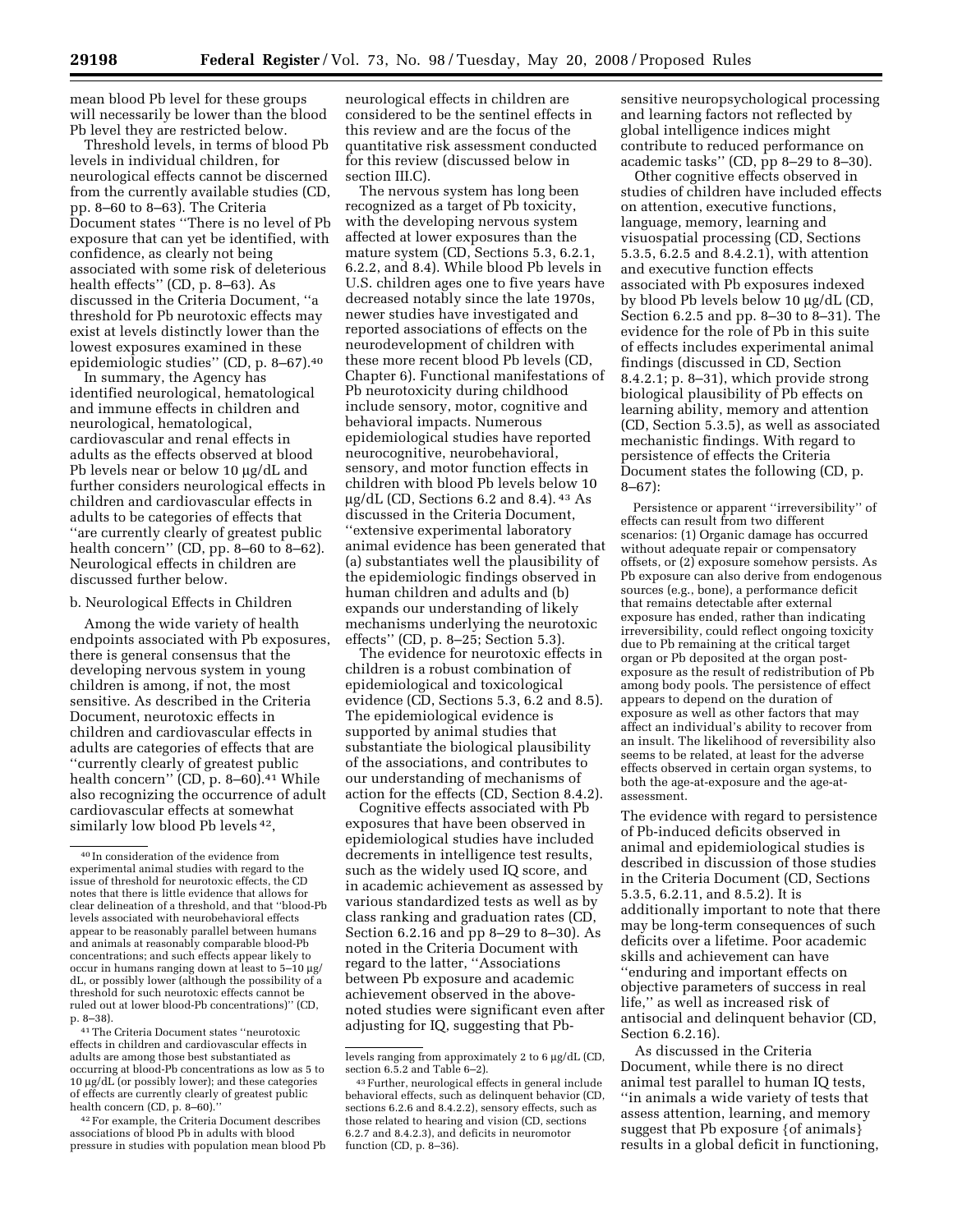just as it is indicated by decrements in IQ scores in children'' (CD, p. 8–27). The animal and epidemiological evidence for this endpoint are consistent and complementary (CD, p. 8–44). As stated in the Criteria Document (p. 8–44):

Findings from numerous experimental studies of rats and of nonhuman primates, as discussed in Chapter 5, parallel the observed human neurocognitive deficits and the processes responsible for them. Learning and other higher order cognitive processes show the greatest similarities in Pb-induced deficits between humans and experimental animals. Deficits in cognition are due to the combined and overlapping effects of Pbinduced perseveration, inability to inhibit responding, inability to adapt to changing behavioral requirements, aversion to delays, and distractibility. Higher level neurocognitive functions are affected in both animals and humans at very low exposure levels (<10 µg/dL), more so than simple cognitive functions.

Epidemiologic studies of Pb and child development have demonstrated inverse associations between blood Pb concentrations and children's IQ and other cognitive-related outcomes at successively lower Pb exposure levels over the past 30 years (CD, p. 6–64). This is supported by multiple studies performed over the past 15 years (as discussed in the CD, Section 6.2.13). For example, the overall weight of the available evidence, described in the Criteria Document, provides clear substantiation of neurocognitive decrements being associated in children with mean blood Pb levels in the range of 5 to 10 µg/dL, and some analyses indicate Pb effects on intellectual attainment of children for which population mean blood Pb levels in the analysis ranged from 2 to 8 µg/dL (CD, Sections 6.2, 8.4.2 and 8.4.2.6).<sup>44</sup> That is, while blood Pb levels in U.S. children have decreased notably since the late 1970s, newer studies have investigated and reported associations of effects on the neurodevelopment of children with blood Pb levels similar to the more recent blood Pb levels (CD, Chapter 6).

The evidence described in the Criteria Document with regard to the effect on children's cognitive function of blood Pb levels at the lower concentration range includes the international pooled analysis by Lanphear and others (2005),

studies of individual cohorts such as the Rochester, Boston, and Mexico City cohorts (Canfield *et al.*, 2003a; Canfield *et al.*, 2003b; Bellinger and Needleman, 2003; Tellez-Rojo *et al.*, 2006), the study of African-American inner-city children from Detroit (Chiodo *et al.*, 2004), the cross-sectional study of young children in three German cities (Walkowiak *et al.*, 1998) and the cross-sectional analysis of a nationally representative sample from the NHANES III 45 (Lanphear *et al.*, 2000). These studies included differing adjustments for different important potential confounders (e.g., parental IQ or HOME score) or surrogates of these measures (e.g., parental education and SES factors) through multivariate analyses.46 47 Each of these studies has

45The NHANES III survey was conducted in 1988–1994.

46Some studies also employed exclusion criteria which limited variation in socioeconomic status across the study population. Further, with regard to adjustment for potential confounders in the large pooled international analysis (Lanphear *et al.* 2005), discussed below, the authors adjusted for HOME score, birth weight, maternal IQ and maternal education. Canfield *et al.* (2003) adjusted for maternal IQ, maternal education, HOME score, birth weight, race, tobacco use during pregnancy, household income, gender, and iron status. Bellinger and Needleman (2003) adjusted for maternal IQ, HOME score, SES, child stress, maternal age, race, gender, birth order, marital status. Chiodo *et al.* (2004) adjusted for primary care-giver education and vocabulary, HOME score, family environment scale, SES, gender, number of children under 18, birth order. Tellez-Rojo *et al.*  (2006) adjusted for maternal IQ, birth weight and gender; the authors also state that other potentially confounding variables that were not found to be significant at p<.10 were not adjusted for. Walkoviak *et al.* (1998) adjusted for parental education, breastfeeding, nationality and gender. In Lanphear *et al.* (2000), the authors adjusted for race/ ethnicity and poverty index ratio, as surrogates for HOME score/SES status, and adjusted for the parental education level as a surrogate for maternal IQ; they also adjusted for gender, serum ferritin level and serum cotinine level.

47The Criteria Document notes that a ''major challenge to observational studies examining the impact of Pb on parameters of child development has been the assessment and control for confounding factors'' (CD, p. 6–73). However, the Criteria Document further recognizes that ''[m]ost of the important confounding factors in Pb studies have been identified, and efforts have been made to control them in studies conducted since the 1990 Supplement'' (CD, p. 6–75). On this subject, the Criteria Document further concludes the following: ''Invocation of the poorly measured confounder as an explanation for positive findings is not substantiated in the database as a whole when evaluating the impact of Pb on the health of U.S. children (Needleman, 1995). Of course, it is often the case that following adjustment for factors such as social class, parental neurocognitive function, and child rearing environment using covariates such as parental education, income, and occupation, parental IQ, and HOME scores, the Pb coefficients are substantially reduced in size and statistical significance (Dietrich *et al.*, 1991). This has sometimes led investigators to be quite cautious in interpreting their study results as being positive (Wasserman *et al.*, 1997). This is a reasonable way of appraising any single study, and such extreme

individual strengths and limitations, however, a pattern of positive findings is demonstrated across the studies. In these studies, statistically significant associations of neurocognitive decrement 48 with blood Pb were found in the full study cohorts, as well as in some subgroups restricted to children with lower blood Pb levels for which mean blood Pb levels extended below 5 µg/dL. More specifically, a statistically significant association was reported for full-scale IQ with blood Pb at age five in a subset analysis (n=71) of the Rochester cohort for which the population mean blood Pb level was 3.32 µg/dL, as well as in the full study group (mean= $5.8 \mu$ g/dL, n= $171$ ) (Canfield *et al.*, 2003a; Canfield, 2008). Full-scale IQ was also significantly associated with blood Pb at age seven and a half in a subset analysis (n=200) in the Detroit inner-city study for which the population mean blood Pb level was 4.1 µg/dL, as well as the other subgroup with higher blood Pb levels (mean=4.6  $\mu$ g/dL, n=224) and in the full study group (mean=5.4  $\mu$ g/dL, n=246); additionally, performance IQ was significantly associated with blood Pb in those analyses as well as in the subset analysis (n=120) for which the population mean blood Pb level was 3 µg/dL (although full-scale IQ was not significantly associated with blood Pb in this lowest blood Pb subgroup) (Chiodo *et al.*, 2004, Chiodo, 2008). Vocabulary, one of ten subtests of the full-scale IQ, was significantly associated with blood

48The tests for cognitive function in these studies include age-appropriate Wechsler intelligence tests (Lanphear *et al.*, 2005), the Stanford-Binet intelligence test (Canfield *et al.*, 2003a), and the Bayley Scales of Infant Development (Tellez-Rojo *et al.*, 2006). In some cases, individual subtests of the Wechsler intelligence tests (Lanphear *et al.*, 2000; Walkowiak *et al.*, 1998), and individual subtests of the Wide Range Achievement Test (Lanphear *et al.*, 2000) were used. The Wechsler and Stanford-Binet tests are widely used to assess neurocognitive function in children and adults, however, these tests are not appropriate for children under age three. For such children, studies generally use the age-appropriate Bayley Scales of Infant Development as a measure of cognitive development. See footnote 63 for further information.

<sup>44</sup> ''The overall weight of the available evidence provides clear substantiation of neurocognitive decrements being associated in young children with blood-Pb concentrations in the range of 5–10 µg/dL, and possibly somewhat lower. Some newly available analyses appear to show Pb effects on the intellectual attainment of preschool and school age children at population mean concurrent blood-Pb levels ranging down to as low as 2 to 8 µg/dL.'' (CD, p. E–9)

caution would certainly be warranted if forced to rely on a single study to confirm the Pb effects hypothesis. Fortunately, there exists a large database of high quality studies on which to base inferences regarding the relationship between Pb exposure and neurodevelopment. In addition, Pb has been extensively studied in animal models at doses that closely approximate the human situation. Experimental animal studies are not compromised by the possibility of confounding by such factors as social class and correlated environmental factors. The enormous experimental animal literature that proves that Pb at low levels causes neurobehavioral deficits and provides insights into mechanisms must be considered when drawing causal inferences (Bellinger, 2004; Davis *et al.*, 1990; U.S. Environmental Protection Agency, 1986a, 1990).'' (CD, p. 6–75)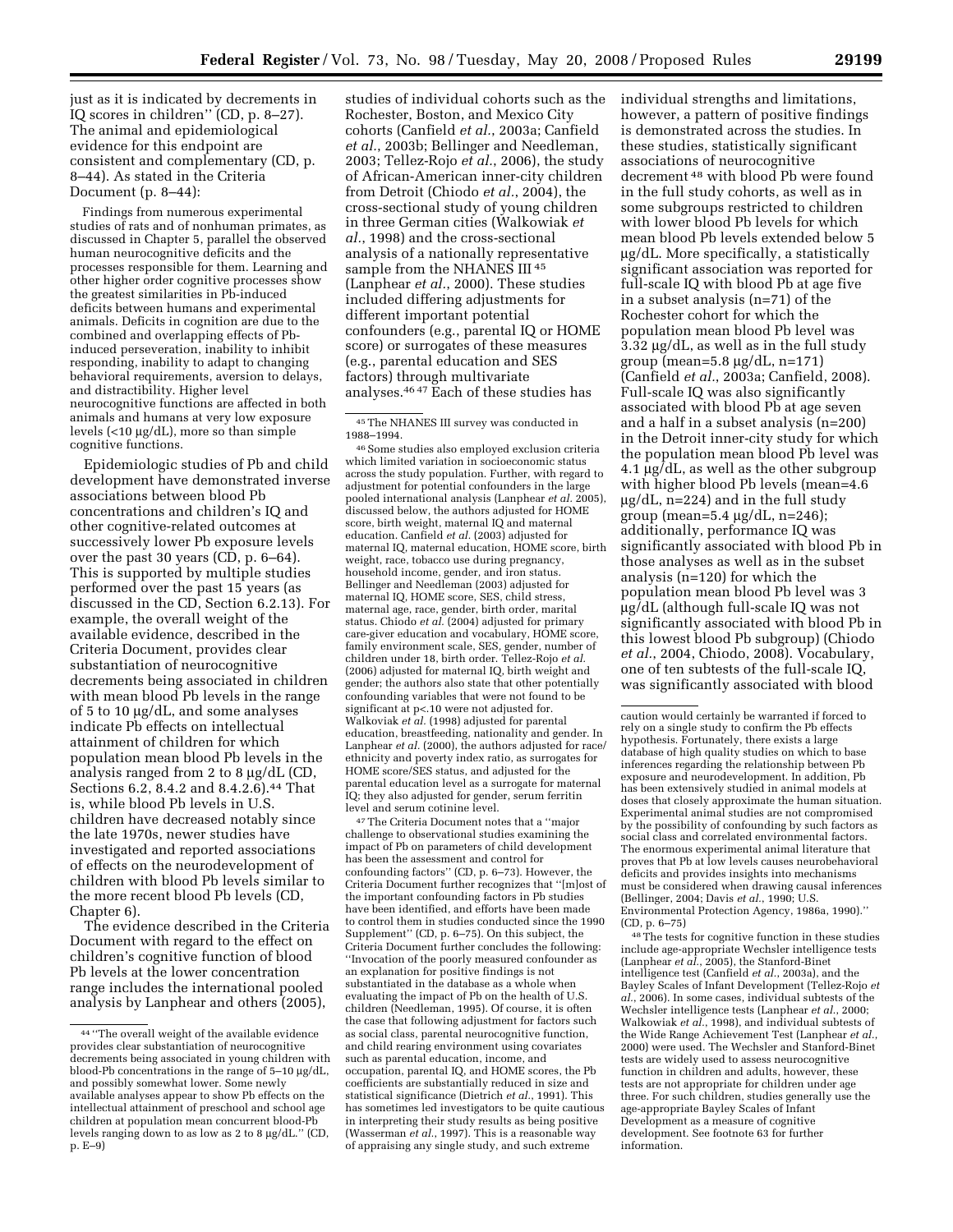Pb at age six in the German three-city study (n=384) in which the mean blood Pb level was 4.2 µg/dL (Walkowiak *et al.*, 1998). In a Mexico City cohort of infants age two, the mental development index (MDI) and psychomotor development index (PDI) were significantly associated with blood Pb in the full study group (mean=4.28 µg/dL, n=294); further, the MDI (but not the PDI) was significantly associated with blood Pb in the subset analysis (n=193) for which the population mean blood Pb level was 2.9 µg/dL, and PDI (but not the MDI) was significantly associated with blood Pb in the subset analysis (n=101) for which the population mean blood Pb was 6.9 µg/dL (Tellez-Rojo *et al.*, 2006; Tellez-Rojo, 2008). Scores on academic achievement tests for reading and math were significantly associated with blood Pb at age six through sixteen in a subgroup analysis (n=4043) of the NHANES III data for which the population mean blood Pb level was 1.7 µg/dL, as discussed below (Lanphear *et al.* 2000; Auinger, 2008).

The study by Lanphear *et al.* (2000) is a large cross-sectional study using NHANES III dataset, with 4853 subjects in the full study and more than 4000 in the subgroup analyses, that reports statistically significant 49 associations of concurrent blood Pb levels 50 with neurocognitive decrements in the full study population and in subgroup analyses down to and including the subgroup with individual blood Pb levels below 5 µg/dL (CD, pp. 6–31 to 6–32; Lanphear *et al.*, 2000). Specifically the study by Lanphear *et al.*  (2000) reported a statistically significant association between math (p<0.001), reading (p<0.001), block design  $(p=0.009)$ , and digit span  $(p=0.04)$ scores and blood Pb levels in the analysis that included all study subjects. Additionally, the study reports statistically significant associations for block design and digit span scores down

to and including the subgroup with individual blood Pb levels below 7.5 µg/ dL and 10 µg/dL, respectively.51 Further, statistically significant associations were observed for reading and math scores down to and including the subgroup with individual blood Pb levels below 5 µg/dL, which included 4043 of the 4853 children.52 A similar pattern in the magnitude of the effect estimates was observed across all the subgroup analyses and for all four tests, including the subgroup with individual blood Pb levels less than 2.5 µg/dL, although not all the effect estimates were statistically significant (Lanphear *et al.*, 2000).53 In particular, the lack of statistical significance in the subset of individuals with blood Pb levels less than 2.5 µg/dL may be attributable to the smaller sample size (2467 children) and reduced variability of blood Pb levels.54 Blood Pb levels in the full study population ranged from below detection to above 10 µg/dL, with a population geometric mean of 1.9 µg/dL, and the subgroups were composed of children with blood Pb levels less than 10  $\mu$ g/dL (geometric mean of 1.8 µg/dL), less than 7.5 µg/dL (geometric mean of 1.8 µg/dL), less than 5 µg/dL (geometric mean of 1.7  $\mu$ g/dL), and less than 2.5  $\mu$ g/dL (geometric mean of 1.2 µg/dL), respectively (Lanphear *et al.*, 2000; Auinger, 2008).55

The epidemiological studies that have investigated blood Pb effects on IQ (as discussed in the CD, Section 6.2.3) have considered a variety of specific blood Pb metrics, including: (1) Blood concentration ''concurrent'' with the

52The associations with math and reading scores were not statistically significant for the subgroup limited to blood Pb <2.5 µ/dL.

53For example, for reading scores, effect estimates were  $-0.99, -1.44, -1.53, -1.66,$  and  $-1.71$  points per µg/dL for all children, the subgroup with blood Pb <10 µg/dL, the subgroup with blood Pb <7.5, the subgroup with blood  $\overrightarrow{Pb}$  <5 and the subgroup with blood Pb<2.5, respectively (Lanphear *et al.*, 2000, Table 4).

54The authors state ''Indeed, while the average effects of lead exposure on reading scores were not significant for blood lead concentrations less that 2.5 µg/dL, the size of the effect and the borderline significance level (β =  $-1.71$ , p=0.07) suggests that the smaller sample size and the imprecision of the relationship of blood Pb concentration with performance on the reading subtest—as indicated by the large standard error—may be the reason we did not find a statistically significant association for children in that range.''

55We note that the datasets for each subgroup include children for the lower blood Pb subgroups (in Table 4 of Lanphear *et al.*, 2000). For example, the dataset of children with blood Pb levels <2.5 is a component of the dataset of children with blood Pb levels <5 (Lanphear *et al.*, 2000).

response assessment (e.g., at the time of IQ testing), (2) average blood concentration over the ''lifetime'' of the child at the time of response assessment (e.g., average of measurements taken over child's first 6 or 7 years), (3) peak blood concentration during a particular age range, and (4) early childhood blood concentration (e.g., the mean of measurements between 6 and 24 months age). With regard to the latter two, the Criteria Document (e.g., CD, chapters 3 and 6) has noted that age has been observed to strongly predict the period of peak exposure (around 18–27 months when there is maximum hand-to-mouth activity). The CD further notes, this maximum exposure period coincides with a period of time in which major events are occurring in central nervous system (CNS) development (CD, p. 6– 60). Accordingly, the belief that the first few years of life are a critical window of vulnerability is evident particularly in the earlier literature (CD, p. 6–60). However, more recent analyses have found even stronger associations between blood Pb at school age and IQ at school age (i.e., concurrent blood Pb), indicating the important role that is continued to be played by Pb exposures later in life. In fact, concurrent and lifetime averaged measurements were stronger predictors of adverse neurobehavioral effects (better than the peak or 24 month metrics) in all but one of the prospective cohort studies (CD, pp. 6–61 to 6–62). While all four specific blood Pb metrics were correlated with IQ in the international pooled analysis by Lanphear and others (2005), the concurrent blood Pb level exhibited the strongest relationship with intellectual deficits (CD, p. 6–29).

The Criteria Document presentation on toxicological evidence also recognizes neurological effects elicited by exposures subsequent to earliest childhood (CD, sections 5.3.5 and 5.3.7). For example, research with monkeys has indicated that while exposure only during infancy may elicit a response, exposures (with similar blood Pb levels) that only occurred post-infancy also elicit responses. Further, in the monkey research, exposures limited to postinfancy resulted in a greater response than exposures limited to infancy (Rice and Gilbert, 1990; Rice, 1992).

A study by Chen and others (2005) involving 622 children has attempted to directly address the question regarding periods of enhanced susceptibility to Pb effects (CD, pp. 6–62 to 6–64).56 The authors found that the concurrent blood

<sup>49</sup>The statistical significance refers to the effect estimate of the linear relationship across the range of data, as presented in Table 4 of Lanphear *et al.*  (2000).

<sup>50</sup>A limitation noted for this study is with regard to the use of concurrent blood Pb levels in children of this age. The authors state that ''it is not clear whether the cognitive and academic deficits observed in the present analysis are due to lead exposure that occurred during early childhood or due to concurrent exposure'', however, they further note that ''concurrent blood lead concentration was the best predictor of adverse neurobehavioral effects of lead exposure in all but one of the published prospective studies''. The average blood Pb level for 1–5 year olds was approximately 15 µg/dL in the 1976–1980 NHANES. When in that age range, some of the children included in the NHANES III dataset may have had blood Pb levels comparable to those of the earlier NHANES. The general issue regarding blood Pb metrics is further discussed in subsequent text.

<sup>51</sup>The associations with block design score were not statistically significant for subgroups limited to blood Pb of <5 and <2.5 µg/dL. The associations with digit span score were not statistically significant for the blood Pb subgroups of <7.5 and lower.

<sup>56</sup> In the children in this study, the mean blood Pb concentration was  $26.2 \mu$ g/dL at age 2, 12.0  $\mu$ g/ dL at age 5 and 8.0 µg/dL at age 7 (Chen *et al.* 2005).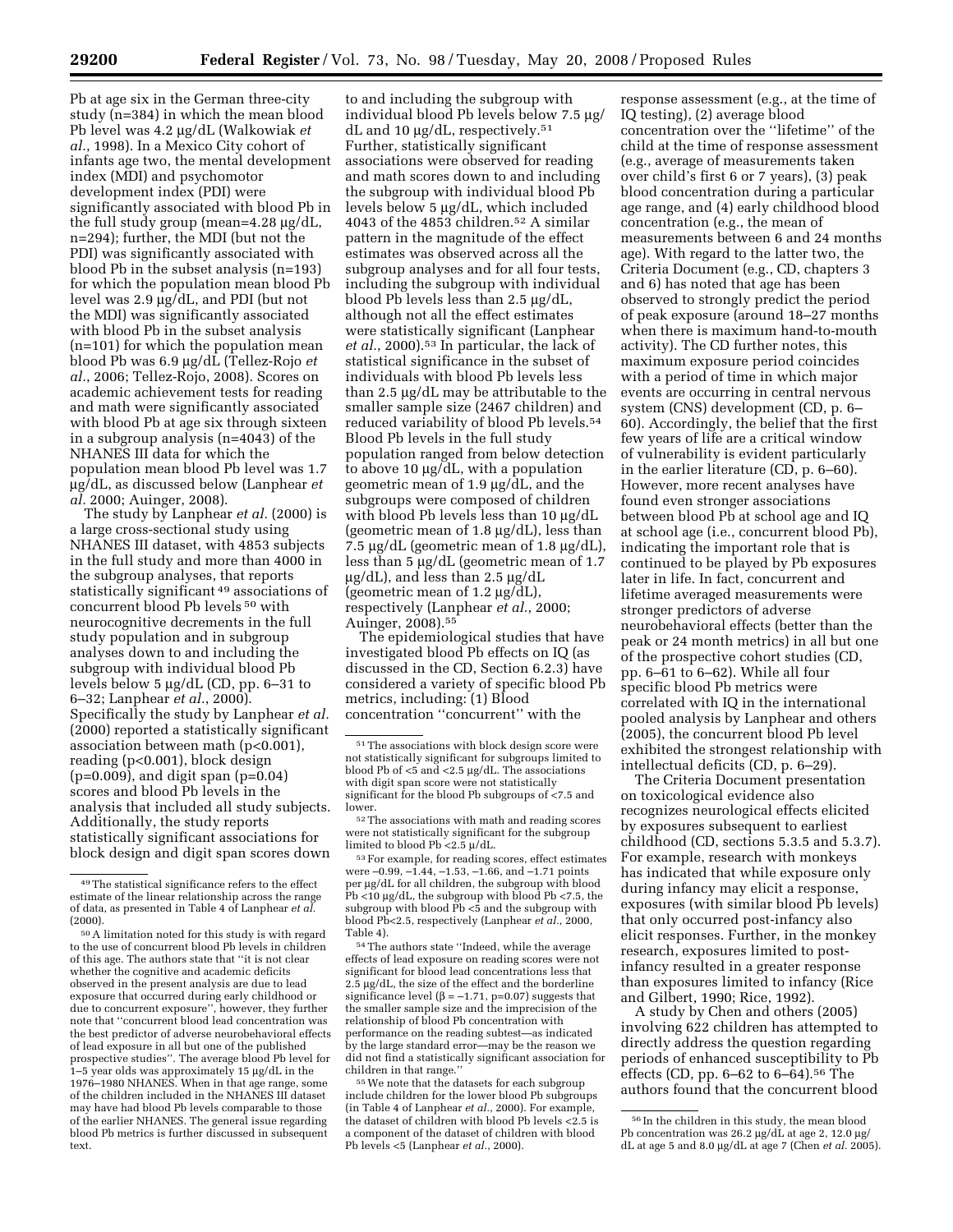Pb association with IQ was always stronger than that for 24-month blood Pb. As children aged, the relationship with concurrent blood Pb grew stronger while that with 24-month blood Pb grew weaker. Further, in models including both prior blood Pb (at 24-months age) and concurrent blood Pb (at 7-years age), concurrent blood Pb was always more predictive of IQ. In fact, concurrent blood Pb explained most of Pb-related variation in IQ such that prior blood Pb (at 24-months age) was rendered nonsignificant and nearly null.57 The effect estimate for concurrent blood Pb was robust and remained significant, little changed from its value without adjustment for 24-month blood Pb level. The Criteria Document concluded the following regarding the results of this study (CD, pp. 6–63 to 6–64).

These results support the idea that Pb exposure continues to be toxic to children as they reach school age, and do not lend support to the interpretation that all the damage is done by the time the child reaches 2 to 3 years of age. These findings also imply that cross-sectional associations seen in children, such as the study recently conducted by Lanphear *et al.* (2000) using data from NHANES III, should not be dismissed. Chen *et al.* (2005) concluded that if concurrent blood Pb remains important until school age for optimum cognitive development, and if 6- and 7-year-olds are as or more sensitive to Pb effects than 2-yearolds, then the difficulties in preventing Pb exposure are magnified but the potential benefits of prevention are greater.

In addition to findings of association with neurocognitive decrement (including IQ) at study group mean blood Pb levels well below 10 µg/dL, the evidence indicates that the slope for Pb effects on IQ is steeper at lower blood Pb levels (CD, section 6.2.13). As stated in the CD, ''the most compelling evidence for effects at blood Pb levels <10 µg/dL, as well as a nonlinear relationship between blood Pb levels and IQ, comes from the international pooled analysis of seven prospective cohort studies (n=1,333) by Lanphear *et al.* (2005)'' (CD, pp. 6–67 and 8–37 and section 6.2.3.1.11).58 Using the full

pooled dataset with concurrent blood Pb level as the exposure metric and IQ as the response from the pooled dataset of seven international studies, Lanphear and others (2005) employed mathematical models of various forms, including linear, cubic spline, loglinear, and piece-wise linear, in their investigation of the blood Pb concentration-response relationship (CD, p. 6–29; Lanphear *et al.*, 2005). They observed that the shape of the concentration-response relationship is nonlinear and the log-linear model provides a better fit over the full range of blood Pb measurements 59 than a linear one (CD, p. 6–29 and pp. 6–67 to 6–70; Lanphear *et al.*, 2005). In addition, they found that no individual study among the seven was responsible for the estimated nonlinear relationship between Pb and deficits in IQ (CD p. 6– 30). Others have also analyzed the same dataset and similarly concluded that, across the range of the dataset's blood Pb levels, a log-linear relationship was a significantly better fit than the linear relationship (p=0.009) with little evidence of residual confounding from included model variables (CD, Section 6.2.13; Rothenberg and Rothenberg, 2005).

The impact of the nonlinear slope is illustrated by the log-linear model-based estimates of IQ decrements for similar changes in blood Pb level at different absolute values of blood Pb level (Lanphear *et al.*, 2005). These estimates of IQ decrement are 3.9 (with 95% confidence interval, CI, of 2.4–5.3), 1.9 (95% CI, 1.2–2.6) and 1.1 IQ points per µg/dL blood Pb (95% CI, 0.7–1.5), for increases in concurrent blood Pb from 2.4 to 10 µg/dL, 10 to 20 µg/dL, and 20 to 30 µg/dL, respectively (Lanphear *et al.*, 2005). For an increase in concurrent blood Pb levels from <1 to 10 µg/dL, the log-linear model estimates a decline of 6.2 points in full scale IQ which is comparable to the 7.4 point decrement in IQ for an increase in lifetime mean blood Pb levels up to 10 µg/dL observed in the Rochester study (CD, pp. 6–30 to 6–31).

A nonlinear blood Pb concentrationresponse relationship is also suggested by several other analyses that have observed that each µg/dL increase in blood Pb may have a greater effect on IQ at lower blood Pb levels (e.g., below 10 µg/dL) than at higher levels (CD, pp. 8– 63 to 8–64; Figure 8–7). As noted in the Criteria Document, while this may at first seem at odds with certain fundamental toxicological concepts, a number of examples of non- or supralinear dose-response relationships exist in toxicology (CD, pp. 6–76 and 8– 38 to 8–39). With regard to the effects of Pb on neurodevelopmental outcome such as IQ, the CD suggests that initial neurodevelopmental effects at lower Pb levels may be disrupting very different biological mechanisms (e.g., early developmental processes in the central nervous system) than more severe effects of high exposures that result in symptomatic Pb poisoning and frank mental retardation (CD, p. 6–76).

The Criteria Document describes this issue with regard to Pb as follows (CD, p. 8–39).

In the case of Pb, this nonlinear dose-effect relationship occurs in the pattern of glutamate release (Section 5.3.2), in the capacity for long term potentiation (LTP; Section 5.3.3), and in conditioned operant responses (Section 5.3.5). The 1986 Lead AQCD also reported U-shaped dose-effect relationships for maze performance, discrimination learning, auditory evoked potential, and locomotor activity. Davis and Svendsgaard (1990) reviewed U-shaped doseresponse curves and their implications for Pb risk assessment. An important implication is the uncertainty created in identification of thresholds and ''no-observed-effect-levels'' (NOELS). As a nonlinear relationship is observed between IQ and low blood Pb levels in humans, as well as in new toxicologic studies wherein neurotransmitter release and LTP show this same relationship, it is plausible that these nonlinear cognitive outcomes may be due, in part, to nonlinear mechanisms underlying these observed Pb neurotoxic effects.

More specifically, various findings within the toxicological evidence presented in the Criteria Document provides biologic plausibility for a steeper IQ loss at low blood levels, with a potential explanation being that the predominant mechanism at very low blood-Pb levels is rapidly saturated and that a different, less-rapidly-saturated process, becomes predominant at blood-Pb levels greater than 10  $\mu$ g/dL.<sup>60</sup>

<sup>57</sup>We note that blood Pb levels at any point in time are influenced by current as well as past exposures, e.g., through exchanges between blood and bone (as summarized in section II.B.1 above and discussed in more detail in the Criteria Document).

<sup>58</sup>We note that a public comment submitted on March 19, 2008 on behalf of the Association of Battery Recyclers described concerns the commenter had with the conclusion by Lanphear *et al.* (2005) of a nonlinear relationship of blood Pb with IQ, citing a publication by Surkan *et al.* (2007), a study published since the completion of the Criteria Document, and the Tellez-Rojo *et al.* (2006) finding, discussed in the Criteria Document, of two different slopes for their study subgroups of young

children with blood Pb levels below 5 µg/d (n=193, for which the slope of –1.7 was statistically significant,  $p=0.01$  and those with blood Pb levels between 5 and 10 µg/dL (n=101, for which the slope of –0.94 was not statistically significant, p=0.12). The commenter also cites another publication published since the completion of the Criteria Document, Jusko *et al.* (2007) related to this issue. EPA notes that it is not basing its proposed decisions on studies that are not included in the

<sup>59</sup> The geometric mean of the concurrent blood Pb levels modeled was 9.7 µg/dL; the 5th and 95th percentile values were 2.5 and 33.2 µg/dL, respectively (Lanphear *et al.*, 2005).

<sup>60</sup>The toxicological evidence presented in the Criteria Document of biphasic dose-effect relationships includes: Suppression of stimulated hippocampal glutamate release at low exposure levels and induction of glutamate exocytosis at higher exposure levels (CD, Section 5.3.2); downregulation of NMDA receptors at low blood Pb levels and upregulation at higher levels (CD, section 5.3.2); Pb causes elevated induction threshold and Continued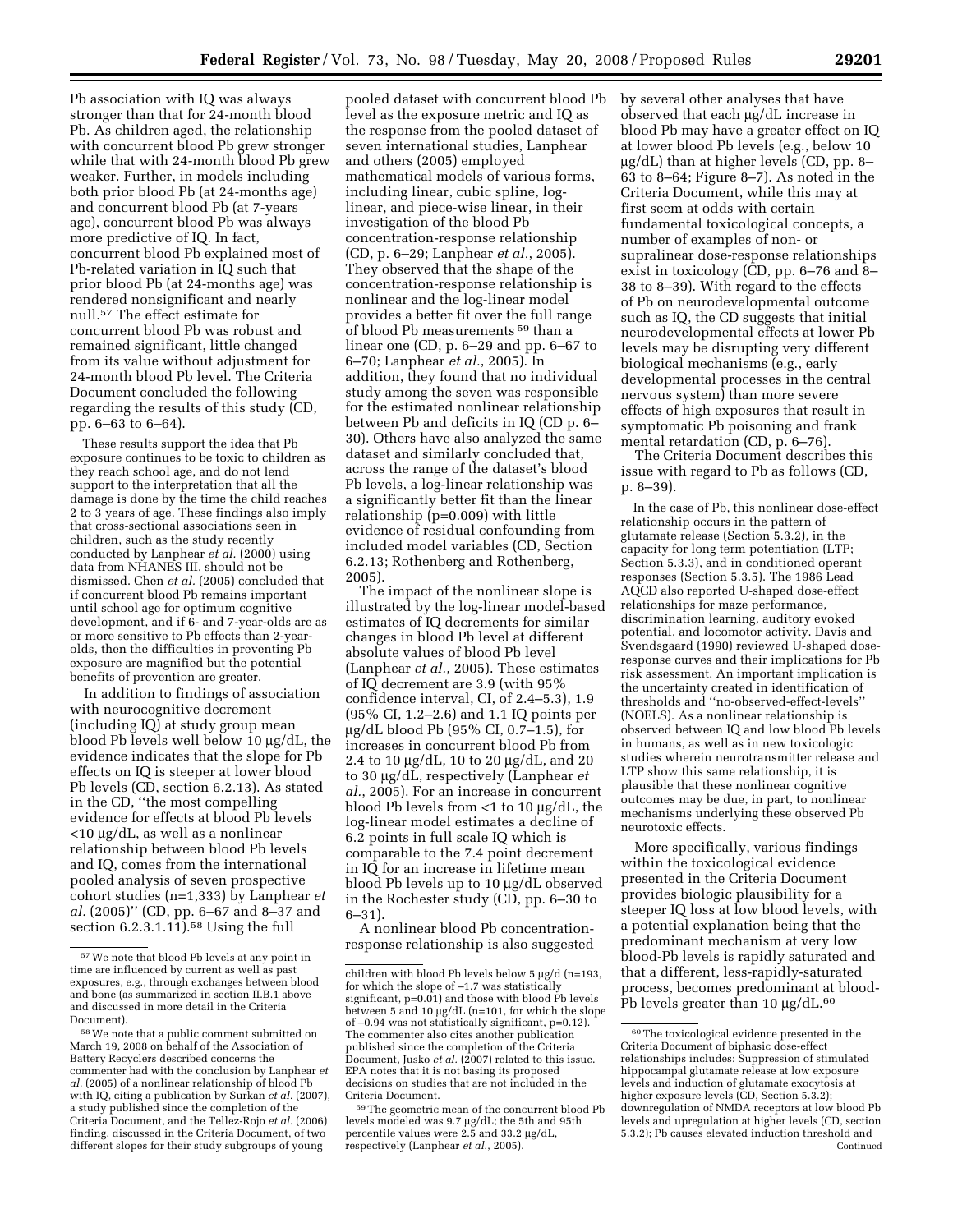In addition to the observed associations between neurocognitive decrement (including IQ) and blood Pb at study group mean levels well below 10 µg/dL (described above), the current evidence includes multiple studies that have examined the quantitative relationship between IQ and blood Pb level in analyses of children with individual blood Pb concentrations below 10 µg/dL. In comparing across the individual epidemiological studies and the international pooled analysis, the Criteria Document observed that at higher blood Pb levels (e.g., above 10 µg/dL), the slopes (for change in IQ with blood Pb) derived for log-linear and linear models are almost identical, and for studies with lower blood Pb levels, the slopes appear to be steeper than those observed in studies involving higher blood Pb levels (CD, p. 8–78, Figure 8–7). In making these observations, the Criteria Document focused on the curves from the models from the 10th percentile to the 90th percentile saying that the ''curves are restricted to that range because loglinear curves become very steep at the lower end of the blood Pb levels, and this may be an artifact of the model chosen.''

The quantitative relationship between IQ and blood Pb level has been examined in the Criteria Document using studies where all or the majority of study subjects had blood Pb levels below 10 µg/dL and also where an analysis was performed on a subset of children whose blood Pb levels have never exceeded 10 µg/dL (CD, Table 6– 1). The datasets for three of these studies included concurrent blood Pb levels above 10 µg/dL; the C–R relationship reported for one of the three was linear while it was log-linear for the other two. For the one of these three studies with the linear C–R relationship, the highest blood Pb level was just below 12 µg/dL (Kordas *et al.*, 2006). Of the two studies with log-linear functions, one reported 69% of the children with blood Pb levels below 10 µg/dL and a population mean blood Pb level of 7.44 µg/dL (Al-Saleh *et al.*, 2001), and the second reported a population median blood Pb level of 9.7 µg/dL and a 95th percentile of 33.2 µg/ dL (Lanphear *et al.*, 2005). In order to

compare slopes across all of these studies (linear and log-linear), EPA estimated, for each, the average slope of change in IQ with change in blood Pb between the 10th percentile 61 blood Pb level and 10  $\mu$ g/dL (CD, Table 6–1). The resultant group of reported and estimated average linear slopes for IQ change with blood Pb levels up to 10 µg/ dL range from  $-0.4$  to  $-1.8$  IQ points per µg/dL blood Pb (CD, Tables 6–1 and 8–7), with a median of  $-0.9$  IQ points per  $\mu$ g/dL blood Pb (CD, pp. 8–80).<sup>62</sup>

Among this group of quantitative IQblood Pb relationships examined in the Criteria Document (CD, Tables 6–1 and 8–7), the steepest slopes for change in IQ with change in blood Pb level are those derived for the subsets of children in the Rochester and Boston cohorts for which peak blood Pb levels were <10 µg/dL; these slopes, in terms of IQ points per  $\mu$ g/dL blood Pb, are  $-1.8$  (for concurrent blood Pb influence on IQ) and  $-1.6$  (for 24-month blood Pb influence on IQ), respectively. The mean blood Pb levels for children in these subsets of the Rochester and Boston cohorts are 3.32 and 3.8 µg/dL, respectively, which are the lowest population mean levels among the datasets included in the table (Canfield, 2008; Bellinger, 2008). Other studies with analyses involving similarly low blood Pb levels (e.g., mean levels below

62Among this group of slopes (CD, Table 6–1) is that from the analysis of the IQ-blood Pb (concurrent) relationship for children whose peak blood Pb levels are below 10 µg/dL in the international pooled dataset studied by Lanphear and others (2005); these authors reported this slope along with the companion slope for blood Pb levels for the remaining children with peak blood Pb level equal to or above 10 µg/dL (Lanphear *et al.*, 2005). In the economic analysis for EPA's recent Lead Renovation, Repair and Painting (RRP) Program rule (described above in section I.C), changes in IQ loss as a function of changes in lifetime average blood Pb level were estimated using the corresponding piecewise model for lifetime average blood Pb derived from the pooled dataset (USEPA, 2008; USEPA, 2007e). Selection of this model for the RRP economic analysis reflects consideration of the distribution of blood Pb levels in that analysis, those for children living in houses with Pb-based paint. With consideration of these blood Pb levels, the economic analysis document states that ''[s]electing a model with a node, or changing one segment to the other, at a lifetime average blood Pb concentration of 10 µg/dL rather than at 7.5 µg/dL, is a small protection against applying an incorrectly rapid change (steep slope with increasingly smaller effect as concentrations lower) to the calculation''. We note that the slope for the less-than-10-µg/dL portion of the model used in the RRP analysis  $(-0.88)$  is similar to the median for the slopes included in the Criteria Document analysis of quantitative relationships for distributions of blood Pb levels extending from just below 10  $\mu$ g/dL and lower.

4 µg/dL) also had slopes steeper than  $-1.5$  points per  $\mu$ g/dL blood Pb. These include the slope of  $-1.71$  points per µg/dL blood Pb 63 for the subset of 24 month-old children in the Mexico City cohort with blood Pb levels less than 5  $\mu$ g/dL (n=193), for which the mean concurrent blood Pb level was 2.9 µg/dL (Tellez-Rojo *et al.* 2006, 2008) 64 and also the slope of  $-2.94$  points per  $\mu$ g/ dL blood Pb for the subset of 6–10-yearold children whose peak blood Pb levels never exceeded 7.5 µg/dL (n=112), and for which the mean concurrent blood Pb level was 3.24 µg/dL (Lanphear *et al.*  2005; Hornung 2008). Thus, from these subset analyses, the slopes range from  $-1.71$  to  $-2.94$  IQ points per  $\mu$ g/dL of concurrent blood Pb. We also note that the nonlinear C–R function in which greatest confidence is placed in estimating IQ loss in the quantitative risk assessment (described below in section II.C) has a slope that falls

63This slope reflects effects on cognitive development in this cohort of 24-month-old children based on the age-appropriate test described earlier, and is similar in magnitude to slopes for the cohorts of older children described here. The strengths and limitations of this age-appropriate text, the Mental Development Index (MDI) of the Bayley Scales of Infant Development (BSID), were discussed in a letter to the editor by Black and Baqui (2005). The authors state that ''the MDI is a well-standardized, psychometrically strong measure of infant mental development.'' The MDI represents a complex integration of empirically-derived cognitive skills, for example, sensory/perceptual acuities, discriminations, and response; acquisition of object constancy; memory learning and problem solving; vocalization and beginning of verbal communication; and basis of abstract thinking. Black and Baqui state that although the MDI is one of the most well-standardized, widely used assessment of infant mental development, evidence indicates low predictive validity of the MDI for infants younger than 24 months to subsequent measures of intelligence. They explain that the lack of continuity may be partially explained by ''the multidimensional and rapidly changing aspects of infant mental development and by variations in performance during infancy, variations in tasks used to measure intellectual functioning throughout childhood, and variations in environmental challenges and opportunities that may influence development.'' Martin and Volkmar (2007) also noted that correlations between BSID performance and subsequent IQ assessments were variable, but they also reported high test-retest reliability and validity, as indicated by the correlation coefficients of 0.83 to 0.91, as well as high interrater reliability, correlation coefficient of 0.96, for the MDI. Therefore, the BSID has been found to be a reliable indicator of current development and cognitive functioning of the infant. Martin and Volkmar (2007) further note that ''for the most part, performance on the BSID does not consistently predict later cognitive measures, particularly when socioeconomic status and level of functioning are controlled''.

64 In this study, the slope for blood Pb levels between 5 and 10 µg/dL (population mean blood Pb of 6.9  $\mu$ g/dL; n=101) was -0.94 points per  $\mu$ g/dL blood Pb but was not statistically significant, with a P value of 0.12. The difference in the slope between the <5 µg/dL and the 5–10 µg/dL groups was not statistically significant (Tellez-Rojo *et al.*, 2006; Tellez-Rojo, 2008).

diminished magnitude of long-term potentiation at low exposures, but not at higher exposures (CD, section 5.3.3); and low-level Pb exposures increase fixed-interval response rates and high-level Pb exposures decrease fixed interval response rates in learning deficit testing in rats (CD, section 5.3.5). Additional in vitro evidence includes Pb stimulation of PKC activity at picomolar concentrations and inhibition of PKC activity at nano- and micro-molar concentrations (CD, section 5.3.2).

<sup>61</sup> In the Criteria Document analysis, the 10th percentile was chosen as a common point of comparison for the loglinear (and linear) models at a point prior to the lowest end of the blood Pb levels.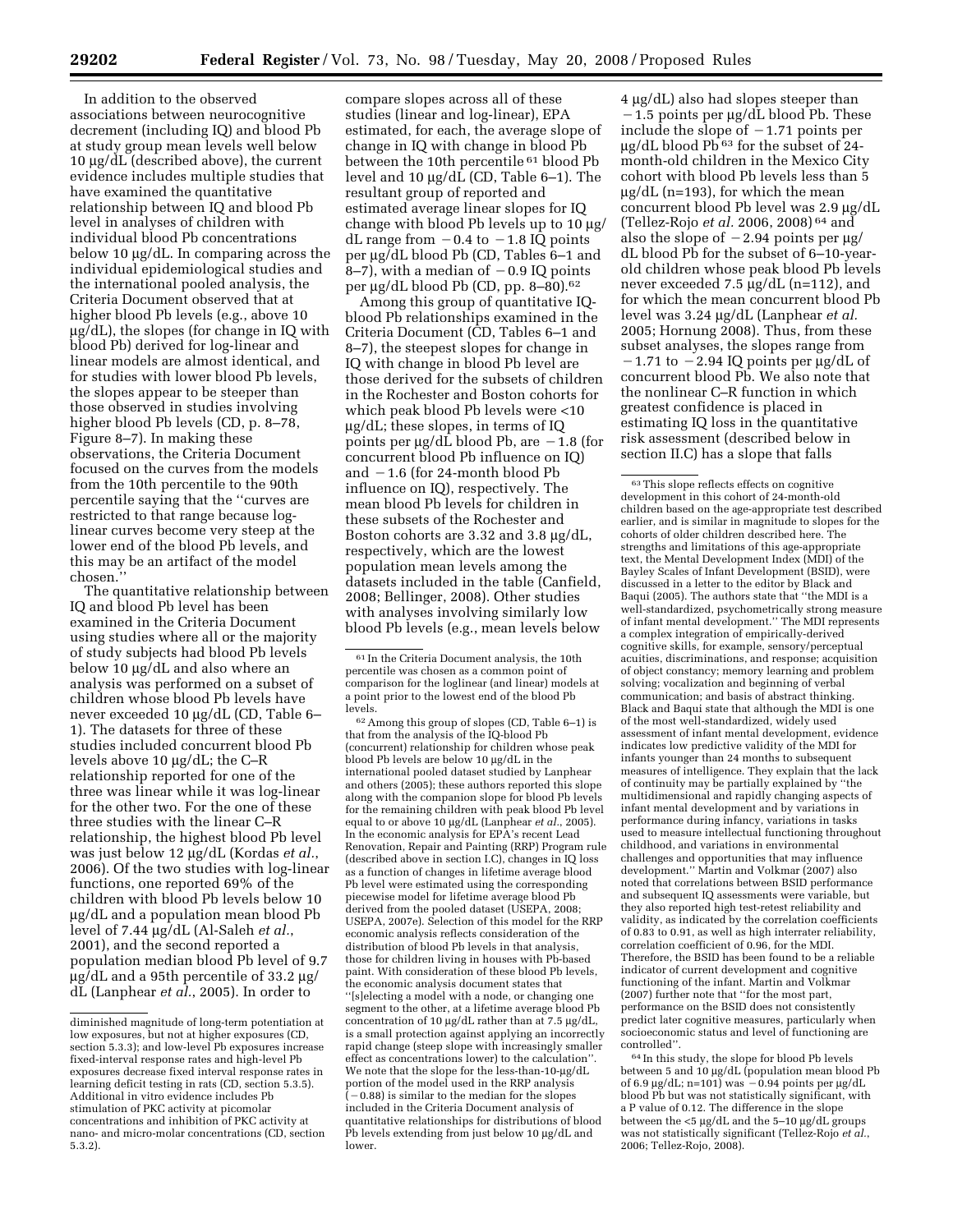intermediate between these two for blood Pb levels up to approximately 3.7 µg/dL (USEPA, 2007b).

The C–R functions discussed above are presented in two sets in Table 1 below.

## TABLE 1. SUMMARY OF QUANTITATIVE RELATIONSHIPS OF IQ AND BLOOD PB FOR TWO SETS OF STUDIES DISCUSSED ABOVE

| Study/Analysis                                                                                                                           | Study cohort                                                                                                                                                                                                                                                                                    | Analysis dataset                                                                 | N   | Range BLL<br>(µg/dL)<br>5th–95th<br>percentile] | Geometric<br>mean BLL<br>$(\mu g/dL)$ | Form of model<br>from which<br>average slope<br>derived | Average<br>linear<br>slope A<br>(points<br>per $\mu$ g/<br>$dL$ ) |  |  |  |
|------------------------------------------------------------------------------------------------------------------------------------------|-------------------------------------------------------------------------------------------------------------------------------------------------------------------------------------------------------------------------------------------------------------------------------------------------|----------------------------------------------------------------------------------|-----|-------------------------------------------------|---------------------------------------|---------------------------------------------------------|-------------------------------------------------------------------|--|--|--|
|                                                                                                                                          |                                                                                                                                                                                                                                                                                                 | Set of studies from which steeper slopes are drawn                               |     |                                                 |                                       |                                                         |                                                                   |  |  |  |
| Tellez-Rojo <5 sub-<br>group based on<br>Lanphear et al.<br>2005, <sup>B</sup> Log-linear<br>with low-exposure<br>linearization (LLL) B. | Mexico City, age 24<br>mo.                                                                                                                                                                                                                                                                      | Children-BLL<5 µg/<br>dL.                                                        |     | $193 \mid 0.8 - 4.9 \dots \dots$                |                                       | Linear                                                  | $-1.71$                                                           |  |  |  |
|                                                                                                                                          | $LLLC$<br>Dataset from which the log-linear function is derived is the pooled International dataset of<br>1333 children, age 6-10 yr, having median blood Pb of 9.7 µg/dL and 5th-95th per-<br>centile of 2.5–33.2 μg/dL.Slope presented here is the slope at a blood Pb level of 2 μg/<br>dL.C |                                                                                  |     |                                                 |                                       |                                                         |                                                                   |  |  |  |
| Lanphear et al.<br>$2005$ , $B < 7.5$ peak<br>subgroup.                                                                                  | Pooled International.<br>age 6-10 yr.                                                                                                                                                                                                                                                           | Children-peak BLL<br>$<$ 7.5 $\mu$ g/dL.                                         |     | $103$   [1.3–6.0]    3.24                       |                                       | Linear                                                  | $-2.94$                                                           |  |  |  |
|                                                                                                                                          |                                                                                                                                                                                                                                                                                                 | Set of studies with shallower slopes (Criteria Document, Table 6-1) <sup>D</sup> |     |                                                 |                                       |                                                         |                                                                   |  |  |  |
| Canfield et al. 2003 <sup>B</sup> ,<br><10 peak subgroup.                                                                                | Rochester, age 5 yr                                                                                                                                                                                                                                                                             | Children-peak BLL<br>$<$ 10 $\mu$ g/dL.                                          | 71  | Unspecified                                     |                                       | Linear                                                  | $-1.79$                                                           |  |  |  |
| Bellinger and<br>Needleman 2003 <sup>B</sup> .                                                                                           | Boston <sup>AE</sup>                                                                                                                                                                                                                                                                            | Children-peak BLL<br>$<$ 10 $\mu$ g/dL.                                          |     |                                                 |                                       | $48$   $1-9.3$ <sup>E</sup>   3.8 <sup>E</sup>   Linear | $-1.56$                                                           |  |  |  |
| Tellez-Rojo et al.<br>2006.                                                                                                              | Mexico City, age 24<br>mo.                                                                                                                                                                                                                                                                      | Full dataset                                                                     | 294 |                                                 |                                       | 0.8-<10  4.28    Linear                                 | $-1.04$                                                           |  |  |  |
| Tellez-Rojo et al.<br>2006 full-loglinear.                                                                                               | Mexico City, age 24<br>mo.                                                                                                                                                                                                                                                                      | Full dataset                                                                     | 294 |                                                 |                                       | 0.8-<10    4.28    Log-linear                           | $-0.94$                                                           |  |  |  |
| Lanphear et al.<br>$2005$ <sup>B</sup> <10 peak <sup>F</sup><br>subgroup.                                                                | Pooled International,<br>age 6-10 yr.                                                                                                                                                                                                                                                           | Children-peak BLL<br>$<$ 10 $\mu$ g/dL.                                          | 244 |                                                 |                                       | $[1.4-8.0]$ 4.30  Linear                                | $-0.80$                                                           |  |  |  |
| Al-Saleh et al. 2001<br>full-loglinear.                                                                                                  | Saudi Arabia, age 6-<br>12 yr.                                                                                                                                                                                                                                                                  | Full dataset                                                                     |     |                                                 |                                       | 533 2.3-27.36 <sup>G</sup> 7.44  Log-linear             | $-0.76$                                                           |  |  |  |
| Kordas et al. 2006,<br><12 subgroup.                                                                                                     | Torreon, Mexico, age<br>7 yr.                                                                                                                                                                                                                                                                   | Children-BLL<12 µg/<br>$dL$ .                                                    |     |                                                 |                                       | 377 2.3-<12  7.9  Linear                                | $-0.40$                                                           |  |  |  |
| Lanphear et al. 2005 <sup>B</sup><br>full-loglinear.                                                                                     | Pooled International,<br>age 6-10 yr.                                                                                                                                                                                                                                                           | Full dataset                                                                     |     | 1333 $(2.5-33.2)$   9.7 (median)                |                                       | $Log-linear$                                            | $-0.41$                                                           |  |  |  |
|                                                                                                                                          |                                                                                                                                                                                                                                                                                                 |                                                                                  |     |                                                 |                                       | Median value                                            | $-0.9D$                                                           |  |  |  |

A Average slope for change in IQ from 10th percentile to 10 µg/dL Slope estimates here are for relationship between IQ and concurrent blood<br>Pb levels (BLL), except for Bellinger & Needleman which used 24 month BLLs with 10

BLL below 1 µg/dL. The slope shown is that at 2 µg/dL. In estimating IQ loss with this function in the risk assessment (section II.C) and in the evidence-based considerations in section II.E.3, the nonlinear form of the model was used, with varying slope for all BLL above 1 μg/dL.<br>PThese studies and quantitative relationships are discussed in the Criteria Document

E The BLL for Bellinger and Needleman (2003) are for age 24 months.

FAs referenced above and in section II.C.2.b, the form of this function derived for lifetime average blood Pb was used in the economic analysis for the RRP rule. The slope for that function was -0.88 IQ points per µg/dL lifetime averaged blood Pb. G 69% of children in Al-Saleh *et al.* (2001) study had BLL<10 µg/dL.

<sup>&</sup>lt;sup>B</sup> The Lanphear et al. 2005 pooled International study includes blood Pb data from the Rochester and Boston cohorts, although for different ages (6 and 5 years, respectively) than the ages analyzed in Canfield *et al.* 2003 and Bellinger and Needleman 2003.<br><sup>C</sup>The LLL function (described in section II.C.2.b) was developed from Lanphear *et al.* 2005 loglinear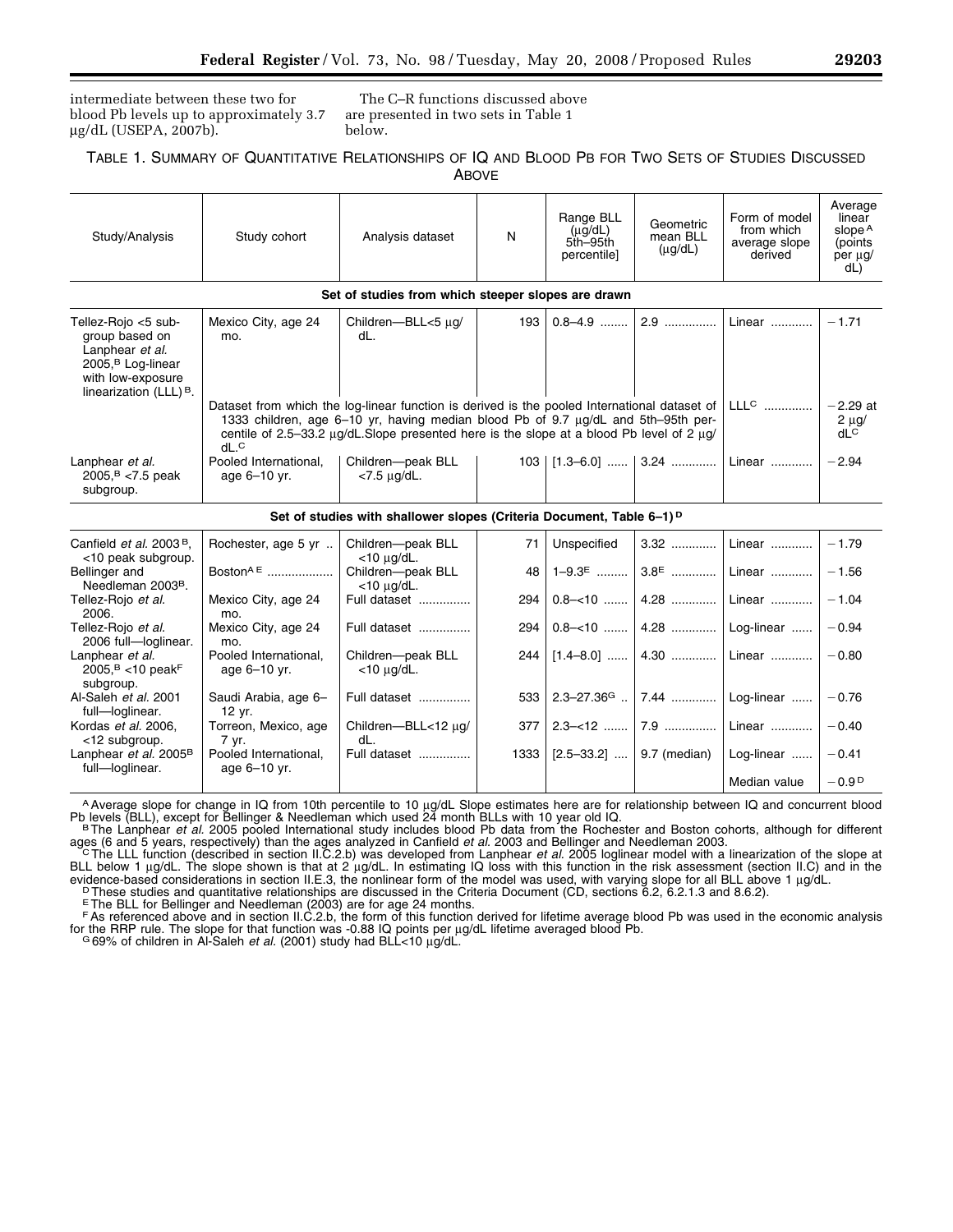3. Lead-Related Impacts on Public Health

In addition to the advances in our knowledge and understanding of Pb health effects at lower exposures (e.g., using blood Pb as the index), there has been some change with regard to the U.S. population Pb burden since the time of the last Pb NAAQS review. For example, the geometric mean blood Pb level for U.S. children aged 1–5, as estimated by the U.S. Centers for Disease Control, declined from 2.7 µg/ dL (95% CI: 2.5–3.0) in the 1991–1994 survey period to 1.7  $\mu$ g/dL (95% CI: 1.55–1.87) in the 2001–2002 survey period (CD, Section 4.3.1.3) and 1.8 µg/ dL in the 2003–2004 survey period  $(Axelrad, 2008)$ .<sup>65</sup> Blood Pb levels have also declined in the U.S. adult population over this time period (CD, Section 4.3.1.3).<sup>66</sup> As noted in the Criteria Document, ''blood-Pb levels have been declining at differential rates for various general subpopulations, as a function of income, race, and certain other demographic indicators such as age of housing'' (CD, pp. 8–21). For example, the geometric mean blood Pb level for children (aged one to five) living in poverty in the 2003–2004 survey period is 2.4 µg/dL. For black, non-Hispanic children, the geometric mean is 2.7 µg/dL, and for the subset of this group that is living in poverty, the geometric mean is 3.1 µg/dL. Further, the 95th percentile blood Pb level in the 2003–2004 NHANES for children aged 1–5 of all races and ethnic groups is 5.1 µg/dL, while the corresponding level for the subset of children living below the poverty level is 6.6 µg/dL. The 95th percentile level for black, non-Hispanic children is 8.9 µg/dL, and for the subset of that group living below the poverty level, it is 10.5 μg/dL (Axelrad, 2008).<sup>67</sup>

67Although the 90th percentile statistic for these subgroups is not currently available for the 2003– 04 survey period, the 2001–2004 90th percentile blood Pb level for children aged 1–5 of all races and ethnic groups is 4.0 µg/dL, while the corresponding level for the subset of children living below the poverty level is 5.4 µg/dL, and that level for black, non-Hispanic children living below the poverty level is 7.7 µg/dL (*http://www.epa.gov/ envirohealth/children/body*\_*burdens/b1 table.htm*—then click on ''Download a universal spreadsheet file of the Body Burdens data tables'').

## a. At-Risk Subpopulations

Potentially at-risk subpopulations include those with increased susceptibility (i.e., physiological factors contributing to a greater response for the same exposure) and those with increased exposure (including that resulting from behavior leading to increased contact with contaminated media) (USEPA 1986a, pp. 1–154). A behavioral factor of great impact on Pb exposure is the incidence of hand-tomouth activity that is prevalent in very young children (CD, Section 4.4.3). Physiological factors include both conditions contributing to a subgroup's increased risk of effects at a given blood Pb level, and those that contribute to blood Pb levels higher than those otherwise associated with a given Pb exposure (CD, Section 8.5.3). These factors include nutritional status (e.g., iron deficiency, calcium intake), as well as genetic and other factors (CD, chapter 4 and sections 3.4, 5.3.7 and 8.5.3).

We also considered evidence pertaining to vulnerability to pollutionrelated effects which additionally encompasses situations of elevated exposure, such as residing in older housing with Pb-containing paint or near sources of ambient Pb, as well as socioeconomic factors, such as reduced access to health care or low socioeconomic status (SES) (USEPA, 2003, 2005c) that can contribute to increased risk of adverse health effects from Pb. With regard to elevated exposures in particular socioeconomic and minority subpopulations, we observe notably higher blood Pb levels in children in poverty and in black, non-Hispanic children compared to those for more economically well-off children and white children, in general (as recognized in section II.B.1.b above).

Three particular physiological factors contributing to increased risk of Pb effects at a given blood Pb level are recognized in the Criteria Document (e.g., CD, Section 8.5.3): age, health status, and genetic composition. With regard to age, the susceptibility of young children to the neurodevelopmental effects of Pb is well recognized (e.g., CD, Sections 5.3, 6.2, 8.4, 8.5, 8.6.2), although the specific ages of vulnerability have not been established (CD, pp. 6–60 to 6–64). Early childhood may also be a time of increased susceptibility for Pb immunotoxicity (CD, Sections 5.9.10, 6.8.3 and 8.4.6). Further early life exposures have been associated with increased risk of cardiovascular effects in humans later in life (CD, pp. 8–74). Early life exposures have also been associated with increased risk, in animals, of

neurodegenerative effects later in life (CD, pp. 8–74).68 Health status is another physiological factor in that subpopulations with pre-existing health conditions may be more susceptible (as compared to the general population) for particular Pb-associated effects, with this being most clear for renal and cardiovascular outcomes. For example, African Americans as a group have a higher frequency of hypertension than the general population or other ethnic groups (NCHS, 2005), and as a result may face a greater risk of adverse health impact from Pb-associated cardiovascular effects. A third physiological factor relates to genetic polymorphisms. That is, subpopulations defined by particular genetic polymorphisms (e.g., presence of the  $\delta$ aminolevulinic acid dehydratase-2 [ALAD–2] allele) have also been recognized as sensitive to Pb toxicity, which may be due to increased susceptibility to the same internal dose and/or to increased internal dose associated with the same exposure (CD, pp. 8–71, Sections 6.3.5, 6.4.7.3 and 6.3.6).

Childhood is well recognized as a time of increased susceptibility, and as summarized in section II.B.2.b above and described in more detail in the Criteria Document, a large body of epidemiological evidence describes neurological effects on children at low blood Pb levels. The toxicological evidence further helps inform an understanding of specific periods of development with increased vulnerability to specific types of neurological effect (CD, Section 5.3). Additionally, the toxicological evidence of a differing sensitivity of the immune system to Pb across and within different periods of life stages indicates the potential importance of exposures of duration as short as weeks to months. For example, the animal studies suggest that, for immune effects, the gestation period is the most sensitive life stage followed by early neonatal stage, and that within these life stages, critical windows of vulnerability are likely to exist (CD, Section 5.9 and p. 5–245).

In summary, there are a variety of ways in which Pb exposed populations might be characterized and stratified for consideration of public health impacts. Age or lifestage was used to distinguish

<sup>65</sup>These levels are in contrast to the geometric mean blood Pb level of 14.9 µg/dL reported for U.S. children (aged 6 months to 5 years) in 1976–1980 (CD, Section 4.3.1.3).

<sup>66</sup>For example, NHANES data for older adults (60 years of age and older) indicate a decline in overall population geometric mean blood Pb level from 3.4 µg/dL in 1991–1994 to 2.2 µg/dL in 1999–2002; the trend for adults between 20 and 60 years of age is similar to that for children 1 to 5 years of age (*http://www.cdc.gov/mmwr/preview/mmwrhtml/ mm5420a5.htm*).

<sup>68</sup>Specifically, among young adults who lived as children in an area heavily polluted by a smelter and whose current Pb exposure was low, higher bone Pb levels were associated with higher systolic and diastolic blood pressure (CD, pp. 8–74). In adult rats, greater early exposures to Pb are associated with increased levels of amyloid protein precursor, a marker of risk for neurodegenerative disease (CD, pp. 8–74).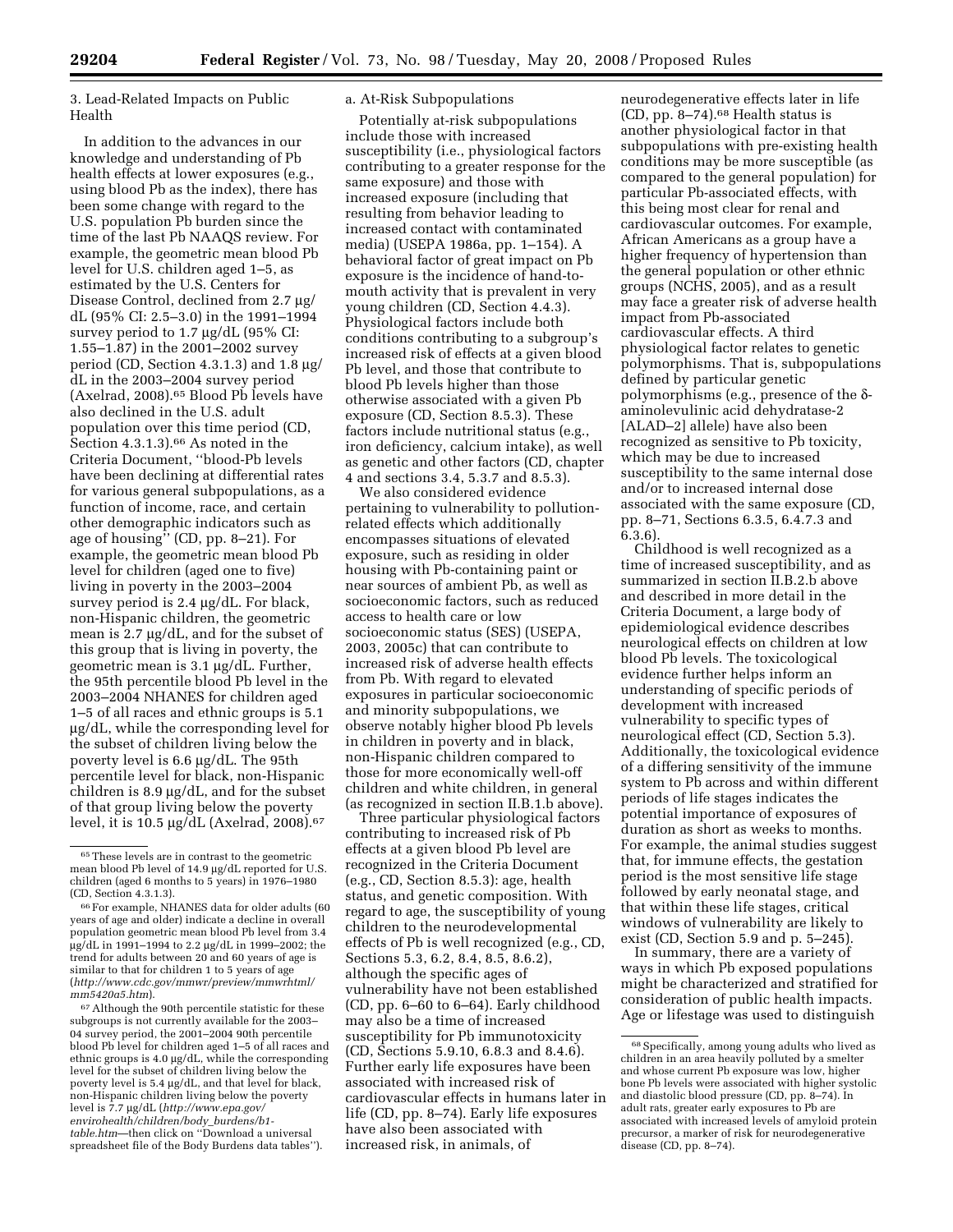potential groups on which to focus the quantitative risk assessment because of its influence on exposure and susceptibility. Young children were selected as the priority population for the risk assessment in consideration of the health effects evidence regarding endpoints of greatest public health concern. The Criteria Document recognizes, however, other population subgroups as described above may also be at risk of Pb-related health effects of public health concern.

## b. Potential Public Health Impacts

As discussed in the Criteria Document, there are potential public health implications of low-level Pb exposure, indexed by blood Pb levels, associated with several health endpoints identified in the Criteria Document (CD, Section 8.6).<sup>69</sup> These include potential impacts on population IQ, which is the focus of the quantitative risk assessment conducted for this review, as well as heart disease and chronic kidney disease, which are not included in the quantitative risk assessment (CD, Sections 8.6, 8.6.2, 8.6.3 and 8.6.4). It is noted that there is greater uncertainty associated with effects at the lower levels of blood Pb, and that there are differing weights of evidence across the effects observed.70 With regard to potential implications of Pb effects on IQ, the Criteria Document recognizes the ''critical'' distinction between population and individual risk, noting that a ''point estimate indicating a modest mean change on a health index at the individual level can have substantial implications at the population level'' (CD, p. 8–77).71 A downward shift in the mean IQ value is associated with both substantial decreases in percentages achieving very high scores and substantial increases in the percentage of individuals achieving very low scores (CD, p. 8–81).72 For an individual functioning in the low IQ

71Similarly, ''although an increase of a few mmHg in blood pressure might not be of concern for an individual's well-being, the same increase in the population mean might be associated with substantial increases in the percentages of individuals with values that are sufficiently extreme that they exceed the criteria used to diagnose hypertension'' (CD, p. 8–77).

72For example, for a population mean IQ of 100 (and standard deviation of 15), 2.3% of the population would score above 130, but a shift of the population to a mean of 95 results in only 0.99% of the population scoring above 130 (CD, pp. 8–81 to  $8 - 82$ ).

range due to the influence of developmental risk factors other than Pb, a Pb-associated IQ decline of several points might be sufficient to drop that individual into the range associated with increased risk of educational, vocational, and social handicap (CD, p. 8–77).

The magnitude of a public health impact is dependent upon the size of population affected and type or severity of the effect. As summarized above, there are several population groups that may be susceptible or vulnerable to effects associated with exposure to Pb, including young children, particularly those in families of low SES (CD, p. E– 15), as well as individuals with hypertension, diabetes, and chronic renal insufficiency (CD, p. 8–72). Although comprehensive estimates of the size of these groups residing in proximity to sources of ambient Pb have not been developed, total estimates of these population subpopulations within the U.S. are substantial (as noted in Table 3–3 of the Staff Paper).73

With regard to estimates of the size of potentially vulnerable subpopulations living in areas of increased exposure related to ambient Pb, the information is still more limited. The limited information available on air and surface soil concentrations of Pb indicates elevated concentrations near stationary sources as compared with areas remote from such sources (CD, Sections 3.2.2 and 3.8). Air quality analyses (presented in Chapter 2 of the Staff Paper) indicate dramatically higher Pb concentrations at monitors near sources as compared with those more remote. As described in Section 2.3.2.1 of the Staff Paper, however, since the 1980s the number of Pb monitors has been significantly reduced by states (with EPA guidance that monitors well below the current NAAQS could be shut down) and a lack of monitors near some large sources may lead to underestimates of the extent of occurrences of relatively higher Pb concentrations. The significant limitations of our monitoring and emissions information constrain our efforts to characterize the size of at-risk populations in areas influenced by sources of ambient Pb. For example, the limited size and spatial coverage of the current Pb monitoring network constrains our ability to characterize current levels of airborne Pb in the U.S. Further, as noted above in section II.A.1, the Staff Paper review of the available information on emissions and locations

of sources (as described in section 2.3.2.1 of the Staff Paper) indicates that the network is inconsistent in its coverage of the largest sources identified in the 2002 National Emissions Inventory (NEI). The most recent analysis of monitors near sources greater than 1 ton per year (tpy) indicates that less than 15% of stationary sources with emissions greater than or equal to 1 tpy have a monitor within one mile. Additionally, there are various uncertainties and limitations associated with source information in the NEI (as described in section 2.2.5 of the Staff Paper; USEPA, 2007c).

In recognition of the significant limitations associated with the currently available information on Pb emissions and airborne concentrations in the U.S. and the associated exposure of potentially at-risk populations, Chapter 2 of the Staff Paper summarizes the information in several different ways. For example, analyses of the current monitoring network indicated the numbers of monitoring sites that would exceed alternate standard levels, taking into consideration different statistical forms. These analyses are also summarized with regard to population size in counties home to those monitoring sites (as presented in Appendix 5.A of the Staff Paper). Information for the monitors and from the NEI indicates a range of source sizes in proximity to monitors at which various levels of Pb are reported. Together this information suggests that there is variety in the magnitude of Pb emissions from sources that could influence air Pb concentrations. Identifying specific emissions levels of sources expected to result in air Pb concentrations of interest, however, would be informed by a comprehensive analysis using detailed source characterization information, which was not feasible within the time and data constraints of this review. Instead, we have developed a summary of the emissions and demographic information for Pb sources that includes estimates of the numbers of people residing in counties in which the aggregate Pb emissions from NEI sources is greater than or equal to 0.1 tpy or in counties in which the aggregate Pb emissions is greater than or equal to 0.1 tpy per 1000 square miles (as presented in Tables 3– 4 and 3–5, respectively, in the Staff Paper).

Additionally, the potential for resuspension of recently and historically deposited Pb near roadways to contribute to increased risks of Pb exposure to populations residing nearby is suggested in the Criteria Document (e.g., CD, pp. 2–62 and 3–32).

<sup>69</sup>The differing evidence and associated strength of the evidence for these different effects is described in detail in the Criteria Document.

<sup>70</sup>As is described in Section II.C.2.a, CASAC, in their comments on the analysis plan for the risk assessment described in this notice, placed higher priority on modeling the child IQ metric than the adult endpoints (e.g., cardiovascular effects).

<sup>73</sup>For example, approximately 4.8 million children live in poverty, while the estimates of numbers of adults with hypertension, diabetes or chronic kidney disease are on the order of 20 to 50 million (see Table 3–3 of Staff Paper).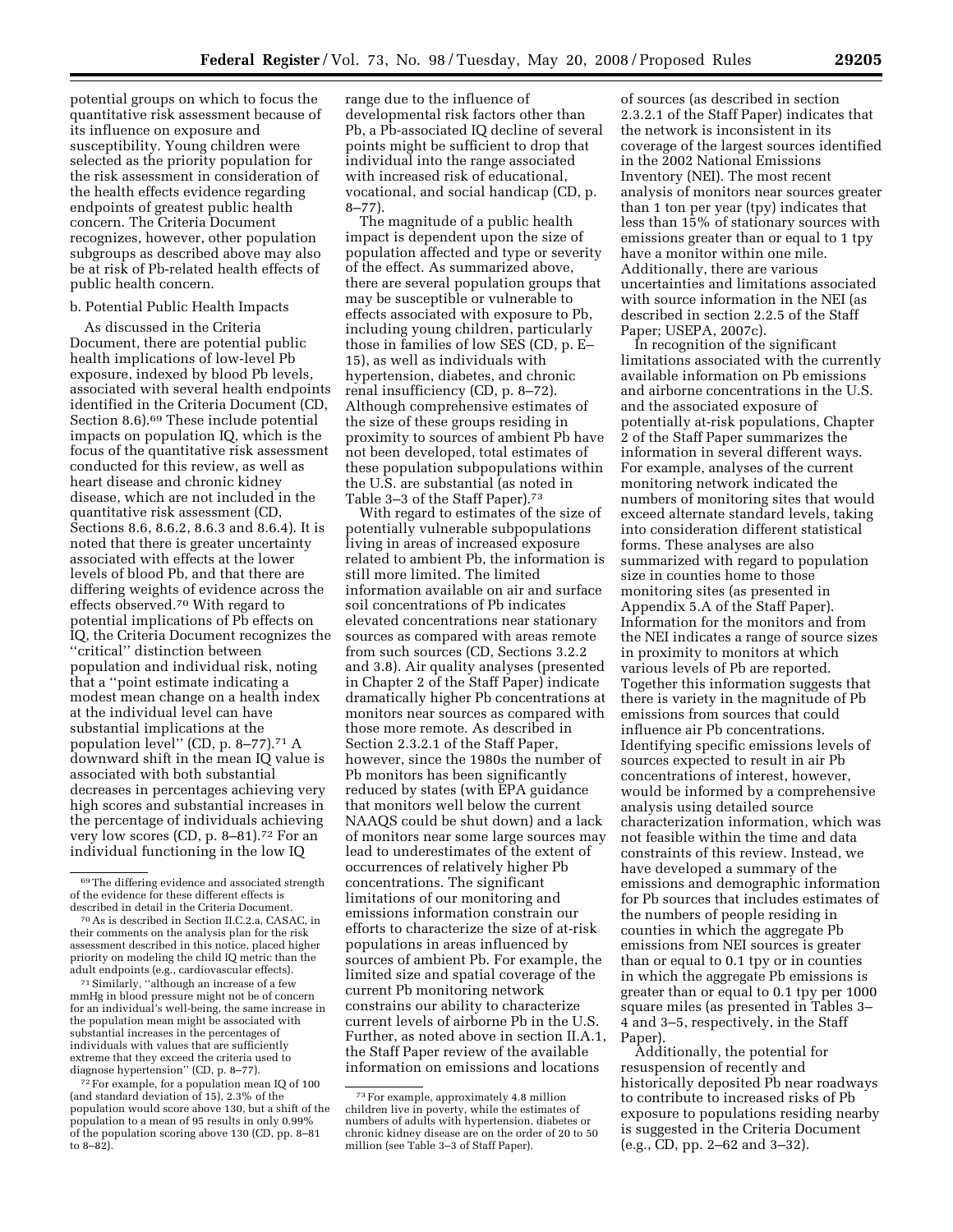#### 4. Key Observations

The following key observations are based on the available health effects evidence and the evaluation and interpretation of that evidence in the Criteria Document.

• Lead exposures occur both by inhalation and by ingestion (CD, Chapter 3). As stated in the Criteria Document, ''given the large amount of time people spend indoors, exposure to Pb in dusts and indoor air can be significant'' (CD, p. 3–27).

• Children, in general and especially those of low SES, are at increased risk for Pb exposure and Pb-induced adverse health effects. This is due to several factors, including enhanced exposure to Pb via ingestion of soil Pb and/or dust Pb due to normal childhood hand-tomouth activity (CD, p. E–15, Chapter 3 and Section 6.2.1).

• Once inhaled or ingested, Pb is distributed by the blood, with long-term storage accumulation in the bone. Bone Pb levels provide a strong measure of cumulative exposure which has been associated with many of the effects summarized below, although difficulty of sample collection has precluded widespread use in epidemiological studies to date (CD, Chapter 4).

• Blood levels of Pb are well accepted as an index of exposure (or exposure metric) for which associations with the key effects (see below) have been observed. In general, associations with blood Pb are most robust for those effects for which past exposure history poses less of a complicating factor, i.e., for effects during childhood (CD, Section 4.3).

• Both epidemiological and toxicologic studies have shown that environmentally relevant levels of Pb affect many different organ systems (CD, p. E–8). With regard to the most important such effects observed in children and adults, the Criteria Document states (CD, p. 8–60) that ''neurotoxic effects in children and cardiovascular effects in adults are among those best substantiated as occurring at blood-Pb concentrations as low as 5 to 10 µg/dL (or possibly lower); and these categories of effects are currently clearly of greatest public health concern. Other newly demonstrated immune and renal system effects among general population groups are also emerging as low-level Pbexposure effects of potential public health concern.''

• Many associations of health effects with Pb exposure have been found at levels of blood Pb that are currently relevant for the U.S. population, with individual children having blood Pb

levels of 5–10 µg/dL and lower, being at risk for neurological effects (as described in the subsequent bullet). Supportive evidence from toxicological studies provides biological plausibility for the observed effects. (CD, Chapters 5, 6 and 8)

• Pb exposure is associated with a variety of neurological effects in children, notably intellectual attainment and school performance. Both qualitative and quantitative evidence, with further support from animal research, indicates a robust and consistent effect of Pb exposure on neurocognitive ability at mean concurrent blood Pb levels in the range of 5 to 10 µg/dL. Specific epidemiological analyses have further indicated association with neurocognitive effects in analyses restricted to children with individual blood Pb levels below 5–10 µg/dL, and for which group mean levels are lower. Further, ''[s]ome newly available analyses appear to show Pb effects on the intellectual attainment of preschool and school age children at population mean concurrent blood-Pb levels ranging down to as low as 2 to 8 µg/dL'' (CD, p. E–9; Sections 5.3, 6.2, 8.4.2 and 6.10).

• Deficits in cognitive skills may have long-term consequences over a lifetime. Poor academic skills and achievement can have enduring and important effects on objective parameters of success in life as well as increased risk of antisocial and delinquent behavior. (CD, Sections 6.1 and 8.4.2)

• The current epidemiological evidence indicates a steeper slope of the blood Pb concentration-response relationship at lower blood Pb levels, particularly those below 10 µg/dL (CD, Sections 6.2.13 and 8.6).

• At mean blood Pb levels, in children, on the order of 10 µg/dL, and somewhat lower, associations have been found with effects to the immune system, including altered macrophage activation, increased IgE levels and associated increased risk for autoimmunity and asthma (CD, Sections 5.9, 6.8, and 8.4.6).

• In adults, with regard to cardiovascular outcomes, the Criteria Document included the following summary (CD, p. E–10).

Epidemiological studies have consistently demonstrated associations between Pb exposure and enhanced risk of deleterious cardiovascular outcomes, including increased blood pressure and incidence of hypertension.74 A meta-analysis of numerous studies estimates that a doubling of blood-Pb level (e.g., from 5 to 10 µg/dL) is associated with ~1.0 mm Hg increase in systolic blood pressure and ~0.6 mm Hg increase in diastolic pressure. Studies have also found that cumulative past Pb exposure ( e.g., bone Pb) may be as important, if not more, than present Pb exposure in assessing cardiovascular effects. The evidence for an association of Pb with cardiovascular morbidity and mortality is limited but supportive.

Studies of nationally representative U.S. samples observed associations between blood Pb levels and increased systolic blood pressure at population mean blood Pb levels less than 5 µg/dL, particularly among African Americans (CD, Section 6.5.2). With regard to gender differences, the Criteria Document states the following (CD, p. 6–154).

Although females often show lower Pb coefficients than males, and Blacks higher Pb coefficients than Whites, where these differences have been formally tested, they are usually not statistically significant. The tendencies may well arise in the differential Pb exposure in these strata, lower in women than in men, higher in Blacks than in Whites. The same sex and race differential is found with blood pressure.

Animal evidence provides confirmation of Pb effects on cardiovascular functions (CD, Sections 5.5, 6.5, 8.4.3 and 8.6.3).

• Renal effects, evidenced by reduced renal filtration, have also been associated with Pb exposures indexed by bone Pb levels and also with mean blood Pb levels in the range of 5 to 10 µg/dL in the general adult population, with the potential adverse impact of such effects being enhanced for susceptible subpopulations including those with diabetes, hypertension, and chronic renal insufficiency (CD, Sections 6.4, 8.4.5, and 8.6.4). The full significance of this effect is unclear,

<sup>74</sup>The Criteria Document states that ''While several studies have demonstrated a positive correlation between blood pressure and blood Pb

concentration, others have failed to show such association when controlling for confounding factors such as tobacco smoking, exercise, body weight, alcohol consumption, and socioeconomic status. Thus, the studies that have employed blood Pb level as an index of exposure have shown a relatively weak association with blood pressure. In contrast, the majority of the more recent studies employing bone Pb level have found a strong association between long-term Pb exposure and arterial pressure (Chapter 6). Since the residence time of Pb in the blood is relatively short but very long in the bone, the latter observations have provided rather compelling evidence for a positive relationship between Pb exposure and a subsequent rise in arterial pressure'' (CD, pp. 5–102 to 5–103). Further, in consideration of the meta-analysis also described here, the Criteria Document stated that ''The meta-analysis provides strong evidence for an association between increased blood Pb and increased blood pressure over a wide range of populations" (CD, p. 6-130) and "the meta-analyses results suggest that studies not detecting an effect may be due to small sample sizes or other factors affecting precision of estimation of the exposure effect relationship'' (CD, p. 6–133).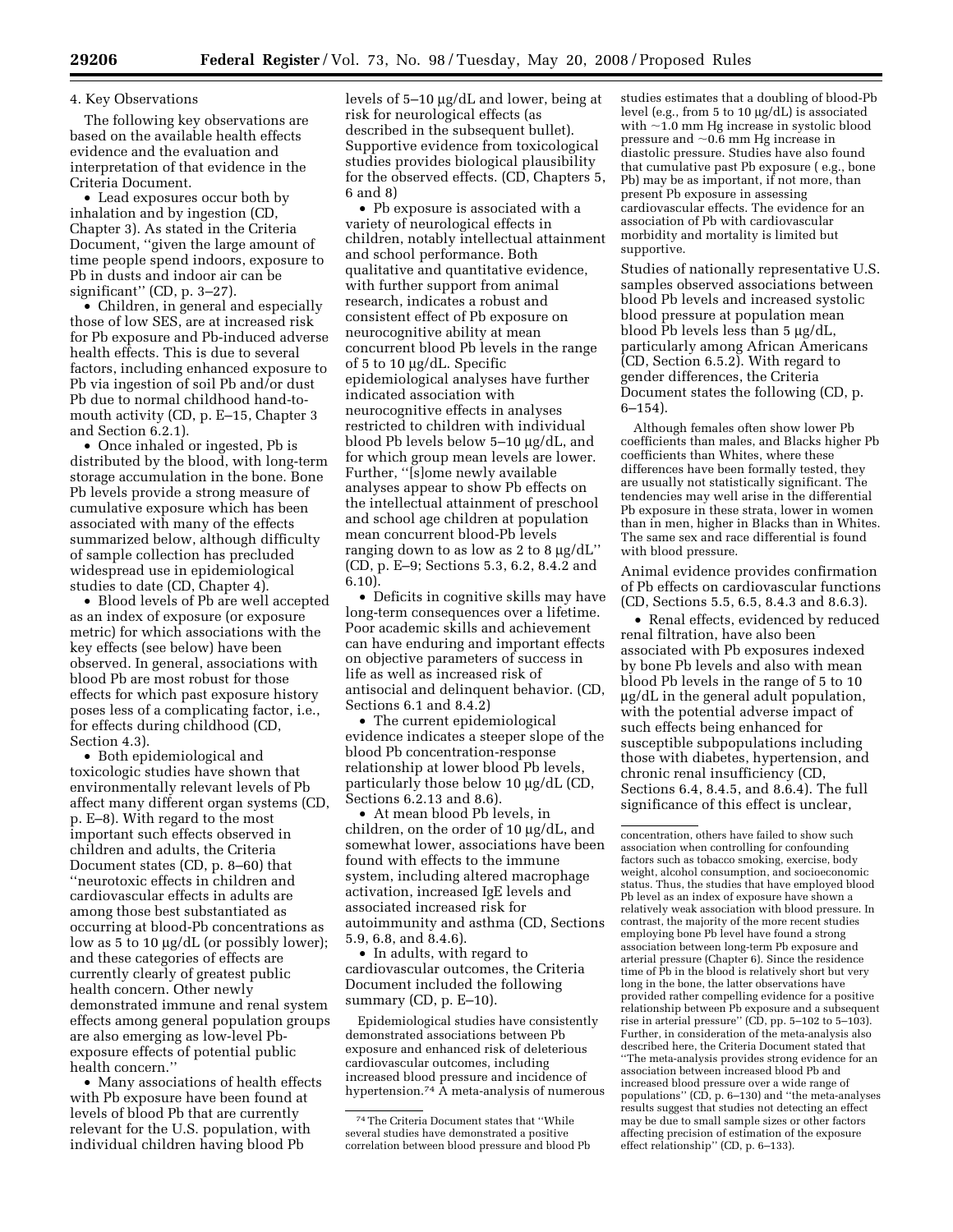given that other evidence of more marked signs of renal dysfunction have not been detected at blood Pb levels below 30–40 µg/dL in large studies of occupationally exposed Pb workers (CD, pp. 6–270 and 8–50).75

• Other Pb associated effects in adults occurring at or just above 10 µg/dL include hematological (*e.g.*, impact on heme synthesis pathway) and neurological effects, with animal evidence providing support of Pb effects on these systems and evidence regarding mechanism of action (CD, Sections 5.2, 5.3, 6.3 and 6.9.2).

### *C. Human Exposure and Health Risk Assessments*

This section presents a brief summary of the human exposure and health risk assessments conducted by EPA for this review. The complete full-scale assessment, which includes specific analyses conducted to address CASAC comments and advice on an earlier draft assessment, is presented in the final Risk Assessment Report (USEPA, 2007b).

The focus of this Pb NAAQS risk assessment is on characterizing risk resulting from exposure to policyrelevant Pb (i.e., exposure to Pb that has passed through ambient air on its path from source to human exposure—as described in section II.A.2). The design and implementation of this assessment needed to address significant limitations and complexity that go far beyond the situation for similar assessments typically performed for other criteria pollutants. Not only was the risk assessment constrained by the timeframe allowed for this review in the context of breadth of information to address, it was also constrained by significant limitations in data and modeling tools for the assessment, as discussed further in section II.C.2.h below. Furthermore, the multimedia and persistent nature of Pb, and the role of multiple exposure pathways (discussed in section II.A), add

significant complexity to the assessment as compared to other assessments that focus only on the inhalation pathway. The impact of this on our estimates for air-related exposure pathways is discussed in section II.C.2.e.

The remainder of this overview of the human health risk assessment is organized as follows. An overview of the human health risk assessment completed in the last review of the Pb NAAQS in 1990 (USEPA, 1990a) is presented first. Next, design aspects of the current risk assessment are presented, including: (a) CASAC advice regarding the design of the risk assessment, (b) description of health endpoints and associated risk metrics modeled, including the concentrationresponse functions used, (c) overview of the case study approach employed, (d) description of air quality scenarios modeled, (e) explanation of air-related versus background classification of risk results in the context of this analysis, (f) overview of analytical (modeling) steps completed for the risk assessment and (g) description of the multiple sets of risk results generated for the analysis. Then, key sources of uncertainty associated with the analysis are presented. And finally, a summary of exposure and risk estimates and key observations is presented.

1. Overview of Risk Assessment From Last Review

The risk assessment conducted in support of the last review used a case study approach to compare air quality scenarios in terms of their impact on the percentage of modeled populations that exceeded specific blood Pb levels chosen with consideration of the health effects evidence at that time (USEPA, 1990b; USEPA, 1989). The case studies in that analysis, however, focused exclusively on Pb smelters including two secondary and one primary smelter and did not consider exposures in a more general urban context. The analysis focused on children (birth through 7 years of age) and middle-aged men. The assessment evaluated impacts of alternate NAAQS on numbers of children and men with blood Pb levels above levels of concern based on health effects evidence at that time. The primary difference between the risk assessment approach used in the current analysis and the assessment completed in 1990 involves the risk metric employed. Rather than estimating the percentage of study populations with exposures above blood Pb levels of interest as was done in the last review  $(i.e., 10, 12 \text{ and } 15 \text{ µg/dL})$ , the current analysis estimates changes in health risk, specifically IQ loss, associated with

Pb exposure for child populations at each of the case study locations with that estimated IQ loss further differentiated between air-related and background Pb exposure categories.

2. Design Aspects of Exposure and Risk Assessments

This section provides an overview of key elements of the assessment design, inputs, and methods, and includes identification of key uncertainties and limitations.

## a. CASAC Advice

The CASAC conducted a consultation on the draft analysis plan for the risk assessment (USEPA, 2006c) in June, 2006 (Henderson, 2006). Some key comments provided by CASAC members on the plan included: (1) Placing a higher priority on modeling the child IQ metric than the adult endpoints (e.g., cardiovascular effects), (2) recognizing the importance of indoor dust loading by Pb contained in outdoor air as a factor in Pb-related exposure and risk for sources considered in this analysis, and (3) concurring with use of the IEUBK biokinetic blood Pb model. Taking these comments into account, a pilot phase assessment was conducted to test the risk assessment methodology being developed for the subsequent fullscale assessment. The pilot phase assessment is described in the first draft Staff Paper and accompanying technical report (ICF 2006), which was discussed by the CASAC Pb panel on February 6– 7 (Henderson, 2007a).

Results from the pilot assessment, together with comments received from CASAC and the public, informed the design of the full-scale analysis. The full-scale analysis included a substitution of a more generalized urban case study for the location-specific nearroadway case study evaluated in the pilot. In addition, a number of changes were made in the exposure and risk assessment approaches, including the development of a new indoor dust Pb model focused specifically on urban residential locations and specification of additional IQ loss concentrationresponse (C–R) functions to provide greater coverage for potential impacts at lower exposure levels.

The draft full-scale assessment was presented in the July 2007 draft risk assessment report (USEPA, 2007a) that was released for public comment and provided to CASAC for review. In their review of the July draft risk assessment report, the CASAC Pb Panel made several recommendations for additional exposure and health risk analyses (Henderson, 2007b). These included a recommendation that the general urban

<sup>75</sup> In the general population, both cumulative and circulating Pb has been found to be associated with longitudinal decline in renal functions. In the large NHANES III study, alterations in urinary creatinine excretion rate (one indicator of possible renal dysfunction) were observed in hypertensives at a mean blood Pb of only 4.2 µg/dL. These results provide suggestive evidence that the kidney may well be a target organ for effects from Pb in adults at current U.S. environmental exposure levels. The magnitude of the effect of Pb on renal function ranged from  $0.2$  to  $-1.8$  mL/min change in creatinine clearance per 1.0 µg/dL increase in blood Pb in general population studies. However, the full significance of this effect is unclear, given that other evidence of more marked signs of renal dysfunction have not been detected at blood Pb levels below 30– 40 µg/dL among thousands of occupationally exposed Pb workers that have been studied (CD, p.  $6 - 270$ .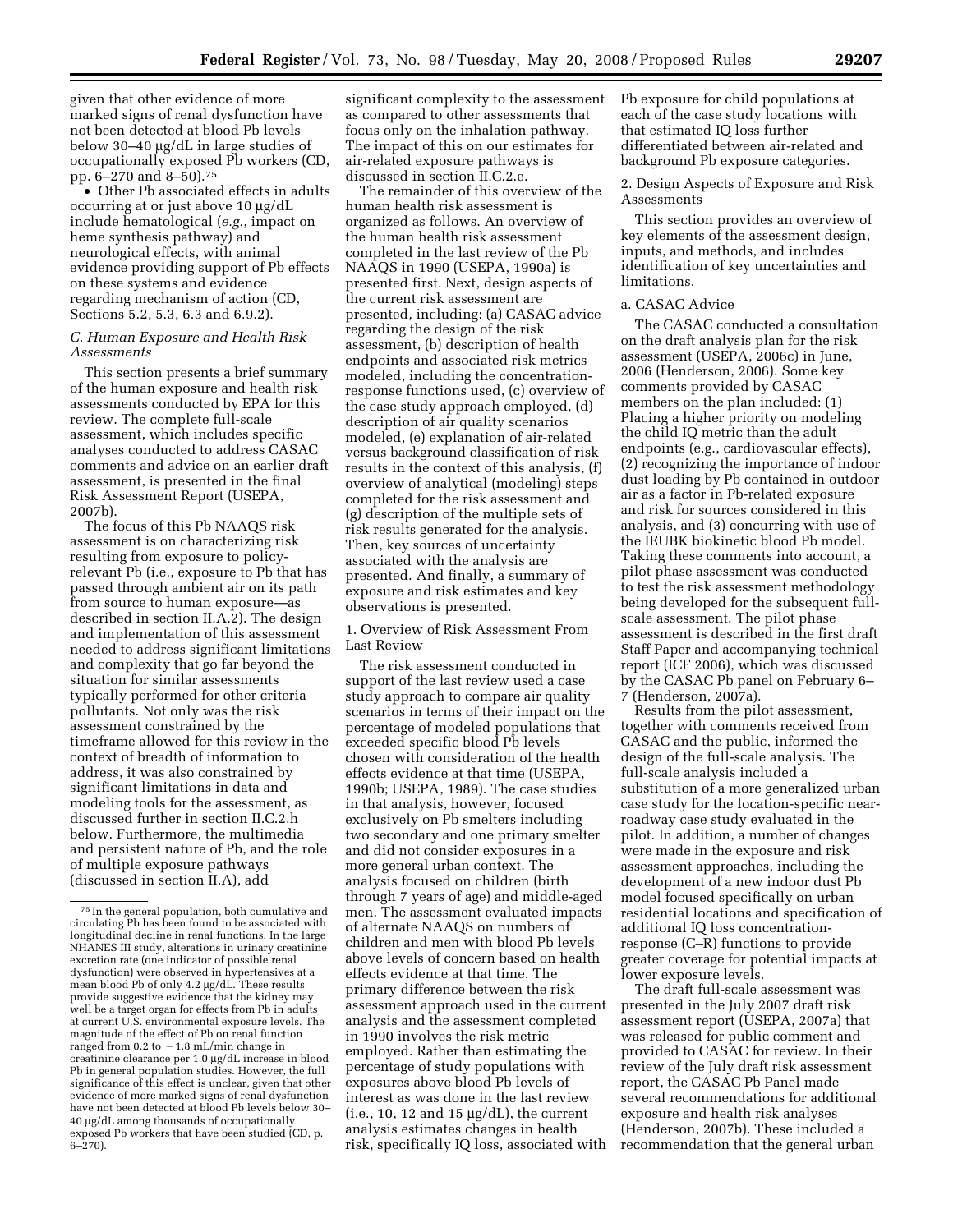case study be augmented by the inclusion of risk analyses in specific urban areas of the U.S. In this regard, they specifically stated the following (Henderson, 2007b, p. 3)

\* \* \* the CASAC strongly believes that it is important that EPA staff make estimates of exposure that will have national implications for, and relevance to, urban areas; and that, significantly, the case studies of both primary lead (Pb) smelter sites as well as secondary smelter sites, while relevant to a few atypical locations, do not meet the needs of supporting a Lead NAAQS. The Agency should also undertake case studies of several urban areas with varying lead exposure concentrations, based on the prototypic urban risk assessment that OAQPS produced in the 2nd Draft Lead Human Exposure and Health Risk Assessments. In order to estimate the magnitude of risk, the Agency should estimate exposures and convert these exposures to estimates of blood levels and IQ loss for children living in specific urban areas.

Hence, EPA included additional case studies in the risk assessment focused on characterizing risk for residential populations in three specific urban locations. Further, CASAC recommended using a concentrationresponse function with a change in slope near 7.5 µg/dL. Accordingly, EPA included such an additional concentration-response function in the risk assessment. Results from the initial full-scale analyses, along with comments from CASAC, such as those described here, and the public resulted in a final version of the full-scale assessments which is briefly summarized here and presented in greater detail in the Risk Assessment Report and associated appendices (USEPA, 2007b).

In their review of the final risk assessment, CASAC expressed strong support, stating as follows (Henderson, 2008a, p. 4):

The Final Risk Assessment report captures the breadth of issues related to assessing the potential public health risk associated with lead exposures; it competently documents the universe of knowledge and interpretations of the literature on lead toxicity, exposures, blood lead modeling and approaches for conducting risk assessments for lead.

### b. Health Endpoint, Risk Metric and Concentration-Response Functions

The health endpoint on which the quantitative health risk assessment focuses is developmental neurotoxicity in children, with IQ decrement (or loss) as the risk metric. Among the wide variety of health endpoints associated with Pb exposures, there is general consensus that the developing nervous system in young children is the most

sensitive and that neurobehavioral effects (specifically neurocognitive deficits), including IQ decrements, appear to occur at lower blood levels than previously believed (i.e., at levels <10 µg/dL). The selection of children's IQ for the quantitative risk assessment reflects consideration of the evidence presented in the Criteria Document as well as advice received from CASAC (Henderson, 2006, 2007a).

Given the evidence described in detail in the Criteria Document (Chapters 6 and 8), and in consideration of CASAC recommendations (Henderson, 2006, 2007a, 2007b), the risk assessment for this review relies on the functions presented by Lanphear and others (2005) that relate absolute IQ as a function of concurrent blood Pb or of the log of concurrent blood Pb, and lifetime average blood Pb, respectively. As discussed in the Criteria Document (CD, p. 8–63 to 8–64), the slope of the concentration-response relationship described by these functions is greater at the lower blood Pb levels (e.g., less than 10 µg/dL). As discussed in the Criteria Document and summarized in section II.B.2, threshold blood Pb levels for these effects cannot be discerned from the currently available epidemiological studies, and the evidence in the animal Pb neurotoxicity literature does not define a threshold for any of the toxic mechanisms of Pb (CD, Sections 5.3.7 and 6.2).

In applying relationships observed with the international pooled analysis by Lanphear and others (2005) to the risk assessment, which includes blood Pb levels below the range represented by the pooled analysis, several alternative blood Pb concentrationresponse models were considered in recognition of a reduced confidence in our ability to characterize the quantitative blood Pb concentrationresponse relationship at the lowest blood Pb levels represented in the recent epidemiological studies. The functions considered and employed in the initial risk analyses for this review include the following.

• Log-linear function with lowexposure linearization, for both concurrent and lifetime average blood metrics, applies the nonlinear relationship down to the blood Pb concentration representing the lower bound of blood Pb levels for that blood metric in the pooled analysis and applies the slope of the tangent at that point to blood Pb concentrations estimated in the risk assessment to fall below that level.

• Log-linear function with cutpoint, for both concurrent and lifetime average blood metrics, also applies the

nonlinear relationship at blood Pb concentrations above the lower bound of blood Pb concentrations in the pooled analysis dataset for that blood metric, but then applies zero risk to all lower blood Pb concentrations estimated in the risk assessment (this cutpoint is 1 µg/dL for the concurrent blood Pb).

In the additional risk analyses performed subsequent to the August 2007 CASAC public meeting, the two functions listed above and the following two functions were employed (details on the forms of these functions as applied in this risk assessment are described in Section 5.3.1 of the Risk Assessment Report).

• Population stratified dual linear function for concurrent blood Pb, derived from the pooled dataset stratified at peak blood Pb of 10 µg/dL<sup>76</sup> and

• Population stratified dual linear function for concurrent blood Pb, derived from the pooled dataset stratified at 7.5 µg/dL peak blood Pb.

In interpreting risk estimates derived using the various functions, consideration should be given to the uncertainties with regard to the precision of the coefficients used for each analysis. The coefficients for the log-linear model from Lanphear *et al.*  (2005) had undergone a careful development process, including sensitivity analyses, using all available data from 1,333 children. The shape of the exposure-response relationship was first assessed through tests of linearity, then by evaluating the restricted cubic spline model. After determining that the log-linear model provided a good fit to the data, covariates to adjust for potential confounding were included in the log-linear model with careful consideration of the stability of the parameter estimates. After the multiple regression models were developed, regression diagnostics were employed to ascertain whether the Pb coefficients were affected by collinearity or influential observations. To further investigate the stability of the model, a random-effects model (with sites

<sup>76</sup>As mentioned above (section II.B.2.b), this function (derived for lifetime average blood Pb), was used in the economic analysis for the RRP rule. This model was selected for the RRP economic analysis with consideration of advice from CASAC and of the distribution of blood Pb levels being considered in that analysis, which focused on children living in houses with lead-based paint (USEPA, 2008). With consideration of these blood Pb levels, the economic analysis document states that ''[s]electing a model with a node, or changing one segment to the other, at a lifetime average blood Pb concentration of 10 µg/dL rather than at 7.5 µg/ dL, is a small protection against applying an incorrectly rapid change (steep slope with increasingly smaller effect as concentrations lower) to the calculation'' (USEPA, 2008).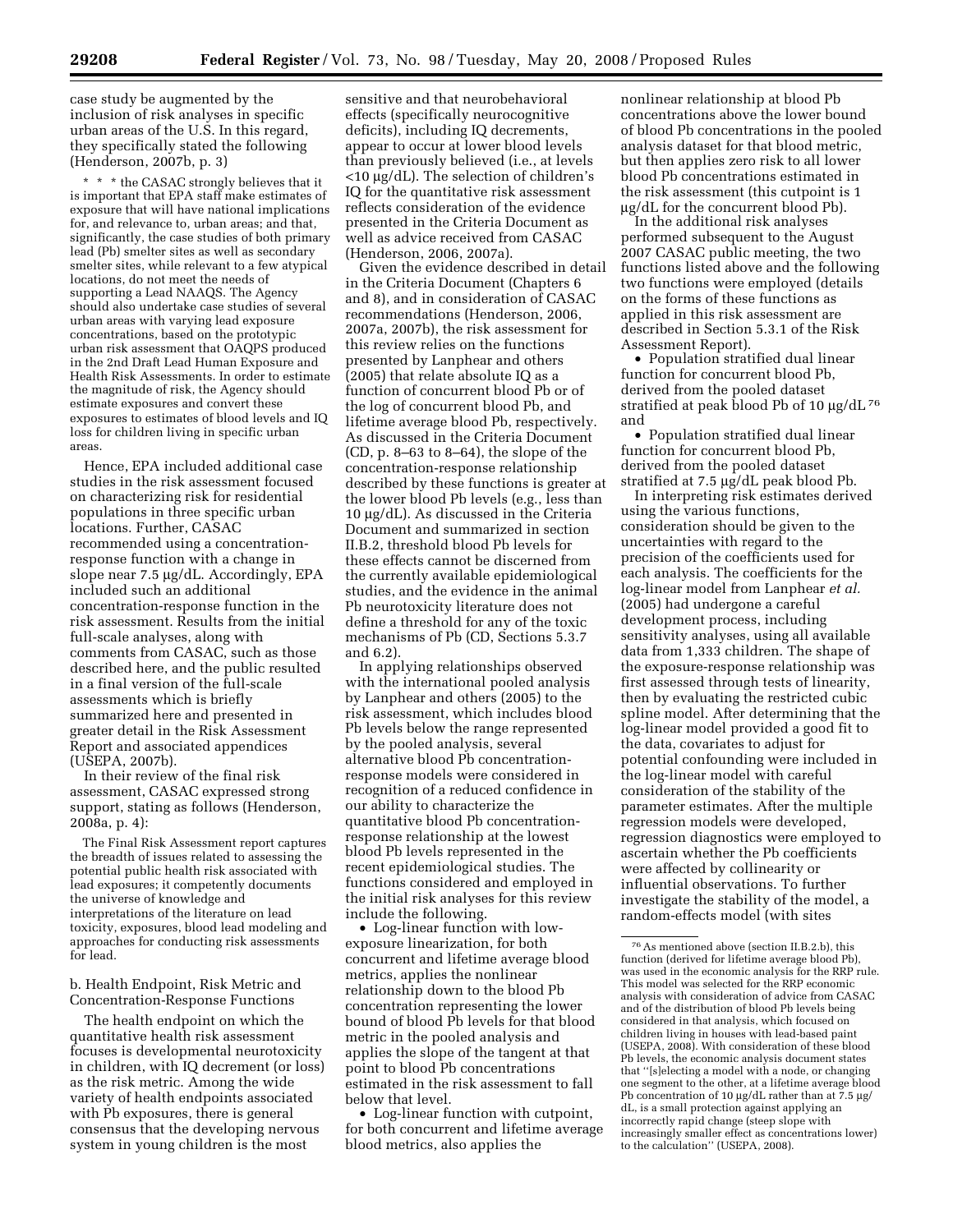random) was applied to evaluate the results and also the effect of omitting one of the seven cohorts on the Pb coefficient. In the various sensitivity analyses performed, the coefficient from the log-linear model was found to be robust and stable. The log-linear model, however, is not biologically plausible at the very lowest blood Pb concentrations as they approach zero; therefore, in the first two functions the log-linear model is applied down to a cutpoint (of 1 µg/ dL for the concurrent blood Pb metric), selected based on the low end of the blood Pb levels in the pooled dataset, followed by a linearization or an assumption of zero risk at levels below that point.

In contrast, the coefficients from the two analyses using the population stratified dual linear function with stratification at 7.5  $\mu$ g/dL and 10  $\mu$ g/ dL,77 peak blood Pb, have not undergone as careful development. These analyses were primarily done to compare the lead-associated decrement at lower blood Pb concentrations and higher blood Pb concentrations. For these analyses, the study population was stratified at the specified peak blood Pb level and separate linear models were fitted to the concurrent blood Pb data for the children in the two study population subgroups.78 While these analyses are quite suitable for the purpose of investigating whether the slope at lower concentration levels is greater compared to higher concentration levels, use of such coefficients as the primary C–R function in a risk analysis such as this may be inappropriate. Further, only 103 children had maximal blood Pb levels less than 7.5 µg/dL and 244 children had maximal blood Pb levels less than 10 µg/dL. While these children may better represent current blood Pb levels, not fitting a single model using all available data may lead to bias. Slob *et al.* (2005) noted that the usual argument for not considering data from the high dose range is that different biological mechanisms may play a role at higher doses compared to lower doses. However, this does not mean a single curve across the entire exposure range cannot describe the relationship. The fitted curve merely assumes that the underlying dose-response follows a smooth curve over the whole dose range. If biological mechanisms change when going from lower to higher doses, this change will result in a gradually changing slope of the dose-response.

The major strength of the Lanphear *et al.*  (2005) study was the large sample size and the pooled analysis of data from seven different cohorts. In the case of the study population subgroup with peak blood Pb below 7.5 µg/dL, less than 10% of the available data is used in the analysis (103 of the 1333 subjects in the pooled dataset), with more than half of the data coming from one cohort (Rochester) and the six other cohorts contributing zero to 13 children to the analysis. Such an analysis consequently does not make full use of the strength of the pooled study by Lanphear and others (2005).

In consideration of the preceding discussion and the range of blood Pb levels assessed in this analysis,79 greater confidence is placed in the log-linear model form compared to the dual-linear stratified models for purposes of the risk assessment described in this notice. Further, in considering risk estimates derived from the four core functions (log-linear function with low-exposure linearization, log-linear function with cutpoint, dual linear function, stratified at 7.5 µg/dL peak blood Pb, and dual linear function, stratified at 10 µg/dL peak blood Pb), greatest confidence is assigned to risk estimates derived using the log-linear function with lowexposure linearization since this function (a) is a nonlinear function that describes greater response per unit blood Pb at lower blood Pb levels consistent with multiple studies identified in the discussion above, (b) is based on fitting a function to the entire pooled dataset (and hence uses all of the data in describing response across the range of exposures), (c) is supported by sensitivity analyses showing the model coefficients to be robust, and (d) provides an approach for predicting IQ loss at the lowest exposures simulated in the assessment (consistent with the lack of evidence for a threshold). Note, however, that risk estimates generated using the other three concentrationresponse functions are also presented to provide perspective on the impact of uncertainty in this key modeling step. We additionally note that the CASAC Pb Panel recommended that C–R function derived from the pooled dataset stratified at 7.5 µg/dL, peak blood Pb, be given weight in this analysis (Henderson, 2008).

#### c. Case Study Approach

For the risk assessment described in this notice, a case study approach was

employed as described in Sections 2.2 (and subsections) and 5.1.3 of the Risk Assessment Report (USEPA, 2007b). In summarizing the assessment in this proposal, we have focused on five 80 case studies that generally represent two types of population exposures: (1) More highly air-pathway exposed children (as described below) residing in small neighborhoods or localized residential areas with air concentrations somewhat near the standard level being evaluated, and (2) urban populations with a broader range of air-related exposures. These five case studies are:

• *A general urban case study:* This case study is not based on a specific geographic location and reflects several simplifying assumptions used in representing exposure including uniform ambient air Pb levels associated with the standard of interest across the hypothetical study area and a uniform study population. This case study characterizes risk for a localized part of an urban area at different standard levels, but based on national average estimates of the relationships between the different standard form assessed and ambient air exposure concentrations. Thus, while this provides characterization of risk to children that are relatively more highly air pathway exposed (as compared to the locationspecific case studies), this case study is not considered to represent a high-end scenario with regard to the characterization of ambient air Pb levels and associated risk.81

• *A primary Pb smelter case study:* 82 This case study estimates risk for children living in an area currently not in attainment with the current NAAQS that is impacted by Pb emissions from a primary Pb smelter. Results described

81 In representing the different forms of each standard level assessed (maximum monthly or maximum quarterly) as annual air concentrations for input to the blood Pb model for this case study, however, we relied on averages of these relationships for large urban areas nationally. As the averages are higher than the medians, localized areas near more than half the urban monitoring locations would have higher exposures and associated risks than those reported for this case study. Further, we note that exposure concentrations would be twice those used here if the 25th percentile values for these relationships had been used in place of the averages. For this reason, this case study should not be interpreted as representing a high-end scenario with regard to the characterization of ambient air Pb levels and associated risk.

82See Section II.C.2.a for a summary of CASAC's comment with regard to the primary and secondary Pb smelter case studies.

<sup>77</sup>See previous footnote.

<sup>78</sup>Neither fit of the model nor other sensitivity analyses were conducted (or reported) for these coefficients.

<sup>79</sup>The median concurrent values in all case studies and air quality scenarios are below 5 µg/dL and those for air quality scenarios within the range of standard levels proposed in this notice are below 3 µg/dL (as shown in Table 1).

<sup>80</sup>A sixth case study (the secondary Pb smelter case study) is also described in the Risk Assessment Report. However, as discussed in Section 4.3.1 of that document (USEPA, 2007b), significant limitations in the approaches employed for this case study have contributed to large uncertainties in the corresponding estimates.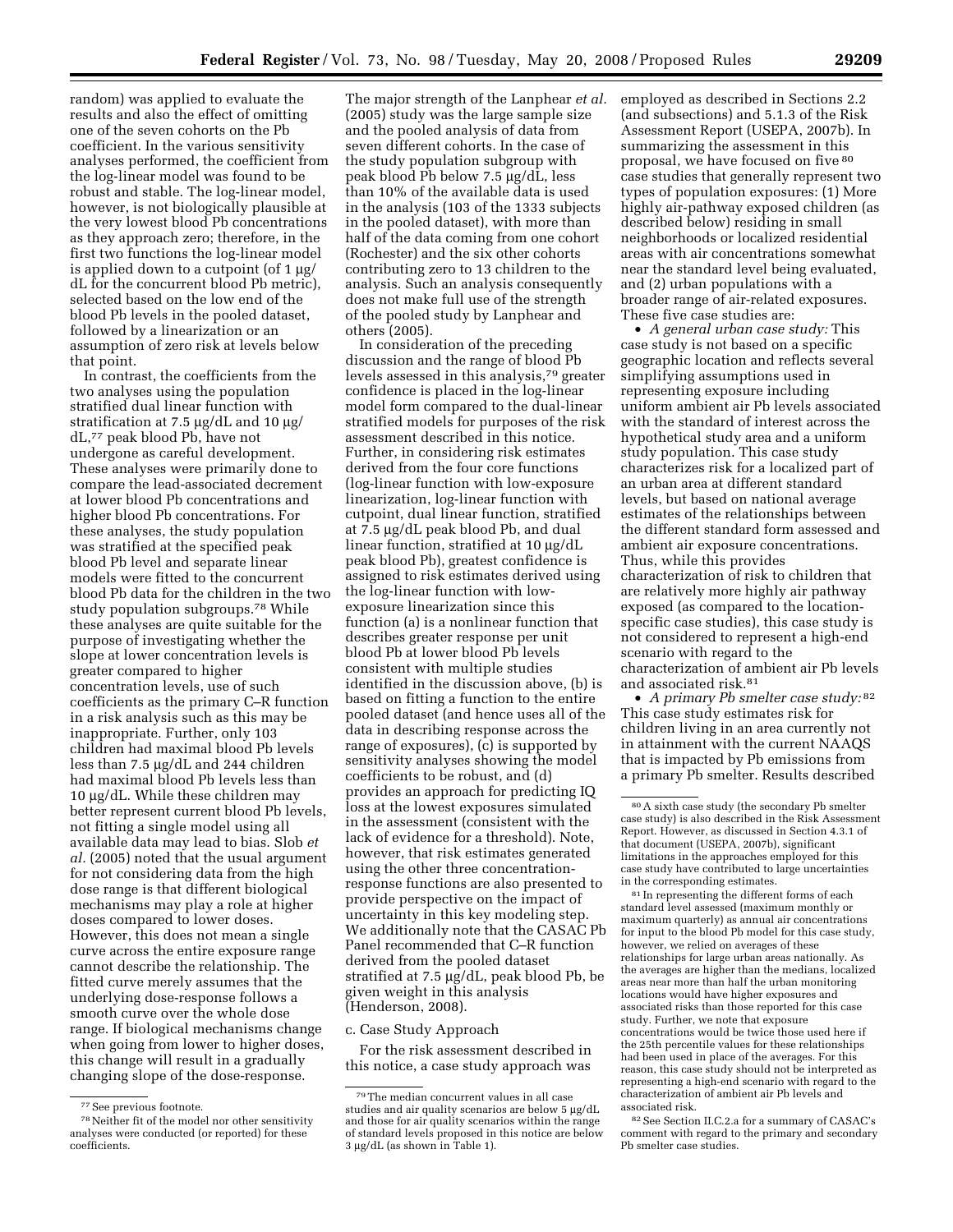here are those for the area within 1.5 km of the facility (the ''subarea'') where airborne Pb concentrations are closest to the current standard. As such, this case study characterizes risk for a specific more highly exposed population and also provides insights on risk to child populations living in areas near large sources of Pb emissions.<sup>83</sup>

• *Three location-specific urban case studies:* These urban case studies focus on specific urban areas (Cleveland, Chicago and Los Angeles) to provide representations of the distribution of ambient air-related risk in specific densely populated urban locations. These case studies represent areas with specific population distributions and that experience a broader range of airrelated exposures due both to potential spatial gradients in ambient air Pb levels and population density. A large majority of the population in these case studies resides in areas with much lower air concentrations than those in the very small subareas of these case studies with the highest concentrations. Ambient air Pb concentrations are characterized using source-oriented and other Pb-TSP monitors in these cities, while location-specific U.S. Census demographic data are used to characterize the spatial distribution of residential child populations in these study areas.

These different case studies generally represent two types of population exposures. The general urban and primary Pb smelter subarea provide estimates of risk for more highly airpathway exposed children residing in small neighborhoods or localized residential areas with air concentrations somewhat near the standard level being evaluated. By contrast, the three location-specific urban case studies included in the analysis provide risk estimates for an urban population with a broader range of air-related exposures. In fact, for the location-specific urban case studies, the majority of the modeled populations experience ambient air Pb levels significantly lower than the standard level being evaluated, with only a small population

experiencing ambient air Pb levels at or near the standard.84

In considering risk results generated for the location-specific urban case studies, we note that, given the wide range of monitored Pb levels in urban areas, combined with the relatively limited monitoring network characterizing ambient levels in the urban setting, it is not possible to determine where these case studies fall within the distribution of ambient airrelated risk in U.S. cities.

#### d. Air Quality Scenarios

Air quality scenarios assessed include (a) a current conditions scenario for the location-specific urban case studies and the general urban case study, (b) a current NAAQS scenario for the location-specific urban case studies, the general urban case study and the primary Pb smelter case study, and (c) a range of alternative NAAQS scenarios for all case studies. The alternative NAAQS scenarios include levels of 0.5, 0.2, 0.05, and 0.02  $\mu$ g/m<sup>3</sup>, with a monthly averaging time, as well as a level of 0.2  $\mu$ g/m<sup>3</sup> scenario using a quarterly averaging time.85

The current NAAQS scenario for the urban case studies assumes ambient air Pb concentrations higher than those currently occurring in nearly all urban areas nationally.86 While it is extremely unlikely that Pb concentrations in urban areas would rise to meet the current NAAQS and there are limitations and uncertainties associated with the roll-up procedure used for the location-specific urban case studies (as described in Section III.B.2.h below), this scenario was included for those case studies to provide perspective on potential risks associated with raising levels to the point that the highest level across the study area just meets the current NAAQS. When evaluating these results it is important to keep these limitations and uncertainties in mind.

<sup>85</sup> For further discussion of the air quality scenarios and averaging times included in the risk assessment, see section 2.3.1 of the Risk Assessment Report (USEPA, 2007b).

Current conditions for the three location-specific urban case studies in terms of maximum quarterly average air Pb concentrations are 0.09, 0.14 and 0.36 µg/m3 for the study areas in Los Angeles, Chicago and Cleveland, respectively. In terms of maximum monthly average the values are 0.17 µg/ m<sup>3</sup>, 0.31  $\mu$ g/m<sup>3</sup> and 0.56  $\mu$ g/m<sup>3</sup> for the study areas in Los Angeles, Chicago and Cleveland, respectively.

Details of the assessment scenarios, including a description of the derivation of Pb concentrations for air and other media are presented in Sections 2.3 (and subsections) and Section 5.1.1 of the Risk Assessment Report (USEPA, 2007b).

e. Categorization of Policy-Relevant Exposure Pathways

As discussed in Section IIA, this review focuses on air-related exposure pathways (i.e., those pathways where Pb passes through ambient air on its path from source to human exposure). These include both inhalation of ambient air Pb (including both Pb emitted directly into ambient air as well as resuspended Pb); and ingestion of Pb that, once airborne, has made its way into indoor dust, outdoor dust or soil, dietary items (e.g., crops and livestock), and drinking water. Because of the nonlinear response of blood Pb to exposure (simulated in the IEUBK blood Pb model) and also the nonlinearity reflected in the C-R functions for estimation of IQ loss, this assessment first estimates total blood Pb and risk (air- and nonair-related), and then separates out those estimates of blood Pb and associated risk associated with the pathways of interest in this review.

To separate out risk for the pathways of interest in this review, we split the estimates of total (all-pathway) blood Pb and IQ loss into background and two air-related categories (referred to as ''recent air'' and ''past air''). However, significant limitations in our modeling tools and data resulted in an inability to parse specific risk estimates into specific pathways, such that we have approximated estimates for the airrelated and background categories.

Those Pb exposure pathways identified in section II.A.2 as being tied most directly to ambient air, which consequently have the potential to respond relatively more quickly to changes in air Pb (inhalation and ingestion of indoor dust loaded directly from ambient air Pb) were placed into the ''recent air'' category. The other airrelated Pb exposure pathways, associated with atmospheric deposition, were placed into the ''past air'' category. These include ingestion of Pb in

<sup>83</sup>Result for the full study area, which extends 10 km out from the facility, are presented in the Risk Assessment Report (USEPA, 2007a), but are not presented here. Exposures in the full study area were dominated by modeled children farther from the facility where, as discussed in the ANPR (section III.B.2.h), there is likely underestimation of ambient air-related Pb exposure due to increasing influence of other sources relative to that of the facility, which were not included in the dispersion modeling performed to estimate air concentrations for this case study.

<sup>84</sup>Based on the nature of the population exposures represented by the two categories of case study, the first category (the general urban and primary Pb smelter case studies) relates more closely to the second evidence-based framework (see Sections II.D.2.a and II.E.3.a) with regard to estimates of air-related IQ loss. As mentioned above these case studies, as compared to the other category of case studies, include populations that are relatively more highly air pathway exposed to air Pb concentrations somewhat near the standard level evaluated.

<sup>86</sup>This scenario was simulated for the locationspecific urban case studies using a proportional roll-up procedure. For the general urban case study, the maximum quarterly average ambient air concentration was set equal to the current NAAQS.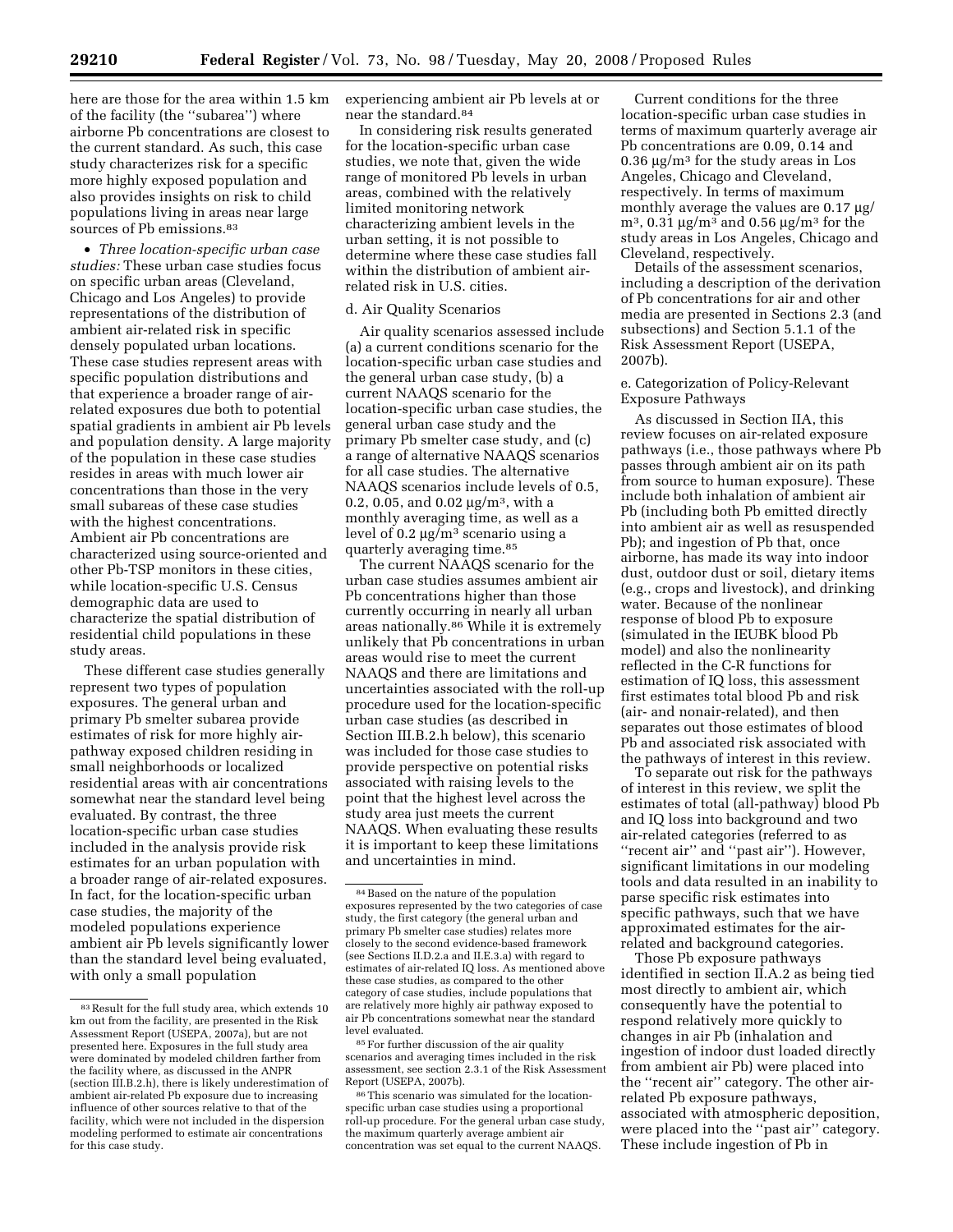outdoor dust/soil and ingestion of the portion of Pb in indoor dust that after deposition from ambient air outdoors is carried indoors with humans (as described in section II.A.2 above).87

Thus, total blood Pb and IQ loss estimates were apportioned into the following pathways or pathway combinations:

• Inhalation of ambient air Pb (i.e., ''recent air'' Pb): This is derived using the blood Pb estimate resulting from Pb exposure limited to the inhalation pathway (and includes inhalation of Pb in ambient air from all sources contributing to the ambient air concentration estimate, including potentially resuspension).

• Ingestion of ''recent air'' indoor dust Pb: This is derived using the blood Pb estimate resulting from Pb exposure limited to ingestion of the Pb in indoor dust that is predicted in this assessment from infiltration of ambient air indoors and subsequent deposition.88

• Ingestion of ''other'' indoor dust Pb (considered part of ''past air'' exposure): This is derived using the blood Pb estimate resulting from Pb exposure limited to ingestion of the Pb in indoor dust that is not predicted from infiltration of ambient air indoors and subsequent deposition.<sup>89</sup> This is interpreted to represent indoor paint, outdoor soil/dust, and additional sources of Pb to indoor dust including historical air (as discussed in the Risk Assessment Report, Section 2.4.3). As the intercept in regression dust models will be inclusive of error associated with the model coefficients, this category also includes some representation of dust Pb associated with current ambient air concentrations (described in previous bullet). For the primary Pb smelter case study, estimates for this pathway are not separated from estimates for the pathway described above due to uncertainty regarding this categorization with the model used for this case study (Risk Assessment Report, Section 3.1.4.2). This pathway is included in the ''past air'' category.

• Ingestion of outdoor soil/dust Pb: This is derived using the blood Pb estimate resulting from Pb exposure limited to ingestion of outdoor soil/dust Pb. This pathway is included in the ''past air'' category (and could include contamination from historic Pb emissions from automobiles and Pb paint).

• Ingestion of drinking water Pb: This is derived using the blood Pb estimate resulting from Pb exposure limited to ingestion of drinking water Pb. This pathway is included in the policyrelevant background category.

• Ingestion of dietary Pb: This is derived using the blood Pb estimate resulting from Pb exposure limited to ingestion of dietary Pb. This pathway is included in the policy-relevant background category.

As noted above, significant limitations in our modeling tools and data resulted in an inability to parse risk estimates for specific pathways, such that we approximated estimates for the air-related and background categories. Of note in this regard is the apportionment of background (nonair) pathways. For example, while conceptually indoor Pb paint contributions to indoor dust Pb would be considered background and included in the ''background'' category for this assessment, due to technical limitations related to indoor dust Pb modeling, ultimately, dust from Pb paint was included as part of ''other'' indoor dust Pb (i.e., as part of past air exposure). The inclusion of indoor lead Pb as a component of ''other'' indoor air (and consequently as a component of the ''past air'' category) represents a source of potential high bias in our prediction of exposure and risk associated with the ''past air'' category because conceptually, exposure to indoor paint Pb is considered part of background exposure. Further, Pb in ambient air does contribute to the exposure pathways included in the ''background'' category (drinking water and diet), and is likely a substantial contribution to diet (CD, p. 3–48). But we could not separate the air contribution from the nonair contributions, and the total contribution from both the drinking water and diet pathways are categorized as ''background'' in this assessment. As a result, our ''background'' risk estimate includes some air-related risk.

Further, we note that in simulating reductions in exposure associated with reducing ambient air Pb levels through alternative NAAQS (and increases in exposure if the current NAAQS was reached in certain case studies) only the

exposure pathways categorized as ''recent air'' (inhalation and ingestion of that portion of indoor dust associated with outdoor ambient air) were varied with changes in air concentration. The assessment did not simulate decreases in ''past air'' exposure pathways (e.g., reductions in outdoor soil Pb levels following reduction in ambient air Pb levels and a subsequent decrease in exposure through incidental soil ingestion and the contribution of outdoor soil to indoor dust). These exposures were held constant across all air quality scenarios. In comparing total risk estimates between alternate NAAQS scenarios, this aspect of the analysis will tend to underestimate the reductions in risk associated with alternative NAAQS. However, this does not mean that overall risk has been underestimated. The net effect of all sources of uncertainty or bias in the analysis, which may also tend to underor overestimate risk, could not be quantified. Interpretation of risk estimates is discussed more fully in section II.C.3.b.

In summary, because of limitations in the assessment design, data and modeling tools, our risk estimates for the ''past air'' category include both risks that are truly air-related and potentially, some background risk. Because we could not sharply separate Pb linked to ambient air from Pb that is background, some of the three categories of risk are underestimated and others overestimated. On balance, we believe this limitation leads to a slight overestimate of the risks in the ''past air'' category. At the same time, as discussed above, the ''recent air'' category does not fully represent the risk associated with all air-related pathways. Thus, we consider the risk attributable to air-related exposure pathways to be bounded on the low end by the risk estimated for the ''recent air'' category and on the upper end by the risk estimated for the ''recent air'' plus "past air" categories.

### f. Analytical Steps

The risk assessment includes four analytical steps, briefly described below and presented in detail in Sections 2.4.4, 3.1, 3.2, 4.1, and 5.1 of the Risk Assessment Report (USEPA, 2007b).

• *Characterization of Pb in ambient air:* The characterization of outdoor ambient air Pb levels uses different approaches depending on the case study (as explained in more detail below): (a) source-oriented and non-source oriented monitors are assumed to represent different exposure zones in the cityspecific case studies, (b) a single exposure level is assumed for the entire

<sup>87</sup>As discussed below, due to technical limitations related to indoor dust Pb modeling, dust from Pb paint may be included to some extent in the ''past air'' category of exposure pathways.

<sup>88</sup>Recent air indoor dust Pb was estimated using the mechanistic component of the hybrid blood Pb model (see Section 3.1.4 of the Risk Assessment Report). For the primary Pb smelter case study, estimates for this pathway are not separated from estimates for the pathway described in the subsequent bullet due to uncertainty regarding this categorization with the model used for this case study (Section 3.1.4.2 of the Risk Assessment Report).

<sup>89</sup> ''Other'' indoor dust Pb is estimated using the intercept in the dust models plus that predicted by the outdoor soil concentration coefficient (for models that include soil Pb as a predictor of indoor dust Pb) (Section 3.1.4 of the Risk Assessment Report).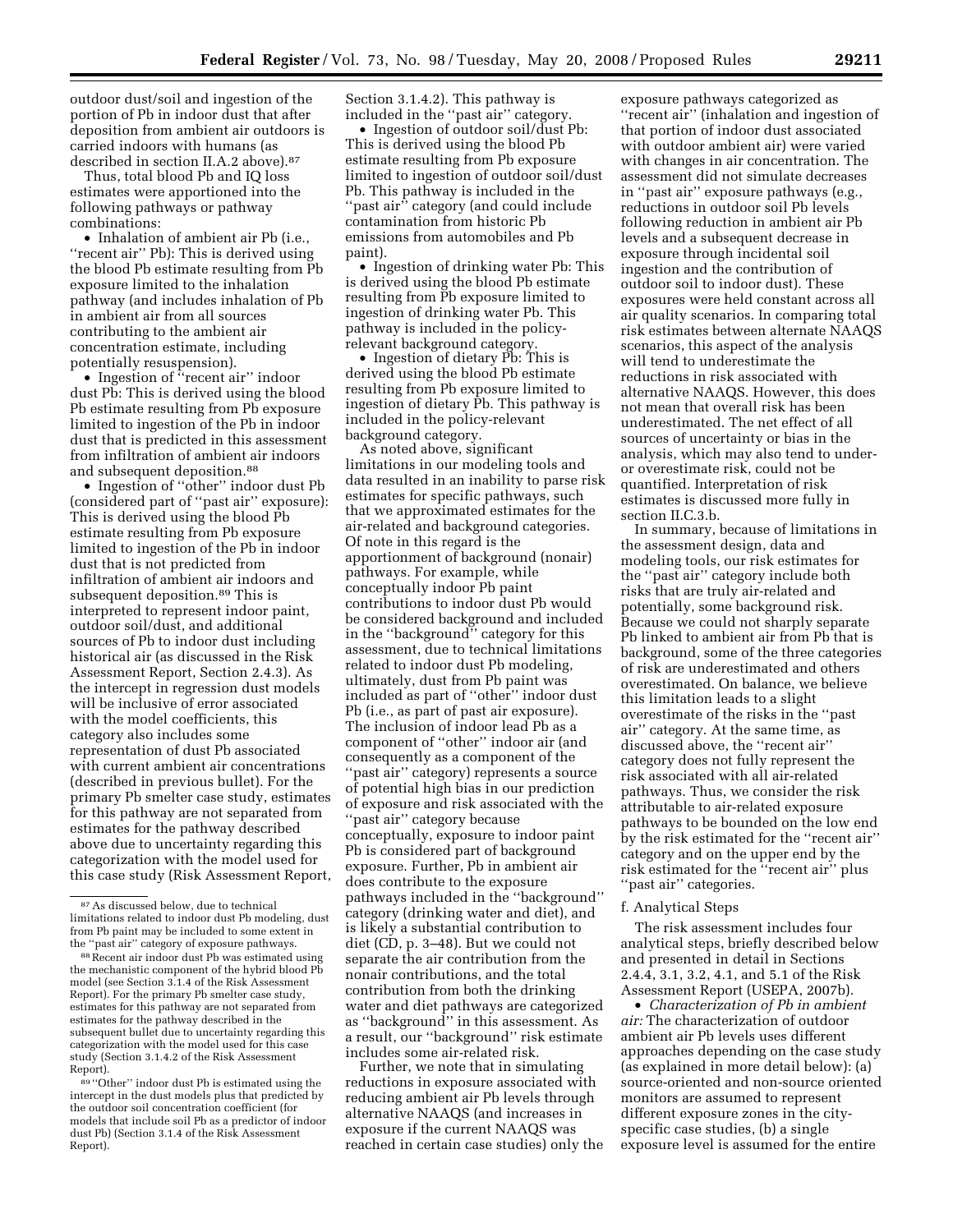population in the general urban case study, and (c) ambient levels are estimated using air dispersion modeling based on Pb emissions from a particular facility in the primary Pb smelter case study.

• *Characterization of outdoor soil/ dust and indoor dust Pb concentrations:*  Outdoor soil Pb levels are estimated using empirical data and fate and transport modeling. Indoor dust Pb levels are predicted using a combination of (a) regression-based models that relate indoor dust to ambient air Pb and outdoor soil Pb, and (b) mechanistic models.90

• *Characterization of blood Pb levels:*  Blood Pb levels for each exposure zone are derived from central-tendency blood Pb concentrations estimated using the Integrated Exposure and Uptake Biokinetic (IEUBK) model, and concurrent or lifetime average blood Pb is estimated from these outputs as described in Section 3.2.1.1 of the Risk Assessment Report (USEPA, 2007b). For the point source and location-specific urban case studies, a probabilistic exposure model is used to generate population distributions of blood Pb concentrations based on: (a) The central tendency blood Pb levels for each exposure zone, (b) demographic data for the distribution of children (less than 7 years of age) across exposure zones in a study area, and (c) a geometric standard deviation (GSD) intended to characterize interindividual variability in blood Pb (e.g., reflecting differences in behavior and biokinetics related to Pb). For the general urban case study, as demographic data for a specific location are not considered, the GSD is applied directly to the central tendency blood Pb level to estimate a population distribution of blood Pb levels.

Additional detail on the methods used to model population blood Pb levels is presented in Sections 3.2.2 and 5.2.2.3 of the Risk Assessment Report (USEPA, 2007b).

• *Risk characterization (estimating IQ loss):* Concurrent or lifetime average blood Pb estimates for each simulated child in each case study population are converted into total Pb-related IQ loss estimates using the concentrationresponse functions described above in section II.C.2.b.<sup>91</sup>

We have also used the results of exposure modeling to estimate air-toblood ratios for two of the case studies (the general urban and primary Pb smelter case studies). Specifically, we compared the change in ambient air Pb between adjacent NAAQS levels with the associated reduction in concurrent blood Pb levels (for the median population percentile) to derive air-toblood ratios. As they relate air concentrations 92 input to the first analytical step to blood Pb estimates output from the third analytical step, they may be viewed as a collapsed alternate to the three steps for the exposure pathways directly linked to air concentrations in this assessment. The values for these ratios are affected by design aspects of the risk assessment, most notably those identified here:

• Because they are derived from differences in blood Pb estimates between air quality scenarios and the only pathways varied with air quality scenarios are ambient air and indoor dust (as described in section II.C.2.e above), the exposure pathways reflected in the ratios are generally the ''recent air'' pathways (described in section II.C.2.e above), which include inhalation of ambient air and ingestion of indoor dust loaded by infiltration of ambient air. Ratios for the primary Pb smelter case study subarea may additionally reflect some contributions to indoor dust from other ambient airrelated pathways (e.g., ''tracking in'' of soil containing ambient air Pb), yet still not all air-related pathways. Thus, the air-to-blood ratios derived for both case studies (described in section II.C.3.a) are lower than they would be if they reflected all air-related pathways.

• The blood Pb estimates used in this calculation are for the ''concurrent'' metric (i.e., concentrations during the 7th year of life). Accordingly, the resultant air-to-blood ratios are lower than they would be if based on blood Pb estimates for the 2nd year of life (e.g., peak) or estimates averaged over the exposure period.

Key limitations and uncertainties associated with the application of these specific analytical steps are summarized in Section III.B.2.k below.

g. Generating Multiple Sets of Risk Results

In the initial analyses for the full-scale assessment (USEPA, 2007a), EPA implemented multiple modeling approaches for each case study scenario in an effort to characterize the potential impact on exposure and risk estimates of uncertainty associated with the limitations in the tools, data and methods available for this risk assessment and with key analytical steps in the modeling approach. These multiple modeling approaches are described in Section 2.4.6.2 of the final Risk Assessment Report (USEPA, 2007b). In consideration of comments provided by CASAC (Henderson, 2007b) on these analyses regarding which modeling approach they felt had greater scientific support, a pared down set of modeling combinations was identified as the core approach for the subsequent analyses. The core modeling approach includes the following key elements:

• Ambient air Pb estimates (based on monitors or modeling and proportional rollbacks, as described below),

• Background exposure from food and water (as described above),

• The hybrid indoor dust model specifically developed for urban residential applications (which predicts Pb in indoor dust as a function of ambient air Pb and nonair contribution),

• The IEUBK blood Pb model (which predicts blood Pb in young children exposed to Pb from multiple exposure pathways),

• The concurrent blood Pb metric,

• A GSD for concurrent blood Pb of 2.1 to characterize interindividual variability in blood Pb levels for a given ambient level for the urban case studies,<sup>93</sup> and

<sup>90</sup> Indoor dust Pb modeling for the urban case studies is based on a hybrid mechanistic-empirical model which considers the direct impact of Pb in ambient air on indoor dust Pb (i.e., which models the infiltration of ambient air indoors and subsequent deposition of Pb to indoor surfaces). This modeling does not consider other ambient airrelated contributions to indoor dust, such as ''tracking in'' of outdoor soil Pb. By contrast, indoor dust Pb modeling for the primary Pb smelter case study subarea uses a site-specific regression model which relates average dust Pb values (based on a recent multi-year dataset) to annual average air Pb concentrations (based on air dispersion modeling). In this way, modeling for the primary Pb smelter subarea may reflect some contributions to indoor dust Pb that relate to longer term impacts of ambient air (e.g., ''tracking in'' of outdoor soil), as well as contributions from infiltration of ambient air. Additional detail on the methods used in characterizing Pb concentrations in outdoor soil and indoor dust are presented in Sections 3.1.3 and 3.1.4 of the Risk Assessment, respectively. Data, methods and assumptions here used in characterizing Pb concentrations in these exposure media may differ from those in other analyses that serve different purposes.

 $\ensuremath{^{91}}$  The four C–R functions applied in the risk assessment, which are based on analyses presented in Lanphear *et al.* (2005) include a log-linear function with low-exposure linearization, a loglinear function with a cutpoint, and two dual linear functions (based on population stratification at peak blood Pb levels of 7.5 and 10 µg/dL) (see section II.C.2.b).

<sup>92</sup>Because the IEUBK blood Pb model runs with an annual time step, the air concentrations input to the ''recent air'' pathways modeling steps were in terms of annual average air concentration.

<sup>93</sup> In the economic analysis for the RRP rule, a GSD of 1.6 was used in its probabilistic simulations, reflecting the fact that the simulated exposures focus on a subset of Pb exposure pathways (exposure to dust and airborne Pb resulting from renovation activity) and a CASAC recommendation to use the IEUBK-recommended GSD with the Leggett model, where no GSD is provided. In addition, the accompanying sensitivity analysis used a GSD of 2.1 to consider the impact on IQ change estiamtes of using a larger GSD, which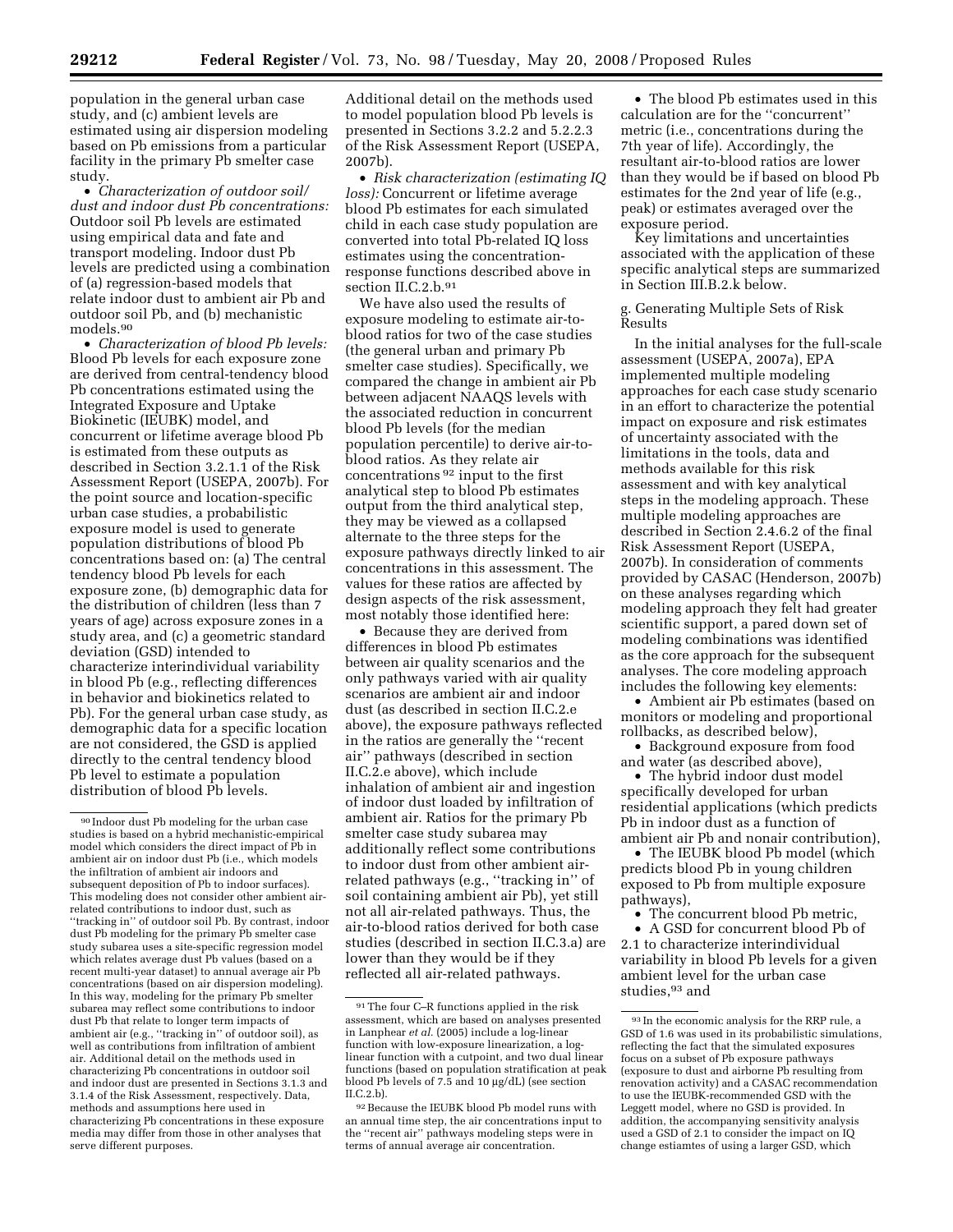• Four different functions relating concurrent blood Pb to IQ loss (described in section II.C.2.b), including two log-linear models (one with a cutpoint and one with low-exposure linearization) and two dual-linear models with stratification, one stratified at 7.5 µg/dL peak blood Pb and the other at 10 µg/dL peak blood Pb.

For each case study, the core modeling approach employs a single set of modeling elements to estimate exposure and the four different concentration-response functions referenced above to derive four sets of risk results from the single set of exposure estimates. The spread of estimates resulting from application of all four functions captures much of the uncertainty associated model choice in this analytical step. Among these four functions, EPA has greater confidence in estimates derived using the log-linear with low-exposure linearization concentration-response function as discussed above.

In addition to employing multiple concentration-response functions, the assessment includes various sensitivity analyses to characterize the potential impact of uncertainty in other key analysis steps on exposure and risk estimates. The sensitivity analyses and uncertainty characterization completed for the risk analysis are described in Sections 3.5, 4.3, 5.2.5 and 5.3.3 of the Risk Assessment Report (USEPA, 2007b).

#### h. Key Limitations and Uncertainties

As recognized above, EPA has made simplifying assumptions in several areas of this assessment due to the limited data, models, and time available. These assumptions and related limitations and uncertainties are described in the Risk Assessment Report (USEPA, 2007b). Key assumptions, limitations and uncertainties are briefly identified below, with emphasis on those sources of uncertainty considered most critical in interpreting risk results. In the presentation below, limitations (and associated uncertainty) are listed, beginning with those regarding design of the assessment or case studies, followed by those regarding estimation of Pb concentrations in ambient air indoor dust, outdoor soil/dust, and blood, and lastly regarding estimation of Pb-related IQ loss.

• *Temporal aspects:* Exposure modeling uses a 7 year exposure period for each simulated child, during which time, media concentrations remain fixed

(at levels associated with the ambient air Pb level being modeled) and the child remains at the same residence, while exposure factors and physiological parameters are adjusted to match the age of the child. These aspects are a simplification of population exposures that contributes some uncertainty to our exposure and risk estimates.

• *General urban case study:* As described in section II.C.2.c, this case study is not based on a specific location and is instead intended to represent a smaller neighborhood experiencing ambient air Pb levels at or near the standard of interest. Consequently, it assumes (a) a single exposure zone within which all media concentrations of Pb are assumed to be spatially uniform and (b) a uniformly distributed population of unspecified size. While these assumptions are reasonable in the context of evaluating risk for a smaller subpopulation located close to a monitor reporting values at or near the standard of interest, there is significant uncertainty associated with extrapolating these risks to a specific urban location, particularly if that urban location is relatively large, given that larger urban areas are expected to have increasingly varied patterns of ambient air Pb levels and population density. The risk estimates for this general urban case study, while generally representative of an urban residential population exposed to the specified ambient air Pb levels, cannot be readily related to a specific large urban population.

• *Location-specific urban case studies:* The Pb-TSP monitoring network is currently quite limited and consequently, the number of monitors available to represent air concentrations in these case studies is limited, ranged from six for Cleveland to 11 for Chicago. Accordingly, our estimates of the magnitude of and spatial variation of air Pb concentrations are subject to uncertainty associated with the limited monitoring data and method used in extrapolating from those data to characterize an ambient air Pb level surface for these modeled urban areas. Details on the approach used to derive ambient air Pb surfaces for the urban case studies based on monitoring data are presented in Section 5.1.3 of the Risk Assessment Report (USEPA, 2007b). As recognized in Section, III.B.2.a, the analyses for these case studies were developed in response to CASAC recommendations on the July 2007 draft Risk Assessment (Henderson, 2007b). Subsequently, the CASAC has reviewed the approach used in conducting the final draft of the full-

scale risk assessment, including the inclusion of the location-specific urban case studies and expressed broad support for the technical approach used (Henderson, 2008).

• *Current NAAQS air quality scenarios:* For the location-specific urban case studies, proportional roll-up procedures were used to adjust ambient air Pb concentrations up to just meet the current NAAQS (a detailed discussion is provided in Sections 2.3.1 and 5.2.2.1 of the Risk Assessment Report, USEPA, 2007b). This procedure was used to provide insights into the degree of risk which could be associated with ambient air Pb levels at or near the current standard in urban areas. EPA recognizes that it is extremely unlikely that Pb concentrations would rise to just meet the current NAAQS in urban areas nationwide and that there is substantial uncertainty with our simulation of such conditions. For the primary Pb smelter case study, where current conditions exceed the current NAAQS, attainment of the current NAAQS was simulated using air quality modeling, emissions and source parameters used in developing the 2007 proposed revision to the State Implementation Plan for the area (described in Section 3.1.1.2 of the Risk Assessment Report (USEPA, 2007b)).

• *Alternative NAAQS air quality scenarios:* In all case studies, proportional roll-down procedures were used to adjust ambient air Pb concentrations downward to attain alternative NAAQS (described in Sections 2.3.1 and 5.2.2.1 of the Risk Assessment Report, USEPA, 2007b). There is significant uncertainty in simulating conditions associated with the implementation of emissions reduction actions to meet a lower standard.

• *Estimates of outdoor soil/dust Pb concentrations:* Outdoor soil Pb concentration for both the urban case studies and the primary Pb smelter case study are based on empirical data (as described in Section 3.1.3 of the Risk Assessment). To the extent that these data are from areas containing older structures, the impact of Pb paint weathered from older structures on soil Pb levels will be reflected in these empirical estimates. In the case of the urban case studies, a mean value from a sample of houses built between 1940 and 1998 was used to represent soil Pb levels (as described in Section 3.1.3.1 of the Risk Assessment). In the case of the primary Pb smelter case study subarea, site-specific data are used. As there has been remediation of soil in this subarea, the measurements do not reflect historical air quality. Additionally,

would reflect greater heterogeneity in the study population with regard to Pb exposure and blood Pb response.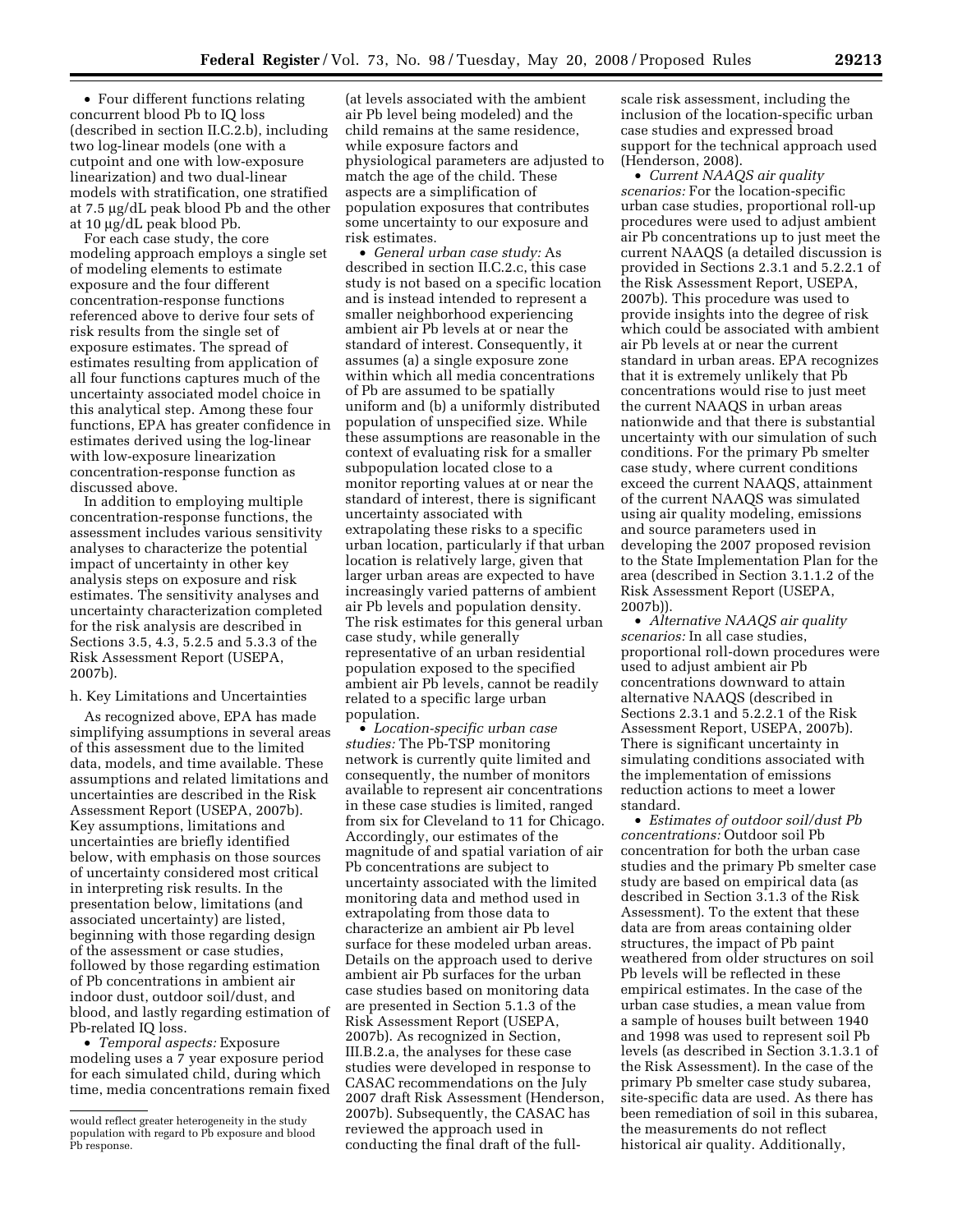studies since remediation have reported increasing soil Pb levels indicating that soil concentrations are still responding to current air quality, and consequently underestimate eventual steady state conditions for the current air quality. In all case studies, the same outdoor soil/ dust Pb concentrations (based on these datasets) are used for all air quality scenarios (i.e., the potential longer-term impact of reductions in ambient air Pb on outdoor soil/dust Pb levels and associated impacts on indoor dust Pb have not be simulated). In areas where air concentrations have been greater in the past, however, implementation of a reduced NAAQS might be expected to yield reduced soil Pb levels over the long term. As described in Section 2.3.3 of the Risk Assessment Report (USEPA, 2007b), however, there is potentially significant uncertainty associated with this conclusion, particularly with regard to implications for areas in which a Pb source may locate where one of comparable size had not been previously. Additionally, it is possible that control measures implemented to meet alternative NAAQS may result in changes to soil Pb concentrations; these are not reflected in the assessment.

• *Estimates of indoor dust Pb concentrations for the urban case studies (application of the hybrid model)*: The hybrid mechanisticempirical model for estimating indoor dust Pb for the urban case studies (as described in Section 3.1.4.1 of the Risk Assessment Report, USEPA, 2007b) utilizes a mechanistic model to simulate the exchange of outdoor ambient air Pb indoors and subsequent deposition (and buildup) of Pb on indoor surfaces, which relies on a number of empirical measurements for parameterization (e.g., infiltration rates, deposition velocities, cleaning frequencies and efficiencies). There is considerable uncertainty associated with these parameter estimates. In addition, there is uncertainty associated with the partitioning of total indoor dust Pb estimates between the infiltrationrelated (''recent air'') component and other contributions (''other'' as described in section II.C.2.e).

• *Estimates of indoor dust Pb concentrations for the primary Pb smelter case study (application of the site-specific regression model)*: There is uncertainty associated with the sitespecific regression model applied in the remediation zone (as described in Section 3.1.4.2 of the Risk Assessment Report), and relatively greater uncertainty associated with its application to air quality scenarios that simulate notably lower air Pb levels (as is typically the case when applying

regression-based models beyond the bounds of the datasets used in their derivation). The log-log form of the regression model prevents the ready identification of an intercept term handicapping us in partitioning estimates of air-related indoor dust (and consequently exposure and risk estimates) between ''recent air'' and ''other'' components. In addition, limitations in the model-derived air estimates used in deriving the regression model prevented effective consideration for the role of ambient air Pb related to resuspension in influencing indoor dust Pb levels. A public commenter suggested that indoor dust Pb levels using this model may be overestimated due to factors associated with the model's derivation. Factors identified by the commenter, however, may contribute to a potential for either over- or underestimation, and as noted by the commenter, additional research might reduce this uncertainty.

• *Characterizing interindividual variability using a GSD:* There is uncertainty associated with the GSD specified for each case study (as described in Sections 3.2.3 and 5.2.2.3 of the Risk Assessment Report). Two factors are described here as contributors to that uncertainty. Interindividual variability in blood Pb levels for any study population (as described by the GSD) will reflect, to a certain extent, spatial variation in media concentrations, including outdoor ambient air Pb levels and indoor dust Pb levels, as well as differences in physiological response to Pb exposure. For each case study, there is significant uncertainty in the specification of spatial variability in ambient air Pb levels and associated indoor dust Pb levels, as noted above. In addition, there are a limited number of datasets for different types of residential child populations from which a GSD can be derived (e.g., NHANES datasets 94 for more heterogeneous populations and individual study datasets for likely more homogeneous populations near specific industrial Pb sources). This uncertainty associated with the GSDs introduces significant uncertainty in exposure and risk estimates for the 95th population percentile.

• *Exposure pathway apportionment for higher percentile blood Pb level and IQ loss estimates:* Apportionment of blood Pb levels for higher population percentiles is assumed to be the same as that estimated using the central tendency estimate of blood Pb in an

exposure zone. This introduces significant uncertainty into projections of pathway apportionment for higher population percentiles of blood Pb and IQ loss. In reality, pathway apportionment may differ in higher exposure percentiles. For example, paint and/or drinking water exposures may increase in importance, with airrelated contributions decreasing as an overall percentage of blood Pb levels and associated risk. Because of this uncertainty related to pathway apportionment, as mentioned earlier, greater confidence is placed in estimates of total Pb exposure and risk in evaluating the impact of the current NAAQS and alternative NAAQS relative to current conditions.

• *Relating blood Pb levels to IQ loss:*  Specification of the quantitative relationship between blood Pb level and IQ loss is subject to significant uncertainty at lower blood Pb levels (e.g., below 5 µg/dL concurrent blood Pb). As discussed earlier, there are limitations in the datasets and concentration-response analyses available for characterizing the concentration-response relationship at these lower blood Pb levels. For example, the pooled international dataset analyzed by Lanphear and others (2005) includes relatively few children with blood Pb levels below 5 µg/dL and no children with levels below 1 µg/dL. In recognition of the uncertainty in specifying a quantitative concentration-response relationship at such levels, our core modeling approach involves the application of four different functions to generate a range of risk estimates (as described in Section 4.2.6 and Section 5.3.1 of the Risk Assessment Report, USEPA, 2007b). The difference in absolute IQ loss estimates for the four concentration-response functions for a given case study/air quality scenario combination is typically close to a factor of 3. Estimates of differences in IQ loss between air quality scenarios (in terms of percent), however, are more similar across the four functions, although the function producing higher overall risk estimates (the dual linear function, stratified at 7.5 µg/dL, peak blood Pb) also produces larger absolute reductions in IQ loss compared with the other three functions.

3. Summary of Estimates and Key Observations

This section presents blood Pb and IQ loss estimates generated in the exposure and risk assessments. Blood Pb estimates (and air-to-blood Pb ratios) are presented first, followed by IQ loss estimates.

<sup>94</sup>The GSD for the urban case studies, in the risk assessment described in this notice, was derived using NHANES data for the years 1999–2000.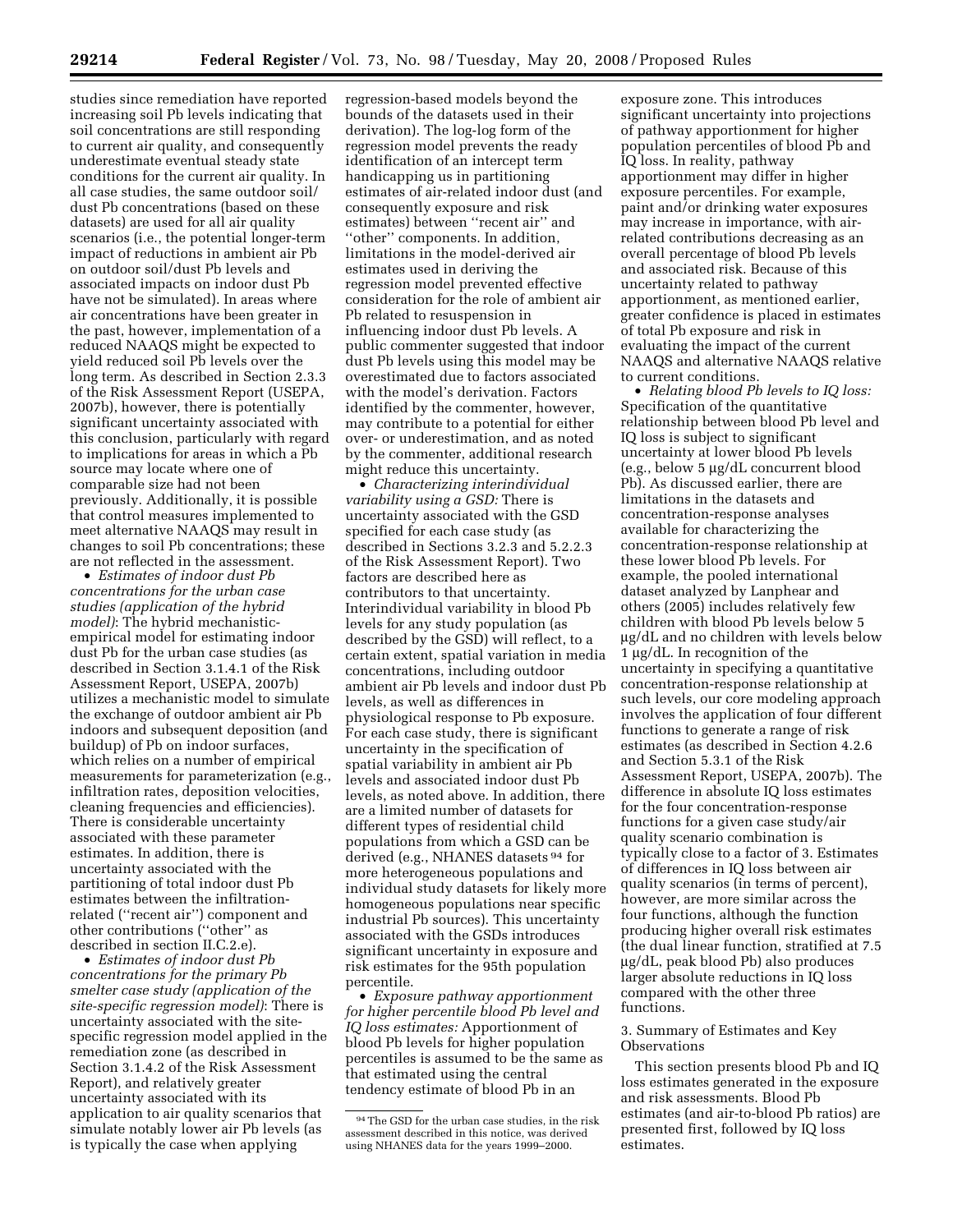a. Blood Pb Estimates

This section presents a summary of blood Pb modeling results for concurrent blood Pb drawn from the more detailed presentation in the Staff Paper and the Risk Assessment Report (USEPA, 2007a, 2007b, 2007c).

Blood Pb level estimates for the current conditions air quality scenarios for these case studies differ somewhat from the national values associated with recent NHANES information. For example, median blood Pb levels for the current conditions scenario for the urban case studies are somewhat larger than the national median from the NHANES data for 2003–2004. Specifically, values for the three location-specific urban case studies range from 1.7 to 1.8 µg/dL with the general urban case study having a value of 1.9 µg/dL (current-conditions mean) (presented in Risk Assessment Report, Volume I, Table 5–5), while the median value from NHANES (2003–2004) is 1.6 µg/dL (*http://www.epa.gov/ envirohealth/children/body*\_*burdens/* 

*b1-table.htm*). Additionally, NHANES values for the 90th percentile (for 2003– 2004) were identified and these values can be compared against 90th percentile estimates generated for the urban case studies (see Risk Assessment Report, Appendix O, Section O.3.2 for the location-specific urban case study and Appendix N, Section N.2.1.2 for the general urban case study). The 90th percentile blood Pb levels for the current conditions scenario, for the three location-specific urban case studies range from 4.5 to 4.6 µg/dL, while the estimate for the general urban case study is 5.0 µg/dL. These 90th percentile values for the case study populations are larger than the 90th percentile value of 3.9 µg/dL reported by NHANES for all children in 2003– 2004. It is noted that ambient air levels reflected in the urban case studies are likely to differ from those underlying the NHANES data.95

Table 2 presents total blood Pb estimates for alternative standards, focusing on the median in the assessed

population, and associated estimates for the air-related percentage of total blood Pb (i.e., bounded on the low end by the ''recent air'' contributions and on the high end by the ''recent'' plus ''past air'' contribution to total Pb exposure).

Generally, 95th percentile blood Pb estimates across air quality scenarios for all case studies (not shown here) are 2– 3 times higher than the median estimates in Table 2. For example, 95th percentile estimates of total blood Pb for the current NAAQS scenario are 10.6 µg/dL for the general urban case study, 12.3 µg/dL for the primary Pb smelter subarea, and 7.4 to 10.2  $\mu$ g/dL for the three location-specific urban case studies (Staff Paper, Table 4–2). While the estimates indicate similar fractions of total blood Pb that is air-related between the 95th percentile and median, there is greater uncertainty in pathway apportionment among airrelated and other sources for higher percentiles, including the 95th percentile.

TABLE 2.—SUMMARY OF MEDIAN BLOOD PB ESTIMATES FOR CONCURRENT BLOOD PB

[Total]

| NAAQS Level simulated                                         | Total blood Pb (µg/dL)<br>(air-related percentage) A                                         |                                                                                 |                                                                                                                                             |                                                                           |                                                                                                         |  |  |  |
|---------------------------------------------------------------|----------------------------------------------------------------------------------------------|---------------------------------------------------------------------------------|---------------------------------------------------------------------------------------------------------------------------------------------|---------------------------------------------------------------------------|---------------------------------------------------------------------------------------------------------|--|--|--|
| $\mu$ g/m <sup>3</sup> max monthly, except as<br>noted below) | General urban case                                                                           | Primary Pb smelter                                                              | Location-specific urban case studies                                                                                                        |                                                                           |                                                                                                         |  |  |  |
|                                                               | study                                                                                        | (subarea) case<br>studv $B C$                                                   | Cleveland<br>$(0.56 \text{ µg/m}^3)$                                                                                                        | Chicago<br>$(0.31 \text{ µg/m}^3)$                                        | Los Angeles<br>$(0.17 \mu g/m^3)$                                                                       |  |  |  |
|                                                               | $3.1$ (61 to 84%)<br>$2.2$ (41 to 73%)<br>1.9 (26 to $74\%$ )<br>$\cdots$<br>1.7 (12 to 65%) | 4.6 (up to 87%)<br>3.2 (up to $81\%$ )<br>2.3 (up to $78%$ )<br>1.7 (up to 65%) | $2.1\,\mathrm{P}$ (57 to 86%)<br>1.8 (39 to 72%)<br>1.7 (6 to 65%)<br>1.6 (6 to 69%)    1.6 (up to 69%)    1.6 (1 to 63%)    1.6 (1 to 63%) | $3.0E$ (63 to 83%)<br>1.8 (17 to 67%)<br>1.6 (1 to 63%)    1.6 (6 to 69%) | $2.6^E$ (50 to 81%).<br>(F)<br>1.7 ( <sup>G</sup> ) (18 to 71%).<br>1.6 (13 to 69%).<br>1.6 (6 to 63%). |  |  |  |

A-Blood Pb estimates are rounded to one decimal place. Air-related percentage is bracketed by "recent air" (lower bound of presented range) and ''recent'' plus ''past air'' (upper bound of presented range). The term ''past air'' includes contributions from the outdoor soil/dust contribution to indoor dust, historical air contribution to indoor dust, and outdoor soil/dust pathways; ''recent air'' refers to contributions from inhalation of ambient air Pb or ingestion of indoor dust Pb predicted to be associated with outdoor ambient air Pb levels, with outdoor ambient air also

potentially including resuspended, previously deposited Pb (see Section II.C.2.e).<br><sup>B</sup>—In the case of the primary Pb smelter subarea, only recent plus past air estimates are available.<br><sup>C</sup>—Median blood Pb levels for the pr µg/dL for the remaining NAAQS levels simulated. The air-related percentages for these standard levels range from 36% to 79%.<br><sup>D</sup>—This corresponds to roughly 0.7–1.0 µg/m<sup>3</sup> maximum monthly mean, across the urban case studi

 $E$  -A "roll-up" was performed so that the highest monitor in the study area is increased to just meet this level.<br> $E$ -A "roll-up" to this level was not performed.<br> $G$ -A "roll-up" to this level was not performed; these es

As described in section II.C.2.f, the risk assessment also developed estimates for air-to-blood ratios, which are described in section 5.2.5.2 of the Risk Assessment Report (USEPA, 2007b). These ratios reflect a subset of air-related pathways related to inhalation and ingestion of indoor dust; inclusion of the remaining pathways

would be expected to yield higher ratios. Additionally, these ratios are based on blood Pb estimates for the 7th year of exposure (concurrent blood Pb) which are lower than blood Pb estimates at younger ages (and than the lifetimeaveraged blood Pb metric). Ratios based on other blood Pb estimates (e.g.,

lifetime-averaged or peak blood Pb) would be higher.

• For the general urban case study, estimates of air-to-blood ratios, presented in section 5.2.5.2 of the Risk Assessment Report (USEPA, 2007b) ranged from 1:2 to 1:9, with the majority of the estimates ranging from 1:4 to 1:6.96 As noted in Section II.C.2.f,

<sup>95</sup>The maximum quarterly mean Pb concentrations in the location-specific case studies ranged from 0.09–0.36 µg/m3, which are higher levels than the maximum quarterly mean values in

most monitoring sites in the U.S. The median of the maximum quarterly mean values across all sites in the 2003–05 national dataset is 0.03 µg/m3 (USEPA, 2007a, appendix A).

<sup>96</sup>The ratios increase as the level of the alternate standard decreases. This reflects nonlinearity in the Pb response, which is greater on a per-unit basis for lower ambient air Pb levels.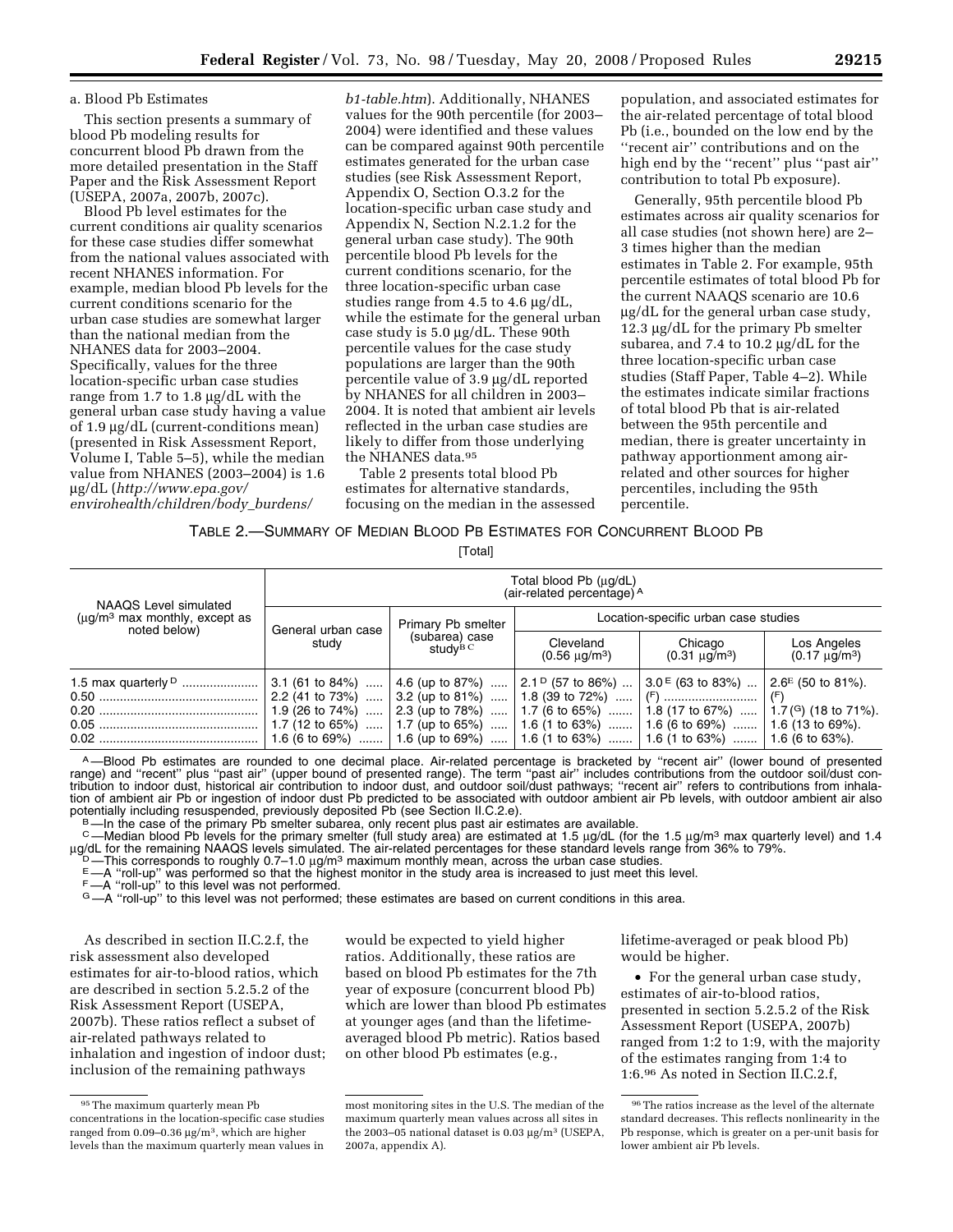because the risk assessment only reflects the impact of reductions on recent airrelated pathways in predicting changes in indoor dust Pb for urban case studies, these ratios are lower than they would be if they had also reflected potential reductions in other air-related pathways (e.g., changes in outdoor surface soil/ dust Pb levels and diet with changes in ambient air Pb levels). We also note that the median blood Pb levels associated with exposure pathways that were not varied in this assessment (and consequently are not reflected in these ratios) generally range from 1.3 to 1.5 µg/dL for this case study.

• For the primary Pb smelter subarea, estimates of air-to-blood ratios, presented in section 5.2.5.2 of the Risk Assessment Report (USEPA, 2007b) ranged from 1:10 and higher.<sup>97 98</sup> One reason for these estimates being higher than those for the urban case study is that the dust Pb model used may reflect somewhat ambient air-related pathways other than that of ambient air infiltrating a home (as described in Section II.C.2.f above).99

### b. IQ Loss Estimates

The risk assessment estimated IQ loss associated with both total Pb exposure and air-related Pb exposure. This section focuses on findings in relation to air-related Pb exposure, since this is the category of risk results considered most relevant to the review in considering whether the current NAAQS and potential alternative NAAQS provide protection of public health with an adequate margin of safety (additional categories of risk results, including IQ loss estimates based on total Pb exposure and population incidence results, are presented at the end of the section).100

In considering air-related risk results, we note that IQ loss associated with airrelated exposure for each NAAQS scenario is bounded by *recent-air* on the low-end and *recent plus past air* on the high-end (as described in section II.C.2.e above). In considering differences in these risk estimates (or in the total risk estimates presented in the final Risk Assessment Report) for alternative NAAQS, we note that these comparisons underestimate the true impacts of the alternate NAAQS and accordingly, the benefit to public health

that would result from lower NAAQS levels. This is due to our inability to simulate in this assessment reductions in several outdoor air deposition-related pathways (e.g., diet, ingestion of outdoor surface soil). The magnitude of this underestimation is unknown.

As with the discussion of blood Pb results, the IQ loss estimates are summarized here according to air quality scenario and case study category (Table 3). In presenting these results, we have focused this presentation on estimates for the median in each case study population of children because of the greater confidence associated with estimates for the median as compared to those for 95th percentile.101 Generally, 95th percentile IQ loss estimates for all case studies are 80 to 100% higher than the median results in Table 3. The fraction of total IQ loss that is air-related for the 95th percentile is generally similar to that for the median (for a particular combination of case study and air quality scenario).

The risk estimates presented in boldface in Table 3 are those derived using the log-linear with low-exposure linearization concentration-response function, while the range of estimates associated with all four concentrationresponse functions is presented in parentheses. These functions are discussed above in section II.C.2.b.

<sup>97</sup>As with such estimates for the urban case study, ratios are higher at lower ambient air Pb levels, reflecting the nonlinearity of the dust Pb response with air concentration.

<sup>98</sup>For the primary Pb smelter (full study area), for which limitations are noted above in section II.C.2.c, the air-to-blood ratio estimates, presented in section 5.2.5.2 of the Risk Assessment Report (USEPA, 2007b), ranged from 1:3 to 1:7. As in the other case studies, ratios are higher at lower ambient air Pb levels. It is noted that the underlying changes in both ambient air Pb and blood Pb across standard levels are extremely small, introducing uncertainty into ratios derived using these data.

<sup>99</sup>Also, as noted above (Section II.C.2.h), there is increased uncertainty with application of this regression-based model in air quality scenarios of notably lower air Pb levels than the data set used

 $^{\rm 100}\rm{The}$  detailed results are provided in the Risk Assessment Report (USEPA, 2007b).

<sup>101</sup>A complete presentation of risk estimates is available in the final Risk Assessment Report, including a presentation of estimates for the 95th percentile in Table 5–10 of that report.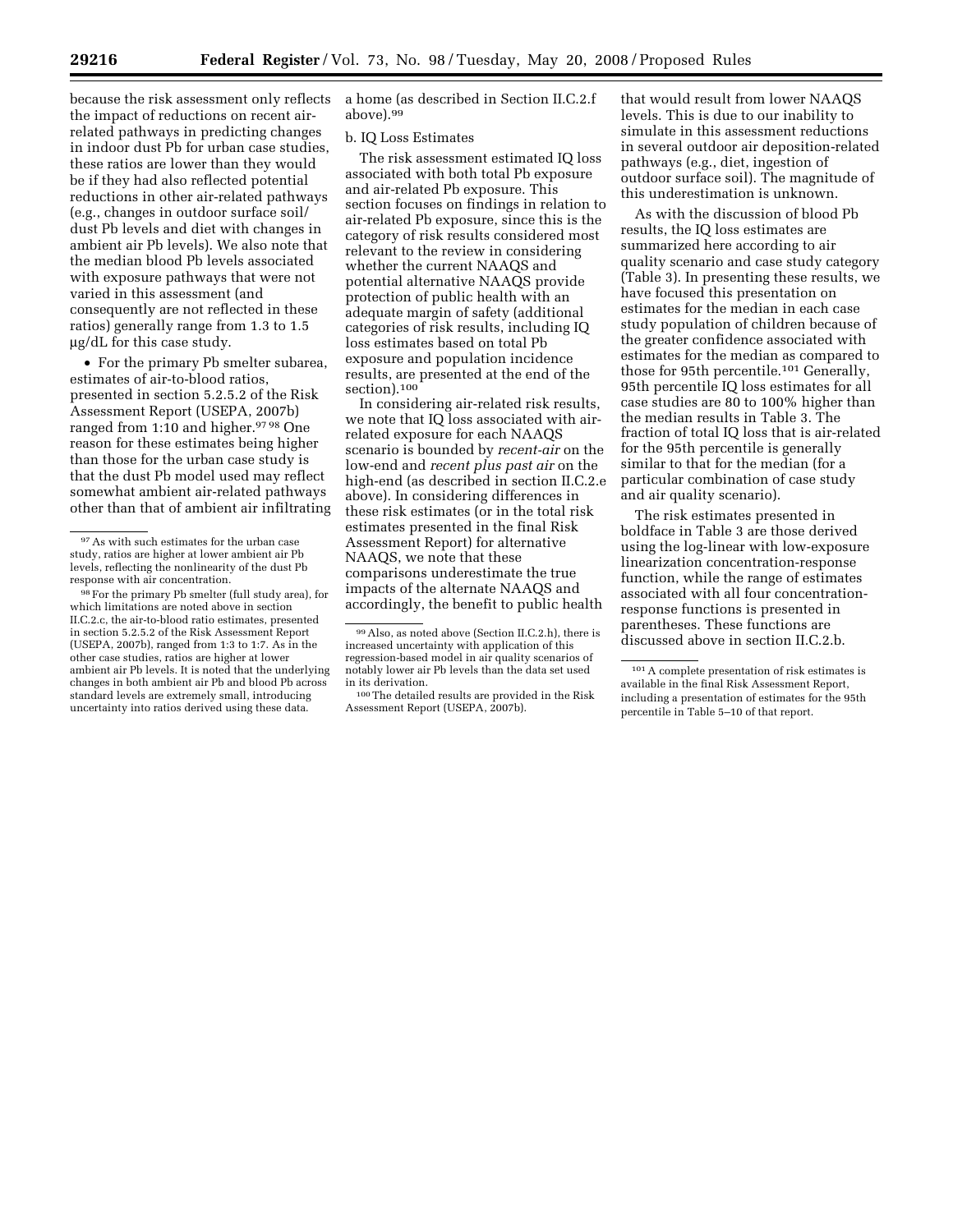|                                                                                     | Median air-related IQ loss A |                                     |                                              |                                 |                                         |  |  |  |
|-------------------------------------------------------------------------------------|------------------------------|-------------------------------------|----------------------------------------------|---------------------------------|-----------------------------------------|--|--|--|
| NAAQS level simulated<br>$\mu$ g/m <sup>3</sup> max monthly, except as noted below) | General urban                | Primary Pb<br>smelter (sub-         | Location-specific urban case studies         |                                 |                                         |  |  |  |
|                                                                                     | case study                   | area) case<br>study <sup>B, C</sup> | Cleveland<br>$(0.56 \,\mathrm{\upmu g/m^3})$ | Chicago<br>$(0.31 \,\mu g/m^3)$ | Los Angeles<br>$(0.17 \mu\text{g/m}^3)$ |  |  |  |
|                                                                                     | $3.5 - 4.8$                  | < 6                                 | $2.8 - 3.9$ <sup>E</sup>                     | $3.4 - 4.7$ <sup>E</sup>        | $2.7 - 4.2$ <sup>E</sup>                |  |  |  |
|                                                                                     | $(1.5 - 7.7)$                | $< (3.2 - 9.4)$                     | $(0.6 - 4.6)$                                | $(1.4 - 7.4)$                   | $(1.1 - 6.2)$                           |  |  |  |
|                                                                                     | $1.9 - 3.6$                  | < 4.5                               | $0.6 - 2.9$                                  |                                 |                                         |  |  |  |
|                                                                                     | $(0.7 - 4.8)$                | $< (2.1 - 7.7)$                     | $(0.2 - 3.9)$                                |                                 |                                         |  |  |  |
|                                                                                     | $1.2 - 3.2$                  | $<$ 3.7                             | $0.6 - 2.8$                                  | $0.6 - 2.9$                     | $0.7 - 2.9$ G                           |  |  |  |
|                                                                                     | $(0.4 - 4.0)$                | $< (1.2 - 5.1)$                     | $(0.1 - 3.2)$                                | $(0.3 - 3.6)$                   | $(0.2 - 3.5)$                           |  |  |  |
|                                                                                     | $0.5 - 2.8$                  | < 2.8                               | $0.1 - 2.6$                                  | $0.2 - 2.6$                     | $0.3 - 2.7$                             |  |  |  |
|                                                                                     | $(0.2 - 3.3)$                | $< (0.9 - 3.4)$                     | $(<0.1 - 3.1)$                               | $(0.1 - 3.2)$                   | $(0.1 - 3.2)$                           |  |  |  |
|                                                                                     | $0.3 - 2.6$                  | < 2.9                               | $<$ 0.1–2.6                                  | $0.1 - 2.6$                     | $0.1 - 2.6$                             |  |  |  |
|                                                                                     | $(0.1 - 3.1)$                | $< (0.9 - 3.3)$                     | $(<0.1 - 3.0)$                               | $(<0.1 - 3.1)$                  | $(<0.1 - 3.1)$                          |  |  |  |

## TABLE 3.—SUMMARY OF RISK ATTRIBUTABLE TO AIR-RELATED PB EXPOSURE

A—Air-related risk is bracketed by ''recent air'' (lower bound of presented range) and ''recent'' plus ''past air'' (upper bound of presented range). While differences between standard levels are better distinguished by differences in the ''recent'' plus ''past air'' estimates (upper bounds shown here), these differences are inherently underestimates. The term ''past air'' includes contributions from the outdoor soil/dust contribution to indoor dust, historical air contribution to indoor dust, and outdoor soil/dust pathways; ''recent air'' refers to contributions from inhalation of ambient air Pb or ingestion of indoor dust Pb predicted to be associated with outdoor ambient air Pb levels, with outdoor ambient air also potentially including resuspended, previously deposited Pb (see Section II.C.2.e). Boldface values are estimates generated using the log-linear with low-exposure linearization function. Values in parentheses reflect the range of estimates associated with all four concentration-response functions.<br>- In the case of the primary Pb smelter case study, only recent plus past air e

across simulated NAAQS levels. This lack of a pattern reflects inclusion of a large fraction of the study population with relatively low ambient air impacts such that there is lower variation (at the population median) ac

 $F-A$  "roll-up" was performed so that the highest monitor in the study area is increased to just meet this level.<br>F—A "roll-up" to this level was not performed.<br>G—A "roll-up" to this level was not performed; these estimate

Key observations regarding the median estimates of air-related risk for the current NAAQS and alternative standards presented in Table 3 include:

• For the scenario for the current NAAQS (1.5 µg/m<sup>3</sup>, maximum quarterly average), air-related risk exceeds 2 points IQ loss at the median and the upper bound of air-related risk is near or above 4 points IQ loss in all five case studies.102

• Alternate standards provide substantial reduction in estimates of airrelated risk across the full set of alternative NAAQS considered in this analysis (i.e.,  $0.5$  to  $0.02 \mu g/m^3$  max monthly). This is particularly the case for the lower bounds of the air-related estimates presented in Table 3, which reflect the estimates for ''recent air'' related pathways, which are the pathways that were varied with changes in air concentrations (as described above in section II.C.2.e). There is less risk reduction associated with the upper bounds of these estimates as the upper bound values are inclusive of the exposure pathways categorized as ''past air'' which were not varied with changes in air concentrations (as described in section II.C.2.3). The upper

bound estimates for the lowest level assessed  $(0.02 \text{ µg/m}^3)$  are 2.6–2.9 points IQ loss.

• In the general urban case study, the lower bound of air-related risk falls below 2 points IQ loss for an alternative NAAQS of 0.5 µg/m<sup>3</sup> max monthly, and below 1 point IQ loss somewhere between an alternative NAAQS of 0.2 and  $0.05 \mu g/m^3$  max monthly.

• The upper-bound of air-related risk for the primary Pb smelter subarea is generally higher than that for the general urban case study, likely due to the difference in indoor dust models used for the two case studies. The indoor dust Pb model used for the primary Pb smelter considered more completely, the impact of outdoor ambient air Pb on indoor dust (compared to the hybrid indoor dust Pb model used in the urban case studies). Specifically, the regression model used for the primary Pb smelter included consideration for longer-term relationships between outdoor ambient air and indoor dust (e.g., changes in outdoor soil and subsequent tracking in of soil Pb).

• As noted above (section II.C.2.c), the three location-specific urban case studies provide risk estimates for populations with a broader range of airrelated exposures. Accordingly, because of the population distribution in these three case studies, the air-related risk is smaller for them than for the other case

studies, particularly at the population median. Further, the majority of the population in each case study resides in areas with ambient air Pb levels well below each standard level assessed, particularly for levels above  $0.05 \mu g/m^3$ max monthly. Consequently, risk estimates indicate little response to alternative standard levels above 0.05 µg/m3 max monthly.

In addition to the air-related risk results described above, we present two additional categories of risk results, including (a) estimates of median IQ loss based on total Pb exposure for each case study (Table 4) and (b) IQ loss incidence estimates for each of the location-specific case studies (Tables 4 and 5).103 Each of these categories of risk results are described in creater detail below:

• *Estimates of IQ loss for all air quality scenarios (based on total Pb exposure):* Table 4 presents median IQ loss estimates for total Pb exposure for each of the air quality scenarios simulated for each case study (as noted earlier in this section, there is greater uncertainty associated with higher-end risk percentiles and therefore, they are

<sup>102</sup>As noted in Table 3 and section II.C.2.d above, and discussed further, with regard to associated limitations and uncertainties, in section II.C.2.h above, a proportional roll-up procedure was used to estimate air Pb concentrations in this scenario for the location-specific case studies.

<sup>103</sup>As recognized in section II.C.2.d above, to simulate air concentrations associated with the current NAAQS, a proportional roll-up of concentrations from those for current conditions was performed for the location-specific urban case studies. This was not necessary for the primary Pb smelter case study in which air concentrations currently exceed the current standard.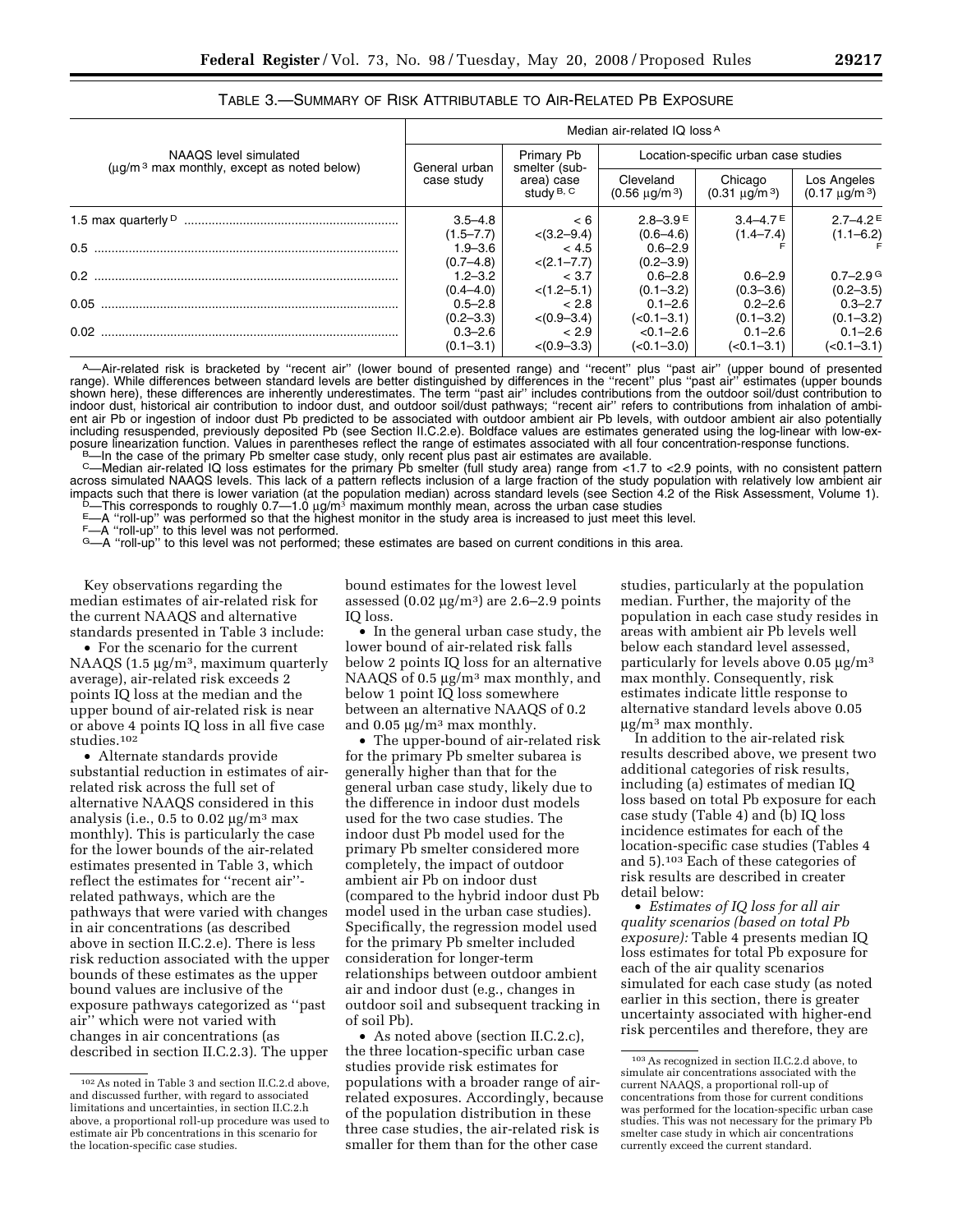not presented in tabular format here see Table 5–10 of Risk Assessment Volume 1 for 95th percentile total IQ loss estimates). As with the incremental risk results presented in Table 3 above, in order to reflect the variation in estimates derived from the four different concentration-response functions included in the analysis, three categories of estimates are presented in Table 4 including (a) IQ loss estimates generated using the low concentrationresponse function (the model that generated the lowest IQ loss estimates), (b) estimates generated using the loglinear with low-exposure linearization (LLL) model, and (c) IQ loss estimates generated using the high concentrationresponse function (the model that generated the highest IQ loss estimates). It is important to emphasize, that, as noted in Section II.C.2.e, because of limitations in modeling methods, we were only able to simulate reduction in recent air-related exposures in considering alternate standard levels and could not simulate reduction in past air-related exposures. This likely results in an underestimate of the total degree of reduction in exposure and risk associated with each standard level. Therefore, in comparing total risk estimates between alternate NAAQS scenarios (i.e., considering incremental risk reductions), this aspect of the

analysis will tend to underestimate the reductions in risk associated with alternative NAAQS.

• *IQ loss incidence estimates for the three location-specific urban case studies:* Estimates of the number of children for each location-specific urban case study projected to have total Pbrelated IQ loss greater than one point are summarized in Table 5, and similar estimates for IQ loss greater than 7 points are summarized in Table 6. Also presented are the changes in incidence of the current NAAQS and alternative NAAQS scenarios compared to current conditions, with emphasis placed on estimates generated using the LLL concentration-response function. Estimates are presented for each of the four concentration-response functions used in the risk analysis. This metric illustrates the overall number of children within a given urban case study location projected to experience various levels of IQ loss due to Pb exposure and how that distribution of incidence changes with alternate standard levels. These incidence estimates were only generated for the location-specific urban case studies, since these have larger enumerated study populations (additional detail on the derivation of these incidence estimates is presented in Section 5.3.1.2 of the Risk Assessment Report). The

complete set of incidence results is presented in Risk Assessment Report Appendix O, Section O.3.4.

Total IQ loss results presented in Table 4 for the primary Pb smelter case study (full study area) illustrate the reason why these results were not presented earlier in summarizing airrelated IQ loss estimates for the primary Pb smelter case study in Table 3 (and instead, results for the subarea were presented). As mentioned earlier in Section II.C.2.c, the full study area for the primary Pb smelter case study incorporates a large number of simulated children with relatively low air-related impacts, which results in little differentiation between alternate standard levels in terms of total IQ loss (as well as air-related IQ loss). This can be seen by considering the results in Table 4 for the primary Pb smelter (full study area). Those results suggest that total IQ loss varies little across alternate standard levels for the full study area simulation, with the only noticeable difference in total IQ loss resulting from analysis of the current standard (when compared to alternate levels). By contrast, there are notable differences in total IQ loss between alternative standard levels for the sub-area of the primary Pb smelter case study.

TABLE 4.—SUMMARY OF RISK ESTIMATES FOR MEDIANS OF TOTAL-EXPOSURE RISK DISTRIBUTIONS

|                                     | Points IQ loss<br>(total Pb exposure) <sup>a</sup> |                                               |                                               |  |
|-------------------------------------|----------------------------------------------------|-----------------------------------------------|-----------------------------------------------|--|
| Case study and air quality scenario | Low C-R func-<br>tion estimate                     | LLL <sup>b</sup>                              | High C-R<br>function esti-<br>mate            |  |
| Location-specific (Chicago)         |                                                    |                                               |                                               |  |
|                                     | 2.4<br>1.4<br>1.4<br>1.3<br>1.3                    | 5.6<br>4.2<br>4.2<br>4.0<br>4.0               | 8.8<br>5.2<br>5.2<br>4.8<br>4.7               |  |
| Location-specific (Cleveland)       |                                                    |                                               |                                               |  |
|                                     | 1.7<br>1.4<br>1.4<br>1.4<br>1.3<br>1.3<br>1.2      | 4.7<br>4.2<br>4.2<br>4.1<br>4.1<br>4.0<br>3.9 | 6.3<br>5.2<br>5.2<br>5.0<br>4.9<br>4.7<br>4.6 |  |
| Location-specific (Los Angeles)     |                                                    |                                               |                                               |  |
|                                     | 2.1<br>1.4<br>1.3<br>1.3                           | 5.3<br>4.2<br>4.0<br>4.0                      | 7.7<br>5.1<br>4.8<br>4.7                      |  |
| <b>General Urban</b>                |                                                    |                                               |                                               |  |
|                                     | 2.5                                                | 5.8                                           | 9.2                                           |  |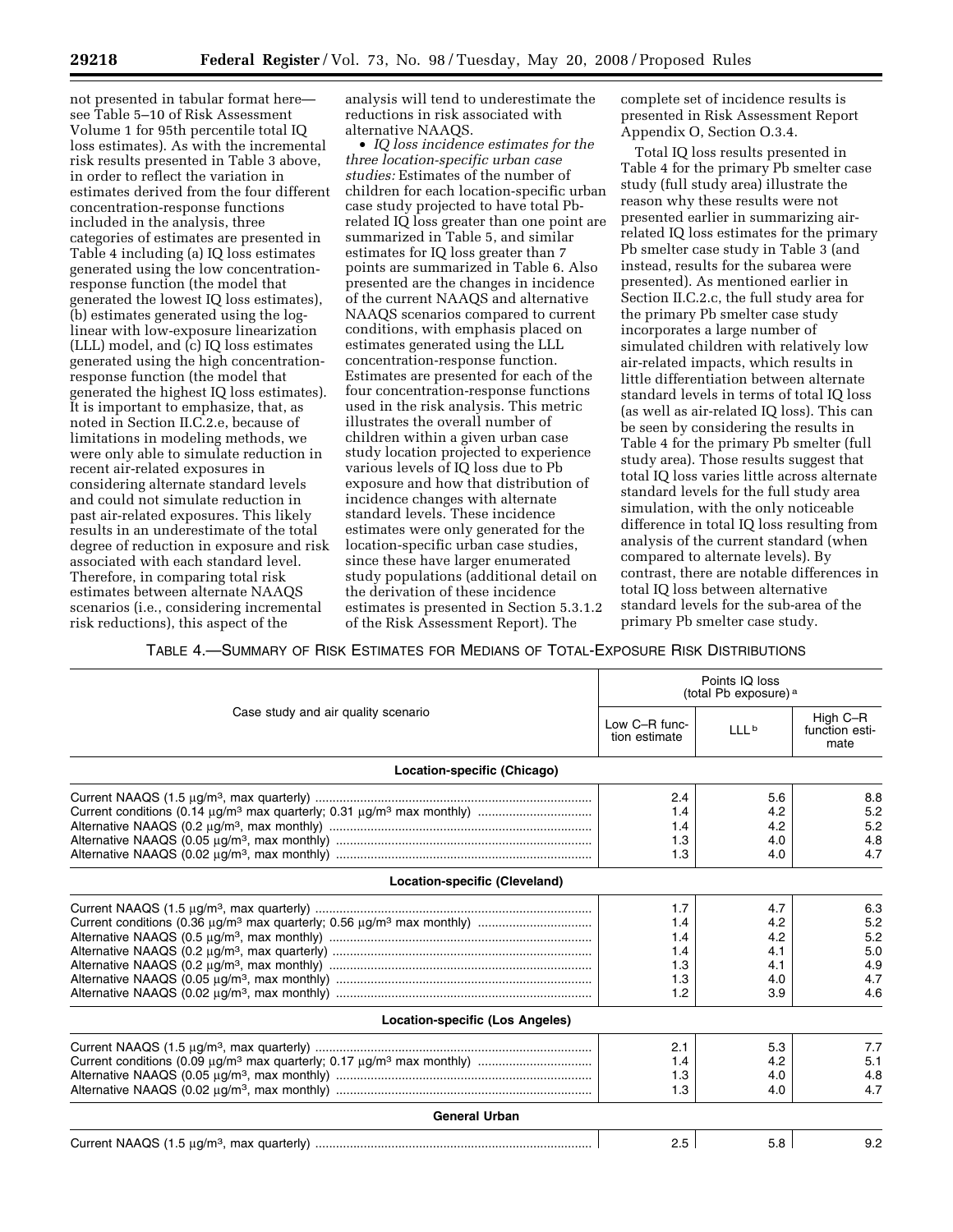# TABLE 4.—SUMMARY OF RISK ESTIMATES FOR MEDIANS OF TOTAL-EXPOSURE RISK DISTRIBUTIONS—Continued

|                                     | Points IQ loss<br>(total Pb exposure) <sup>a</sup> |                                               |                                               |  |
|-------------------------------------|----------------------------------------------------|-----------------------------------------------|-----------------------------------------------|--|
| Case study and air quality scenario | Low C-R func-<br>tion estimate                     | LLL <sub>b</sub>                              | High C-R<br>function esti-<br>mate            |  |
|                                     | 1.7<br>1.7<br>1.6<br>1.5<br>1.5<br>1.3<br>1.3      | 4.8<br>4.7<br>4.6<br>4.5<br>4.4<br>4.1<br>4.0 | 6.4<br>6.3<br>5.9<br>5.6<br>5.6<br>5.0<br>4.8 |  |
| Primary Pb smelter-full study area  |                                                    |                                               |                                               |  |
|                                     | 1.2<br>1.0<br>0.9<br>0.9<br>0.9<br>0.9             | 3.8<br>3.7<br>3.6<br>3.6<br>3.6<br>3.6        | 4.4<br>4.2<br>4.2<br>4.1<br>4.0<br>4.1        |  |
| Primary Pb smelter-1.5km subarea    |                                                    |                                               |                                               |  |
|                                     | 3.7<br>2.6<br>2.0<br>1.9<br>1.4<br>1.3             | 6.8<br>5.8<br>5.2<br>5.0<br>4.2<br>4.0        | 11.2<br>9.4<br>7.4<br>6.9<br>5.1<br>4.8       |  |

a-These columns present the estimates of total IQ loss resulting from total Pb exposure (policy-relevant plus background). Estimates below 1.0 are rounded to one decimal place, all values below 0.05 are presented as <0.1 and values between 0.05 and 0.1 as 0.1. All values above

1.0 are rounded to the nearest whole number.<br>b—Log-linear with low-exposure linearization concentration-response function.

# TABLE 5.—INCIDENCE OF CHILDREN WITH >1 POINT PB-RELATED IQ LOSS

|                                                                                 | Dual linear-stratified at<br>7.5 µg/dl peak blood Pb |                                                                          | Log-linear with linearization       |                                                                           | Dual linear-stratified at<br>10 µ/dL peak blood Pb |                                                                           | Log-linear with cutpoint            |                                                                           |
|---------------------------------------------------------------------------------|------------------------------------------------------|--------------------------------------------------------------------------|-------------------------------------|---------------------------------------------------------------------------|----------------------------------------------------|---------------------------------------------------------------------------|-------------------------------------|---------------------------------------------------------------------------|
| Air quality scenario<br>(for location-specific urban case studies)              | Incidence of<br>>1 point<br>IQ loss                  | Delta<br>(change<br>inincidence<br>compared to<br>current<br>conditions) | Incidence of<br>>1 point<br>IQ loss | Delta<br>(change in<br>incidence<br>compared to<br>current<br>conditions) | Incidence of<br>>1 point<br>IQ loss                | Delta<br>(change in<br>incidence<br>compared to<br>current<br>conditions) | Incidence of<br>>1 point<br>IQ loss | Delta<br>(change in<br>incidence<br>compared to<br>current<br>conditions) |
| Chicago (total modeled child population:<br>$396,511$ :                         |                                                      |                                                                          |                                     |                                                                           |                                                    |                                                                           |                                     |                                                                           |
| Chicago Current Conditions<br>Current NAAQS (1.5 µg/m <sup>3</sup> Maximum      | 391,602                                              |                                                                          | 389,754                             |                                                                           | 271,031                                            |                                                                           | 236,257                             |                                                                           |
| Alternative NAAQS (0.2 µg/m <sup>3</sup> Maximum                                | 395.797                                              | 4.195                                                                    | 395,528                             | 5.773                                                                     | 347,415                                            | 76,384                                                                    | 314,053                             | 77,795                                                                    |
| Alternative NAAQS (0.05 µg/m <sup>3</sup> Maximum                               | 391,158                                              | $-444$                                                                   | 389,461                             | $-293$                                                                    | 271,444                                            | 412                                                                       | 235,559                             | $-698$                                                                    |
| Alternative NAAQS (0.02 µg/m <sup>3</sup> Maximum                               | 389,572                                              | $-2,030$                                                                 | 387,407                             | $-2,347$                                                                  | 253,775                                            | $-17,256$                                                                 | 224,394                             | $-11,864$                                                                 |
| Cleveland (total modeled child population:                                      | 389,176                                              | $-2,427$                                                                 | 386,630                             | $-3,125$                                                                  | 249,865                                            | $-21,166$                                                                 | 219,294                             | $-16,963$                                                                 |
| $13,990$ :                                                                      |                                                      |                                                                          |                                     |                                                                           |                                                    |                                                                           |                                     |                                                                           |
| Cleveland Current Conditions<br>Current NAAQS (1.5 µg/m <sup>3</sup> Maximum    | 13,809                                               |                                                                          | 13,745                              | .                                                                         | 9,526                                              |                                                                           | 8,515                               |                                                                           |
| Alternative NAAQS (0.2 µg/m <sup>3</sup> Maximum                                | 13,893                                               | 84                                                                       | 13,857                              | 112                                                                       | 10,664                                             | 1,137                                                                     | 9,769                               | 1,254                                                                     |
| Alternative NAAQS (0.5 µg/m <sup>3</sup> Maximum                                | 13,770                                               | $-38$                                                                    | 13,703                              | $-42$                                                                     | 9,221                                              | $-305$                                                                    | 8,160                               | $-354$                                                                    |
| Alternative NAAQS (0.2 µg/m <sup>3</sup> Maximum                                | 13.789                                               | $-20$                                                                    | 13,720                              | $-25$                                                                     | 9,497                                              | $-29$                                                                     | 8,464                               | $-51$                                                                     |
| Alternative NAAQS (0.05 µg/m <sup>3</sup> Maximum                               | 13.759                                               | $-50$                                                                    | 13,694                              | $-51$                                                                     | 9,083                                              | $-443$                                                                    | 8,010                               | $-505$                                                                    |
| Alternative NAAQS (0.02 µg/m <sup>3</sup> Maximum                               | 13,729                                               | $-80$                                                                    | 13,642                              | $-103$                                                                    | 8,785                                              | $-741$                                                                    | 7,720                               | $-795$                                                                    |
| Los Angeles (total modeled child population:<br>372,252):                       | 13.720                                               | $-88$                                                                    | 13,628                              | $-117$                                                                    | 8,736                                              | $-790$                                                                    | 7,668                               | $-846$                                                                    |
| Los Angeles Current Conditions<br>Current NAAQS (1.5 µg/m <sup>3</sup> Maximum, | 282,216                                              |                                                                          | 280,711                             |                                                                           | 191,675                                            |                                                                           | 170,474                             |                                                                           |
|                                                                                 | 285,272                                              | 3,056                                                                    | 284,945                             | 4,234                                                                     | 240,988                                            | 49,313                                                                    | 226,608                             | 56,134                                                                    |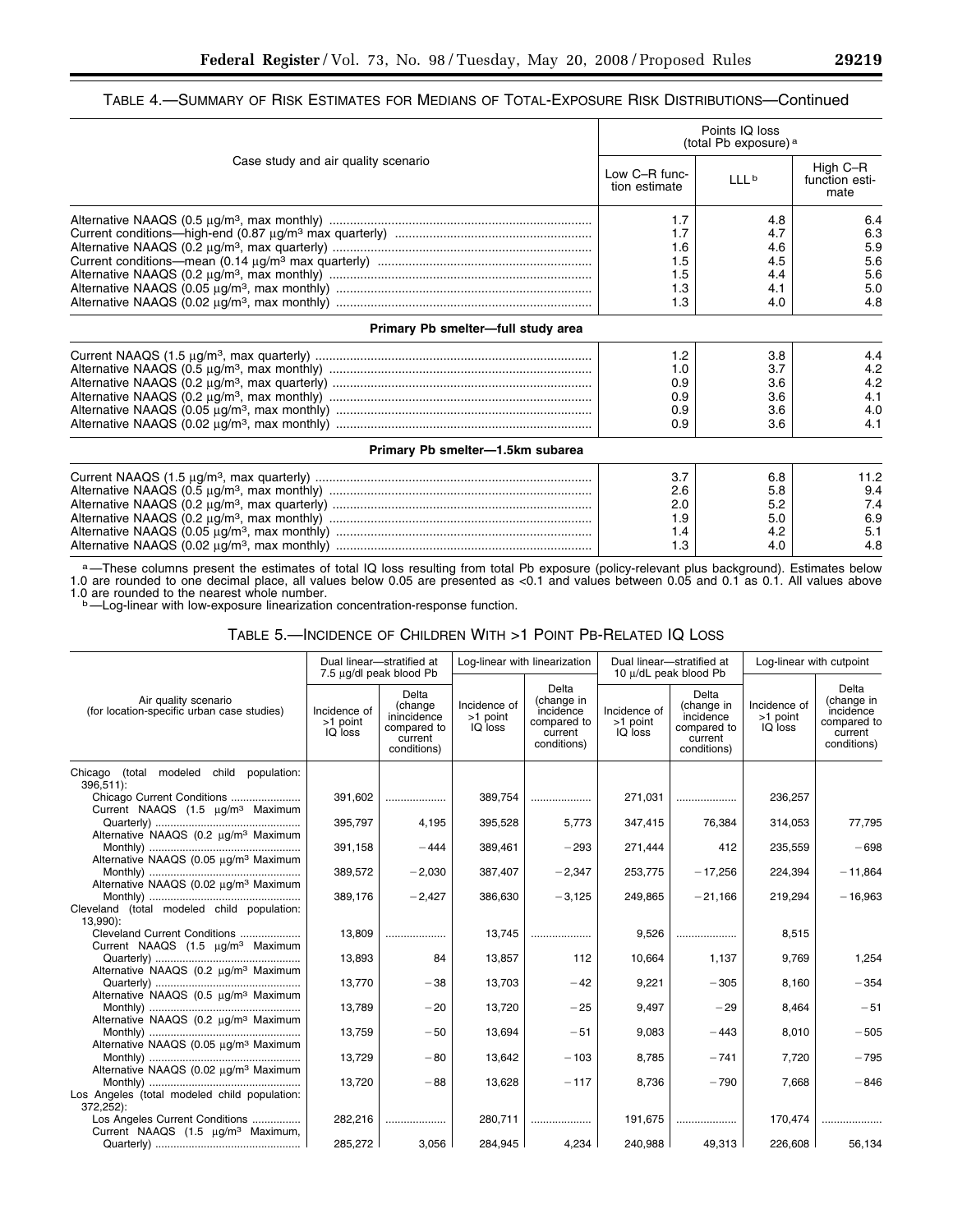# TABLE 5.—INCIDENCE OF CHILDREN WITH >1 POINT PB-RELATED IQ LOSS—Continued

|                                                                                                             | Dual linear-stratified at<br>7.5 µg/dl peak blood Pb |                                                                          | Log-linear with linearization       |                                                                           | Dual linear-stratified at<br>10 µ/dL peak blood Pb |                                                                           | Log-linear with cutpoint            |                                                                           |
|-------------------------------------------------------------------------------------------------------------|------------------------------------------------------|--------------------------------------------------------------------------|-------------------------------------|---------------------------------------------------------------------------|----------------------------------------------------|---------------------------------------------------------------------------|-------------------------------------|---------------------------------------------------------------------------|
| Air quality scenario<br>(for location-specific urban case studies)                                          | Incidence of<br>>1 point<br>IQ loss                  | Delta<br>(change<br>inincidence<br>compared to<br>current<br>conditions) | Incidence of<br>>1 point<br>IQ loss | Delta<br>(change in<br>incidence<br>compared to<br>current<br>conditions) | Incidence of<br>>1 point<br>IQ loss                | Delta<br>(change in<br>incidence<br>compared to<br>current<br>conditions) | Incidence of<br>>1 point<br>IQ loss | Delta<br>(change in<br>incidence<br>compared to<br>current<br>conditions) |
| Alternative NAAQS (0.05 $\mu$ g/m <sup>3</sup> Maximum<br>Alternative NAAQS (0.02 µg/m <sup>3</sup> Maximum | 281,112<br>280.740                                   | $-1,104$<br>$-1.476$                                                     | 279.658<br>279.057                  | $-1.053$<br>$-1.654$                                                      | 183.395<br>180.745                                 | $-8.280$<br>$-10.929$                                                     | 161.914<br>158.234                  | $-8,560$<br>$-12.240$                                                     |

# TABLE 6.—INCIDENCE OF CHILDREN WITH >7 POINTS PB-RELATED IQ LOSS

|                                                                                                   | Dual linear-stratified at<br>7.5 ug/dL peak blood Pb |                                                                           | Log-linear with linearization         |                                                                           | Dual linear-stratified at<br>10 ug/dL peak blood Pb |                                                                           | Log-linear with cutpoint              |                                                                           |
|---------------------------------------------------------------------------------------------------|------------------------------------------------------|---------------------------------------------------------------------------|---------------------------------------|---------------------------------------------------------------------------|-----------------------------------------------------|---------------------------------------------------------------------------|---------------------------------------|---------------------------------------------------------------------------|
| Air quality scenario<br>(location-specific urban case studies)                                    | Incidence of<br>> 7 points<br>IQ loss                | Delta<br>(change in<br>incidence<br>compared to<br>current<br>conditions) | Incidence of<br>> 7 points<br>IQ loss | Delta<br>(change in<br>incidence<br>compared to<br>current<br>conditions) | Incidence of<br>> 7 points<br>IQ loss               | Delta<br>(change in<br>incidence<br>compared to<br>current<br>conditions) | Incidence of<br>> 7 points<br>IQ loss | Delta<br>(change in<br>incidence<br>compared to<br>current<br>conditions) |
| (total modeled child population:<br>Chicago<br>$396,511$ :                                        |                                                      |                                                                           |                                       |                                                                           |                                                     |                                                                           |                                       |                                                                           |
| Chicago Current Conditions<br>Current NAAQS (1.5 µg/m <sup>3</sup> Maximum                        | 136,709                                              |                                                                           | 33,664                                | .                                                                         | 63                                                  |                                                                           | 1,015                                 |                                                                           |
| Alternative NAAQS (0.2 µg/3 Maximum                                                               | 244,401                                              | 107,692                                                                   | 100,159                               | 66,495                                                                    | 555                                                 | 492                                                                       | 5,226                                 | 4,211                                                                     |
| Alternative NAAQS (0.05 µg/3 Maximum                                                              | 136,067                                              | $-642$                                                                    | 32,546                                | $-1,118$                                                                  | 48                                                  | $-16$                                                                     | 1,007                                 | $-8$                                                                      |
|                                                                                                   | 120,706                                              | $-16,003$                                                                 | 27,367                                | $-6,297$                                                                  | 16                                                  | $-48$                                                                     | 864                                   | $-151$                                                                    |
| Alternative NAAQS (0.02 µg/3 Maximum<br>Cleveland (total modeled child population:                | 117,819                                              | $-18,890$                                                                 | 26,027                                | $-7,637$                                                                  | 8                                                   | $-56$                                                                     | 690                                   | $-325$                                                                    |
| $13,990$ :                                                                                        |                                                      |                                                                           |                                       |                                                                           |                                                     |                                                                           |                                       |                                                                           |
| Cleveland Current Conditions<br>Current NAAQS (1.5 µg/m <sup>3</sup> Maximum                      | 4,834                                                |                                                                           | 1,212                                 | .                                                                         | 3                                                   |                                                                           | 46                                    |                                                                           |
| Alternative NAAQS (0.2 µg/m <sup>3</sup> Maximum                                                  | 6,139                                                | 1,305                                                                     | 1,858                                 | 647                                                                       | 4                                                   | 2                                                                         | 105                                   | 59                                                                        |
|                                                                                                   | 4,525                                                | $-309$                                                                    | 1,073                                 | $-139$                                                                    | 1.                                                  | $-2$                                                                      | 40                                    | $-6$                                                                      |
| Alternative NAAQS (0.5 µg/m <sup>3</sup> Maximum                                                  | 4,806                                                | $-28$                                                                     | 1,180                                 | $-31$                                                                     | 1                                                   | $-2$                                                                      | 43                                    | $-3$                                                                      |
| Alternative NAAQS (0.2 µg/m <sup>3</sup> Maximum                                                  | 4,424                                                | $-410$                                                                    | 1,026                                 | $-186$                                                                    | 1                                                   | $-2$                                                                      | 43                                    | $-3$                                                                      |
| Alternative NAAQS (0.05 µg/m <sup>3</sup> Maximum                                                 | 4,106                                                | $-728$                                                                    | 886                                   | $-326$                                                                    | $\Omega$                                            | $-3$                                                                      | 24                                    | $-22$                                                                     |
| Alternative NAAQS (0.02 µg/m <sup>3</sup> Maximum<br>Los Angeles (total modeled child population: | 4,051                                                | $-783$                                                                    | 866                                   | $-345$                                                                    | 0                                                   | -3                                                                        | 27                                    | $-18$                                                                     |
| 372,252):                                                                                         |                                                      |                                                                           |                                       |                                                                           |                                                     |                                                                           |                                       |                                                                           |
| Los Angeles Current Conditions<br>Current NAAQS (1.5 µg/m <sup>3</sup> Maximum,                   | 94,684                                               |                                                                           | 22,665                                | .                                                                         | 23                                                  |                                                                           | 732                                   |                                                                           |
| Alternative NAAQS (0.05 µg/m <sup>3</sup> Maximum,                                                | 158,171                                              | 63,487                                                                    | 57,834                                | 35,168                                                                    | 183                                                 | 160                                                                       | 3,771                                 | 3,038                                                                     |
|                                                                                                   | 87,303                                               | $-7,382$                                                                  | 19,781                                | $-2,884$                                                                  | 11                                                  | $-11$                                                                     | 624                                   | $-109$                                                                    |
| Alternative NAAQS (0.02 µg/m <sup>3</sup> Maximum,                                                | 83,909                                               | $-10,775$                                                                 | 17,939                                | $-4,726$                                                                  | 17                                                  | -6                                                                        | 498                                   | $-235$                                                                    |

# *D. Conclusions on Adequacy of the Current Primary Standard*

The initial issue to be addressed in the current review of the primary Pb standard is whether, in view of the advances in scientific knowledge and additional information, the existing standard should be retained or revised. In evaluating whether it is appropriate to retain or revise the current standard, the Administrator builds on the general approach used in the initial setting of the standard, as well as that used in the last review, and reflects the broader

body of evidence and information now available.

The approach used is based on an integration of information on health effects associated with exposure to ambient Pb; expert judgment on the adversity of such effects on individuals; and policy judgments as to when the standard is requisite to protect public health with an adequate margin of safety, which are informed by air quality and related analyses, quantitative exposure and risk assessments when possible, and qualitative assessment of impacts that could not be quantified.

The Administrator has taken into account both evidence-based 104 and quantitative exposure- and risk-based considerations in developing conclusions on the adequacy of the current primary Pb standard. Evidencebased considerations include the assessment of evidence for a variety of

<sup>104</sup>The term ''evidence-based'' as used here refers to the drawing of information directly from published studies, with specific attention to those reviewed and described in the Criteria Document, and is distinct from considerations that draw from the results of the quantitative exposure and risk assessement.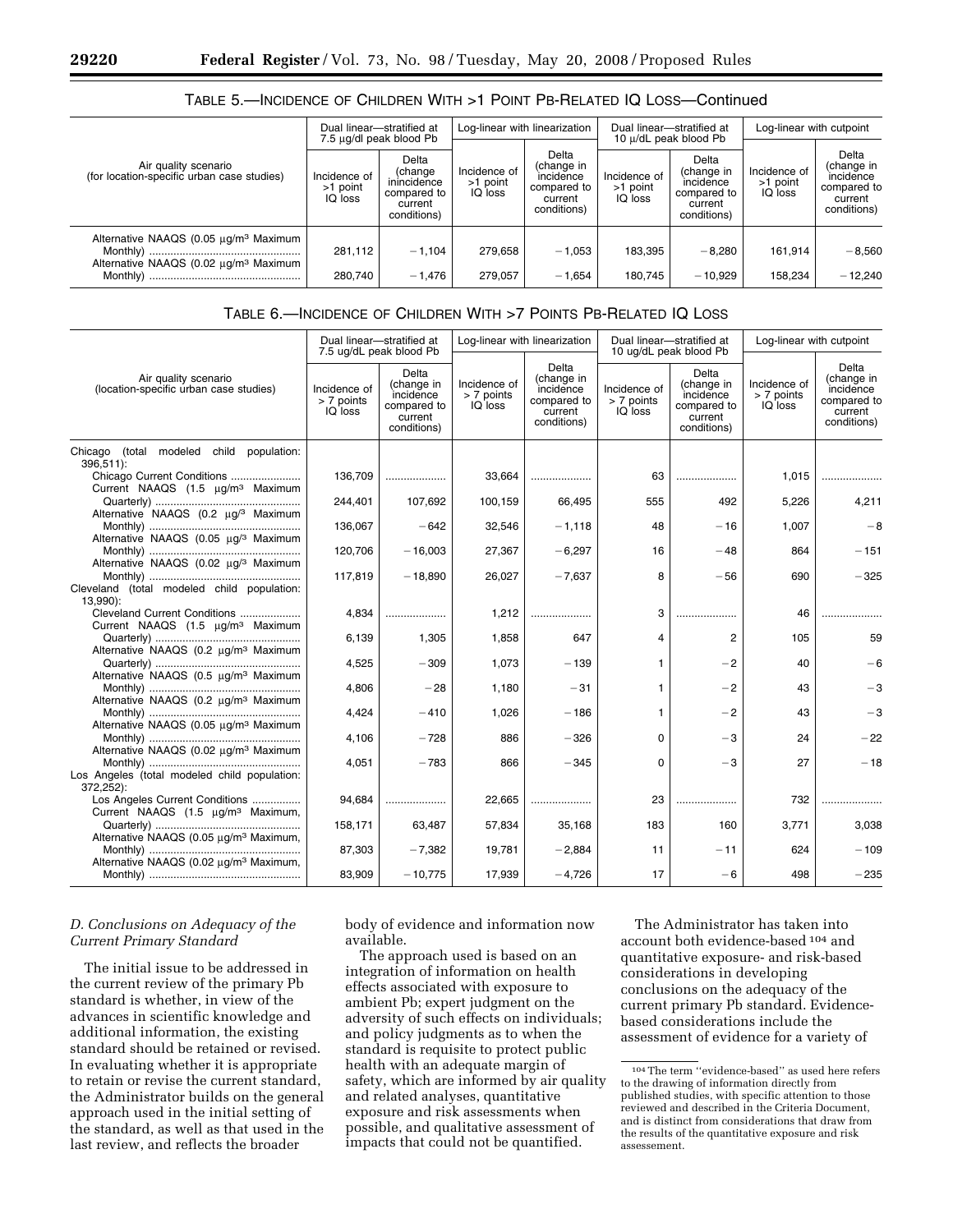Pb-related health endpoints from epidemiological, and animal toxicological studies. Consideration of quantitative exposure- and risk-based information draws from the results of the exposure and risk assessments described above. More specifically, estimates of the magnitude of Pb-related exposures and risks associated with air quality levels associated with just meeting the current primary Pb NAAQS have been considered.105

In this review, a series of general questions frames the approach to reaching a decision on the adequacy of the current standard, such as the following: (1) To what extent does newly available information reinforce or call into question evidence of associations of Pb exposures with effects identified when the standard was set?; (2) to what extent has evidence of new effects or at-risk populations become available since the time the standard was set?; (3) to what extent have important uncertainties identified when the standard was set been reduced and have new uncertainties emerged?; and (4) to what extent does newly available information reinforce or call into question any of the basic elements of the current standard?

The question of whether the available evidence supports consideration of a standard that is more protective than the current standard includes consideration of: (1) Whether there is evidence that associations with blood Pb in epidemiological studies extend to ambient Pb concentration levels that are as low as or lower than had previously been observed, and the important uncertainties associated with that evidence; (2) the extent to which exposures of potential concern and health risks are estimated to occur in areas upon meeting the current standard and the important uncertainties associated with the estimated exposures and risks; and (3) the extent to which the Pb-related health effects indicated by the evidence and the exposure and risk assessments are considered important from a public health perspective, taking into account the nature and severity of the health effects, the size of the at-risk populations, and the kind and degree of the uncertainties associated with these considerations.

This approach is consistent with the requirements of the NAAQS provisions of the Act and with how EPA and the courts have historically interpreted the

Act. These provisions require the Administrator to establish primary standards that, in the Administrator's judgment, are requisite to protect public health with an adequate margin of safety. In so doing, the Administrator seeks to establish standards that are neither more nor less stringent than necessary for this purpose. The Act does not require that primary standards be set at a zero-risk level but rather at a level that avoids unacceptable risks to public health, including the health of sensitive groups.

The following discussion starts with background information on the current standard (section II.D.1), including both the basis for derivation of the current standard and considerations and conclusions from the 1990 Staff Paper (USEPA, 1990b). This is followed by a discussion of the Agency's approach in this review for evaluating the adequacy of the current standard, in section II.D.2, including both evidence-based and exposure/risk-based considerations (sections II.D.2.a and b, respectively). CASAC advice and recommendations concerning adequacy of the current standard are summarized in section II.D.3. Lastly, the Administrator's proposed conclusions with regard to the adequacy of the current standard are presented in section II.D.4.

#### 1. Background

### a. The Current Standard

The current primary standard is set at a level of 1.5 µg/m3, measured as Pb-TSP, not to be exceeded by the maximum arithmetic mean concentration averaged over a calendar quarter. The standard was set in 1978 to provide protection to the public, especially children as the particularly sensitive population subgroup, against Pb-induced adverse health effects (43 FR 46246). In setting the standard, EPA relied on conclusions regarding sources of exposure, air-related exposure pathways, variability and susceptibility of young children, the most sensitive health endpoints, blood Pb level thresholds for various health effects and the stability and distributional characteristics of Pb (both in the human body and in the environment) (43 FR 46247). The specific basis for selecting each of the elements of the standard is described below.

### i. Level

EPA's objective in selecting the level of the current standard was ''to estimate the concentration of Pb in the air to which all groups within the general population can be exposed for protracted periods without an

unacceptable risk to health'' (43 FR 46252). As stated in the notice of final rulemaking, ''This estimate was based on EPA's judgment in four key areas:

(1) Determining the 'sensitive population' as that group within the general population which has the lowest threshold for adverse effects or greatest potential for exposure. EPA concludes that young children, aged 1 to 5, are the sensitive population.

(2) Determining the safe level of total lead exposure for the sensitive population, indicated by the concentration of lead in the blood. EPA concludes that the maximum safe level of blood lead for an individual child is 30 µg Pb/dl and that population blood lead, measured as the geometric mean, must be 15 µg Pb/dl in order to place 99.5 percent of children in the United States below 30 µg Pb/dl.

(3) Attributing the contribution to blood lead from nonair pollution sources. EPA concludes that 12 µg Pb/ dl of population blood lead for children should be attributed to nonair exposure.

(4) Determining the air lead level which is consistent with maintaining the mean population blood lead level at 15 µg Pb/dl [the maximum safe mean level]. Taking into account exposure from other sources (12 µg Pb/dl), EPA has designed the standard to limit air contribution after achieving the standard to 3 µg Pb/dl. On the basis of an estimated relationship of air lead to blood lead of 1 to 2, EPA concludes that the ambient air standard should be 1.5 µg Pb/m3.'' (43 FR 46252)

EPA's judgments in these key areas, as well as margin of safety considerations, are discussed below.

The assessment of the science that was presented in the 1977 Criteria Document (USEPA, 1977), indicated young children, aged 1 to 5, as the population group at particular risk from Pb exposure. Children were recognized to have a greater physiological sensitivity than adults to the effects of Pb and a greater exposure. In identifying young children as the sensitive population, EPA also recognized the occurrence of subgroups with enhanced risk due to genetic factors, dietary deficiencies or residence in urban areas. Yet information was not available to estimate a threshold for adverse effects for these subgroups separate from that of all young children. Additionally, EPA recognized both a concern regarding potential risk to pregnant women and fetuses, and a lack of information to establish that these subgroups are more at risk than young children. Accordingly, young children, aged 1 to 5, were identified as the group which has the lowest threshold for adverse

<sup>105</sup>As described in seciton II.C.2.d above, levels in the location-specific urban case studies were increased from current conditions such that the portion of each case study with highest concentrations would just meet the current NAAQS.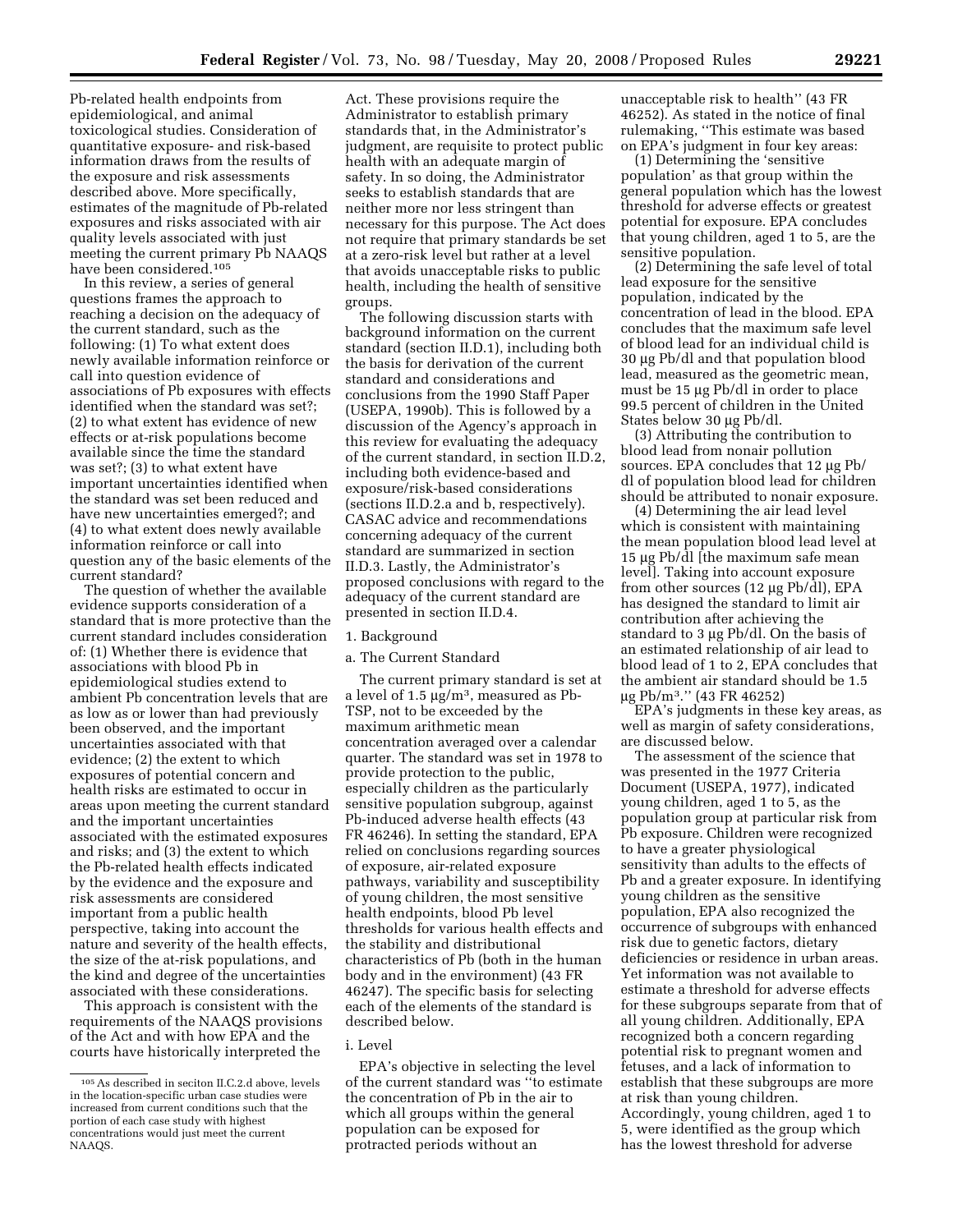effects of greatest potential for exposure (*i.e.*, the sensitive population) (43 FR 46252).

In identifying the maximum safe exposure, EPA relied upon the measurement of Pb in blood (43 FR 46252–46253). The physiological effect of Pb that had been identified as occurring at the lowest blood Pb level was inhibition of an enzyme integral to the pathway by which heme (the oxygen carrying protein of human blood) is synthesized, *i.e.*, delta-aminolevulinic acid dehydratase  $(\delta$ -ALAD). The 1977 Criteria Document reported a threshold for inhibition of this enzyme in children at 10 µg Pb/dL. The 1977 Criteria Document also reported a threshold of 15–20 µg/dL for elevation of erythrocyte protoporphyrin (EP), which is an indication of some disruption of the heme synthesis pathway. EPA concluded that this effect on the heme synthesis pathway (indicated by EP) was potentially adverse. EPA further described a range of blood levels associated with a progression in detrimental impact on the heme synthesis pathway. At the low end of the range  $(15–20 \mu g/dL)$ , the initial detection of EP associated with blood Pb was not concluded to be associated with a significant risk to health. The upper end of the range (40 µg/dL), the threshold associated with clear evidence of heme synthesis impairment and other effects contributing to clinical symptoms of anemia, was regarded by EPA as clearly adverse to health. EPA also noted that for some children with blood Pb levels just above those for these effects (*e.g.*, 50 µg/dL), there was risk for additional adverse effects (*e.g.*, nervous system deficits). Additionally, in the Agency's statement of factors on which the conclusion as to the maximum safe blood Pb level for an individual child was based, EPA stated that the maximum safe blood level should be ''no higher than the blood Pb range characterized as undue exposure by the Center for Disease Control of the Public Health Service, as endorsed by the American Academy of Pediatrics, because of elevation of erythrocyte protoporphyrin (above 30 µg Pb/dL)''.106

Having identified the maximum safe blood level in individual children, EPA next made a public health policy judgment regarding the target mean blood level for the U.S. population of young children (43 FR 46252–46253). With this judgment, EPA identified a target of 99.5 percent of this population to be brought below the maximum safe blood Pb level. This judgment was based on consideration of the size of the sensitive subpopulation, and the recognition that there are special highrisk groups of children within the general population. The population statistics available at the time (the 1970 U.S. Census) indicated a total of 20 million children younger than 5 years of age, with 15 million residing in urban areas and 5 million in center cities where Pb exposure was thought likely to be ''high''. Concern about these highrisk groups influenced EPA's determination of 99.5 percent, deterring EPA from selecting a population percentage lower than 99.5 (43 FR 46253). EPA then used standard statistical techniques to calculate the population mean blood Pb level that would place 99.5 percent of the population below the maximum safe level. Based on the then available data, EPA concluded that blood Pb levels in the population of U.S. children were normally distributed with a GSD of 1.3. Based on standard statistical techniques, EPA determined that a thus described population in which 99.5 percent of the population has blood Pb levels below 30 µg/dL would have a geometric mean blood level of 15 µg/dL. EPA described 15 µg/dL as ''the maximum safe blood lead level (geometric mean) for a population of young children'' (43 FR 46247).

When setting the current NAAQS, EPA recognized that the air standard needed to take into account the contribution to blood Pb levels from Pb sources unrelated to air pollution. Consequently, the calculation of the current NAAQS included the subtraction of Pb contributed to blood Pb from nonair sources, from the estimate of a safe mean population blood Pb level. Without this subtraction, EPA recognized that the combined exposure to Pb from air and nonair sources would result in a blood Pb concentration exceeding the safe level (43 FR 46253). In developing an estimate of this nonair contribution, EPA recognized the lack of detailed or widespread information about the

relative contribution of various sources to children's blood Pb levels, such that an estimate could only be made by inference from other empirical or theoretical studies, often involving adults. Additionally, EPA recognized the expectation that the contribution to blood Pb levels from nonair sources would vary widely, was probably not in constant proportion to air Pb contribution, and in some cases may alone exceed the target mean population blood Pb level (43 FR 46253–46254). The amount of blood Pb attributed to nonair sources was selected based primarily on findings in studies of blood Pb levels in areas where air Pb levels were low relative to other locations in U.S. The air Pb levels in these areas ranged from 0.1 to 0.7  $\mu$ g/m<sup>3</sup>. The average of the reported blood Pb levels for children of various ages in these areas was on the order of 12 µg/dL. Thus, 12 µg/dL was identified as the nonair contribution, and subtracted from the population mean target level of 15 µg/dL to yield a value of 3 µg/dL as the limit on the air contribution to blood Pb.

In determining the air Pb level consistent with an air contribution of 3 µg Pb/dL, EPA reviewed studies assessed in the 1977 Criteria Document that reported changes in blood Pb with different air Pb levels. These studies included a study of children exposed to Pb from a primary Pb smelter, controlled exposures of adult men to Pb in fine particulate matter, and a personal exposure study involving several male cohorts exposed to Pb in a large urban area in the early 1970s (43 FR 46254).107 Using all three studies, EPA calculated an average slope or ratio over the entire range of data. That value was 1.95 (rounded to 2 µg/dL blood Pb concentration to 1  $\mu$ g/m<sup>3</sup> air Pb concentration), and is recognized to fall within the range of values reported in the 1977 Criteria Document. On the basis of this 2-to-1 relationship, EPA concluded that the ambient air standard should be 1.5 µg Pb/m3 (43 FR 46254).

In consideration of the appropriate margin of safety during the development of the current NAAQS, EPA identified the following factors: (1) The 1977 Criteria Document reported multiple biological effects of Pb in practically all cell types, tissues and organ systems, of which the significance for health had not yet been fully studied; (2) no beneficial effects of Pb at then current environmental levels were recognized;

<sup>106</sup>The CDC subsequently revised their advisory level for children's blood Pb to 25 µg/dL in 1985, and to 10 µg/dL in 1991. In 2005, with consideration of a review of the evidence by their advisory committee, CDC revised their statement on Preventing Lead Poisoning in Young Children, specifically recognizing the evidence of adverse health effects in children with blood Pb levels below 10 µg/dL and the data demonstrating that no ''safe'' threshold for blood Pb in children had been identified, and emphasizing the importance of preventative measures (CDC, 2005a). Recently, CDC's Advisory Committee on Childhood Lead Poisoning Prevention noted the 2005 CDC

statements and reported on a review of the clinical interpretation and management of blood Pb levels below 10 µg/dL (ACCLPP, 2007). More details on this level are provided in Section II.B.1.

<sup>107</sup> Mean blood Pb levels in the adult study groups ranged from 10 µg/dL to approximately 30 µg/dL and in the child groups they ranged from approximately 20 µg/dL up to 65 µg/dL (USEPA, 1986a, section 11.4.1).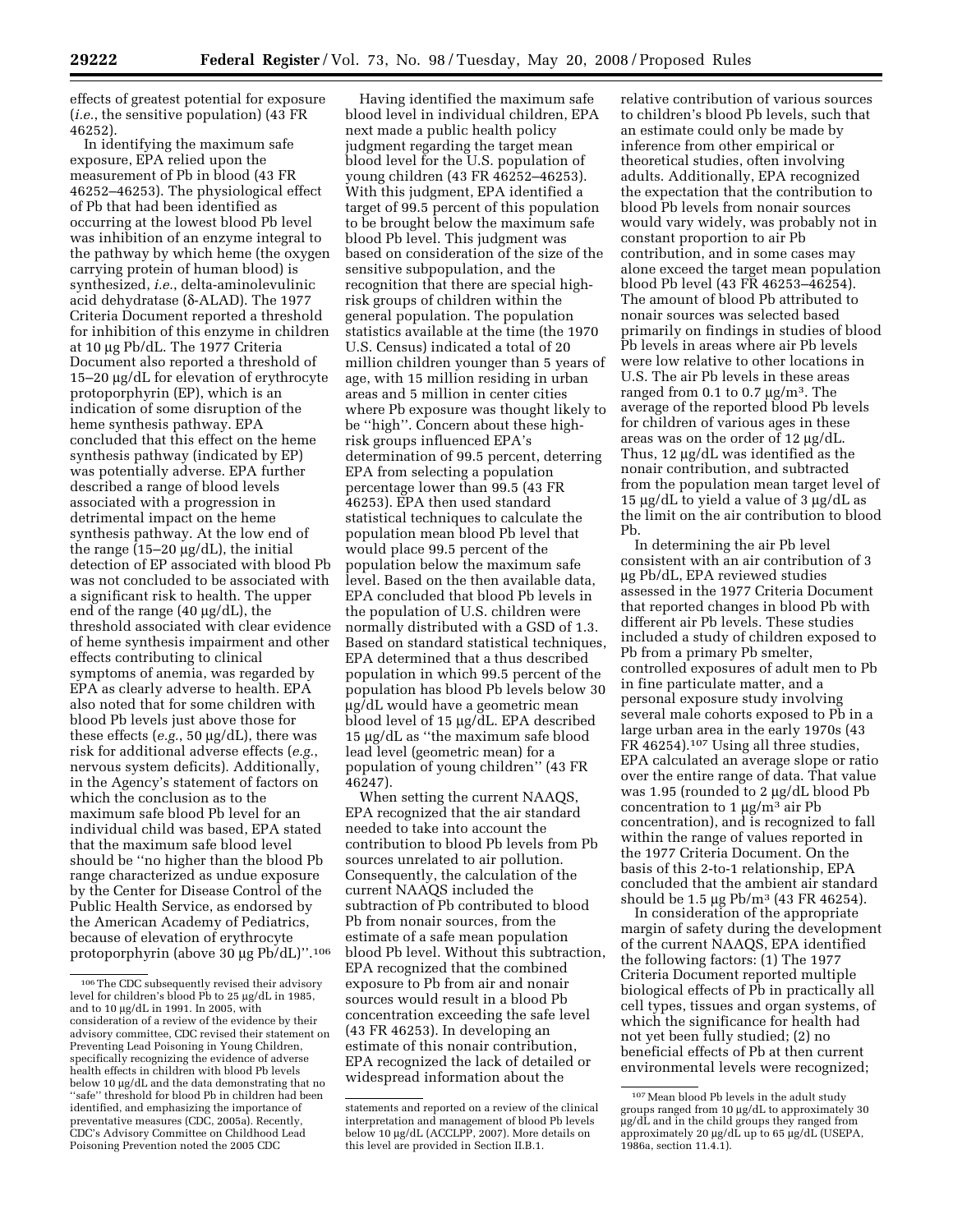(3) data were incomplete as to the extent to which children are indirectly exposed to air Pb that has moved to other environmental media, such as water, soil and dirt, and food; (4) Pb is chemically persistent and with continued uncontrolled emissions would continue to accumulate in human tissue and the environment; and (5) the possibility that exposure associated with blood Pb levels previously considered safe might influence neurological development and learning abilities of the young child (43 FR 46255). Recognizing that estimating an appropriate margin of safety for the air Pb standard was complicated by the multiple sources and media involved in Pb exposure, EPA chose to use margin of safety considerations principally in establishing a maximum safe blood Pb level for individual children (30 µg Pb/ dL) and in determining the percentage of children to be placed below this maximum level (about 99.5 percent). Additionally, in establishing other factors used in calculating the standard, EPA used margin of safety considerations in the sense of making careful judgment based on available data, but these judgments were not considered to be at the precautionary extreme of the range of data available at the time (43 FR 46251).

EPA further recognized that, because of the variability between individuals in a population experiencing a given level of Pb exposure, it was considered impossible to provide the same margin of safety for all members in the sensitive population or to define the margin of safety in the standard as a simple percentage. EPA believed that the factors it used in designing the standards provided an adequate margin of safety for a large proportion of the sensitive population. The Agency did not believe that the margin was excessively large or on the other hand that the air standard could protect everyone from elevated blood Pb levels (43 FR 46251).

ii. Averaging Time, Form, and Indicator

The averaging time for the current standard is a calendar quarter. In the decision for this aspect of the standard, the Agency also considered a monthly averaging period, but concluded that ''a requirement for the averaging of air quality data over calendar quarter will improve the validity of air quality data gathered without a significant reduction in the protectiveness of the standards.'' As described in the notice for this decision (43 FR 46250), this conclusion was based on several points, including the following:

• An analysis of ambient measurements available at the time indicated that the distribution of air Pb levels was such that there was little possibility that there could be sustained periods greatly above the average value in situations where the quarterly standard was achieved.

• A recognition that the monitoring network may not actually represent the exposure situation for young children, such that it seemed likely that elevated air Pb levels when occurring would be close to Pb air pollution sources where young children would typically not encounter them for the full 24-hour period reported by the monitor.

• Medical evidence available at the time indicated that blood Pb levels reequilibrate slowly to changes in air exposure, a finding that would serve to dampen the impact of short-term period of exposure to elevated air Pb.

• Direct exposure to air is only one of several routes of total exposure, thus lessening the impact of a change in air Pb on blood Pb levels.

The statistical form of the current standard is a not-to-be-exceeded or maximum value. EPA set the standard as a ceiling value with the conclusion that this air level would be safe for indefinite exposure for young children (43 FR 46250).

The indicator is total airborne Pb collected by a high volume sampler (43 FR 46258). EPA's selection of Pb-TSP as the indicator for the standard was based on explicit recognition both of the significance of ingestion as an exposure pathway for Pb that had deposited from the air and of the potential for Pb deposited from the air to become resuspended in respirable size particles in the air and available for human inhalation exposure. As stated in the final rule, ''a significant component of exposure can be ingestion of materials contaminated by deposition of lead from the air,'' and that, ''in addition to the indirect route of ingestion and absorption from the gastrointestinal tract, non-respirable Pb in the environment may, at some point become respirable through weathering or mechanical action'' (43 FR 46251).

b. Policy Options Considered in the Last Review

During the 1980s, EPA initiated a review of the air quality criteria and NAAQS for Pb. CASAC and the public were fully involved in this review, which led to the publication of a criteria document with associated addendum and a supplement (USEPA, 1986a, 1986b, 1990a), an exposure analysis methods document (USEPA, 1989), and a staff paper (USEPA, 1990b).

Total emissions to air were estimated to have dropped by 94 percent between 1978 and 1987, with the vast majority of it attributed to the reduction of Pb in gasoline. Accordingly, the focus of the last review was on areas near stationary sources of Pb emissions. Although such sources were not considered to have made a significant contribution (as compared to Pb in gasoline) to the overall Pb pollution across large-urban or regional areas, Pb emissions from such sources were considered to have the potential for a significant impact on a local scale. Air Pb concentrations, and especially soil and dust Pb concentrations, had been associated with elevated levels of Pb absorption in children and adults in numerous Pb point source community studies. Exceedances of the current NAAQS were found at that time only in the vicinity of nonferrous smelters or other point sources of Pb.

In summarizing and interpreting the health evidence presented in the 1986 Criteria Document and associated documents, the 1990 Staff Paper described the collective impact on children of the effects at blood Pb levels above 15 µg/dL as representing a clear pattern of adverse effects worthy of avoiding. This is in contrast to EPA's identification of 30 µg/dL as a safe blood Pb level for individual children when the NAAQS was set in 1978. The Staff Paper further stated that at blood Pb levels of 10–15 µg/dL, there was a convergence of evidence of Pb-induced interference with a diverse set of physiological functions and processes, particularly evident in several independent studies showing impaired neurobehavioral function and development. Further, the available data did not indicate a clear threshold in this blood Pb range. Rather, it suggested a continuum of health risks down to the lowest levels measured.108

For the purposes of comparing the relative protectiveness of alternative Pb NAAQS, the staff conducted analyses to estimate the percentages of children with blood Pb levels above 10  $\mu$ g/dL and above 15 µg/dL for several air quality scenarios developed for a small set of stationary source exposure case studies. The results of the analyses of child populations living near two Pb smelters indicated that substantial reductions in Pb exposure could be achieved through just meeting the current Pb NAAQS. According to the best estimate analyses, over 99.5% of children living in areas significantly affected by the smelters would have blood Pb levels below 15

<sup>108</sup> In 1991, the CDC reduced their advisory level for children's blood Pb from 25 µg/dL to 10 µg/dL.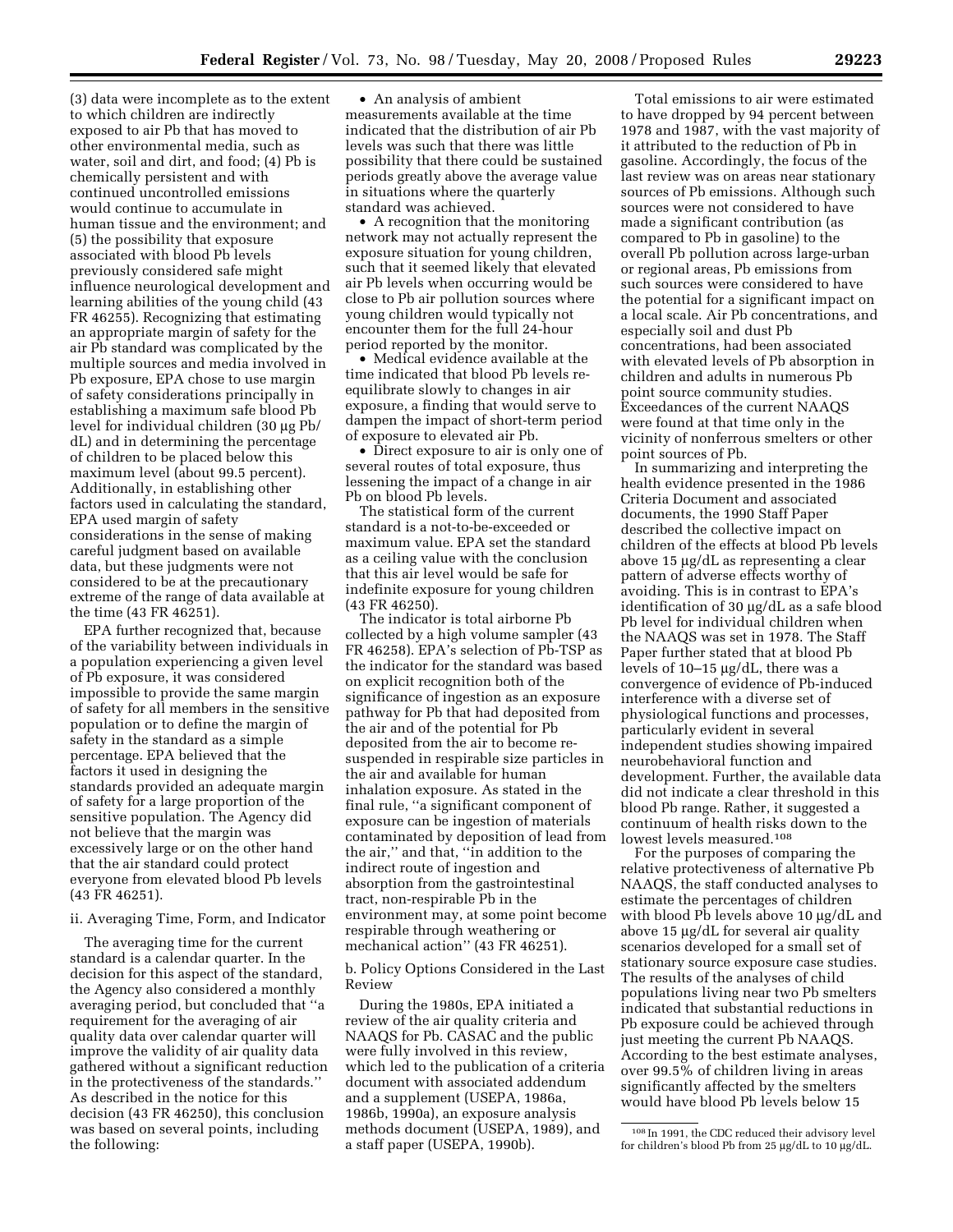µg/dL if the current standard was achieved. Progressive changes in this number were estimated for the alternative monthly Pb NAAQS levels evaluated in those analyses, which ranged from 1.5  $\mu$ g/m<sup>3</sup> to 0.5  $\mu$ g/m<sup>3</sup>.

In light of the health effects evidence available at the time, the 1990 Staff Paper presented air quality, exposure, and risk analyses, and other policy considerations, as well as the following staff conclusions with regard to the primary Pb NAAQS (USEPA, 1990b, pp. xii to xiv):

(1) ''The range of standards \* \* \* should be from  $0.5$  to  $1.5 \text{ µg/m}^3$ ."

(2) ''A monthly averaging period would better capture short-term increases in lead exposure and would more fully protect children's health than the current quarterly average.''

(3) ''The most appropriate form of the standard appears to be the second highest monthly averages {sic} in a 3 year span. This form would be nearly as stringent as a form that does not permit any exceedances and allows for discounting of one 'bad' month in 3 years which may be caused, for example, by unusual meteorology.''

(4) ''With a revision to a monthly averaging time more frequent sampling is needed, except in areas, like roadways remote from lead point sources, where the standard is not expected to be violated. In those situations, the current 1-in-6 day sampling schedule would sufficiently reflect air quality and trends.''

(5) ''Because exposure to atmospheric lead particles occurs not only via direct inhalation, but via ingestion of deposited particles as well, especially among young children, the hi-volume sampler provides a reasonable indicator for determining compliance with a monthly standard and should be retained as the instrument to monitor compliance with the lead NAAQS until more refined instruments can be developed.''

Based on its review of a draft Staff Paper, which contained the above recommendations, the CASAC strongly recommended to the Administrator that EPA should actively pursue a public health goal of minimizing the Pb content of blood to the extent possible, and that the Pb NAAQS is an important component of a multimedia strategy for achieving that goal (CASAC, 1990, p. 4). In noting the range of levels recommended by staff, CASAC recommended consideration of a revised standard that incorporates a ''wide margin of safety, because of the risk posed by Pb exposures, particularly to the very young whose developing nervous system may be compromised by

even low level exposures'' (id., p. 3). More specifically, CASAC judged that a standard within the range of 1.0 to 1.5 µg/m3 would have ''relatively little, if any, margin of safety;'' that greater consideration should be given to a standard set below 1.0  $\mu$ g/m<sup>3</sup>; and, to provide perspective in setting the standard, it would be appropriate to consider the distribution of blood Pb levels associated with meeting a monthly standard of  $0.25 \mu g/m^3$ , a level below the range considered by staff (id.).

After consideration of the documents developed during the review, EPA chose not to propose revision of the NAAQS for Pb. During the same time period, the Agency published and embarked on the implementation of a broad, multiprogram, multi-media, integrated national strategy to reduce Pb exposures (USEPA, 1991). As discussed above in section I.C., as part of implementing this integrated Pb strategy, the Agency focused efforts primarily on regulatory and remedial clean-up actions aimed at reducing Pb exposures from a variety of nonair sources judged to pose more extensive public health risks to U.S. populations, as well as on actions to reduce Pb emissions to air, particularly near stationary sources.109

2. Considerations in the Current Review

a. Evidence-Based Considerations

In considering the broad array of health effects evidence assessed in the Criteria Document with respect to the adequacy of the current standard, the discussion here, like that in the Staff Paper and ANPR, focuses on those health endpoints associated with the Pb exposure and blood levels most pertinent to ambient exposures. In so doing, EPA gives particular weight to evidence available today that differs from that available at the time the standard was set with regard to its support of the current standard.

First, with regard to the sensitive population, the susceptibility of young children to the effects of Pb is well recognized, in addition to more recent recognition of effects of chronic or cumulative Pb exposure with advancing age (CD, Sections 5.3.7 and pp. 8–73 to 8–75). The prenatal period and early childhood are periods of increased susceptibility to Pb exposures, with evidence of adverse effects on the developing nervous system that generally appear to persist into later childhood and adolescence (CD, Section

6.2).110 Thus, while the sensitivity of the elderly and other particular subgroups is recognized, as at the time the standard was set, young children continue to be recognized as a key sensitive population for Pb exposures.

With regard to the exposure levels at which adverse health effects occur, the current evidence demonstrates the occurrence of adverse health effects at appreciably lower blood Pb levels than those demonstrated by the evidence at the time the standard was set, at which time the Agency identified 30 µg/dL as the maximum safe blood Pb level for individual children and 15 µg/dL as the maximum safe geometric mean blood Pb level for a population of children (as described in section II.D.1.a above). This change in the evidence since the time the standard was set is reflected in changes made by the CDC in their advisory level for Pb in children's blood, and changes they have made in their characterization of that level (as described in section II.B.1.b). Although CDC recognized a level of 30  $\mu$ g/dL blood Pb as warranting individual intervention in 1978 when the Pb NAAQS was set, in 2005 they recognized the evidence of adverse health effects in children with blood Pb levels below 10 µg/dL and the data demonstrating that no ''safe'' threshold for blood Pb had been identified (CDC, 1991; CDC, 2005).

As summarized in section II.B above, the Criteria Document describes current evidence regarding the occurrence of a variety of health effects, including neurological effects in children associated with blood Pb levels extending well below 10 µg/dL (CD, Sections 6.2, 8.4 and 8.5).<sup>111</sup> As stated

 $^{\rm 111}$  For context, it is noted that the 2001–2004 median blood level for children aged 1–5 of all races and ethnic groups is 1.6 µg/dL, the median for the subset living below the poverty level is 2.3 µg/dL and 90th percentile values for these two groups are 4.0 µg/dL and 5.4 µg/dL, respectively. Similarly, the 2001–2004 median blood level for black, non-hispanic children aged 1–5 is 2.5 µg/dL, while the median level for the subset of that group living below the poverty level is 2.9 µg/dL and the median level for the subset living in a household with income more than 200% of the poverty level is 1.9 µg/dL. Associated 90th percentile values for 2001–2004 are 6.4 µg/dL (for black, non-hispanic children aged 1–5), 7.7 µg/dL (for the subset of that group living below the poverty level) and 4.1 µg/ dL (for the subset living in a household with income more than 200% of the poverty level). (*http://www.epa.gov/envirohealth/children/ body*\_*burdens/b1-table.htm*—then click on

<sup>109</sup>A description of the various programs implemented since 1990 to reduce Pb exposures, including the recent RRP rule, is provided in section I.C.

<sup>110</sup>For example, the following statement is made in the Criteria Document ''Negative Pb impacts on neurocognitive ability and other neurobehavioral outcomes are robust in most recent studies even after adjustment for numerous potentially confounding factors (including quality of care giving, parental intelligence, and socioeconomic status). These effects generally appear to persist into adolescence and young adulthood.'' (CD, p.E–9)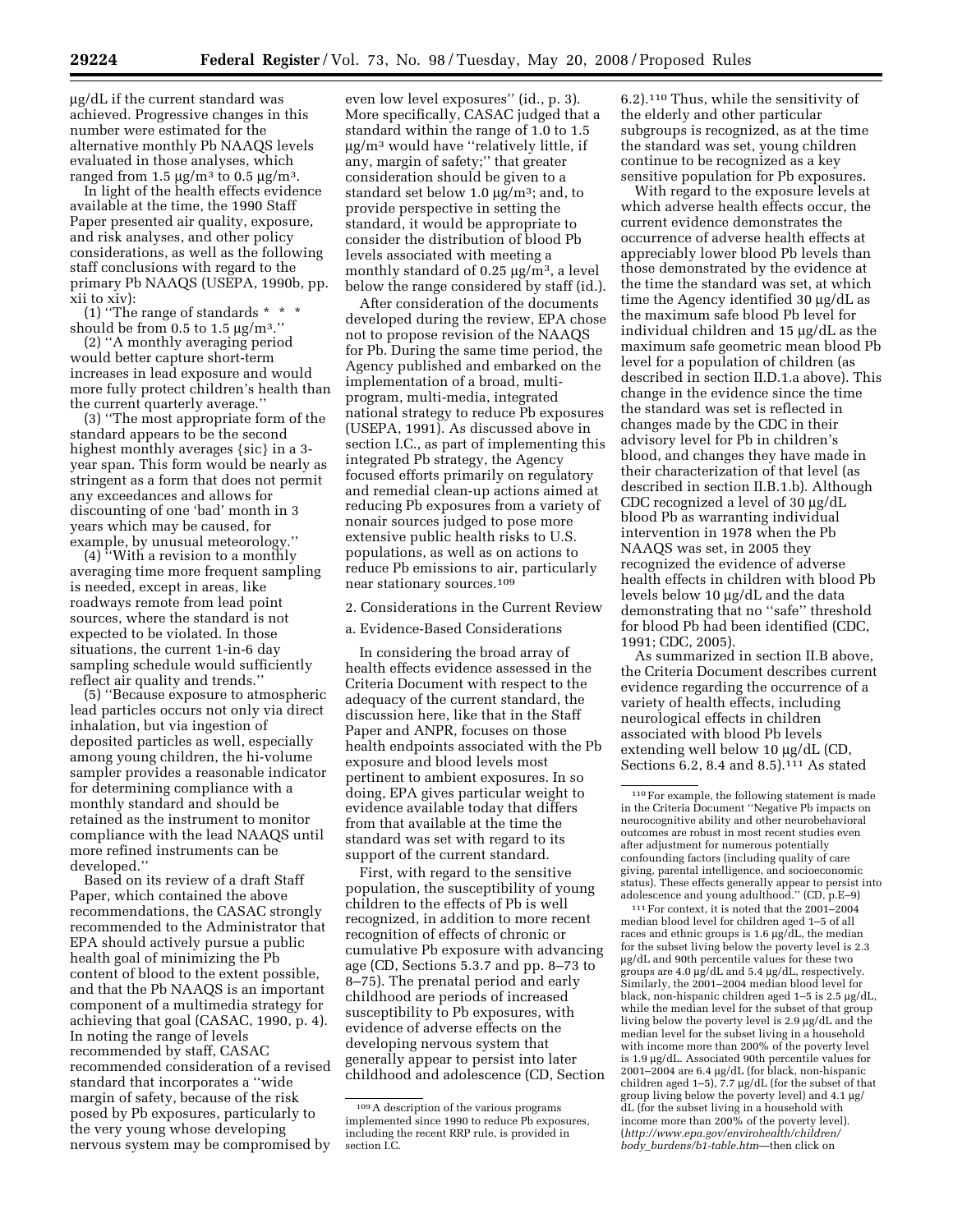in the Criteria Document, ''The overall weight of the available evidence provides clear substantiation of neurocognitive decrements being associated in young children with blood-Pb concentrations in the range of 5–10 µg/dL, and possibly somewhat lower. Some newly available analyses appear to show Pb effects on the intellectual attainment of preschool and school age children at population mean concurrent blood-Pb levels ranging down to as low as 2 to 8  $\mu$ g/dL" (CD, p. E–9). With regard to the evidence of neurological effects at these low levels, EPA notes, in particular (and discusses more completely in section II.B.2.b above), the international pooled analysis by Lanphear and others (2005), studies of individual cohorts such as the Rochester, Boston, and Mexico City cohorts (Canfield *et al.*, 2003a; Canfield *et al.*, 2003b; Bellinger and Needleman, 2003; Tellez-Rojo *et al.*, 2006), the study of African-American inner-city children from Detroit (Chiodo *et al.*, 2004), the cross-sectional study of young children in three German cities (Walkowiak *et al.*, 1998) and the cross-sectional analysis of a nationally representative sample from the NHANES III (collected from 1988–1994) (Lanphear *et al.*, 2000). In the study by Lanphear *et al* (2000), the mean blood Pb for the full study group was 1.9 µg/dL and the mean blood Pb level in the lowest blood Pb subgroup with which a statistically significant association with neurocognitive effects was found (individual blood Pb values <5 µg/dL) was 1.7 µg/dL (CD, pp. 6–31 to 6–32; Lanphear *et al.*, 2000; Auinger, 2008).<sup>112</sup> These studies and associated limitations are discussed above in section II.B.2.b.

As stated in the Criteria Document with regard to the neurocognitive effects in children, the ''weight of overall evidence strongly substantiates likely occurrence of type of effect in association with blood-Pb concentrations in range of 5–10 µg/dL, or possibly lower, as implied by (???) [in associated Table 8–5 of Criteria Document]. Although no evident threshold has yet been clearly

established for those effects, the existence of such effects at still lower blood-Pb levels cannot be ruled out based on available data.'' (CD, p. 8–61). The Criteria Document further notes that any such threshold may exist ''at levels distinctly lower than the lowest exposures examined in these epidemiological studies'' (CD, p. 8–67).

## i. Evidence-Based Framework Considered in the Staff Paper

In considering the adequacy of the current standard, the Staff Paper considered the evidence in the context of the framework used to determine the standard in 1978, as adapted to reflect the current evidence. In so doing, the Staff Paper recognized that the health effects evidence with regard to characterization of a threshold for adverse effects has changed since the standard was set in 1978, as have the Agency's views on the characterization of a safe blood Pb level. As described in section II.D.1.a, parameters for this framework include estimates for average nonair blood Pb level, and air-to-blood ratio, as well as a maximum safe individual and/or geometric mean blood Pb level. For this last parameter, the Staff Paper for the purposes of this evaluation considered the lowest population mean blood Pb levels with which some neurocognitive effects have been associated in the evidence.

As when the standard was set in 1978, there remain today contributions to blood Pb levels from nonair sources. In 1978, the Agency estimated the average blood Pb level for young children associated with nonair sources to be 12 µg/dL (as described in section II.D.1.a). However, consistent with reductions since that time in air Pb concentrations 113 which contribute to blood Pb, nonair contributions have also been reduced (as described in section II.A.4 above). The Staff Paper noted that the current evidence is limited with regard to estimates of the aggregate reduction since 1978 of all nonair sources to blood Pb and with regard to an estimate of current nonair blood Pb levels (discussed in sections II.A.4). In recognition of temporal reductions in nonair sources discussed in section II.A.4 and in the context of estimates pertinent to an application of the 1978 framework, the CASAC Pb Panel recommended consideration of 1.0–1.4 µg/dL or lower as an estimate of the nonair component of blood Pb pertinent to average blood Pb levels (as more fully

described in section II.A.4 above; Henderson, 2007b).

As in 1978, the evidence demonstrates that Pb in ambient air contributes to Pb in blood, with the pertinent exposure routes including both inhalation and ingestion (CD, Sections 3.1, 3.2, 4.2 and 4.4). In 1978, the evidence indicated a quantitative relationship between ambient air Pb and blood Pb in terms of an air-to-blood ratio that ranged from 1:1 to 1:2 (USEPA, 1977). In setting the standard, the Agency relied on a ratio of 1:2, i.e., 2 µg/dL blood Pb per 1 µg/m3 air Pb (as described in section II.D.1.a above). The Staff Paper observed that ''[W]hile there is uncertainty and variability in the absolute value of an air-to-blood relationship, the current evidence indicates a notably greater ratio \* \* \* e.g., on the order of 1:3 to 1:10'' (USEPA, 2007c).

Based on the information described above, the Staff Paper concluded that young children remain the sensitive population of primary focus in this review, ''there is now no recognized safe level of Pb in children's blood and studies appear to show adverse effects at population mean concurrent blood Pb levels as low as approximately 2 µg/dL (CD, pp. 6–31 to 6–32; Lanphear *et al.*, 2000)'' (USEPA, 2007c). The Staff Paper further stated that ''while the nonair contribution to blood Pb has declined, perhaps to a range of 1.0–1.4 µg/dL, the air-to-blood ratio appears to be higher at today's lower blood Pb levels than the estimates at the time the standard was set, with current estimates on the order of 1:3 to 1:5 and perhaps up to 1:10'' (USEPA, 2007c). Adapting the framework employed in setting the standard in 1978, the Staff Paper concluded that ''the more recently available evidence suggests a level for the standard that is lower by an order of magnitude or more'' (USEPA, 2007c).

### ii. Air-Related IQ Loss Evidence-Based Framework

Since completion of the Staff Paper and ANPR, the Agency has further considered the evidence with regard to adequacy of the current standard using an approach other than the adapted 1978 framework considered in the Staff Paper. This alternative evidence-based framework, referred to as the air-related IQ loss framework, shifts focus from identifying an appropriate target population mean blood lead level and instead focuses on the magnitude of effects of air-related Pb on neurocognitive functions. This framework builds on a recommendation by the CASAC Pb Panel to consider the evidence in a more quantitative manner,

<sup>&#</sup>x27;'Download a universal spreadsheet file of the Body

<sup>&</sup>lt;sup>112</sup> These findings include significant associations in some of the study sample subsets of children, namely those with blood Pb levels less than 10  $\mu$ g/ dL, less than 7.5 µg/dL, and less than 5 µg/dL. The mean blood Pb level in the third subset was 1.7 µg/ dL (Auinger, 2008). A positive, but not statistically significant association, was observed in the less than 2.5 µg/dL subset (mean blood Pb of 1.2 µg/dL [Auinger, 2008]), although the effect estimate for this subset was largest among all the subsets (Lanphear *et al.*, 2000). The lack of statistical significance for this subset may be due to the smaller sample size of this subset which would lead to lower statistical power.

<sup>113</sup>Air Pb concentrations nationally are estimated to have declined more than 90% since the early 1980s, in locations not known to be directly influenced by stationary sources (Staff Paper, pp. 2– 22 to 2–23).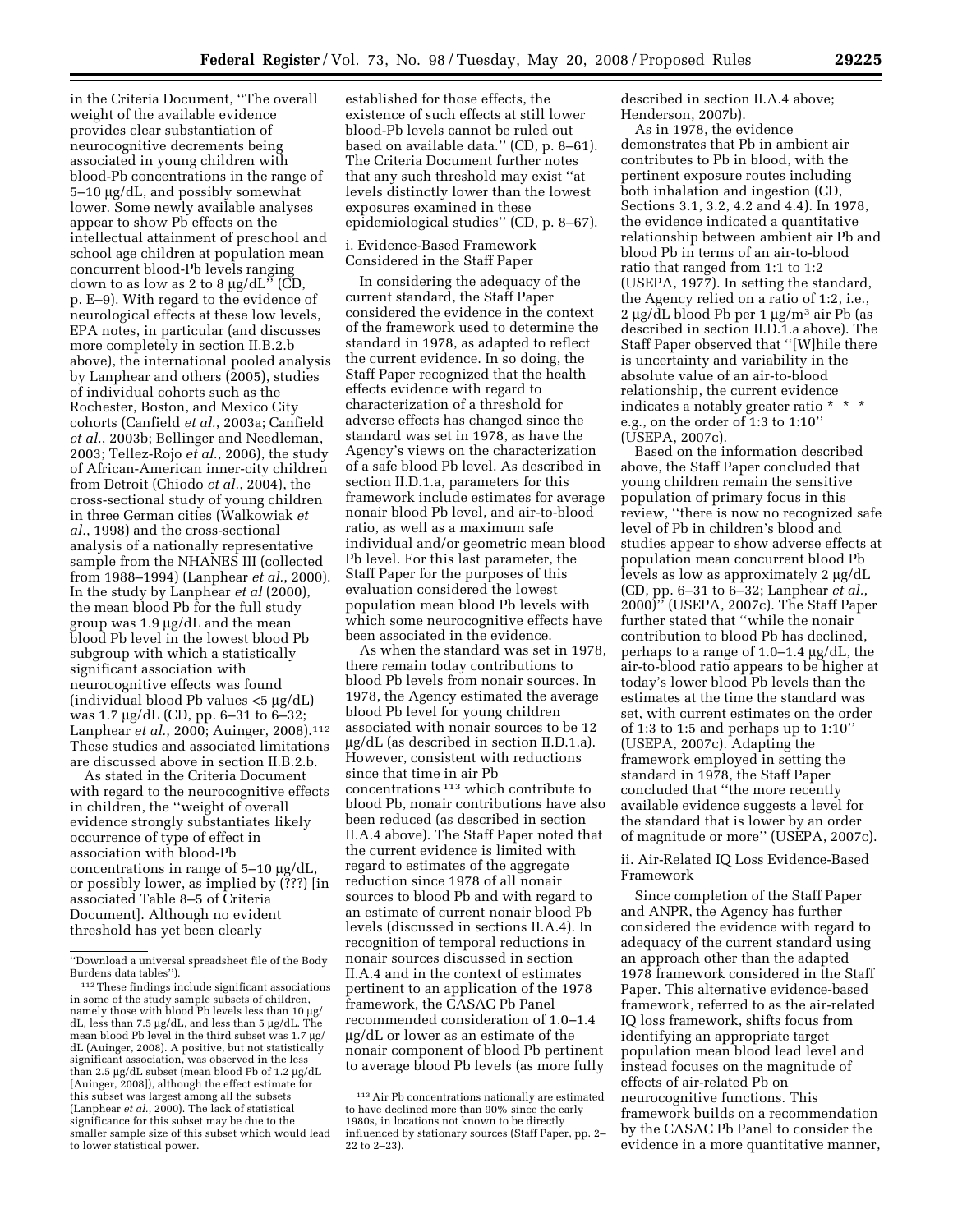and is discussed in more detail below in section II.E.3.a, concerning the level of the standard.

In this air-related IQ loss framework, we have drawn from the entire body of evidence as a basis for concluding that there are causal associations between air-related Pb exposures and population IQ loss.114 We have also drawn more quantitatively from the evidence by using evidence-based C-R functions to quantify the association between air Pb concentrations and air-related population mean IQ loss. Thus, this framework more fully considers the evidence with regard to the concentration-response relationship for the effect of Pb on IQ, and it also draws from estimates for air-to-blood ratios.

While we note the evidence of steeper slope for the C-R relationship for blood Pb concentration and IQ loss at lower blood Pb levels (described in sections II.B.2.b and II.E.3.a), for purposes of consideration of the adequacy of the current standard we are concerned with the C-R relationship for blood Pb levels that would be associated with exposure to air-related Pb at the level of the current standard. For this purpose, we have focused on a median linear estimate of the slope of the C-R function for blood Pb levels up to, but no higher than, 10 µg/dL (described in section II.B.2.b above). The median slope estimate is  $-0.9$  IQ points per  $\mu$ g/dL blood Pb 115 (CD, p. 8–80).

Applying estimates of air-to-blood ratios ranging from 1:3 to 1:5, drawing from the discussion of air-to-blood ratios in section II.B.1.c above, a population of children exposed at the current level of the standard might be expected to result in an average airrelated blood Pb level above 4 µg/dL.116

115As noted above (in section II.B.2.b), this slope is similar to the slope for the below 10 µg/dL piece of the piecewise model used in the RRP rule economic analysis.

Multiplying these blood Pb levels by the slope estimate, identified above, for blood Pb levels extending up to 10 µg/  $dL$  ( $-0.9$  IQ points per  $\mu$ g/dL), would imply an average air-related IQ loss for such a group of children on the order of 4 or more IQ points.

### b. Exposure- and Risk-Based Considerations

As discussed above in section II.C, we have estimated exposures and health risks associated with air quality that just meets the current standard to help inform judgments about whether or not the current standard provides adequate protection of public health, taking into account key uncertainties associated with the estimated exposures and risks (summarized above in section II.C and more fully in the Risk Assessment Report).

As discussed above, children are the sensitive population of primary focus in this review. The exposure and risk assessment estimates Pb exposure for children (less than 7 years of age), and associated risk of neurocognitive effects in terms of IQ loss. In addition to the risks (IQ loss) that were quantitatively estimated, EPA recognizes that there may be long-term adverse consequences of such deficits over a lifetime, and there are other, unquantified adverse neurocognitive effects that may occur at similarly low exposures which might additionally contribute to reduced academic performance, which may have adverse consequences over a lifetime (CD, pp. 8–29 to 8–30).117 Other impacts at low levels of childhood exposure that were not quantified in the risk assessment include: other neurological effects (sensory, motor, cognitive and behavioral), immune system effects (including some related to allergic responses and asthma), and early effects related to anemia. Additionally, as noted in section II.B.2, other health effects evidence demonstrates associations between Pb exposure and adverse health effects in adults (e.g., cardiovascular and renal effects).118

As noted in the Criteria Document, a modest change in the population mean of a health index, that is quantified for each individual, can have substantial implications at the population level (CD, p. 8–77, Sections 8.6.1 and 8.6.2;

Bellinger, 2004; Needleman *et al.*, 1982; Weiss, 1988; Weiss, 1990)). For example, for an individual functioning in the low range of IQ due to the influence of risk factors other than Pb, a Pb-associated IQ loss of a few points might be sufficient to drop that individual into the range associated with increased risk of educational, vocational, and social handicap (CD, p. 8–77), while such a decline might create less significant impacts for the individual near the mean of the population. Further, given a uniform manifestation of Pb-related decrements across the range of IQ scores in a population, a downward shift in the mean IQ value is associated not only with a substantial increase in the percentage of individuals achieving very low scores, but also with substantial decreases in percentages achieving very high scores (CD, p. 8–81). The CASAC Pb Panel has advised on this point that ''a population loss of 1–2 IQ points is highly significant from a public health perspective'' (Henderson, 2007a, p. 6).

In considering exposure and risk estimates with regard to adequacy of the current standard, EPA has focused on IQ loss for air-related exposure pathways. As described in section II.C.2.e above, limitations in our data and modeling tools have resulted in an inability to develop specific estimates such that we have approximated estimates for the airrelated pathways, bounded on the low end by exposure/risk estimated for the ''recent air'' category and on the upper end by the exposure/risk estimated for the ''recent air'' plus ''past air'' categories. Thus, the following discussion presents air-related IQ loss estimates in terms of upper and lower bounds. In addition, as noted above (section II.C.3.b), this discussion focuses predominantly on risk estimates derived using the log-linear with low-exposure linearization (LLL) C–R function, with the range associated with the other three functions used in the assessment also being noted. Further, air-related risk estimates are presented for the median and for an upper percentile (i.e., the 95th percentile of the population assessed).

EPA and CASAC recognize uncertainties in the risk estimates in the tails of the distribution and consequently the 95th percentile is reported as the estimate of the high end of the risk distribution (Henderson, 2007b, p. 3). In so doing, however, EPA notes that it is important to consider that there are individuals in the population expected to have higher risk, particularly in light of the risk management objectives for the current standard which was set in 1978 to

<sup>114</sup>For example, as stated in the Criteria Document, ''Fortunately, there exists a large database of high quality studies on which to base inferences regarding the relationship between Pb exposure and neurodevelopment. In addition, Pb has been extensively studied in animal models at doses that closely approximate the human situation. Experimental animal studies are not compromised by the possibility of confounding by such factors as social class and correlated environmental factors. The enormous experimental animal literature that proves that Pb at low levels causes neurobehavioral deficits and provides insights into mechanisms must be considered when drawing causal inferences (Bellinger, 2004; Davis *et al.*, 1990; U.S. Environmental Protection Agency, 1986a, 1990).'' (CD, p. 6–75)

<sup>116</sup>This is based on the calculation in which 1.5 µg/m3 is multiplied by a ratio of 3 µg blood Pb per 1 µg/m3 air Pb to yield an air-related blood Pb estimate of 4.5 µg/dL; using a 1:5 ratio yields an estimate of 7.5 µg/dL. As with the 1978 framework considered in the Staff Paper, the context for use

of the air-to-blood ratio here is a population being exposed at the level of the standard.

<sup>117</sup>For example, the Criteria Document notes particular findings with regard to academic achievement as ''suggesting that Pb-sensitive neuropsychological processing and learning factors not reflected by global intelligence indices might contribute to reduced performance on academic tasks'' (CD, pp. 8–29 to 8–30).

<sup>118</sup>The weight of the evidence differs for the different endpoints.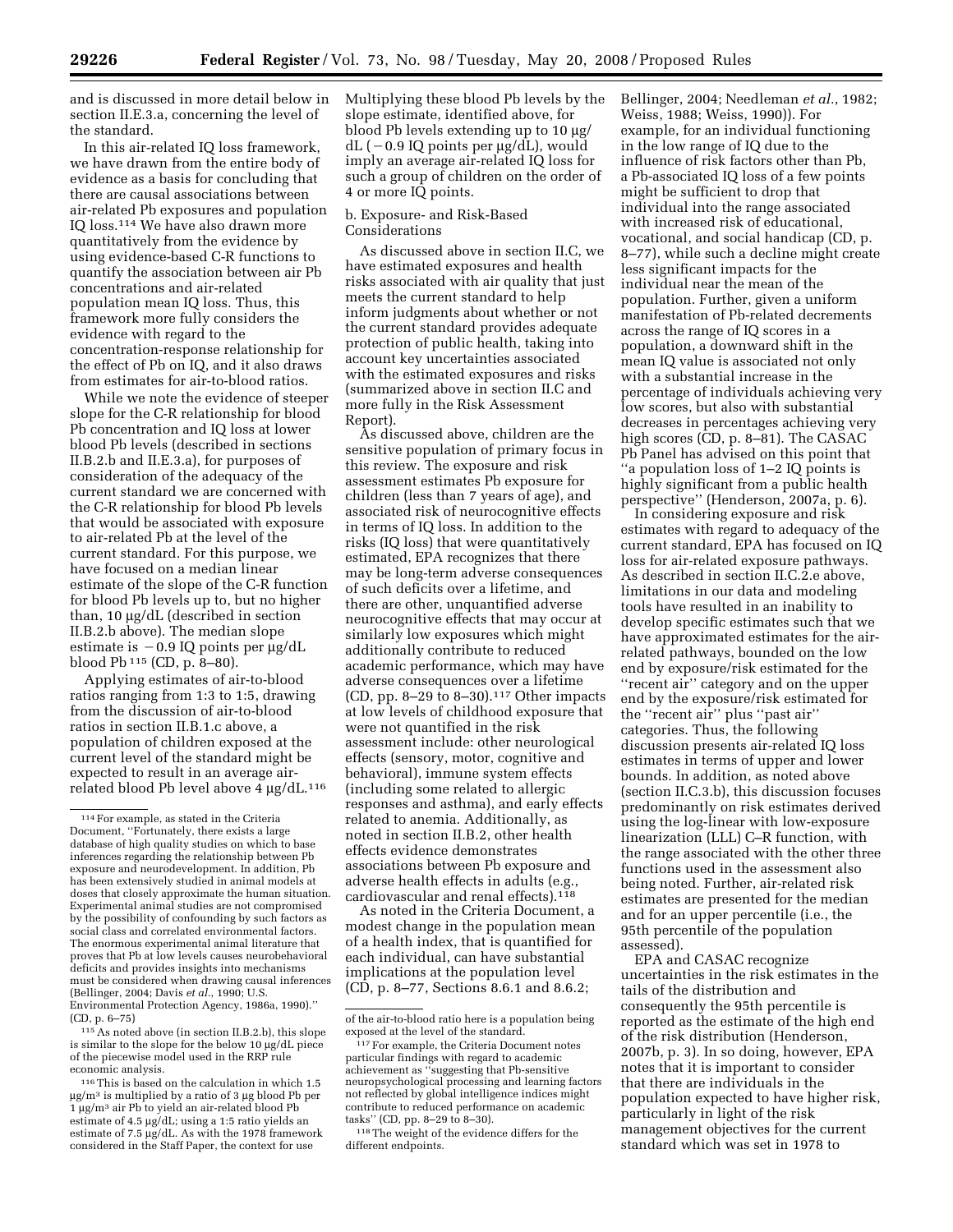protect the 99.5th percentile. Further, we note an increased uncertainty in our estimates of air-related risk for the upper percentiles, such as the 95th percentile, due to limitations in the data and tools available to us to estimate pathway contributions to blood Pb and associated risk for individuals at the upper ends of the distribution.

In order to consider exposure and risk associated with the current standard, EPA developed estimates for a case study based on air quality projected to just meet the standard in a location of the country where air concentrations currently do not meet the current standard (the primary Pb smelter case study). Estimates of median air-related IQ loss associated with just meeting the current NAAQS in the primary Pb smelter case study subarea had a lower bound estimate of <3.2 points IQ loss (''recent air'' category of Pb exposures) and an upper bound estimate of <9.4 points IQ loss (''recent air'' plus ''past air'' category) for the range of C–R functions (Table 3). This estimate (recent air plus past air) for the subarea based on the LLL C–R function is 6.0 points IQ loss for the median and 8.0 points IQ loss for the 95th percentile, with which we note a greater uncertainty than for the median estimate (as discussed above).119 Modeling limitations have affected our ability to derive lower bound estimates for this case study (as described above in section II.C.2.c).

Additionally, we developed estimates of blood Pb and associated IQ loss associated with the current standard for the urban case studies. We note that we consider it extremely unlikely that air concentrations in urban areas across the U.S. that are currently well below the current standard would increase to just meet the standard. However, we recognize the potential, although not the likelihood, for air Pb concentrations in some limited areas currently well below the standard to increase to just meet the standard by way of, for example, expansion of existing sources (e.g., facilities operating as secondary smelters may exercise previously used capabilities as primary smelters) or by

the congregation of multiple Pb sources in adjacent locations. We have simulated this scenario (increased Pb concentrations to just meet the current standard) in a general urban case study and three location-specific urban case studies. For the location-specific urban case studies, we note substantial uncertainty in simulating how the profile of Pb concentrations might change in the hypothetical case where concentrations increase to just meet the current standard.

Turning first to the exposure/risk estimates for the current NAAQS scenario simulated for the general urban case study, which is a simplified representation of a location within an urban area (described in section II.C.2.h above), median estimates of air-related IQ loss range from 1.5 to 7.7 points (across all four C–R functions), with an estimate based on the LLL function bounded at the low end by 3.4 points and at the high end by 4.8 points (Table 3). At the 95th percentile for total IQ loss (LLL estimate), IQ loss associated with air-related Pb is estimated to fall somewhere between 5.5 and 7.6 points (Staff Paper, Table 4–6).

In considering the estimates for the three location-specific urban case studies, we first note the extent to which exposures associated with increased air Pb concentrations that simulate just meeting the current standard are estimated to increase blood Pb levels in young children. The magnitude of this for the median total blood Pb ranges from 0.3 µg/dL (an increase of 20 percent) in the case of the Cleveland study area (where the highest monitor is estimated to be approximately one fourth of the current NAAQS), up to approximately 1  $\mu$ g/dL (an increase of 50 to 70%) for the Chicago and Los Angeles study areas, where the highest monitor is estimated to be at or below one tenth of the current NAAQS (Table 1). Median estimates of air-related risk for these case studies range from 0.6 points IQ loss (recent air estimate using low-end C–R function) to 7.4 points IQ loss (recent plus past air estimate using the high-end C–R function). The corresponding estimates based on the LLL C–R function range from 2.7 points (lowest location-specific recent air estimate) to 4.7 points IQ loss (highest location-specific recent plus past air estimate). The comparable estimates of air-related risk for children at the 95th percentile in these three case studies range from 2.6 to 7.6 points IQ loss for the LLL C–R function (Staff paper, Table 4–6), although we note increased uncertainty in the magnitude of these 95th percentile air-related estimates.

Another way in which the risk assessment results might be considered is by comparing current NAAQS scenario estimates to current conditions, although in so doing, it is important to recognize that, as stated below and described in section II.C., this will underestimate air-related impacts associated with the current NAAQS. In making such a comparison of estimates for the three location-specific urban case studies, the estimated difference in total Pb-related IQ loss for the median child is about 0.5 to 1.4 points using the LLL C–R function and a similar magnitude of difference is estimated for the 95th percentile. The corresponding comparison for the general urban case study indicates the current NAAQS scenario median total Pb-related IQ loss is 1.1 to 1.3 points higher than the two current conditions scenarios. As described in section II.C, such comparisons are underestimates of airrelated impacts brought about as a result of increased air Pb concentrations, and consequently they are inherently underestimates of the true impact of an increased NAAQS level on public health.

In considering the exposure/risk information with regard to adequacy of the current standard, the Staff Paper first considered the estimates described above, particularly those associated with air-related risk.120 The Staff Paper described these estimates for the current NAAQS as being indicative of levels of IQ loss associated with air-related risk that may ''reasonably be judged to be highly significant from a public health perspective'' (USEPA, 2007c).

The Staff Paper also describes a different risk metric that estimated differences in the numbers of children with different amounts of Pb-related IQ loss between air quality scenarios for current conditions and for the current NAAQS in the three location-specific urban case studies. For example, estimates of the additional number of children with IQ loss greater than one point (based on the LLL C–R function) in these three study areas, for the current NAAQS scenario as compared to current conditions, range from 100 to 6,000 across the three locations (as shown above in Table 5). The corresponding estimates for the additional number of children with IQ

 $^{\rm 119}\rm{We}$  note that while we have termed risk estimates derived for the sum of ''recent air'' plus ''past air'' exposure pathways as ''upper bound'' estimates of air-related risk, the primary Pb smelter subarea is an area where soil has been remediated and thus does not reflect any historical deposition. Further, soil Pb concentrations in this area are not stable and may be increasing, seeming to indicate ongoing response to current atmospheric depositon in the area. Thus, for this case study, the ''recent air'' plus ''past air'' estimates are less of an ''upper bound'' for air-related risk than in other case studies where historical Pb deposition may have some representation in the ''past air'' soil ingestion pathway.

<sup>120</sup>As recognized in section III.B.2.d above, to simulate air concentrations associated with the current NAAQS, a proportional roll-up of concentrations from those for current conditions was performed for the location-specific urban case studies. This was not necessary for the primary Pb smelter case study in which air concentrations currently exceed the current standard, nor for the general urban case study.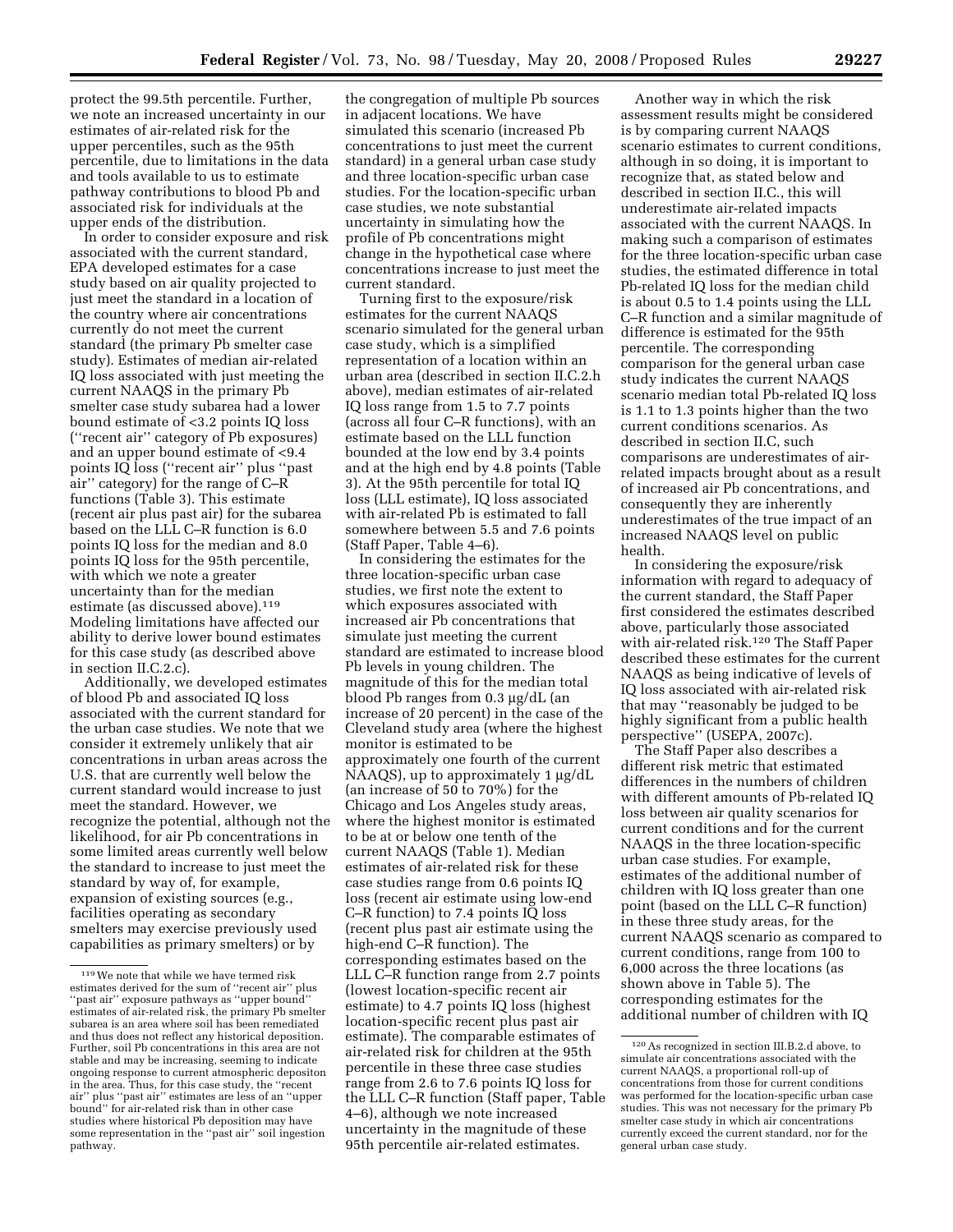loss greater than seven points, for the current NAAQS as compared to current conditions, range from 600 to 66,000 (as shown above in Table 6). These latter values for the change in incidence of children with greater than seven points Pb-related IQ loss represent 5 to 17 percent of the children (aged less than 7 years of age) in these study areas. This increase corresponds to approximately a doubling in the number of children with this magnitude of Pb-related IQ loss in the study area most affected. The Staff Paper concluded that these estimates indicate the potential for significant numbers of children to be negatively affected if air Pb concentrations increased to levels just meeting the current standard.

Beyond the findings related to quantified IQ loss, the Staff Paper recognized the potential for other, unquantified adverse effects that may occur at similarly low exposures. In summary, the Staff Paper concluded that taken together, ''the quantified IQ effects associated with the current NAAQS and other, nonquantified effects are important from a public health perspective, indicating a need for consideration of revision of the standard to provide an appreciable increase in public health protection'' (USEPA, 2007c).

#### 3. CASAC Advice and

Recommendations and Public Comment

CASAC's recommendations in this review builds upon the CASAC recommendations during the 1990 review, which also advised on consideration of more health protective NAAQS. In CASAC's review of the 1990 Staff Paper, as discussed in Section II.D.1.b, they generally recommended consideration of levels below 1.0  $\mu$ g/m<sup>3</sup>, specifically recommended analyses of a standard set at  $0.25 \mu g/m^3$ , and also recommended a revision to a monthly averaging time (CASAC, 1990).

In its letter to the Administrator subsequent to consideration of the ANPR, the final Staff Paper and the final Risk Assessment Report, the CASAC Pb Panel unanimously and fully supported ''Agency staff's scientific analyses in recommending the need to substantially lower the level of the primary (publichealth based) Lead NAAQS, to an upper bound of no higher than  $0.2 \mu g/m^3$  with a monthly averaging time'' (Henderson, 2008, p. 1). This recommendation is consistent with their recommendations conveyed in two earlier letters in the course of this review (Henderson, 2007a, 2007b). Further, in their advice to the Agency over the course of this review, CASAC has provided rationale for their conclusions that has included

their statement that the current Pb NAAQS ''are totally inadequate for assuring the necessary decreases of lead exposures in sensitive U.S. populations below those current health hazard markers identified by a wealth of new epidemiological, experimental and mechanistic studies'', and stated that ''Consequently, it is the CASAC Lead Review Panel's considered judgment that the NAAQS for Lead must be decreased to fully-protect both the health of children and adult populations'' (Henderson, 2007a, p. 5). CASAC drew support for their recommendation from the current evidence, described in the Criteria Document, of health effects occurring at dramatically lower blood Pb levels than those indicated by the evidence available when the standard was set and of a recognition of effects that extend beyond children to adults.

The Agency has also received comments from the public on drafts of the Staff Paper and related technical support document, as well as on the ANPR.121 Public comments received to date that have addressed adequacy of the current standard overwhelmingly concluded that the current standard is inadequate and should be substantially revised, in many cases suggesting specific reductions to a level at or below  $0.2 \mu g/m<sup>3</sup>$ . Two comments were received from specific industries expressing the view that the current standard might need little or no adjustment. One comment received early in the review stated that current conditions justified revocation of the standard.

4. Administrator's Proposed Conclusions Concerning Adequacy

Based on the large body of evidence concerning the public health impacts of Pb, including significant new evidence concerning effects at blood Pb concentrations substantially below those identified when the current standard was set, the Administrator proposes that the current standard does not protect public health with an adequate margin of safety and should be revised to provide additional public health protection.

In considering the adequacy of the current standard, the Administrator has carefully considered the conclusions contained in the Criteria Document, the information, exposure/risk assessments, conclusions, and recommendations

presented in the Staff Paper, the advice and recommendations from CASAC, and public comments received on the ANPR and other documents to date.

The Administrator notes that the body of available evidence, summarized above in section III.B and discussed in the Criteria Document, is substantially expanded from that available when the current standard was set three decades ago. The Criteria Document presents evidence of the occurrence of health effects at appreciably lower blood Pb levels than those demonstrated by the evidence at the time the standard was set. Subsequent to the setting of the standard, the Pb NAAQS criteria review during the 1980s and the current review have provided (a) expanded and strengthened evidence of still lower Pb exposure levels associated with slowed physical and neurobehavioral development, lower IQ, impaired learning, and other indicators of adverse neurological impacts; and (b) other effects of Pb on cardiovascular function, immune system components, calcium and vitamin D metabolism and other health endpoints (discussed fully in the Criteria Document).

The Administrator notes particularly the robust evidence of neurotoxic effects of Pb exposure in children, both with regard to epidemiological and toxicological studies. While blood Pb levels in U.S. children have decreased notably since the late 1970s, newer studies have investigated and reported associations of effects on the neurodevelopment of children with these more recent blood Pb levels. The toxicological evidence includes extensive experimental laboratory animal evidence that substantiates well the plausibility of the epidemiologic findings observed in human children and expands our understanding of likely mechanisms underlying the neurotoxic effects. Further, the Administrator notes the current evidence that suggests a steeper dose-response relationship at these lower blood Pb levels than at higher blood Pb levels, indicating the potential for greater incremental impact associated with exposure at these lower levels.

In addition to the evidence of health effects occurring at significantly lower blood Pb levels, the Administrator recognizes that the current health effects evidence together with findings from the exposure and risk assessments (summarized above in section III.B), like the information available at the time the standard was set, supports our finding that air-related Pb exposure pathways contribute to blood Pb levels in young children, by inhalation and ingestion. Furthermore, the Administrator takes

<sup>121</sup>All written comments submitted to the Agency are available in the docket for this rulemaking, are transcripts of the public meetings held in conjunction with CASAC's review of the Staff Paper, the Risk Assessment Report, the Criteria Document and the ANPR.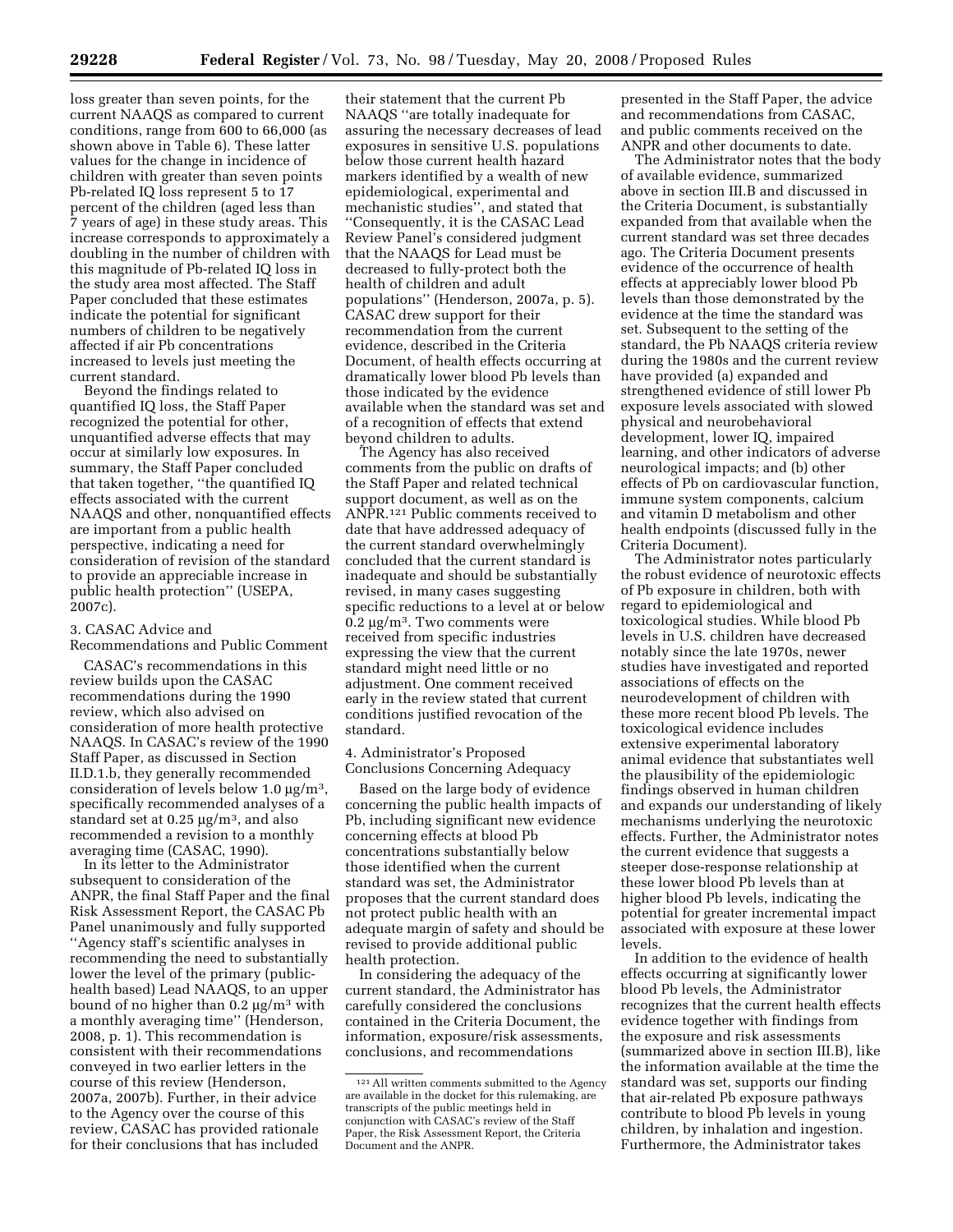note of the information that suggests that the air-to-blood ratio (i.e., the quantitative relationship between air concentrations and blood concentrations) is now likely larger, when air inhalation and ingestion are considered, than that estimated when the standard was set.

Based on evidence discussed above, the Administrator first considered the evidence in the context of an adaptation of the 1978 framework, as presented in the Staff Paper, recognizing that the health effects evidence with regard to characterization of a threshold for adverse effects has changed dramatically since the standard was set in 1978. As discussed above, however, the 1978 framework was premised on an evidentiary basis that clearly identified an adverse health effect and a healthbased policy judgment that identified a level that would be safe for an individual child with respect to this adverse health effect. The adaptation to the 1978 framework applies this framework to a situation where there is no longer an evidentiary basis to determine a safe level for individual children. In addition, this approach does not address explicitly what magnitude of effect should be considered adverse. Given these two limitations, the Administrator has focused primarily instead on the airrelated IQ loss evidence-based framework described above in considering the adequacy of the current standard.

In considering the application the airrelated IQ loss framework to the current evidence as discussed above in section II.D.2.a, the Administrator notes that this framework suggests an average airrelated IQ loss for a population of children exposed at the level of the current standard on the order of 4 or more IQ points. The Administrator judges that an air-related IQ loss of this magnitude is large from a public health perspective and that this evidence-based framework supports a conclusion that the current standard does not protect public health with an adequate margin of safety. Further, the Administrator believes that the current evidence indicates the need for a standard level that is substantially lower than the current level to provide increased public health protection, especially for at-risk groups, including most notably children, against an array of effects, most importantly including effects on the developing nervous system.

The Administrator has also considered the results of the exposure and risk assessments conducted for this review, which provides some further perspective on the potential magnitude

of air-related IQ loss. However, taking into consideration the uncertainties and limitations in the assessments, notably including questions as to whether the assessment scenarios that roll up current air quality to simulate just meeting the current standard are realistic in wide areas across the U.S., the Administrator has not placed primary reliance on the exposure and risk assessments. Nonetheless, the Administrator observes that in areas projected to just meet the current standard, the quantitative estimates of IQ loss associated with air-related Pb, as summarized above in section II.D.2.b, indicate risk of a magnitude that in his judgment is significant from a public health perspective. Further, although the current monitoring data indicate few areas with airborne Pb near or just exceeding the current standard, the Administrator recognizes significant limitations with the current monitoring network and thus the potential that the prevalence of such levels of Pb concentrations may be underestimated by currently available data.

The Administrator believes that the air-related blood Pb and IQ loss estimates discussed in the Staff Paper and Risk Assessment Report, summarized above, as well as the estimates of air-related IQ loss suggested by this evidence-based framework, are important from a public health perspective and are indicative of potential risks to susceptible and vulnerable groups. In reaching this proposed judgment, the Administrator considered the following factors: (1) The estimates of blood Pb and IQ loss for children from air-related Pb exposures associated with the current standard, (2) the estimates of numbers of children with different amounts of increased Pbrelated IQ loss associated with the current standard, (3) the variability within and among areas in both the exposure and risk estimates, (4) the uncertainties in these estimates, and (5) the recognition that there is a broader array of Pb-related adverse health outcomes for which risk estimates could not be quantified and that the scope of the assessment was limited to a sample of case studies and to some but not all at-risk populations, leading to an incomplete estimation of public health impacts associated with Pb exposures across the country.122 In addition to the

evidence-based and risk-based conclusions described above, the Administrator also notes that it was the unanimous conclusion of the CASAC Panel that EPA needed to ''substantially lower'' the level of the primary Pb NAAQS to fully protect the health of children and adult populations (Henderson, 2007a, 2007b, 2008).

Based on all of these considerations, the Administrator proposes that the current Pb standard is not requisite to protect public health with an adequate margin of safety because it does not provide sufficient protection, and that the standard should be revised to provide increased public health protection, especially for members of atrisk groups.

### *E. Conclusions on the Elements of the Standard*

The four elements of the standard indicator, averaging time, form, and level—serve to define the standard and must be considered collectively in evaluating the health and welfare protection afforded by the standard. In considering revisions to the current primary Pb standard, as discussed in the following sections, EPA considers each of the four elements of the standard as to how they might be revised to provide a primary standard for Pb that is requisite to protect public health with an adequate margin of safety. Considerations and proposed conclusions on indicator are discussed in section II.E.1, and on averaging time and form in section II.E.2. Considerations and proposed conclusions on a level for a Pb NAAQS with a Pb-TSP indicator are discussed in section II.E.3, and considerations on a level for a Pb NAAQS with a Pb- $PM_{10}$ indicator are discussed in section II.E.4.

### 1. Indicator

The indicator for the current standard is Pb-TSP (as described in section II.D.1.a above).123 When the standard was set in 1978, the Agency proposed Pb-TSP as the indicator, but considered identifying Pb in particulate matter less than or equal to 10 µm in diameter (Pb- $PM_{10}$ ) as the indicator. EPA had received comments expressing concern

<sup>122</sup>While recognizing that there are significant uncertainties associated with the risk estimates from the case studies, EPA places an appropriate weight on the risk assessment results for purposes of evaluating the adequacy of the current standard, given the strength of the evidence of the existence of effects at blood Pb levels associated with exposures at the level of the current standard, the

magnitude of the IQ losses that are estimated, and the consistency of these IQ losses with the estimates of IQ loss derived from the alternative evidencebased framework. The weight to place on the risk assessment results for purposes of evaluating alterative levels of the standard is discussed later in the discussion on the level of the standard.

<sup>123</sup>The current standard specifies the measurement of airborne Pb with a high-volume TSP federal reference method (FRM) sampler with atomic absorption spectrometry of a nitric acid extract from the filter for Pb, or with an approved equivalent method.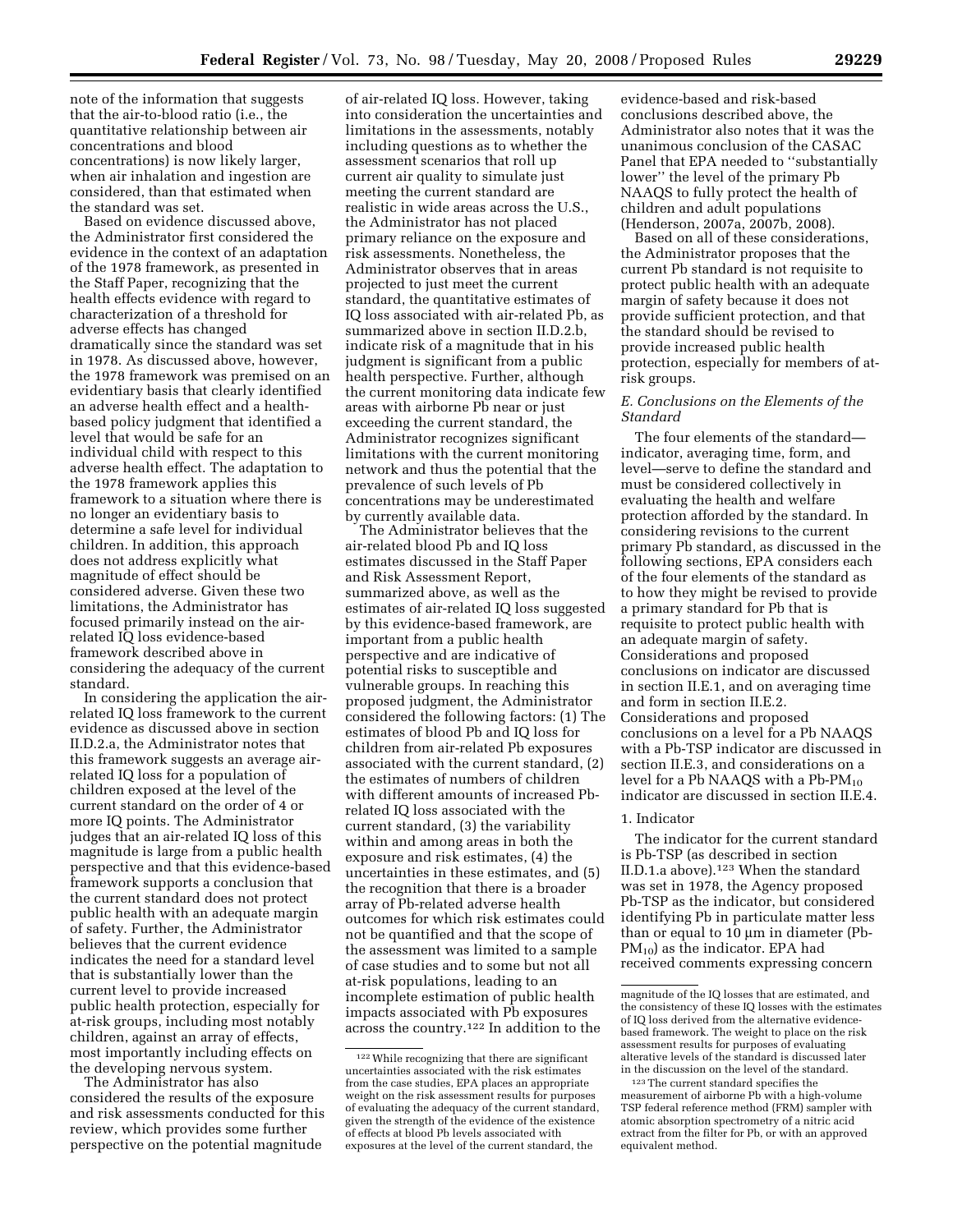that because only a fraction of airborne particulate matter is respirable, an air standard based on total air Pb would be unnecessarily stringent. The Agency responded that while it agreed that some Pb particles are too small or too large to be deposited in the respiratory system, a significant component of exposures can be ingestion of materials contaminated by deposition of Pb from the air. In addition to the route of ingestion and absorption from the gastrointestinal tract, nonrespirable Pb in the environment may, at some point, become respirable through weathering or mechanical action. EPA concluded that total airborne Pb, both respirable and nonrespirable fractions, should be addressed by the air standard (43 FR 46251). The federal reference method (FRM) for Pb-TSP specifies the use of the high-volume FRM sampler for TSP.

In the 1990 Staff Paper, this issue was reconsidered in light of information regarding limitations of the high-volume sampler used for the Pb-TSP measurements, and the continued use of Pb-TSP as the indicator was recommended in the Staff Paper (USEPA, 1990):

Given that exposure to lead occurs not only via direct inhalation, but via ingestion of deposited particles as well, especially among young children, the hi-vol provides a more complete measure of the total impact of ambient air lead. \* \* \* Despite its shortcomings, the staff believes the highvolume sampler will provide a reasonable indicator for determination of compliance \* \* \*

In the current review, the Staff Paper evaluated the evidence with regard to the indicator for a revised primary standard. This evaluation included consideration of the basis for using Pb-TSP as the current indicator, information regarding the sampling methodology for the current indicator, and CASAC advice with regard to indicator (described below). Based on this evaluation, the Staff Paper recommended retaining Pb-TSP as the indicator for the primary standard. The Staff Paper also recommended activities intended to encourage collection and development of datasets that will improve our understanding of national and site-specific relationships between  $Pb-PM_{10}$  (collected by low-volume sampler) and Pb-TSP to support a more informed consideration of indicator during the next review. The Staff Paper suggested that such activities might include describing a federal equivalence method (FEM) in terms of  $PM_{10}$  and allowing its use for a TSP-based standard in certain situations, such as where sufficient data are available to adequately demonstrate a relationship

between Pb-TSP and Pb-PM<sub>10</sub> or, in combination with more limited Pb-TSP monitoring, in areas where Pb-TSP data indicate Pb levels well below the NAAQS level.

The ANPR further identified issues and options associated with consideration of the potential use of Pb-PM<sub>10</sub> data for judging attainment or nonattainment with a Pb-TSP NAAQS. These issues included the impact of controlling Pb-PM<sub>10</sub> for sources predominantly emitting Pb in particles larger than those captured by  $PM_{10}$ monitors 124 (i.e., ultra-coarse), 125 and the options included potential application of  $Pb-PM_{10}$  FRM/FEMs at sites with established relationships between Pb-TSP and Pb- $PM_{10}$ , and use of Pb-P $M_{10}$  data, with adjustment, as a surrogate for Pb-TSP data. The ANPR broadly solicited comment in these areas.

In the current review, both the CASAC Pb Panel and members of the CASAC Ambient Air Monitoring and Methods (AAMM) Subcommittee have recommended that EPA consider a change in the indicator to  $PM_{10}$ , utilizing low-volume  $PM_{10}$  sampling (Henderson, 2007a, 2007b, 2008; Russell, 2008). 126 In their January 2008 letter, the CASAC Lead Panel

125 In this notice, we use ''ultra-coarse'' to refer to particles collected by a TSP sampler but not by a PM10 sampler (we note that CASAC has variously also referred to these particles as ''very coarse'' or ''larger coarse-mode'' particles), ''fine'' to refer to particles collected by a PM<sub>2.5</sub> sampler, and "coarse" to refer to particles collected by a  $\text{PM}_{10}$  sampler but not by a  $\tilde{PM}_{2.5}$  sampler, recognizing that there will be some overlap in the particle sizes in the three types of collected material.

<sup>126</sup> "Low-volume PM<sub>10</sub> sampling" refers to sampling using any of a number of monitor models that draw 16.67 liters/minute (1 m3/hour) of air through the filter, in contrast to ''high-volume'' sampling of either TSP or  $PM_{10}$  in which the monitor draws 1500 liters/minute (90 m3/hour). All commercial TSP FRM samplers at this time are high-volume samplers; both high-volume and lowvolume PM10 FRM samplers are available. Lowvolume sampling is the more recently introduced method. Low-volume and high-volume samplers differ in many other ways also, including filter size, accuracy of the flow control, and degree of computerization.

unanimously recommended that EPA revise the Pb NAAQS indicator to rely on low-volume  $PM_{10}$  sampling (Henderson, 2008). They indicated support for their recommendation in a range of areas. First, they noted poor precision in high-volume TSP sampling, wide variation in the upper particle size-cut as a function of wind speed and direction, and greater difficulties in capturing the spatial non-homogeneity of ultra-coarse particles with a national monitoring network. They stated that the low-volume  $PM_{10}$  collection method is a much more accurate and precise collection method, and would provide a more representative characterization on a large spatial scale of monitored particles which remain airborne longer, thus providing a characterization that is more broadly representative of ambient exposures over large spatial scales. They also noted the automated sequential sampling capability of low-volume  $PM_{10}$ monitors which would be particularly useful if the averaging time is revised (i.e., to a monthly averaging time, as recommended by CASAC), which, in CASAC's view would necessitate an increased monitoring frequency. Further, they noted the potential for utilization of the more widespread  $PM_{10}$ sampling network (Henderson, 2007a, 2007b, 2008).127 In their advice, CASAC also stated that they ''recognize the importance of coarse dust contributions to total Pb ingestion and acknowledge that TSP sampling is likely to capture additional very coarse particles which are excluded by  $PM_{10}$  samplers" (Henderson 2007b). They suggested that an adjustment of the NAAQS level would accommodate the loss of these ultra-coarse Pb particles, and that development of such a quantitative adjustment might appropriately be based on concurrent  $Pb-PM_{10}$  and  $Pb-$ TSP sampling data 128 (Henderson, 2007a, 2007b, 2008).

The Agency received comments on the discussion of the indicator in the ANPR from several state and local agencies and national/regional air pollution control organizations, as well as a national environmental organization. These public comments

<sup>124</sup>For simplicity, the discussion here and below speaks as if  $\bar{PM}_{10}$  samplers have a sharp size cutoff. In reality, they have a size selection behavior in which 50% of particles 10 microns in size are captured, with a progressively higher capture rate for smaller particles and a progressively lower capture rate for larger particles. The ideal capture efficiency curve for  $\tilde{PM}_{10}$  samplers specifies that particles above 15 microns not be captured at all, although real samplers may capture a very small percentage of particles above 15 microns. TSP samplers have 50% capture points in the range of 25 to 50 microns, which is broad enough to include virtually all particles capable of being transported any significant distance from their source except under extreme wind events. As explained below, the capture efficiency of a high-volume TSP sampler for any given size particle is affected by wind speed and wind direction.

<sup>127</sup>EPA notes that costs, including those of operating a monitoring network, may not be considered in establishing or revising the NAAQS.

<sup>128</sup> In their advice, CASAC recognized the potential for site-to-site variability in the relationship between Pb-TSP and Pb-PM10 (Henderson, 2007a, 2007b). They also stated in their September 2007 letter, "The Panel urges that  $PM_{10}$ monitors, with appropriate adjustments, be used to supplement the data.  $* * * A$  single quantitative adjustment factor could be developed from a short period of collocated sampling at multiple sites; or a PM10 Pb/TSP Pb 'equivalency ratio' could be determined on a regional or site-specific basis.''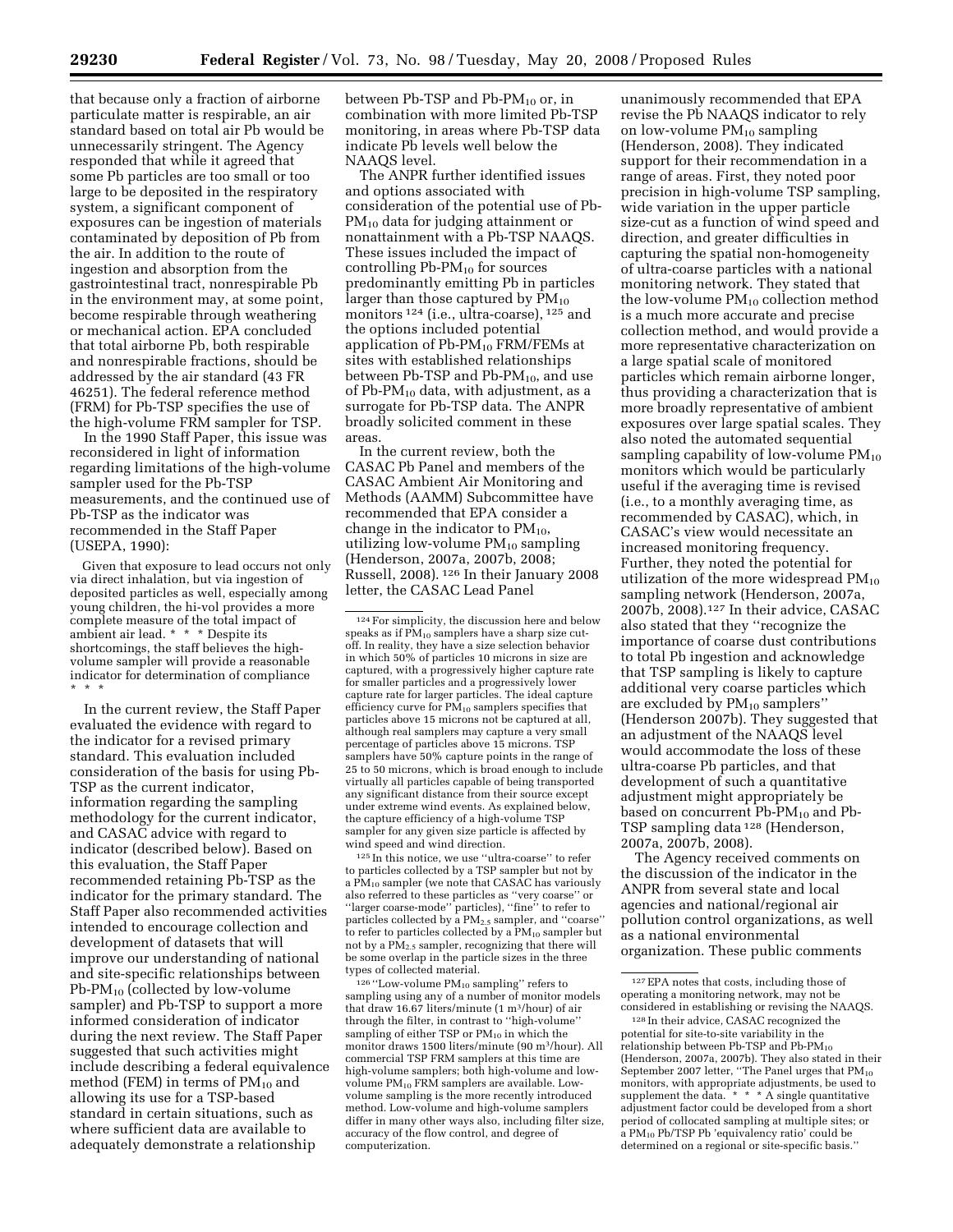were somewhat mixed. Most of these commenters recommended maintaining Pb-TSP as the indicator to ensure that Pb emitted in larger particles is not overlooked by the Pb NAAQS. Some of those comments and others suggested keeping TSP as the indicator but revising the FRM to a low-volume TSP method<sup>129</sup> and considering tighter sampling height criteria to reduce variability.130 Others, in considering a potential  $PM_{10}$ -based indicator or the use of  $PM_{10}$  data as a surrogate for Pb-TSP, noted the need for characterization of the relationship between  $Pb-PM_{10}$  and Pb-TSP, which varies with proximity to some sources. One state agency and a national organization of regulatory air agencies expressed clear support for revising the indicator to  $Pb-PM_{10}$ , predominantly citing advantages associated with improved technology and efficiency in data collection.

In considering these issues concerning the appropriate indicator, EPA takes note of previous Agency conclusions that the health evidence indicates that Pb in all particle size fractions, not just respirable Pb, contributes to Pb in blood and to associated health effects. Further, the evidence and exposure/risk estimates in the current review indicate that ingestion pathways dominate air-related exposure. Lead is unlike other criteria pollutants, where inhalation of the airborne pollutant is the key contributor to exposure. For Pb it is the quantity of Pb in ambient particles with the

<sup>130</sup> Currently, probe heights for Pb-TSP and PM<sub>10</sub> sampling are allowed to be between 2 and 15 meters above ground level for neighborhood-scale monitoring sites (those intended to represent concentrations over a relatively large area around the site) and between 2 and 7 meters for microscale sites. Near very low-height sources of TSP, including fugitive dust sources at ground level, concentrations of TSP, especially the concentrations of particles larger than 10 microns, can vary substantially across this height range with higher concentrations closer to the ground; nearground concentrations can also vary more in time than concentrations higher up.

potential to deposit indoors or outdoors, thereby leading to a role in ingestion pathways, that is the key contributor to air-related exposure. As recognized by the Agency in setting the standard, and as noted by CASAC in their advice during this review, these particles include ultra-coarse particles. Thus, choosing the appropriate indicator requires consideration of the impact of the indicator on protection from both the inhalation and ingestion pathways of exposure and Pb in all particle sizes, including ultra-coarse particles.

As discussed in section V.A., the Agency recognizes the body of evidence indicating that the high-volume Pb-TSP sampling methodology contributes to imprecision in resultant Pb measurements due to variability in the efficiency of capture of particles of different sizes and thus, in the mass of Pb measured. For example, the measured values from a high-volume TSP sampler may differ substantially, depending on wind speed and direction, for the same actual ambient concentration of Pb-TSP.131 Variability is most substantial in samples with a large portion of Pb particles greater than 10 microns, such as those samples collected near sources with emissions of ultra-coarse particles. The result is a clear risk of error from underestimating the ambient level of total Pb in the air, especially in areas near sources of ultracoarse particles, by underestimating the amount of the ultra-coarse particles. There is also the potential for overestimation of individual sampling period measurements associated with high wind events.132

The low-volume  $PM_{10}$  sampling methodology does not exhibit such variability 133 due both to increased precision of the monitor and decreased spatial variation of  $Pb-PM_{10}$ 

132We note that it is possible for high winds to blow Pb particles onto a high-volume TSP sampler's filter after the end of its 24-hour collection period before the filter is retrieved, causing the reported concentration for the 24-hour period to be higher than the actual 24-hour concentration.

 $133$  Low-volume  $PM_{10}$  samplers are equipped with an omni-directional (cylindrical) inlet, which reduces the effect of wind direction, and a sharp particle separator which excludes most of the particles greater than 10–15 microns in diameter whose collection efficiency is most sensitive to wind speed. Also, in low-volume samplers, the filter is protected from post-sampling contamination.

concentrations. As a result, greater precision is associated with sample measurements for Pb collected using the PM<sub>10</sub> sampling methodology. The result is a lower risk of error in measuring the ambient Pb in the  $PM_{10}$  size class than there is risk of error in measuring the ambient Pb in the TSP size class using Pb TSP samplers. On the other hand, PM<sub>10</sub> samplers do not include the Pb in particles greater than  $PM_{10}$  that also contributes to the health risks posed by air-related Pb, especially in areas influenced by sources of ultra-coarse particles. There are also concerns over whether control strategies put in place to meet a NAAQS with a  $Pb-PM_{10}$ indicator will be effective in controlling ultra-coarse Pb-containing particles. In evaluating these two indicators, the differences in the nature and degree of these sources of error between Pb-TSP and  $Pb-PM_{10}$  need to be considered and weighed, to determine the appropriate way to protect the public from exposure to air-related Pb.

As noted above, EPA is concerned about the total mass of all Pb particles emitted into the air and subsequently inhaled or ingested. Measurements of Pb-TSP address a greater fraction of the particles of concern from a public health perspective than measurements of Pb- $PM_{10}$ , but limitations with regard to the sampler mean that these data are less precise. EPA recognizes substantial variability in the high-volume Pb-TSP method, meaning there is a risk of not consistently identifying sites that fail to achieve the standard, both across sites and across time periods for the same site.

Alternatively, using low-volume Pb-PM<sub>10</sub> as the indicator would allow the use of a technology that has better precision in measuring  $PM_{10}$ . In addition, since  $Pb-PM_{10}$  concentrations have less spatial variability, such monitoring data may be representative of Pb-PM10 air quality conditions over a larger geographic area (and larger populations) than would Pb-TSP measurements. The larger scale of representation for  $Pb-PM_{10}$  would mean that reported measurements of this indicator, and hence designation outcomes, would be less sensitive to exact monitor siting than with Pb-TSP as the indicator.134 However, there would be a different source of error, in that larger Pb particles not captured by PM<sub>10</sub> samplers would not be measured.

<sup>129</sup>The Pb-TSP FRM specification, 40 CFR 50 appendix G, currently explicitly requires the use of the high-volume TSP FRM sampler which is required by appendix B for the mass of TSP. Therefore it would require amendments to 40 CFR 50 appendix B and/or G (or a new dedicated appendix) to establish a low-volume TSP sampler as the only FRM, or as an alternative FRM, for TSP and/or Pb-TSP measurement. A number of researchers have utilized both self-built and commercially available low-volume TSP samplers in ambient air studies. Typically, these samplers are identical to low-volume PM<sub>10</sub> FRM samplers with the exception that their inlets and other size separation devices (or lack thereof) are aimed at collecting TSP. EPA is not aware of any rigorous evaluation of the performance of these available, non-designated low-volume TSP samplers or their equivalence to the TSP FRM. No one has applied to date for designation of a low-volume TSI sampler as a FEM, either for TSP measurement per se or for purposes of Pb-TSP measurement.

<sup>131</sup>As noted in section V, the collection efficiency (over the 24-hour collection period) of particles larger than approximately 10 microns in a highvolume TSP FRM sampler varies with wind speed due to aerodynamic effects, with a lower collection efficiency under high winds. The collection efficiency also varies with wind direction due to the non-cylindrical shape of the TSP sampler inlet. These characteristics tend in the direction of reporting less than the true TSP concentration over the 24-hour collection period.

<sup>134</sup>The larger scale would also make comparisons between two or more monitoring sites more indicative of the true comparison between the areas surrounding the monitoring sites, with regard to the Pb captured by Pb-PM<sub>10</sub> monitors, which could be informative in studies of Pb uptake and health effects in populations.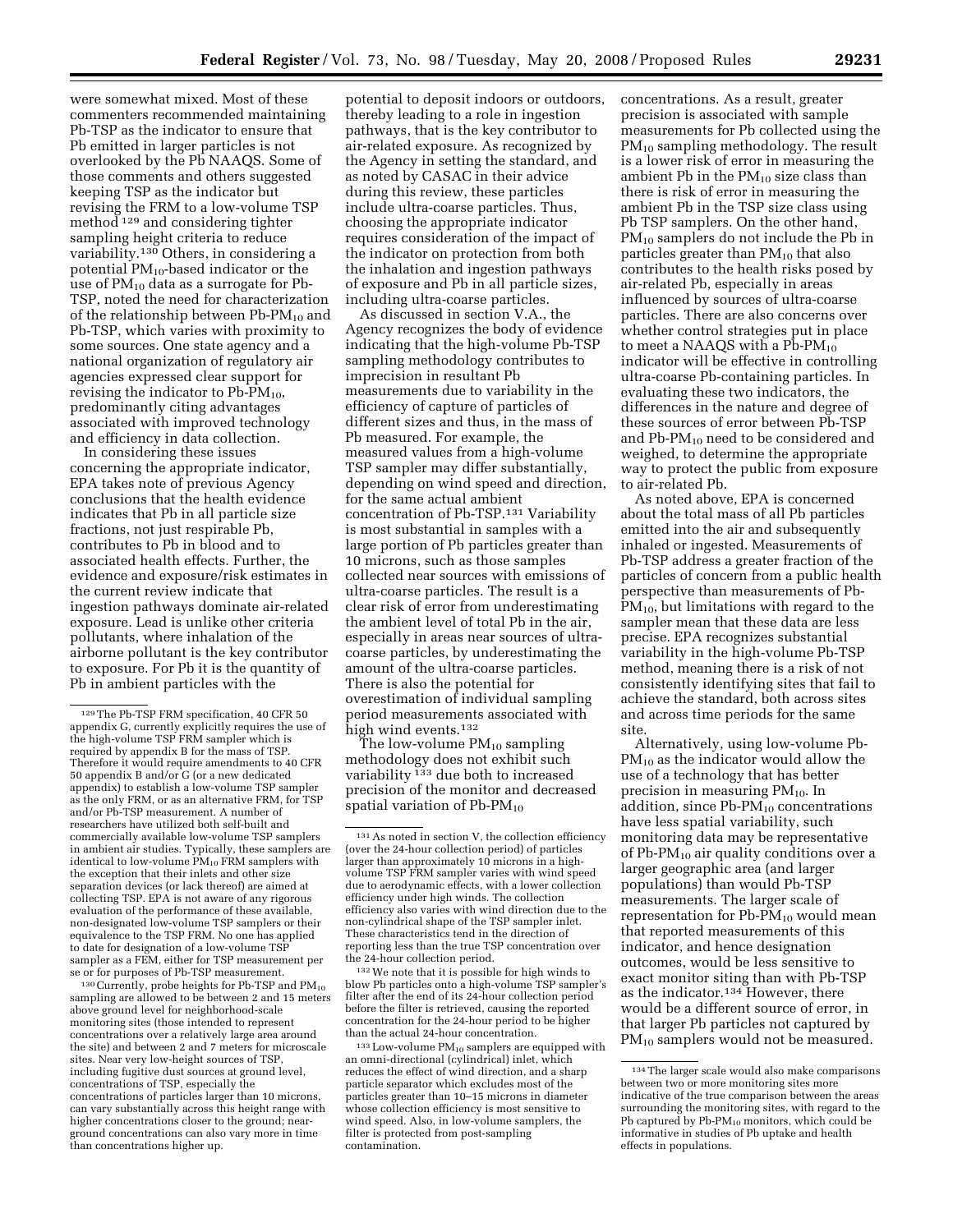The fraction of Pb collected with a TSP sampler that would not be collected by a PM<sub>10</sub> sampler varies depending on proximity to sources of ultra-coarse Pb particles and the size mix of the particles they emit (as well as the sampling variability inherent in the method discussed above). This means that this error is of most concern in locations in closer proximity to such sources, which may also be locations with some of the higher ambient air levels. As discussed below, such variability would be a consideration in determining the appropriate level for a standard based on a  $Pb-PM_{10}$  indicator.

Accordingly, we believe it is reasonable to consider continued use of a Pb-TSP indicator, focusing on the fact that it specifically includes the ultracoarse Pb particles in the air that are of concern and need to be addressed in protecting public health from air-related exposures. In considering the option of retaining Pb-TSP as the indicator, EPA recognizes that high-volume FRM TSP samplers would continue to be used at many monitoring sites operated by State and local agencies. In addition, it is possible that one or more low-volume TSP monitors would be approved as FEM, under the provisions of 40 CFR 53, Ambient Air Monitoring Reference and Equivalent Methods. EPA believes, along with some commenters as noted above, that low-volume Pb-TSP sampling would have important advantages over high-volume Pb-TSP sampling.135 To facilitate the ability of monitor vendors and monitoring agencies to gain FEM status for lowvolume Pb-TSP monitors, EPA is proposing certain revisions to the sideby-side equivalence testing requirements in 40 CFR 53 regarding the ambient Pb concentrations required during testing so that testing is more practical for a monitor vendor to conduct, as described in more detail in section V below. We note that 40 CFR 53.7, Testing of Methods at the Initiative of the Administrator, allows EPA itself

to conduct the required equivalence testing for a method and then determine whether the requirements for equivalence are met. It would also be possible for EPA to promulgate amendments to 40 CFR 50 establishing one or more particular designs of a lowvolume sampler as a Pb-TSP FRM, or to establish performance specifications that would facilitate the approval of low-volume samplers as FRM on a performance basis rather than a design basis; this could be done as a replacement for the high-volume TSP and Pb-TSP FRM or as an alternative TSP and/or Pb-TSP FRM. Either path to FRM status would avoid the need for the side-by-side testing, prescribed by 40 CFR 53, of low-volume samplers to demonstrate equivalence to the highvolume FRM sampler, although some amount and type of new testing in the field or in a wind tunnel may be appropriate before such changes should be made. EPA invites comments on the low-volume TSP sampler concept.

Within the option of continued use of a Pb-TSP indicator, EPA recognizes that some State, local, or tribal monitoring agencies, or other organizations, for the sake of the advantages noted above, may wish to deploy low-volume  $Pb-PM_{10}$ samplers rather than Pb-TSP samplers. In anticipation of this, we have also considered an approach within the option of retaining Pb-TSP as the indicator that would allow the use of Pb-PM10 data (when and if low-volume Pb-PM<sub>10</sub> samplers have been approved by EPA as either FRM or FEM), with adjustment(s), for monitoring for compliance with the Pb-TSP NAAQS. This approach would have five components: (1) The establishment of a FRM specification for low-volume Pb- $PM_{10}$  monitoring including both a  $PM_{10}$ sampler specification and a reference chemical analysis method for determination of Pb in the collected particulate matter; (2) the establishment of a path to FEM designation for Pb- $PM_{10}$  monitoring methods that differ from the FRM in either the sampler or the analytical method; (3) flexibility for monitoring agencies to deploy lowvolume Pb-PM10 monitors anywhere that Pb monitoring is required by the revised Pb monitoring requirements to help implement the revised NAAQS; (4) specific steps for applying an adjustment to low-volume  $Pb-PM_{10}$  data for purposes of making comparisons to the level of the NAAQS specified in terms of Pb-TSP, and (5) a provision in the data interpretation guidelines that, whenever and wherever Pb-TSP data from a monitoring site is available and sufficient for determining whether or

not the Pb-TSP standard has been exceeded, any collocated  $Pb-PM_{10}$  data from that site for the associated time period will not be considered. The first three and the last components are discussed in depth in sections IV and V below. Because the issue of adjustment to low-volume  $Pb-PM_{10}$  data is linked closely to considerations of the advantages of one indicator option versus another, it is discussed here.

In considering how to identify the appropriate adjustment(s) to be made to Pb-PM10 data for purposes of making comparisons to the level of the NAAQS specified in terms of Pb-TSP, we recognize the importance to protecting public health of taking into account the ultra-coarse particles that are not included in Pb-PM10 measurement. As discussed below, one approach to doing so would be to adjust or scale  $Pb-PM_{10}$ data upwards before comparison to a Pb-TSP NAAQS level where the data are collected in an area that can be expected to have ultra-coarse particles present.

Pb-PM10/Pb-TSP relationships vary from site to site and time to time. These Pb-PM10/Pb-TSP relationships have a systematic variation with distance from emissions sources emitting particles larger than would be captured by Pb-PM<sub>10</sub> samplers, such that generally there are larger differences between  $Pb-PM_{10}$ and Pb-TSP near sources. This is due to the faster deposition of the ultra-coarse particles (as described in section II.A.1). The exact size mix of particles at the point(s) of emissions release and the height of the release point(s) also affect the relationship. Accordingly, EPA is proposing to require the one-time development and the continued use of site-specific adjustments for  $Pb-PM_{10}$ data, for those sites for which a State prefers to conduct  $Pb-PM_{10}$  monitoring rather than Pb-TSP monitoring. Sitespecific studies to establish the relationships between Pb-TSP and Pb-PM10, conducted using side-by-side paired samplers, would allow Pb- $PM_{10}$ monitoring using locally determined factors based on local study data to determine compliance with a NAAQS based on Pb-TSP.

In addition, EPA invites comment on also providing in the final rule default scaling factor(s) for use of  $Pb-PM_{10}$  data in conjunction with a Pb-TSP indicator, as an alternative for States which wish to conduct  $Pb-PM_{10}$  monitoring rather than Pb-TSP monitoring near Pb sources but prefer not to conduct a site-specific scaling factor study. EPA has identified and analyzed available collocated Pb-PM10 and Pb-TSP data from 23 monitoring sites in seven States. (Schmidt and Cavender, 2008). This analysis considered both source-

<sup>135</sup>Low-volume Pb-TSP samplers could be assembled by making low-cost parts substitution to either low-volume  $PM_{10}$  or low-volume  $PM_{2.5}$ samplers; some models would have the same sequential sampling ability as CASAC has noted for low-volume  $Pb-PM_{10}$  samplers; sensitivity to wind direction would be eliminated; and their flow control and data processing and reporting abilities would be substantially better than high-volume Pb-TSP samplers. Low-volume Pb-TSP sampling data would have the same geographic variability as highvolume Pb-TSP sampling data, however. The sizespecific capture efficiency curves of currently available commercial low-volume sampling systems are not well characterized, nor their sensitivity to wind speed. EPA therefore recognizes some uncertainty about their equivalence to high-volume samplers in terms of the capture of ultra-coarse particles.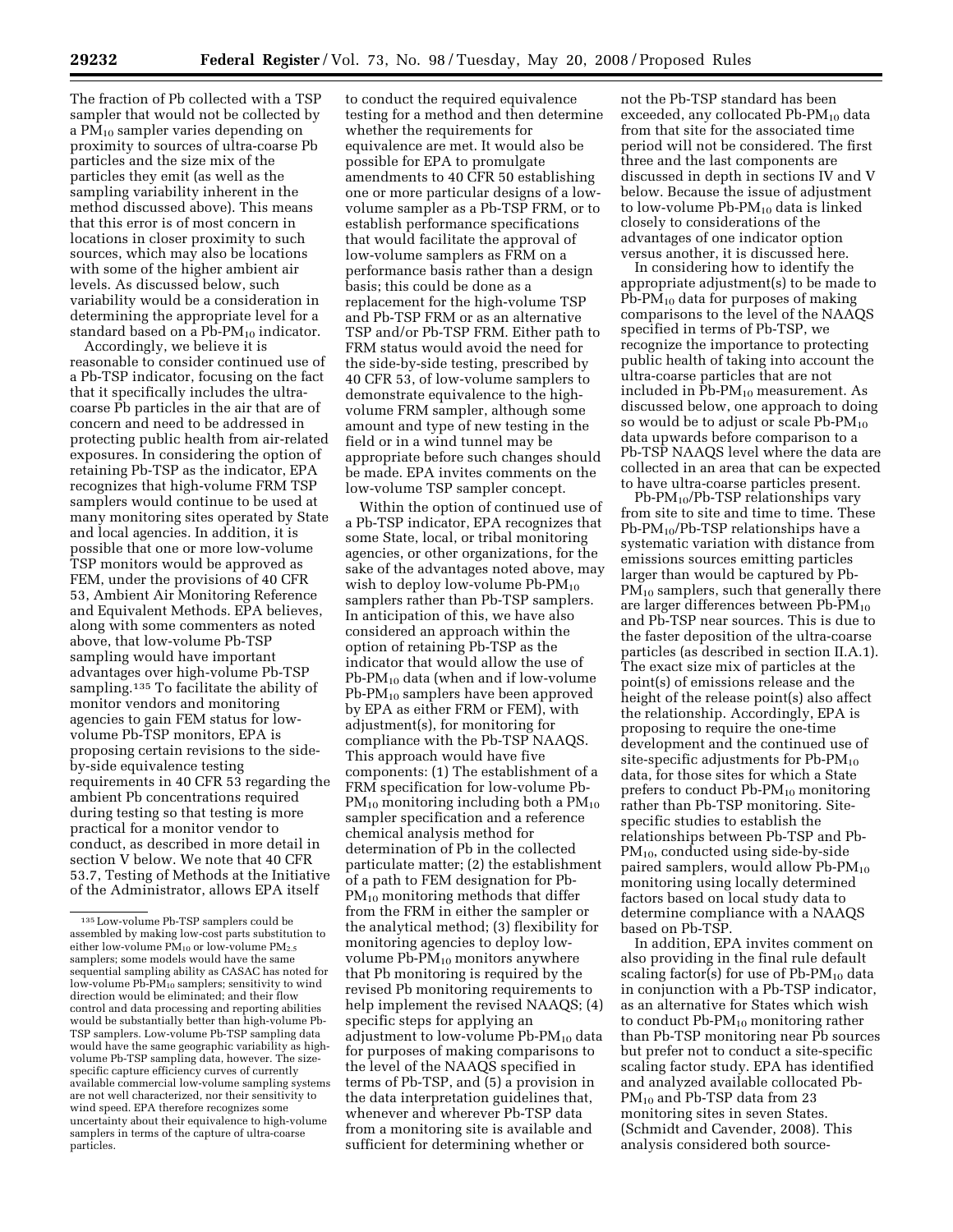oriented and nonsource-oriented sites. In this analysis, EPA identified only three of the 23 monitoring sites with collocated data as being source-oriented. One of these sites was near an operating Pb smelter at the time of the collocated monitoring; Pb emissions from smelters typically contain both ultra-coarse particles from materials handling and resuspension of contaminated dust, and fine and coarse particles from the high temperature smelting operation itself. However, since this study was conducted, EPA has promulgated a Maximum Achievable Control Technology (MACT) standard for primary lead smelting that controls process and fugitive dust emissions. (64 FR 30194, June 4, 1999). The other two source-oriented sites include one located near a battery manufacturer, and one located near an automobile plant. The data for the smelter site was collected in 1988 and indicate an average Pb-TSP concentration of about 2.5  $\mu$ g/m<sup>3</sup>. The data for the battery manufacturer site were collected in the mid-1990s and indicate an average Pb-TSP concentration of about  $0.09 \mu g/m^3$ ; data for the third site, located near an automotive plant, collected within the past 5 years, indicate an average Pb-TSP concentration at that site of about 0.03 µg/m3. As discussed in Schmidt and Cavender (2008), ratios between Pb-TSP and  $Pb-PM_{10}$  concentrations varied somewhat within the data for each site, but the ratios between the Pb-TSP and  $Pb-PM<sub>10</sub>$  concentration averages were 2.0 for the smelter site (based on 20 data pairs), 1.6 at the site near the battery manufacturer (based on 107 data pairs), and 1.1 at the site located near an automotive plant (based on 167 data pairs).

Collectively, these three monitoring sites suggest that site-specific scaling factors for source-oriented monitoring sites may vary between 1.1 and 2.0; the range may also be greater. EPA notes that in selecting a default factor for source-oriented monitoring sites, if that approach is taken in the final rule, it may be appropriate to consider default adjustment factors from within the mid to upper part of this range rather than the lower end to avoid the possibility of underestimating the appropriate scaling factor for a large proportion of the source-oriented sites for which States might choose the default factor rather than conduct a local study. On this basis, EPA invites comment on the possibility of providing a default factor(s) for source-oriented sites and on the selection of a value(s) from within this range for all source-oriented monitoring sites, as an option to the

proposed requirement for development a site-specific factor through analysis of paired monitoring data. EPA invites comment on the selection of a single or multiple default factors for sourceoriented sites from within this range. While the selection of the scaling factor in concept could depend on a characterization of the particle size mix emitted by the Pb source, we note that reliable information on the mix of coarse and ultra-coarse particles may often be unavailable. For example, EPA could select a default factor that is at or near the upper end of the range, 2.0, to avoid the risk of underprotection in situations in which there is as high or nearly as high a proportion of ultracoarse Pb as at the smelter site. Alternatively, EPA could discount the smelter data set on the basis that the 1988 data set does not reasonably represent any likely current or future smelter situation. Similarly, EPA could rely on the data taken near the automotive plant since it is the most recent and largest dataset. EPA also invites comment on other sets of paired data from near Pb sources of which we may be unaware, and comment on other approaches of selecting a default factor for the final rule based on paired data, including approaches that might use more than one default factor for sourceoriented monitoring sites with the selection of the factor for a given monitoring site depending on the characteristics of the nearby sources, the ambient concentration of  $Pb-PM_{10}$ , or other factors.

EPA also invites comment on whether and what default scaling factor(s) should be established for monitoring sites which, as far as is known, are not influenced by nearby emission sources. We have reviewed paired data from the 20 monitoring sites that appear to fit this description (Schmidt and Cavender, 2008). Average Pb-TSP concentrations at nearly all these sites were near to or below the lowest concentration on which comments are invited as to the NAAQS level. Judging from ratios at these 20 sites, it appears that sitespecific factors generally range from 1.0 to 1.4 (with the factors for three sites ranging from 1.8 to 1.9), and the ratios may be influenced by measurement variability in both samplers as well as by actual air concentrations. Given the relatively low ambient concentrations that we believe currently prevail at nonsource-oriented sites, the value of a default scaling factor selected within the range of 1.0 to 1.4 would have little effect on the NAAQS compliance determination at such sites. EPA invites comment on the approach of requiring

use of a default factor(s) for adjusting Pb-PM10 data at nonsource-oriented sites and on the selection of a value(s) from within the range of 1.0 to 1.4 and also solicits comment on selection of a default scaling factor from within the broader range of 1.0 to 1.9. We note that allowing the use of a default scaling factor of 1.0 for nonsource-oriented sites would in effect allow a State the option of comparing  $Pb-PM_{10}$  data directly to the level of the Pb-TSP standard at nonsource-oriented monitoring sites, without conducting a site-specific study. Below, and in section II.E.4, EPA discusses the possibility of revising the indicator to  $P\bar{b}$ -PM<sub>10</sub>, which would result in such unadjusted comparisons of Pb-PM10 data to the standard at all monitoring sites.

EPA recognizes that the available data from collocated monitoring of Pb-TSP and Pb-PM10, described above, have limitations which make their interpretation and use in selecting default scaling factors subject to considerable uncertainty. All of the Pb-PM<sub>10</sub> measurements at these sites were made with high-volume PM<sub>10</sub> samplers, which are more variable than the lowvolume samplers for which scaling factors would actually be applied after the final rule; this greater variability no doubt has added to the variation in ratios discussed above. Only three source-oriented sites have collocated data; with such a small sample of sites both the range of ratios and the distribution of ratios among all current and future source-oriented sites remains uncertain. There were many more nonsource-oriented sites which tended to show notably lower ratios, implying lower scaling factors, but all had relatively low concentrations; these ratios may or may not be representative of monitoring sites near well controlled Pb sources. In many cases, the period of collocated testing was only a few months; ratios observed in such a short period may not be representative of ratios that occur at other times of the year that may be more critical to attainment status. Also, EPA has not yet had the benefit of CASAC review of the detailed compilation of these data, as (Schmidt and Cavender, 2008) was prepared subsequent to the most recent consultation with CASAC's AAMM Subcommittee. Because of these uncertainties, EPA is proposing to require States that wish to use  $Pb-PM_{10}$ data for a Pb-TSP standard to develop site-specific scaling factors based on their own collocated monitoring using paired Pb-TSP and low-volume Pb-P $\rm \dot{M}_{10}$ samplers over at least a one-year period, as described in section IV. EPA intends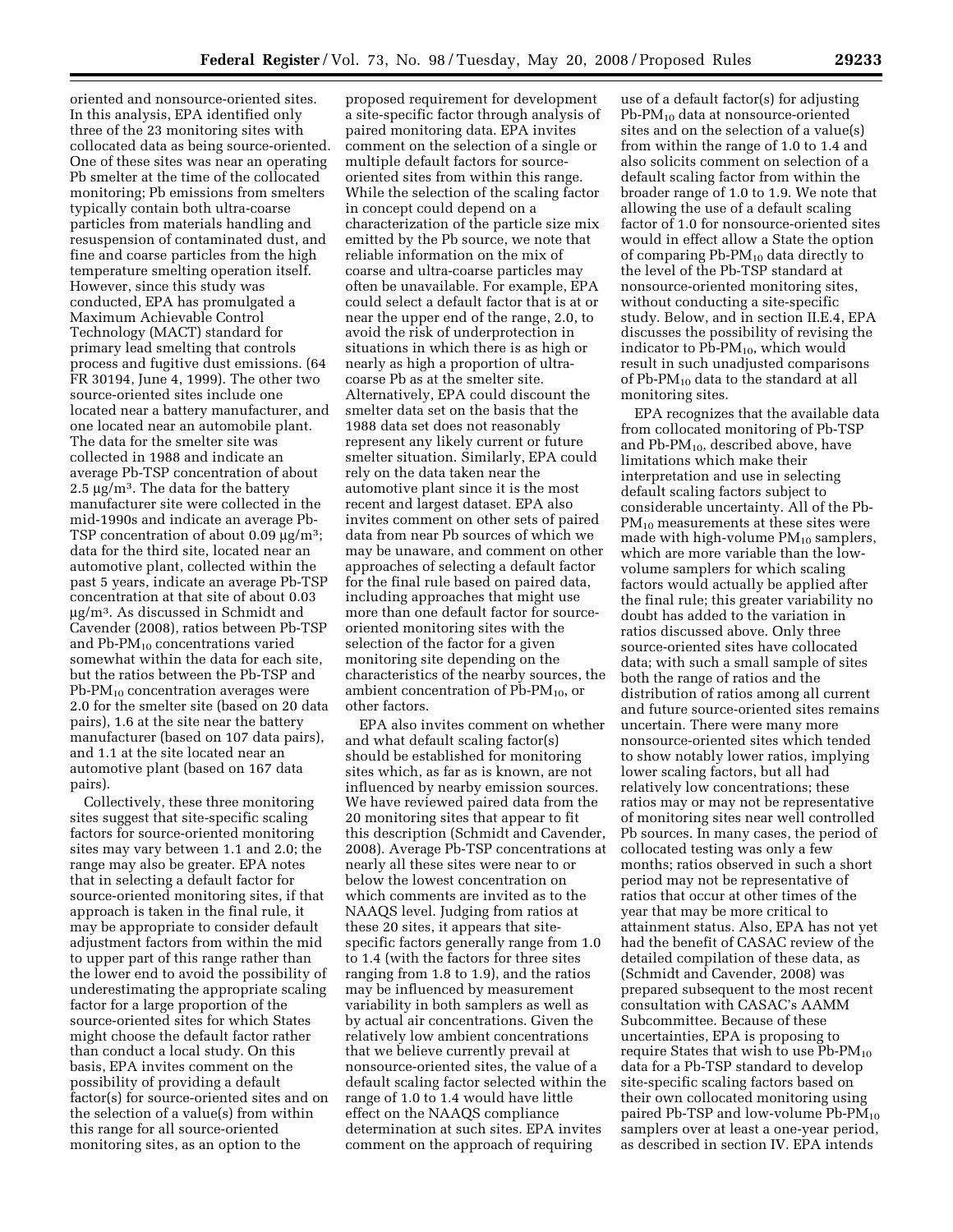to encourage States to consider conducting local studies, even if the final rule allows the use of default factors. Also, EPA invites comment on whether to provide for the use of default scaling factors, and the values of those factors.

As a possible second option, taking into consideration the advice of the CASAC Pb Panel and members of the CASAC AAMM Subcommittee, EPA has also considered potential revision of the indicator to  $Pb-PM_{10}$ . In so doing, we recognize several potential important benefits of such a revision, as well as the need to reflect such a revision in the selection of level of the standard.136 We recognize that the low volume  $PM_{10}$ sampler provides better precision and size selection characteristics which would make the associated data more comparable across sites.

In considering a potential revision of the indicator to  $Pb-PM_{10}$ , we recognize that an important issue is whether regulating concentrations of  $Pb-PM_{10}$ will lead to appropriate controls on all particle size Pb emissions from sources. For example, it would be of concern if a NAAQS based on a  $Pb-PM_{10}$  indicator resulted in different emissions control decisions at sources with a large percentage of Pb in the size range not substantially captured by  $PM_{10}$ sampling (e.g., fugitive dust emissions from Pb smelters) than the emission control decisions that would be made if the NAAQS was based on Pb-TSP. In that case, a  $PM_{10}$ -based NAAQS might not yield emissions changes by some Pb sources which under a Pb-TSP indicator would have contributed to NAAQS exceedances and subsequent emissions changes. Alternatively, while collocated Pb-TSP and  $Pb-PM_{10}$  data are lacking for a broad range of source types, there are likely many sources (e.g., high temperature combustion processes) for which virtually all of the emitted particles represented in a Pb-TSP measurement would be captured by a Pb-PM<sub>10</sub> measurement. Further, there are likely other source types with a range of particle sizes extending beyond Pb-PM10, for which controls adopted to meet a Pb-PM<sub>10</sub> requirement would also achieve a proportional reduction in ultra-coarse particles. In these situations, one might not expect any difference in emissions control

decisions whether the NAAQS is Pb-PM<sub>10</sub>-based or Pb-TSP-based.

If the indicator were to be revised to Pb-P $M_{10}$ , low-volume Pb-P $M_{10}$  samplers would become the required approach to Pb monitoring at required monitoring sites and would be a logical choice wherever else NAAQS-oriented Pb monitoring is undertaken. Nonetheless EPA notes that retaining Pb-TSP monitors at some relatively small subset of the  $Pb-PM_{10}$  monitoring sites would be beneficial for purposes of scientific understanding of both ambient conditions and the performance of the two types of measurement systems.

For reasons discussed here, and taking into account information and assessments presented in the Criteria Document, Staff Paper, and ANPR, the advice and recommendations of CASAC and of members of the CASAC AAMM Subcommittee, and public comments to date, the Administrator proposes to retain the current indicator of Pb-TSP, measured by the current FRM, a current FEM, or an FEM approved under the proposed revisions to 40 CFR part 53, but with expansion of the measurements accepted for determining attainment or nonattainment of the Pb NAAQS to provide an allowance for use of  $Pb-PM_{10}$ data, measured by the new low-volume  $Pb-PM_{10}$  FRM specified in the proposed appendix Q to 40 CFR part 50 or by a FEM approved under the proposed revisions to 40 CFR part 53, with sitespecific scaling factors as described above and more specifically below in section IV. The Administrator invites comment on also providing States the option of using default scaling factors instead of conducting the testing that would be needed to develop the sitespecific scaling factors. In consideration of all of the issues discussed above, the Administrator also invites comment on a second option, a revision of the current indicator to Pb-PM10. (Considerations related to the level of a standard based on a  $PM_{10}$  indicator are discussed below in section II.E.4.) The Administrator solicits comment on all of the issues discussed above, and specifically with regard to the potential for a  $Pb-PM_{10}$  indicator to influence implementation of controls in ways that would lead to less control associated with larger particles than might be achieved with a Pb-TSP-based NAAQS, taking into account the variability noted above for TSP sampling.

2. Averaging Time and Form

The statistical form of the current standard is a not-to-be-exceeded or maximum value, averaged over a calendar quarter. This might also be described as requiring that no average

air Pb concentration representing a time period of duration as long as calendar quarter (or longer) may exceed the level of the standard. As noted in section II.D.1.a, EPA set the standard in 1978 as a ceiling value with the conclusion that this air level would be safe for indefinite exposure for young children (43 FR 46250).

The basis for selection of the current standard's averaging time of calendar quarter reflects consideration of the evidence available when the Pb NAAQS were promulgated in 1978. At that time, the Agency had concluded that the level of the standard,  $1.5 \mu g/m^3$ , would be a ''safe ceiling for indefinite exposure of young children'' (43 FR 46250), and that the slightly greater possibility of elevated air Pb levels for shorter periods within the quarterly averaging period as contrasted to the monthly averaging period proposed in 1977 (43 FR 63076), was not significant for health. These conclusions were based in part on the Agency's interpretation of the health effects evidence as indicating that 30 µg/ dL was the maximum safe level of blood Pb for an individual child.

With regard to averaging time, after consideration of the evidence available at that time, the 1990 Staff Paper concluded that ''[a] monthly averaging period would better capture short-term increases in lead exposure and would more fully protect children's health than the current quarterly average'' (USEPA, 1990b). The 1990 Staff Paper further concluded that ''[t]he most appropriate form of the standard appears to be the second highest monthly average in a 3-year span. This form would be nearly as stringent as a form that does not permit any exceedances and allows for discounting of one 'bad' month in 3 years which may be caused, for example, by unusual meteorology.'' In their review of the 1990 Staff Paper, the CASAC Pb Panel concurred with the staff recommendation to express the lead NAAQS as a monthly standard not to be exceeded more than once in three years.

As summarized in section II.B above and discussed in detail in the Criteria Document, the currently available health effects evidence<sup>137</sup> indicates a wider variety of neurological effects, as well as immune system and hematological effects, associated with substantially lower blood Pb levels in children than were recognized when the standard was set in 1978. Further, the health effects evidence with regard to characterization of a threshold for

<sup>136</sup>EPA recognizes and has specifically considered that such a decision would affect the selection of the level of the standard, recognizing that it is the combination of indicator and level (with averaging and time and form) that determine the degree of protection afforded by the standard. Section II.E.4 further considers the impact of adoption of a  $Pb-PM_{10}$  indicator on the selection of a level for the standard.

<sup>137</sup>The differing evidence and associated strength of the evidence for these different effects is described in detail in the Criteria Document.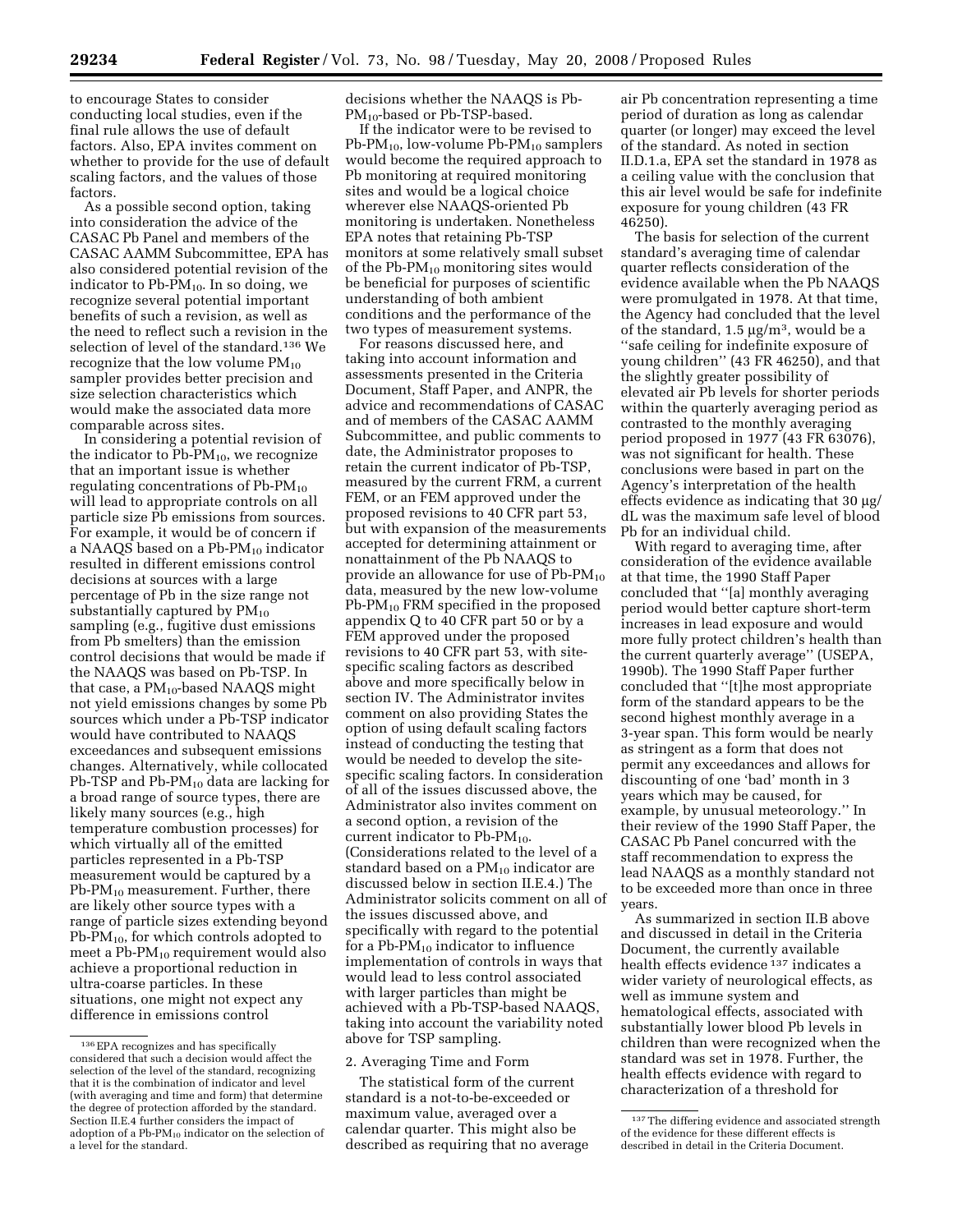adverse effects has changed since the standard was set in 1978, as have the Agency's views on the characterization of a safe blood Pb level.138 In consideration of averaging time for the Pb NAAQS, we note the following aspects of the current health effects evidence.

• Children are exposed to ambient Pb via inhalation and ingestion, with Pb that is taken into the body absorbed through the lungs and through the gastrointestinal tract. Studies on Pb uptake, elimination, and distribution show that Pb is absorbed into peripheral tissues in adults within a few days (USEPA 1986a; USEPA 1990b, p. IV–2). Absorption of Pb from the gastrointestinal tract appears to be greater and faster in children as compared to adults (CD, Section 4.2.1). Once absorbed, it is quickly distributed from plasma to red blood cells and throughout the body.

• Lead accumulates in the body and is only slowly removed, with bone Pb serving as a blood Pb source for years after exposure and as a source of fetal Pb exposure during pregnancy (CD, Sections 4.3.1.4 and 4.3.1.5).

• Blood Pb levels, including levels of the toxicologically active fraction, respond quickly to increased Pb exposure, such that an abrupt increase in Pb uptake rapidly changes blood Pb levels. The associated time to reach a new quasi-steady state with the total body burden after such an occurrence is projected to be approximately 75 to 100 days (CD, p. 4–27).

• The elimination half-life, which describes the time for blood Pb levels to stabilize after a reduction in exposure, for the dominant phase for blood Pb responses to changes in exposure is on the order of 20 to 30 days for adults (CD, p. 4–25). Blood elimination half-lives are influenced by contributions from bone. Given the tighter coupling in children of bone stores with blood levels, children's blood Pb is expected to respond more quickly than adults (CD, pp. 4–20 and 4–27).

• Data from NHANES II and an analysis of the temporal relationship between gasoline consumption data and blood lead data generally support the inference of a prompt response of children's blood Pb levels to changes in exposure. Children's blood Pb levels and the number of children with elevated blood Pb levels appear to respond to monthly variations in Pb emissions from Pb in gasoline (EPA,

1986a, p. 11–39; Rabinowitz and Needleman, 1983; Schwartz and Pitcher, 1989; USEPA, 1990b).

• The evidence with regard to sensitive neurological effects is limited in what it indicates regarding the specific duration of exposure associated with effect, although it indicates both the sensitivity of the first 3 years of life and a sustained sensitivity throughout the lifespan as the human central nervous system continues to mature and be vulnerable to neurotoxicants (CD, Section 8.4.2.7). The animal evidence supports our understanding of periods of development with increased vulnerability to specific types of effect (CD, Section 5.3), and indicates a potential importance of exposures on the order of months.

• Evidence of a differing sensitivity of the immune system to Pb across and within different periods of life stages indicates a potential importance of exposures as short as weeks to months duration. For example, the animal evidence suggests that the gestation period is the most sensitive life stage followed by early neonatal stage, and within these life stages, critical windows of vulnerability are likely to exist (CD, Section 5.9 and p. 5–245).

Evidence described in the Criteria Document and the risk assessment indicate that ingestion of dust can be a predominant exposure pathway for young children to air-related Pb, and that there is a strong association between indoor dust Pb levels and children's blood Pb levels. As stated in the Criteria Document, ''given the large amount of time people spend indoors, exposure to Pb in dusts and indoor air can be significant'' (CD, p. 3–27). The Criteria Document further describes studies that evaluated the influence of dust Pb exposure on children's blood Pb: ''Using a structural equation model, Lanphear and Roghmann (1997) also found the exposure pathway most influential on blood Pb was interior dust Pb loading, directly or through its influence on hand Pb. Both soil and paint Pb influenced interior dust Pb; with the influence of paint Pb greater than that of soil Pb. Interior dust Pb loading also showed the strongest influence on blood Pb in a pooled multivariate regression analysis (Lanphear *et al.*, 1998).'' (CD, p. 4–134). Further, a recent study of dustfall near an open window in New York City indicates the potential for a relatively rapid response of indoor dust Pb loading to ambient airborne Pb, on the order of weeks (CD, p. 3–28; Caravanos *et al.*, 2006a).

We note that the health effects evidence identifies varying length

durations in exposure that may be relevant and important. In light of uncertainties in aspects such as response times of children's exposure to airborne Pb, we recognize, as in the past, that this evidence provides a basis for consideration of both calendar quarter and calendar month as averaging times.

In considering averaging time and form, EPA has combined the current quarterly averaging time with the current not-to-be exceeded (maximum) form and has also combined a monthly averaging time with a second maximum form, so as to provide an appropriate degree of year-to-year stability that a maximum monthly form would not afford. We also note that, as discussed below, the second maximum monthly form provides a roughly comparable degree of protection on a broad national scale.

In this consideration of averaging time and form, EPA has taken into account analyses using air quality data for 2003– 2005 that are presented in the Staff Paper (chapter 2). These analyses consider both a period of three calendar years and a period of one calendar year (with the form of the current standard being the maximum quarterly mean). These analyses indicate that, with regard to either single-year or 3-year statistics for the 2003–2005 dataset, a second maximum monthly mean yields very similar, although just slightly greater, numbers of sites exceeding various alternative levels as a maximum quarterly mean, with both yielding fewer exceedances than a maximum monthly mean.139 That is, these two averaging time and form combinations resulted in roughly the same number of areas that would not attain a standard at any given level on a broad national scale, suggesting roughly comparable public health protection. However, the relative protection provided by these two forms may differ from area to area. For example, some of the areas meeting a maximum quarterly mean standard over the 2003–2005 period at a given level did not meet a second maximum monthly mean standard at the same level because there were at least two months with high monthly concentrations which were averaged with a lower concentration month in the same quarter. On the other hand,

<sup>138</sup>For example, EPA recognizes today that ''there is no level of Pb exposure that can yet be identified, with confidence, as clearly not being associated with some risk of deleterious health effects'' (CD, p. 8–63).

<sup>139</sup>For example, 49 sites (of 189) exceed a standard level of 0.10 µg/m3 based on a form of maximum quarterly mean while 54 sites exceed based on a form of second maximum monthly mean. Further, 25 sites exceed a standard level of 0.30 µg/m3 based on a form of maximum quarterly mean while 29 sites exceed based on a form of second maximum monthly mean (Staff Paper, Table  $2-6$ ).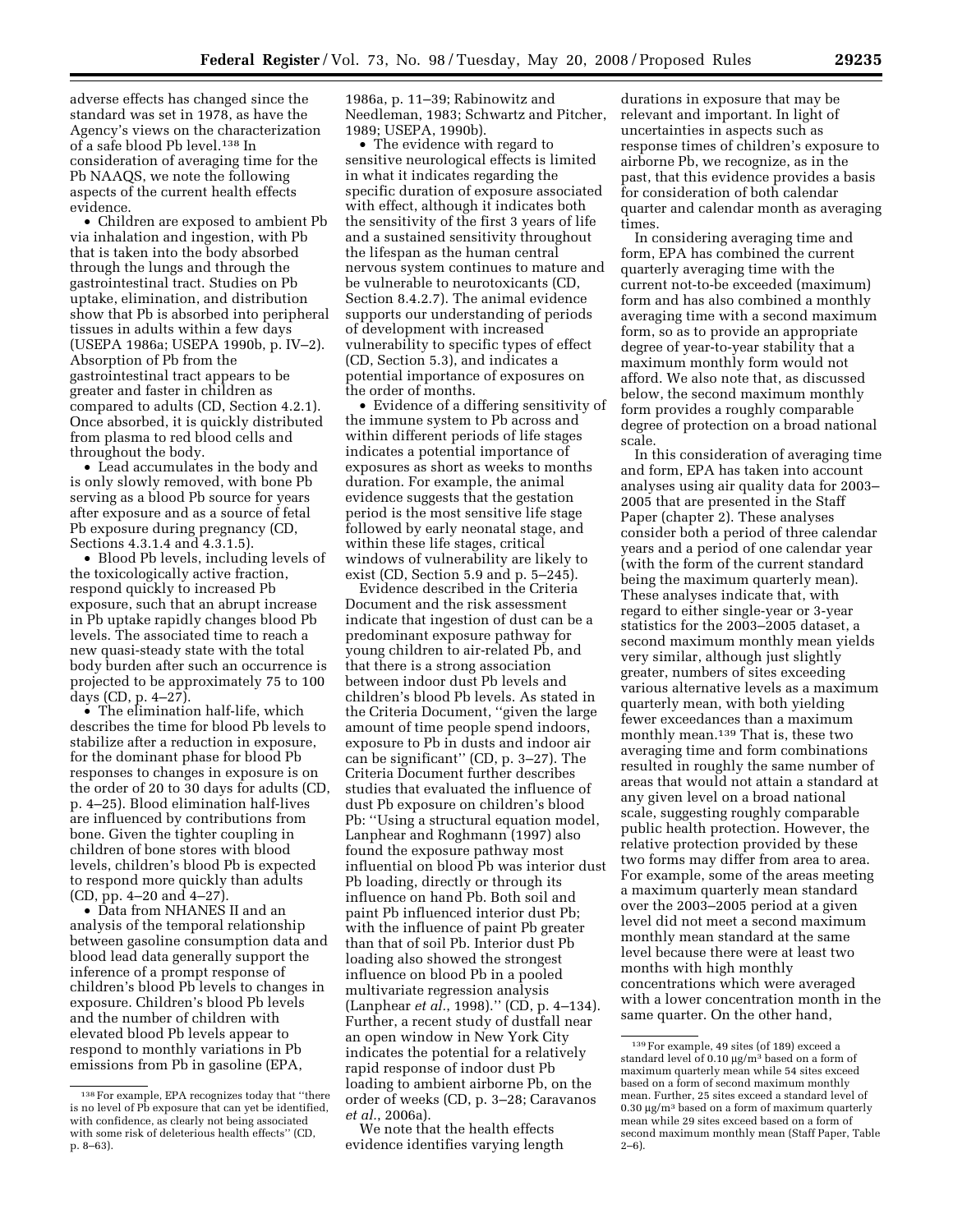theoretically it is possible for an area to meet a given standard level with a second maximum monthly mean averaging time and form and not meet it for a maximum quarterly mean (e.g., the second highest monthly average may be below the standard level while the quarterly average may exceed it). Moreover, control programs to reduce quarterly mean concentrations may not have the same protective effect as control programs aimed at reducing concentrations in every individual month. Given the limited scope of the current monitoring network which lacks monitors near many significant Pb sources and uncertainty about Pb source emissions and possible controls, it is difficult to more quantitatively compare the protectiveness of the quarterly mean versus the second maximum monthly mean approaches.

In their advice to the Agency in this review, CASAC has recommended that consideration be given to changing from a calendar quarter to a monthly averaging time (Henderson, 2007a, 2007b, 2008). In making that recommendation, CASAC emphasizes support from studies that suggest that blood Pb concentrations respond at shorter time scales than would be captured completely by quarterly values, as indicated by their description of their recommendation for adoption of a monthly averaging time as ''more protective of human health in light of the response of blood lead concentrations that occur at subquarterly time scales'' (Henderson, 2007a). With regard to form of the standard, CASAC has stated that one could ''consider having the lead standards based on the second highest monthly average, a form that appears to correlate well with using the maximum quarterly value'', while also indicating that ''the most protective form would be the highest monthly average in a year'' (Henderson, 2007a).

Among the public comments the Agency received on the discussion of averaging time and form in the ANPR, the majority concurred with the CASAC recommendation for a revision of the averaging time to a calendar month.

The 1990 Staff Paper and the Staff Paper for this review both recommended that the Administrator consider specifying, in the form of the NAAQS, that compliance with the NAAQS will be evaluated over a 3-year period. The Administrator has considered this recommendation and is proposing to adopt it. In the 3-year approach, a monitor would be considered to be in violation of the NAAQS as of a certain date if in any of the three previous calendar years with

sufficiently complete data (as explained in detail in section IV below), the value of the selected form of the indicator (e.g., second maximum monthly average or maximum quarterly average) exceeded the level of the NAAQS. A monitor, initially or after once having violated the NAAQS, would not be considered to have attained the NAAQS until three years have passed without the form and level of the standard being violated. Many types of Pb sources have variable emissions from day-to-day and year-to-year due to market conditions for their products and/or weather variations that can affect the generation of fugitive dust from contaminated roadways and grounds. In addition, variations in wind patterns from year to year can cause a near-source Pb monitor to be exposed to high concentrations on more days in one year than in another, even if source emissions are constant, especially if it operates on only some days. Thus, it is possible for a monitor to indicate a violation of a hypothetical form and level in one period but not in another, even if no permanent controls have been applied at nearby source(s). Analysis of historical Pb air concentration data has confirmed that this pattern of fluctuating monitoring results can happen at the levels and forms being proposed. It would potentially reduce the public health protection afforded by the standard if areas fluctuated in and out of formal nonattainment status so frequently that states do not have opportunity and incentive to identify sources in need of more emission control and to require those controls to be put in place. The 3 year approach would help ensure that areas initially found to be violating the NAAQS have effectively controlled the contributing lead emissions before being redesignated to attainment/ maintenance.

In considering averaging time and form for the standard, the Administrator has considered the information summarized above (described in more detail in Criteria Document and Staff Paper), as well as the advice from CASAC and public comments. The Administrator recognizes that there is support in the evidence for a monthly averaging time consistent with the following observations: (1) The health evidence indicates that very short exposures can lead to increases in blood Pb levels, (2) the time period of response of indoor dust Pb to airborne Pb can be on the order of weeks, and (3) the health evidence indicates that adverse effects may occur with exposures during relatively short windows of susceptibility, such as

prenatally and in developing infants.140 The Administrator also recognizes limitations and uncertainties in the evidence including the limited available evidence specific to the consideration of the particular duration of sustained airborne Pb levels having the potential to contribute to the adverse health effects identified as most relevant to this review, as well as variability in the response time of indoor dust Pb loading to ambient airborne Pb.

Based on these considerations and the air quality analyses summarized above, the Administrator concludes that this information provides support for an averaging time no longer than a calendar quarter. Further, the Administrator recognizes that if substantial weight is given to the evidence of even shorter times for response of dust Pb, blood Pb, and associated effects to airborne Pb, a monthly averaging time may be appropriate. Accordingly, the Administrator is proposing two options with regard to the form and averaging time for the standard, and with both he proposes making the time period evaluated in considering attainment be 3 years. One option is to retain the current not-to-be-exceeded form with an averaging time of a calendar quarter, such that the form would be maximum quarterly average across a 3-year span. The second option is to revise the averaging time to a calendar month and the form to be the second highest monthly average across a 3-year span. Based on the considerations discussed above, EPA requests comment on whether a level for a NAAQS with a monthly averaging time and a secondhighest monthly average form should be based on an adjustment to a higher level than the level for a NAAQS with a quarterly averaging time and a not-to-beexceeded form, and, if so, on the magnitude of the adjustment that would be appropriate.

3. Level for a Pb NAAQS With a Pb-TSP Indicator

With regard to level of the standard, for a standard using a Pb-TSP indicator, we first discuss evidence-based and exposure/risk-based considerations, including considerations and

<sup>140</sup>The health evidence with regard to the susceptibility of the developing fetus and infants is well documented in the evidence as described in the 1986 Criteria Document, the 1990 Supplement (e.g., chapter III) and the 2006 Criteria Document. For example, ''[n]eurobehavioral Neurobehavioral effects of Pb-exposure early in development (during fetal, neonatal, and later postnatal periods) in young infants and children (#7 years old) have been observed with remarkable consistency across numerous studies involving varying study designs, different developmental assessment protocols, and diverse populations.'' (CD, p. E–9)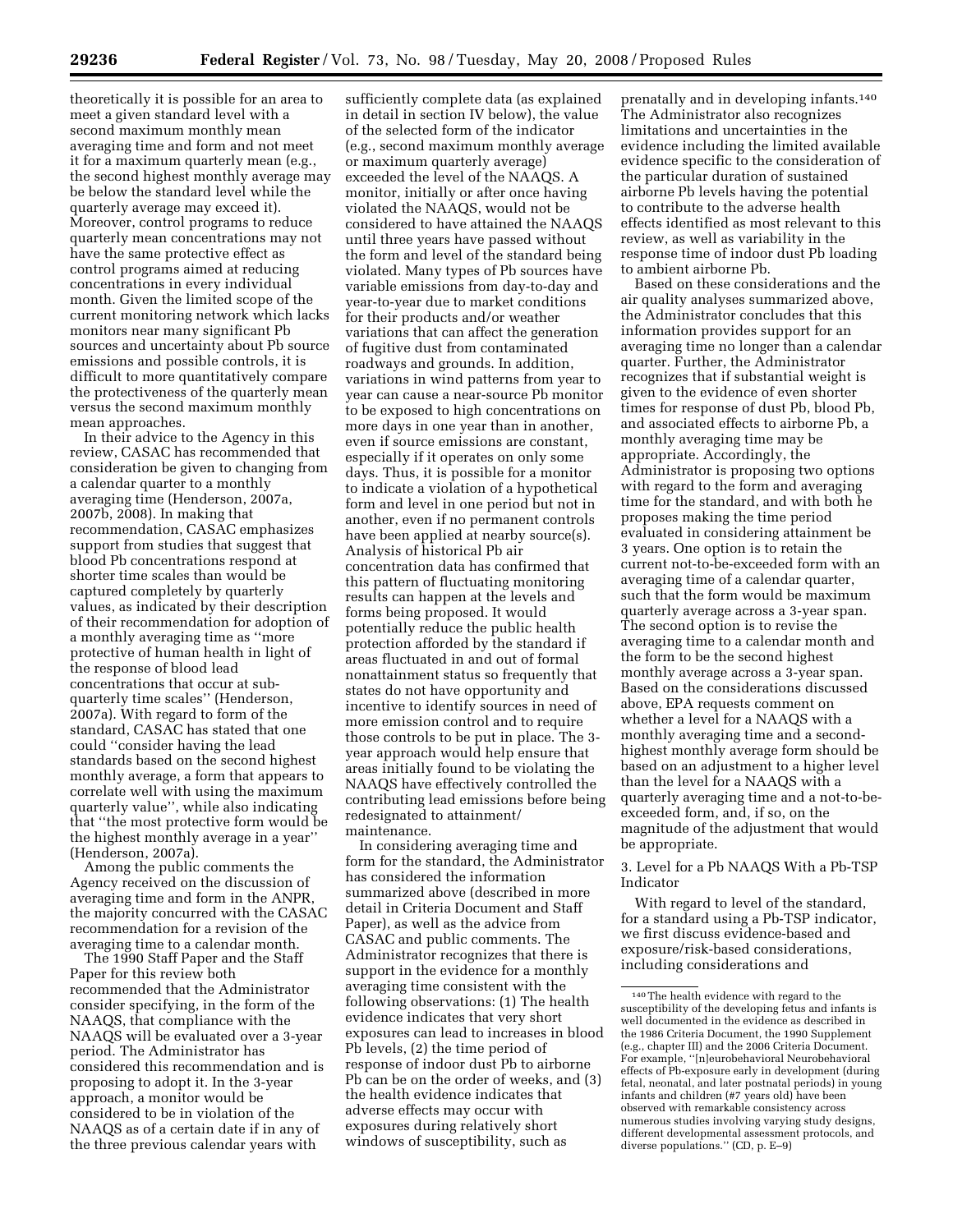conclusions of the Staff Paper, in sections II.E.3.a and II.E.3.b below. This is followed by a summary of CASAC advice and recommendations and public comments (section II.E.3.c) and the Administrator's proposed conclusions (section II.E.3.d). In addition, we discuss considerations and solicit comment with regard to a level of a standard using a  $Pb$ - $PM_{10}$  indicator in section II.E.4 below.

### a. Evidence-Based Considerations

As a general matter, EPA recognizes that in the case of Pb there are several aspects to the body of epidemiological evidence that add complexity to the selection of an appropriate level for the primary standard. As summarized above and discussed in greater depth in the Criteria Document (CD, Sections 4.3 and 6.1.3), the epidemiological evidence that associates Pb exposures with health effects generally focuses on blood Pb for the dose metric.141 In addition, exposure to Pb comes from various media, only some of which are airrelated. This presents a more complex situation than does evidence of associations between occurrences of health effects and ambient air concentrations of an air pollutant, such as is the case for particulate matter and ozone. Further, for the health effects receiving greatest emphasis in this review (neurological effects, particularly neurocognitive and neurobehavioral effects, in children), no threshold levels can be discerned from the evidence. As was recognized at the time of the last review, estimating a threshold for toxic effects of Pb on the central nervous system entails a number of difficulties (CD, pp. 6–10 to 6–11). The task is made still more complex by support in the evidence for a nonlinear rather than linear relationship of blood Pb with neurocognitive decrement, with greater risk of decrement-associated changes in blood Pb at the lower levels of blood Pb in the exposed population (Section 3.3.7; CD, Section 6.2.13). In this context EPA notes that the health effects evidence most useful in determining the appropriate level of the NAAQS is this large body of epidemiological studies. Unlike the recent review of the NAAQS for ozone, there are no clinical studies useful for informing a determination of the appropriate level for a standard.<sup>142</sup> The discussion below therefore focuses on the epidemiological studies,

recognizing and taking into consideration the complexity and resulting uncertainty in using this body of evidence to determine the appropriate level for the NAAQS.

In considering the evidence with regard to selection of the level of the standard, the Agency has considered the same evidence-based frameworks discussed above in section II.D.2.a on the adequacy of the current standard. That is, the Staff Paper considered how to apply an adapted 1978 framework to the much expanded body of evidence that is now available, and the Agency has further considered this evidence in the context of the air-related IQ loss evidence-based framework that builds on a recommendation by the CASAC Pb Panel. These evidence-based approaches are discussed below in considering the appropriate standard levels to propose.

As noted in section II.D.2.a above, this review focuses on young children as a key sensitive population for Pb exposures. In this sensitive population, the current evidence demonstrates the occurrence of health effects, including neurological effects, associated with blood Pb levels extending well below 10  $\mu$ g/dL (CD, sections 6.2, 8.4 and 8.5). As further described in section II.D.2.a above, some studies indicate Pb effects on intellectual attainment of children for which population mean blood Pb levels in the analysis ranged from approximately 2 to 8 µg/dL (CD, Sections 6.2, 8.4.2 and 8.4.2.6). Further, as noted above, the current evidence does not indicate a threshold for the more sensitive health endpoints such as neurological effects in children (CD, pp. 5–71 to 5–74 and Section 6.2.13).143

As when the standard was set in 1978, there remain today contributions to blood Pb levels from nonair sources. As discussed above (section II.D.2), current evidence is limited with regard to estimates of the aggregate reduction since 1978 of all nonair sources to blood Pb and with regard to an estimate of current nonair blood Pb levels (discussed more fully in sections II.A.4) In recognition of temporal reductions in nonair sources discussed in section II.A.4 and in the context of estimates pertinent to an application of the 1978 framework, the CASAC Pb Panel recommended consideration of 1.0 to 1.4 µg/dL or lower as an estimate of the nonair component of blood Pb pertinent to average blood Pb levels in children (as described in section II.A.4 above;

Henderson, 2007a). The Staff Paper considered this range of 1.0 to 1.4 µg/ dL for the nonair component of blood Pb in its application of the adapted 1978 evidence-based framework.

As discussed in section II.B.1.c, the current evidence in conjunction with the results and observations drawn from the exposure assessment support a focus on air-to-blood ratios for children in the range of 1:3 to 1:7, based on consideration of both inhalation and ingestion exposure pathways and on the lower air and blood Pb levels pertinent to this review. In considerations here, we have described the value of 1:5 as falling somewhat central within the range supported by the evidence.

i. Evidence-Based Framework Considered in the Staff Paper

Recommendations in the Staff Paper on standard levels were based upon an approach that built upon and adapted the general approach used by EPA in setting the standard in 1978. In adapting this approach to the currently available information, the Staff Paper recognized the more extensive and stronger body of evidence now available on a broader range of health effects associated with exposure to Pb. For example, EPA recognizes that today ''there is no level of Pb exposure that can yet be identified, with confidence, as clearly not being associated with some risk of deleterious health effects'' (CD, p. 8–63). This is in contrast to the situation in 1978 when the Agency judged that the maximum safe individual and geometric mean blood Pb levels for a population of young children were 30 µg/dL and 15 µg/dL, respectively.144

In the Staff Paper application of an adapted 1978 framework, the focus shifted away from identifying a safe blood Pb level for an individual child (and then determining an ambient air level that would keep a very high percentage of children at or below that safe level), because information was no longer available to identify such a level. Rather, the Staff Paper approach focused on identifying an appropriate population mean blood Pb level, and then identifying an ambient air level that would keep the mean blood Pb levels of children exposed at that air level below the target population mean blood Pb level. Based on the review of

<sup>141</sup>Among the studies of Pb health effects, in which blood Pb level is generally used as an index of exposure, the sources of exposure vary and are inclusive of air-related sources of Pb such as smelters (e.g., CD, chapter 6).

<sup>142</sup>See, e.g., 72 FR 37878–9 (July 11, 2007) (Ozone NAAQS Notice of Proposed Rulemaking).

<sup>143</sup>This differs from the Agency's recognition in the 1978 rulemaking of a threshold of 40 µg/dL blood Pb for an individual child for effects of Pb considered clearly adverse to health at that time, i.e., impairment of heme synthesis and other effects which result in anemia.

<sup>144</sup>More specifically, when the standard was set in 1978, the Agency stated that the population mean, measured as the geometric mean, must be 15 µg/dL in order to ensure that 99.5 percent of children in the United States would have a blood Pb level below 30 µg/dL, which was identified as the maximum safe blood Pb level for individual children based on the information available at that time (43 FR 46247–46252).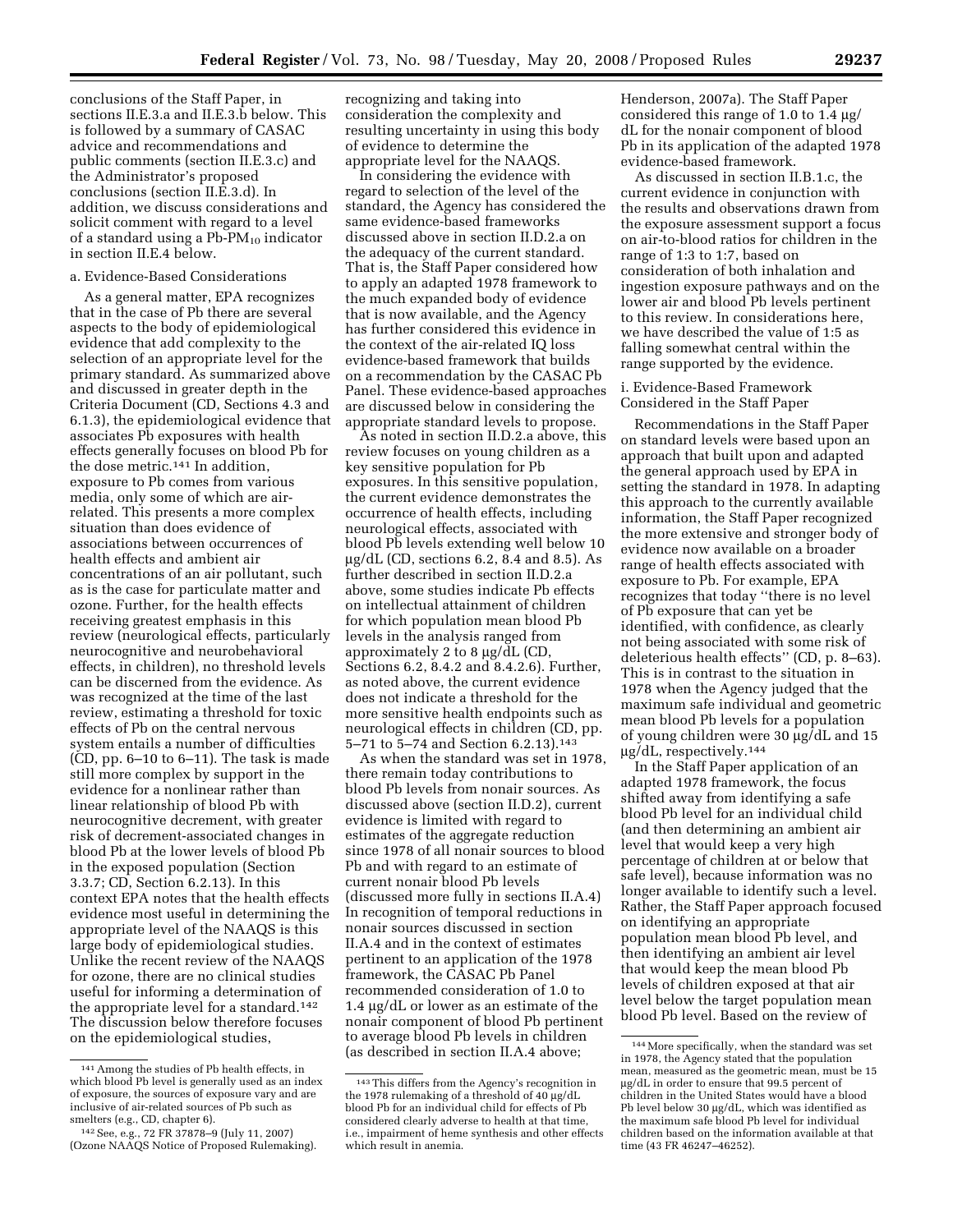the evidence, the Staff Paper approach substituted a level of 2 µg/dL for the target population geometric mean blood Pb of 15 µg/dL used in 1978. In the absence of a demonstrated safe level, at either an individual or a population level, the Staff Paper used 2 µg/dL as representative of the lowest population mean level for which there is evidence of a statistically significant association between blood lead levels and health effects (e.g., CD, p. E–9; Lanphear *et al.*, 2000).

This approach does not evaluate the magnitude or degree of health effects occurring across the population at that mean blood lead level. In this adaptation of the 1978 approach the focus is solely on the existence of a relationship between blood lead levels and neurocognitive effects. The approach takes as the public health goal the identification of an ambient air lead level that can be expected to keep the mean blood lead level of an exposed population of children at or below the lowest level at which a statistically significant association has been demonstrated between blood lead level and neurocognitive effects.145

Starting with a target population geometric mean blood lead level of 2 µg/ dL for the population of exposed children, then subtracting 1 to 1.4 µg/dL for the nonair component of blood Pb, yields 0.6 to 1 µg/dL as a target for the geometric mean air contribution to blood Pb. The adapted 1978 approach divides the air-related target by 5, an airto-blood ratio somewhat central within the range of air Pb to blood Pb ratios generally supported by the currently available evidence. This resulted in a potential standard level of 0.1 to 0.2 µg/ m3.

The Staff Paper conclusions on level for the primary Pb standard built on the staff's conclusion that the overall body of evidence clearly calls into question the adequacy of the current standard with regard to health protection afforded to at-risk populations. Based on consideration of the health effects evidence, as described above, the Staff Paper concluded that it is reasonable to consider a range for the level of the standard, for which the upper part is represented by 0.1 to 0.2  $\mu$ g/m<sup>3</sup>.

ii. Air-related IQ Loss Evidence-Based Framework

As mentioned above, in analyses subsequent to the Staff Paper and ANPR, the Agency has primarily considered the evidence in the context of an alternative evidence-based framework, referred to as the air-related IQ loss framework. This framework focuses on the contribution of airrelated Pb to neurocognitive effects, with a public health goal of identifying the appropriate ambient air level of Pb to protect exposed children from health effects that are considered adverse, and are associated with their exposure to airrelated Pb. This framework does not focus on overall blood lead levels or on nonair contribution to blood lead levels. While this avoids some of the limitations noted above with the adapted 1978 approach, EPA recognizes that looking at air-related Pb in isolation from other sources of Pb could be considered a limitation for this framework. The different limitations of each of these frameworks derive from the limitations in the underlying body of evidence available for this review.

In this air-related IQ loss evidencebased framework, we have drawn from the entire body of evidence as a basis for concluding that there are causal associations between air-related Pb exposures and population IQ loss. We have drawn more quantitatively from the evidence by combining air-to-blood ratios with evidence-based C–R functions from the epidemiological studies to quantify the association between air Pb concentrations and airrelated population mean IQ loss in exposed children. This air-related IQ loss framework focuses on selecting a standard that would prevent air-related IQ loss (and related effects) of a magnitude judged by the Administrator to be of concern in populations of children exposed to the level of the standard, taking into consideration such factors as the uncertainties inherent in such estimates. In addition to this judgment by the Administrator, this framework is also based on specifying an air-to-blood ratio (also used in the

adapted 1978 framework) and a C–R function(s) for population mean IQ response associated with blood Pb level.

In considering the evidence with regard to C–R functions, and in recognition of the finding in the evidence of a steeper slope at lower blood Pb levels (i.e., the nonlinear relationship), we have identified two sets of C–R functions (discussed more fully above in section II.B.2.b). The first set focuses on C–R functions reflecting population mean concurrent blood Pb levels of approximately 3 µg/dL.146 The second set (CD, pp. 8–78 to 8–80) considers functions descriptive of the C–R relationship from a larger set of studies that include population mean blood Pb levels ranging from a mean of 3.3 up to a median of 9.7 µg/dL (see Table 1).147

As discussed above in section II.B.2.b, the C–R functions from analyses involving the lower mean blood Pb levels, that are closer to current mean blood Pb levels in U.S. children, provide slopes of IQ loss with increasing blood Pb that range from  $-1.71$  to  $-2.94$  IQ points per  $\mu$ g/dL blood Pb. These include C–R function from Lanphear *et al.* (2005) recommended for consideration by CASAC, in light of the current blood Pb levels of U.S. children (Henderson, 2008),148 and also the C–R function

147For context, it is noted that the 2001–2004 median blood level for children aged 1–5 of all races and ethnic groups is 1.6 µg/dL, the median for the subset living below the poverty level is 2.3 µg/dL and 90th percentile values for these two groups are 4.0 µg/dL and 5.4 µg/dL, respectively. Similarly, the 2001–2004 median blood level for black, non-hispanic children aged 1–5 is 2.5 µg/dL, while the median level for the subset of that group living below the poverty level is 2.9 µg/dL and the median level for the subset living in a household with income more than 200% of the poverty level is 1.9 µg/dL. Associated 90th percentile values for 2001–2004 are 6.4 µg/dL (for black, non-hispanic children aged 1–5), 7.7 µg/dL (for the subset of that group living below the poverty level) and 4.1 µg/ dL (for the subset living in a household with income more than 200% of the poverty level). (*http://www.epa.gov/envirohealth/children/ body*\_*burdens/b1-table.htm*—then click on ''Download a universal spreadsheet file of the Body Burdens data tables'').

148 In their September 2007 letter, the CASAC Pb Panel ''recommends using the two-piece linear function for relating IQ alterations to current blood lead levels with a slope change or ''hinge'' point closer to 7.5 µg/dL than 10.82 µg/dL as used by EPA staff in the second draft exposure/risk assessments document. The higher value used by staff underestimates risk at lower blood Pb levels, where most of the population will be located.

<sup>145</sup>There are some similarities between this approach and the approach employed in determining the levels for the daily and annual PM standards in the latest PM review, where EPA determined an ambient PM level based on the ambient levels in the epidemiology studies that found statistically significant associations between changes in ambient PM levels and changes in occurrences of health effects. See 71 FR 61144 (October 17, 2006). However, there are several important differences in this adaptation to the 1978 approach for lead. For example, the health effects evaluated in the PM epidemiological studies were clearly adverse health effects, ranging from hospital admissions to premature mortality. In addition, the studies looked directly at the association between ambient level and occurrences of health effects. Here the epidemiology studies look at the association between blood lead level and neurocognitive effect, and there is an additional step to link the blood lead level to air-related lead. In addition, at a population level there is a less clear delineation of when the neurocognitive effect is adverse to public health. This is discussed below in this section with respect to the impact on public health of a shift in the mean IQ of a population of children.

<sup>146</sup>As noted above in section II.B.2.b, the loglinear C–R function with low-exposure linearization (LLL) used in the quantitative risk assessment, based on log-linear model in Lanphear *et al* 2005), has a slope that falls intermediate within this first set of functions at low blood Pb levels. The loglinear model by Lanphear *et al* (2005) is derived from the pooled International dataset for which the median blood Pb is 9.7 µg/dL.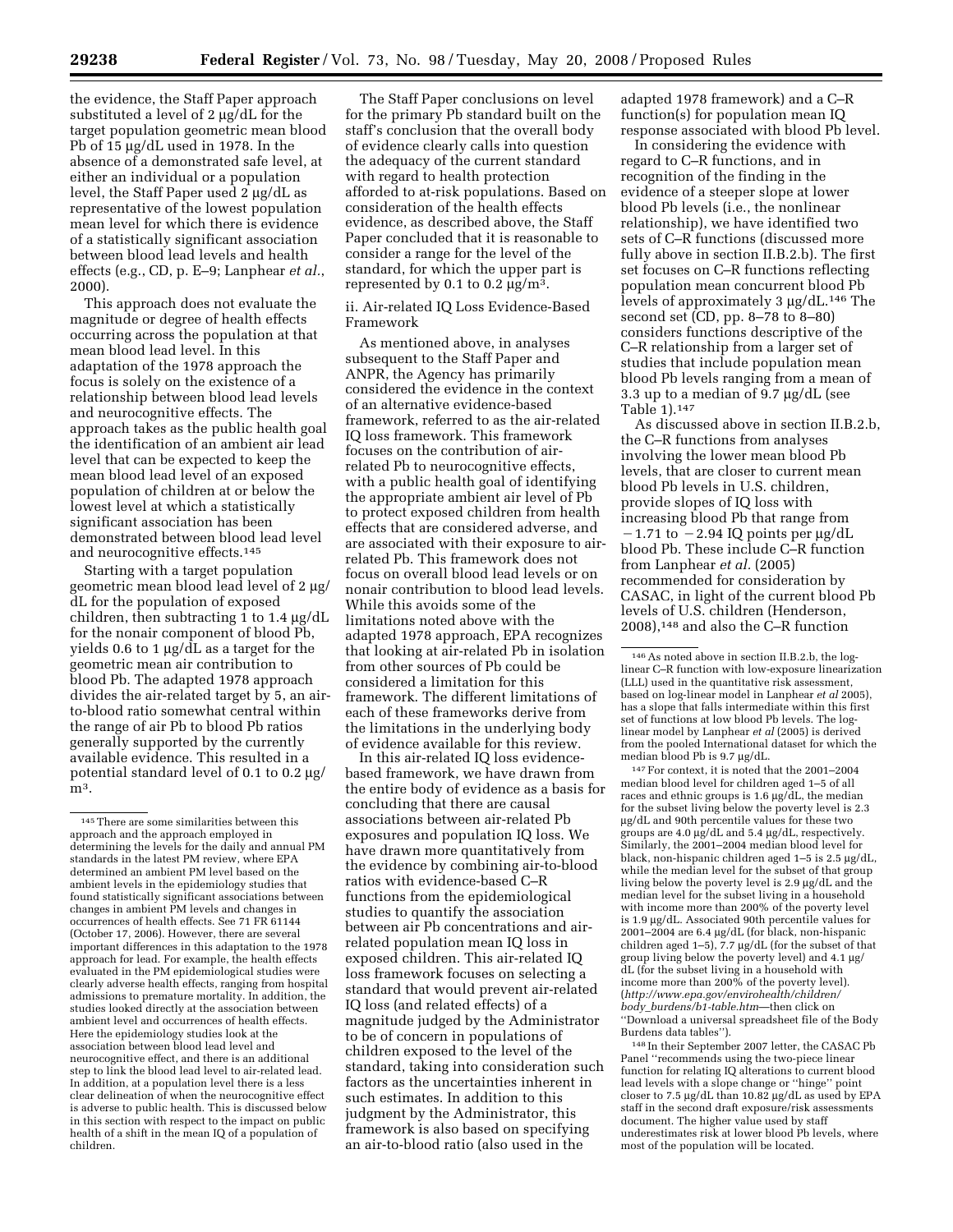given greatest weight in the risk assessment (discussed above in section II.C.2.b), the loglinear function with low-exposure linearization (the LLL function). The function yielding the lowest slope in this range is from the analysis by Tellez-Rojo and others (2006) of very young children with blood Pb levels below 5 µg/dL, with a group mean blood Pb level of 2.9 µg/dL. The function yielding the highest slope in this range is from the analysis by Lanphear and others (2005) of children whose blood Pb levels never exceeded 7.5 µg/dL, with a group mean blood Pb level of 3.24 µg/dL. The LLL function falls within the range of the other two functions at lower blood Pb levels, with an average slope of  $-2.29$  IQ points per µg/dL across blood Pb levels extending below 2 µg/dL.

The second set of C–R functions discussed in section II.B.2.b is drawn

from a larger group of studies, although these studies include groups of children with higher blood Pb levels (CD, pp. 8– 78 to 8–80) such that the population mean levels for these studies include population mean blood Pb levels ranging from a mean of 3.3 up to a median of 9.7 µg/dL (see Table 1). This second set of C–R functions is represented by a median of  $-0.9$  IQ points per µg/dL blood Pb (CD, p. 8– 80).149

In applying the air-related IQ loss evidence-based framework, as with the adapted 1978 framework, we recognize uncertainty in our estimates for the two input parameters (air-to-blood ratio and C–R function slope). Accordingly, in associating various standard levels with the estimated magnitudes of air-related mean IQ loss that would likely be prevented by keeping exposed populations below such standard levels,

we have considered combinations of parameter estimates that are potentially supportable within this framework. With regard to the C–R functions we have drawn estimates from both sets of functions. For the first set of C–R functions, we have relied on the upper and lower-end values to provide a range at lower blood Pb levels, and have focused on the LLL function for blood Pb levels above approximately 2.5 to 3.0 µg/dL, as shown in Table 7.150 From the second set of C–R functions, we have relied on the median estimate across the range of blood Pb levels considered. For air-to-blood ratios, we have focused on the estimate of 1:5 as above, and also provided IQ loss estimates using higher and lower estimates of air-to-blood ratio (i.e., 1:3 and 1:7) within the range supported by the evidence. These estimates are presented in Table 7 below.

TABLE 7.—ESTIMATES OF AIR-RELATED POPULATION MEAN IQ LOSS FOR CHILDREN EXPOSED AT THE LEVEL OF THE **STANDARD** 

|                                                    | Air-related population mean IQ loss (points) for children exposed at level of the standard |                                    |                                      |                                      |                                    |                                      |                                    |                                      |                                      |                                      |  |
|----------------------------------------------------|--------------------------------------------------------------------------------------------|------------------------------------|--------------------------------------|--------------------------------------|------------------------------------|--------------------------------------|------------------------------------|--------------------------------------|--------------------------------------|--------------------------------------|--|
| Potential level for stand-<br>ard<br>$(\mu g/m^3)$ | Air-to-blood ratio of 1:3                                                                  |                                    | Air-to-blood ratio of 1:4            |                                      |                                    | Air-to-blood ratio of 1:5            | Air-to-blood ratio of 1:6          |                                      | Air-to-blood ratio of 1:7            |                                      |  |
|                                                    | 1st group<br>of $C-R$<br>functions                                                         | 2nd group<br>of $C-R$<br>functions | 1st group<br>of $C - R$<br>functions | 2nd group<br>of $C - R$<br>functions | 1st group<br>of $C-R$<br>functions | 2nd group<br>of $C - R$<br>functions | 1st group<br>of $C-R$<br>functions | 2nd group<br>of $C - R$<br>functions | 1st group<br>of $C - R$<br>functions | 2nd group<br>of $C - R$<br>functions |  |
| 0.50                                               | $*2.9 - 3.1$                                                                               | 1.4                                | $*3.5 - 3.8$                         | 1.8                                  | $*4.1 - 4.3$                       | 2.3                                  | $*4.6 - 4.8$                       | 2.7                                  | $*5.0 - 5.3$                         | 3.2                                  |  |
| 0.40<br>                                           | $*2.4 - 2.6$                                                                               | 1.1                                | $*3.0 - 3.2$                         | 1.4                                  | $*3.5 - 3.8$                       | 1.8                                  | $*4.0 - 4.2$                       | 2.2                                  | $*4.4 - 4.6$                         | 2.5                                  |  |
| 0.30                                               | $1.5 - 2.6$                                                                                | 0.8                                | $*2.4 - 2.6$                         | 1.1                                  | $*2.9 - 3.1$                       | 1.4                                  | $*3.3 - 3.5$                       | 1.6                                  | $*3.6 - 3.9$                         | 1.9                                  |  |
| 0.20                                               | $1.0 - 1.8$                                                                                | 0.5                                | $1.4 - 2.4$                          | 0.7                                  | $1.7 - 2.9$                        | 0.9                                  | $*2.4 - 2.6$                       | 1.1                                  | $*2.7 - 3.0$                         | 1.3                                  |  |
| 0.10                                               | $0.5 - 0.9$                                                                                | 0.3                                | $0.7 - 1.2$                          | 0.4                                  | $0.9 - 1.5$                        | 0.5                                  | $1.0 - 1.8$                        | 0.5                                  | $1.2 - 2.1$                          | 0.6                                  |  |
| 0.05                                               | $0.3 - 0.4$                                                                                | 0.14                               | $0.3 - 0.6$                          | 0.18                                 | $0.4 - 0.7$                        | 0.2                                  | $0.5 - 0.9$                        | 0.27                                 | $0.6 - 1.0$                          | 0.3                                  |  |
|                                                    | $0.1 - 0.2$                                                                                | 0.05                               | $0.1 - 0.2$                          | 0.07                                 | $0.2 - 0.3$                        | 0.09                                 | $0.2 - 0.4$                        | 0.1                                  | $0.2 - 0.4$                          | 0.1                                  |  |

\*These estimates were derived using only the nonlinear C–R function from the risk assessment which, given its nonlinearity, EPA considers to better assess risk<br>across the range that includes extending into these higher sta in the asterisked cells are both derived using the LLL function, as described in the text and associated footnote above, rather than using the two linear functions of -1.71 from Tellez-Rojo, 2005 (<5 µg/dL subgroup) and -2 asterisks.

Using the air-to-blood ratio of 1:5 with the range of slopes from the first set of C–R functions indicates an air-related mean IQ loss estimate of 0.9 to 1.5 points for a population of children exposed at the standard level of 0.10 µg/ m3. Similarly, the air-related mean IQ loss estimate for a standard level of 0.20  $\mu$ g/m<sup>3</sup> is 1.7 to 2.9 points. Using the airto-blood ratio of 1:5 and the slope from

the second set of C–R functions (from blood Pb levels extending up to 10 µg/ dL) in the calculation indicates an airrelated mean IQ loss of 0.5 points for a population of children exposed at the standard level of  $0.10 \mu g/m^3$ ; the corresponding air-related mean IQ loss estimate for a standard level of 0.20 µg/ m3 is 0.9 points. Using the 1:5 air-toblood ratio with first set of C–R

functions indicates an air-related mean IQ loss estimate of approximately 3 points for a population of children exposed at the standard level of 0.30 µg/ m3. Using the slope from the second set of C–R functions indicates an air-related mean IQ loss estimate of 1.4 points for a population of children exposed at the standard level of  $0.30 \mu g/m^3$ .

Epidemiologic data indicate that the slope of the line below 7.5 µg/dL is approximately minus three  $(-3)$  IQ decrements per 1  $\mu$ g/dL blood lead and the vast majority of children in the U.S. have maximal baseline Pb blood levels below 7.5 µg/dL (Lanphear *et al.*, EHP 2005; MMWR 2005). On a population<br>level, the mean increase in blood lead concentration from airborne lead would generally be up to, but not exceeding, a blood lead concentration of 7.5 µg/ dL. This approach should also account for sensitive subpopulations of children.'' In in their January 2008 letter, the Panel also points to several other studies ''confirming that the relationship of lead exposure is non-linear and per-sists at blood lead levels considerably lower than 5 µg/dL (Lanphear, 2000; Wasserman, 2003; Kordas, 2006; Tellez-Rojo, 2006). In particular, Tellez-Rojo and co-workers

reported that the slope of the association between 24-month blood lead and the 24-month Mental Development Index (MDI) for 294 children who had peak blood lead levels below 5 µg/dL was negative  $\overline{(-1.7 \text{ points for each } 1 \text{ µg}/dL)}$  increase in blood lead concentration, p=0.01). Collectively, these studies indicate that there is sufficient evidence to support the use of the dose-response relationship from the pooled analysis at blood lead levels < 5 µg/dL (Lanphear, 2005), as described in the Final Lead Staff Paper and previously recommended by CASAC.

<sup>149</sup>As noted above (in section II.B.2.b), this slope is similar to the slope for the below 10 µg/dL piece of the piecewise model used in the RRP rule economics analysis.

<sup>150</sup>We derived estimates of air-related IQ loss using the LLL (nonlinear) function giving equal weight to all contributions of Pb to total blood Pb as illustrated by the following example. For a level of 0.30 µg/m3, and an air-to-blood ratio of 1:5, the resultant estimate of air-related blood Pb is 1.5 µg/ dL. Using estimates for nonair blood Pb levels of 1 and 1.4 µg/dL, the estimates of total blood Pb are 2.5 and 2.9 µg/dL. The corresponding total Pbrelated IQ loss estimates based on the LLL function are 5.2 and 5.6 points IQ loss. These estimates are then multiplied by the fraction of total Pb that is air-related (*i.e.*, 1.5/2.5 and 1.5/2.9) to derive the estimated range of air-related IQ loss (2.9–3.1 points).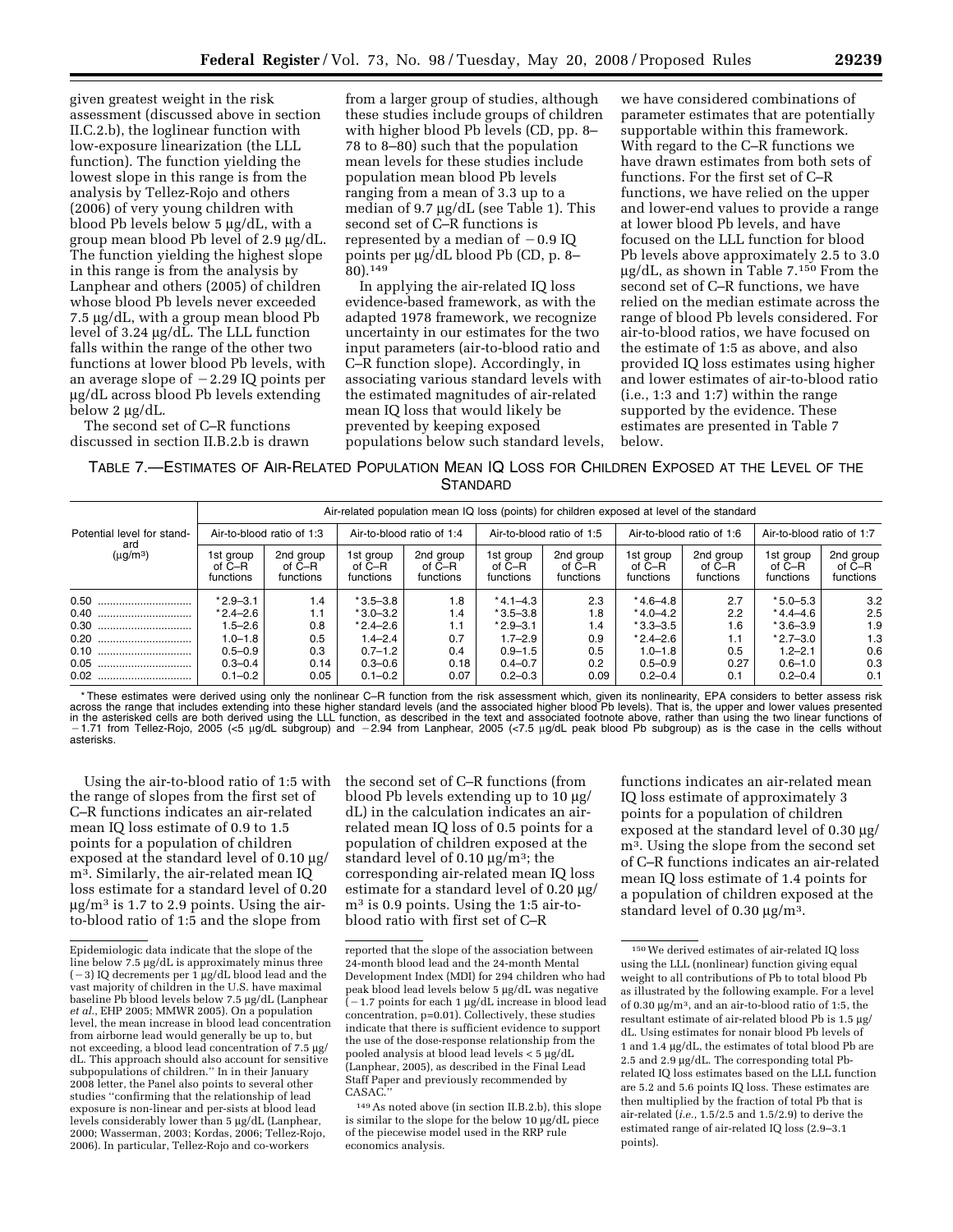As mentioned above, we recognize uncertainty in the air-to-blood values, and have accordingly also considered estimates of air-to-blood ratio that are lower and higher than the 1:5 value used above. Accordingly, we note that using a lower air-to-blood ratio, such as 1:3 (low end of range from evidence) generally results in lower air-related IQ loss estimates with either set of C–R functions (approximately 40% lower than those using a ratio of 1:5). Similarly, use of a higher air-to-blood ratio, such as 1:7, yields higher airrelated mean IQ loss estimates with either set of C–R functions (approximately 40% higher than those using a ratio of 1:5).

In applying this framework, we have also considered higher standard levels, above  $0.30 \text{ µg/m}^3$  up to the highest alternative level included in the risk assessment (e.g., up to  $0.50 \mu g/m^3$ ). Using the 1:5 air-to-blood ratio with the first set of C–R functions, the air-related mean IQ loss estimate for a standard level of 0.50 µg/m3 is approximately 4 points. Using the slope from the second set of C–R functions indicates an airrelated mean IQ loss estimate of 2.3 points for a population of children exposed at the standard level of 0.50 µg/ m3. Using the 1:3 air-to-blood ratio with the first set of C–R functions indicates an air-related mean IQ loss estimate of approximately 3 points for a population of children exposed at the standard level of  $0.50 \mu g/m^3$ . Using the 1:3 air-toblood ratio and the slope for the second set of C–R functions indicates an airrelated mean IQ loss estimate of 1.4 points for a population of children exposed at the standard level of 0.50 µg/ m<sup>3</sup>.

Further, we have also considered lower standard levels, down to the lowest alternative levels included in the risk assessment (e.g., 0.05 to 0.02 µg/ m3). For example, across both sets of C– R functions and the range of air-to-blood ratios considered above (1:3 to 1:7), a standard level of  $0.05 \mu g/m^3$  indicates an air-related mean IQ loss of approximately 0.1 to 1 point. The estimates for either set of C–R functions are approximately 50% lower at the standard level of  $0.02 \mu g/m^3$ .

### b. Exposure- and Risk-Based Considerations

To inform judgments about a range of levels for the standard that could provide an appropriate degree of public health protection, in addition to considering the health effects evidence, EPA also considered the quantitative estimates of exposure and health risks attributable to air-related Pb upon meeting specific alternative levels of

alternative Pb standards and the uncertainties in the estimated exposures and risks, as discussed above in Section III.B. As discussed above, the risk assessment conducted by EPA is based on exposures that have been estimated for children of less than 7 years of age in several case studies. The assessment estimated the risk of adverse neurocognitive effects in terms of IQ loss associated with total and air-related Pb exposures, including incidence of different magnitudes of IQ loss in the three location-specific case studies. In so doing, EPA is mindful of the important uncertainties and limitations that are associated with the exposure and risk assessments. For example, with regard to the risk assessment important uncertainties include those related to estimation of blood Pb C–R functions, particularly for blood Pb concentrations at and below the lower end of those represented in the epidemiological studies characterized in the Criteria Document.

EPA also recognizes important limitations in the design of, and data and methods employed in, the exposure and risk analyses. For example, the available monitoring data for Pb relied upon for estimating current conditions for the urban case studies are quite limited, in that monitors are not located near many of the larger known Pb sources, which results in potential underestimation of current conditions, and there is uncertainty about the proximity of existing monitors to other Pb sources potentially influencing exposures, such as old urban roadways and areas where housing with Pb paint has been demolished or has undergone extensive exterior renovation. All of these limitations raise uncertainty as to whether these data adequately capture the magnitude of ambient Pb concentrations to which the target population is currently exposed. Additionally, EPA recognizes that there is not sufficient information available to evaluate all relevant sensitive groups (e.g., adults with chronic kidney disease) or all Pb-related health effects (e.g., neurological effects other than IQ loss, immune system effects, adult cardiovascular or renal effects), and the scope of our analyses was generally limited to estimating exposures and risks in case studies intended to illustrate a variety of Pb exposure situations across the U.S., with three of them focused on specific areas in three cities. As noted above, however, coordinated intensive efforts over the last 20 years have yielded a substantial decline in blood Pb levels in the United States. Recent NHANES data (2003–

2004) yield blood lead level estimates for children age 1 to 5 years of 1.6 µg/ dL (median) and 3.9 µg/dL (90th percentile). These median and 90th percentile national-level data are lower than modeled values generated for the three location-specific urban case studies current conditions scenarios (described in section II.C.3.a above). As noted in section II.C.3.a, however, the urban case studies and the NHANES study are likely to differ with regard to factors related to Pb exposure, including ambient air levels (e.g., the national median ambient air Pb concentrations are generally lower than those in the location-specific case studies).

As described in section II.C.2.e, we also recognize limitations in our ability to characterize the contribution of airrelated Pb to total Pb exposure and Pbrelated health risk. As a result, we have approximated estimates for the airrelated pathways, bounded on the low end by exposure/risk estimated for the ''recent air'' category and on the upper end by the exposure/risk estimated for the ''recent air'' plus ''past air'' categories.151

We generally focus in this discussion on risk estimates derived using the LLL (log-linear with low exposure linearization) C–R function. Further, in considering the risk estimates in light of IQ loss estimates (described in section II.E.3.a) of the air-related IQ loss evidence-based framework, we focus here on risk estimates for the general urban and primary Pb smelter subarea case studies as these cases studies generally represent population exposures for more highly air-pathway exposed children residing in small neighborhoods or lozalized residential areas with air concentrations nearer the standard level being evaluated than do the location-specific case studies in which populations have a broader range of air-related exposures including many well below the standard level being evaluated.

In considering the results of the risk assessment for the alternative standard levels assessed, we note that the risk estimates are roughly consistent with and generally supportive of the evidence-based mean air-related IQ loss estimates described above (section II.E.3.a). For example, at a standard level of 0.20 µg/m3, the evidence-based approach indicates estimates of mean air-related IQ loss ranging from less than

<sup>151</sup>As noted in section II.C.2.e above, the recent air category does not include a variety of air-related categories (including some associated with air deposition to outdoor surfaces and diet) and both the recent air and past categories may include some Pb in soil or dust from the historical use of Pb in paint.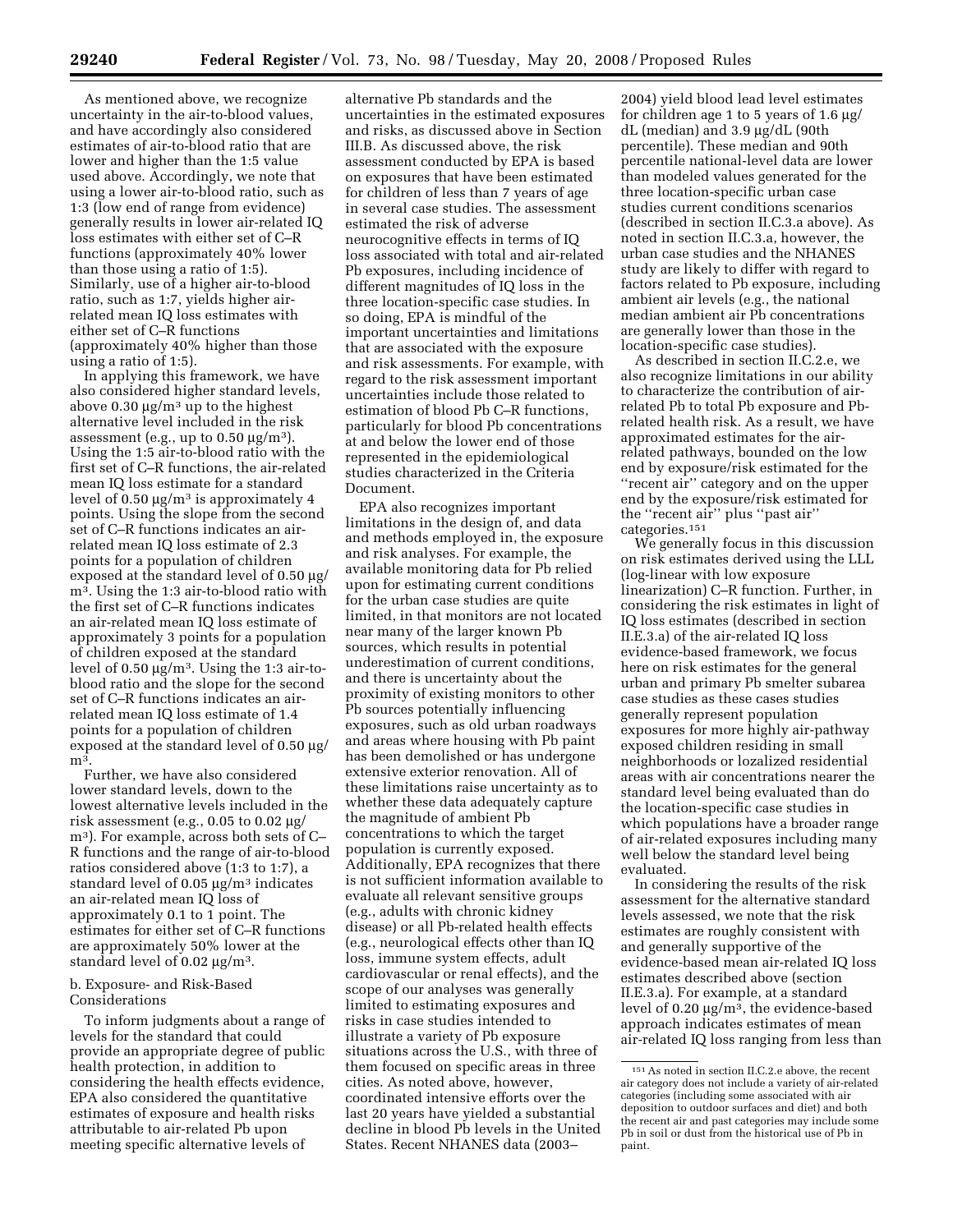1 to approximately 3 points IQ loss, while the median air-related risk estimates for this level in the general urban case study are represented by a lower bound near 1 point IQ loss and an upper bound near 3 points IQ loss. The corresponding upper bound air-related IQ loss estimate for the primary Pb smelter case study subarea is 3.7 points. Alternatively, at a standard level of 0.50 µg/m3, the evidence-based approach indicates estimates of mean air-related IQ loss ranging from approximately 1.5 points to greater than 4 points, while the median air-related risk estimates for this level for the general urban case study are represented by a lower bound near 2 points IQ loss and an upper bound just below 4 points IQ loss (section II.C.3.b). The corresponding upper bound air-related IQ loss estimate for the primary Pb smelter case study subarea is 4.5 points. Also, while the risk assessment did not specifically assess the standard levels of 0.10 and 0.30  $\mu$ g/m<sup>3</sup>, we note that estimates for these levels based on interpolation from the estimates described above are also roughly consistent with and generally supportive of the evidence-based mean air-related IQ loss estimates described in section II.E.3.a above (Murphy and Pekar, 2008).

As mentioned above (section II.E.3.a), the Staff Paper conclusions on level for the primary Pb standard built on staff 's conclusion that the overall body of evidence clearly calls into question the adequacy of the current standard with regard to health protection afforded to at-risk populations. Drawing from both consideration of the evidence and consideration of the quantitative risk and exposure information (described in section II.E.3.b), staff concluded that the available information provides strong support for consideration of a range of standard levels that are appreciably below the level of the current standard in order to provide increased public health protection for these populations, with support for this conclusion. With regard to the risk estimates, the Staff Paper recognized that, to the extent one places weight on risk estimates for the lower standard levels, those estimates may suggest consideration of a range of levels that extend down to the lowest levels assessed in the risk assessment, 0.02 to 0.05  $\mu$ g/m<sup>3</sup>. In summary, the Staff Paper concluded that ''a level for the standard set in the upper part of [the staff] recommended range (0.1–0.2 µg/ m3, particularly with a monthly averaging time) is well supported by the evidence and also supported by estimates of risk associated with policyrelevant Pb that overlap with the range

of IQ loss that may reasonably be judged to be highly significant from a public health perspective, and is judged to be so by CASAC'' (USEPA, 2007c). Further, the Staff Paper concluded that ''a standard set in the lower part of the range would be more precautionary and would place weight on the more highly uncertain range of estimates from the risk assessment'' (USEPA, 2007c).

#### c. CASAC Advice and Recommendations and Public **Comments**

Beyond the evidence- and risk/ exposure-based information discussed above, EPA's consideration of the level for the TSP-based standard also takes into account the advice and recommendations of CASAC, based on their review of the Criteria Document, the Staff Paper and the related technical support document, and the ANPR, as well as comments from the public on drafts of the Staff Paper and related technical support document and the ANPR.

In their advice to the Agency during this review CASAC has recognized the importance of both the health effects evidence and the exposure and risk information in selecting the level for the TSP-based standard (Henderson, 2007a, 2007b, 2008). In two separate letters sent prior to publication of the ANPR, CASAC stated that it is the unanimous judgment of the CASAC Lead Panel that the primary NAAQS should be ''substantially lowered'' to ''a level of about  $0.2 \ \mu g/m^3$  or less," reflecting their view of the health effects evidence (Henderson, 2007a,b). In their most recent letter, reflecting their review of the ANPR and Staff Paper, the Panel reiterated their earlier judgment, stating that *''[t]he Committee unanimously and fully supports Agency staff's scientific analyses in recommending the need to substantially lower the level of the primary (public-health based) Lead NAAQS, to an upper bound of no higher than 0.2* µ*g/m3 with a monthly averaging time.''*

The CASAC Pb Panel also provided advice regarding how the Agency should consider IQ loss estimates derived from the risk assessment in selecting a level for the standard (Henderson, 2007a). The Panel stated that they consider a population loss of 1–2 IQ points to be ''highly significant from a public health perspective''.

Among the many public comments the Agency has received in this review regarding the level of the standard, the overwhelming majority recommended appreciable reductions in the level, e.g., setting it at  $0.2 \mu g/m^3$  or less, while only a few recommended that the Agency

make no or only a modest adjustment. Among the comments recommending appreciable reduction, many noted the importance of considering exposures and risks to vulnerable and susceptible populations. Some recognized that blood Pb levels are disproportionately elevated among minority and lowincome children, and recommended more explicit consideration of issues of environmental justice. And some comments also noted the need for the standard to provide an adequate margin of safety, indicating that such a need might provide support for consideration of much lower levels. The American Academy of Pediatrics recommended that EPA set the level at 0.2 or lower, and also recommended that EPA consider the approach developed by the State of California Environmental Protection Agency (Cal-EPA) for the purposes of school site assessment, which has at its goal prevention of a rise in blood Pb level that Cal-EPA has predicted to be associated with an incremental increase estimated to decrease IQ by 1 point.

d. Administrator's Proposed Conclusion Concerning Level

For the reasons discussed below, and taking into account information and assessments presented in the Criteria Document and Staff Paper, the advice and recommendations of CASAC, and the public comments to date, the Administrator proposes to revise the existing primary Pb standard. Specifically, the Administrator proposes to revise the level of the primary Pb standard, defined in terms of the current Pb-TSP indicator, to within the range of 0.10 to 0.30  $\mu$ g/m<sup>3</sup>, conditional on judgments as to the appropriate values of key parameters to use in the context of the air-related IQ loss evidence-based framework discussed below.

Further, in recognition of alternative views of the science, the exposure and risk assessments, the uncertainties inherent in the science and these assessments, and the appropriate public health policy responses based on the currently available information, the Administrator also solicits comments on whether to proceed instead with alternative levels of a primary Pb-TSP standard within ranges from above 0.30  $\mu$ g/m<sup>3</sup> up to 0.50  $\mu$ g/m<sup>3</sup> and below 0.10 µg/m3. Based on the comments received and the accompanying rationales, the Administrator may adopt other standards within the range of the alternative levels identified above in lieu of the standards he is proposing today. In addition, as discussed below, the Administrator also solicits comments on when, if ever, it would be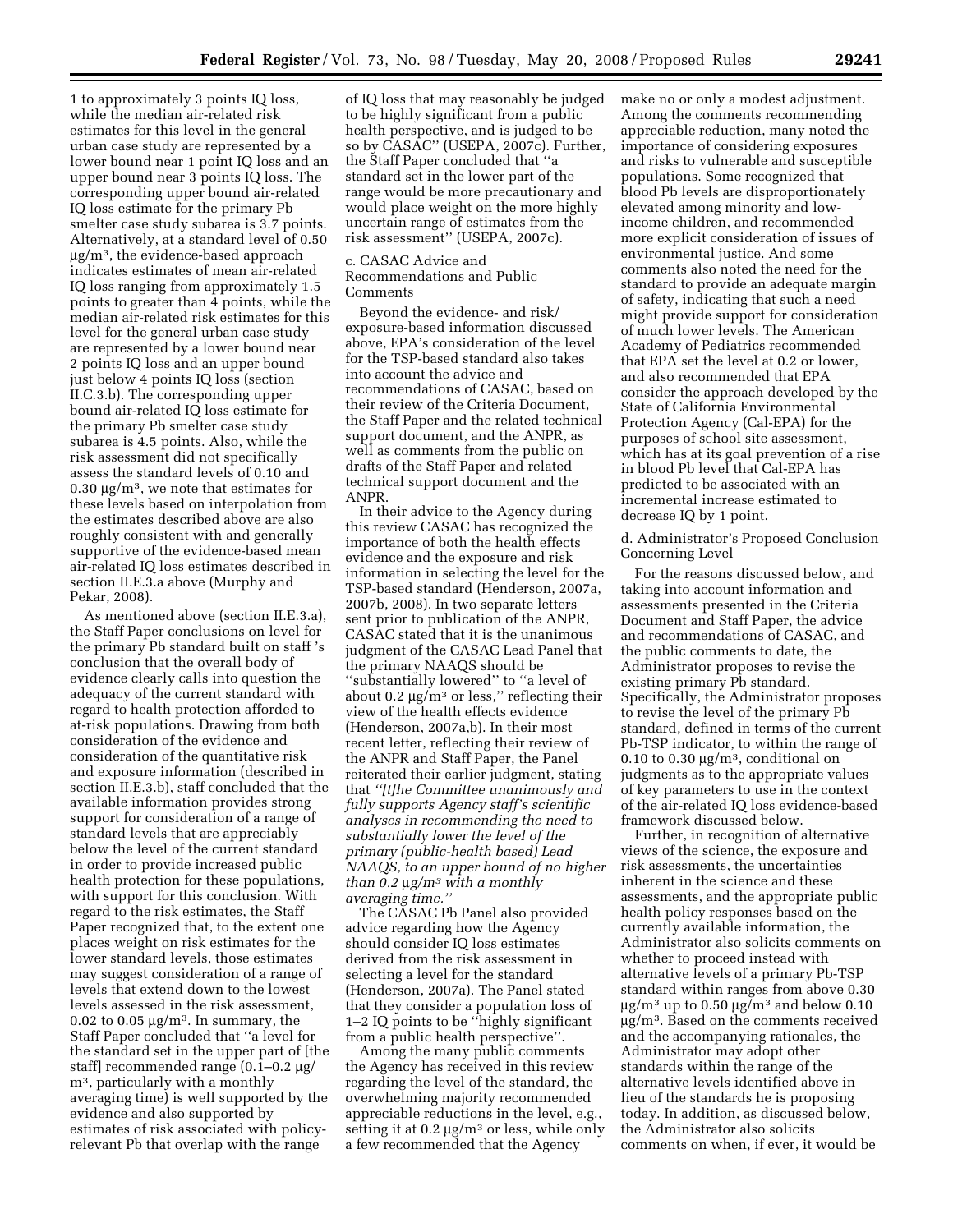appropriate to set a NAAQS for Pb at a level of zero.

The Administrator's consideration of alternative levels of the primary Pb-TSP standard builds on his proposed conclusion, discussed above in section II.D.4, that the overall body of evidence indicates that the current Pb standard is not requisite to protect public health with an adequate margin of safety and that the standard should be revised to provide increased public health protection, especially for members of atrisk groups, notably including children, against an array of adverse health effects. These effects range from IQ loss, a health outcome that could be quantified in the risk assessment, to health outcomes that could not be directly estimated, including decrements in other neurocognitive functions, other neurological effects and immune system effects, as well as cardiovascular and renal effects in adults. In reaching a proposed decision about the level of the Pb primary standard, the Administrator has considered: the evidence-based considerations from the Criteria Document and the Staff Paper and those based on the air-related IQ loss evidence-based framework discussed above; the results of the exposure and risk assessments discussed above and in the Staff Paper, giving weight to the exposure and risk assessments as judged appropriate; CASAC advice and recommendations, as reflected in discussions of the Criteria Document, Staff Paper, and ANPR at public meetings, in separate written comments, and in CASAC's letters to the Administrator; EPA staff recommendations; and public comments received during the development of these documents, either in connection with CASAC meetings or separately. In considering what standard is requisite to protect public health with an adequate margin of safety, the Administrator is mindful that this choice requires judgment based on an interpretation of the evidence and other information that neither overstates nor understates the strength and limitations of the evidence and information nor the appropriate inferences to be drawn.

In reaching a proposed decision on a range of levels for a revised standard, as in reaching a proposed decision on the adequacy of the current standard, the Administrator primarily considered the evidence in the context of the air-related IQ loss evidence-based framework described above in section II.E.3.a.ii. As a general matter, in considering this evidence-based framework, the Administrator recognizes that in the case of Pb there are several aspects to

the body of epidemiological evidence that add complexity to the selection of an appropriate level for the primary standard. As discussed above, these complexities include evidence based on blood Pb as the dose metric, exposure pathways that are both air-related and nonair-related, and the absence of any discernible threshold levels in the health effects evidence. Further, the Administrator recognizes that there are a number of important uncertainties and limitations inherent in the available health effects evidence and related information, including uncertainties in the evidence of associations between total blood Pb and neurocognitive effects in children, especially at the lowest blood Pb levels evaluated in such studies, as well as uncertainties in key parameters used in this evidence-based framework, including C–R functions and air-to-blood ratios. In addition, the Administrator recognizes that there are currently no commonly accepted guidelines or criteria within the public health community that would provide a clear basis for reaching a judgment as to the appropriate degree of public health protection that should be afforded to neurocognitive effects in sensitive populations, such as IQ loss in children.

The air-related IQ loss evidence-based framework considered by the Administrator focuses on quantitative relationships between air-related Pb and neurocognitive effects (e.g., IQ loss) in children, building on recommendations from CASAC to consider the body of evidence in a more quantitative manner. More specifically, this framework is premised on a public health goal of selecting a standard level that would prevent air-related IQ loss (and related effects) of a magnitude judged by the Administrator to be of concern in populations of children exposed to the level of the standard, taking into consideration uncertainties inherent in such estimates. In addition to this public health policy judgment regarding IQ loss, two other parameters are relevant to this framework—a C–R function for population IQ response associated with blood Pb level and an air-to-blood ratio. Based on the discussion of these parameters in section II.E.3.a above, the Administrator concludes that, in considering alternative standard levels below the level of the current standard, it is appropriate to take into account the same two sets of C–R functions, recognizing uncertainties in the related evidence, as was done in considering the adequacy of the current standard (as discussed above in section II.D). He notes that the first set of C–R functions

reflects the evidence indicative of steeper slopes in relationships between blood Pb and IQ in children, and that the second set of C–R functions reflects relationships with shallower slopes between blood Pb and IQ in children. In addition, the Administrator concludes that it is appropriate to consider various air-to-blood ratios, again recognizing the uncertainties in the relevant evidence. He notes that an air-to-blood ratio of 1:5 is within the reasonable range of values that EPA considers to be generally supported by the available evidence, which includes ratios of 1:3 up to 1:7.

With regard to making a public health policy judgment as to the appropriate level of protection against air-related IQ loss and related effects, the Administrator first notes that ideally airrelated (as well as other) exposures to environmental Pb would be reduced to the point that no IQ impact in children would occur. The Administrator recognizes, however, that in the case of setting a NAAQS, he is required to make a judgment as to what degree of protection is requisite to protect public health with an adequate margin of safety. The NAAQS must be sufficient but not more stringent than necessary to achieve that result, and does not require a zero-risk standard. Considering the advice of CASAC and public comments on this issue, notably including the comments of the American Academy of Pediatrics, the Administrator proposes to conclude that an air-related population mean IQ loss within the range of 1 to 2 points could be significant from a public health perspective, and that a standard level should be selected to provide protection from air-related population mean IQ loss in excess of this range.

The Administrator considered the application of this air-related IQ loss framework with this target degree of protection in mind, drawing from the information presented in Table 7 above in section II.E.3.a.ii that addresses a broad range of standard levels. In so doing, the Administrator first focused on the estimates associated with the first set of C–R functions in conjunction with the range of air-to-blood ratios considered by EPA in this framework. Specifically, using an air-to-blood ratio of 1:5, the Administrator notes that a standard level of  $0.10 \mu g/m^3$  would limit the estimated degree of impact on population mean IQ loss from airrelated Pb to no more than 1.5 points, the mid-point of the proposed range of protection. Using the full range of air-toblood ratios considered in this framework (1:3 to 1:7), he notes that a standard set at this level  $(0.10 \,\mathrm{\mu g/m^3})$ would limit the estimated degree of air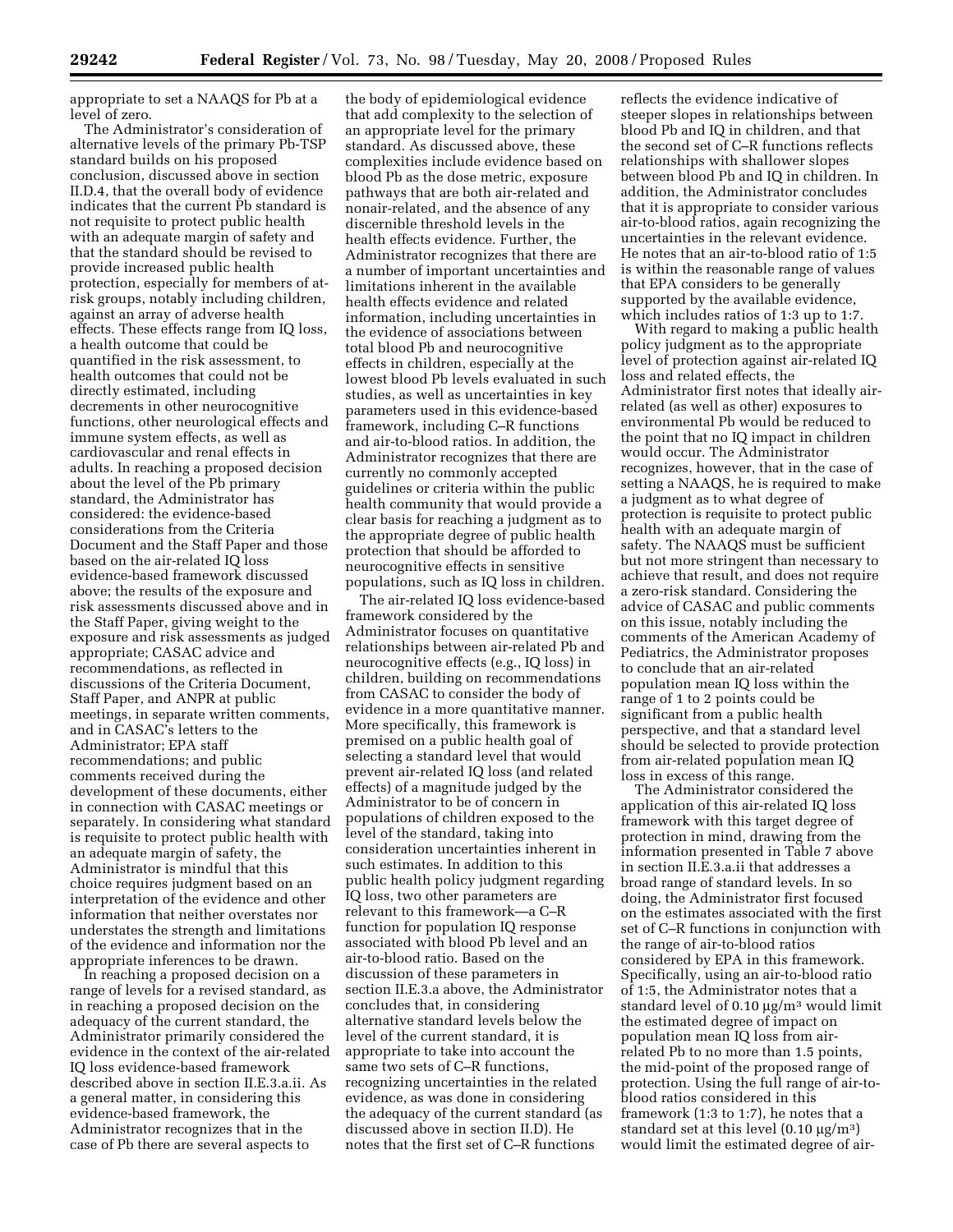related impact on population mean IQ loss to a range from less than 1 point to around 2 points. Again based on the first set of C–R functions, the Administrator notes that a standard level of  $0.20 \mu g/m^3$  would also limit the estimated degree of air-related impact on population mean IQ loss to within the proposed range of protection based on using an air-to-blood ratio of 1:3.

In considering the use of the second set of C–R functions in conjunction with the range of air-to-blood ratios considered in this framework (1:3 to 1:7), the Administrator notes for example that a standard set within the range of 0.10 to 0.30  $\mu$ g/m<sup>3</sup> would limit the estimated degree of air-related impact on population mean IQ loss to a range from less than one-half point to just under 2 points. More specifically, based on using an air-to-blood ratio of 1:5 (the approximately central estimate) in conjunction with the second set of C– R functions, the Administrator notes that a standard level of  $0.30 \mu g/m^3$ would limit the estimated degree of impact on population mean IQ loss from air-related Pb to just under 1.5 points, the mid-point of the proposed range of protection.

Taking these considerations into account, and based on the full range of information presented in Table 7 above on estimates of air-related IQ loss in children over a broad range of alternative standard levels, the Administrator concludes that it is appropriate to propose a range of standard levels, and that a range of levels from 0.10 to 0.30  $\mu$ g/m<sup>3</sup> is consistent with his target for protection from air-related IQ loss in children. In recognition of the uncertainties in these key parameters, the Administrator believes that the selection of a standard level from within this range is conditional on judgments as to the most appropriate parameter values to use in the context of this evidence-based framework. For example, he notes that placing more weight on the use of a C– R function with a relatively steeper slope would tend to support a standard level in the lower part of the proposed range, while placing more weight on a C–R function with a shallower slope would tend to support a level in the upper part of the proposed range. Similarly, placing more weight on a higher air-to-blood ratio would tend to support a standard level in the lower part of the proposed range, whereas placing more weight on a lower ratio would tend to support a level in the upper part of the range. In soliciting comment on a standard level within this proposed range, the Administrator specifically solicits comment on the

appropriate values to use for these key parameters in the context of this evidence-based framework, reflecting that his proposal to revise the level of the primary Pb standard, defined in terms of the current Pb-TSP indicator, to within the range of 0.10 to 0.30  $\mu$ g/m<sup>3</sup> is conditional on judgments as to the appropriate values of key parameters to use in this context.

The Administrator has also considered the results of the exposure and risk assessments conducted for this review to provide some further perspective on the potential magnitude of air-related IQ loss. The Administrator finds that these quantitative assessments provide a useful perspective on the risk from air-related Pb. However, in light of the important uncertainties and limitations associated with these assessments, as discussed above in sections II.C and II.E.3.b, for purposes of evaluating potential new standards, the Administrator places less weight on the risk estimates than on the evidencebased assessments. Nonetheless, the Administrator finds that the risk estimates are roughly consistent with and generally supportive of the evidence-based air-related IQ loss estimates described above, as discussed above in section II.E.3.b. This lends support to the proposed range based on this evidence-based framework.

In the Administrator's view, the above considerations, taken together, provide no evidence- or risk-based bright line that indicates a single appropriate level. Instead, there is a collection of scientific evidence and judgments and other information, including information about the uncertainties inherent in many relevant factors, which needs to be considered together in making this public health policy judgment and in selecting a standard level from a range of reasonable values. Based on consideration of the entire body of evidence and information available at this time, as well as the recommendations of CASAC and public comments, the Administrator is proposing that a standard level within the range of 0.10 to 0.30  $\mu$ g/m<sup>3</sup> would be requisite to protect public health, including the health of sensitive groups, with an adequate margin of safety. He also recognizes that selection of a level from within this range is conditional on judgments as to what C–R function and what air-to-blood ratio are most appropriate to use within the context of the air-related IQ loss framework. The Administrator notes that this proposed range encompasses the specific level of 0.20  $\mu$ g/m<sup>3</sup>, the upper end of the range recommended by CASAC and by many public commenters. The Administrator

provisionally concludes that a standard level selected from within this range would reduce the risk of a variety of health effects associated with exposure to Pb, including effects indicated in the epidemiological studies at low blood Pb levels, particularly including neurological effects in children, and cardiovascular and renal effects in adults.

Because there is no bright line clearly directing the choice of level within this reasonable range, the choice of what is appropriate, considering the strengths and limitations of the evidence, and the appropriate inferences to be drawn from the evidence and the exposure and risk assessments, is a public health policy judgment. To further inform this judgment, the Administrator solicits comment on the air-related IQ loss evidence-based framework considered by the Agency and on appropriate parameter values to be considered in the application of this framework. More specifically, we solicit comment on the appropriate C–R function and air-toblood ratio to be used in the context of the air-related IQ loss framework. The Administrator also solicits comment on the degree of impact of air-related Pb on IQ loss and other related neurocognitive effects in children considered to be significant from a public health perspective, and on the use of this framework as a basis for selecting a standard level.

For the reasons discussed above, the Administrator proposes to revise the level of the primary Pb standard, defined in terms of the current Pb-TSP indicator, to within the range of 0.10 to 0.30  $\mu$ g/m<sup>3</sup>, conditional on judgments as to the appropriate C–R functions and air-to-blood ratio to use in the context of the air-related IQ loss framework.

The Administrator notes that this framework indicates that for standard levels above  $0.30 \mu g/m^3$  up to  $0.50 \mu g/m$ m3, the estimated degree of impact on population mean IQ loss from airrelated Pb would range from approximately 2 points to 5 points or more with the use of the first set of C– R functions and the full range of air-toblood ratios considered, and would extend from somewhere within the proposed range of 1 to 2 points IQ loss to above that range when using the second set of C–R functions and the full range of air-to-blood ratios considered. The Administrator proposes to conclude in light of his consideration of the evidence in the framework discussed above that the magnitude of air-related Pb effects at the higher blood Pb levels that would be allowed by standards above 0.30 up to  $0.50 \mu g/m^3$  would be greater than what is requisite to protect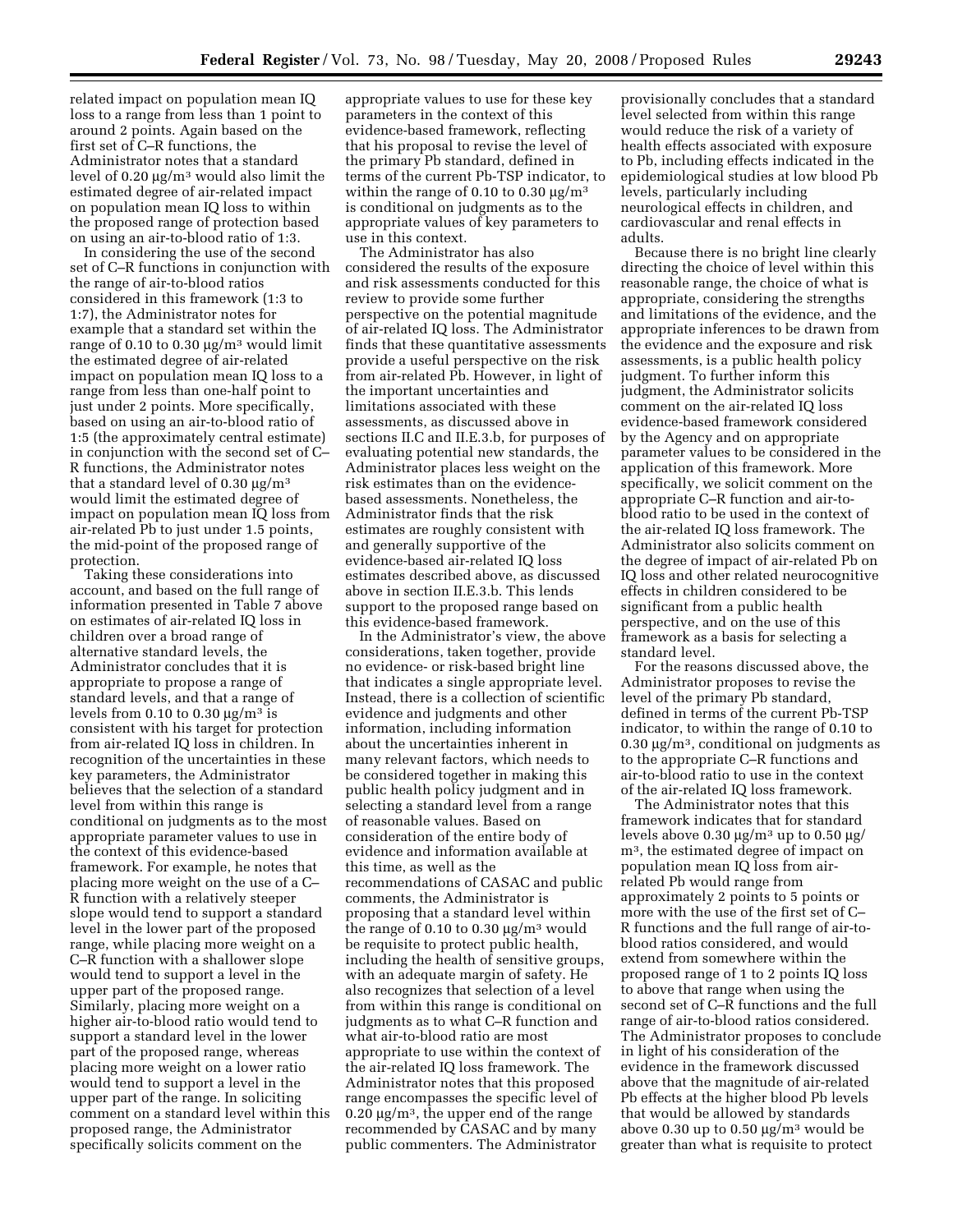public health with an adequate margin of safety.

In addition, the Administrator notes that for standard levels below 0.10 µg/ m3, the estimated degree of impact on population mean IQ loss from airrelated Pb would generally be somewhat to well below the proposed range of 1 to 2 points air-related population mean IQ loss regardless of which set of C–R functions or which air-to-blood ratio within the range of ratios considered are used. The Administrator proposes to conclude that the degree of public health protection that standards below  $0.10 \mu$ g/m<sup>3</sup> would likely afford would be greater than what is requisite to protect public health with an adequate margin of safety.

Having reached this proposed decision based on the interpretation of the evidence, the evidence-based frameworks, the exposure/risk assessment, and the public health policy judgments described above, the Administrator recognizes that other interpretations, frameworks, assessments, and judgments are possible. There are also potential alternative views as to the range of values for relevant parameters (e.g., C– R function, air-to-blood ratio) in the evidence-based framework that might be considered supportable and the relative weight that might appropriately be placed on any specific value for these parameters within such ranges. In addition, the Administrator recognizes that there may be other views as to the appropriate degree of public health protection that should be afforded in terms of air-related population mean IQ loss in children that would provide support for alternative standard levels different from the proposed range. Further, there may be other views as to the appropriate weight and interpretation to give to the exposure/ risk assessment conducted for this review. Consistent with the goal of soliciting comment on a wide array of issues, the Administrator solicits comment on these and other issues.

In particular, the Administrator solicits comment on alternative levels of a primary Pb-TSP standard of above 0.30  $\mu$ g/m<sup>3</sup> up to 0.50  $\mu$ g/m<sup>3</sup>. In considering the air-related IQ loss framework and the case when the second set of C–R functions is used in conjunction with the lowest air-to-blood ratio considered in this framework (i.e., 1:3), a standard level as high as  $0.50 \mu g$ / m3 would still limit the estimated degree of impact on population mean IQ loss from air-related Pb to no more than 1.5 points, the mid-point of the proposed range of protection. Comment is solicited on levels within this range

and the associated rationale for selecting such a level in terms of the appropriate weight to place on relevant parameter values that may extend to values outside the ranges of values considered by EPA, or in terms of alternative evidence- or risk-based frameworks that might support standard levels within this range.

In addition, the Administrator solicits comment on alternative levels below  $0.10 \mu g/m<sup>3</sup>$ . In considering the evidencebased framework discussed above, a standard level within this range would likely provide a degree of protection in terms of air-related population mean IQ loss that is greater than the proposed range based on the use of any of the relevant parameter values within the ranges considered by EPA. Comment is solicited on levels within this range and the associated rationale for selecting such a level in terms of the appropriate weight to place on relevant parameter values that may extend to values outside of the ranges considered by EPA, or alternative public health policy judgments as to the degree of protection that is warranted, or the appropriate weight to place on the results of the risk assessment.

More broadly, as discussed above, the Administrator recognizes that Pb can be considered a non-threshold pollutant.152 In recognizing that no threshold has been identified below which we are scientifically confident that there is no risk of harm, EPA's views are consistent with the views of the CDC, the Federal agency that tracks children's blood Pb levels nationally and provides guidance on levels at which medical and environmental case management activities should be implemented (CDC, 2005a; ACCLPP, 2007). In 2005, CDC revised its statement on Preventing Lead Poisoning in Young Children, specifically recognizing the evidence of adverse health effects in children and the data demonstrating that no ''safe'' threshold for blood Pb had been identified (CDC, 2005a). EPA's views are also consistent with other organizations, including, for example, the American Academy of Pediatrics that recognized in commenting on the ANPR that ''[t]here is no known ''safe'' level of blood lead in children'' (AAP, 2008). In addition, the California Environmental Protection Agency, in a recent risk

assessment report, recognizes that ''no safe level has been definitively established'' for effects of Pb in children (CalEPA, 2007, p. 1). Given the current state of scientific evidence, which does not resolve the question of whether or not there is a threshold, we recognize that there is no level below which we can say with scientific confidence that there is no risk of harm from exposure to ambient air related lead.

The Administrator also recognizes, as discussed in section I.A above, that the CAA does not require that NAAQS be established at a zero-risk level, but rather at a level that reduces risk sufficiently so as to protect public health with an adequate margin of safety. In setting primary standards that are ''requisite'' to provide the this degree of public health protection, the Supreme Court has affirmed that EPA's task is to establish standards that are neither more nor less stringent than necessary for this purpose. The question then becomes how the Agency should reconcile these scientific and legal understandings in reviewing the Pb NAAQS.

As discussed above, EPA is proposing a range of levels for the primary Pb NAAQS, with the range extending down to 0.10 µg/m3. This range reflects the Administrator's proposed conclusion that lower levels would be more than necessary to protect public health with an adequate margin of safety. This proposed conclusion is based in large part on EPA's evaluation of the evidence, recognizing important uncertainties in the scientific evidence and related assessments, and reflects the proposed public heath policy judgment of the Administrator on these issues. As discussed above, these uncertainties stem in part from the complexities of determining the health impact of airrelated Pb given the multi-media exposure pathways for exposure to lead and the persistence of Pb in the environment. The major areas of uncertainty include the appropriate airto-blood ratio; the apportionment of Pb between air-related and nonair Pb; the increasing uncertainty at lower blood Pb levels as to the existence, nature, and degree of health effects; and the uncertainty over the public health significance of smaller and smaller impacts on IQ or other similar neurocognitive metrics from exposure to air-related Pb. In recognition of such uncertainties, EPA is also soliciting comment on a lower range of standard levels below  $0.10 \mu g/m^3$ .

In so doing, EPA fully recognizes that a standard set at the lowest proposed level of  $0.10 \mu g/m^3$ , or any non-zero level, would not be a risk-free standard.

<sup>152</sup>Similarly, in the most recent reviews of the NAAQS for ozone and PM, EPA recognized that the available epidemiological evidence neither supports nor refutes the existence of thresholds at the population level, while noting uncertainties and limitations in studies that make discerning thresholds in populations difficult (e.g., 73 FR 16444, March 27, 2008; 71 FR 61158, October 17, 2006).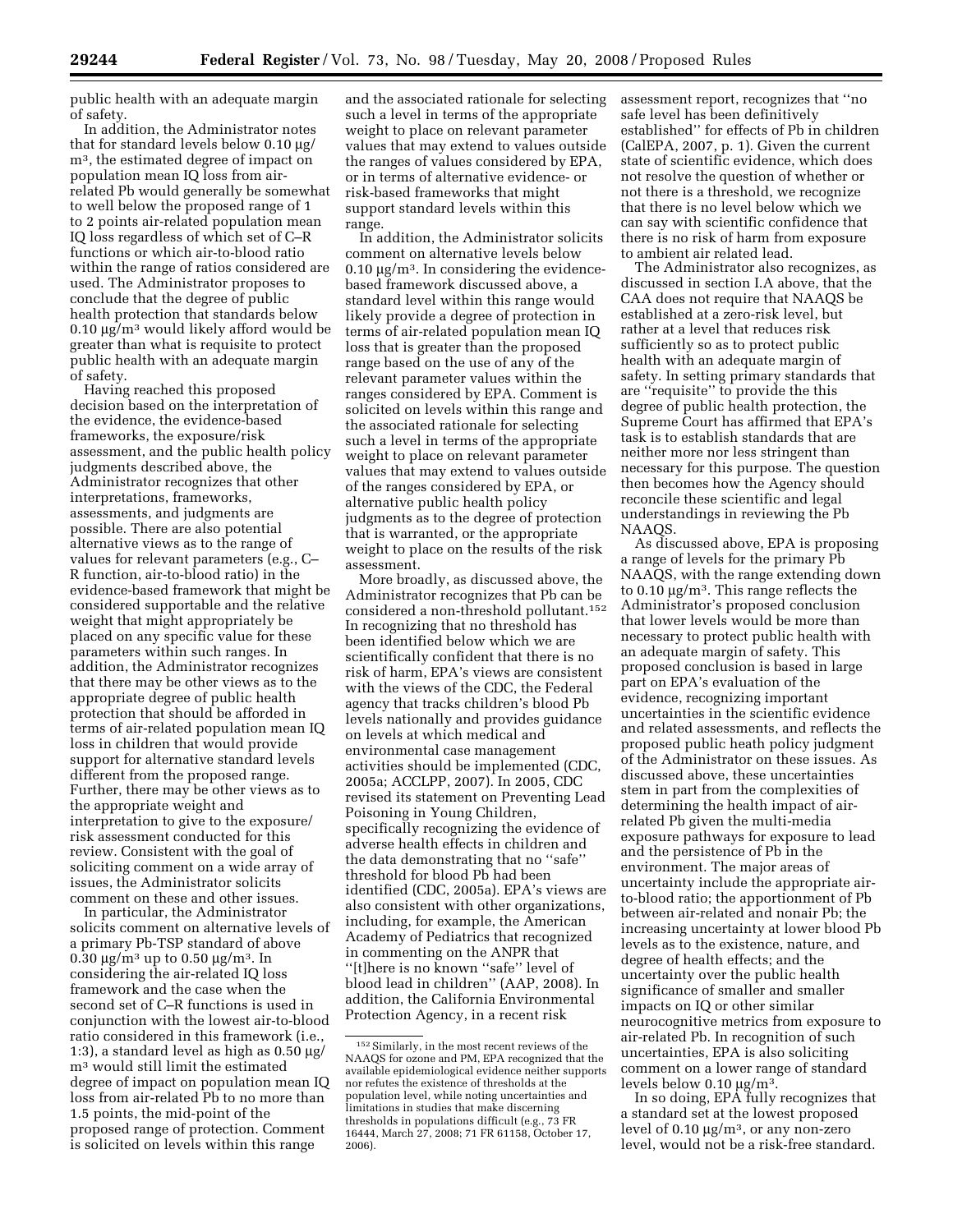As in numerous prior NAAQS reviews, we recognize that the CAA does not require that EPA set a risk-free standard. Instead, EPA is to recognize and take risk into account, and set a standard that is requisite to protect public health with an adequate margin of safety based on the currently available information. This calls for a public health policy judgment informed by many factors, most notably the nature and severity of the health effects at issue, the size of the population(s) at risk, and the kind and degree of uncertainties involved. After considering all of these factors in this review, the Administrator's proposed judgment is that a standard set below  $0.10 \mu$ g/m<sup>3</sup> would not satisfy this statutory directive.

The Administrator recognizes that the current state of the scientific evidence clearly indicates that health effects from Pb occur at much lower blood Pb levels than we understood in the past, and that the appropriate level for ambient air Pb is much lower than we thought in the past. Further the Administrator expects that, as time goes on, future scientific studies will continue to enhance our understanding of Pb, and anticipates that such studies might lead to a situation where there is very little, if any, remaining uncertainty about human health impacts from even extremely low levels of Pb in the ambient air. As noted above, this has the potential to raise fundamental questions as to how the Agency can continue to reconcile such evidence with the statutory provision calling for the NAAQS to be set at a level that is requisite to protect public health with an adequate margin of safety. Faced with scientific evidence that could reasonably be interpreted as demonstrating that any ambient Pb level above zero contributes to adverse health effects in at-risk populations, some might conclude that the only standard requisite to protect public health with an adequate margin of safety would be a standard set at zero. While EPA's proposed conclusions on the current scientific evidence and an appropriate standard based on that evidence and on its interpretation of the statute clearly differ from such a view, EPA nonetheless believes that inviting comment in this review on the views described above and the issues raised by such circumstances is appropriate.

More specifically, EPA invites comment on when, if ever, it would be appropriate to set a NAAQS for Pb at a level of zero. Comments on this question might address issues such as: The level of scientific certainty that would be needed to support such a decision; the level of harm, e.g., severity

of health effect and size of affected population, that would be needed to support such a decision; and whether there are normative or quantitative criteria that could be applied in deciding whether, and if so, when it would be appropriate to set a standard at zero. EPA invites comment on how to reconcile the above issues in this and subsequent NAAQS reviews.

4. Level for a Pb NAAQS with a Pb-P $M_{10}$ Indicator

EPA is requesting comment on the option of revising the indicator for the Pb NAAQS from Pb-TSP to Pb-P $M_{10}$ , based on low-volume sample collection as discussed above in section II.E.1 and below in section V.A. In this section, we discuss considerations important to selection of a level for such a  $Pb-PM_{10}$ based standard (section II.E.4.a) and CASAC's advice and public comments on this issue (section II.E.4.b). Approaches for adjusting the level of a Pb NAAQS with Pb-TSP indicator for a Pb-PM10-based standard, and a range of levels for a Pb-P $M_{10}$ -based standard, under consideration and on which EPA is soliciting comment are presented in II.E.4.c.

a. Considerations With Regard to Particles Not Captured by  $PM_{10}$ 

In the course of deciding to propose the Pb-TSP indicator approach as described in section II.E.1 above, EPA has noted the important role of both respirable and non-respirable Pb particles in air-related Pb exposure of concern and the lesser capture of these particles by  $PM_{10}$  samplers compared to TSP samplers. We recognize that the health evidence indicates that Pb in all particle size fractions, not just respirable Pb, contributes to Pb in blood and to associated health effects. Further, the quantity of Pb in ambient particles with the potential to deposit (indoors and outdoors, leading to a role in ingestion pathways) is a key contributor to airrelated exposure, and these particles include ultra-coarse mode particles that are not captured by  $PM_{10}$  samplers (as discussed in section II.E.1 above). In recognition of these considerations, both of the indicator options discussed in this notice recognize the need to consider use of an adjustment related to the use of  $PM_{10}$  measurements, either when considering the optional use of Pb-PM<sub>10</sub> data for comparison with a Pb-TSP-based NAAQS, or when considering a level for a NAAQS based on a Pb-P $M_{10}$  indicator.

Section II.E.1 above contains extensive discussion of the relationship between  $Pb-PM_{10}$  and  $Pb-TSP$ , including the fact that Pb-PM10/Pb-TSP

relationships vary from site to site and from time to time, but have a systematic variation with distance from emissions sources emitting particles larger than would be captured by  $Pb-PM_{10}$ samplers, such that generally there are larger differences between  $Pb-PM_{10}$  and Pb-TSP near sources. Section II.E.1 goes on to identify and solicit comment on two ranges from which scaling factors could be chosen that would be applied to the Pb-P $M_{10}$  measurements to derive surrogate Pb-TSP concentrations for use in making comparisons to a Pb-TSPbased NAAQS. In recognition of the influence of proximity to sources on the relationship between Pb-TSP and Pb-PM<sub>10</sub> measurements for source types with a high fraction of ultra-coarse particles containing Pb, different scaling factors are identified for source-oriented monitoring sites and nonsource-oriented monitoring sites (as described in section II.E.1). These ranges have been developed based on analyses of the available collocated Pb-TSP and Pb-PM<sub>10</sub> data (Schmidt and Cavender, 2008) and recognition of variability and uncertainty inherent in this data set.

The data supporting the range for source-oriented scaling factors, as discussed in Schmidt and Cavender (2008), indicate the potential, in areas influenced by some types of sources (e.g., Pb smelters), for  $PM_{10}$  samplers to capture as little as approximately 50% of the Pb that is measured with Pb-TSP monitors. The data from 20 sites not known to be near Pb sources show a range of ratios between Pb-TSP and Pb- $PM_{10}$  that vary from day to day and between sites. When rounded to one decimal place, these ratios of the multiday mean concentration of Pb-TSP to the same statistic for  $Pb-PM_{10}$  at each site ranged from 1.0 to 1.9.153 Eightyfive percent of the sites had ratios between 1.0 and 1.4, and slightly over one-half the sites had ratios between 1.0 and 1.2. This is consistent with the conceptual model that concentrations of ultra-coarse particles of Pb are quite low at sites not near the primary sources of such particles, such that  $Pb-PM_{10}$ monitors at such sites would tend to collect the large majority, but generally not all, of total airborne Pb.

In considering the need for and magnitude of a potential adjustment to derive a standard level for a  $Pb-PM_{10}$ -

<sup>153</sup>On individual days, the ratio between the two measures was sometimes below 1.0 or well over 2.0, which may be the result of sampler errors and data rounding particularly when concentrations of one or both measures were low. Accordingly, EPA considers the ratio of the multi-day mean concentration of Pb-TSP to the same statistic for Pb-PM10 at each site to be a better indicator of typical monitor behavior.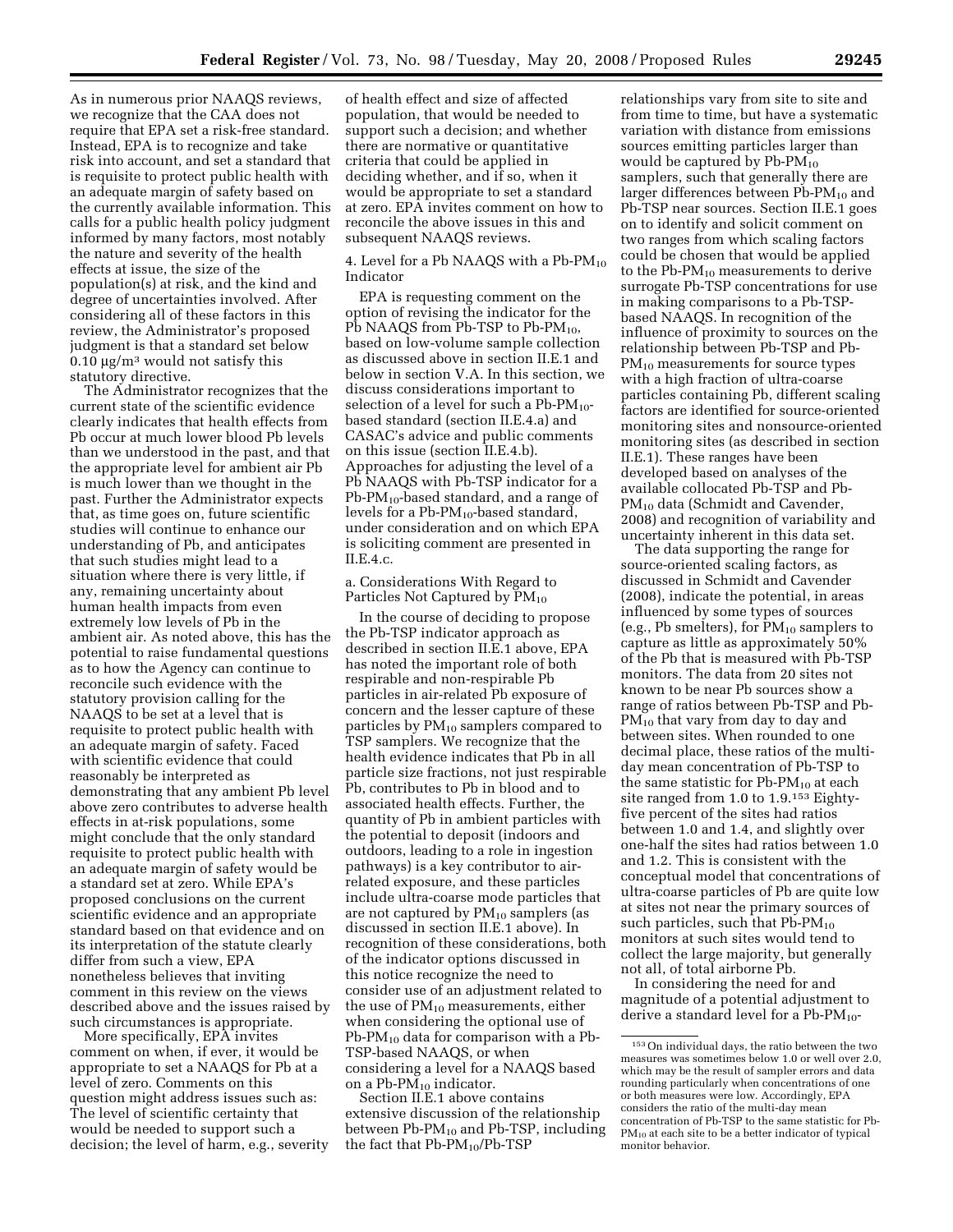based NAAQS, we note the inherent variability in the TSP sampling methodology which will contribute variability to relationships derived between  $\text{Pb-PM}_{10}$  and  $\text{Pb-TSP}$  data. We also note the influence on such relationships of proximity to sources of Pb particles that would not be captured by  $PM_{10}$  samplers. This latter influence is evident in the difference between the two ranges of scaling factors proposed in section II.E.1 above.

We are also aware of the limitations of the dataset available on which to base these decisions, including those related to the quantity of collocated measurements and particularly the very limited number of source-influenced monitors for which such measurements are available, and the correspondingly limited number of types of sources represented. Moreover, the available collocated measurements suggesting the above-referenced 50% figure in a source-influenced location are from conditions in which ambient concentrations were above the current standard level and well above the proposed range of levels. If the contributing emissions sources had been controlled so that local concentrations were within or near the range proposed for the revised standard, it is unclear whether the relationship between Pb-PM<sub>10</sub> and Pb-TSP data would have been different or not. The Pb-TSP concentrations at sites in the dataset analyzed that were not known to be source-influenced were well below the proposed range of standard levels, leaving uncertainty about typical proportions of ultra-coarse particles in nonsource areas with Pb-TSP concentrations near the proposed range of levels.

If EPA adopts a  $PM_{10}$  indicator, the approach of using two adjustment factors representing source-oriented and nonsource-oriented sites, or the approach of site-specific adjustment factors, would not be used in setting a standard level.154 Rather, the complexity of the site-to-site variability in the Pb-TSP/Pb-P $M_{10}$  relationship would have to be reflected in a decision about whether and how to adjust the level of the standard to account for the fact that a  $Pb-PM_{10}$  indicator would be less inclusive of Pb particles than would a Pb-TSP indicator.

#### b. CASAC Advice

As noted above, CASAC has described the use of an adjustment of the NAAQS

level to accommodate the loss of the ultra-coarse Pb particles that are important contributions to Pb exposure but that are excluded by  $PM_{10}$  samplers (section II.E.1). For example, in discussion of the recommendation for the Agency to revise the Pb NAAQS indicator to  $Pb-PM_{10}$  (using low-volume samplers) in their February 2007 letter, the CASAC Pb Panel stated that ''Presumably a downward scaling of the level of the Lead NAAQS could accommodate the loss of very large coarse-mode lead particles \* \* \* (Henderson, 2007a). With regard to the magnitude of such scaling, CASAC has recognized the usefulness of some "short period of concurrent  $PM_{10}$  and TSP lead sampling'' to ''help develop site-specific scaling factors at sites with highest concentrations'' (Henderson, 2007a) and also indicated an expectation that, in general,  $Pb-PM_{10}$ will represent a large fraction of, and be highly correlated with TSP Pb (Henderson, 2007b). In their most recent letter, the Panel stated generally that ''it would be well within EPA's range of discretionary options to accept a slight loss of ultra-coarse lead at some monitoring sites by selecting an appropriately conservative level for the revised Pb NAAQS'' (Henderson, 2008). In summary, while the CASAC recognized the appropriateness of making an adjustment to the level for a Pb-PM10-based NAAQS, they did not provide a quantitative value, but did note interest in sites with highest concentrations. Further, CASAC expressed the view that the overall health-related benefits from moving to a PM<sub>10</sub>-based standard could outweigh a small loss in protection from exposure to ultra-coarse particles in some areas.

The Agency received few public comments with regard to a standard level for a revised indicator of  $Pb-PM_{10}$ . Of these, some generally agreed with CASAC that an adjustment to the level was appropriate, recognizing the difference in the two sampling methods. Some were concerned that the current data may not support the derivation of a single scaling or adjustment factor that would provide requisite protection for some communities near some large point source emitters of dust.

### c. Approaches for Levels for a  $PM_{10}$ -Based Standard

For the reasons identified in the preceding section and in section II.E.1 above, EPA's consideration of a  $Pb-PM_{10}$ indicator is accompanied by consideration of an adjustment of the proposed level for the standard, in recognition of the importance for public health of those ultra-coarse dust

contributions not captured by  $PM_{10}$ samplers.

In considering the appropriate level for a standard for which the indicator is  $Pb-PM_{10}$ , EPA recognizes the importance of all particle size fractions and the dominant role of the ingestion pathway in contributing to human exposures to air-related Pb. We also recognize that the proportion of Pb captured by TSP monitors that is not captured by  $PM_{10}$  monitors will vary, not only in reflection of the inherent greater variability of the TSP sampler (as compared to the  $PM_{10}$  sampler), but also based on proximity to sources emitting ultra-coarse Pb particles. An appreciably lower proportion of the Pb captured by TSP monitors will be captured by  $PM_{10}$ monitors in areas near such sources (e.g., Pb smelters).

However, we are also aware of the limitations with regard to the available Pb monitoring data on which to base a decision with regard to an adjustment that appropriately recognizes these considerations. EPA notes that at lower levels, there is increased uncertainty as to the appropriate scaling factor to use, particularly in light of the very limited data we have on which to base an analysis. Additionally, we take note of advice from CASAC and public comments with regard to considerations for a level to accompany a  $Pb-PM_{10}$ indicator.

Based on these and other considerations summarized above (II.E.1 and II.E.4.a), including the data indicating the proportion of Pb-TSP that may not be captured by  $PM_{10}$  samplers in some source-oriented locations, EPA requests comment on whether a level for a NAAQS with a  $Pb-PM_{10}$  indicator should be based on an adjustment to a lower level than the level for a NAAQS with a Pb-TSP indicator, and, if so, on the magnitude of the adjustment that would be appropriate. Taking into consideration uncertainties in the appropriate adjustment for a  $Pb-PM_{10}$ based level (due to the very limited collocated dataset with which to evaluate relationships between Pb-TSP and  $Pb-PM_{10}$ , and the appropriate policy responses based on the currently available information, EPA specifically solicits comment on the appropriate level for a  $Pb-PM_{10}$ -based primary standard within the full range of levels on which comment is being solicited for a Pb-TSP standard, i.e., levels up to 0.50 µg/m3. Based on the comments received and the accompanying rationales, EPA may adopt standards within this broad range of alternative levels.

<sup>154</sup>As discussed below in sections IV and VI, however, EPA is soliciting comment on the potential use of Pb-TSP data for initial designations for Pb-PM<sub>10</sub> standard and whether the associated use of scaling factors would be appropriate.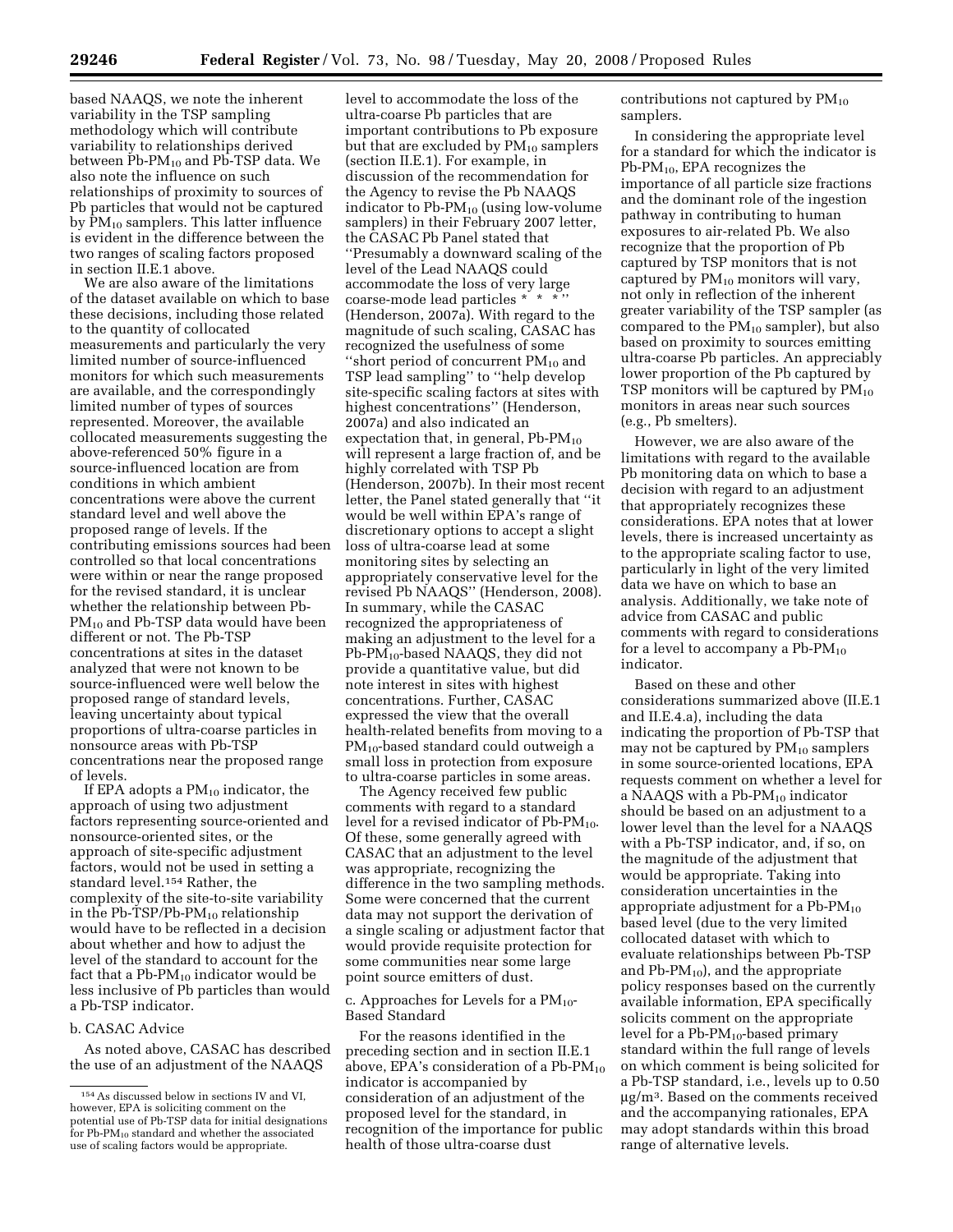### *F. Proposed Decision on the Primary Standard*

For the reasons discussed above, and taking into account information and assessments presented in the Criteria Document and Staff Paper, the advice and recommendations of CASAC, and the public comments to date, the Administrator is proposing options for the revision of the various elements of the standard to provide increased protection for children and other at-risk populations against an array of adverse health effects, most notably including neurological effects, including neurocognitive and neurobehavioral effects, in children. Specifically, with regard to the indicator and level of the standard, the Administrator proposes to revise the level of the standard to a level within the range of 0.10 to 0.30  $\mu$ g/m<sup>3</sup> in conjunction with retaining the current indicator of Pb-TSP but with allowance for the use of  $Pb-PM_{10}$  data. The Administrator also solicits comment on alternative levels up to 0.50  $\mu$ g/m<sup>3</sup> and down below 0.10  $\mu$ g/m<sup>3</sup>. With regard to the form and averaging time of the standard, the Administrator proposes two options: (1) To retain the current averaging time of a calendar quarter and the current not-to-beexceeded form, to apply across a 3-year span, and (2) to revise the averaging time to a calendar month and the form to be the second-highest monthly average across a 3-year span.

Corresponding revisions to data handling conventions and the schedule for States to request exclusion of ambient Pb concentration data affected by exceptional events are specified in proposed revisions to Appendix R, as discussed in section IV below. Corresponding revisions to aspects of the ambient air monitoring and reporting requirements for Pb are discussed in section V below, including sampling and analysis methods (e.g., a new Federal reference method for monitoring Pb in  $PM_{10}$ , quality assurance requirements), network design, sampling schedule, data reporting, and other miscellaneous requirements.

In recognition of alternative views of the science and the exposure and risk assessments, the uncertainties inherent in this information, and the appropriate policy responses based on the currently available information, the Administrator also solicits comments on other options. More specifically, the Administrator solicits comment on revising the indicator to  $Pb-PM_{10}$  and on the same broad range of levels on which EPA is soliciting comment for the proposed Pb-TSP indicator, i.e., up to  $0.50 \mu g/m^3$ . In

addition, the Administrator invites comment on when, if ever, it would be appropriate to set a NAAQS for Pb at a level of zero. Based on the comments received and the accompanying rationales, the Administrator may adopt other standards within the range of the alternative levels identified above in lieu of the standards he is proposing today.

#### **III. Rationale for Proposed Decision on the Secondary Standard**

This section presents the rationale for the Administrator's proposed decision to revise the existing secondary NAAQS. In considering the currently available evidence on Pb-related welfare effects, the Staff Paper notes that there is much information linking Pb to potentially adverse effects on organisms and ecosystems. However, given the evaluation of this information in the Criteria Document and Staff Paper which highlighted the substantial limitations in the evidence, especially the lack of evidence linking various effects to specific levels of ambient Pb, the Administrator concludes that the available evidence supports revising the secondary standard but does not provide a sufficient basis for establishing a distinct secondary standard for Pb.

### *A. Welfare Effects Information*

Welfare effects addressed by the secondary NAAQS include, but are not limited to, effects on soils, water, crops, vegetation, manmade materials, animals, wildlife, weather, visibility and climate, damage to and deterioration of property, and hazards to transportation, as well as effects on economic values and on personal comfort and well-being. A qualitative assessment of welfare effects evidence related to ambient Pb is summarized in this section, drawing from Chapter 6 of the Staff Paper. The presentation here first recognizes several key aspects of the welfare evidence for Pb. Lead is persistent in the environment and accumulates in soils, aquatic systems (including sediments), and some biological tissues of plants, animals, and other organisms, thereby providing long-term, multipathway exposures to organisms and ecosystems.

Additionally, EPA recognizes that there have been a number of uses of Pb, especially as an ingredient in automobile fuel but also in other products such as paint, lead-acid batteries, and some pesticides, which have significantly contributed to widespread increases in Pb concentrations in the environment, a portion of which remains today (e.g., CD, Chapters 2 and 3).

Ecosystems near smelters, mines, and other industrial sources of Pb have demonstrated a wide variety of adverse effects including decreases in species diversity, loss of vegetation, changes to community composition, decreased growth of vegetation, and increased number of invasive species. These sources may have multiple pathways for discharging Pb to ecosystems, and apportioning effects between air-related pathways and other pathways (e.g. discharges to water) in such cases is difficult. Likewise, apportioning these effects between Pb and other stressors is complicated because these point sources also emit a wide variety of other heavy metals and sulfur dioxide which may cause toxic effects. There are no field studies which have investigated effects of Pb additions alone but some studies near large point sources of Pb have found significantly reduced species composition and altered community structures. While these effects are significant, they are spatially limited: the majority of contamination occurs within 20 to 50 km of the emission source (CD, AX7.1.4.2).

By far, the majority of air-related Pb found in terrestrial ecosystems was deposited in the past during the use of Pb additives in gasoline. This gasolinederived Pb was emitted predominantly in small size particles which were widely dispersed and transported across large distances. Many sites receiving Pb predominantly through such long-range transport have accumulated large amounts of Pb in soils (CD, p. AX7–98). There is little evidence that terrestrial sites exposed as a result of this long range transport of Pb have experienced significant effects on ecosystem structure or function (CD, AX7.1.4.2, p. AX7–98). Strong complexation of Pb by soil organic matter may explain why few ecological effects have been observed (CD, p. AX7–98). Studies have shown decreasing levels of Pb in vegetation which seems to correlate with decreases in atmospheric deposition of Pb resulting from the removal of Pb additives to gasoline (CD, AX 7.1.4.2).

Terrestrial ecosystems remain primarily sinks for Pb but amounts retained in various soil layers vary based on forest type, climate, and litter cycling (CD, section 7.1). Once in the soil, the migration and distribution of Pb is controlled by a multitude of factors including pH, precipitation, litter composition, and other factors which govern the rate at which Pb is bound to organic materials in the soil (CD, section 2.3.5).

Like most metals the solubility of Pb is increased at lower pH. However, the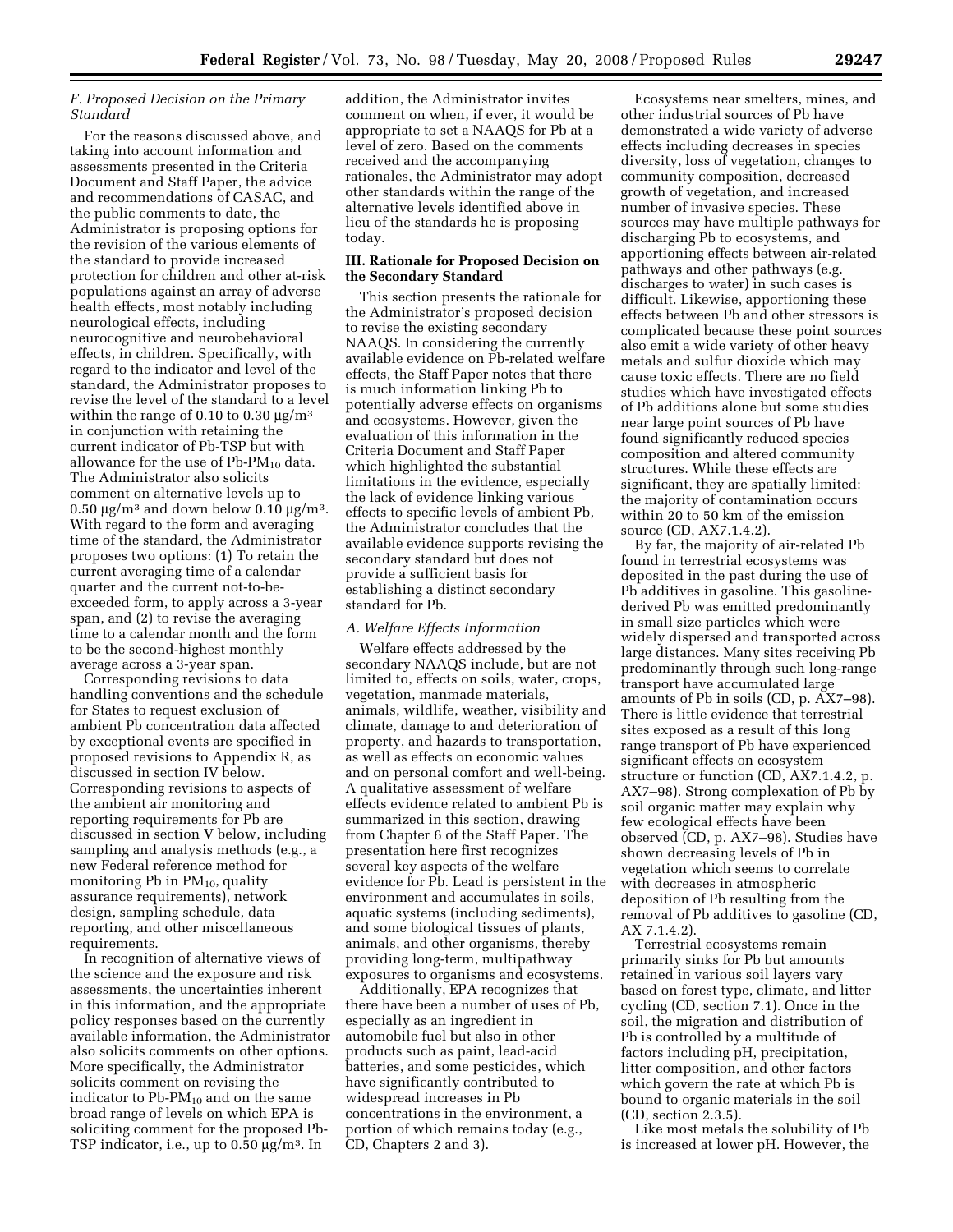reduction of pH may in turn decrease the solubility of dissolved organic material (DOM). Given the close association between Pb mobility and complexation with DOM, a reduced pH does not necessarily lead to increased movement of Pb through terrestrial systems and into surface waters. In areas with moderately acidic soil (i.e., pH of 4.5 to 5.5) and abundant DOM, there is no appreciable increase in the movement of Pb into surface waters compared to those areas with neutral soils (i.e., pH of approximately 7.0). This appears to support the theory that the movement of Pb in soils is limited by the solubilization and transport of DOM. In sandy soils without abundant DOM, moderate acidification appears likely to increase outputs of Pb to surface waters (CD, AX 7.1.4.1).

Lead exists in the environment in various forms which vary widely in their ability to cause adverse effects on ecosystems and organisms. Current levels of Pb in soil also vary widely depending on the source of Pb but in all ecosystems Pb concentrations exceed natural background levels. The deposition of gasoline-derived Pb into forest soils has produced a legacy of slow moving Pb that remains bound to organic materials despite the removal of Pb from most fuels and the resulting dramatic reductions in overall deposition rates. For areas influenced by point sources of air Pb, concentrations of Pb in soil may exceed by many orders of magnitude the concentrations which are considered harmful to laboratory organisms. Adverse effects associated with Pb include neurological, physiological, and behavioral effects which may influence ecosystem structure and functioning. Ecological soil screening levels (Eco-SSLs) have been developed for Superfund site characterizations to indicate concentrations of Pb in soils below which no adverse effects are expected to plants, soil invertebrates, birds, and mammals. Values like these may be used to identify areas in which there is the potential for adverse effects to any or all of these receptors based on current concentrations of Pb in soils.

Atmospheric Pb enters aquatic ecosystems primarily through the erosion and runoff of soils containing Pb and deposition (wet and dry). While overall deposition rates of atmospheric Pb have decreased dramatically since the removal of Pb additives from gasoline, Pb continues to accumulate and may be re-exposed in sediments and water bodies throughout the United States (CD, section 2.3.6).

Several physical and chemical factors govern the fate and bioavailability of Pb

in aquatic systems. A significant portion of Pb remains bound to suspended particulate matter in the water column and eventually settles into the substrate. Species, pH, salinity, temperature, turbulence, and other factors govern the bioavailability of Pb in surface waters (CD, section 7.2.2).

Lead exists in the aquatic environment in various forms and under various chemical and physical parameters which determine the ability of Pb to cause adverse effects either from dissolved Pb in the water column or Pb in sediment. Current levels of Pb in water and sediment also vary widely depending on the source of Pb. Conditions exist in which adverse effects to organisms and thereby ecosystems may be anticipated given experimental results. It is unlikely that dissolved Pb in surface water constitutes a threat to ecosystems that are not directly influenced by point sources. For Pb in sediment, the evidence is less clear. It is likely that some areas with long term historical deposition of Pb to sediment from a variety of sources as well as areas influenced by point sources have the potential for adverse effects to aquatic communities. The long residence time of Pb in sediment and its ability to be resuspended by turbulence make Pb likely to be a factor for the foreseeable future. Criteria have been developed to indicate concentrations of Pb in water and sediment below which no adverse effects are expected to aquatic organisms. These values may be used to identify areas in which there is the potential for adverse effects to receptors based on current concentrations of Pb in water and sediment.

### *B. Screening Level Ecological Risk Assessment*

This section presents a brief summary of the screening-level ecological risk assessment conducted by EPA for this review. The assessment is described in detail in *Lead Human Exposure and Health Risk Assessments and Ecological Risk Assessment for Selected Areas, Pilot Phase* (ICF, 2006). Funding constraints have precluded performance of a full-scale ecological risk assessment. The discussion here is focused on the screening level assessment performed in the pilot phase (ICF, 2006) and takes into consideration CASAC recommendations with regard to interpretation of this assessment (Henderson, 2007a, b). The following summary focuses on key features of the approach used in the assessment and presents only a brief summary of the results of the assessment. A complete presentation of results is provided in the pilot phase Risk Assessment Report (ICF, 2006) and summarized in Chapter 6 of the Staff Paper.

1. Design Aspects of Assessment and Associated Uncertainties

The screening level risk assessment involved several location-specific case studies and a national-scale surface water and sediment screen. The case studies included areas surrounding a primary Pb smelter and a secondary Pb smelter, as well as a location near a nonurban roadway. An additional case study for an ecologically vulnerable location was identified and described (ICF, 2006), but resource constraints have precluded risk analysis for this location.

The case study analyses were designed to estimate the potential for ecological risks associated with exposures to Pb emitted into ambient air. Soil, surface water, and/or sediment concentrations were estimated from available monitoring data or modeling analysis, and then compared to ecological screening benchmarks to assess the potential for ecological impacts from Pb that was emitted into the air. Results of these comparisons are not definitive estimates of risk, but rather serve to identify those locations at which there is the greatest likelihood for adverse effect. Similarly, the national-scale screening assessment evaluated surface water and sediment monitoring locations across the United States for the potential for ecological impacts associated with atmospheric deposition of Pb. The reader is referred to the pilot phase Risk Assessment Report (ICF, 2006) for details on the use of this information and models in the screening assessment.

The measures of exposure for these analyses are total Pb concentrations in soil, dissolved Pb concentrations in fresh surface waters (water column), and total Pb concentrations in freshwater sediments. The hazard quotient (HQ) approach was then used to compare Pb media concentrations with ecological screening values. The exposure concentrations were estimated for the three case studies and the national-scale screening analyses as described below:

• For the primary Pb smelter case study, measured concentrations of total Pb in soil, dissolved Pb in surface waters, and total Pb in sediment were used to develop point estimates for sampling clusters thought to be associated with atmospheric Pb deposition, rather than Pb associated with nonair sources, such as runoff from waste storage piles.

• For the secondary Pb smelter case study, concentrations of Pb in soil were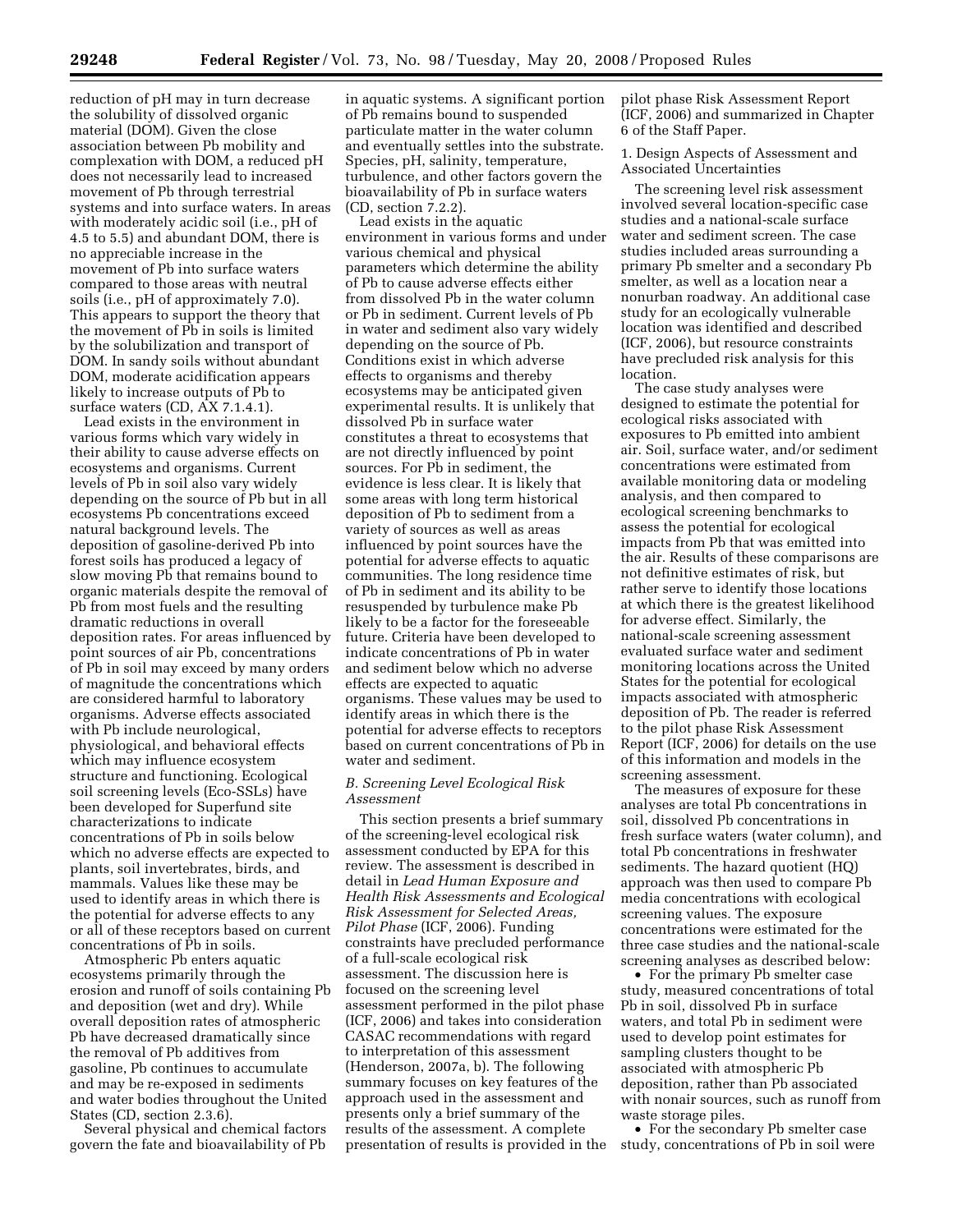estimated using fate and transport modeling based on EPA's MPE methodology (USEPA, 1998) and data available from similar locations.

• For the near roadway nonurban case study, measured soil concentration data collected from two interstate sampling locations, one with fairly highdensity development (Corpus Christi, Texas) and another with mediumdensity development (Atlee, Virginia), were used to develop estimates of Pb in soils for each location.

• For the national-scale surface water and sediment screening analyses, measurements of dissolved Pb concentrations in surface water and total Pb in sediment for locations across the United States were compiled from available databases (USGS, 2004). Air emissions, surface water discharge, and land use data for the areas surrounding these locations were assessed to identify locations where atmospheric Pb deposition may be expected to contribute to potential ecological impacts. The exposure assessment focused on these locations.

The ecological screening values used in this assessment were developed from the Eco-SSLs methodology, EPA's recommended ambient water quality criteria, and sediment screening values developed by MacDonald and others (2000, 2003). Soil screening values were derived for this assessment using the Eco-SSL methodology with the toxicity reference values for Pb (USEPA, 2005d, 2005e) and consideration of the inputs on diet composition, food intake rates, incidental soil ingestion, and contaminant uptake by prey (details are presented in section 7.1.3.1 and Appendix L, of ICF, 2006). Hardnessspecific surface water screening values were calculated for each site based on EPA's recommended ambient water quality criteria for Pb (USEPA, 1984). For sediment screening values, the assessment relied on sediment ''threshold effect concentrations'' and ''probable effect concentrations'' developed by MacDonald *et al* (2000). The methodology for these sediment criteria is described more fully in section 7.1.3.3 and Appendix M of the pilot phase Risk Assessment Report (ICF, 2006).

The HQ is calculated as the ratio of the media concentration to the ecotoxicity screening value, and represented by the following equation: HQ = (estimated Pb media

concentration)/(ecotoxicity screening value)

For each case study, HQ values were calculated for each location where either modeled or measured media

concentrations were available. Separate soil HQ values were calculated for each ecological receptor group for which an ecotoxicity screening value has been developed (i.e., birds, mammals, soil invertebrates, and plants). HQ values less than 1.0 suggest that Pb concentrations in a specific medium are unlikely to pose significant risks to ecological receptors. HQ values greater than 1.0 indicate that the expected exposure exceeds the ecotoxicity screening value and that there is a potential for adverse effects.

There are several uncertainties that apply across case studies noted below:

• The ecological risk screen is limited to specific case study locations and other locations for which dissolved Pb data were available and evaluated in the national-scale surface water and sediment screens. In identifying sites for inclusion in the assessment, efforts were made to ensure that the Pb exposures assessed were attributable to airborne Pb and not dominated by nonair sources. However, there is uncertainty as to whether other sources might have actually contributed to the Pb exposure estimates.

• A limitation to using the selected ecotoxicity screening values is that they might not be sufficient to identify risks to some threatened or endangered species or unusually sensitive aquatic ecosystems (e.g., CD, p. AX7–110).

• The methods and database from which the surface water screening values (i.e., the AWQC for Pb) were derived is somewhat dated. New data and approaches (e.g., use of pH as indicator of bioavailability) may now be available to estimated the aquatic toxicity of Pb (CD, sections AX7.2.1.2 and AX7.2.1.3).

• No adjustments were made for sediment-specific characteristics that might affect the bioavailability of Pb in sediments in the derivation of the sediment quality criteria used for this ecological risk screen (CD, sections 7.2.1 and AX7.2.1.4; Appendix M, ICF, 2006). Similarly, characteristics of soils for the case study locations were not evaluated for measures of bioavailability.

• Although the screening value for birds used in this analysis is based on reasonable estimates for diet composition and assimilation efficiency parameters, it was based on a conservative estimate of the relative bioavailability of Pb in soil and natural diets compared with water soluble Pb added to an experimental pellet diet (Appendix L, ICF, 2006).

### 2. Summary of Results

The following is a brief summary of key observations related to the results of the screening-level ecological risk assessment. A more complete discussion of the results is provided in Chapter 6 of the Staff Paper and the complete presentation of the assessment and results is presented in the pilot phase Risk Assessment Report (ICF, 2006).

• The national-scale screen of surface water data initially identified some 42 sample locations of which 15 were then identified as unrelated to mining sites and having water column levels of dissolved Pb that were greater than hardness adjusted chronic criteria for the protection of aquatic life (with one location having a HQ of 15), indicating a potential for adverse effect if concentrations were persistent over chronic periods. Acute criteria were not exceeded at any of these locations. The extent to which air emissions of Pb have contributed to these surface water Pb concentrations is unclear.

• In the national-scale screen of sediment data associated with the 15 surface water sites described above, threshold effect concentration-based HQs at nine of these sites exceeded 1.0. Additionally, HQs based on probable effect concentrations exceeded 1.0 at five of the sites, indicating probable adverse effects to sediment dwelling organisms. Thus, sediment Pb concentrations at some sites are high enough that there is a likelihood that they would cause adverse effects to sediment dwelling organisms. However, the contribution of air emissions to these concentrations is unknown.

• In the primary Pb smelter case study, for which measurements were used to estimate nonair media concentrations, all three of the soil sampling clusters (including the ''reference areas'') had HQs that exceeded 1.0 for birds. Samples from one cluster also had HQs greater than 1.0 for plants and mammals. The surface water sampling clusters all had measurements below the detection limit of 3.0 µg/L. However, three sediment sample clusters had HQs greater than 1.0. In summary, the concentrations of Pb in soil and sediments exceed screening values for these media indicating potential for adverse effects to terrestrial organisms (plants, birds and mammals) and to sediment dwelling organisms. While the contribution to these Pb concentrations from air as compared to nonair sources is not quantified, air emissions from this facility are substantial (Appendix D, USEPA 2007b; ICF 2006). Further, the contribution of air Pb under the current NAAQS to these concentrations as compared to that prior to the current NAAQS is unknown.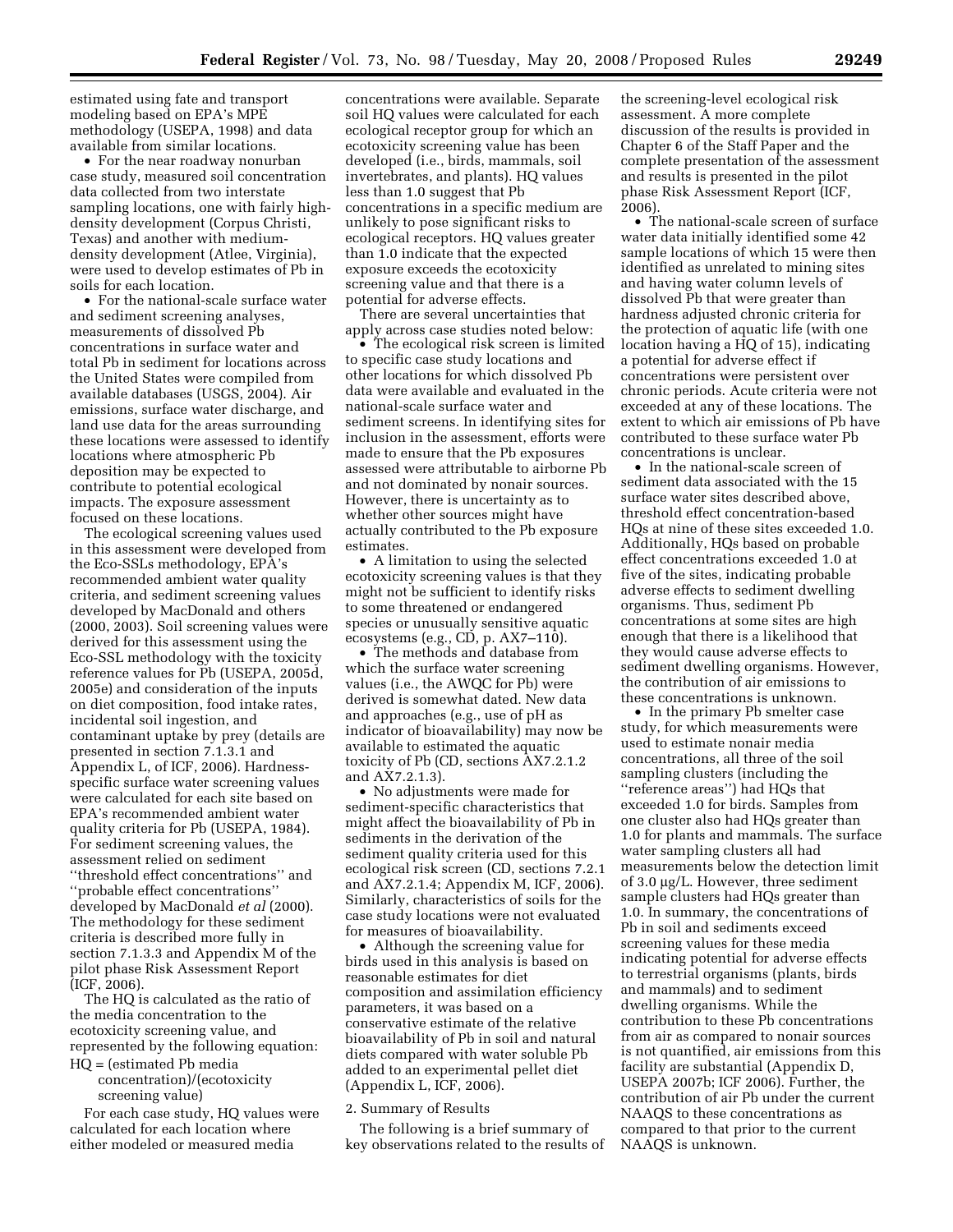• In the secondary Pb smelter case study, the soil concentrations, developed from soil data for similar locations, resulted in avian HQs greater than 1.0 for all distance intervals evaluated. The soil concentrations within 1 km of the facility, scaled using a combination of measurements and modeling (as described in the Staff Paper, Chapter 6) also showed HQs greater than 1.0 for plants, birds, and mammals. These estimates indicate a potential for adverse effect to those receptor groups. We note that the contribution of nonair sources to these concentrations is unknown. Further, the contribution of air Pb under the current NAAQS to these concentrations as compared to that prior to the current NAAQS is also unknown.

• In the nonurban, near roadway case study, HQs for birds and mammals were greater than 1.0 at all but one of the distances from the road. Plant HQs were greater than 1.0 at the closest distance. In summary, HQs above one were estimated for plants, birds and mammals, indicating potential for adverse effect to these receptor groups. We note that the contribution of air Pb under the current NAAQS to these concentrations as compared to that prior to the current NAAQS is unknown.

#### *C. The Secondary Standard*

The NAAQS provisions of the Act require the Administrator to establish secondary standards that, in the judgment of the Administrator, are requisite to protect the public welfare from any known or anticipated adverse effects associated with the presence of the pollutant in the ambient air. In so doing, the Administrator seeks to establish standards that are neither more nor less stringent than necessary for this purpose. The Act does not require that secondary standards be set to eliminate all risk of adverse welfare effects, but rather at a level requisite to protect public welfare from those effects that are judged by the Administrator to be adverse.

The following discussion starts with background information on the current standard (section III.C.1). The general approach for this current review is summarized in section III.C.2. Considerations and conclusions with regard to the adequacy of the current standard are discussed in section III.C.3, with evidence and exposure-risk-based considerations in sections III.C.3.a and b, respectively, followed by a summary of CASAC advice and recommendations (section III.C.3.c) and the Administrator's proposed conclusions (section III.C.3.d). Considerations, conclusions and the Administrator's

proposed decision with regard to elements of the secondary standard are discussed in section III.C.4.

## 1. Background on the Current Standard

The current standard was set in 1978 to be identical to the primary standard  $(1.5 \mu g \, Pb/m<sup>3</sup>)$ , as a maximum arithmetic mean averaged over a calendar quarter), the basis for which is summarized in Section II.C.1. At the time the standard was set, the Agency concluded that the primary air quality standard would adequately protect against known and anticipated adverse effects on public welfare, as the Agency stated that it did not have evidence that a more restrictive secondary standard was justified. In the rationale for this conclusion, the Agency stated that the available evidence cited in the 1977 Criteria Document indicated that ''animals do not appear to be more susceptible to adverse effects from lead than man, nor do adverse effects in animals occur at lower levels of exposure than comparable effects in humans'' (43 FR 46256). The Agency recognized that Pb may be deposited on the leaves of plants and present a hazard to grazing animals. With regard to plants, the Agency stated that Pb is absorbed but not accumulated to any great extent by plants from soil, and that although some plants may be susceptible to Pb, it is generally in a form that is largely nonavailable to them. Further the Agency stated that there was no evidence indicating that ambient levels of Pb result in significant damage to manmade materials and Pb effects on visibility and climate are minimal.

The secondary standard was subsequently considered during the 1980s in development of the 1986 Criteria Document (USEPA, 1986a) and the 1990 Staff Paper (USEPA, 1990). In summarizing OAQPS staff conclusions and recommendations at that time, the 1990 Staff Paper stated that a qualitative assessment of available field studies and animal toxicological data suggested that ''domestic animals and wildlife are as susceptible to the effects of lead as laboratory animals used to investigate human lead toxicity risks.'' Further, the 1990 Staff Paper highlighted concerns over potential ecosystem effects of Pb due to its persistence, but concluded that pending development of a stronger database that more accurately quantifies ecological effects of different Pb concentrations, consideration should be given to retaining a secondary standard at or below the level of the then-current secondary standard of 1.5  $\mu$ g/m<sup>3</sup>.

#### 2. Approach for Current Review

In evaluating whether it is appropriate to retain the current secondary Pb standard, or whether revision is appropriate, the Administrator has considered the evidence and risk analyses presented in the Criteria Document, the Staff Paper, the ANPR and the associated technical support documents, [together with the associated uncertainties] and CASAC advice and public comment on these documents. The Staff Paper and ANPR recognize that the available welfare effects evidence generally reflects laboratory-based evidence of toxicological effects on specific organisms exposed to concentrations of Pb at which scientists generally agree that adverse effects are likely to occur. It is widely recognized, however, that environmental exposures are likely to be at lower concentrations and/or accompanied by significant confounding factors (e.g., other metals, acidification), which increases our uncertainty about the likelihood and magnitude of the organism and ecosystem response.

3. Conclusions on Adequacy of the Current Standard

### a. Evidence-Based Considerations

In considering the welfare effects evidence with respect to the adequacy of the current standard, the Administrator considers not only the array of evidence newly assessed in the Criteria Document but also that assessed in the 1986 Criteria Document and summarized in the 1990 Staff Paper. As discussed extensively in the latter two documents, there was a significantly improved characterization of environmental effects of Pb in the ten years after the Pb NAAQS was set. And in the subsequent nearly 20 years, many additional studies on Pb effects in the environment are now available (2006 Criteria Document). Some of the more relevant aspects of the evidence available since the standard was set include the following:

• A more quantitative determination of the mobility, distribution, uptake, speciation, and fluxes of atmospherically delivered Pb in terrestrial ecosystems shows that the binding of Pb to organic materials in the soil slows its mobility through soil and may prevent uptake by plants (CD, Sections 7.1.2, 7.1.5, AX7.1.4.1, AX7.1.4.2, AX7.1.4.3 and AX7.1.2 ). Therefore, while atmospheric deposition of Pb has decreased, Pb may be more persistent in some ecosystems than others and may remain in the active zone of the soil, where exposure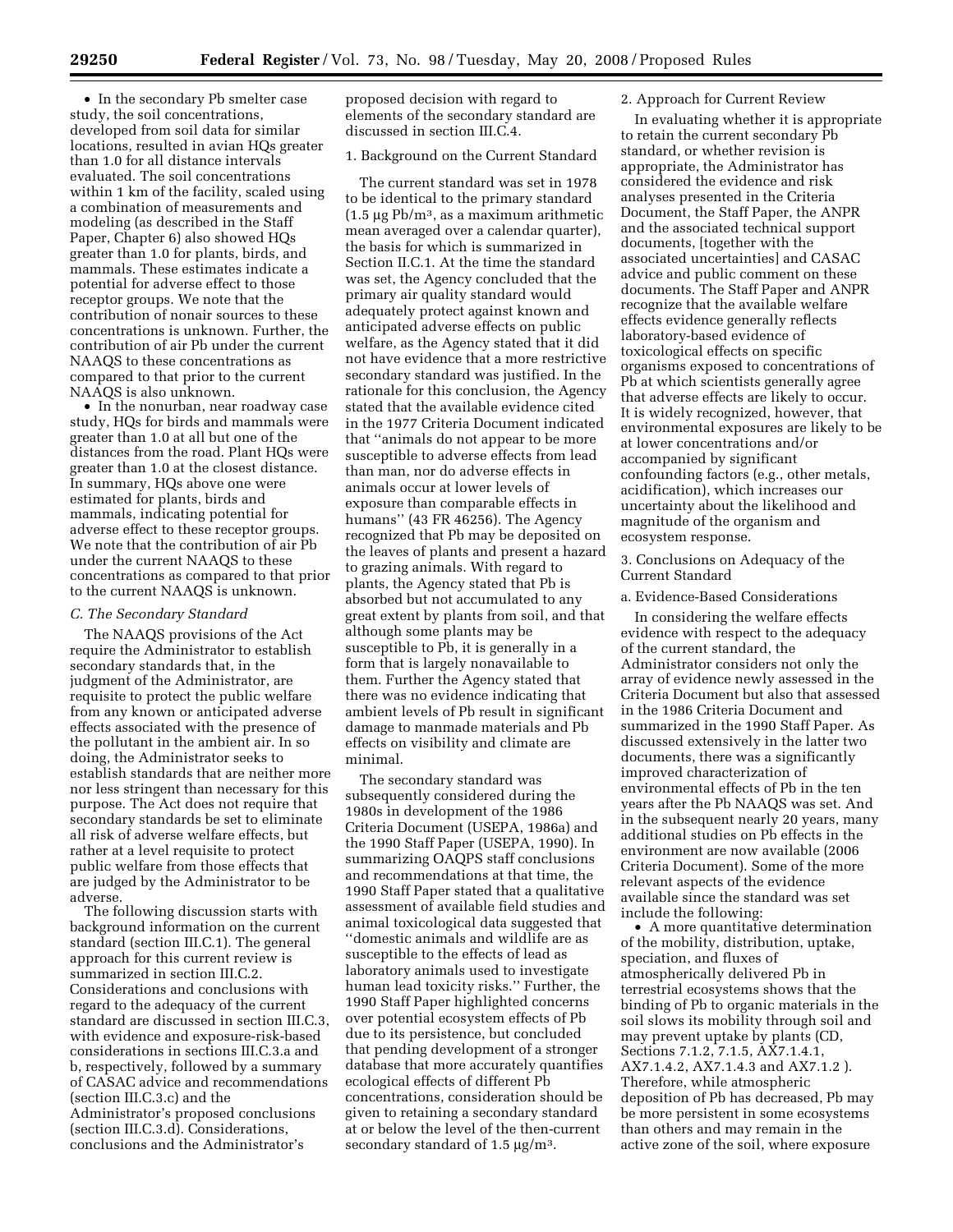may occur, for decades (CD, Sections 7.1.2, AX7.1.2 and AX7.1.4.3).

• Plant toxicity may occur at lower levels than previously identified as determined by data considered in development of Eco–SSLs (CD, pp. 7–11 to 7–12, AX7–16 and Section AX7.1.3.2), although the range of reported soil Pb effect levels is large (tens to thousands of mg/kg soil).

• Avian and mammalian toxicity may occur at lower levels than those previously identified, although the range of Pb effect levels is large (<1 to >1,000 mg Pb/kg bw-day) (CD, p. 7–12, Section AX7.1.3.3).

• There is an expanded understanding of the fate and effects of Pb in aquatic ecosystems and of the distribution and concentrations of Pb in surface waters throughout the United States (CD, Section AX7.2.2).

• New methods for assessing the toxicity of metals to water column and sediment-dwelling organisms and data collection efforts (CD, Sections 7.2.1, 7.2.2, AX7.2.2, and AX7.2.2.2) have improved our understanding of Pb aquatic toxicity and findings include an indication that in some estuarine systems Pb deposited during historic usage of leaded gasoline may remain in surface sediments for decades. (CD, p. 7–23).

• A larger dataset of aquatic species assessed with regard to Pb toxicity, and findings of lower effect levels for previously untested species (CD, p. AX7–176 and Section AX7.2.4.3).

• Currently available studies have also shown effects on community structure, function and primary productivity, although some confounders (such as co-occurring pollutants) have not been well addressed (CD, Section AX7.1.4.2).

• Evidence in ecological research generally indicates the value of a critical loads approach; however, current information on Pb critical loads is lacking for many processes and interactions involving Pb in the environment and work is ongoing (CD, Section 7.3).

Given the full body of current evidence, despite wide variations in Pb concentrations in soils throughout the country, Pb concentrations are likely in excess of concentrations expected from geologic or other non-anthropogenic forces. In particular, the deposition of gasoline-derived Pb into forest soils has produced a legacy of slow moving Pb that remains bound to organic materials despite the removal of Pb from most fuels and the resulting dramatic reductions in overall deposition rates (CD, Section AX7.1.4.3). For areas influenced by point sources of air Pb

that meet the current standard, concentrations of Pb in soil may exceed by many orders of magnitude the concentrations which are considered harmful to laboratory organisms (CD, Section 3.2 and AX7.1.2.3).

There are several difficulties in quantifying the role of current ambient Pb in the environment: some Pb deposited before the standard was enacted is still present in soils and sediments; historic Pb from gasoline continues to move slowly through systems as does current Pb derived from both air and nonair sources. Additionally, the evidence of adversity in natural systems is very sparse due in no small part to the difficulty in determining the effects of confounding factors such as multiple metals or factors influencing bioavailability in field studies. However, the evidence summarized above and in Section 4.2 of the Staff Paper and described in detail in the Criteria Document informs our understanding of Pb in the environment today and evidence of environmental Pb exposures of potential concern.

Conditions exist in which Pbassociated adverse effects to aquatic organisms and thereby ecosystems may be anticipated given experimental results. While the evidence does not indicate that dissolved Pb in surface water constitutes a threat to those ecosystems that are not directly influenced by point sources, the evidence regarding Pb in sediment is less clear (CD, Sections AX7.2.2.2.2 and AX7.2.4). It is likely that some areas with long term historical deposition of Pb to sediment from a variety of sources as well as areas influenced by point sources have the potential for adverse effects to aquatic communities. The Staff Paper concluded based on looking to laboratory studies and current media concentrations in a wide range of areas, it seems likely that adverse effects are occurring, particularly near point sources, under the current standard. The long residence time of Pb in sediment and its ability to be resuspended by turbulence make Pb contamination likely to be a factor for the foreseeable future. Based on this information, the Staff Paper concluded that the evidence suggests that the environmental levels of Pb occurring under the current standard, set nearly thirty years ago, may pose risk of adverse environmental effect.

### b. Risk-Based Considerations

In addition to the evidence-based considerations described in the previous section, the screening level ecological risk assessment is informative, taking into account key limitations and

uncertainties associated with the analyses.

The screening level risk assessment involved a comparison of estimates of environmental media concentrations of Pb to ecological screening levels to assess the potential for ecological impacts from Pb that was emitted into the air. Results of these comparisons are not considered to be definite predictors of risk, but rather serve to identify those locations at which there is greatest likelihood for adverse effect. Similarly, the national-scale screening assessment evaluated the potential for ecological impacts associated with the atmospheric deposition of Pb released into ambient air at surface water and sediment monitoring locations across the United States.

The ecological screening levels employed in the screening level risk assessment for different media are drawn from different sources. Consequently there are somewhat different limitations and uncertainties associated with each. In general, their use here recognizes their strength in identifying media concentrations with the potential for adverse effect and their relative nonspecificity regarding the magnitude of risk of adverse effect.

As discussed in the previous section, as a result of its persistence, Pb emitted in the past remains today in aquatic and terrestrial ecosystems of the United States. Consideration of the environmental risks associated with the current standard is complicated by the environmental burden associated with air Pb concentrations that exceeded the current standard, predominantly in the past.

Concentrations of Pb in soil and sediments associated with the primary Pb smelter case study exceeded screening values for those media, indicating potential for adverse effect in terrestrial organisms (plants, birds, and mammals) and in sediment dwelling organisms. While the contribution to these Pb concentrations from air as compared to nonair sources has not been quantified, air emissions from this facility are substantial (Appendix D, USEPA 2007b; ICF 2006). Additionally, estimates of Pb concentration in soils associated with the nonurban near roadway case study and the secondary Pb smelter case study were also associated with HQs above 1 for plants, birds and mammals, indicating potential for adverse effect to those receptor groups. The industrial facility in the secondary Pb smelter case study is much younger than the primary Pb smelter and apparently became active less than ten years prior to the establishment of the current standard.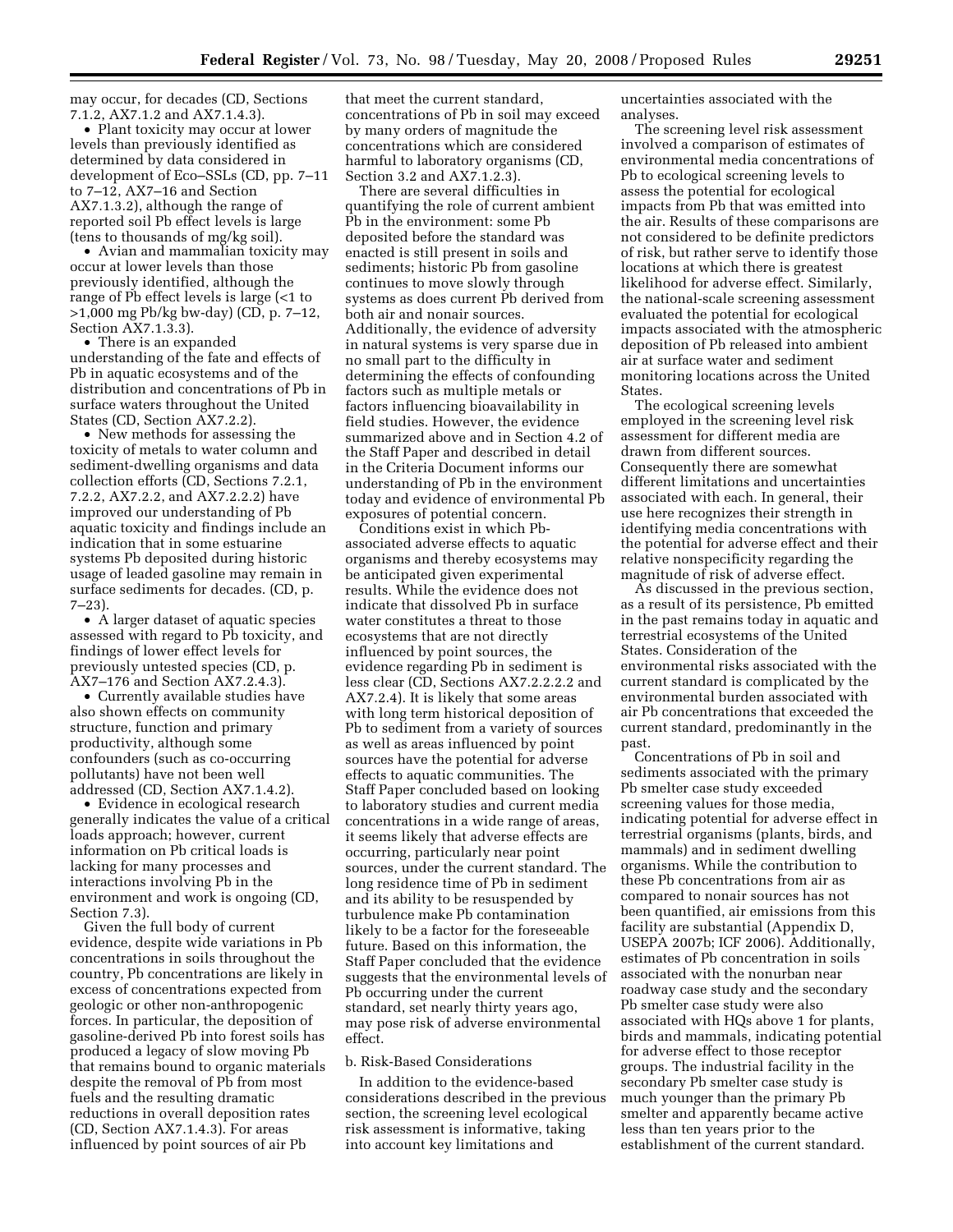The national-scale screens, which are not focused on particular point source locations, indicate the ubiquitous nature of Pb in aquatic systems of the United States today. Further, the magnitude of Pb concentrations in several aquatic systems exceeded screening values. In the case of the national-scale screen of surface water data, 15 locations were identified with water column levels of dissolved Pb that were greater than hardness-adjusted chronic criteria for the protection of aquatic life (with one location having a HQ as high as 15), indicating a potential for adverse effect if concentrations were persistent over chronic periods. Further, sediment Pb concentrations at some sites in the national-scale screen were high enough that the likelihood that they would cause adverse effects to sediment dwelling organisms may be considered ''probable''.

A complicating factor in interpreting the findings for the national-scale screening assessments is the lack of clear apportionment of Pb contributions from air as compared to nonair sources, such as industrial and municipal discharges. While the contribution of air emissions to the elevated concentrations has not been quantified, documentation of historical trends in the sediments of many water bodies has illustrated the sizeable contribution that airborne Pb can have on aquatic systems (e.g., Staff Paper, section 2.8.1). This documentation also indicates the greatly reduced contribution in many systems as compared to decades ago (presumably reflecting the banning of Pb-additives from gasoline used by cars and trucks). However, the timeframe for removal of Pb from surface sediments into deeper sediment varies across systems, such that Pb remains available to biological organisms in some systems for much longer than in others (Staff Paper, section 2.8; CD, pp. AX7–141 to  $A\bar{X}$ 7–145).

The case study locations included in the screening assessment, with the exception of the primary Pb smelter site, are currently meeting the current Pb standard, yet Pb occurs in some locations at concentrations, particularly in soil, and aquatic sediment above the screening levels, indicative of a potential for harm to some terrestrial and sediment dwelling organisms. While the role of airborne Pb in determining these Pb concentrations is unclear, the historical evidence indicates that airborne Pb can create such concentrations in sediments and soil. Further, environmental concentrations may be related to emissions prior to establishment of the current standard and such

concentrations appear to indicate a potential for harm to ecological receptors today.

### c. CASAC Advice and Recommendations

In the CASAC letter transmitting advice and recommendations pertaining to the review of the ANPR and final Staff Paper and Pb Exposure and Risk Assessments, the CASAC Pb panel provided recommendations regarding the need for a Pb NAAQS, and the adequacy of the current Pb NAAQS, as well as comments on the documents. With regard to the revision of the primary and secondary NAAQS, this CASAC letter (Henderson, 2008) said:

The Committee unanimously and fully supports Agency staff's scientific analyses in recommending the need to substantially lower the level of the primary (public-health based) Lead NAAQS, to an upper bound of no higher than  $0.2 \mu g/m^3$  with a monthly averaging time. The CASAC is also unanimous in its recommendation that the secondary (public-welfare based) standard for lead needs to be substantially lowered to a level at least as low as the recommended primary NAAQS for Lead.

In earlier comments on the December 2006 draft documents, the CASAC Pb Panel concluded they presented ''compelling scientific evidence that current atmospheric Pb concentrations and deposition—combined with a large reservoir of historically deposited Pb in soils, sediments and surface waters continue to cause adverse environmental effects in aquatic and/or terrestrial ecosystems, especially in the vicinity of large emissions sources.'' The Panel went on to state that ''These effects persist in some cases at locations where current airborne lead concentrations are below the level of the current primary and secondary lead standards'' and ''Thus, from an environmental perspective, there are convincing reasons to both retain lead as a regulated criteria air pollutant and to lower the level of the current secondary standard'' (Henderson, 2007a).

In making this recommendation, the CASAC Pb Panel also cites the persistence of Pb in the environment, the possibility of some of the large amount of historically deposited Pb becoming resuspended by natural events, and the expectation that humans are not uniquely sensitive among the many animal and plant species in the environment.

CASAC provided further advice and recommendations on the Agency's consideration of the secondary standard in this review in their letter of September 2007 (Henderson, 2007b). In

that letter they recognized the role of the secondary standard in influencing the long-term environmental burden of Pb and a need for environmental monitoring to assess the success of the standard in this role.

Similarly, in CASAC's advice on the ANPR and final Staff Paper they concluded:

[I]t is critical that the secondary Lead NAAQS be set at a sufficiently-stringent level so as to ensure that there is no reversal of the current downward trend in lead concentrations in the environment. Therefore, at a minimum, the level of the secondary Lead NAAQS should be at least as low as the level of the recommended primary lead standard. Moreover, the Agency needs to give greater priority to the monitoring of environmental lead in the ambient air.

However, CASAC also recognized that EPA ''lacks the relevant data to provide a clear, quantitative basis for setting a secondary Pb NAAQS that differs from the primary in indicator, averaging time, level or form'' (Henderson, 2007a).

d. Administrator's Proposed Conclusions on Adequacy of Current Standard

In considering the adequacy of the current standard in providing requisite protection from Pb-related adverse effects on public welfare, the Administrator has considered the body of available evidence (briefly summarized above in Section III.A). Depending on the interpretation, the available data and evidence, primarily qualitative, suggests the potential for adverse environmental impacts under the current standard. Given the limited data on Pb effects in ecosystems, it is necessary to look at evidence of Pb effects on organisms and extrapolate to ecosystem effects. Therefore, taking into account the available evidence and current media concentrations in a wide range of areas, the Administrator concludes that there is potential for adverse effects occurring under the current standard, however there are insufficient data to provide a quantitative basis for setting a secondary standard different than the primary. While the role of current airborne emissions is difficult to apportion, it is conclusive that deposition of Pb from air sources is occurring and that this ambient Pb is likely to be persistent in the environment. Historically deposited Pb has persisted, although locationspecific dynamics of Pb in soil result in differences in the timeframe during which Pb is retained in surface soils or sediments where it may be available to ecological receptors (USEPA, 2007b, section 2.3.3).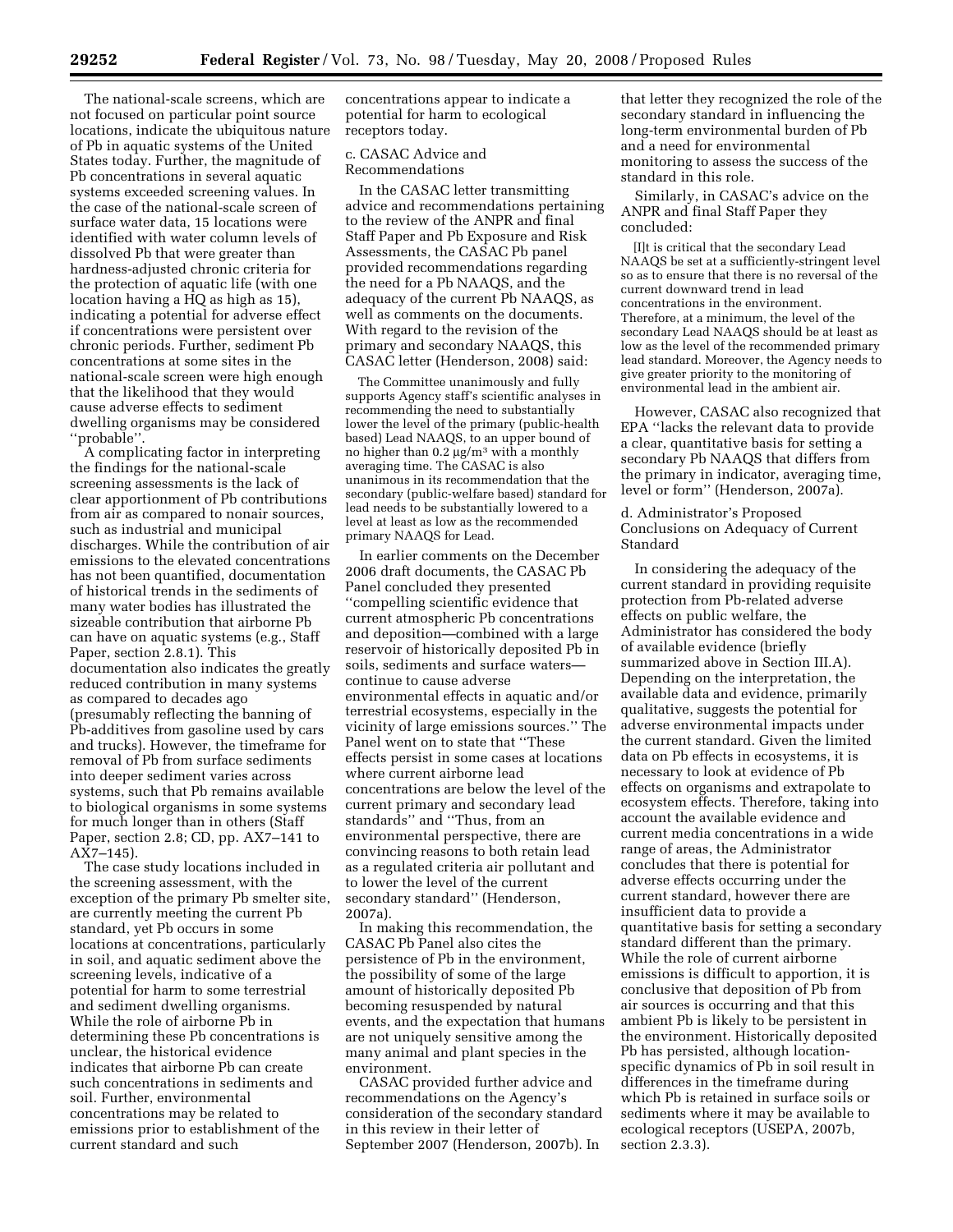There is only very limited information available pertinent to assessing whether groups of organisms which influence ecosystem function are subject to similar effects as those in humans. The screening-level risk information, while limited and accompanied by various uncertainties, also suggests occurrences of environmental Pb concentrations existing under the current standard that could have adverse environmental effects. Environmental Pb levels today are associated with atmospheric Pb concentrations and deposition that have combined with a large reservoir of historically deposited Pb in environmental media.

In considering this evidence, as well as the views of CASAC, summarized above, the Staff Paper and associated support documents, and views of public commenters on the adequacy of the current standard, the Administrator proposes to conclude that the current secondary standard for Pb is not requisite to protect public welfare from known or anticipated adverse effects.

4. Conclusions and Proposed Decision on the Elements of the Secondary Standard

The secondary standard is defined in terms of four basic elements: indicator, averaging time, level and form, which serve to define the standard and must be considered collectively in evaluating the welfare protection afforded by the standards.

With regard to the pollutant indicator for use in a secondary NAAQS that provides protection for public welfare from exposure to Pb, EPA notes that Pb is a persistent pollutant to which ecological receptors are exposed via multiple pathways. While the evidence indicates that the environmental mobility and ecological toxicity of Pb are affected by various characteristics of its chemical form, and the media in which it occurs, information is insufficient to identify an indicator other than total Pb that would provide protection against adverse environmental effect in all ecosystems nationally. Thus, the same concerns regarding the relative advantages of TSP and  $PM_{10}$  as the basis for the indicator apply here as for the primary standard.

Lead is a cumulative pollutant with environmental effects that can last many decades. In considering the appropriate averaging time for a secondary standard for such a pollutant the concept of critical loads may be useful (CD, section 7.3). However, information is currently insufficient for such use in this review.

There is a general lack of data that would indicate the appropriate level of Pb in environmental media that may be associated with adverse effects. The EPA notes the influence of airborne Pb on Pb in aquatic systems and of changes in airborne Pb on aquatic systems, as demonstrated by historical patterns in sediment cores from lakes and Pb measurements (section 2.8.1; CD, section AX7.2.2; Yohn *et al.*, 2004; Boyle *et al.*, 2005), as well as the comments of the CASAC Pb panel that a significant change to current air concentrations (e.g., via a significant change to the standard) is likely to have significant beneficial effects on the magnitude of Pb exposures in the environment and Pb toxicity impacts on natural and managed terrestrial and aquatic ecosystems in various regions of the U.S., the Great Lakes and also U.S. territorial waters of the Atlantic Ocean (Henderson, 2007a, Appendix E). EPA concurs with CASAC's conclusion that the Agency lacks the relevant data to provide a clear, quantitative basis for setting a secondary Pb NAAQS that differs from the primary in indicator, averaging time, level or form. The Administrator concurs with CASAC's conclusion that the Agency lacks the relevant data to provide a clear, quantitative basis for setting a secondary Pb NAAQS that differs from the primary in indicator, averaging time, level, or form.

Based on these considerations, and taking into account the observations, analyses, and recommendations discussed above, the Administrator proposes to revise the current secondary Pb standard by making it identical in all respects to the proposed primary Pb standard (described in section II.D.4 above).

## **IV. Proposed Appendix R— Interpretation of the NAAQS for Lead and Proposed Revisions to the Exceptional Events Rule**

The EPA is proposing to add Appendix R, Interpretation of the National Ambient Air Quality Standards for Pb, to 40 CFR part 50 in order to provide data handling procedures for the proposed Pb standard. The proposed Appendix R would detail the computations necessary for determining when the proposed Pb NAAQS is met. The proposed appendix also would address data reporting; sampling frequency and data completeness considerations; the use of scaled Pb-PM<sub>10</sub> data as a surrogate for Pb-TSP data (or vice versa), including associated scaling instructions; and rounding conventions. Although the Administrator is proposing one indicator and inviting comment on another, and proposing several possible combinations of different averaging

times, forms, and levels, for simplicity the proposed data handling appendix text only directly addresses one combination: a Pb-TSP indicator with an option for using scaled Pb-P $M_{10}$  data for NAAQS comparisons, an averaging time of monthly, a second maximum (over three years) form, and a level of 0.20  $\mu$ g/m<sup>3</sup>. The proposed appendix text indicates in brackets, as examples, the change that would be needed if the level of the standard is set at 0.10 or 0.30 µg/  $m<sup>3</sup>$  rather than at 0.20  $\mu$ g/m<sup>3</sup>. A decision to adopt  $Pb-PM_{10}$  as the indicator, to adopt a different indicator, averaging time, and/or form, or not to make use of surrogate data would require other differences in the text of the appendix; the proposed differences in the appendix text to accommodate such difference are described below, after the explanation of the proposed version of the appendix.

The EPA is also proposing Pb-specific changes to the deadlines, in 40 CFR 50.14, by which States must flag ambient air data that they believe has been affected by exceptional events and submit initial descriptions of those events, and the deadlines by which States must submit detailed justifications to support the exclusion of that data from EPA determinations of attainment or nonattainment with the NAAQS. The deadlines now contained in 40 CFR 50.14 are generic, and are not always appropriate for Pb given the anticipated schedule for the designations of areas under the proposed Pb NAAQS.

#### *A. Background*

The purpose of a data interpretation guideline in general is to provide the practical details on how to make a comparison between multi-day, possibly multi-monitor, and (in the unique instance of this proposed Pb NAAQS) possibly multi-parameter (i.e., Pb-TSP and/or  $Pb-PM_{10}$  ambient air concentration data to the level of the NAAQS, so that determinations of compliance and violation are as objective as possible. Data interpretation guidelines also provide criteria for determining whether there are sufficient data to make a NAAQS level comparison at all. When data are insufficient, for example because of failure to collect valid ambient data on enough days in enough months (because of operator error or events beyond the control of the operator), then no determination of current compliance or violation is possible.

The regulatory language for the current Pb NAAQS, originally adopted in 1977, contains no data interpretation instructions. Because of that, the EPA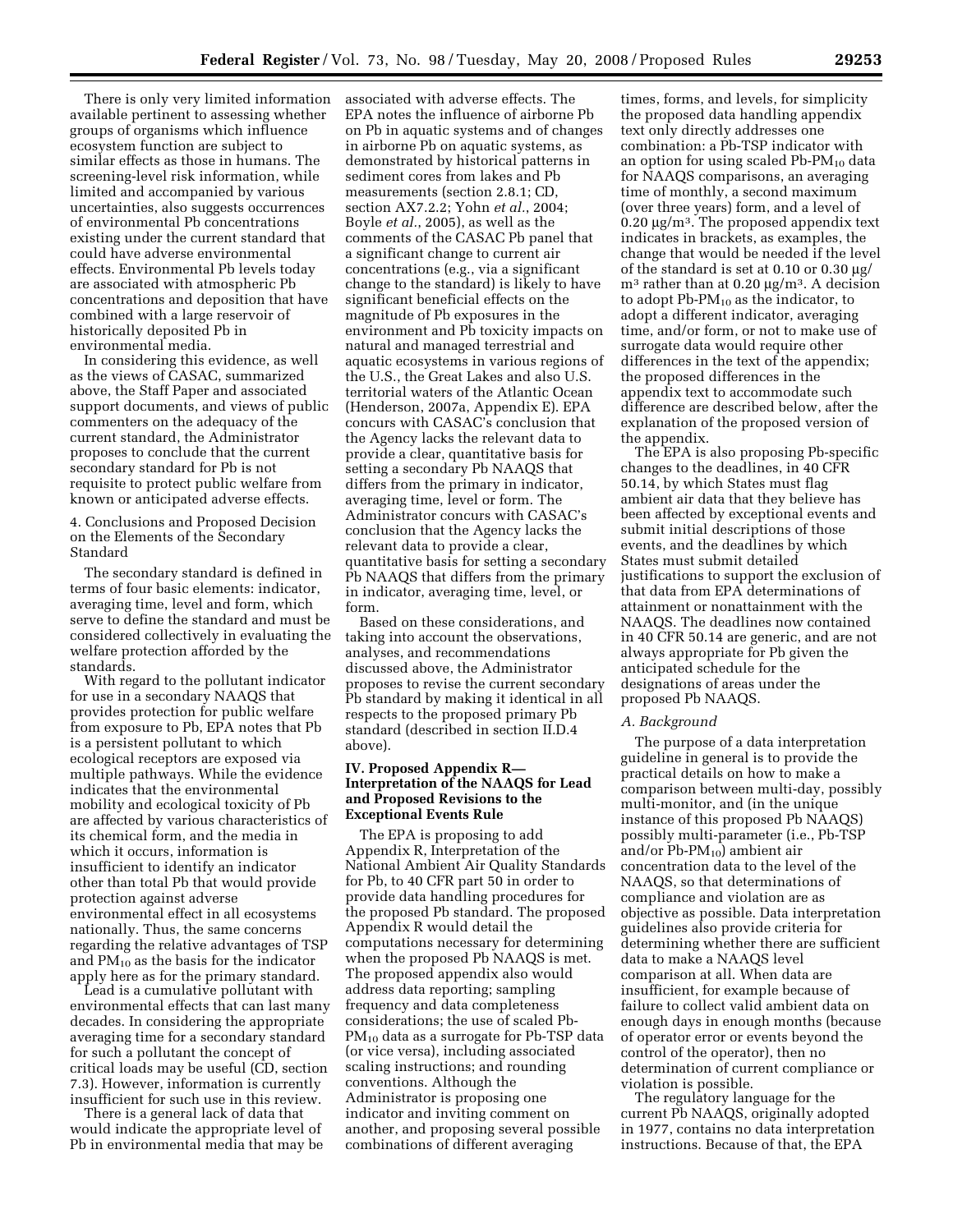has issued various guidance documents and memoranda relevant to the topic. This situation contrasts with the situations for ozone,  $PM_{2.5}$ , and  $PM_{10}$  for which there are detailed data interpretation appendices in 40 CFR part 50. EPA has used its experience drafting and applying these other data interpretation appendices to develop the proposed text for appendix R.

An exceptional event is an event that affects air quality, is not reasonably controllable or preventable, is an event caused by human activity that is unlikely to recur at a particular location or a natural event, and is determined by the Administrator in accordance with 40 CFR 50.14 to be an exceptional event. Air quality data affected by an exceptional event in certain specified ways may be excluded from consideration when EPA makes a determination that an area is meeting or violating the associated NAAQS, subject to EPA review and concurrence. Section 50.14 contains both substantive criteria that an event and the associated air concentration data must meet in order to be excluded, and process steps and deadlines for a State to submit specified information to EPA. The key deadlines are that a State must initially notify EPA that data have been affected by an event and provide an initial description of the event by July 1 of the year after the data are collected, and that the State must submit the full justification for exclusion within 3 years after the quarter in which the data were collected. However, if a regulatory decision based on the data, for example a designation action, is anticipated, the schedule is foreshortened and all information must be submitted to EPA no later than a year before the decision is to be made. This schedule presents problems when a NAAQS has been recently revised, as discussed below.

The Staff Paper did not address data interpretation details, and although the ANPR discussed data handling to a limited extent, there has been only limited comment by CASAC or the public to date (other than comments on the related issues of form and indicator for the standard, including scaling factor issues). Similarly, no comments were received on exceptional event issues.

### *B. Interpretation of the NAAQS for Lead*

1. Interpretation of a Standard Based on Pb-TSP

The purpose of a data interpretation rule for the Pb NAAQS is to give effect to the form, level, averaging time, and indicator specified in the proposed regulatory text at 40 CFR 50.16, anticipating and resolving in advance

various future situations that could occur. The proposed Appendix R, like the existing NAAQS interpretation appendices for ozone,  $PM_{2.5}$ , and  $PM_{10}$ , addresses the possible situation of there being less than 100% complete data available, which is an issue in common across NAAQS pollutants. It also addresses several issues which are specific to the proposed Pb NAAQS, as described below.

With regard to data completeness, the proposed Appendix follows past EPA practice for other NAAQS pollutants by requiring that in general at least 75% of the monitoring data that should have resulted from following the planned monitoring schedule in a period must be available for the key air quality statistic from that period to be considered valid. For the combination of NAAQS parameters addressed in the proposed text, the key air quality statistic is the mean concentration in an individual month, and so the 75% requirement is applied for that time period. With the proposed required sampling schedule of one day in three under a monthly mean form for the standard (section V), typically there will be 10 required sampling days so a monthly mean would be considered valid if there were data available for at least 8 of those days.155 EPA invites comment on this proposed 75% requirement, recognizing that for the current NAAQS based on a quarterly mean concentration form with a required one-day-in-six schedule, the current EPA policy is effectively that there be at least 11 days of data in a quarterly mean.

The proposed rule text for Pb data interpretation, like the corresponding existing rule for  $PM<sub>2.5</sub>$ , has two provisions that help a monitoring agency guard against a month ending up with data completeness below 75%. First, there is a provision to allow data from secondary, collocated samplers to substitute for data from a primary monitor on a day when the primary monitor for some reason fails to deliver valid data. There is also a provision which would allow a monitoring agency to make up a sampling day on which no valid data were collected, and to count the make-up sampling data in the assessment of data completeness. To help insure that sampling days are well distributed across the month and that a make-up day will generally fall within the same source emissions and

meteorological regime as the missed sampling day, a number of specific restrictions are proposed on the number of make-up days per month and on how soon after the missed scheduled sampling day they must occur. These restrictions are stated in the proposed rule text, and are adapted from current practice for PM2.5 with adaptations to fit the monthly form of the proposed Pb standard.

A monthly mean Pb concentration for Pb-TSP would be calculated from all available daily mean concentrations within that calendar month, including successfully completed sampling days, allowed make-up sampling days, and any other sampling days actually completed successfully by the primary monitor or by secondary monitors if there is no data from a primary monitor. These other sampling days would not be used in calculating data completeness, however; this follows the example of the current requirements for  $PM_{2.5}$  data interpretation.

Recognizing that even allowing for make-up samples, there may be months with fewer than 75% complete data, the proposed text provides for two diagnostic tests which are intended to identify those cases with completeness less than 75% in which it nevertheless is very likely, if not virtually certain, that the monthly mean concentration would have been observed to be either above or below the level of the NAAQS if monitoring data had been complete. One test, to be applied if the mean of the incomplete data is above the NAAQS level, substitutes low hypothetical concentrations for as much of the missing data as needed to meet the 75% requirement; if the resulting mean is still above the NAAQS level, then the NAAQS level is considered to have been exceeded for the month. The hypothetical low values would be set equal to the lowest concentration observed in the same month over the 3 year period being evaluated, in effect giving the benefit of the doubt as to the actual concentrations on the days with missing data. If the monthly mean nevertheless is above the NAAQS, it is virtually certain that the mean of complete data would also have been above the NAAQS. The other test, to be applied if the mean of the incomplete data is below the NAAQS level, works similarly except that at most 50% of the scheduled data can be missing and all missing data is substituted with the highest value observed in the same month over the 3-year period, with the same rationale. If the monthly mean nevertheless is below the NAAQS, it is virtually certain that the mean of complete data would also have been

<sup>155</sup>Fewer than 10 days could be required, and fewer needed for the monthly average to be valid, for February at all sites and in all months for sites approved for only one-day-in-six sampling because they have a history of recording concentrations well below the level of the NAAQS. See Section V for more detail on required sampling schedules.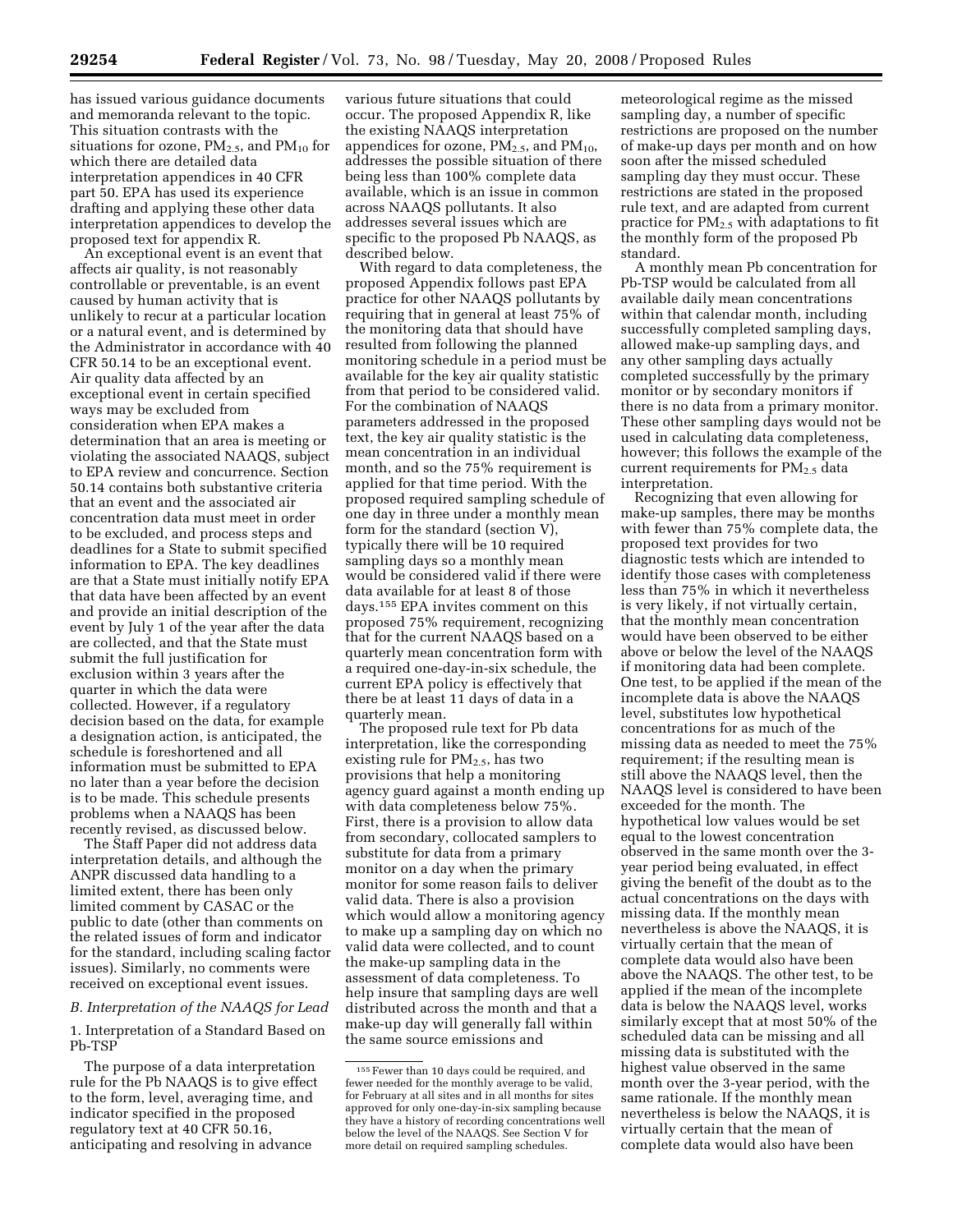below the NAAQS. Data substitution tests similar to these are currently used for ozone and  $PM_{2.5}$ . It should be noted that one outcome of applying the substitution tests proposed for Pb is that a month with incomplete data may still be determined to not have a valid monthly mean and to be unusable in making NAAQS exceedance determinations for that monthly time period. In turn, this may make it impossible to make a determination of compliance or violation for the 3-year period, depending on the completeness and levels of the concentration data from the other months.

EPA invites comment on also incorporating into the final rule two other possible tests that could allow a NAAQS exceedance determination to be made on the basis of monthly data that is not at least 75% complete. EPA may incorporate a version of either or both of these additional tests into the final rule. The first additional test would allow use of the monthly mean based on data that is between 50% and 75% complete if that monthly mean were below some percentage (for example, 50%) the NAAQS, on the rationale that if the available daily values (typically there would be 5 values in a month with 50% complete data) have a mean below some sufficiently low limit, day-to-day variability at the site must be small and the actual concentrations on the days with missing data are very unlikely to have been high enough to make the true monthly mean exceed the NAAQS level.

The second additional test would be more statistically rigorous, yet will allow compliance determinations to be made on some smaller data sets by considering uncertainty bounds. The test would use the available data to create a two-sided statistical confidence interval around the calculated monthly mean concentration. A reduced minimum completeness percentage such as 50% would still be applied to ensure that there are enough sampling days that they could not all be from within a very short period of time. As expected, the uncertainty range about the monthly mean would increase as the number of samples decreases, and as there is more variability in the data that were collected (more high concentrations days mixed with low concentration days). If the prescribed two-sided confidence interval is entirely above the level of the NAAQS, then the NAAQS would be deemed to have been exceeded in that month. Note that the calculated monthly mean in this situation would also have been above the NAAQS level. If the confidence interval is entirely below the level of the NAAQS, then the NAAQS would be

deemed to have not been exceeded in that month. EPA invites comment on the statistical assumptions that should be considered to create a confidence interval from the available data, for example the assumed distribution of the underlying ambient data and how the confidence intervals should be constructed. For example, the confidence interval could be constructed based on an assumption of a log-normal distribution for daily concentrations combined with the concept of a ''finite population correction factor,'' where means based on data with between 50 and 75% completeness would have an associated uncertainty range.156 Any data that is at least 75% complete could be considered ''complete'' and would have no confidence interval. This approach would make the general completeness test and this statistical test yield the same result for a month with at least 75% completeness. EPA notes that such a statistical confidence interval approach is not presently used in data interpretation for any other NAAQS, but no other NAAQS involves the combination of an averaging period as short as a month with a sampling schedule as infrequent as one day in three.

Section V.C. contains provisions which interact with the proposed data completeness requirements described above. EPA invites comment on whether the proposed data completeness provisions taken together provide a good balance between avoiding situations in which no determination of attainment or nonattainment can be made until more data are collected during another calendar year, and avoiding erroneous determinations caused by reliance on small sample sizes affected by data variability. EPA also plans to explore this question prior to the final rule, by analyzing hypothetical cases reflecting the variability seen in historical monitoring data, and may make adjustments to the proposed provisions for the final rule.157

The proposed rule text would require that only a minimum of two valid

monthly means be available over the 3 year period in order to determine that a site has violated the NAAQS, since if the NAAQS has been observed to be exceeded twice the concentrations in the other months would be irrelevant to a finding of NAAQS violation. Valid monthly means would be required for all 36 possible months in the 3-year period in order to make a finding that the NAAQS has been met. An exception would be allowed if there are 35 valid monthly means and none of them exceed the NAAQS, because in that case it is irrelevant whether the one month with incomplete data experienced an exceedance or not.

The proposed text of Appendix R has provisions to implement the proposal that  $Pb-PM_{10}$  data adjusted by the application of site-specific scaling factors be treated as surrogate Pb-TSP data. These provisions are somewhat complex, to be able to address various possible situations without ambiguity. These situations arise from the possibility that both Pb-TSP and Pb-PM<sub>10</sub> monitoring might take place at a single site, with differences from day to day within the 3-year period as to which samplers were operating and yielded valid data for the day. The proposed approach is to consider all Pb-TSP and Pb-PM10 data that have been collected and submitted by the monitoring agency, *i.e.*, once Pb-PM<sub>10</sub> data have been collected and submitted the monitoring agency could not choose to have them ignored.158 However, where and when both types of data exist, the Pb-TSP data would be given first consideration. Specifically the proposed approach is to treat as separate questions whether the Pb-TSP monitor and the Pb-PM<sub>10</sub> monitor have produced a valid monthly mean concentration, taking into account the provisions for make-up samples and data substitution from secondary monitors, but not mixing Pb-TSP and Pb- $PM_{10}$  data within the month. If valid monthly means for both Pb-TSP and Pb-P $M_{10}$  have been achieved, *i.e.*, the main or a supplemental data completeness test has been passed, the Pb-TSP data takes precedence and the Pb-PM10 data for

<sup>156</sup>See, for example, the explanation of the finite population correction factor approach at grants.nih.gov/grants/funding/modular/eval/ Sample\_MGAP.doc. Another useful reference is ''Sampling: Design and Analysis'', Lohr, Sharon L., Brooks/Cole Publishing Co., Pacific Grove, CA, 1999.

<sup>157</sup>This exploration will be somewhat similar to the work EPA did on data quality objectives for the PM2.5 monitoring network, but likely will be more simplistic in light of the more limited available data. See ''Data Quality Objectives (DQOs) for PM2.5,'' July 25, 2001, *http://www.epa.gov/ttn/ amtic/files/ambient/pm25/qa/2001Dqo.pdf.* 

 $^{158}\,$  Section 3(a) of the proposed Appendix R has a more detailed statement of what ambient data will be considered when determining compliance with the NAAQS than is given in other data interpretation appendices to 40 CFR part 50. EPA invites comment on this codification of current practice. One new feature is a provision for the use of data collected before the promulgation of the proposed changes and additions to the FRM/FEM criteria, to make it clear that these changes and additions are in effect retroactive. FRM/FEM revisions and new FRM/FEM designations have not always been treated as retroactive but in the case of the revised Pb NAAQS EPA wishes to maximize the available data for making designations.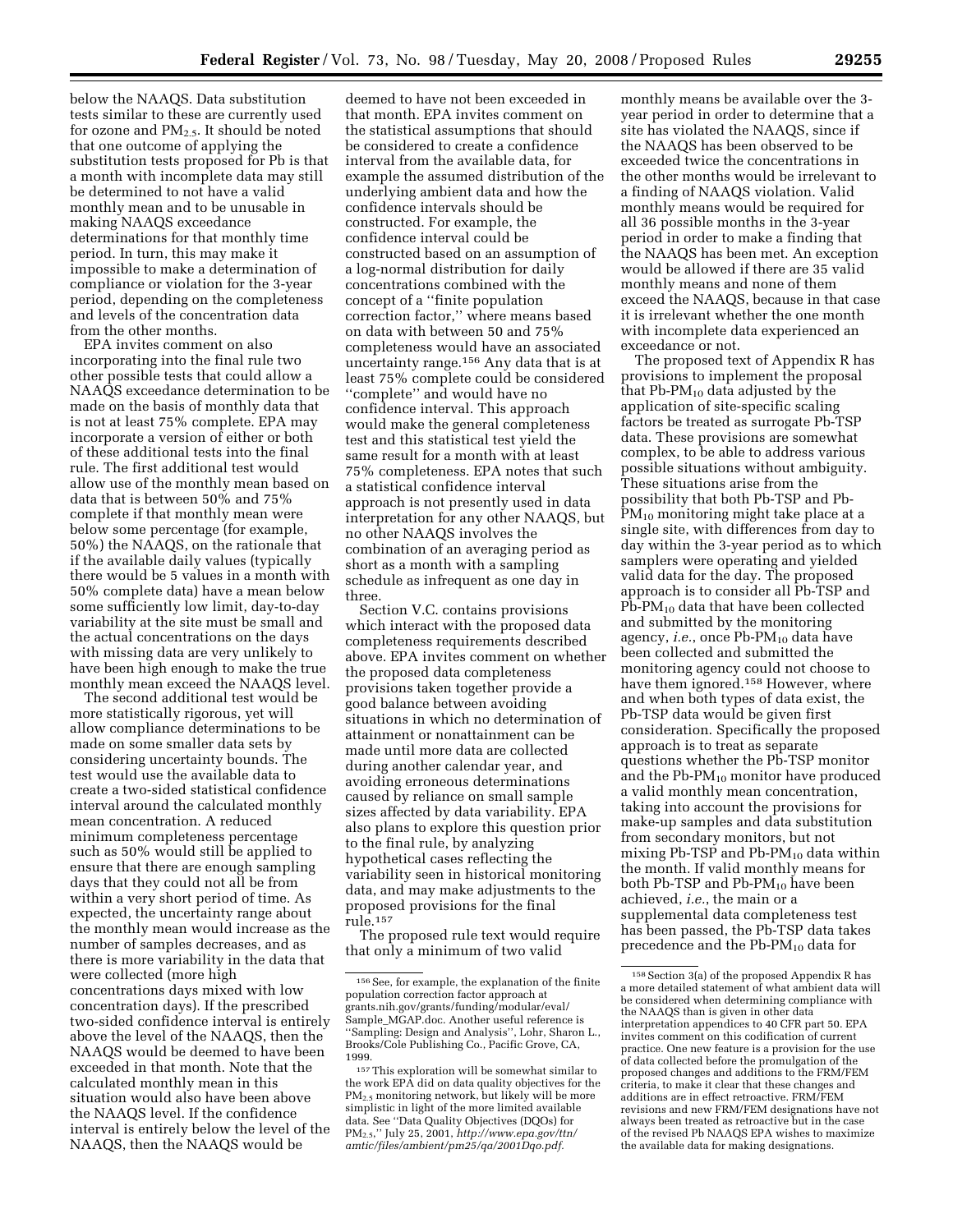that month are ignored. However, across the 3-year period, monthly means for Pb-TSP and scaled Pb- $PM_{10}$  can be considered together in determining whether more than one monthly mean Pb concentration has exceeded the level of the NAAQS. This allows for the possibility that a monitoring agency may have switched from one type of monitoring to the other during the 3 years, or that it has been more successful in getting complete Pb-TSP data in some months than in others.

The proposed Appendix R addresses the procedures and criteria for development and use of site-specific scaling factors for  $Pb-PM_{10}$  data. The scaling factor is the number that would multiply Pb-PM<sub>10</sub> data to get a surrogate for Pb-TSP data. The proposal would require States to develop a site-specific scaling factor for each monitoring site at which the State wishes to use  $Pb-PM_{10}$ data as a surrogate for Pb-TSP data, either to allow it to only operate a Pb- $PM_{10}$  monitor or to make a Pb-PM<sub>10</sub> monitor eligible as a back-up source of Pb data for greater data completeness. The site-specific scaling factor would have to be based on at least a year of measurements of both types at the site in question. EPA invites comment on the detailed criteria for developing such local scaling factors, given in section 2(b) of the proposed Appendix.

The existing FRM for Pb-TSP, Appendix G of 40 CFR part 50, contains procedures for calculating Pb concentration data in micrograms per cubic meter at standard conditions of temperature and pressure (STP). The proposed FRM for low-volume Pb- $PM_{10}$ , Appendix Q of 40 CFR part 50, requires reporting of concentration data at local conditions of temperature and pressure, for reasons explained in section V. For consistency going forward, we are proposing in the proposed appendix R that for monitoring conducted on or after January 1, 2009, Pb-TSP data should be reported at local conditions of temperature and pressure also. The first deadline for such reporting will be about June 30, 2009 (to be exact, 90 days from March 31, 2009) so monitoring agencies will have ample lead time to change their reporting procedures. However, EPA believes it would be an unnecessary burden to require monitoring agencies to re-submit pre-January 1, 2009 Pb-TSP data corrected to local conditions, given that the adjustment would in most cases be small. The proposed Appendix R would provide that pre-2009 Pb-TSP data reported in STP is to be compared directly to the level of the standard with no adjustment for the difference in reporting forms, but gives the

monitoring agency the option of resubmitting the data corrected to local conditions. EPA invites comment on this approach.

Both FRM rules require reporting of daily Pb concentrations with three decimal places. When monthly means are calculated, they are to be rounded to two decimal places for purposes of comparing to the level of the NAAQS, which is expressed to two decimal places.

2. Interpretation of Alternative Elements

This section addresses changes that would be made to the proposed Appendix R as printed at the end of this notice, if the Administrator decides to adopt certain features which are being proposed today in the alternative to those described above, or on which comment is invited.

If a quarterly maximum mean form is adopted for the final standard, we propose that the basic period for assessing completeness would still be the month. An equation would be added for calculating a quarterly mean from three monthly means. The two supplemental diagnostic completeness tests would be changed so that the outcome depends on whether the quarterly mean with substituted data included for one or more incomplete months meets or exceeds the standard, rather than the monthly mean. The design value would be defined as the maximum quarterly mean concentration in the 3-year period. To be determined to violate the standard, at least one valid quarterly mean in the 3-year period would be required. To be determined to meet the standard, 12 valid quarterly means in the 3-year period would be required. EPA invites comment on the alternative of applying completeness tests only for whole calendar quarters rather than individual months, an approach that might allow attainment determinations to be made in some cases in which the by-month approach just described would prevent a determination.

As discussed in section II.E.1, EPA is inviting comment on the possibility of the final rule containing default scaling factors for adjusting  $Pb-PM_{10}$  data for use as a surrogate for Pb-TSP data. This would give States the option of using a default scaling factor rather than conducting the site-specific paired monitor testing required in the proposed text of Appendix R. If EPA adopts this approach in the final rule, Appendix R would be modified to provide the default scaling factor values and explain their application. The appropriate default scaling factor would be used in calculation formulas exactly as the

proposed Appendix R text requires the use of a site-specific scaling factor; other provisions would be unaffected. Because TSP samplers collect a broader range of particle sizes than  $PM_{10}$ samplers, the scaling factor logically can not be less than 1.0. EPA is inviting comment on the selection of default scaling factors from within two ranges. The first range is 1.1 to 2.0 and would apply to Pb-PM10 data collected at source-oriented monitoring sites. The other range is 1.0 to 1.4 159 and would apply to  $Pb-PM_{10}$  data collected at monitoring sites that are not sourceoriented. These ranges are based on historical data from sites where the two types of monitors were operated on the same days, as explained in section II.E.1. Because there would be different default scaling factors for the two monitoring site types, a modification of the proposed Appendix R text would require for each monitoring agency to determine and designate, subject to EPA review, whether each Pb-PM10 site is in fact source-oriented and to document that determination in the Annual Monitoring Plan required by 40 CFR 58.10 (see section V for more information on the requirement for this plan and for designating sites as sourceoriented or not).

As explained in section II.E, EPA is inviting comment on the possibility of revising the Pb indicator to be  $Pb-PM_{10}$ . If a  $Pb-PM_{10}$  indicator is adopted in the final rule, references to the two types of data would be reversed from the way they appear in the proposed text of Appendix R, so that  $Pb-PM_{10}$  data when available would have primacy over scaled Pb-TSP data. If  $Pb-PM_{10}$  is adopted as the indicator for the final standard, many areas may not have sufficient  $Pb-PM_{10}$  data to allow a determination of compliance or violation with the Pb standard within the two or three years allowed under the Clean Air Act for initial designations. EPA is inviting comment on an approach that would allow the use of Pb-TSP data, with adjustment(s), for comparing ambient concentrations of Pb to a  $Pb-PM_{10}$  NAAQS for the sole purpose of making initial designations. The scaling issues, relevant data, and possible approaches are similar to those described in section II.E.1. We invite comment on adding language to Appendix R restricting the use of scaled Pb-TSP data to determinations made for purposes of designations within three years of promulgation of the revised standard. (See section VI for discussion

<sup>159</sup>EPA is also soliciting comment on a broader range of 1.0 to 1.9 for nonsource-oriented sites as discussed in section II.E.1.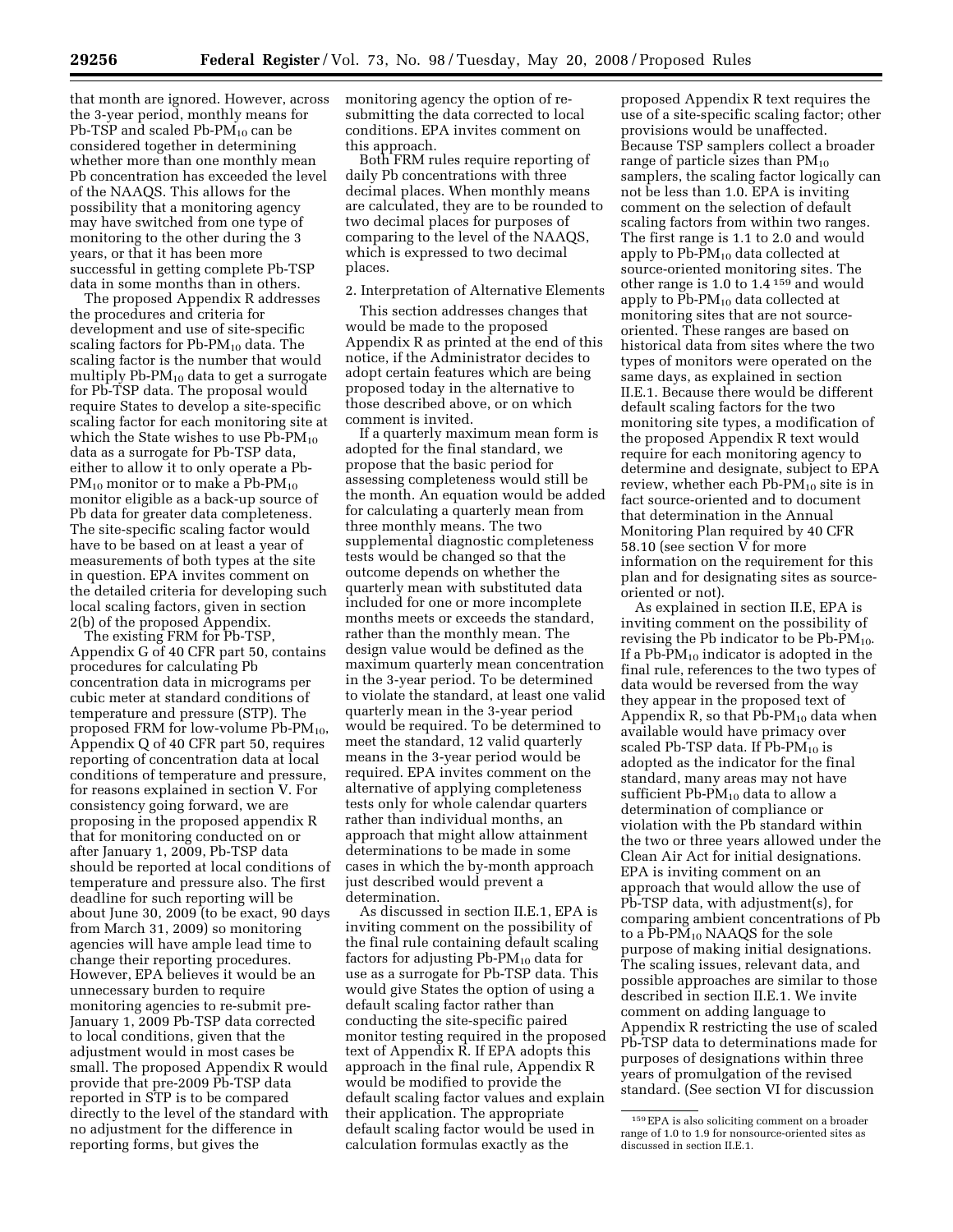of the schedule for designations.) This generally would mean that scaling factors would be used only on 2007– 2009 and possibly on earlier Pb-TSP data, because Pb-P $M_{10}$  monitoring is proposed to be required to begin by January 1, 2010. Because scaling factors would need to be available for designations decisions which must be made within three years of promulgation of the NAAQS, there would be limited time for a State to do collocated testing to develop local scaling factors and then have them reviewed and approved by EPA. Requiring development of site-specific scaling factors might effectively prevent use of scaled Pb-TSP data in many States, resulting in more areas having to be designated unclassifiable initially. Therefore, we invite comment on removing the passages requiring the development of site-specific scaling factors from Appendix R and providing default scaling factors instead. Scaling factors would be 1.0 or less. EPA invites comment on the selection of appropriate default scaling factors for this situation.

### *C. Exceptional Events Information Submission Schedule*

As explained above, 40 CFR 50.14 contains generic deadlines for a State to submit to EPA specified information about exceptional events and associated air concentration data. A State must initially notify EPA that data has been affected by an event by July 1 of the year after the data are collected; this is done by flagging the data in AQS. The State must also provide an initial description of the event by July 1. Also, the State must submit the full justification for exclusion within 3 years after the quarter in which the data were collected; however, if a regulatory decision based on the data (for example, a designation action) is anticipated, the schedule for the full justification is foreshortened and all information must be submitted to EPA no later than a year before the decision is to be made.

These generic deadlines are suitable for the period after initial designations have been made under a NAAQS, when the decision that may depend on data exclusion is a redesignation from attainment to nonattainment or from nonattainment to attainment. However, these deadlines present problems with respect to initial designations under a revised NAAQS. One problem is that some of the deadlines, especially the deadlines for flagging data, can have already passed for some relevant data by the time the revised NAAQS is promulgated. However, until the level and form of the NAAQS have been promulgated a State does not know

whether the criteria for excluding data (which are tied to the level and form of the NAAQS) were met on a given day, so the only way a State can be sure to have flagged all data of concern and possible eligibility for exclusion by the deadline is to flag far more data than will eventually be eligible for exclusion. Another problem is that some of the data that may be used for final designations may not be collected and submitted to EPA until later than one year before the final designation decision, making it impossible to flag that data one year before the decision. When Section 50.14 was revised to add these deadlines in March 2007, EPA was mindful that designations were needed under the recently revised  $PM_{2.5}$ NAAQS, and so exceptions to the generic deadline were included for  $PM<sub>2</sub>$ , only.

The EPA was also mindful that similar issues would arise for subsequent new or revised NAAQS. The Exceptional Events Rule at section 51.14(c)(2)(v) indicates ''when EPA sets a NAAQS for a new pollutant, or revises the NAAQS for an existing pollutant, it may revise or set a new schedule for flagging data for initial designation of areas for those NAAQS.'' For the specific case of Pb, EPA anticipates that designations under the revised NAAQS may be made in September 2011 based on 2008–2010 data (or possibly in September 2010 based on 2007–2009 data if sufficient data is available), and thus will depend in part on air quality data collected as late as December 2010 (or December 2009). (See Section VI below for more detailed discussion of the designation schedule and what data EPA intends to use.) There is no way for a State to flag and submit documentation regarding events that happen in October, November, and December 2010 (or 2009) by one year before designation decisions that are made in September 2011 (or 2010).

The proposed revisions to 40 CFR 50.14 involve only changes in submission dates for information regarding claimed exceptional events affecting Pb data. In the proposed rule text at the end of this notice, only the changes that would apply if designations are made three years after promulgation are shown; where a deadline would be different if designations were made at the two-year point, the difference in deadline is noted in the description immediately below. We propose to extend the generic deadline for flagging data (and providing a brief initial description of the event) of July 1 of the year following the data collection, to July 1, 2009 for data collected in 2006–2007. The

extension includes 2006 and 2007 data because Governors' designation recommendations will consider 2006– 2008 data, and possibly EPA will consider 2006–2008 or 2007–2009 data if complete data for 2008–2010 are not available at the time of final designations. EPA does not intend to use data prior to 2006 in making Pb designation decisions. The generic event flagging deadline in the Exceptional Events Rule would continue to apply to data from 2008, and would thus be July 1, 2009. This would allow a State time following the September 2008 promulgation of the revised Pb NAAQS to consider what data it wishes to flag and to submit those flags. The Governor of a State would be required to submit designation recommendations to EPA in September 2009, and would therefore know what 2008 data have been flagged when formulating those recommendations.

For data collected in 2010 (or 2009), we propose to move up the generic deadline of July 1 for data flagging to May 1, 2011 (or May 1, 2010) (which is also the applicable deadline for certifying data in AQS as being complete and accurate to the best knowledge of the responsible monitoring agency head). This would give a State less time, but EPA believes still sufficient time, to decide what 2010 (or 2009) data to flag, and would allow EPA to have access to the flags in time for EPA to develop its own proposed and final plans for designations.

Finally, EPA proposes to make the deadline for submission of detailed justifications for exclusion of data collected in 2006 through 2008 be September 15, 2010 for the three year designation schedule, or September 15, 2009 under the two year designation schedule. EPA generally does not anticipate data from 2006 and 2007 being used in final Pb designations. Under the three year designation schedule, for data collected in 2010, EPA proposes to make the deadline for submission of justifications be May 1, 2011. This is less than a year before the designation decisions would be made, but we believe it is a good compromise between giving a State a reasonable period to prepare the justifications and EPA a reasonable period to consider the information submitted by the State. Similarly, under the two year designation schedule, for data collected in 2009, EPA proposes to make the deadline for submission of justifications be May 1, 2010. Table 8 summarizes the proposed three year designation deadlines discussed in this section, and Table 9 summarizes the two year designation deadlines.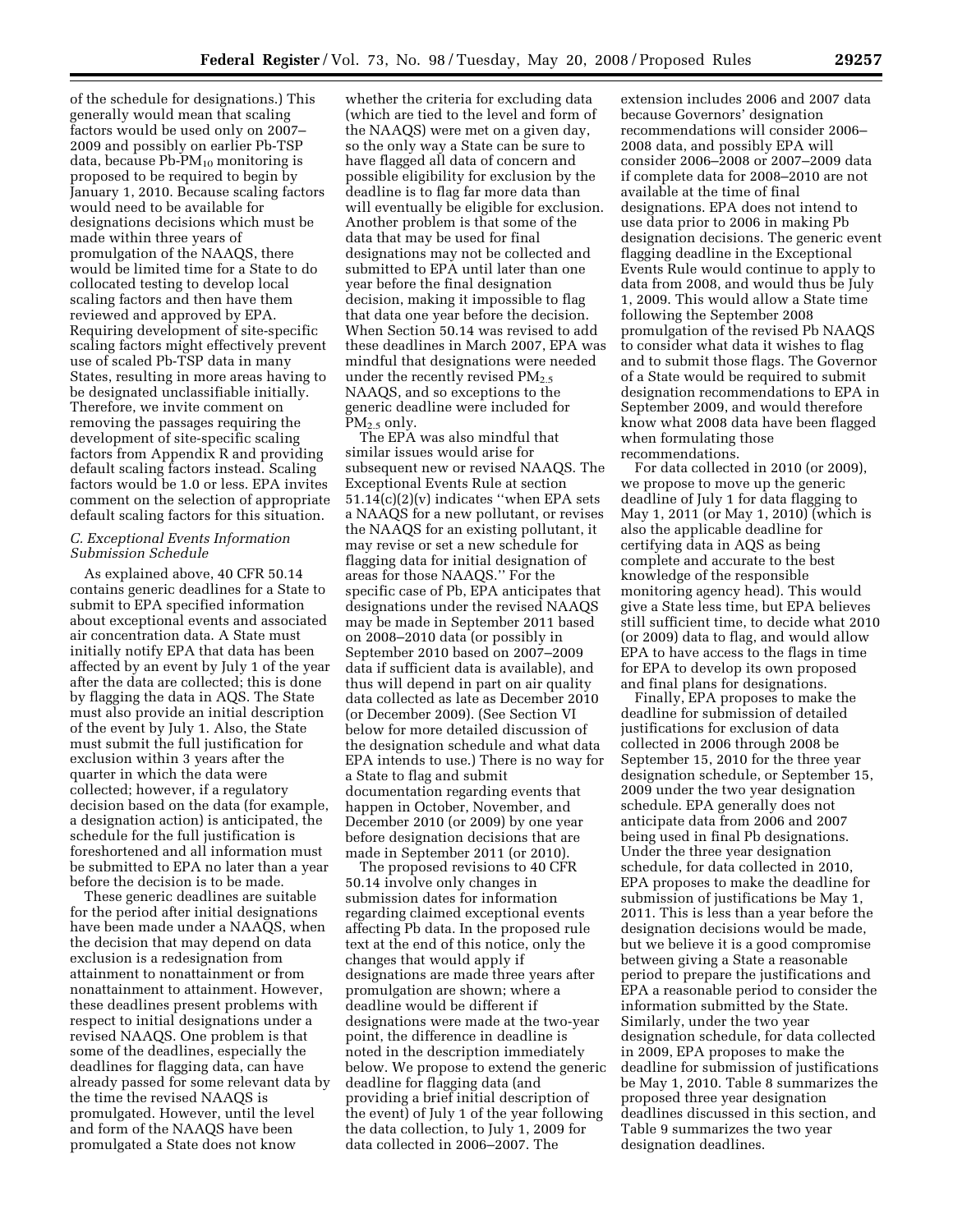# TABLE 8.—PROPOSED SCHEDULE FOR EXCEPTIONAL EVENT FLAGGING AND DOCUMENTATION SUBMISSION IF DESIGNATIONS PROMULGATED IN THREE YEARS

| Air quality data collected for<br>calendar year | Event flagging deadline | Detailed documentation submission deadline |
|-------------------------------------------------|-------------------------|--------------------------------------------|
|                                                 |                         | May 1, 2011*.                              |

\* Indicates proposed change from generic schedule in 40 CFR 50.14.

## TABLE 9.—PROPOSED SCHEDULE FOR EXCEPTIONAL EVENT FLAGGING AND DOCUMENTATION SUBMISSION IF DESIGNATIONS PROMULGATED IN TWO YEARS

| Air quality data collected for<br>calendar year | Event flagging deadline | Detailed documentation submission deadline                   |
|-------------------------------------------------|-------------------------|--------------------------------------------------------------|
|                                                 |                         | September 15, 2009.<br>September 15, 2009*.<br>May 1, 2010*. |

\* Indicates proposed change from generic schedule in 40 CFR 50.14.

EPA invites comment on these proposed changes in the exceptional event flagging and documentation submission deadlines.

## **V. Proposed Amendments to Ambient Monitoring and Reporting Requirements**

As part of our proposal to revise and implement the Pb NAAQS, we are proposing several changes to the ambient air monitoring and reporting requirements for Pb. Ambient Pb monitoring data are used to determine whether an area is in violation of the Pb NAAQS. Ambient data are collected and reported by State, local, and Tribal monitoring agencies (''monitoring agencies'') according to the monitoring requirements contained in 40 CFR parts 50, 53, and 58. This section explains aspects of the existing Pb monitoring and reporting requirements as background and discusses the changes we are proposing to support the changes being proposed in the Pb NAAQS and other options for the NAAQS on which EPA is inviting comments, discussed above in section II.E. These aspects include the sampling and analysis methods (including quality assurance requirements), network design, sampling schedule, data reporting, and other miscellaneous requirements.

### *A. Sampling and Analysis Methods*

We are proposing changes to the sampling and analysis methods for the Pb monitoring network. Specifically, we are proposing a new Federal Reference Method (FRM) for Pb in  $PM_{10}$  (Pb-PM<sub>10</sub>) and revised Federal Equivalent Method (FEM) criteria. We are maintaining the

current FRM for Pb in TSP (Pb-TSP) and lowering the Pb concentration range required during Pb-TSP and Pb- $\overline{PM}_{10}$ candidate FEM comparability testing. The following sections provide background, rationale, and details for the proposed changes to the sampling and analysis methods.

### 1. Background

Lead monitoring data must be collected and analyzed using FRM or FEM methods in order to be comparable to the NAAQS. The current FRM for Pb sampling and analysis is based on the use of a high-volume TSP FRM sampler to collect the particulate matter sample and the use of atomic absorption (AA) spectrometry for the analysis of Pb in a nitric acid extract of the filter sample (40 CFR part 50, Appendix G). There are 21 FEMs currently approved for Pb-TSP 160. All 21 FEMs are based on the use of high-volume TSP samplers and a variety of approved equivalent analysis methods.161

Concerns have been raised over the use of the high-volume TSP samplers to collect samples for subsequent Pb analysis. It is known that the highvolume TSP sampler's particulate matter capture efficiency varies as a function of wind speed and wind direction due to the non-symmetrical inlet design and the lack of an integral particle separator. Early evaluations of the high-volume TSP sampler

demonstrated that the sampler's 50% collection efficiency cutpoint can vary between 25 and 50  $\mu$ m depending on wind speed and direction (Wedding *et al.*, 1977, McFarland and Rodes, 1979). More recently, a study was conducted during the last Pb NAAQS review to evaluate the effect of wind speed and direction on sampler efficiency (Purdue, 1988). This study showed that despite the effect of wind speed and wind direction on the sampler's collection efficiency for larger particles, for particle distributions typical of those near industrial sources the overall Pb collection efficiency of the high-volume TSP sampler ranged from 80% to 90% over a wide range of wind speeds and directions.

CASAC commented in the context of their review of the Staff Paper that TSP samplers have poor precision, that the upper particle cut size of TSP samplers varies widely as a function of wind speed and direction, and that the spatial non-homogeneity of very coarse particles cannot be efficiently captured by a national monitoring network (Henderson, 2007a, Henderson, 2008). For these reasons, CASAC recommended considering a revision to the Pb reference method to allow sample collection using low-volume PM<sub>10</sub> samplers.<sup>162</sup>

As part of preparing the ANPR for this rulemaking, we performed and reported in the ANPR the results of an analysis of the precision and bias of the highvolume TSP sampler based on Pb-TSP

<sup>160</sup>For a list of currently approved FRM/FEMs for Pb-TSP refer to: *http://www.epa.gov/ttn/amtic/ criteria.html.* 

<sup>161</sup>The 21 distinct approved FEMs represent less than 21 fundamentally different analysis methods, as some differ in only in minor aspects.

 $162$  PM<sub>10</sub> can be measured with either a "lowvolume'' or a ''high-volume'' sampler. CASAC specifically recommended the low-volume sampler, for reasons explained here and in section II.E.1.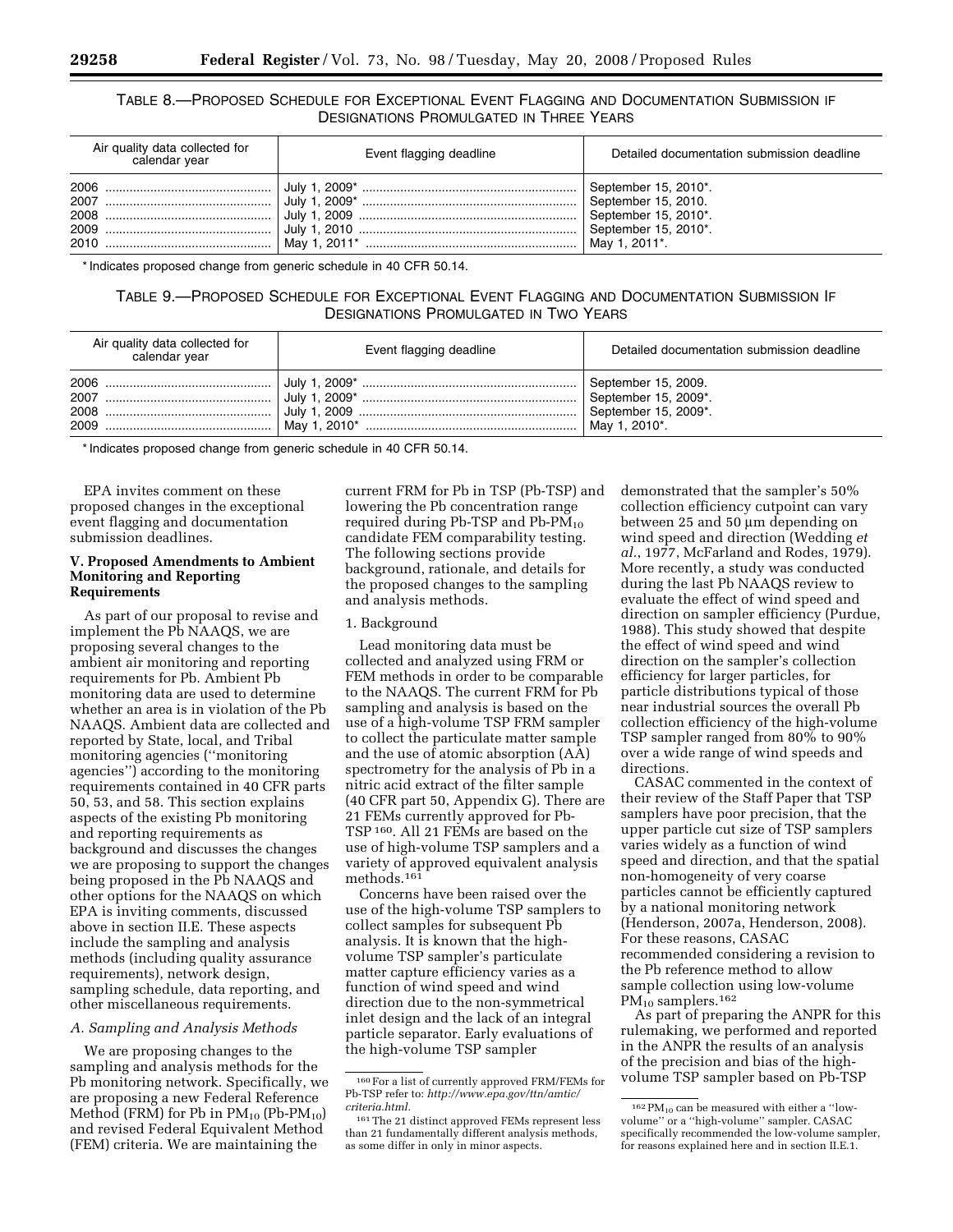data reported to AQS for collocated samplers and the results of in-field sampler flow audits and laboratory audits for lead (Camalier and Rice, 2007). The average precision of the high-volume Pb-TSP sampler was approximately 12% with a standard deviation of 19% and average sampling bias (based on flow audits) was -0.7% with a standard deviation of 4.2%. The average bias for the lab analyses of Pbspiked audit strips was  $-1.1\%$  with a standard deviation of 5.5%. Total bias, which includes bias from both sampling and laboratory analysis, was estimated at  $-1.7\%$  with a standard deviation of 3.4%. These findings are specific for the times and sites of the sampling, including the nature and total quantity of TSP and Pb-TSP that prevailed during the sampling, and may not be indicative of the TSP FRM performance in other places. Also, we did not investigate to determine whether the physical arrangement of the collocated samplers was such as to provide a good test of sensitivity to wind speed and wind direction.<sup>163</sup> However, we note that at face value these bias and precision results are not greatly different than has historically been considered acceptable for other criteria pollutants.

The CASAC and some public comments on the ANPR again stressed concerns with the use of the highvolume TSP sampler and a strong interest in moving to a low-volume Pb-PM<sub>10</sub> sampler. The CASAC reiterated the disadvantages of retaining TSP and of utilizing it as the ''gold standard'' against which new and better technologies are compared (Henderson 2008). On March 25, 2008, the AAMM Subcommittee of CASAC and EPA staff conducted a consultation by conference call, at which the subcommittee members confirmed and elaborated on the views CASAC expressed in their comments on the ANPR. Public comments were also generally supportive of moving away from the current high-volume PM sampling technology and moving toward modern, sequential, low-volume  $PM_{10}$  monitors, especially if sampling frequencies are increased. On the other hand, several monitoring agencies cautioned against moving to Pb-PM10 as the indicator because samplers for Pb-PM<sub>10</sub> would miss much of the Pb in the atmosphere especially near Pb sources.

CASAC recommended that Pb-PM10 be measured with low-cost, multielement analysis methods with improved detection limits (e.g., x-ray fluorescence, XRF) for measuring concentrations typical of today's ambient air. One public commenter suggested that the MDL be significantly reduced to enable measurement of average Pb levels of 0.08 µg/m3 or below.

The current post-sampling FRM analysis method for Pb-TSP is atomic absorption (AA) spectrometry. A typical or nominal lower detectable limit (LDL) for Pb, for high-volume sample collection followed by AA analysis, stated in the FRM regulation in Appendix G to Part 50 for informational purposes only, is 0.07 µg/m3. This value was calculated by doubling the between-laboratory standard deviation obtained for the lowest measurable lead concentration (Long 1979). This value can be considered a conservative (i.e., upper bound) estimate of the sensitivity for the AA method currently used by air monitoring laboratories, as evidence by the fact that data obtained from AQS includes reported locally determined MDL values for the AA FRM that are well below  $0.07 \mu g/m^3$  (typically  $0.01$ ) (g/m3 or below).

One estimate of the method detection limit (MDL) for AA analysis of a lowvolume sample of either  $Pb-PM_{10}$  or  $Pb-$ TSP, taking into account the nominal LDL of 0.07  $\mu$ g/m<sup>3</sup> (or 140  $\mu$ g/L), and the smaller sample volume, extraction volume, and filter size for low-volume sampling, is about  $0.12 \mu g/m^3$  (see Table 10). Assuming an LDL of 0.01 (g/m3 for TSP sampling, the MDL for low-volume sampling would be about  $0.02$  (g/m<sup>3</sup>. Other Pb-TSP FEM analysis methods currently used with the high-volume sampling method, such as XRF, inductively coupled plasma mass spectrometry (ICP/MS) and graphite furnace atomic absorption (GFAA) are more sensitive than AA analysis, and are clearly sensitive enough to support low-volume sampling and a reduced NAAQS level.

### 2. Proposed Changes

As discussed in Section II.E.3 of this preamble, after considering the CASAC and public comments on monitoring issues, we are proposing to retain Pb-TSP, as measured by the FRM method specified in 40 CFR part 50, appendix G (which cross references appendix B, the specification of the TSP FRM) as the indicator for the Pb standard, and to invite comment on a second option which would instead make  $Pb-PM_{10}$ measured by a low-volume monitor the indicator. We further propose that

monitoring agencies should be given the option to use adjusted or scaled lowvolume  $Pb-PM_{10}$  monitoring data as a surrogate for Pb-TSP data. Details on how this option would work are discussed in the data handling section of this preamble (section IV). Also, in section IV.B we are inviting comment on whether, if low-volume Pb-P $M_{10}$  is selected as the indicator, Pb-TSP data with an adjustment should be useable as a surrogate for Pb-PM10 data for the specific purpose of initial designations under the revised standard. In this section, we discuss the Pb-TSP and Pb-PM10 sampling and analysis issues themselves and propose approaches for these issues, as these issues are relevant to the use of data from each method directly or as surrogates for the other.

## a. TSP Sampling Method

If the final standard is based on Pb-TSP we believe it is appropriate to continue to allow, although perhaps not to encourage, the use of the current high-volume FRM for measuring Pb-TSP. The selection of Pb-TSP as the NAAQS indicator would depend on a conclusion that the precision, bias, and MDL (discussed above) of the TSP sampler is adequate for continued use in the Pb monitoring network, including a conclusion that although the TSP sampler's size selection performance is affected by wind speed and wind direction, we do not believe that this effect is so significant as to prevent the continued use of this sampler in the Pb network. EPA proposes to make several minor clarifying changes in Appendix G to correct long-standing errors in reference citations. We are not proposing any other substantive changes to Appendix G.

However, we also believe that lowvolume Pb-TSP samplers might be superior to high-volume TSP samplers. Presently, a low-volume TSP sampler cannot obtain FRM status, because the FRM is specified in design terms that preclude designation of a low-volume sampler as a FRM. A low-volume Pb-TSP monitoring system (including an analytical method for Pb) can in principle be designated as a FEM Pb-TSP monitor, if side-by-side testing is performed as prescribed by 40 CFR 53.33. We are proposing amendments to this CFR section, described below, to make such testing more practical and to clarify that both high-volume and lowvolume TSP methods may use this route to FEM status. Note that the terms of the revised FEM procedures can also be used to obtain FEM status for  $Pb-PM_{10}$ samplers.

<sup>163</sup> If the collocated TSP samplers were always oriented in the same direction, they would be exposed to the same wind speed and wind direction, and the appearance of good precision between them would not necessarily be indicative of the sensitivity of Pb-TSP measurements to wind speed and wind direction.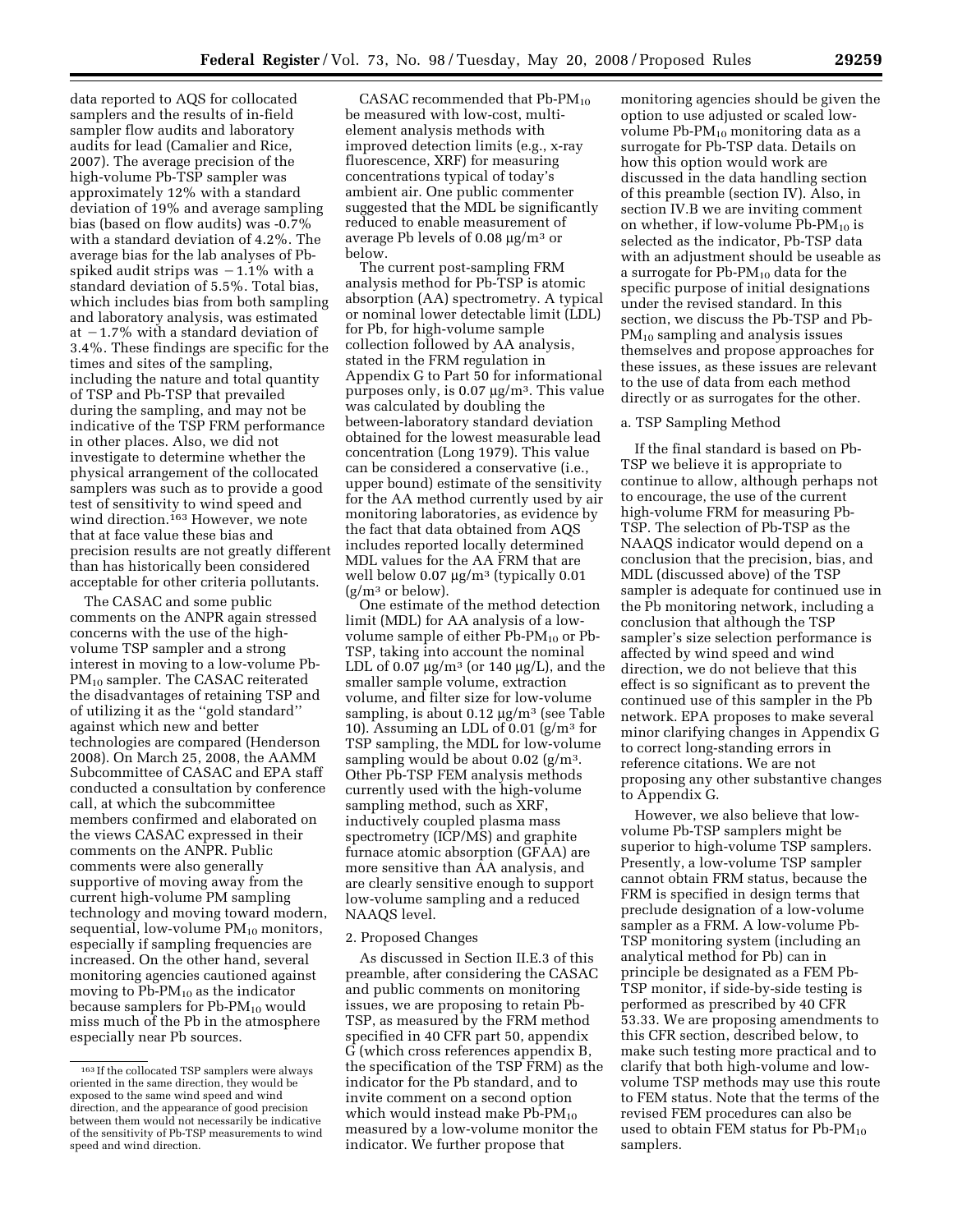### b. PM10 Sampling Method

If the final standard is based on Pb-PM<sub>10</sub>, or if the final rule for a standard based on Pb-TSP includes an option to monitor  $Pb-PM_{10}$  instead of Pb-TSP, we will need to promulgate both an FRM for measuring  $Pb-PM_{10}$  and an appropriate set of FEM criteria. Accordingly, we are proposing new FRM and FEM criteria for measuring Pb- $PM_{10}$ . The proposed FRM for Pb-PM<sub>10</sub> can be broken down into two parts: (1) the sampling method (i.e., the procedures and apparatus used for collecting  $PM_{10}$  on a filter) and (2) the analysis method (i.e., the procedures and apparatus used to analyze the collected particulate matter for Pb content).

Currently, the FRM specification for PM<sub>10</sub> monitoring, Appendix J to 40 CFR Part 50, is based on a performance test and does not specify whether a sampler is high-volume or low-volume. Early commercialized samplers were highvolume, but more recently a number of low-volume PM<sub>10</sub> samplers have received FRM approvals. To be certain that  $Pb-PM_{10}$  monitoring is conducted with low-volume samplers without specifying the use of particular sampler brands or models, it is necessary to establish a new FRM specification for low-volume PM<sub>10</sub> samplers. There is a recently promulgated FRM for particulate matter with aerodynamic diameter between 2.5 and 10 microns  $(PM_{10-2.5})$  (Appendix O to 40 CFR part 50) that is based on a pair of lowvolume samplers for  $PM_{2.5}$  and  $PM_{10}$  to provide a  $PM_{10-2.5}$  concentration by difference. We are proposing to create a FRM for  $Pb-PM_{10}$  sampling by crossreferencing to the specification for the PM<sub>10</sub> sampler in this paired FRM (referred to as the  $PM_{10C}$  sampler, where the "C" refers to the use of this  $PM_{10}$ 

sampler as part of a pair for measuring coarse PM). We are proposing to use the low-volume  $PM_{10C}$  sampler for the FRM for Pb-P $M_{10}$  rather than the existing PM<sub>10</sub> FRM specified by appendix J, for several reasons. Appendix J to part 50 has resulted in the designation of both high-volume and low-volume  $PM_{10}$ samplers as FRM for  $PM_{10}$ . We believe high-volume  $PM_{10}$  sampling should not be used to measure Pb-PM10 under a revised Pb standard. A low-volume PM<sub>10C</sub> FRM sampler must meet more demanding performance criteria than is required for  $PM_{10}$  samplers in general in Appendix J. We note the current availability of samplers that meet these more demanding performance criteria (already in use for  $PM_{2.5}$  and  $PM_{10-2.5}$ sampling) that are equipped with sequential sampling capabilities (i.e., the ability to schedule multiple samples between operator visits, which is desirable if the proposed sampling frequency requirements are increased to support a monthly averaging form of Pb NAAQS). The geometry of commercial high-volume  $PM_{10}$  samplers makes sequential sampling with a single sampler impossible. The low-volume sampler also precisely maintains a constant sample flow rate corrected to actual conditions by actively sensing changes in temperature and pressure and regulating sampling flow rate. Use of a low-volume sampler for the Pb-PM<sub>10</sub> FRM would also provide network efficiencies and operational consistencies with the samplers that are in widespread use for the  $PM_{2.5}$  FRM network, and that are seeing growing use in the  $PM_{10}$  and  $PM_{10-2.5}$  networks. Finally, the use of a low-volume sampler is consistent with the comments and recommendations from CASAC and members of CASAC's AAMM (Henderson 2007a, Henderson 2008, Russell 2008).

Low-volume Pb-PM<sub>10</sub> samplers and the data systems that they connect to can be configured to report concentrations corrected to standard conditions of temperature and pressure or based on local conditions of temperature and pressure. We are proposing that the FRM for samplers used to collect Pb data specify reporting of concentrations based on local conditions, for a few reasons. The actual concentration of Pb in the atmosphere is a better indicator of the potential for deposition than the concentration based on standard pressure and temperature. In addition, there are practical advantages to moving to local conditions since the FRM for both PM2.5 and  $PM_{10-2.5}$  are also based on local conditions.

### c. Analysis Method

There are several potential analysis methods for a Pb-PM<sub>10</sub> FRM. Atomic absorption (AA) is the analysis method for the current Pb-TSP FRM. In addition, there are several other analysis methods (e.g., XRF, ICP/MS) approved as FEMs for the measurement of Pb-TSP. Table 10 summarizes the estimated MDLs for the analysis methods considered in developing the proposed FRM for Pb-PM<sub>10</sub>. The estimated MDLs are based on published instrument detection limits and LDLs, which typically take into account only instrument signal-to-noise ratios and laboratory-related variability but not variability related to sample collection and handling. It is important to note that the MDLs in Table 10 are estimates and these values will vary as a function of the specific instrument used, detector age, instrument signal-to-noise level, etc., and therefore, MDLs must be determined for the specific instrument used.

TABLE 10.—SUMMARY OF CANDIDATE ANALYSIS METHOD DETECTION LIMITS FOR A PB-PM<sub>10</sub> FRM OR FEM WITH LOW-VOLUME SAMPLE COLLECTION

| Analysis method | Estimated DLs <sup>a</sup>                                                                                               | Estimated MDL <sup>b</sup><br>$(\mu q/m^3)$      |  |
|-----------------|--------------------------------------------------------------------------------------------------------------------------|--------------------------------------------------|--|
|                 | 0.07 $\mu$ g/m <sup>3 c</sup><br>$\begin{bmatrix} 0.01 \ \mu g/m^{3 d} \ \dots \ \end{bmatrix}$ 1.5 ng/cm <sup>2 e</sup> | 0.12 <sup>f</sup><br>0.02 <sup>†</sup><br>0.0019 |  |
|                 | 0.05 $\mu$ g/L <sup>h</sup>  <br><sup> </sup> 0.08 μg/L <sup>e</sup>                                                     | $0.00004$ <sup>f</sup><br>$0.00006$ <sup>f</sup> |  |

a Detection limits (DLs) found in available literature as provided in footnotes below.

**b** Estimated MDLs determined using estimated DL, extraction volume, and sample volume as noted in footnotes provided.

<sup>c</sup>The lower detectable limit (LDL) for Pb-TSP taken from Appendix G to Part 50 based on 2400m<sup>3</sup> sample volume, 0.10L extraction volume, and 12 strips per filter.

d Based on MDLs reported in AQS.

e DL expressed as nanogram per square centimeter of filter surface is taken from the Compendium of Methods for the Determination of Inor-<br>ganic Compounds in Ambient Air (USEPA, 1999).

f Based on 46.2-mm filter extraction volume of 0.020 L and sample volume of 24 m<sup>3</sup> of air.<br>9 Based on 46.2-mm filter area of 11.86 cm<sup>2</sup> and sample volume of 24 m<sup>3</sup> of air.<br><sup>h</sup> Taken from the Perkin Elmer Guide to Atomic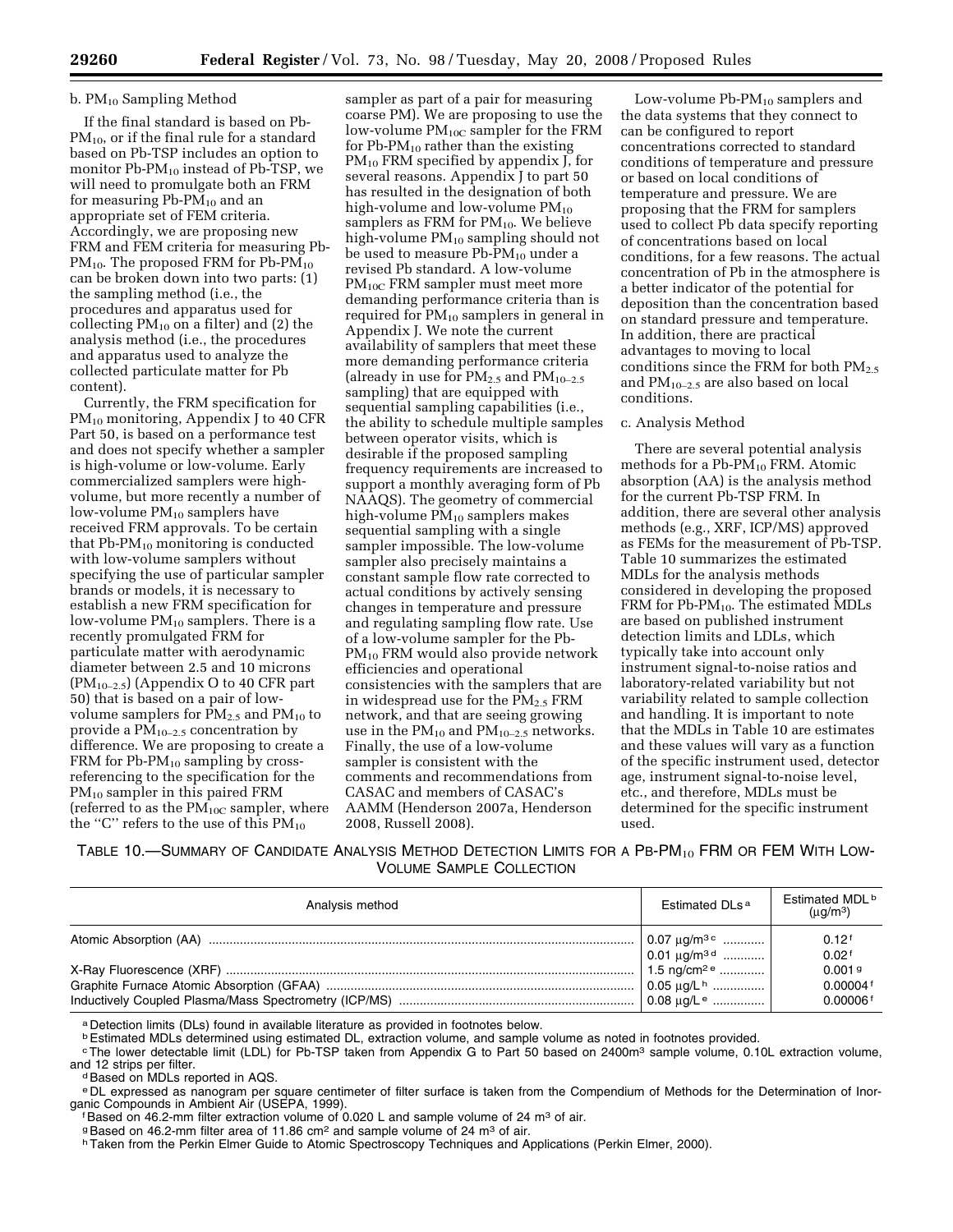One disadvantage of the low-volume sampler is that the total mass of the  $PM_{10}$  sample collected is significantly lower than that of the high-volume sampler due to the lower volume of air sampled (24 m<sup>3</sup> per 24 hours for the low-volume sampler versus. over 1500 m3 per 24 hours for a high-volume sampler). The lower mass of sample collected results in higher MDLs for any given analysis method when coupled with the low-volume sampler. As can be seen in Table 10, even assuming the smaller LDL reported to AQS for recent sampling, the estimated MDL for atomic absorption (the current FRM analysis method for Pb-TSP) when coupled with low-volume sampling is the highest (least sensitive) of all potential methods for use as an FRM/FEM method for Pb-PM10.

AA, GFAA, and ICP/MS are destructive methods and require solvent extractions that possibly involve the use of strong acids to adequately extract Pb from the collected PM for analysis. The specific extraction solutions and methods are selected and optimized in order to meet the required extraction efficiency for a measurement program. Both methods are destructive, meaning that the sample collected on the filter is destroyed during analysis. These methods also have higher analysis costs relative to XRF.

While XRF, GFAA, and ICP/MS all have more than adequate MDLs to support a reduced NAAQS level, we believe that the XRF analysis method has several advantages which make it a desirable analysis method to specify as the FRM. XRF does not require sample preparation or extraction with acids prior to analysis. It is a non-destructive method; therefore, the sample is not destroyed during analysis and can be archived for future analysis or reanalysis if needed. XRF analysis is a cost-effective approach that could be used at the option of the monitoring agency to simultaneously analyze for many additional metals (e.g., arsenic, antimony, and iron) which may be useful in source apportionment. XRF is also the method used for the urban  $PM<sub>2.5</sub>$  speciation monitoring networks and for the mostly rural visibility monitoring program in Class I visibility areas, and is being considered for the  $PM_{10-2.5}$  coarse speciation monitoring network that will be implemented by monitoring agencies as part of the NCore multi-pollutant network. The XRF analysis method should have acceptable precision, bias, and MDL for use as the FRM for  $Pb-PM_{10}$  when coupled with the low-volume  $PM_{10}$  sampler. Finally, CASAC recommended the use of XRF as a low-cost and sensitive analysis

method for the FRM (Henderson 2007a, Henderson 2008). For these reasons, we are proposing to base the analysis method for the proposed  $Pb-PM_{10}$  FRM on XRF.

#### d. FEM Criteria

The FEM criteria provide for approval of candidate methods that employ an alternative analysis method for Pb, an alternative sampler, or both.

The proposed Pb-PM<sub>10</sub> FRM is based on the low-volume PM<sub>10</sub>c sampler and XRF analysis. Under the proposed revisions to 40 CFR 53.33, Pb-P $M_{10}$  data from any candidate FEM using an alternative sampler would be compared to side-by-side data from the lowvolume PM10c FRM sampler. An FEM candidate using only an alternative analysis method would be evaluated by collecting paired filters from paired lowvolume  $\overline{PM}_{10c}$  FRM samplers, and analyzing one filter of each pair with XRF and the other filter with the candidate method.

As mentioned above, there are other analysis methods commonly used which are also expected to meet the precision, bias, and MDLs necessary to be used in the Pb surveillance monitoring network (e.g., GFAA and ICP/MS). These analysis methods would be compared to the proposed XRF method and would be approvable as FEMs through the performance testing requirements outlined in regulation § 53.33 of 40 CFR part 53, subpart C. Several of these requirements need revisions for consistency with a potentially lowered Pb NAAQS and for the potential addition of a  $Pb-PM_{10}$ FRM. The following paragraphs describe the aspects of the FEM criteria that we are proposing to revise.

The current FEM requirements state that the ambient Pb concentration range at which the FEM comparability testing must be conducted to be valid is 0.5 to 4.0  $\mu$ g/m<sup>3</sup>. Currently there are few locations in the United States where FEM testing can be conducted with assurance that the ambient concentrations during the time of the testing would exceed 0.5 µg/m3. In addition, the Agency is proposing to lower the Pb NAAQS level to between 0.10 and 0.30  $\mu$ g/m<sup>3</sup>. As such, we are proposing to revise the Pb concentration requirements for candidate FEM testing to a range of 30% of the NAAQS to 250% of the NAAQS in µg/m3. For example, if the level of the Pb NAAQS is finalized at  $0.20 \mu g/m^3$ , the ambient concentrations that would be required for FEM testing would have to range between 0.06  $\mu$ g/m<sup>3</sup> to 0.50  $\mu$ g/m<sup>3</sup>. The requirements were changed from actual concentration values to percentages of

the NAAQS to allow the FEM text to remain appropriate if subsequent changes to NAAQS levels occur in the future.

The current FEM requirements state that the maximum precision and accuracy for candidate analytical methods must be 15% and 5% respectively. No changes are proposed for these requirements. Based on the results for the current high-volume Pb-TSP precision and bias (Camalier and Rice, 2007), these requirement seem reasonable for the proposed FEM requirements. The current FEM does not have a requirement for a maximum MDL. In order to ensure that candidate analytical methods have adequate sensitivity or MDLs, we are proposing to add a requirement that as part of the testing of a candidate FEM, the applicant must demonstrate that the MDL of the method is less than 1% of the level of Pb NAAQS. We believe this MDL requirement will ensure that FEM methods will have enough sensitivity to detect Pb concentrations much less than the proposed NAAQS level, but will not unnecessarily restrict methods which could be used to provide data sufficient for the purpose of determining compliance with the NAAQS. Subsequent users of a previously approved FEM would not be required to demonstrate the MDL of the method as implemented in their laboratories, but EPA plans to encourage them to do so periodically as a good quality assurance practice.

The existing FEM requirements require that audit samples (the known concentration or reference samples provided on request by EPA used to verify the accuracy with which a laboratory conducts the FRM analytical procedure before it may begin comparing the FRM to the candidate FEM) be analyzed at levels that are equal to 100, 300, and 750 µg per spiked filter strip (equivalent to 0.5, 1.5, and 3.75  $\mu$ g/m<sup>3</sup> of sampled air). We are proposing to revise the levels of the audit concentrations to percentages (30%, 100% and 250%) of the Pb NAAQS to provide for reduced audit concentrations for a lowered NAAQS. These percentages are roughly equivalent to the percentages of the current NAAQS level (1.5 µg/m3) used to set the spiked filter strip audit concentrations provided above in the original FEM regulation.

The existing FEM requirements are based on the high-volume TSP sampler, and as such, refer to  $\frac{3}{4} \times 8$ -inch glass fiber strips. In order to also accommodate the use of low-volume sample filters, we are proposing to add references to 46.2-mm sample filters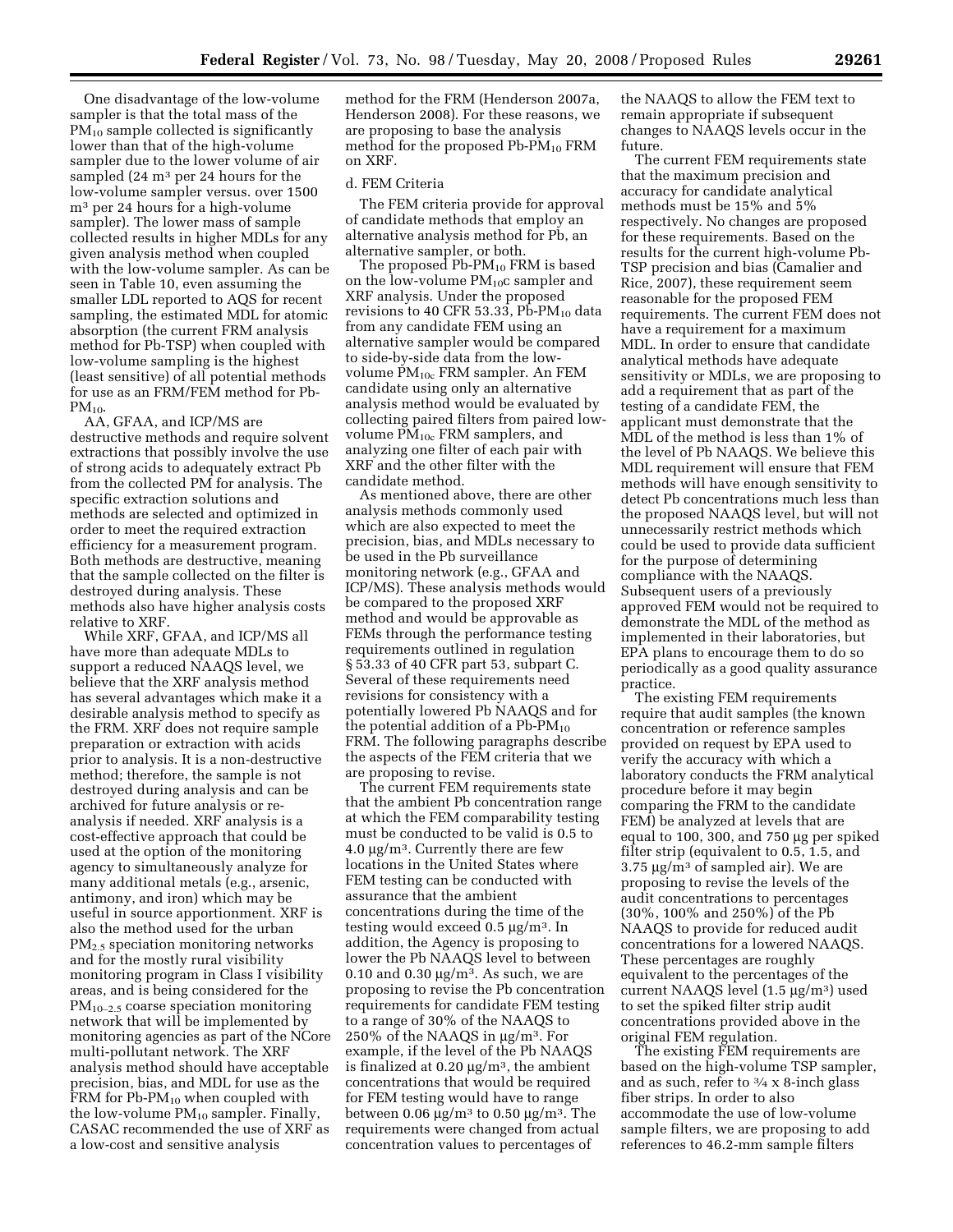where appropriate. Pairs of these filters will be collected by a pair of FRM samplers, so that there is no need to cut the 46.2 mm filters into two parts before analysis.

#### e. Quality Assurance

Modifications are needed to the quality assurance (QA) requirements for Pb in 40 CFR part 58, Appendix A paragraph 3.3.4 in order to accommodate Pb-PM<sub>10</sub> monitoring. Paragraph 3.3.4 specifies requirements for annual flow rate audits for TSP samplers used in Pb monitoring and Pb strip audits for laboratories performing analysis of TSP filters for Pb. Other QA requirements specified in paragraph 3.3.1 for all TSP samplers are also applicable to Pb-TSP samplers. As part of the overall Pb NAAQS review, it is appropriate to revise these requirements to consolidate all the QA requirements for Pb monitoring in paragraph 3.3.4, to add provisions specific for  $Pb-PM_{10}$ measurements and to eliminate cross references to the general TSP provisions. The following paragraphs detail the QA requirements we are proposing to change.

The collocation requirement for all TSP samplers (paragraph 3.3.1) applies to TSP samplers used for Pb-TSP monitoring. These requirements are the same for  $\bar{PM}_{10}$  (paragraph 3.3.1); as such, no changes are needed to accommodate low-volume Pb-PM<sub>10</sub>. However, to clarify that this requirement also applies to Pb monitoring we are proposing to add a reference to this requirement in paragraph 3.3.4.

The sampler flow rate verifications requirement (paragraph 3.3.2) for lowvolume  $PM_{10}$  and for TSP are at different intervals. While this appears appropriate and no change is needed, to clarify that this requirement also applies to Pb monitoring we are proposing to add a reference to this requirement in paragraph 3.3.4.

Paragraph 3.3.4.1 has an error in the text that suggests an annual flow rate audit for Pb, but then includes reference in the text to semi-annual audits. The correct flow rate audit frequency is semi-annual. We are proposing to correct this error. Also, we are proposing to change the references to the Pb FRM to include the proposed Pb- $PM_{10}$  FRM.

Paragraph 3.3.4.2 discusses the audit procedures for the lead analysis method. This section assumes the use of a highvolume TSP sampler, and we are proposing edits to account for the proposed  $Pb-PM_{10}$  FRM. In addition, the audit concentration ranges will not be appropriate if the NAAQS is lowered.

We are proposing to lower the audit ranges for Pb-TSP from the current range of  $0.5-1.5 \mu g/m^3$  to a range from 30–100% of the proposed Pb NAAQS level for the low concentration audit and from 3.0–5.0  $\mu$ g/m<sup>3</sup> to 200–300% of the proposed NAAQS for the higher concentration audit standard. The requirements would also be changed from specific concentration value-based ranges to ranges based on the percentages of the NAAQS to allow these QA requirements to remain appropriate if changes to NAAQS levels occur during future reviews.

Unlike the  $PM_{2.5}$  and  $PM_{10-2.5}$ Performance Evaluation Program (PEP), the existing QA program requirements for Pb monitoring do not include a requirement for the collection of data appropriate for making an independent estimate of the overall sampling and analysis bias. We are proposing to require one PEP-like audit at one site within each primary quality assurance organization (PQAO) once per year. We are also proposing that, for each quarter, one filter of a collocated sample filter pair from one site within each PQAO be sent to an independent laboratory for analysis. The independent measurement on one filter from each pair would be compared to the monitoring agency's regular laboratory's measurement on the other filter of the pair, to allow estimation of any bias in the regular laboratory's measurements. EPA believes that the combination of the PEP data and the independent collocation data will be enough to provide a reasonable assessment of overall bias and data comparability on a PQAO basis over the designation period. As currently is the case for PEP auditing of  $PM_{2.5}$  and  $PM_{10-2.5}$  monitoring sites, it would be the responsibility of each State to ensure that Pb PEP testing and collocation testing as described here is performed as required. EPA plans to consult with monitoring agencies after completion of this rulemaking as to whether a centrally run program managed by EPA and funded with State and Tribal Assistance Grant funds would be a more efficient and preferred alternative than individual Statemanaged programs.

#### *B. Network Design*

As a result of this Pb NAAQS review and the proposed tightening of the standards, EPA recognizes that the current network design requirements are inadequate to assess compliance and determine the extent of all the areas that may violate the revised NAAQS. As such, we are proposing new network design requirements for the Pb NAAQS surveillance network. The following

sections provide background, rationale, and details for the proposed changes to the Pb network design requirements.

### 1. Background

The once large Pb surveillance network of FRM samplers for Pb-TSP has decreased substantially over the last few decades. In 1980 there were over 900 Pb surveillance sites. This number has been reduced to approximately 200 sites today. These reductions were made because of substantially reduced ambient Pb concentrations causing monitoring agencies to shift priorities to other criteria pollutants including PM<sub>2.5</sub> and ozone which were believed to pose a greater health risk. As a result of these reductions, many states currently have no ambient air Pb monitors resulting in large portions of the country with no data on current ambient Pb air concentrations. In addition, many of the largest Pb emitting sources in the country do not have nearby ambient Pb air monitors.

There is also a smaller network, the National Air Toxics Trends Stations network, of 27 monitoring sites measuring  $Pb-PM_{10}$ . Some of these use a high-volume  $PM_{10}$  sampler to collect the particulate matter and some use a low-volume  $PM_{10}$  sampler. Most are in urban areas.

The current network design requirements for Pb monitoring are given in 40 CFR part 58 appendix D section 4.5. The current minimum network design requirements are for two Federal Reference Method (FRM) or Federal Equivalent Method (FEM) sites in any area where Pb concentrations exceed or have exceeded the NAAQS in the most recent two years. These current minimum monitoring requirements cannot be relied upon to cause monitoring agencies to fill the existing gaps in the current network, and if they are not revised it will be difficult to develop the necessary network to properly evaluate ambient air concentrations during the designation process, especially if the NAAQS is finalized at a significantly lower level than the current standard.

For these reasons, EPA indicated in the Advanced Notice of Proposed Rulemaking (72 FR 71488) that the existing Pb NAAQS surveillance network may not be adequate for a lowered Pb NAAQS, and that if the NAAQS is substantially lowered as proposed additional monitoring sites would be needed to provide estimates of ambient Pb air concentrations near Pb emission sources and for characterizing ambient air concentrations in large urban areas. Comments received from CASAC and other public commenters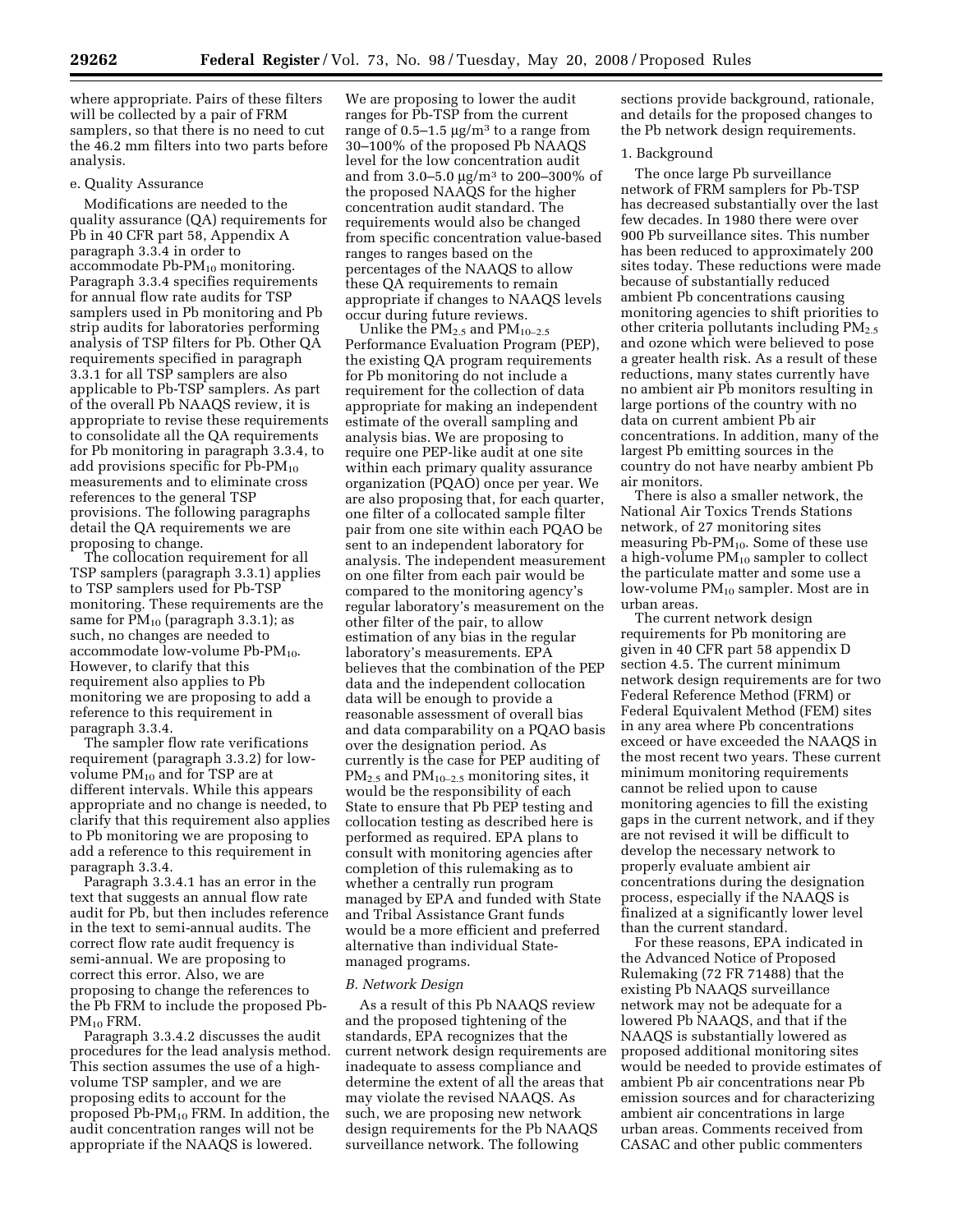on the ANPR stated that the Pb surveillance network should be expanded in order to provide better coverage of Pb emission sources and to better understand population exposures to Pb from ambient air. After considering these comments and evaluating the existing network, EPA is proposing changes to the network as described below.

### 2. Proposed Changes

We are proposing to modify the existing network design requirements for the Pb surveillance monitoring network to achieve better understanding of ambient Pb air concentrations near Pb emission sources and to provide better information on population exposure to Pb in large urban areas. The following paragraphs provide the rationale and details for the proposed changes.

The primary objective of the Pb monitoring network is to provide data on the ambient Pb air concentrations in areas where there is the potential for a violation of the NAAQS. Ambient Pb concentrations have dropped dramatically in most urban areas due to the elimination of Pb in gasoline. However, based on our analysis of the ambient Pb data, relatively large sources of Pb continue to have the potential to cause ambient air concentrations in excess of the proposed NAAQS (EPA, 2007c). Furthermore, it appears, based on the limited network still operating, that violations of the proposed range for the revised NAAQS levels are likely to exist only near such sources of Pb emissions, with lower levels of Pb away from such sources. Accordingly, we are proposing to require monitoring near Pb emission sources such as Pb smelters, metallurgical operations, battery manufacturing, and other source categories that emit Pb. By implementing the NAAQS through a source-oriented monitoring network, Pb concentrations will be kept below the NAAQS level for those living near these sources and for those living farther away.

The 2002 National Emissions Inventory (NEI) lists over 13,000 sources of Pb, with emission rates from as low as 1 pound to nearly 60 tons per year (according to the NEI 90% of lead sources emit less than 0.1 tpy). It is not practical to conduct monitoring at every Pb emission source, nor is it likely that very small Pb emission sources will cause ambient concentrations to exceed the proposed NAAQS. Therefore, it is appropriate to limit the source oriented monitoring requirement to emission sources that may have the potential to result in ambient air concentrations in excess of the proposed NAAQS.

We are proposing that monitoring be presumptively required at sources that have Pb emissions (as identified in the latest NEI or by other scientifically justifiable methods and data) that exceed a Pb ''emissions threshold.'' This monitoring requirement would apply not only to existing industrial sources of lead, but also to fugitive sources of lead (e.g., mine tailing piles, closed industrial facilities) and airports where leaded aviation gas is used. In this context, the emissions threshold is the Pb emission rate for a source that may reasonably be expected to result in ambient air concentrations in excess of the proposed Pb NAAQS. We conducted an analysis to estimate the appropriate emission threshold (Cavender 2008b) which is available in the docket for this rulemaking. In this analysis, four different methods were used for calculating an appropriate threshold emissions rate based on the candidate NAAQS level. The arithmetic mean of the four methods suggests a maximum emission impact of  $0.5 \mu g/m^3$  per 1,000 kg Pb emitted per year. Using the results from this analysis, we propose that the emission threshold be set in the range of 200 kg–600 kg per year total Pb emissions (including point, area, and fugitive emissions and including Pb in all sizes of PM). We are proposing a range for the emission threshold since we are proposing a range for the level of the standard. If the final NAAQS is set at  $0.10 \mu g/m^3$ , we would set the emission threshold at 200 kg per year. Conversely, if the final NAAQS is set at  $0.30 \mu g/m^3$ , we would set the emission threshold at 600 kg per year. We solicit comments on the various methods for calculating emission rate thresholds, as well as using the arithmetic mean of these results in choosing the appropriate threshold for designing the monitoring network.

We recognize that a number of factors influence the actual impact a source of Pb has on ambient Pb concentrations (e.g., local meteorology, emission release characteristics, and terrain). As such, we are also proposing to allow monitoring agencies to petition the EPA Regional Administrator to waive this requirement for a source that emits less than 1 ton per year where it can be shown (by demonstrating actual emissions are less than the threshold, through modeling, historical monitoring data, or other means) that a source will not cause ambient air concentrations to exceed 50% of the NAAQS during a three year period. We are proposing that for facilities identified as emitting more than 1 tpy in the NEI, a waiver is possible only by demonstrating that

actual emissions are less than the emissions threshold. By requiring every source actually emitting more than 1 tpy to be monitored, we will avoid the possibility that faulty or uncertain modeling demonstrations or past monitoring programs would be the basis for not monitoring sources that are the most likely to cause NAAQS violations.

We seek comments on the appropriateness of requiring monitoring near Pb emissions sources and the proposed emission rate threshold. We also seek comments on the appropriateness of allowing monitoring agencies to seek waivers from this requirement and the upper emission threshold level at which waivers should no longer be allowed.

The required source-oriented monitors shall be located at sites of maximum impact and will be classified primarily as microscale monitors representative of small hot-spot areas adjacent or nearly adjacent to facility fence-lines. EPA takes comment on this monitoring requirement and whether monitors should only be placed in areas which are population-oriented. In some cases, source-oriented monitors may be representative of somewhat bigger areas due to the orientation of sources with respect to areas with locations appropriate for ambient monitoring. In these cases, the source-oriented monitors may be classified as middlescale, but should still represent the locations where maximum Pb concentrations around a facility are expected to occur, consistent with applicable siting regulations and the outputs of quantitative tools (e.g., dispersion modeling) used to determine maximum impacts.

We are proposing to require a small network of nonsource-oriented monitors in urban areas in addition to the source oriented monitors discussed above, in order to gather information on the general population exposure to Pb in ambient air. While it is expected that these nonsource-oriented monitors will show lower concentrations than source oriented monitors, data from these nonsource-oriented monitors will be helpful in understanding the risk posed by Pb to the general population. Data from these monitors will also be useful in determining impacts on Pb concentrations from re-entrained roadway dust, construction and demolition projects, other nonpoint area sources; and in determining the spatial variation in Pb concentrations between areas that are and are not source impacted. Such data on spatial variations within an urban area could assist with the determination of nonattainment boundaries.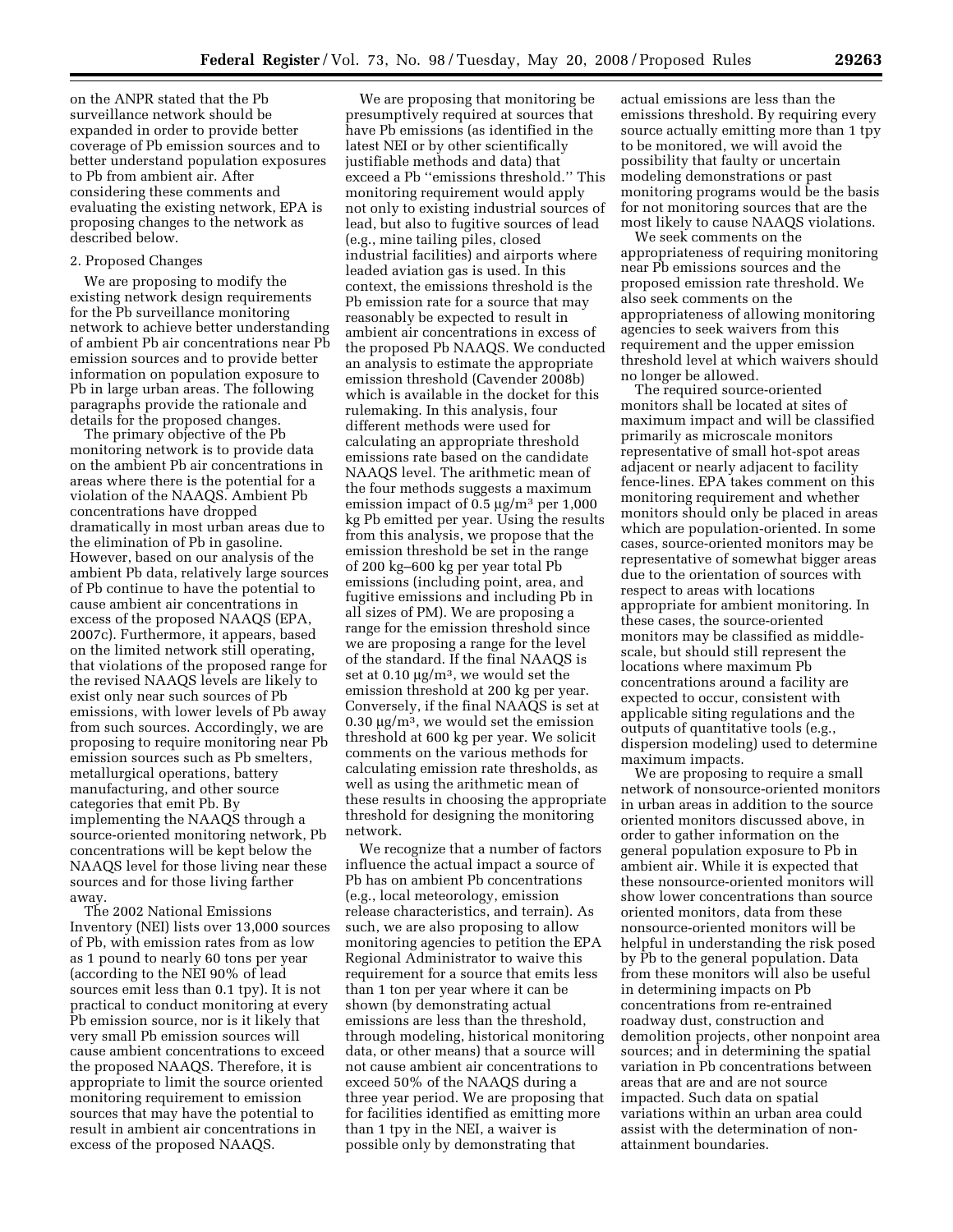We are proposing to require one nonsource-oriented monitor in each Core Base Statistical Area (CBSA, as defined by the Office of Management and Budget)164 with a population of 1,000,000 people or more as determined in the most recent census estimates. Based on the most current census estimates, 50 CBSAs would be required to have nonsource-oriented population monitors. We request comments on the appropriateness of requiring nonsourceoriented monitors and the proposed population threshold of 1,000,000 people for this requirement.

Lead concentrations near roadways are not well understood at this time. The Pb critieria document discussed data for the South Coast Air Quality Management District where a modeling effort suggested that Pb deposited during the years when leaded gasoline was used could be a significant portion of their ambient Pb inventory. However, this work was conducted in an area of the country where quarterly average Pb-TSP concentrations are considerably less than 0.1 µg/m3. We analyzed ambient air Pb concentrations near a number of large roadways (Cavender 2008). Based on this analysis it appears unlikely that roadways will result in ambient Pb air concentrations in excess of the lowest Pb NAAQS level being proposed in this action. In addition, members of the CASAC AAMM Subcommittee agreed that a separate monitoring requirement for roadways was unnecessary based on the results of this analysis. As such, the proposed regulatory text does not include a requirement for Pb monitoring near roadways. We do, however, propose to allow monitoring near roadways to satisfy the requirements of the nonsource-oriented monitoring requirement discussed above. For example, a monitoring agency could place a monitor in a CBSA with a population greater than one million and locate that monitor nearly adjacent to a major roadway in a populated area. That monitor would satisfy the nonsourceoriented requirements while also gathering data on possible roadway exposure. We request comments on the need for monitoring near roadways and the appropriateness of allowing near roadway monitoring to be used to satisfy the requirement for nonsource-oriented monitoring.

Monitoring agencies would need to install new Pb monitoring sites as a result of these proposed revisions to the Pb monitoring requirements. We are

estimating that the size of the required Pb network will range from between approximately 160 and 500 sites, depending on the level of the final standard. If the size of the final network is on the order of 500 sites, we are proposing to allow monitoring agencies to stagger the installation of newly required sites over two years, with at least half the newly required Pb monitoring sites being installed and operating by January 1, 2010 (16 months after the court-ordered deadline for promulgation of the final Pb NAAQS revision) and the remaining newly required monitoring sites installed and operating by January 1, 2011. As proposed, monitors near the highest Pb emitting sources would need to be installed in the first year, with monitors near the lower Pb emitting sources and nonsource-oriented monitors being installed in the second year. The annual network plan due on July 1, 2009 would need to include the plan and schedule for installation and operation of the newly required Pb monitoring sites necessary to comply with these proposed requirements. We are also proposing to allow monitoring agencies one year following the release of updates to the NEI or an update to the census to add new monitors if these updates would trigger new monitoring requirements. Monitoring agencies would be required to identify and propose new Pb monitoring sites as part of their annual network plan required under 40 CFR 58.10. We invite comments on the need for a staggered network deployment.

The type of monitor that must be used at these required monitoring sites will depend on whether for a final revised NAAQS based on Pb-TSP scaled monitoring data for  $Pb-PM_{10}$  may be used as a surrogate. If cross-use of data is permitted, then either type of monitor could be used at a required monitoring site. EPA intends to encourage a relatively small number of sites to operate both types of monitors. The proposed appendix R (see section IV) explains how data would be selected for purposes of NAAQS compliance determinations if both types of monitors operate in the same month or quarter. One approach on which EPA is seeking comment would be to change the Pb indicator to  $Pb-PM_{10}$  and allow the use of Pb-TSP data only for the purpose of initial designations. If this approach is adopted, a Pb-TSP monitor could not be used in lieu of a  $Pb-PM_{10}$  sampler at a required monitoring site after the area containing the monitoring site had received its initial designation (see

section VI for an explanation of the anticipated designation schedule).

If the final Pb standard is based on Pb-TSP, the July 1, 2009 monitoring plan would be required to designate which  $Pb-PM_{10}$  monitoring sites, if any, are source-oriented, so that this designation can be available for public comment and can be reviewed by the EPA Regional Administrator. This site designation information is needed to determine scaling factors for the Pb concentration data from these  $Pb-PM_{10}$  monitoring sites (see section IV). Sites that are counted towards meeting the required number of source-oriented monitoring sites should of course be designated as source-oriented. It may be appropriate to designate other sites as sourceoriented also. Because sources may come and go, or be newly discovered, the revised 40 CFR 58.10 requires the monitoring agency to consider whether revisions in site designations are needed as part of the preparation of each year's monitoring plan.

### *C. Sampling Schedule*

We are proposing to increase the sampling frequency if the final Pb NAAQS is based on a monthly averaging form. Specifically, we are proposing to increase the sampling frequency to require one 24-hour sample taken every 3 days (referred to as ''1 in 3 day sampling'') if the final Pb NAAQS is based on a monthly average. The remainder of this section provides background, rationale, and details for the proposed changes to the Pb sampling frequency.

### 1. Background

The current required sampling frequency requirement for Pb is one 24 hour sample every six days (40 CFR 58.12(b)). For the current form of the NAAQS that is based on a quarterly average, the 1-in-6 day sampling schedule yields 15 samples per quarter on average with 100% completeness, or 12 samples with 75% completeness. A change to a monthly averaging period would result in between 4 and 6 samples per month at the current sampling frequency with 100% completeness, or between 3 and 5 samples with 75% completeness.

In the ANPR, we indicated that if we changed the averaging time to a monthly average, we would need to consider increasing the required sampling frequency from 1-in-6 days since 3 to 5 samples would likely not result in a reasonably confident estimate of the actual air quality for the period. We suggested several alternatives which included increasing the sampling frequency to 1-in-3 day, or increasing

<sup>164</sup>For the complete definition of CBSA refer to: *http://www.census.gov/population/www/estimates/ aboutmetro.html.*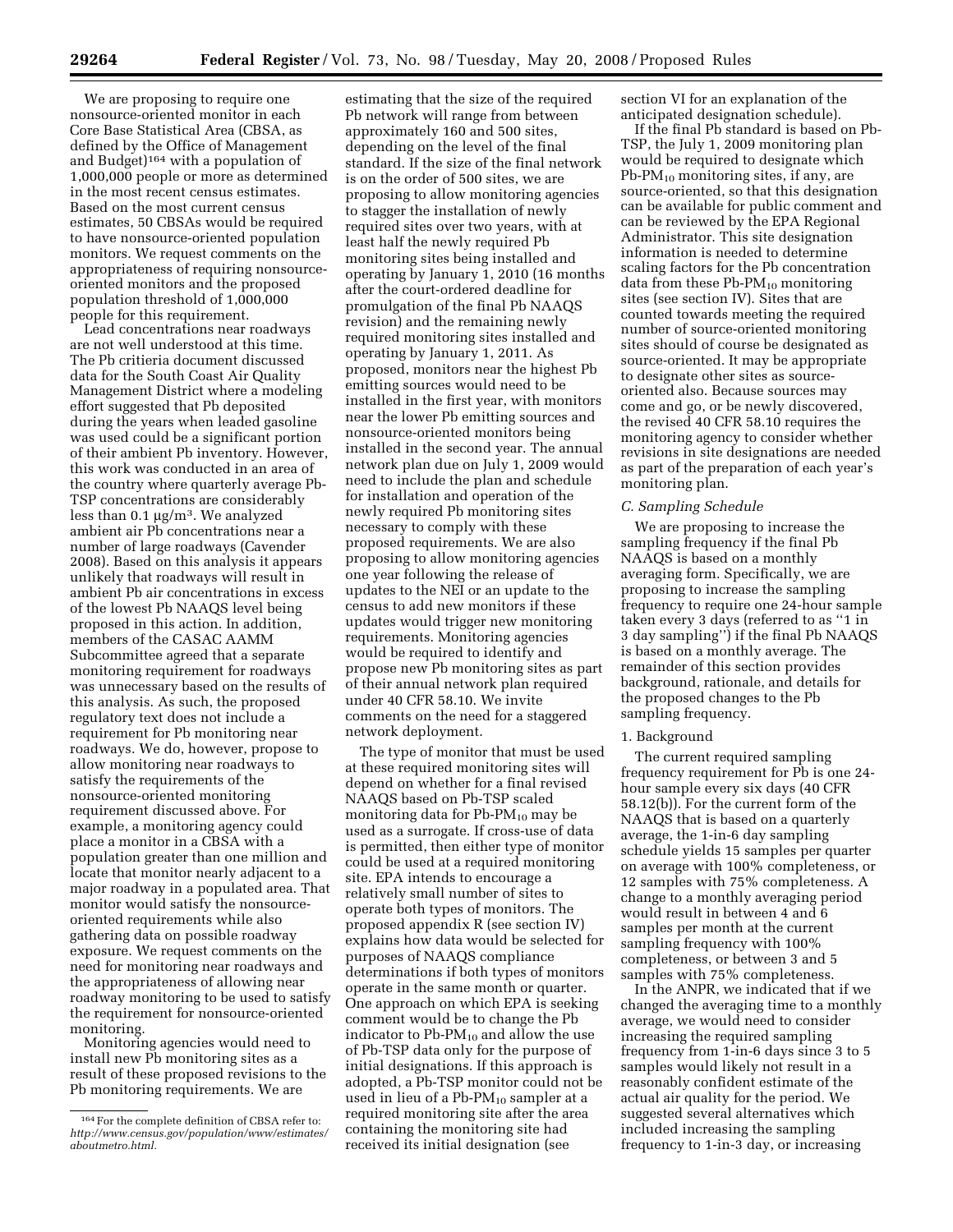the sampling frequency to 1-in-1 day sampling (i.e., every day sampling). In addition, we suggested an option that relates sampling frequency to recent ambient Pb-TSP concentrations, such that an increased sampling frequency is required as the recent ambient Pb-TSP concentration approaches the NAAQS level. In addition, we sought comments on several practices that would help to reduce the burden associated with more frequent sampling including:

• Increasing sampling time duration (e.g., changing from a 24-hour sampling time duration to a 48-hour or 72-hour sampling time duration),

• Allowing for compositing of samples (i.e., extracting and analyzing several sequential samples together), and

• Allowing for multiple samplers at one site.

In CASAC's comments on the ANPR, they recommended increasing the sampling frequency to 1-in-3 day sampling, or higher. They discouraged increasing the sample duration and the allowance for compositing of samples, as these practices would reduce the ability to use the samples in source apportionment techniques that may be useful in identifying what sources contributed to the ambient air Pb concentrations.

### 2. Proposed Changes

We propose increasing the sampling frequency to 1-in-3 day sampling if we change the form of the revised NAAQS to a monthly average in the final rule. A 1-in-3 day sampling frequency would yield 9 or 10 samples per month on average at 100% completeness. At 75% completeness, a 1-in-3 day sampling frequency would yield 7 or 8 samples per month at a minimum.

We recognize that at concentrations considerably below the level of the NAAQS there is less potential to misclassify an area due to the error resulting from less than complete sampling. We believe it is appropriate to allow for less frequent sampling in areas with low ambient air Pb concentrations relative to the level of the NAAQS. As such, we are proposing to allow monitoring agencies to request a reduction in the sampling frequency to 1-in-6 day sampling if the most recent 3-year design value is less than 70% of the NAAQS.

We request comment on the proposed change to 1-in-3 day sampling and the proposed option to reduce sampling to 1-in-6 day sampling in areas with low ambient Pb concentrations. We also seek comments on the need to increase sampling frequency further to 1-in-1 day sampling in areas with ambient air Pb

concentrations near the level of the final NAAQS.

We are currently assessing how different sampling schedules could affect the confidence in the estimate of a mean monthly Pb concentration as part of developing Data Quality Objectives (DQOs) for Pb monitoring. This assessment will include evaluating temporal variability at current Pb monitoring sites (both Pb-TSP and Pb- $PM_{10}$ ) in order to provide uncertainty estimates associated with various sampling frequency scenarios. We will evaluate 1-in-1 day, 1-in-3 day, and 1 in-6 day sampling frequencies, at varying degrees of completion between 50% and 100%, and for each we plan to estimate the margin of error about a mean monthly estimate, focusing on sites assumed to be close to the proposed NAAQS. Based upon this assessment, expected to be complete in June of 2008, we will be able to better understand the uncertainties around a monthly estimate. We will use this better understanding and information provided in public comment to choose the final sampling frequency requirements.

### *D. Monitoring for the Secondary NAAQS*

We are not proposing additional monitoring requirements for the secondary NAAQS because the proposed monitoring requirements for the primary NAAQS will be sufficient to demonstrate compliance with the secondary NAAQS. The remainder of this section provides background and rationale on our decision to not propose additional monitoring requirements for the secondary NAAQS.

#### 1. Background

CASAC has recommended additional monitoring to gather information to better inform consideration of the secondary NAAQS in the next and future reviews. Specifically, CASAC stated that ''the EPA needs to initiate new measurement activities in rural areas—which quantify and track changes in lead concentrations in the ambient air, soils, deposition, surface waters, sediments and biota, along with other information as may be needed to calculate and apply a critical loads approach for assessing environmental lead exposures and risks in the next review cycle'' (Henderson, 2007b).

We currently monitor ambient Pb in  $PM_{2.5}$  (Pb-PM<sub>2.5</sub>) as part of the Interagency Monitoring of Protected Visual Environments (IMPROVE) network. There are 110 formally designated IMPROVE sites located in or near national parks and other Class I

visibility areas, virtually all of these being rural. Approximately 80 additional sites at various urban and rural locations, requested and funded by various parties, are also informally treated as part of the IMPROVE network. While we believe it is not appropriate to rely on  $Pb-PM_{2.5}$  monitoring to demonstrate compliance with a Pb-TSP NAAQS, we believe the Pb-PM<sub>2.5</sub> measurements provided by the IMPROVE network can be used as a useful indicator to temporal and spatial patterns in ambient Pb concentrations and resulting Pb deposition in rural areas that are not directly impacted by a nearby Pb emission source. In the ANPR, we suggested it might be desirable to augment the IMPROVE network with a small ''sentinel'' network of collocated Pb-TSP monitors for a period of time in order to develop a better understanding of how  $Pb-PM_{2.5}$ and Pb-TSP relate in these rural areas. Alternatively, since it is likely that at rural locations nearly all ambient Pb is in the less than 10 µm size range, we suggested it might be possible to analyze the IMPROVE PM<sub>10</sub> mass samples (which are already being collected) for Pb for a period of time to develop a better understanding of how  $Pb-PM_{2.5}$ and Pb-P $M_{10}$  relate in these rural areas.

The National Water-Quality Assessment (NAWQA), conducted by the United States Geological Survey, contains data on Pb concentrations in surface water, bed sediment, and animal tissue for more than 50 river basins and aquifers throughout the country (CD, AX7.2.2.2). NAWQA data are collected during long-term, cyclical investigations wherein study units undergo intensive sampling for 3 to 4 years, followed by low-intensity monitoring and assessment of trends every 10 years. Similarly, the USGS is collaborating with Canadian and Mexican government agencies on a multi-national project called ''Geochemical Landscapes'' that has as its long-term goal a soil geochemical survey of North America (*http://minerals.cr.usgs.gov/projects/ geochemical*\_*landscapes/index.html*). The Geochemical Landscapes project has the potential to fill the need for periodic Pb soil sampling. We note the value of the NAWQA and Geochemical Landscapes data in the assessment of trends in Pb concentrations in both soil and aquatic systems, and support the continued collection of this data by the USGS.

#### 2. Proposed Changes

As discussed in Section III of this preamble, we are proposing to set the secondary NAAQS equal to the primary NAAQS. Based on our analysis of the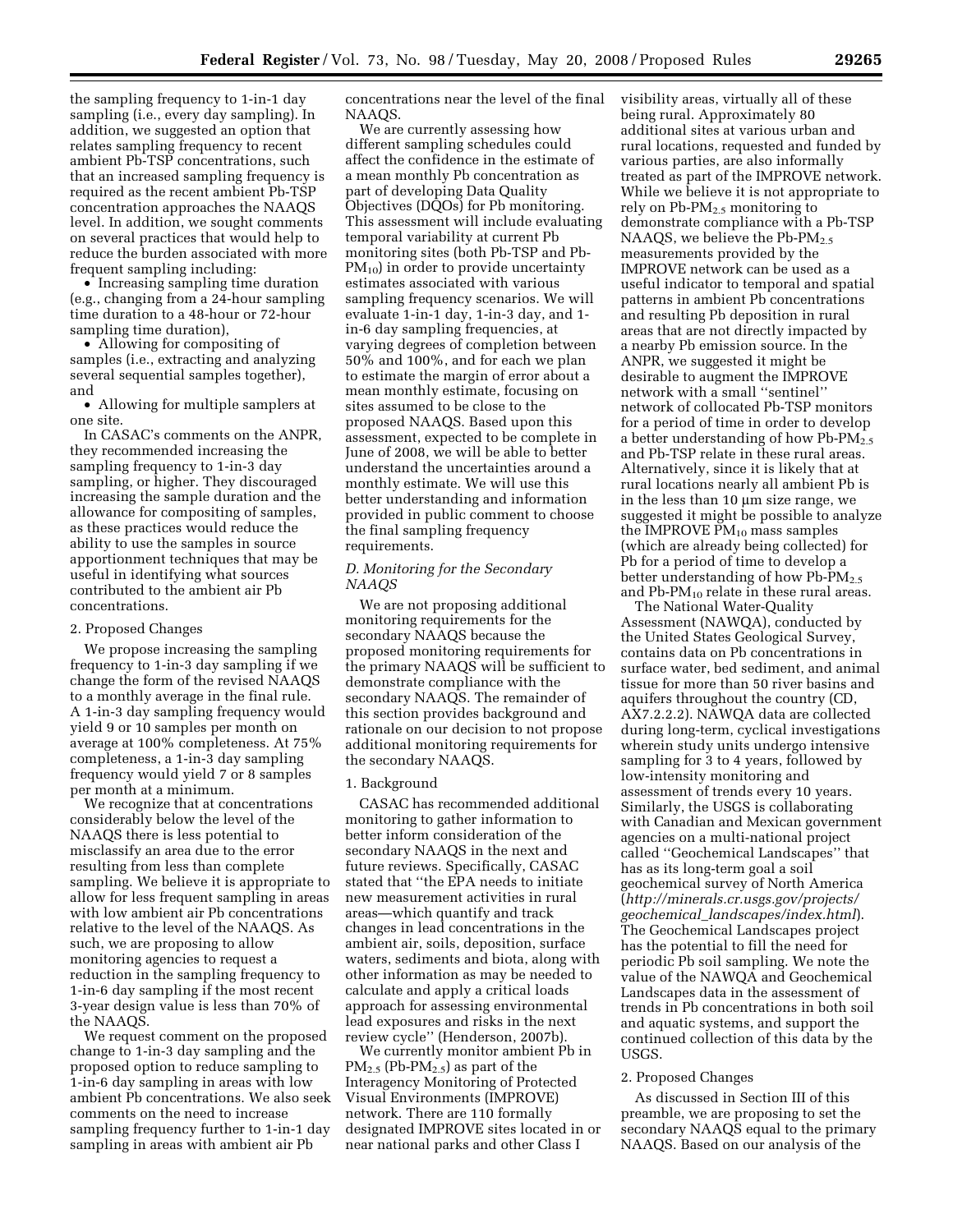existing ambient Pb monitoring data (EPA 2007c), we do not expect there to be ambient air concentrations in excess of the proposed secondary NAAQS in rural areas that are not associated with a Pb emission source. As noted earlier in this section, we are proposing Pb surveillance monitoring requirements for Pb sources to demonstrate compliance with the primary NAAQS that will also be sufficient to determine compliance with the secondary NAAQS.

The Pb-PM2.5 data collected as part of the IMPROVE program provides useful information on Pb concentrations in rural areas that can be used to track trends in ambient air Pb concentrations in rural areas and important ecosystems. These data are available through the VIEWS Web portal (*http:// vista.cira.colostate.edu/views*/) and are also reported to AQS. While collection of a limited amount of collocated Pb-TSP or  $Pb-PM_{10}$  would be useful in understanding the relationship between Pb-P $M_{2.5}$  and Pb-TSP (or Pb-P $M_{10}$ ) in rural areas, we do not believe it is appropriate to establish a regulatory requirement for the collection of these data. Rather, we believe it is more appropriate to work with the monitoring agencies responsible for IMPROVE monitoring to encourage the collection of a limited amount of collocated Pb data from PM10 or TSP samplers. We seek comments on our decision to not require additional monitoring requirements for the proposed secondary Pb NAAQS.

### *E. Other Monitoring Regulation Changes*

We are proposing to make two other minor changes to various aspects of the Pb monitoring regulations to make them consistent with the proposed NAAQS. The remainder of this section discusses the proposed changes.

### 1. Reporting of Average Pressure and Temperature

The high-volume FRM for Pb-TSP monitoring is based on standard pressure and temperature (25 degrees C, and 760 mmHg). We are not proposing to change this. As discussed in section II.E of this preamble, we are proposing to adopt a new FRM for low-volume Pb- $PM_{10}$  monitoring with concentration reporting based on local temperature and pressure. We are proposing to specify reporting based on local temperature and pressure because the actual concentration of Pb in the atmosphere is a better indicator of the potential for deposition than the concentration based on standard pressure and temperature. In addition, there are practical advantages to moving to local conditions since both PM<sub>2.5</sub> and

PM10–2.5 are also based on local conditions. We are proposing to revise 40 CFR 58.16(a) to add a requirement that the monitoring agency report the average pressure and temperature during the time of sampling for both Pb-TSP monitoring and  $Pb-PM_{10}$ monitoring, consistent with the requirements for such reporting contained in the  $PM_{2.5}$  and  $PM_{10-2.5}$ FRMs. For low-volume Pb-PM10 monitors, this requirement is easily met because the monitors incorporate temperature and pressure sensors and the monitor software makes reporting these parameters automatic. Highvolume TSP samplers do not incorporate these sensors, so more effort may be needed to report the data. We note that sampler-generated average daily temperature and pressure are already required to be reported to AQS from filter-based  $PM_{2.5}$  FRM/FEM samplers, and that the current submission of these data would fulfill the temperature and pressure reporting requirements for any Pb-TSP sampling at the same site. Relevant measurements could also be obtained from nearby National Weather System (NWS) monitoring sites, nearby low-volume  $PM_{2.5}$  or  $PM_{10}$  samplers, and other nearby meteorological measurements that undergo routine quality control checks and quality assurance; relying on one of these sources would mean that a separate data submission action would be needed to associate the data with the Pb-TSP monitoring site. The reporting of average pressure and temperature data would support the ability to investigate data quality and other data analysis questions that may be arise with regard to the Pb-TSP or Pb-P $M_{10}$  monitors.

We seek comment on the requirement to report the average temperature and pressure recorded during Pb measurements and the usefulness of such data in supporting data analysis purposes.

### 2. Special Purpose Monitoring Exemption

According to 40 CFR 58.20(e) ''If an SPM using an FRM, FEM, or ARM is discontinued within 24 months of startup, the Administrator will not designate an area as nonattainment for the CO,  $SO_2$ , NO<sub>2</sub>, Pb, or 24-hour  $PM_{10}$  NAAQS solely on the basis of data from the SPM. Such data are eligible for use in determinations of whether a nonattainment area has attained one of these NAAQS.'' When this provision was added in the October 2006 revisions to the ambient monitoring regulations, we stated that the basis for finalizing a prohibition on the use of SPM data to designate an area as nonattainment for

Pb (as well as CO,  $SO_2$ ,  $NO_2$ , and  $PM_{10}$ ) was EPA's discretion to not make a finding of nonattainment even though a SPM indicated a violation of the relevant NAAQS (see 71 FR 61252). We stated that even though the NAAQS for these pollutants have forms that allow a nonattainment finding based on less than 24 months of data, EPA does not have a mandatory duty to make nonattainment redesignations until such time as the NAAQS are revised. Since EPA is proposing to revise the Pb NAAQS, and the form of the proposed NAAQS would allow a nonattainment finding to be based on only 1 or 2 years of data, and such a NAAQS revision must be followed by a mandatory round of designations, we are proposing to revise 40 CFR Section 58.20(e) by removing the specific reference to Pb in the rule language.

#### **VI. Implementation Considerations**

This section of the proposal discusses the specific CAA requirements that must be addressed when implementing any new or revised Pb NAAQS based on the structure outlined in the CAA, existing rules, existing guidance, and in some cases proposed revised guidance. We intend the preamble to the final rule revising the Pb NAAQS to provide EPA's final implementation guidance.

The CAA assigns important roles to EPA, states, and Tribal governments in implementing NAAQS. States have the primary responsibility for developing and implementing State Implementation Plans (SIPs) that contain state measures necessary to achieve the air quality standards in each area. EPA provides assistance to states and Tribes by providing technical tools, assistance, and guidance, including information on the potential control measures.

A SIP is the compilation of regulations and control programs that a state uses to carry out its responsibilities under the CAA, including the attainment, maintenance, and enforcement of the NAAQS. States use the SIP development process to identify the emissions sources that contribute to the nonattainment problem in a particular area, and to select the emissions reduction measures most appropriate for the particular area in question. Under the CAA, SIPs must ensure that areas reach attainment as expeditiously as practicable.

Currently only two areas in the United States are designated as nonattainment and eleven areas are designated as maintenance areas for the current Pb NAAQS. If the Pb NAAQS is lowered to the range proposed, it is likely (based on a review of the current air quality monitoring data) that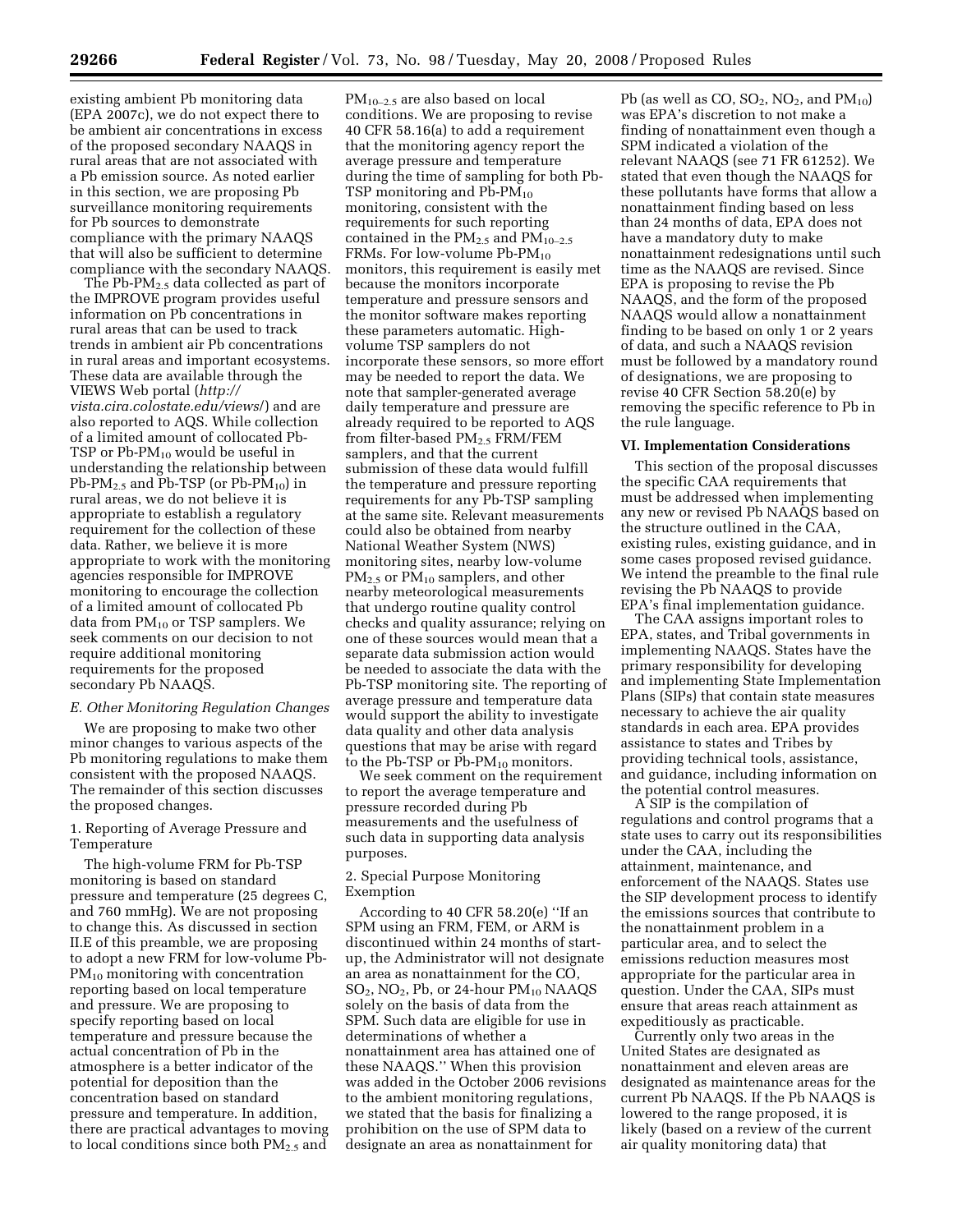additional areas would be designated as nonattainment. States determined to have lead nonattainment areas would be required to submit SIPs that identify and implement specific air pollution control measures to reduce the ambient concentrations of lead to meet the NAAQS.

The EPA's analysis of the available Pb monitoring data suggests that a large majority of recent exceedances of Pb levels in the range of 0.10 to  $\mu$ g/m<sup>3</sup> have occurred in locations with active or retired industrial sources of Pb. Accordingly, if this pattern also prevails for concentrations observed from new monitoring sites, many states may be able to attain the revised NAAQS by implementing air pollution control measures on lead emitting industrial sources only. These controls could include measures such as fabric filter particulate matter control measures and industrial fugitive dust control measures applied in plant buildings and on plant grounds. However, it may become necessary in some areas to also implement controls on non-industrial sources. Based on these considerations, EPA believes that some of the regulations and guidance being used to implement the current Pb NAAQS is still appropriate to implement any of the options being proposed in this rulemaking for a new or revised Pb NAAQS.

The regulations and guidance for implementing the current NAAQS for Pb are mainly provided in the following documents: (1) ''State Implementation Plans; General Preamble for the Implementation of Title I of the Clean Air Act Amendments of 1990'', 57 FR 13549, April 16, 1992, (2) ''State Implementation Plans for Lead Nonattainment Areas; Addendum to the General Preamble for the Implementation of Title I of the Clean Air Act Amendments of 1990'', 58 FR 67748, December 22, 1993, and (3) regulations at 40 CFR 51.117. The aforementioned documents address requirements such as designating areas, setting nonattainment area boundaries, promulgating area classifications, nonattainment area SIP requirements such as Reasonably Available Control Measures (RACM), Reasonably Available Control Technology (RACT), New Source Review (NSR), Prevention of Significant Deterioration (PSD), and emissions inventory requirements. We have summarized the most relevant information from these documents below for your convenience. The EPA believes that there is sufficient guidance and regulations to fully implement the proposed revised Pb NAAQS, although EPA may review and revise or update as necessary, policies, guidance, and regulations for implementing the Pb NAAQS in the future. The EPA solicits comment on whether additional guidance is necessary for implementation of the revised Pb NAAQS.

# *A. Designations for the Lead NAAQS*

After EPA establishes or revises a NAAQS, the CAA requires EPA and the states to begin taking steps to ensure that the new or revised NAAQS are met. The first step is to identify areas of the country that do not meet the new or revised NAAQS. The CAA defines EPA's authority to designate areas that do not meet a new or revised NAAQS. Section 107(d)(1) provides that ''By such date as the Administrator may reasonably require, but not later than 1 year after promulgation of a new or revised NAAQS for any pollutant under section 109, the Governor of each state shall \* \* \* submit to the Administrator a list of all areas (or portions thereof) in the state'' that designates those areas as nonattainment, attainment, or unclassifiable. Section 107(d)(1)(B)(i) further provides, ''Upon promulgation or revision of a NAAQS, the Administrator shall promulgate the designations of all areas (or portions thereof) \* \* \* as expeditiously as practicable, but in no case later than 2 years from the date of promulgation. Such period may be extended for up to one year in the event the Administrator has insufficient information to promulgate the designations." The term 'promulgation'' has been interpreted by the courts to be signature and dissemination of a rule.165 By no later than 120 days prior to promulgating final designations, EPA is required to notify states or Tribes of any intended modifications to their boundaries as EPA may deem necessary. States and Tribes then have an opportunity to comment on EPA's tentative decision. Whether or not a state or a Tribe provides a recommendation, EPA must promulgate the designation that it deems appropriate.

Accordingly, Governors of states and Tribal leaders will be required to submit their initial designation recommendations to EPA no later than September 2009. The initial designation of areas for any new or revised NAAQS for lead must occur no later than September 2010, although that date may be extended by up to one year under the CAA (or no later than September 2011) if EPA has insufficient information to promulgate the designations. As

discussed below, EPA is anticipating a designations schedule that provides the full 3 years allowed under the CAA, and is taking comment on issues related to the anticipated designation schedule.

1. Potential Schedule for Initial Designations of a Revised Lead NAAQS

As stated previously, section  $107(d)(1)(B)(i)$  requires EPA to promulgate initial designations for all areas of the country for any new or revised NAAQS, as expeditiously as practicable, but in no case later than 3 years from the date of promulgation of the new or revised NAAQS. Two key considerations in establishing a schedule for designating areas are: (1) The advantages of promulgating all designations at the same time; and (2) the availability of a monitoring network and sufficient monitoring data to identify areas that may be violating the NAAQS.

EPA continues to believe, consistent with its past practice, that there are important advantages to promulgating designations for all areas at the same time. This practice provides helpful uniformity for the deadlines for SIP submissions and attainment. Moreover, since a key question for the designation process is delineating the boundaries of nonattainment areas, establishing appropriate nonattainment boundaries in a two-stage process is likely to generate significant issues. Thus, EPA intends to promulgate designations for all areas at the same time.

As discussed in section V.B, the existing Pb monitoring network is not adequate to evaluate attainment of the proposed revised Pb NAAQS at locations consistent with EPA's proposed new network siting criteria and data collection requirements. These new requirements would result in a more strategically targeted network that would begin to be in operation by January 1, 2010. Thus, taking the additional year provided under section  $107(d)(1)(B)(1)$  of the CAA (which would allow up to 3 years to promulgate designations following the promulgate of a new NAAQS) would allow the first year of data from this network to be available. The EPA believes that, due to the updated network design requirements, this additional data would be of significant benefit for designating areas for a new NAAQS. If EPA completes the initial designations within 2 years of new NAAQS promulgation, it is likely that large areas of the country will be designated ''unclassifiable'' because the monitoring network will not be sufficient to make clear decisions. Even if EPA takes an extra year for final initial designation

<sup>165</sup>*American Petroleum Institute* v. *Costle,* 609 F.2d 20 (D.C. Cir. 1979).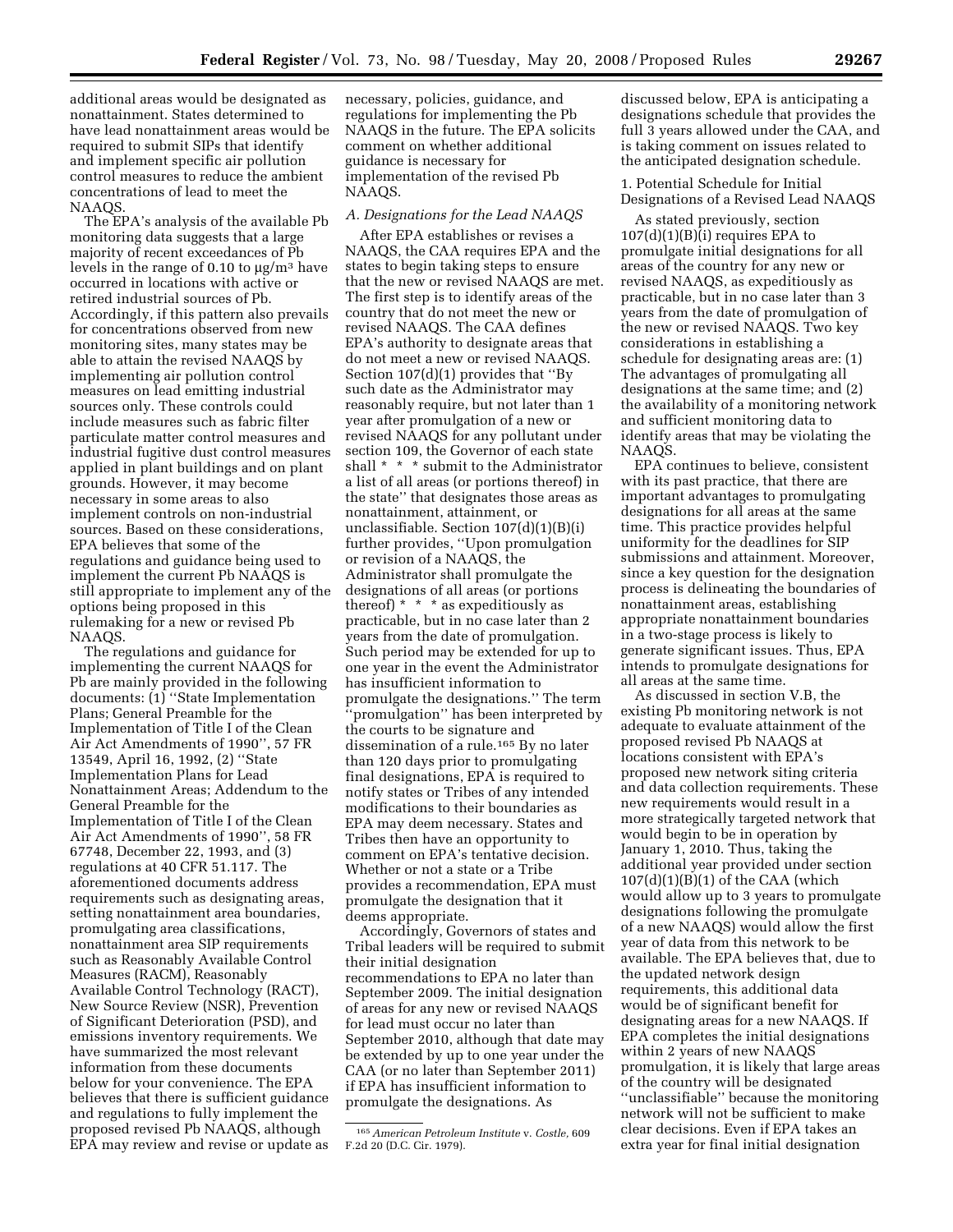decisions we recognize that some areas may still have to be designated as unclassifiable or attainment/ unclassifiable because of the lack of a sufficient record of FRM (FEM) monitoring data.166 If sufficient monitoring data become available for ''unclassifiable'' areas subsequent to the time EPA finalizes initial designations, EPA may use the discretion provided to the Administrator under the CAA pursuant to section 107(d)(3) to revise the initial designations for these areas.

Under the initial designation schedule described above, states (and Tribes) would be required to submit designation recommendations to EPA no later than September 2009 (i.e., one year following promulgation of a new NAAQS). States will be able to consider ambient data collected with FRM (FEM) samplers through the end of 2008 and part way through 2009 when formulating their recommendations. As stated previously, by no later than 120 days prior to promulgating designations, EPA is required to notify states or Tribes of any intended modifications to their recommended boundaries as EPA may deem necessary. This would occur no later than in May 2011. If EPA promulgates designations in September 2011, EPA will have access to Pb air quality data from 2010 which state monitoring officials have certified is complete and accurate, since the deadline for such certification is May 1, 2011. Under this schedule, EPA would consider data from calendar years 2008– 2010 in formulating its proposed revisions, if any, to the designations recommended by states and Tribes. States and Tribes will then have an opportunity to comment on EPA's proposed modifications

As described above, EPA is currently anticipating that there will be insufficient information to promulgate designations in 2010. The EPA is soliciting comment on whether we have the authority to determine in the final rule that three years are necessary to promulgate designations based on the availability of appropriate information. EPA is also soliciting comment on whether designations should be made within the 2 year period provided under section 107(d)(1)(B)(i) utilizing all data available by that time.

### 2. Ambient Data For Designations

The proposed alternative forms of the NAAQS, maximum quarterly average

concentration over three years and second maximum monthly concentration over three years, would both allow a nonattainment determination based on less than three years of data, if the monitoring data in a more limited time period includes a quarterly average above the level of the NAAQS or if it includes two monthly averages above the level of the NAAQS. In such a case, EPA intends to designate the affected area nonattainment even though less than three years of data are available. EPA would designate an area attainment only if three calendar years of data indicate the absence of a violation. As stated above, EPA anticipates that some areas will have to be designated as unclassifiable. If sufficient monitoring data become available for ''unclassifiable'' areas subsequent to the time EPA finalizes initial designations, EPA may use the discretion provided to the Administrator under the CAA pursuant to section 107(d)(3) to revise the initial designations for these areas.

### *B. Lead Nonattainment Area Boundaries*

As stated previously, the process for initially designating areas following the promulgation of a new NAAQS is prescribed in section 107(d)(1) of the CAA. This section of the CAA provides each state Governor an opportunity to recommend initial designations of attainment, nonattainment, or unclassifiable for each area in the state. Section 107(d)(1) of the CAA also directs the state to provide the appropriate boundaries to EPA for each area of the state, and provides that EPA may make modifications to the boundaries submitted by the state as it deems necessary. A lead nonattainment area must consist of that area that does not meet (or contributes to ambient air quality in a nearby area that does not meet) the Pb NAAQS. Thus, a key factor in setting boundaries for nonattainment areas is determining the geographic extent of nearby source areas contributing to the nonattainment problem. For each monitor or group of monitors that exceed a standard, nonattainment boundaries must be set that include a sufficiently large enough area to include both the area judged to be violating the standard as well as the source areas that are determined to be contributing to these violations.

Historically, Pb NAAQS violations have been the result of lead emissions from large stationary sources and mobile sources that burn lead-based fuels. In some locations, a limited number of area sources have also contributed to violations. Since lead has been successfully phased out of motor

vehicle gasoline, mobile sources are no longer a significant source of violations of the current Pb NAAQS. At the current standard level, EPA expects stationary sources to be the primary contributor to violations of the NAAQS. At the lower standard levels contemplated in this proposal, it is possible that fugitive dust emissions from area sources containing deposited lead will also contribute to violations of a revised Pb NAAQS. The location and dispersion characteristics of these sources of ambient lead concentrations are important factors in determining nonattainment area boundaries. The EPA is proposing that the county boundary be the presumptive boundary for lead nonattainment areas. However, we are also taking comment on whether urban-based Metropolitan Statistical Area (MSA) boundaries should be the presumptive boundaries for lead nonattainment areas.

The EPA is proposing to presumptively define the boundary for designating a nonattainment area as the perimeter of the county associated with the air quality monitor(s) which records a violation of the standard. This presumption is the existing EPA recommendation for defining the nonattainment boundaries for the current Pb NAAQS, and is described in the 1992 General Preamble (57 FR 13549). The EPA is also taking comment on an option to presumptively define the nonattainment boundary using the OMB-defined Metropolitan Statistical Area (MSA) associated with the violating monitor(s). This presumption is used, by CAA requirement, for the ozone and CO NAAQS nonattainment boundaries, and was recommended by EPA as the appropriate presumption for the 1997  $PM<sub>2.5</sub> NAAQS$  nonattainment boundaries. Under either option, the state and/or EPA may conduct additional area-specific analyses that could lead EPA to depart from the presumptive boundary. Factors relevant to such an analysis are described below.

### 1. County-Based Boundaries

The option being proposed by EPA is that lead nonattainment boundaries would be presumptively defined by the perimeter of the county in which the ambient lead monitor(s) recording a violation of the NAAQS is located, unless area-specific information indicates that some other boundary is more appropriate. In addition, if the relevant air quality monitor measuring a violation(s) is located near another county, then EPA would presume that the contributing county should also be designated as nonattainment for the Pb NAAQS. In some instances, a boundary other than the county perimeter, that

<sup>166</sup>As discussed in Section IV of this notice, EPA is soliciting comment on the use of Pb-TSP monitoring data, with or without a scaling factor, as a surrogate for Pb-PM<sub>10</sub> data where Pb-PM<sub>10</sub> data are not available, particularly for initial designations.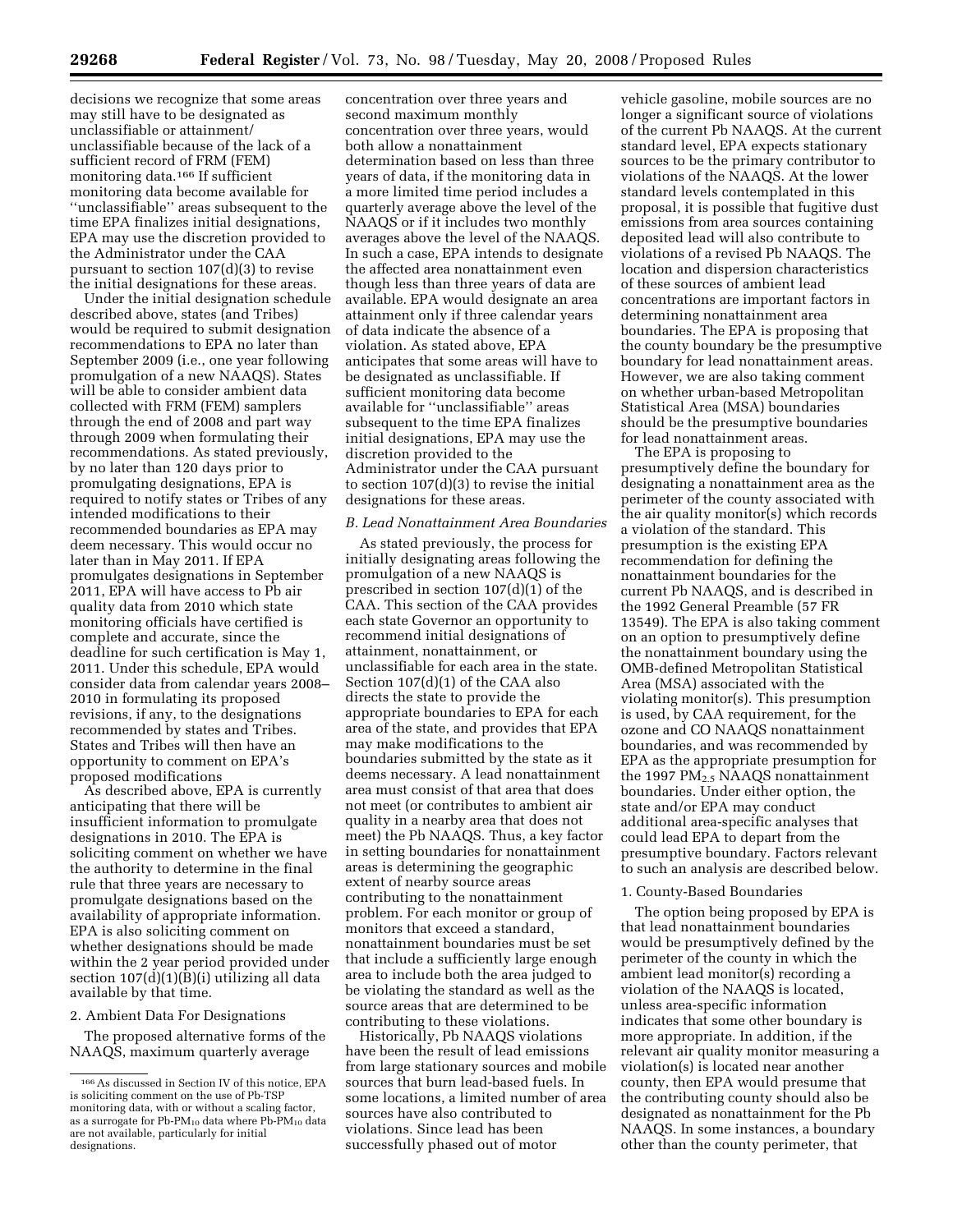addresses areas impacted by specific sources of lead, may also be appropriate.

For the new proposed Pb NAAQS, EPA is recommending that nonattainment area boundaries that deviate from presumptive county boundaries should be supported by an assessment of several factors, which are discussed below. The factors for determining nonattainment area boundaries for the Pb NAAQS under this recommendation closely resemble the factors identified in recent EPA guidance for the 1997 8-hour ozone NAAQS, the 1997  $PM<sub>2.5</sub>$  NAAQS, and the 2006 PM2.5 NAAQS nonattainment area boundaries. EPA intends to apply these factors in evaluating boundary modifications. For this particular option, EPA would consider the following factors in assessing whether to exclude portions of a county and whether to include additional nearby areas outside the county as part of the designated nonattainment area:

• Emissions in areas potentially included versus excluded from the nonattainment area,

• Air quality in potentially included versus excluded areas,

• Population density and degree of urbanization including commercial development in included versus excluded areas,

• Expected growth (including extent, pattern and rate of growth),

• Meteorology (weather/transport patterns),

• Geography/topography (mountain ranges or other air basin boundaries),

• Jurisdictional boundaries (e.g., counties, air districts, Reservations, etc.),

• Level of control of emission sources.

Analyses of these factors may suggest nonattainment boundaries that are either larger or smaller than the county. A demonstration supporting the designation of boundaries that are less than the full county must show both that violation(s) are not occurring in the excluded portions of the county and that the excluded portions are not source areas that contribute to the observed violations. Recommendations to designate a nonattainment area larger than the county should also be based on an analysis of these factors. EPA will consider these factors in evaluating state and tribal recommendations and assessing whether any modifications are appropriate.

Under previous Pb implementation guidance, EPA advised that Governors could choose to recommend lead nonattainment boundaries by using any one, or a combination of the following techniques, the results of which EPA

would consider when making a decision as to whether and how to modify the Governors' recommendations: (1) Qualitative analysis, (2) spatial interpolation of air quality monitoring data, or (3) air quality simulation by dispersion modeling. These techniques are more fully described in ''Procedures for Estimating Probability of Nonattainment of a PM<sub>10</sub> NAAQS Using Total Suspended Particulate or PM<sub>10</sub> Data,'' December 1986 (see 57 FR 13549).

EPA solicits comments on the use of these factors and modeling techniques, and other approaches, for adjusting county boundaries in designating nonattainment areas.

#### 2. MSA-Based Boundaries

The EPA is also taking comment on the alternative that lead nonattainment boundaries should be presumptively defined by the perimeter of a metropolitan area as defined by OMB's Metropolitan Statistical Areas (MSAs), or appropriate divisions thereof, within which a violating monitor(s) is located. The Metropolitan Statistical Area, as delineated by the Office of Management and Budget (OMB), provides a presumptive definition of the populated area associated with a core urban area. Accordingly, EPA is taking comment on the alternative option that the Metropolitan Statistical Area would provide the presumptive definition of the source area that contributes to a lead nonattainment problem. This presumption would take the view that, in the absence of evidence to the contrary, violations of the Pb NAAQS in urban-oriented areas may be presumed attributable, at least in part, to contributions from large sources of lead emissions distributed throughout the Metropolitan Area. The last revision to the OMB listing of MSAs was published November 20, 2007. As in the EPA's preferred proposed option, EPA would consider state, local, and tribal recommendations of nonattainment area boundaries based on the same set of factors listed in the previous subsection.

As stated previously, EPA is proposing that the county boundaries be used as the presumptive boundaries for any new or revised Pb NAAQS, but is also requesting comments the MSA boundaries being used as the presumptive boundaries for any new or revised Pb NAAQS.

### *C. Classifications*

Section 172(a)(1)(A) of the CAA authorizes EPA to classify areas designated as nonattainment for the purposes of applying an attainment date pursuant to section 172(a)(2), or for

other reasons. In determining the appropriate classification, EPA may consider such factors as the severity of the nonattainment problem and the availability and feasibility of pollution control measures (see section  $172(a)(1)(A)$  of the CAA). The EPA may classify lead nonattainment areas, but is not required to do so.

While section 172(a)(1)(A) provides a mechanism to classify nonattainment areas, section 172(a)(2)(D) provides that the attainment date extensions described in section 172(a)(2)(A) do not apply to nonatainment areas having specific attainment dates that are addressed under other provisions of the part D of the CAA. Section 192(a), of part D, specifically provides an attainment date for areas designated as nonattainment for the Pb NAAQS. Therefore, EPA has legal authority to classify lead nonattainment areas, but the 5 year attainment date under section 192(a) cannot be extended pursuant to section 172(a)(2)(D).

Based on this limitation, EPA is proposing not to establish classifications within the 5 year interval for attaining any new or revised NAAQS. This approach is consistent with EPA's previous classification decision in the 1992 General Preamble (See 57 FR 13549, April 16, 1992).

### *D. Section 110(a)(2) Lead NAAQS Infrastructure Requirements*

Under section 110(a)(1) and (2) of the CAA, all states are required to submit plans to provide for the implementation, maintenance, and enforcement of any new or revised NAAQS. Section  $110(a)(1)$  and  $(2)$  require states to address basic program elements, including requirements for emissions inventories, monitoring, and modeling, among other things. States are required to submit SIPs to EPA demonstrating these basic program elements within 3 years of the promulgation of any new or revised NAAQS. Subsections (A) through  $(M)$ , of section  $110(a)(2)$ , set forth the elements that a state's program must contain in their SIP. The list below identifies the required program elements contained in section 110(a)(2).167 The list of section 110(a)(2)

 $^{167}\mathrm{Two}$  elements identified in section  $110(a)(2)$ are not listed below because, as EPA interprets the CAA, SIPs incorporating any necessary local nonattainment area controls would not be due within 3 years, but rather are due at the time the nonattainment area planning requirements are due. The elements are: (1) Emission limits and other control measures, section 110(a)(2)(A), and (2) Provisions for meeting part D, section 110(a)(2)(I), which requires areas designated as nonattainment to meet the applicable nonattainment planning requirements of part D, title I of the CAA.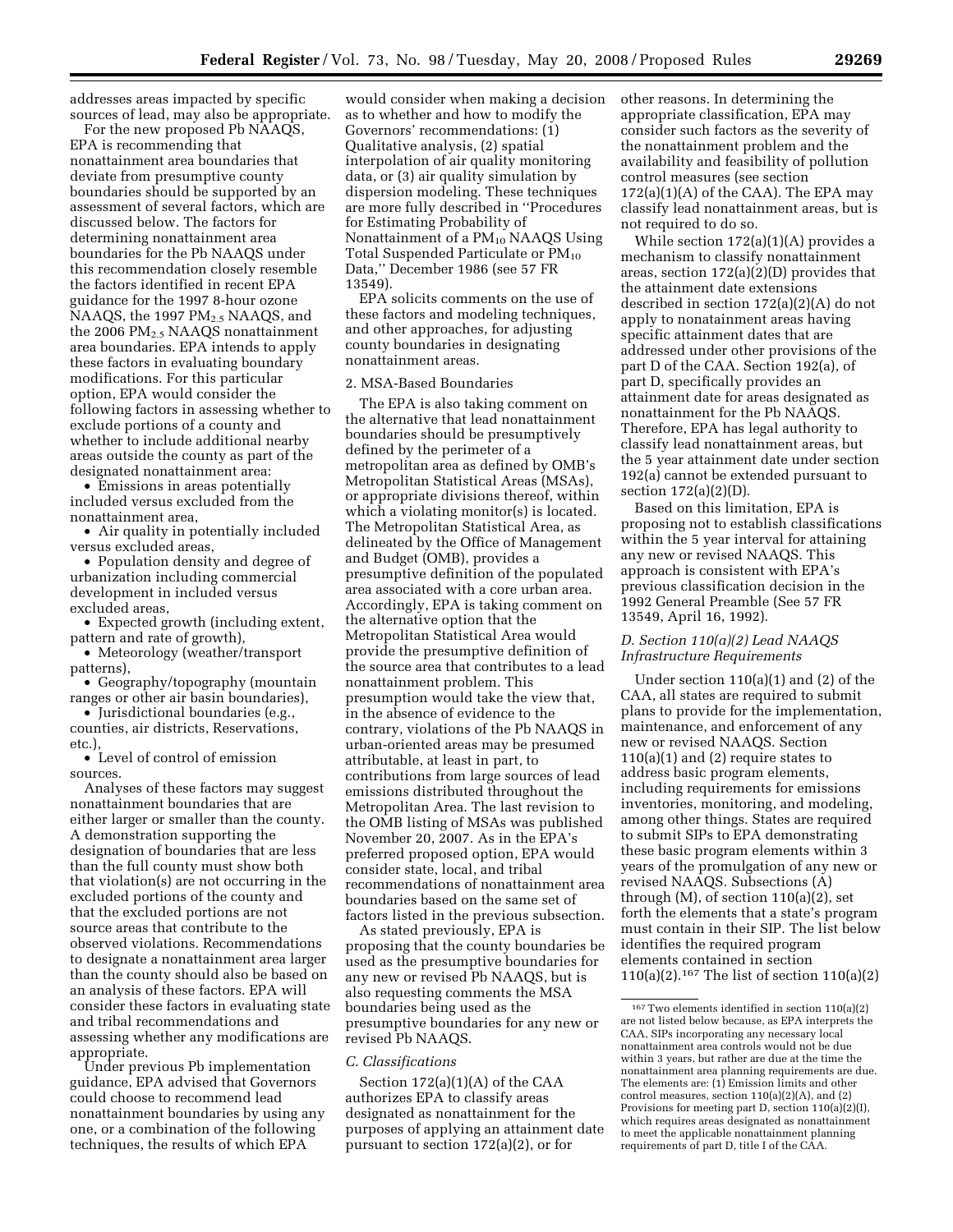NAAQS implementation requirements are the following:

• *Ambient air quality monitoring/ data system:* Section 110(a)(2)(B) requires SIPs to provide for setting up and operating ambient air quality monitors, collecting and analyzing data and making these data available to EPA upon request.

• *Program for enforcement of control measures:* Section 110(a)(2)(C) requires SIPs to include a program providing for enforcement of measures and regulation of new/modified (permitted) sources.

• *Interstate transport:* Section 110(a)(2)(D) requires SIPs to include provisions prohibiting any source or other type of emissions activity in one State from contributing significantly to nonattainment in another State or from interfering with measures required to prevent significant deterioration of air quality or to protect visibility.

• *Adequate resources:* Section 110(a)(2)(E) requires States to provide adequate funding, personnel and legal authority for implementation of their SIPs.

• *Stationary source monitoring system:* Section 110(a)(2)(F) requires States to establish a system to monitor emissions from stationary sources and to submit periodic emissions reports to EPA.

• *Emergency power:* Section 110(a)(2)(G) requires States to provide for authority to implement the emergency episode provisions in their SIPs.

• *Provisions for SIP revision due to NAAQS changes or findings of inadequacies:* Section 110(a)(2)(H) requires States to revise their SIPs in response to changes in the NAAQS, availability of improved methods for attaining the NAAQS, or in response to an EPA finding that the SIP is inadequate.

• *Section 121 consultation with local and Federal government officials:*  Section 110(a)(2)(J) requires States to meet applicable local and Federal government consultation requirements of section 121.

• *Section 127 public notification of NAAQS exceedances:* Section 110(a)(2)(J) requires States to meet applicable requirements of section 127 relating to public notification of violating NAAQS.

• *PSD and visibility protection:*  Section 110(a)(2)(J) also requires States to meet applicable requirements of title I part C related to prevention of significant deterioration and visibility protection.

• *Air quality modeling/data:* Section 110(a)(2)(K) requires that SIPs provide for performing air quality modeling for

predicting effects on air quality of emissions from any NAAQS pollutant and submission of data to EPA upon request.

• *Permitting fees:* Section 110(a)(2)(L) requires the SIP to include requirements for each major stationary source to pay permitting fees to cover the cost of reviewing, approving, implementing and enforcing a permit.

• *Consultation/participation by affected local government:* Section 110(a)(2)(M) requires States to provide for consultation and participation by local political subdivisions affected by the SIP.

## *E. Attainment Dates*

Generally, the date by which an area is required to attain the Pb NAAQS is determined by the effective date of the nonattainment designation for the area. For areas designated nonattainment for any new or revised primary Pb NAAQS, SIPs must provide for attainment of the NAAQS as expeditiously as practicable, but no later than 5 years from the date of the nonattainment designation for the area (see section 192(a) of the CAA). So, for example, if final designations are effective in Fall 2011, then nonattainment areas must plan to attain the NAAQS by no later than Fall 2016. For an area with an attainment date of September 2016, EPA would determine whether it had attained the Pb NAAQS by evaluating air quality monitoring data from the 1, 2, or 3 previous calendar years (i.e., 2013, 2014, and 2015) as available.

#### *F. Attainment Planning Requirements*

Any state containing an area designated as nonattainment with respect to the Pb NAAQS must develop for submission, a SIP meeting the requirements of part D, Title I, of the CAA, providing for attainment (see sections 191(a) and 192(a) of the CAA). As indicated in section 191(a) all components of the lead part D SIP must be submitted within 18 months of an areas nonattainment designation. So, for example, if final designations are effective in Fall 2011, the part D SIPs must be submitted by Spring 2013. Additional specific plan requirements for lead nonattainment areas are outlined in 40 CFR 51.117.

The general part D nonattainment plan requirements are set forth in section 172 of the CAA. Section 172(c) specifies that SIPs submitted to meet the part D requirements must, among other things, include Reasonably Available Control Measures (RACM) (which includes Reasonably Available Control Technology (RACT)), provide for Reasonable Further Progress (RFP),

include an emissions inventory, require permits for the construction and operation of major new or modified stationary sources (see also section 173), contain contingency measures, and meet the applicable provisions of section 110(a)(2) of the CAA related to the general implementation of a new or revised NAAQS. It is important to note that lead nonattainment SIPs must meet all of the requirements related to part D of the CAA, including those specified in section 172(c), even if EPA does not provide separate specific guidance for each provision (e.g., applicable provisions of section 110(a)(2)).

### 1. RACM for Lead Nonattainment Areas

Lead nonattainment area SIPs must contain RACM (including RACT) that addresses sources of ambient lead concentrations. In general, as stated previously, EPA believes that lead nonattainment area issues are usually attributed to emissions from stationary sources, but some emissions may also be attributed to smaller area sources. As a general rule, the stationary sources in lead nonattainment areas tend to emit a relatively large amount of particulate matter containing lead. In EPA's 2002 National Emissions Inventory (NEI), there were 29 stationary sources in the country with lead emissions over 5 tons per year, and 239 sources over 1 ton of lead emissions per year.

At primary lead smelters, for example, the process of reducing concentrated ore to lead involves a series of steps, some of which are completed outside of buildings, or inside of buildings which are not totally enclosed. Over a period of time, emissions from these sources have been deposited in neighboring communities (e.g., on roadways, parking lots, yards, and off-plant property). This historically deposited lead, when disturbed, may be re-entrained into the ambient air and re-entrained fugitive lead bearing dust may contribute to violations of the Pb NAAQS in the affected area. There are also potential sources of lead that are under federal control. As a part of the Regulatory Impact Analysis for this rule, the EPA is reviewing the impact of these and other sources of lead emissions to assess their impact on any new or revised Pb NAAQS. States must also meet the requirements outlined in 40 CFR 51.117(a) related to control strategy demonstrations.

The first step in addressing RACM for lead is identifying potential control measures for sources of lead in the nonattainment area. A suggested starting point for specifying RACM in lead nonattainment area SIPs is outlined in appendix 1 of the guidance entitled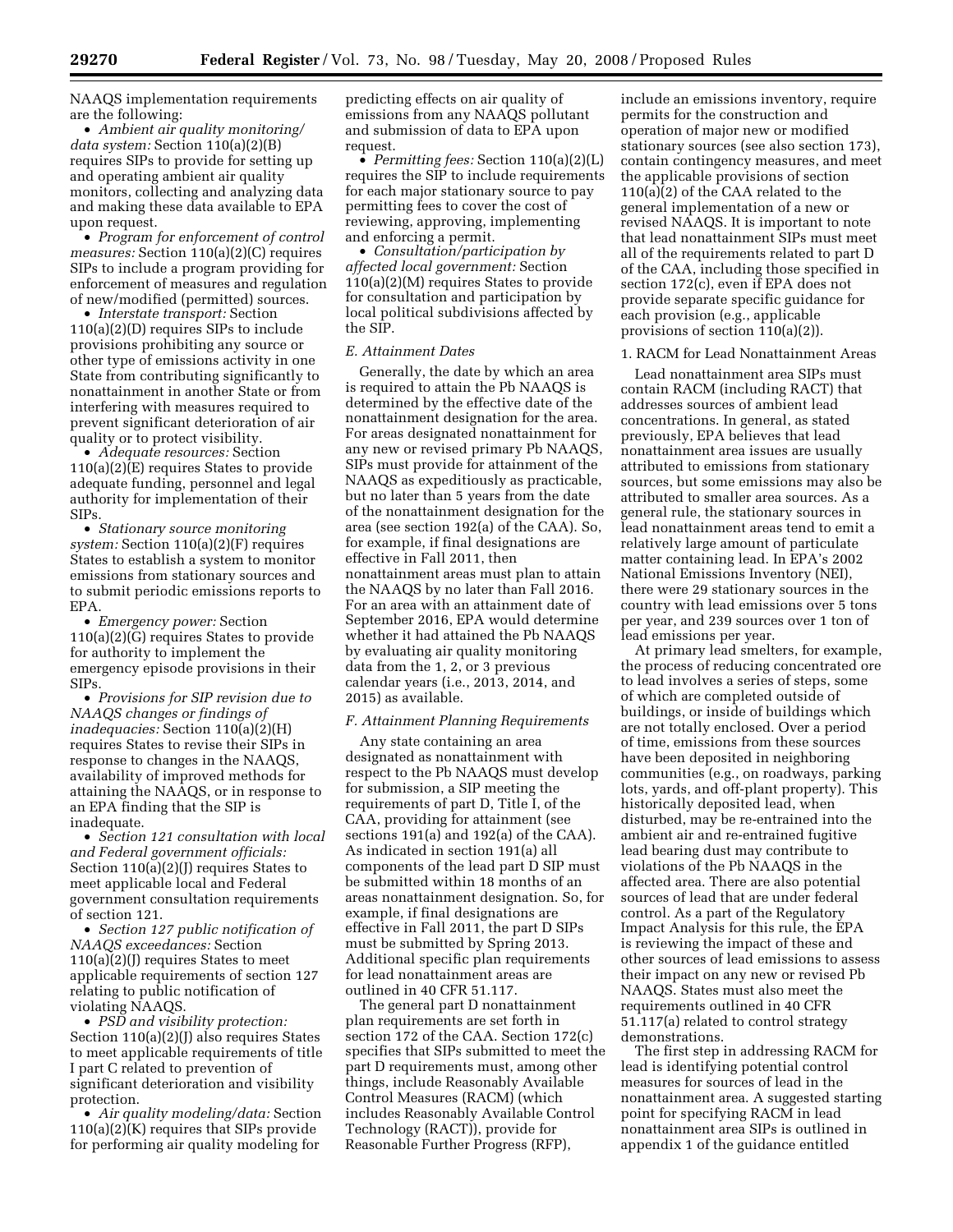''State Implementation Plans for Lead Nonattainment Areas; Addendum to the General Preamble for the Implementation of Title I of the Clean Air Act Amendments of 1990, 58 FR 67752, December 22, 1993. If a state receives substantive public comments that demonstrate through appropriate documentation, that additional control measures may be reasonably available in a particular circumstance for an area, those measures should be added to the list of available measures for consideration in that particular area.

While EPA does not presume that these control measures are reasonably available in all areas, a reasoned justification for rejection of any available control measure should be prepared. If it can be shown that measures, considered both individually and as a group, are unreasonable because emissions from the affected sources are insignificant, those measures may be excluded from further consideration as they would not be representative of RACM for an area. The resulting control measures should then be evaluated for reasonableness, considering their technological feasibility and the cost of control in the area for which the SIP applies. In the case of public sector sources and control measures, this evaluation should consider the impact and reasonableness of the measures on the municipal, or other governmental entity that must assume the responsibility for their implementation. It is important to note that a state should consider the feasibility of implementing measures in part when full implementation would be infeasible. A reasoned justification for partial or full rejection of any available control measure, including those considered or presented during the state's public hearing process, should be prepared. The justification should contain an explanation, with appropriate documentation, as to why each rejected control measure is deemed infeasible or otherwise unreasonable for implementation.

Economic feasibility considers the cost of reducing emissions and the difference between the cost of the emissions reduction approach at the particular source in question and the costs of emissions reduction approaches that have been implemented at other similar sources. Absent other indications, EPA presumes that it is reasonable for similar sources to bear similar costs of emissions reduction. Economic feasibility for RACT purposes is largely determined by evidence that other sources in a source category have in fact applied the control technology or process change in question. EPA also

encourages the development of innovative measures not previously employed which may also be technically and economically feasible.

The capital costs, annualized costs, and cost effectiveness of an emissions reduction technology should be considered in determining whether a potential control measure is reasonable for an area or state. One available reference for calculating costs is the EPA Air Pollution Control Cost Manual,<sup>168</sup> which describes the procedures EPA uses for determining these costs for stationary sources. The above costs should be determined for all technologically feasible emission reduction options. States may give substantial weight to cost effectiveness in evaluating the economic feasibility of an emission reduction technology. The cost effectiveness of a technology is its annualized cost (\$/year) divided by the emissions reduced (i.e., tons/year) which yields a cost per amount of emission reduction (\$/ton). Cost effectiveness provides a value for each emission reduction option that is comparable with other options and other facilities. With respect to a given pollutant, a measure is likely to be reasonable if it has a cost per ton similar to other measures previously employed for that pollutant. In addition, a measure is likely to be reasonable from a cost effectiveness standpoint if it has a cost per ton similar to that of other measures needed to achieve expeditious attainment in the area within the CAA's time frames.

The fact that a measure has been adopted or is in the process of being adopted by other states is an indicator (though not a definitive one) that the measure may be technically and economically feasible for another state. We anticipate that states may decide upon RACT and RACM controls that differ from state to state, based on the state's determination of the most effective strategies given the relevant mixture of sources and potential controls in the relevant nonattainment areas, and differences in difficulty of attaining expeditiously. Nevertheless, states should consider and address RACT and RACM measures developed for other areas or other states as part of a well reasoned RACT and RACM analysis. The EPA's own evaluation of SIPs for compliance with the RACT and RACM requirements will include comparison of measures considered or adopted by other states.

In considering what level of control is reasonable, EPA is not proposing a specific dollar per ton cost threshold for RACT. Areas with more serious air quality problems typically will need to obtain greater levels of emissions reductions from local sources than areas with less serious problems, and it would be expected that their residents could realize greater public health benefits from attaining the standard. For these reasons, we believe that it will be reasonable and appropriate for areas with more serious air quality problems and higher design values to impose emission reduction requirements with generally higher costs per ton of reduced emissions than the cost of emissions reductions in areas with lower design values. In addition, where essential reductions are more difficult to achieve (e.g., because many sources are already controlled), the cost per ton of control may necessarily be higher.

The EPA believes that in determining appropriate emission control levels, the state should consider the collective public health benefits that can be realized in the area due to projected improvements in air quality. Because EPA believes that RACT requirements will be met where the state demonstrates timely attainment, and areas with more severe air quality problems typically will need to adopt more stringent controls, RACT level controls in such areas will require controls at higher cost effectiveness levels (\$/ton) than areas with less severe air quality problems.

In identifying the range of costs per ton that are reasonable, information on benefits per ton of emission reduction can be useful as one factor to consider. The Pb NAAQS RIA will provide information on the estimated benefits per ton of reducing Pb emissions from various emissions sources. It should be noted that such benefits estimates are subject to significant uncertainty, and that benefits per ton vary in different areas. Nonetheless this information could be used in a way that recognizes these uncertainties. If a per ton cost of implementing a measure is significantly less than the anticipated benefits per ton, this would be an indicator that the cost per ton is reasonable. If a source contends that a source-specific RACT level should be established because it cannot afford the technology that appears to be RACT for other sources in its source category, the source should support its claim by providing detailed and verified information regarding the impact of imposing RACT on:

• Fixed and variable production costs (\$/unit),

<sup>168</sup>*EPA Air Pollution Control Cost Manual—Sixth Edition* (EPA 452/B–02–001), EPA Office of Air Quality Planning and Standards, Research Triangle Park, NC, Jan 2002.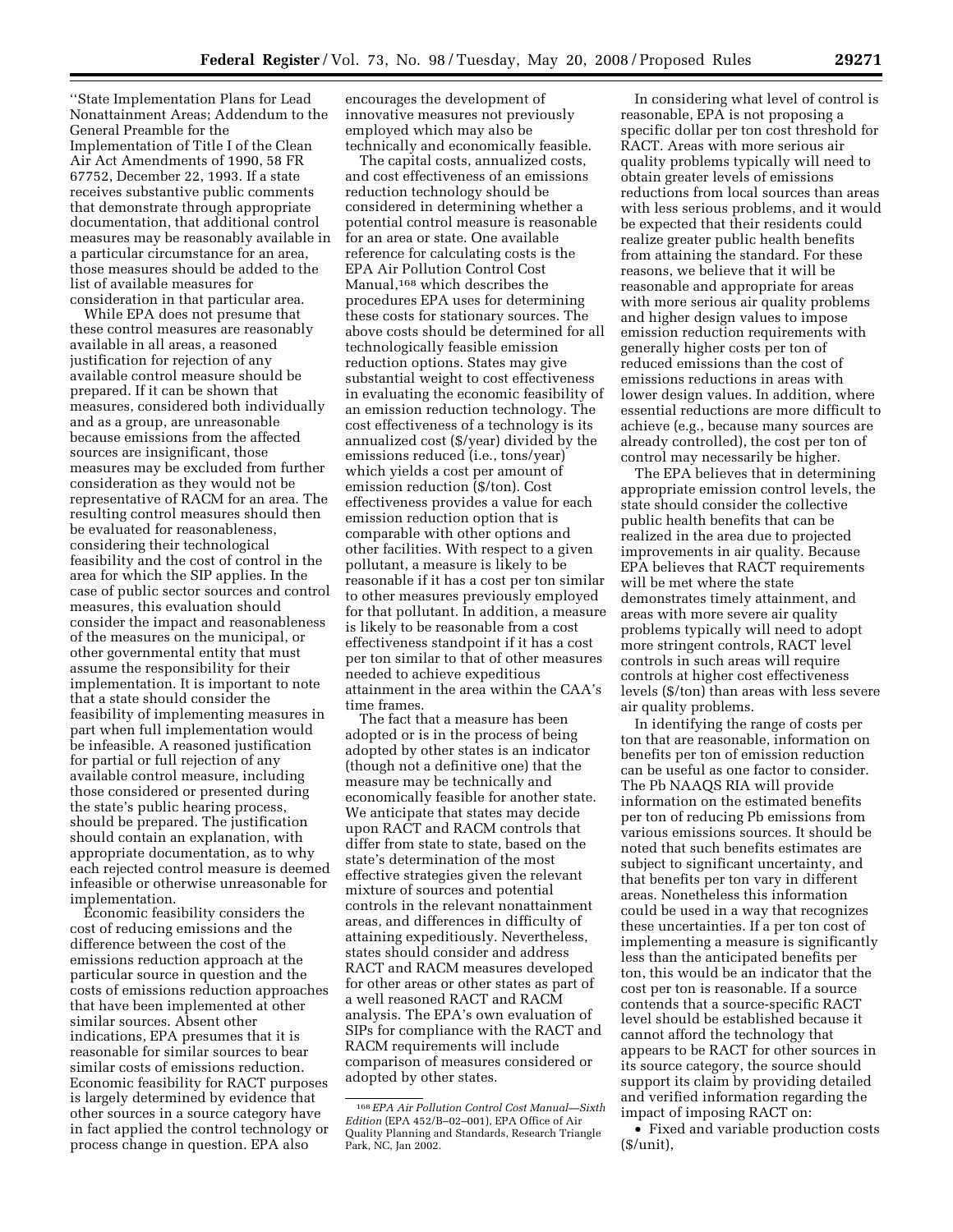• Product supply and demand elasticity,

• Product prices (cost absorption vs. cost pass-through),

• Expected costs incurred by competitors,

• Company profits, and

• Employment costs.

The technical guidance entitled ''Fugitive Dust Background Document and Technical Information Document for Best Available Control Measures'' (EPA–450/2–92–004, September 1992) provides an example for states on how to analyze control costs for a given area.

Once the process of determining RACM for an area is completed, the individual measures should then be converted into a legally enforceable vehicle (e.g., a regulation or permit program) (see section 172(c)(6) and section 110(a)(2)(A) of the CAA). The regulations or other measures submitted should meet EPA's criteria regarding the enforceability of SIPs and SIP revisions. These criteria were stated in a September 23, 1987 memorandum (with attachments) from J. Craig Potter, Assistant Administrator for Air and Radiation; Thomas L. Adams, Jr. Assistant Administrator for Enforcement and Compliance Monitoring; and S. Blake, General Counsel, Office of the General Counsel; entitled ''Review of State Implementation Plans and Revisions of Enforceability and Legal Sufficiency.'' As stated in this memorandum, SIPs and SIP revisions that fail to satisfy the enforceability criteria should not be forwarded for approval. If they are submitted, they will be disapproved if, in EPA's judgment, they fail to satisfy applicable statutory and regulatory requirements.

The EPA's historic definition of RACT is the lowest emissions limitation that a particular source is capable of meeting by the application of control technology that is reasonably available considering technological and economic feasibility.169 RACT applies to the ''existing sources'' of lead including stack emissions, industrial process fugitive emissions, and industrial fugitive dust emissions (e.g., on-site haul roads, unpaved staging areas at the facility, etc) (see section  $172(c)(1)$ ). EPA's most recent guidance for implementing the current Pb NAAQS recommends that stationary sources

which actually emit a total of 5 tons per year of lead or lead compounds, measured as elemental lead, be the minimum starting point for RACT analysis (see 58 FR 67750, December 22, 1993). Further, EPA recommends that available control technology be applied to those existing sources in the nonattainment area that are reasonable to control in light of the attainment needs of the area and the feasibility of such controls. Thus a state's control technology analysis may need to include sources which actually emit less than 5 tons per year of lead or lead compounds in the area, or other sources in the area that are reasonable to control, in light of the attainment needs and feasibility of control for the area.

Given the proposal for promulgating a new or revised Pb NAAQS significantly lower than the current standard, EPA is seeking comment on an appropriate threshold for the minimum starting point for future Pb RACT analyses for stationary lead sources in nonattainment areas. In the monitoring section of today's proposal, EPA is taking comment on minimum network monitoring requirements based on emissions source sizes ranging from 200 kg/yr to 600 kg/yr. One possible approach for RACT is to recommend that RACT analyses for Pb sources be consistent with the monitoring requirements, such that all stationary sources above from 200 kg/yr to 600 kg/ yr should undergo a RACT review. EPA is also taking comment on source monitoring for stationary sources that emit Pb emissions in amounts that have potential to cause ambient levels at least one-half the selected NAAQS level. This suggests another potential recommended starting point for RACT analysis. EPA is seeking comment on these ideas as well as any information commenters can provide that would help inform EPA recommendations on an appropriate emissions threshold for initiating RACT analyses.

2. Demonstration of Attainment for Lead Nonattainment Areas

The SIPs for lead nonattainment areas should provide for the implementation of control measures for point and area stationary sources of lead emissions which demonstrate attainment of the Pb NAAQS as expeditiously as practicable, but no later than the applicable statutory attainment date for the area (See also 40 CFR 51.117(a) for additional control strategy requirements). Therefore, if a state adopts less than all available measures in an area but demonstrates, adequately, that reasonable further progress (RFP), and attainment of the Pb NAAQS are

assured, and application of all such available measures would not result in attainment any faster, then a plan which requires implementation of less than all technologically and economically available measures may be approved (see 44 FR 20375 (April 4, 1979) and 56 FR 5460 (February 11, 1991)). The EPA believes that it would be unreasonable to require that a plan which demonstrates attainment include all technologically and economically available control measures even though such measures would not expedite attainment. Thus, for some sources in areas which demonstrate attainment, it is possible that some available control measures may not be ''reasonably'' available because their implementation would not expedite attainment.

3. Reasonable Further Progress (RFP)

Part D SIPs must provide for RFP (see section 172(c)(2) of the CAA). Section 171 of the CAA defines RFP as ''such annual incremental reductions in emissions of the relevant air pollution as are required by part D, or may reasonably be required by the Administrator for the purpose of ensuring attainment of the applicable NAAQS by the applicable attainment date.'' Historically, for some pollutants, RFP has been met by showing annual incremental emission reductions generally sufficient to maintain linear progress toward attainment by the applicable attainment date. Requiring linear emission reduction progress to maintain RFP may be appropriate where:

• Pollutants are emitted by numerous and diverse sources;

• The relationship between any individual source and the overall air quality is not explicitly quantified;

• There is a chemical transformation involved; and

• The emission control system utilized (*e.g.*, at major point sources) will result in swift and significant emission reductions.

The EPA believes that it may not be reasonable to require linear reductions in emissions in SIPs for lead nonattainment areas because the air quality problem is not usually due to a vast inventory of sources. However, this is not to suggest that generally it would be unreasonable for EPA to require annual incremental reductions in emissions in lead nonattainment areas. RFP for lead nonattainment areas should be met, at least in part, by ''adherence to an ambitious compliance schedule'' which is expected to periodically yield significant emission reductions, and as appropriate, linear

<sup>169</sup>See for example, 44 FR 53762 (September 17, 1979) and footnote 3 of that notice. Note that EPA's emissions trading policy statement has clarified that the RACT requirement may be satisfied by achieving ''RACT equivalent'' emission reductions in the aggregate from the full set of existing stationary sources in the area. See also EPA's economic incentive proposal which reflects the Agency's policy guidance with respect to emissions trading 58 FR 11110, February 23, 1993.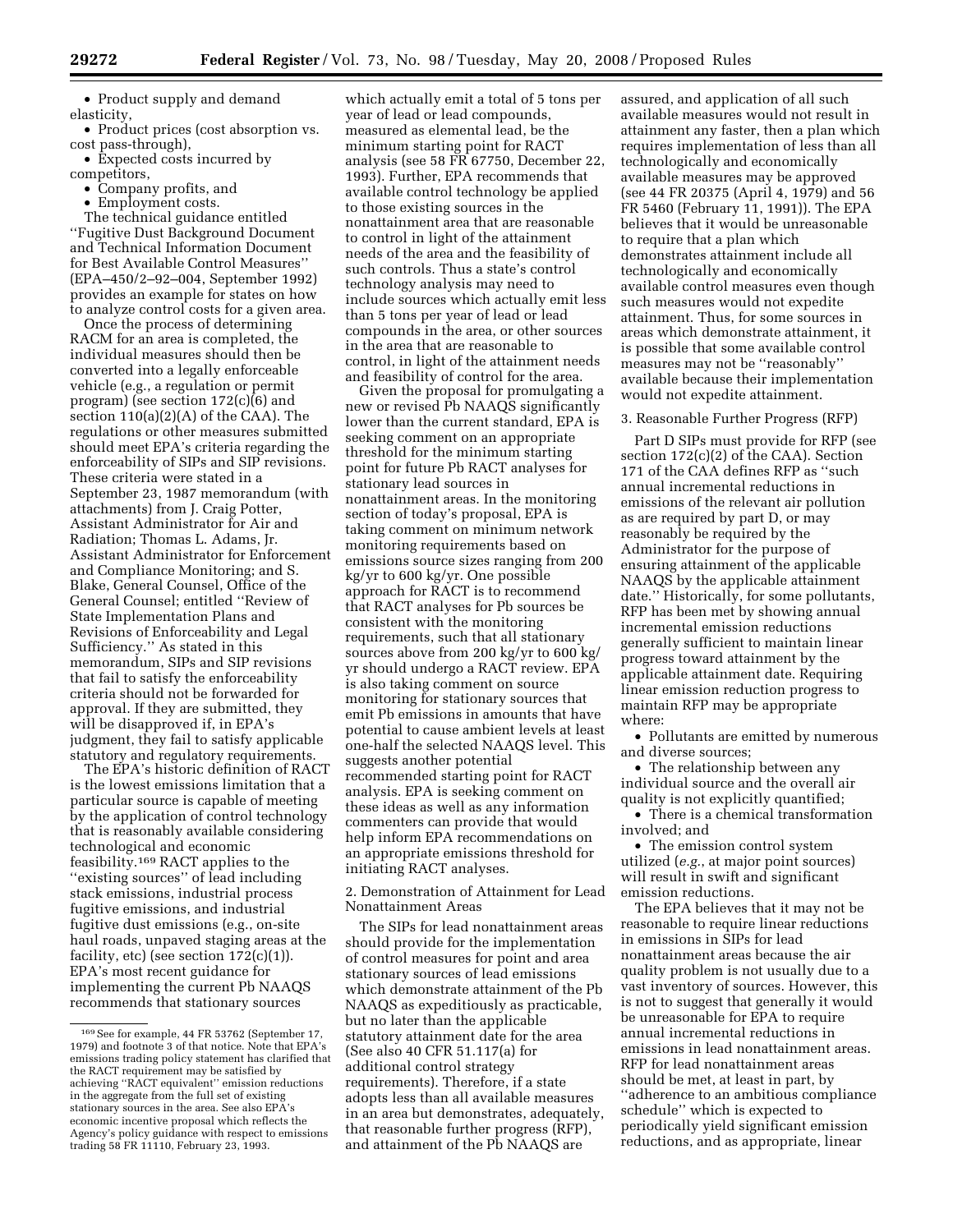progress.170 The EPA recommends that SIPs for lead nonattainment areas provide a detailed schedule for compliance of RACM (including RACT) in the areas and accurately indicate the corresponding annual emission reductions to be achieved. In reviewing the SIP, EPA believes that it is appropriate to expect early implementation of less technologyintensive control measures (e.g., controlling fugitive dust emissions at the stationary source, as well as required controls on area sources) while phasing in the more technologyintensive control measures, such as those involving the installation of new hardware. Finally, it should be noted that failure to implement the SIP provisions required to meet annual incremental reductions in emissions (i.e., RFP) in a particular area could result in the application of sanctions as described in sections 110(m) and 179(b) of the CAA (pursuant to a finding under section 179(a)(4)), and the implementation of contingency measures required by section 172(c)(9) of the CAA.

## 4. Contingency Measures

Section 172(c)(9) of the CAA defines contingency measures as measures in a SIP that are to be implemented if an area fails to achieve and maintain RFP, or fails to attain the NAAQS by the applicable attainment date. Contingency measures must be designed to become effective without further action by the state or the Administrator, upon determination by EPA that the area has failed to achieve or maintain reasonable further progress, or attain the Pb NAAQS by the applicable statutory attainment date. Contingency measures should consist of available control measures that are not already included in the primary control strategy for the affected area.

Contingency measures are important for lead nonattainment areas, which is generally due to emissions from stationary sources, for several reasons. First, process and fugitive emissions from these stationary sources, and the possible re-entrainment of historically deposited emissions, have historically been difficult to quantify. Therefore, the analytical tools for determining the relationship between reductions in emissions, and resulting air quality improvements, can be subject to some uncertainties. Second, emission estimates and attainment analysis can

be influenced by overly-optimistic assumptions about fugitive emission control efficiency.

Examples of contingency measures for controlling area fugitive emissions may include stabilizing additional storage piles, etc. Examples of contingency measures for processed-related fugitive emissions include increasing the enclosure of buildings, increasing air flow in hoods, increasing operation and maintenance procedures, etc. Examples for contingency measures for stack sources include reducing hours of operation, changing the feed material to lower lead content, and reducing the occurrence of malfunctions by increasing operation and maintenance procedures, etc.

Section 172(c)(9) provides that contingency measures should be included in the SIP for a lead nonattainment area and shall ''take effect without further action by the state or the Administrator.'' The EPA interprets this requirement to mean that no further rulemaking actions by the state, or EPA, would be needed to implement the contingency measures (see generally 57 FR 12512 and 13543– 13544). The EPA recognizes that certain actions, such as the notification of sources, modification of permits, etc., may be needed before a measure could be implemented. However, states must show that their contingency measures can be implemented with minimal further action on their part and with no additional rulemaking actions such as public hearings or legislative review. After EPA determines that a lead nonattainment area has failed to maintain RFP or timely attain the Pb NAAQS, EPA generally expects all actions needed to affect full implementation of the measures to occur within 60 days after EPA notifies the state of such failure. The state should ensure that the measures are fully implemented as expeditiously as practicable after the requirement takes effect.

5. Nonattainment New Source Review (NSR) and Prevention of Significant Deterioration (PSD) Requirements

The PSD and nonattainment NSR programs contained in parts C and D of title I of the CAA govern preconstruction review and permitting programs for any new or modified major stationary sources of air pollutants regulated under the CAA as well as any precursors to the formation of that pollutant when identified for regulation by the Administrator. EPA rules addressing these regulations can be found at 40 CFR 51.165, 51.166, 52.21, 52.24, and part 51, appendix S.

Areas designated as nonattainment for the Pb NAAQS must submit SIPs that address the requirements of nonattainment area NSR. Specifically, section  $172(c)(5)$  of the CAA requires that States which have areas designated as nonattainment for the Pb NAAQS must submit, as a part of the nonattainment area SIP, provisions requiring permits for the construction and operation of new or modified stationary sources anywhere in the nonattainment area, in accordance with the permit requirements pursuant to section 173 of the CAA.

Stationary sources that emit lead are currently subject to regulation under existing requirements for the preconstruction review and approval of new and modified stationary sources. The existing requirements, referred to collectively as the New Source Review (NSR) program, require any major and minor stationary sources of any air pollutant for which there is a NAAQS to undergo review and approval prior to the commencement of construction.171 The NSR program is composed of three different permit programs:

The NSR program is composed of three different permit programs:

• Prevention of Significant Deterioration (PSD);

• Nonattainment NSR (NA NSR); and, • Minor NSR.

The PSD program and nonattainment NSR programs, contained in parts C and D, respectively, of Title I of the CAA, are often referred to as the major NSR program because these programs regulate only major sources.

The PSD program applies when a major source, that is located in an area that is designated as attainment or unclassifiable for any criteria pollutant, is constructed, or undergoes a major modification.172 The NA NSR program applies when a major source that is located in an area that is designated as nonattainment for any criteria pollutant is constructed or undergoes a major modification. The minor NSR program addresses both major and minor sources that underground construction or modification activities that do not qualify as major, and it applies regardless of the designation of the area in which a source is located.

The national regulations that apply to each of these programs are located in the CFR as shown below:

<sup>170</sup>As previously stated most of the lead nonattainment problems are caused by point sources. For this reason EPA believes that the RFP for Pb should parallel the RFP policy for SO2 (see General Preamble, 57 FR 13545, April 16, 1992).

<sup>171</sup>The terms ''major'' and ''minor'' define the size of a stationary source, for applicability purposes, in terms of an annual emissions rate (tons per year, tpy) for a pollutant. Generally, a minor source is any source that is not ''major.'' ''Major'' is defined by the applicable regulations—PSD or nonattainment NSR.

<sup>172</sup> In addition, the PSD program applies to most non-criteria regulated pollutants.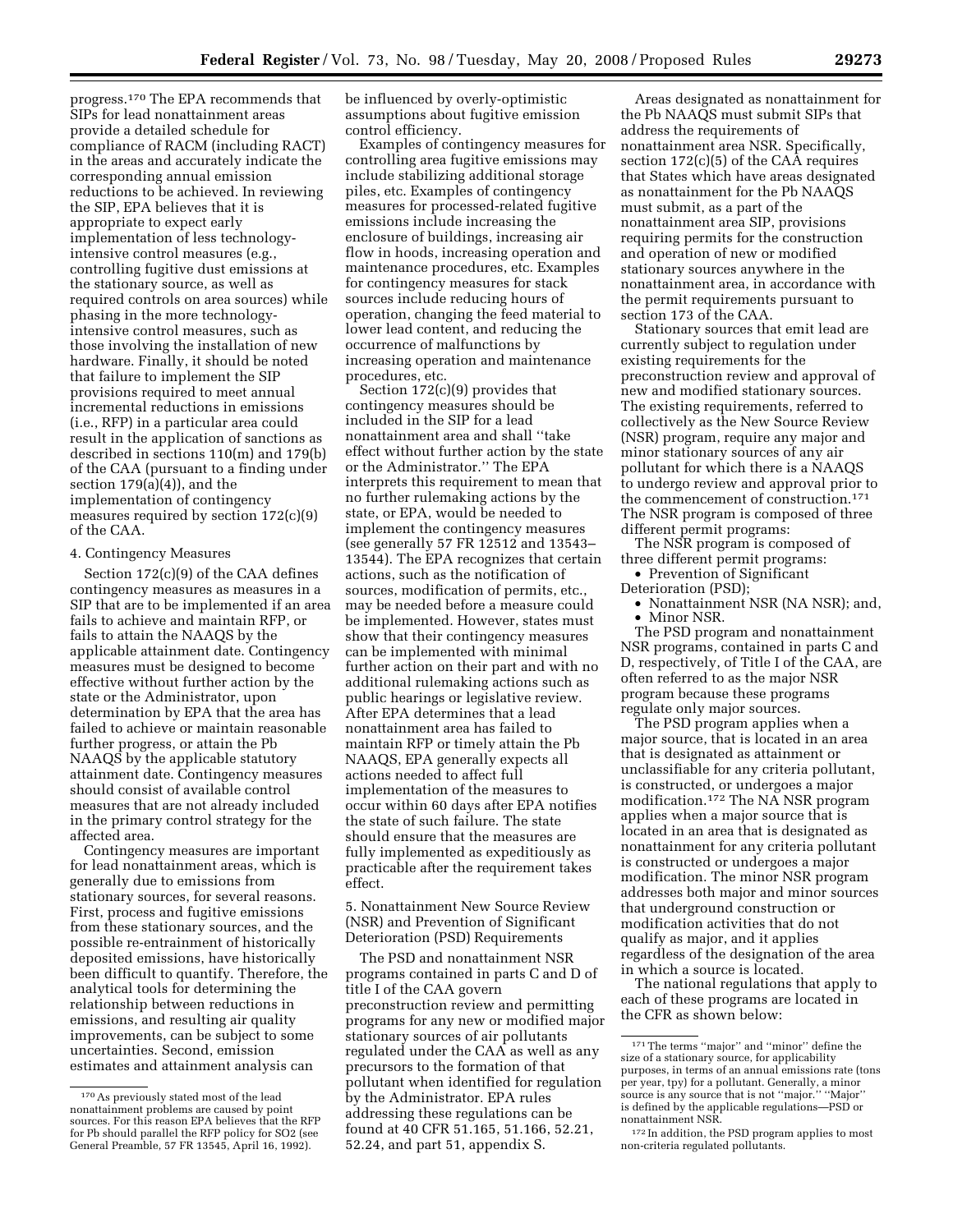|               | Applications                                    |
|---------------|-------------------------------------------------|
| PSD           | 40 CFR 52.21, 40 CFR                            |
|               | 51.166, 40 CFR 51.165(b).                       |
| <b>NA NSR</b> | 40 CFR 52.24, 40 CFR<br>51.165, 40 CFR part 51, |
|               | Appendix S.                                     |
| Minor NSR     | 40 CFR 51.160-164.                              |

The PSD requirements include but are not limited to the following:

• Installation of Best Available Control Technology (BACT);

• Air quality monitoring and modeling analyses to ensure that a project's emissions will not cause or contribute to a violation of any NAAQS or maximum allowable pollutant increase (PSD increment);

• Notification of Federal Land

Manager of nearby Class I areas; and

• Public comment on permit. Nonattainment NSR requirements

include but are not limited to:

• Installation of Lowest Achievable Emissions Rate (LAER) control technology;

• Offsetting new emissions with creditable emissions reductions;

• A certification that all major sources owned and operated in the state by the same owner are in compliance with all applicable requirements under the CAA;

• An alternative citing analysis demonstrating that the benefits of proposed source significantly outweigh the environmental and social costs imposed as a result of its location, construction, or modification; and

• Public comment on the permit. Minor NSR programs must meet the statutory requirements in section 110(a)(2)(C) of the CAA which requires \* regulation of the modification and construction of any stationary source \* \* \* as necessary to assure that the [NAAQS] are achieved.''

Areas which are newly designated as nonattainment for the Pb NAAQS as a result of any changes made to the NAAQS will be required to adopt the NA NSR program to address major sources of lead where the program does not currently exist for the Pb NAAQS. Prior to adoption of the SIP revision addressing NSR for lead nonattainment areas, the requirements of 40 CFR part 51, appendix S will apply.

### 6. Emissions Inventories

States must develop and periodically update a comprehensive, accurate, current inventory of actual emissions affecting ambient lead concentrations. The emissions inventory is used by states and EPA to determine the nature and extent of the specific control strategy necessary to help bring an area

into attainment of the NAAQS. Emissions inventories should be based on measured emissions or documented emissions factors. Generally, the more comprehensive and accurate the inventory, the more effective the evaluation of possible control measures can be for the affected area (see section 172(c)(3) of the CAA).

Pursuant to its authority under section 110 of Title I of the CAA, EPA has long required states to submit emission inventories containing information regarding the emissions of criteria pollutants as well as their precursors. The EPA codified these requirements in 40 CFR part 51, subpart Q in 1979 and amended them in 1987. The 1990 Clean Air Act Amendments (CAAA) revised many of the provisions of the CAA related to attainment of the NAAQS. These revisions established new emission inventory requirements applicable to certain areas that were designated as nonattainment for certain pollutants. In the case of lead, the emission inventory provisions are in the general provisions pursuant to section 173(c)(3) of the CAA.

In June 2002, EPA promulgated the Consolidated Emissions Reporting Rule (CERR) (67 FR 39602, June 10, 2002). The CERR consolidates the various emissions reporting requirements that already exist into one place in the CFR, and establishes new requirements for the state wide reporting of area source and mobile source emissions. States should follow the requirements under the CERR as well as any new or revised guidance related to emissions inventories for criteria pollutants. The CERR establishes two types of required emissions inventories: (1) Annual inventories, and (2) 3-year cycle inventories. The annual inventory requirement is limited to reporting statewide emissions data from the larger point sources. For the 3-year cycle inventory, states will need to report data from all of their point sources plus all of the area and mobile sources on a statewide basis.

By merging emissions information from relevant point sources, area sources and mobile sources into a comprehensive emission inventory, the CERR allows state, local and tribal agencies to do the following:

Set a baseline for SIP development. • Measure their progress in reducing emissions.

• Answer the public's request for information.

The EPA uses the data submitted by the states to develop the National Emission Inventory (NEI). The NEI is used by EPA to show national emission trends, as modeling input for analysis of potential regulations, and other purposes.

Most importantly, states need these inventories to help in the development of control strategies and demonstrations to attain the Pb NAAQS. While the CERR sets forth requirements for data elements, EPA guidance complements these requirements and indicates how the data should be prepared for SIP submissions. Our regulations at 40 CFR 51.117(e) require states to include in the inventory all point sources that emit 5 or more tons of lead emissions per year. EPA is also considering whether revision to the recommended threshold for RACT analysis is appropriate in light of the proposed revision to the Pb NAAQS. In this proposed rulemaking we are taking comment on whether the recommended threshold for RACT analysis should be less than the current 5 tons/yr (see section VI.F.1). If EPA lowers the recommended threshold for RACT at the time of the final rulemaking, we propose also to revise, to be consistent, the emissions threshold for including sources in the inventory pursuant to 40 CFR 51.117. We solicit comment on the appropriate threshold for Pb point source inventory reporting requirements.

The SIP inventory must be approved by EPA as a SIP element and is subject to public hearing requirements, whereas the CERR is not. Because of the regulatory significance of the SIP inventory, EPA will need more documentation on how the SIP inventory was developed by the State as opposed to the documentation required for the CERR inventory. In addition, the geographic area encompassed by some aspects of the SIP submission inventory will be different from the statewide area covered by the CERR emissions inventory.

The EPA has proposed the Air Emissions Reporting Rule (AERR) at 71 FR 69 (Jan. 3, 2006). When finalized, the AERR would update the CERR reporting requirements by consolidating and harmonizing new emissions reporting requirements with pre-existing sets of reporting requirements under the Clean Air Interstate Rule (CAIR) and the  $NO<sub>x</sub>$ SIP Call. At this time, EPA expects to finalize the AERR rulemaking in the Fall of calendar year 2008. The AERR is expected to be a means by which the Agency will implement additional data reporting requirements for the Pb NAAQS SIP emission inventories.

### 7. Modeling

The lead SIP regulations found at 40 CFR 51.117 require states to employ atmospheric dispersion modeling for the demonstration of attainment for areas in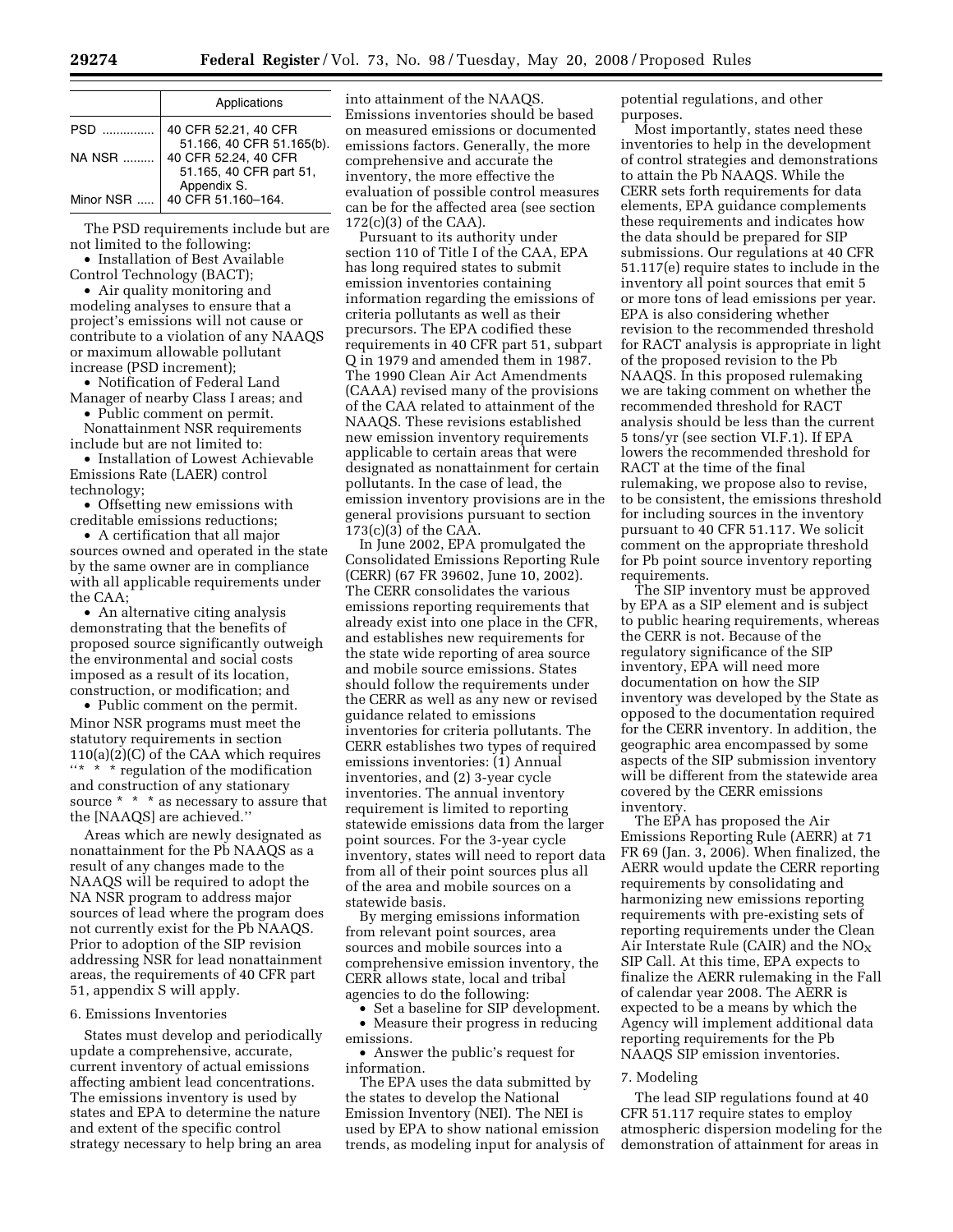the vicinity of point sources listed in 40 CFR 51.117(a)(1). To complete the necessary dispersion modeling, meteorological, and other data are necessary. Dispersion modeling should follow the procedures outlined in EPA's latest guidance document entitled ''Guideline on Air Quality Models''. This guideline indicates the types and historical records for data necessary for modeling demonstrations (e.g., on-site meteorological stations are used, 12 months of data are required in order to demonstrate attainment for the affected area).

### *G. General Conformity*

Section 176(c) of the CAA, as amended (42 U.S.C. 7401 *et seq.*), requires that all Federal actions conform to an applicable implementation plan developed pursuant to section 110 and part D of the CAA. Section 176(c) of the CAA requires EPA to promulgate criteria and procedures for demonstrating and assuring conformity of Federal actions to a SIP. For the purpose of summarizing the general conformity rule, it can be viewed as containing three major parts: applicability, procedure, and analysis. These are briefly described below.

The general conformity rule covers direct and indirect emissions of criteria pollutants or their precursors that are caused by a Federal action, are reasonably foreseeable, and can practicably be controlled by the Federal agency through its continuing program responsibility. The general conformity rule generally applies to Federal actions except: (1) Actions covered by the transportation conformity rule; (2) Actions with respect to associated emissions below specified de minimis levels; and (3) Certain other actions that are exempt or presumed to conform.

The general conformity rule also establishes procedural requirements. Federal agencies must make their conformity determinations available for public review. Notice of draft and final general conformity determinations must be provided directly to air quality regulatory agencies and to the public by publication in a local newspaper.

The general conformity determination examines the impacts of direct and indirect emissions related to Federal actions. The general conformity rule provides several options to satisfy air quality criteria and requires the Federal action to also meet any applicable SIP requirements and emissions milestones. Each Federal agency must determine that any actions covered by the general conformity rule conform to the applicable SIP before the action is taken. The criteria and procedures for

conformity apply only in nonattainment and maintenance areas with respect to the criteria pollutants under the CAA: 173 carbon monoxide (CO), lead (Pb), nitrogen dioxide  $(NO<sub>2</sub>)$ , ozone  $(O<sub>3</sub>)$ , particulate matter  $(P_{M-2.5}$  and  $PM_{10}$ ), and sulfur dioxide  $(SO<sub>2</sub>)$ . The general conformity rule establishes procedural requirements for Federal agencies for actions related to all NAAQS pollutants, both nonattainment and maintenance areas and will apply one year following the promulgation of designations for any new or revised Pb NAAQS.174

### *H. Transition From the Current NAAQS to a Revised NAAQS for Lead*

EPA is proposing to revise the level of the Pb NAAQS significantly, as well as changing the indicator and averaging time. The EPA believes that Congress's intent, as evidenced by section 110(l), 193, and section 172(e) of the CAA, was to ensure that continuous progress, in terms of public health protection, takes place in transitioning from a current NAAQS for a pollutant to a new or revised NAAQS. Therefore, in this section, EPA is proposing that the existing NAAQS will be revoked one year following the promulgation of designations for any new NAAQS, except that the existing NAAQS will not be revoked for any current nonattainment area until the affected area submits, and EPA approves, an attainment demonstration which addresses the attainment of the new Pb NAAQS.

The CAA contains a number of provisions that indicate Congress's intent to not allow states to alter or remove provisions from implementation plans if the plan revision would jeopardize the air quality protection being provided by the plan. For example, section 110(l) provides that EPA may not approve a SIP revision if it interferes with any applicable requirement concerning attainment and RFP, or any other applicable requirement under the CAA. In addition section 193 of the CAA prohibits the modification of a control, or a control requirement, in effect or required to be adopted as of November 15, 1990 (i.e.,

following the promulgation of the Clean Air Act Amendments (CAAA) of 1990), unless such a modification would ensure equivalent or greater emissions reductions. One other provision of the CAA provides additional insight into Congress's intent related to the need to continue progress towards meeting air quality standards during periods of transition from one standard to another. Section 172(e) of the CAA, related to future modifications of a standard, applies when EPA promulgates a new or revised NAAQS and makes it less stringent than the previous NAAQS. This provision of the CAA specifies that in such circumstances, States may not relax control obligations that apply in nonattainment area SIPs, or avoid adopting those controls that have not yet been adopted as required.

Because it is EPA's belief that Congress did not intend to permit states to remove control measures when EPA revises a standard until the new or revised standard is implemented, we believe that controls that are required under the current Pb NAAQS, or that are currently in place under the current Pb NAAQS, should remain in place until designations are promulgated and, for current nonattainment areas, attainment SIPs are approved for any new or revised standard. As a result, EPA is proposing that the current Pb NAAQS should stay in place for one year following the effective date of designations for any new or revised NAAQS before being revoked, except in current nonattainment areas, where the existing NAAQS will not be revoked until the affected area submits, and EPA approves, an attainment demonstration for the revised Pb NAAQS. Pursuant to CAA section 110(l), any proposed SIP revision being considered by EPA after the effective date of the revised Pb NAAQs would be evaluated for its potential to interfere with attainment or maintenance of the new standard. Unlike the transition from the 1-hour ozone standard to the 8-hour ozone standard, EPA believes that any area attaining the revised Pb NAAQS would also attain the existing Pb NAAQS, and thus reviewing proposed SIP revisions for interference with the new standard will be sufficient to prevent backsliding. Consequently, in light of the nature of the proposed revision of the Pb NAAQS, the lack of classifications (and mandatory controls associated with such classifications pursuant to the CAA), and the small number of nonattainment areas, EPA believes that retaining the current standard for a limited period of time until attainment SIPs are approved for the new standard

<sup>173</sup>Criteria pollutants are those pollutants for which EPA has established a NAAQS under section<br>109 of the CAA.

 $174$  Transportation conformity is required under  $CAA$  section 176(c) (42 U.S.C.  $7506(c)$ ) to ensure that federally supported highway and transit project activities are consistent with (''conform to'') the purpose of the SIP. Transportation conformity applies to areas that are designated nonattainment, and those areas redesignated to attainment after 1990 (''maintenance areas'' with plans developed under CAA section 175A) for transportation-related criteria pollutants. In light of the elimination of Pb additives from gasoline transportation conformity does not apply to the Pb NAAQS.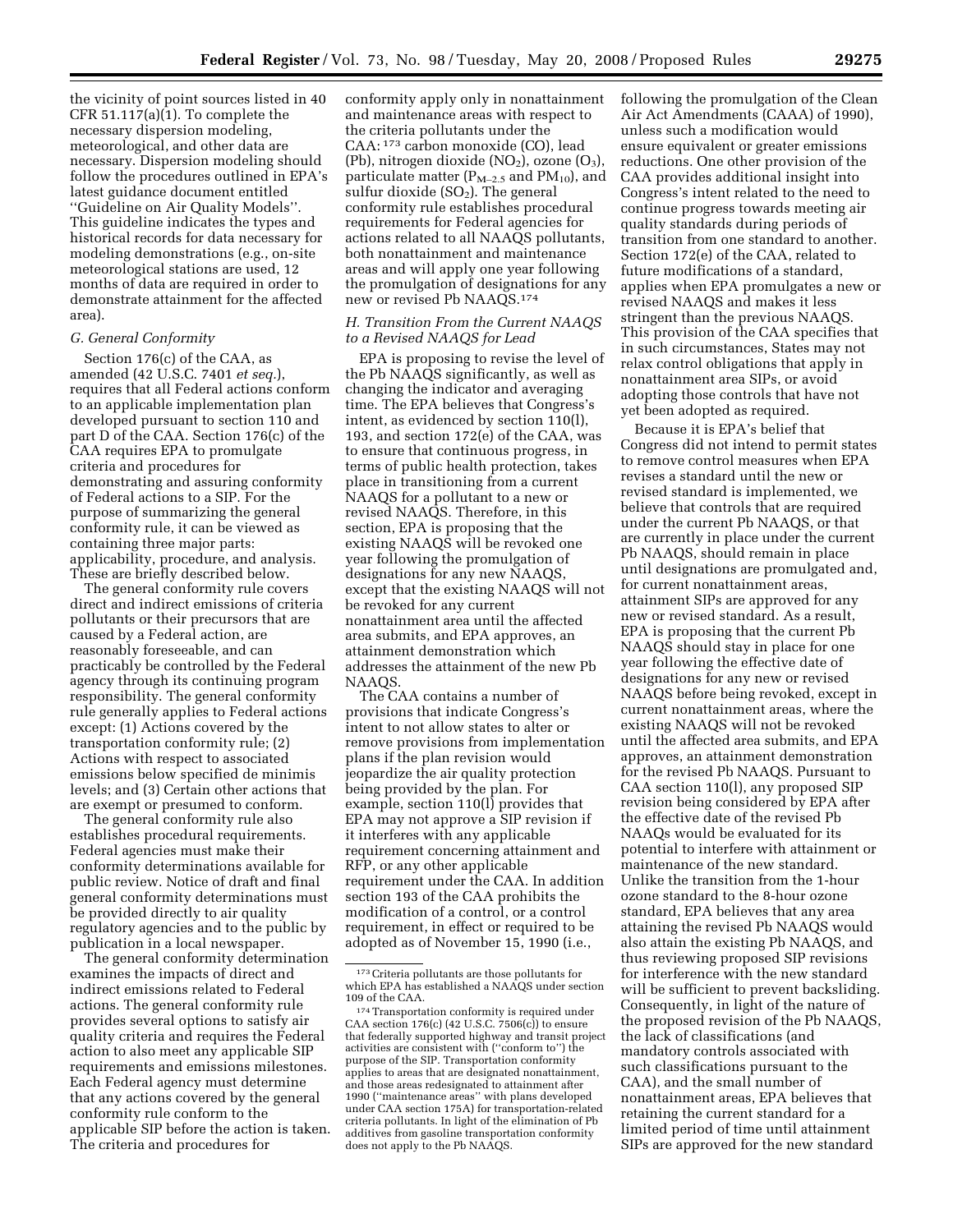in current nonattainment areas, or one year after designations in other areas, will adequately serve the antibacksliding goals of the CAA. The EPA requests comment on this proposed approach for transitioning to the proposed revised Pb NAAQS.

### **VII. Statutory and Executive Order Reviews**

# *A. Executive Order 12866: Regulatory Planning and Review*

Under section 3(f)(1) of Executive Order 12866 (58 FR 51735, October 4, 1993), this action is an ''economically significant regulatory action'' because it is likely to have an annual effect on the economy of \$100 million or more. Accordingly, EPA submitted this action to the Office of Management and Budget (OMB) for review under EO 12866 and any changes made in response to OMB recommendations have been documented in the docket for this action (EPA–HQ–OAR–2006–0735). In addition, EPA prepared a Regulatory Impact Analysis (RIA) of the potential costs and benefits associated with this action. A copy of the analysis is available in the RIA docket (EPA–HQ– OAR–2008–0253) and the analysis is briefly summarized here. The RIA estimates the costs and monetized human health and welfare benefits of attaining four alternative Pb NAAQS nationwide. Specifically, the RIA examines the alternatives of  $0.30 \mu g/m^3$ , 0.20  $\mu$ g/m<sup>3</sup>, 0.10  $\mu$ g/m<sup>3</sup> and 0.05  $\mu$ g/m<sup>3</sup>. The RIA contains illustrative analyses that consider a limited number of emissions control scenarios that States and Regional Planning Organizations might implement to achieve these alternative Pb NAAQS. However, the CAA and judicial decisions make clear that the economic and technical feasibility of attaining ambient standards are not to be considered in setting or revising NAAQS, although such factors may be considered in the development of State plans to implement the standards. Accordingly, although an RIA has been prepared, the results of the RIA have not been considered in issuing this proposed rule.

## *B. Paperwork Reduction Act*

The information collection requirements in this proposed rule have been submitted for approval to the Office of Management and Budget (OMB) under the Paperwork Reduction Act, 44 U.S.C. 3501 *et seq.* The Information Collection Request (ICR) document prepared by EPA for these proposed revisions to part 58 has been assigned EPA ICR numbers 0940.21.

The information collected under 40 CFR part 53 (e.g., test results, monitoring records, instruction manual, and other associated information) is needed to determine whether a candidate method intended for use in determining attainment of the National Ambient Air Quality Standards (NAAQS) in 40 CFR part 50 will meet the design, performance, and/or comparability requirements for designation as a Federal reference method (FRM) or Federal equivalent method (FEM). While this proposed rule amends the requirements for Pb FRM and FEM determinations, they merely provide additional flexibility in meeting the FRM/FEM determination requirements. Furthermore, we do not expect the number of FRM or FEM determinations to increase over the number that is currently used to estimate burden associated with Pb FRM/FEM determinations provided in the current ICR for 40 CFR part 53 (EPA ICR numbers 0559.12). As such, no change in the burden estimate for 40 CFR part 53 has been made as part of this rulemaking.

The information collected and reported under 40 CFR part 58 is needed to determine compliance with the NAAQS, to characterize air quality and associated health and ecosystem impacts, to develop emissions control strategies, and to measure progress for the air pollution program. The proposed amendments would revise the technical requirements for Pb monitoring sites, require the siting and operation of additional Pb ambient air monitors, and the reporting of the collected ambient Pb monitoring data to EPA's Air Quality System (AQS). Because this rulemaking includes a range of proposals for the level and averaging time, it is not possible accurately predict the size of the final network, and its associated burden. Rather we have estimated the upper range of burden possible based on the regulatory options being proposed which would result in a higher reporting burden (i.e., a final level for the standard of 0.1 µg/m3 with a 2nd maximum monthly averaging form). Based on these assumptions, the annual average reporting burden for the collection under 40 CFR part 58 (averaged over the first 3 years of this ICR) for 150 respondents is estimated to increase by a total of 90,434 labor hours per year with an increase of \$6,599,653 per year. Burden is defined at 5 CFR 1320.3(b). State, local, and tribal entities are eligible for State assistance grants provided by the Federal government under the CAA which can be used for monitors and related activities.

An agency may not conduct or sponsor, and a person is not required to respond to, a collection of information unless it displays a currently valid OMB control number. The OMB control numbers for EPA's regulations in 40 CFR are listed in 40 CFR part 9.

To comment on the Agency's need for this information, the accuracy of the provided burden estimates, and any suggested methods for minimizing respondent burden, EPA has established a public docket for this rule, which includes this ICR, under Docket ID number EPA–HQ–OAR–2006–0735. Submit any comments related to the ICR to EPA and OMB. See **ADDRESSES** section at the beginning of this notice for where to submit comments to EPA. Send comments to OMB at the Office of Information and Regulatory Affairs, Office of Management and Budget, 725 17th Street, NW., Washington, DC 20503, Attention: Desk Office for EPA. Since OMB is required to make a decision concerning the ICR between 30 and 60 days after May 20, 2008, a comment to OMB is best assured of having its full effect if OMB receives it by June 19, 2008. The final rule will respond to any OMB or public comments on the information collection requirements contained in this proposal.

## *C. Regulatory Flexibility Act*

The Regulatory Flexibility Act (RFA) generally requires an agency to prepare a regulatory flexibility analysis of any rule subject to notice and comment rulemaking requirements under the Administrative Procedure Act or any other statute unless the agency certifies that the rule will not have a significant economic impact on a substantial number of small entities. Small entities include small businesses, small organizations, and small governmental jurisdictions.

For purposes of assessing the impacts of this rule on small entities, small entity is defined as: (1) A small business that is a small industrial entity as defined by the Small Business Administration's (SBA) regulations at 13 CFR 121.201; (2) a small governmental jurisdiction that is a government of a city, county, town, school district or special district with a population of less than 50,000; and (3) a small organization that is any not-for-profit enterprise which is independently owned and operated and is not dominant in its field.

After considering the economic impacts of this proposed rule on small entities, I certify that this action will not have a significant economic impact on a substantial number of small entities. This proposed rule will not impose any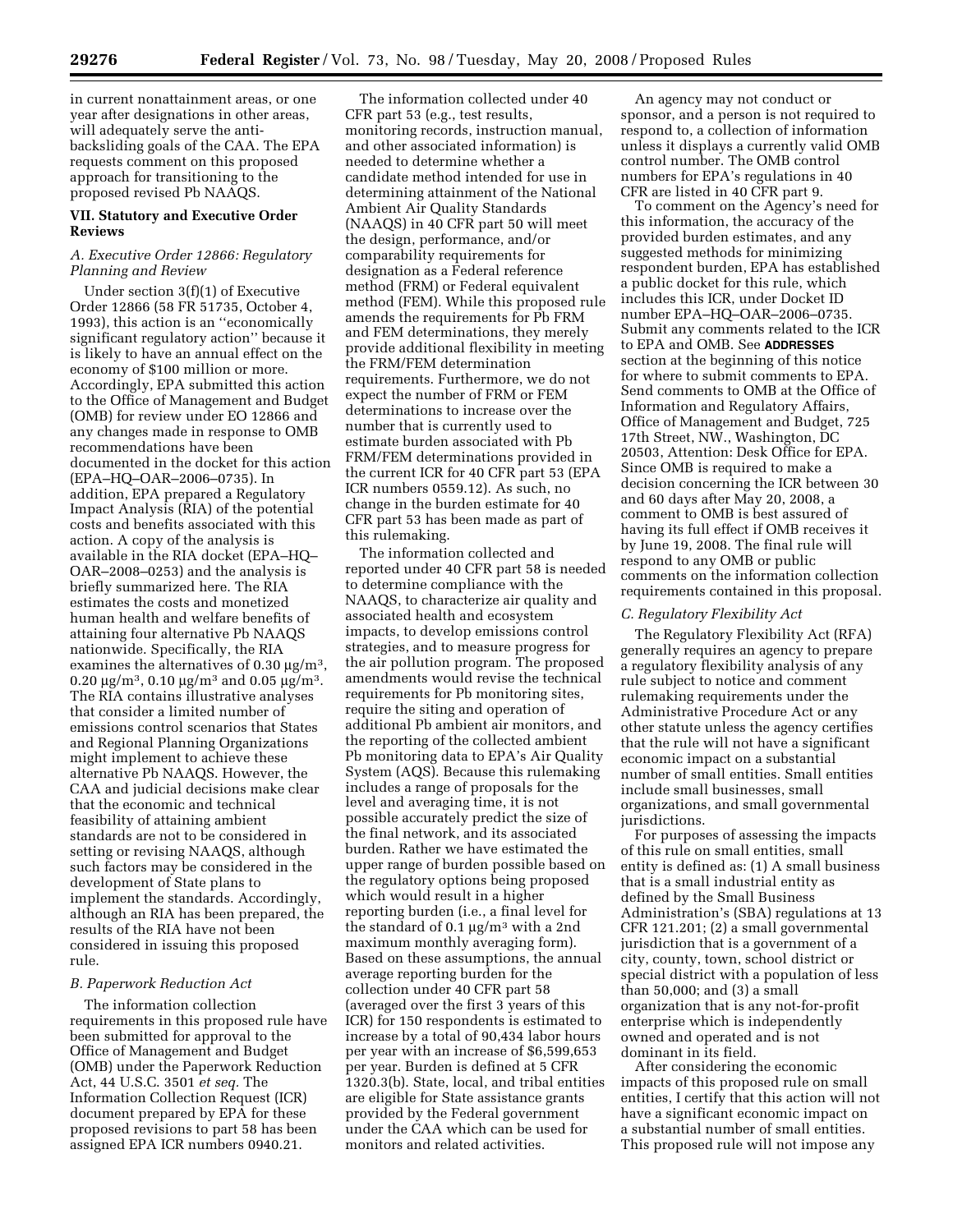requirements on small entities. Rather, this rule establishes national standards for allowable concentrations of Pb in ambient air as required by section 109 of the CAA. *American Trucking Ass'ns*  v. *EPA,* 175 F. 3d 1027, 1044–45 (D.C. cir. 1999) (NAAQS do not have significant impacts upon small entities because NAAQS themselves impose no regulations upon small entities). Similarly, the proposed amendments to 40 CFR part 58 address the requirements for States to collect information and report compliance with the NAAQS and will not impose any requirements on small entities. We continue to be interested in the potential impacts of the proposed rule on small entities and welcome comments on issues related to such impacts.

# *D. Unfunded Mandates Reform Act*

Title II of the Unfunded Mandates Reform Act of 1995 (UMRA), Public Law 104–4, establishes requirements for Federal agencies to assess the effects of their regulatory actions on State, local, and tribal governments and the private sector. Unless otherwise prohibited by law, under section 202 of the UMRA, EPA generally must prepare a written statement, including a cost-benefit analysis, for proposed and final rules with ''Federal mandates'' that may result in expenditures to State, local, and tribal governments, in the aggregate, or to the private sector, of \$100 million or more in any one year. Before promulgating an EPA rule for which a written statement is required under section 202, section 205 of the UMRA generally requires EPA to identify and consider a reasonable number of regulatory alternatives and to adopt the least costly, most cost-effective or least burdensome alternative that achieves the objectives of the rule. The provisions of section 205 do not apply when they are inconsistent with applicable law. Moreover, section 205 allows EPA to adopt an alternative other than the least costly, most cost-effective or least burdensome alternative if the Administrator publishes with the final rule an explanation why that alternative was not adopted. Before EPA establishes any regulatory requirements that may significantly or uniquely affect small governments, including tribal governments, it must have developed under section 203 of the UMRA a small government agency plan. The plan must provide for notifying potentially affected small governments, enabling officials of affected small governments to have meaningful and timely input in the development of EPA regulatory proposals with significant Federal intergovernmental mandates, and

informing, educating, and advising small governments on compliance with the regulatory requirements.

This action is not subject to the requirements of sections 202 and 205 of the UMRA. EPA has determined that this proposed rule does not contain a Federal mandate that may result in expenditures of \$100 million or more for State, local, and tribal governments, in the aggregate, or the private sector in any one year. The revisions to the Pb NAAQS impose no enforceable duty on any State, local or Tribal governments or the private sector. The expected costs associated with the increased monitoring requirements are described in EPA's ICR document, but those costs are not expected to exceed \$100 million in the aggregate for any year. Furthermore, as indicated previously, in setting a NAAQS EPA cannot consider the economic or technological feasibility of attaining ambient air quality standards. Because the Clean Air Act prohibits EPA from considering the types of estimates and assessments described in section 202 when setting the NAAQS, the UMRA does not require EPA to prepare a written statement under section 202 for the revisions to the Pb NAAQS.

With regard to implementation guidance, the CAA imposes the obligation for States to submit SIPs to implement the Pb NAAQS. In this proposed rule, EPA is merely providing an interpretation of those requirements. However, even if this rule did establish an independent obligation for States to submit SIPs, it is questionable whether an obligation to submit a SIP revision would constitute a Federal mandate in any case. The obligation for a State to submit a SIP that arises out of section 110 and section 191 of the CAA is not legally enforceable by a court of law, and at most is a condition for continued receipt of highway funds. Therefore, it is possible to view an action requiring such a submittal as not creating any enforceable duty within the meaning of 2 U.S.C. 658 for purposes of the UMRA. Even if it did, the duty could be viewed as falling within the exception for a condition of Federal assistance under 2 U.S.C. 658.

EPA has determined that this proposed rule contains no regulatory requirements that might significantly or uniquely affect small governments because it imposes no enforceable duty on any small governments. Therefore, this rule is not subject to the requirements of section 203 of the UMRA.

# *E. Executive Order 13132: Federalism*

Executive Order 13132, entitled ''Federalism'' (64 FR 43255, August 10, 1999), requires EPA to develop an accountable process to ensure ''meaningful and timely input by State and local officials in the development of regulatory policies that have federalism implications.'' ''Policies that have federalism implications'' is defined in the Executive Order to include regulations that have ''substantial direct effects on the States, on the relationship between the national government and the States, or on the distribution of power and responsibilities among the various levels of government.''

This proposed rule does not have federalism implications. It will not have substantial direct effects on the States, on the relationship between the national government and the States, or on the distribution of power and responsibilities among the various levels of government, as specified in Executive Order 13132. The rule does not alter the relationship between the Federal government and the States regarding the establishment and implementation of air quality improvement programs as codified in the CAA. Under section 109 of the CAA, EPA is mandated to establish NAAQS; however, CAA section 116 preserves the rights of States to establish more stringent requirements if deemed necessary by a State. Furthermore, this rule does not impact CAA section 107 which establishes that the States have primary responsibility for implementation of the NAAQS. Finally, as noted in section E (above) on UMRA, this rule does not impose significant costs on State, local, or tribal governments or the private sector. Thus, Executive Order 13132 does not apply to this rule.

However, EPA recognizes that States will have a substantial interest in this rule and any corresponding revisions to associated air quality surveillance requirements, 40 CFR part 58. Therefore, in the spirit of Executive Order 13132, and consistent with EPA policy to promote communications between EPA and State and local governments, EPA specifically solicits comment on this proposed rule from State and local officials.

## *F. Executive Order 13175: Consultation and Coordination With Indian Tribal Governments*

Executive Order 13175, entitled ''Consultation and Coordination with Indian Tribal Governments'' (65 FR 67249, November 9, 2000), requires EPA to develop an accountable process to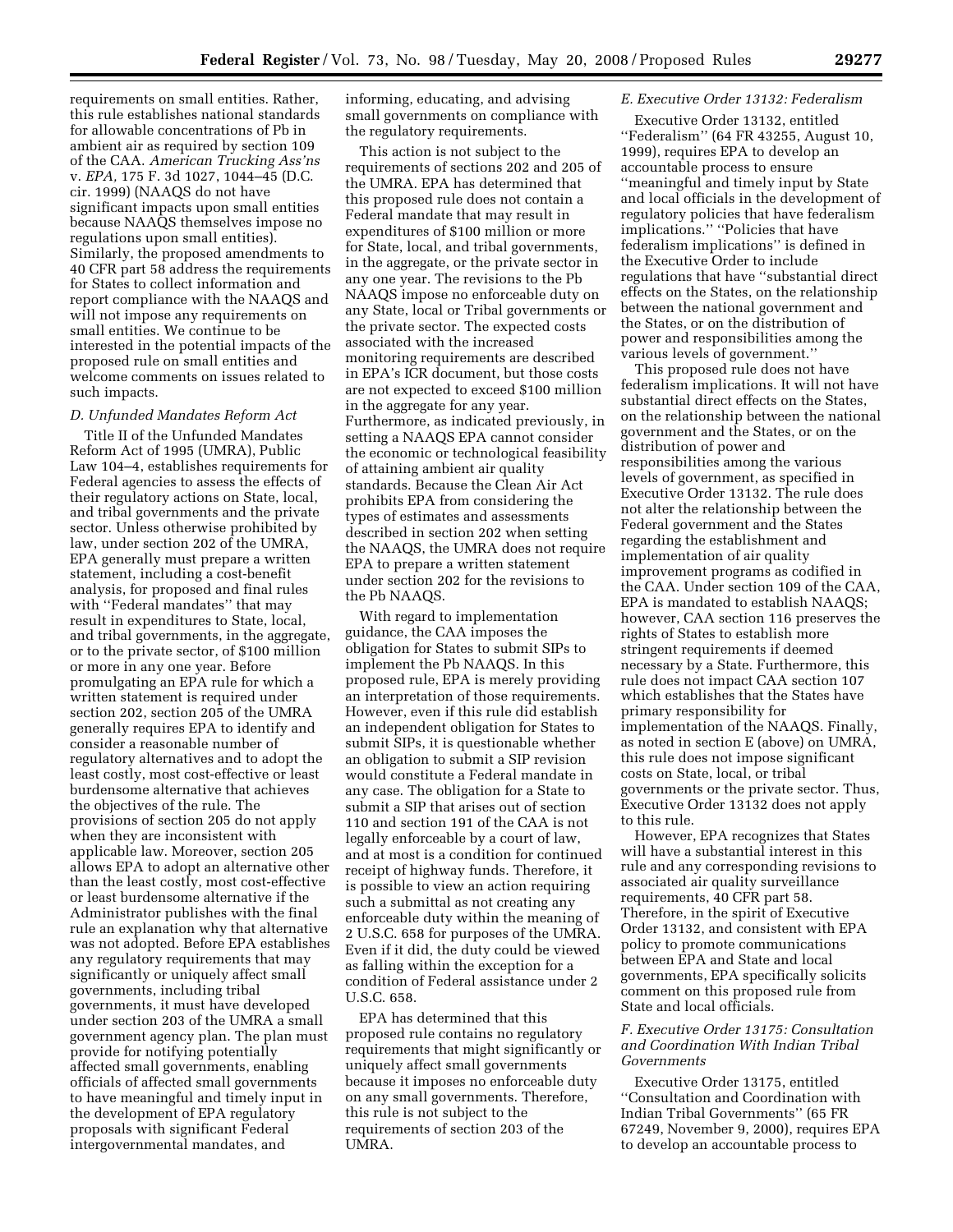ensure ''meaningful and timely input by tribal officials in the development of regulatory policies that have tribal implications.'' This proposed rule does not have tribal implications, as specified in Executive Order 13175. It does not have a substantial direct effect on one or more Indian Tribes, since Tribes are not obligated to adopt or implement any NAAQS. Thus, Executive Order 13175 does not apply to this rule. However, EPA specifically solicits additional comment on this proposed rule from tribal officials.

## *G. Executive Order 13045: Protection of Children From Environmental Health & Safety Risks*

This action is subject to Executive Order (62 FR 19885, April 23, 1997) because it is an economically significant regulatory action as defined by Executive Order 12866, and we believe that the environmental health risk addressed by this action has a disproportionate effect on children. The proposed rule will establish uniform national ambient air quality standards for Pb; these standards are designed to protect public health with an adequate margin of safety, as required by CAA section 109. However, the protection offered by these standards may be especially important for children because neurological effects in children are among if not the most sensitive health endpoints for Pb exposure. Because children are considered a sensitive population, we have carefully evaluated the environmental health effects of exposure to Pb pollution among children. These effects and the size of the population affected are summarized in chapters 6 and 8 of the Criteria Document and sections 3.3 and 3.4 of the Staff Paper, and the results of our evaluation of the effects of Pb pollution on children are discussed in sections II.B and II.C of this preamble.

## *H. Executive Order 13211: Actions That Significantly Affect Energy Supply, Distribution or Use*

This rule is not a ''significant energy action'' as defined in Executive Order 13211, ''Actions Concerning Regulations That Significantly Affect Energy Supply, Distribution, or Use'' (66 FR 28355 (May 22, 2001)) because it is not likely to have a significant adverse effect on the supply, distribution, or use of energy. The purpose of this rule is to establish revised NAAQS for Pb. The rule does not prescribe specific control strategies by which these ambient standards will be met. Such strategies will be developed by States on a case-by-case basis, and EPA cannot predict whether the control options selected by States

will include regulations on energy suppliers, distributors, or users. Thus, EPA concludes that this rule is not likely to have any adverse energy effects.

### *I. National Technology Transfer and Advancement Act*

Section 12(d) of the National Technology Transfer and Advancement Act of 1995 (NTTAA), Public Law 104– 113, section 12(d) (15 U.S.C. 272 note) directs EPA to use voluntary consensus standards in its regulatory activities unless to do so would be inconsistent with applicable law or otherwise impractical. Voluntary consensus standards are technical standards (e.g., materials specifications, test methods, sampling procedures, and business practices) that are developed or adopted by voluntary consensus standards bodies. The NTTAA directs EPA to provide Congress, through OMB, explanations when the Agency decides not to use available and applicable voluntary consensus standards.

This proposed rulemaking involves technical standards. EPA proposes to use low-volume  $PM_{10}$  samplers coupled with XRF analysis as the FRM for Pb-PM<sub>10</sub> measurement. While EPA identified the ISO standard ''Determination of the particulate lead content of aerosols collected on filters'' (ISO 9855: 1993) as being potentially applicable, we do not propose to use it in this rule. The use of this voluntary consensus standard would be impractical because the analysis method does not provide for the method detection limits necessary to adequately characterize ambient Pb concentrations for the purpose of determining compliance with the proposed revisions to the Pb NAAQS.

EPA welcomes comments on this aspect of the proposed rule, and specifically invites the public to identify potentially applicable voluntary consensus standards and to explain why such standards should be used in the regulation.

## *J. Executive Order 12898: Federal Actions To Address Environmental Justice in Minority Populations and Low-Income Populations*

Executive Order 12898 (59 FR 7629; Feb. 16, 1994) establishes federal executive policy on environmental justice. Its main provision directs federal agencies, to the greatest extent practicable and permitted by law, to make environmental justice part of their mission by identifying and addressing, as appropriate, disproportionately high and adverse human health or environmental effects of their programs,

policies, and activities on minority populations and low-income populations in the United States.

EPA has determined that this proposed rule will not have disproportionately high and adverse human health or environmental effects on minority or low-income populations because it increases the level of environmental protection for all affected populations without having any disproportionately high and adverse human health or environmental effects on any population, including any minority or low-income population. The proposed rule will establish uniform national standards for Pb in ambient air.

EPA is continuing to assess the impact of Pb air pollution on minority and low-income populations, and plans to prepare a technical memo as part of its assessment to be placed in the docket by the date of publication of this proposed rule in the **Federal Register**. EPA solicits comment on environmental justice issues related to the proposed revision of the Pb NAAQS.

#### **References**

Adgate, J. L.; Willis, R.D.; Buckley, T.J.; Chow, J.C.; Watson, J.G.; Rhoads, G.G.; Lioy, P.J. (1998) Chemical mass balance source apportionment of lead in house dust. Environ. Sci. Technol. 32: 108–114.

Advisory Committee on Childhood Lead Poisoning Prevention (ACCLPP) (2007) Interpreting and managing blood lead levels <10 ug/dL in children and reducing childhood exposures to lead: Recommendations of CDC's Advisory Committee on Childhood Lead Poisoning Prevention. Morbidity and Mortality Weekly Report. 56(RR–8). November 2, 2007.

Alliance to End Childhood Lead Poisoning. 1991. The First Comprehensive National Conference; Final Report. October 6, 7, 8, 1991.

American Academy of Pediatrics. 2008. Letter to Stephen Johnson from Renee R. Jenkins. January 16, 2008. Available in docket number EPA–HQ–OAR–2006–0735.

Auinger, 2008. E-mail message to Jee-Young Kim, U.S. EPA. February 10, 2008. Docket number EPA–HQ–OAR–2006–0735.

Axelrad, D. 2008. E-mail message to Deirdre Murphy, U.S. EPA. January 4, 2008. Docket number EPA–HQ–OAR–2006–0735.

Bellinger, D.C. (2004) What is an adverse effect? A possible resolution of clinical and epidemiological perspectives on neurobehavioral toxicity. Environ. Res. 95: 394–405.

Bellinger, D.C. and Needleman, H.L. (2003) Intellectual impairment and blood lead levels [letter]. N. Engl. J. Med. 349: 500.

Bellinger, D. 2008. E-mail message to Jee-Young Kim, U.S. EPA. February 13, 2008. Docket number EPA–HQ–OAR–2006–0735.

Billick, I.H.; Curran, A.S.; Shier, D.R. (1979) Analysis of pediatric blood lead levels in New York City for 1970–1976. Environ. Health Perspect. 31: 183–190.

Billick, I.H.; Curran, A.S.; Shier, D.R. (1980) Relation of pediatric blood lead levels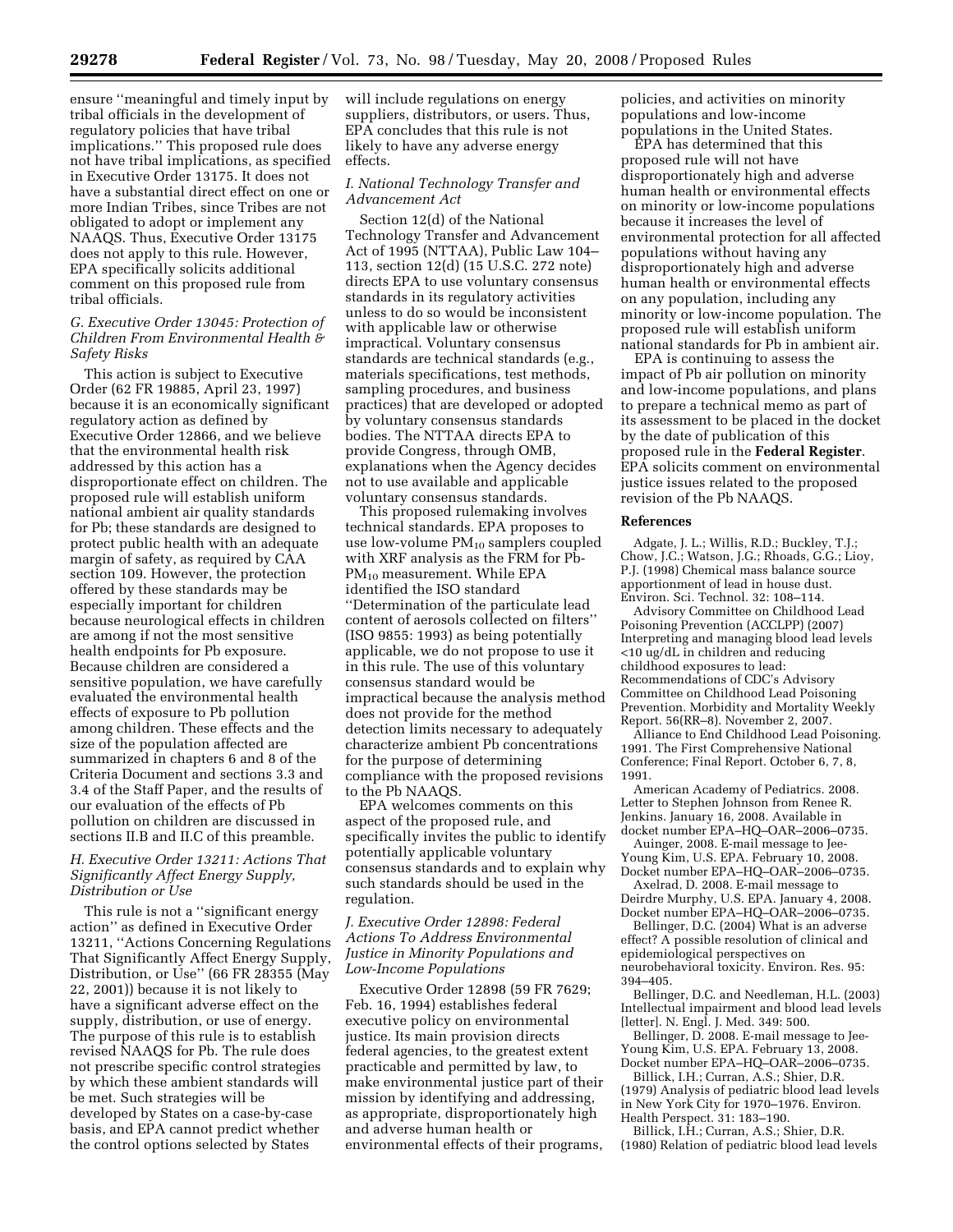to lead in gasoline. Environ. Health Perspect. 34: 213–217.

Billick, I.H. (1983) Sources of lead in the environment. In: Rutter, M.; Russell Jones, R., eds. Lead versus health: Sources and effects of low level lead exposure. New York, NY: John Wiley and Sons, Ltd; pp. 59–77.

Black M.M. and Baqui A.G. (2005) Reply to E Pollitt question regarding are the psychologically tests valid. Am J Clin Nutr. 2005. Jul;82(1):201–2.

Boyle, E.A., Bergquist, B.A., Kayser, R.A. and Mahowald, N. (2005) Iron, manganese, and lead at Hawaii Ocean Time-series station ALOHA: Temporal variability and an intermediate water hydrothermal plume. Geochimica et Cosmochimica Acta, Vol. 69, No. 4, pp. 933–952.

Brion, G. Co-located PM–10/Hi-Vol Monitoring Results for E. Helena. July 22, 1988. Memorandum. EPA–HQ–OAR–2006– 0735.

Brunekreef, B.; Noy, D.; Biersteker, K.; Boleij, J. (1983) Blood lead levels of Dutch city children and their relationship to lead in the environment. J. Air Pollut. Control Assoc. 33: 872–876.

Brunekreef, B. (1984) The relationship between air lead and blood lead in children: a critical review. Science of the total environment, 38: 79–123.

California Environmental Protection Agency (Cal-EPA). (2007) Development of Health Criteria for School Site Risk Assessment Pursuant to Health and Safety Code Section 901(g): Child-Specific Benchmark Change in Blood Lead Concentration for School Site Risk Assessment. Final Report. Integrated Risk Assessment Branch, Office of Environmental Health Hazard Assessment, California Environmental Protection Agency.

Camalier, L.; Rice, J. (2007) Evaluation of the Precision and Bias for Lead in Total Suspended Particulate (TSP). Memorandum to the Lead NAAQS Review Docket. EPA– HQ–OAR–2006–0735.

Canfield, R.L.; Henderson, C.R., Jr.; Cory-Slechta, D.A.; Cox, C.; Jusko, T.A.; Lanphear, B.P. (2003a) Intellectual impairment in children with blood lead concentrations below 10 µg per deciliter. N. Engl. J. Med. 348: 1517–1526.

Canfield, R.L., Kreher, D.A., Cornwell, C., and Henderson, C.R., Jr. (2003b) Low-level lead exposure, executive functioning, and learning in early childhood. Child Neuropsychol. 9: 35–53.

Canfield, R.L. 2008. E-mail message to Jee-Young Kim, U.S. EPA. February 7, 2008. Docket number EPA–HQ–OAR–2006–0735.

Caravanos, J.; Weiss, A.L.; Jaeger, R.J. (2006) An exterior and interior leaded dust deposition survey in New York City: Results of a 2-year study. Environ. Res. 100: 159–164.

Caravanos, J.; Weiss, A.L; Blaise, M.J.; Jaeger R.J.(2006b) A survey of spatially distributed exterior dust lead loadings in New York City. Environ Res 100: 165–172.

Cavender, K.; Schmidt. M. (2007) Review of Collocated Lead in Total Suspended Particulate and Lead in Particulate Matter Less than Ten Micrometers. Memorandum to the Lead NAAQS Review Docket. EPA–HQ– OAR–2006–0735.

Centers for Disease Control (1991) Preventing lead poisoning in young children: A statement by the Centres for Disease Control. Atlanta, GA: U.S. Department of Health and Human Services, Public Health Service; October 1. *http://wonder.cdc.gov/ wonder/prevguid/p0000029/p0000029.asp* 

Centers for Disease Control and Prevention (2005a) Preventing lead poisoning in young children: A statement by the Centers for Disease Control and Prevention. Atlanta, GA: U.S. Department of Health and Human Services, Public Health Service. August.

Centers for Disease Control and Prevention (2005b) Third National Report on Human Exposure to Environmental Chemicals. Atlanta, GA: U.S. Department of Health and Human Services, Public Health Service.

Chen, A.; Dietrich, K.N.; Ware, J.H.; Radcliffe, J.; Rogan, W.J. (2005) IQ and blood lead from 2 to 7 years of age: Are the effects in older children the residual of high blood lead concentrations in 2-year-olds? Environ. Health Perspect. 113: 597–601.

Chiodo, L.M., Jacobson, S.W., Jacobson, J.L. (2004) Neurodevelopmental effects of postnatal lead exposure at very low levels. Neurotoxicol. Teratol. 26: 359–371.

Chiodo, L. 2008. E-mail message to Jee-Young Kim, U.S. EPA. February 19, 2008. Docket number EPA–HQ–OAR–2006–0735.

Clayton, C.A.; Pellizzari, E.D.; Whitmore, R.W.; Perritt, R.L., Quackenboss, J.J. (1999) National human exposure assessment survey (NHEXAS): Distributions and associations of lead, arsenic, and volatile organic compounds in EPA Region 5. J. Exposure Anal. Environ. Epidemiol. 9: 381–392.

Clean Air Scientific Advisory Committee (1990) Report of the Clean Air Scientific Advisory Committed (CASAC), Review of the OAQPS Lead Staff Paper and the ECAO Air Quality Criteria Document Supplement. EPA–SAB–CASAC–90–002. Washington, DC. January.

Dudka, S.; Miller, W.P. (1999) Accumulation of potentially toxic elements in plants and their transfer to human food chain. J. Environ. Sci. Health B 34: 681–708.

Farfel, M.R.; Orlova, A.O.; Lees, P.S. J.; Rohde, C.; Ashley, P.J.; Chisolm, J.J., Jr. (2003) A study of urban housing demolitions as sources of lead in ambient dust: Demolition practices and exterior dust fall. Environ. Health Perspect. 111: 1228–1234.

Flegal, A.R.; Smith, D.R.; Elias, R.W. (1990) Lead contamination in food. In: Nriagu, J.O.; Simmons, M. S., eds. Food contamination from environmental sources. New York, NY: John Wiley & Sons, Inc.; pp. 85–120.

Hayes, E.B.,; McElvaine, M.D.; Orbach, H.G.; Fernandez, A.M.; Lyne, S.; Matte, T.D. (1994) Long-term trends in blood lead levels among children in Chicago: Relationship to air lead levels. Pediatrics 93:195–200.

Henderson, R. (2006) Letter from Dr. Rogene Henderson, Chair, Clean Air Scientific Advisory Committee, to Administrator Stephen L. Johnson. Re: Clean Air Scientific Advisory Committee (CASAC) Lead Review Panel's Consultation on EPA's draft Analysis Plan for Human Health and Ecological Risk Assessment for the Review of the Lead National Ambient Air Quality Standards. July 26, 2006.

Henderson, R. (2007a) Letter from Dr. Rogene Henderson, Chair, Clean Air Scientific Advisory Committee, to

Administrator Stephen L. Johnson. Re: Clean Air Scientific Advisory Committee's (CASAC) Review of the 1st Draft Lead Staff Paper and Draft Lead Exposure and Risk Assessments. March 27, 2007.

Henderson, R. (2007b) Letter from Dr. Rogene Henderson, Chair, Clean Air Scientific Advisory Committee, to Administrator Stephen L. Johnson. Re: Clean Air Scientific Advisory Committee's (CASAC) Review of the 2nd Draft Lead Human Exposure and Health Risk Assessments. September 27, 2007.

Henderson, R. (2008) Letter from Dr. Rogene Henderson, Chair, Clean Air Scientific Advisory Committee, to Administrator Stephen L. Johnson. Re: Clean Air Scientific Advisory Committee's (CASAC) Review of the Advance Notice of Proposed Rulemaking (ANPR) for the NAAQS for lead. January 22, 2008.

Hilts, S.R. (2003) Effect of smelter emission reductions on children's blood lead levels. Sci. Total Environ. 303: 51–58.

Hornung, R. 2008. E-mail message to Jee-Young Kim, U.S. EPA. February 11, 2008. Docket number EPA–HQ–OAR–2006–0735.

ICF, 2005. Estimating near roadway populations and areas for HAPEM6. Memorandum to Chad Bailey, Office of Transportation and Air Quality, U.S. EPA. December 28. Docket EPA–HQ–OAR–2005– 0036.

ICF International. (2006) Lead Human Exposure and Health Risk Assessments and Ecological Risk Assessment for Selected Areas. Pilot Phase. Draft Technical Report. Prepared for the U.S. EPA's Office of Air Quality Planning and Standards, Research Triangle Park, NC. December.

Juberg, D.R.; Kleiman, C.F.; Kwon, S.C. (1997) Position paper of the American Council on Science and Health: lead and human health. Ecotoxicol. Environ. Saf. 38: 162–180.

Kordas, K. 2008. E-mail message to Jee-Young Kim, U.S. EPA. February 29, 2008. Docket number EPA–HQ–OAR–2006–0735.

Lanphear, B.P.; Roghmann, K.J. (1997) Pathways of lead exposure in urban children. Environ. Res. 74: 67–73.

Lanphear, B.P.; Burgoon, D.A.; Rust, S.W.; Eberly, S.; Galke, W. (1998) Environmental exposures to lead and urban children's blood lead levels. Environ. Res. 76: 120–130.

Lanphear, B.P.; Dietrich, K.N.; Auinger, P.; Cox, C. (2000) Cognitive deficits associated with blood lead concentrations <10  $\mu$ g/dL in U.S. children and adolescents. Public Health Reports. 115: 521–529.

Lanphear, B.P.; Hornung, R.; Khoury, J.; Yolton, K.; Baghurst, P.; Bellinger, D.C.; Canfield, R.L.; Dietrich, K.N.; Bornschein, R.; Greene, T.; Rothenberg, S. J.; Needleman, H.L.; Schnaas, L.; Wasserman, G.; Graziano, J.; Roberts, R. (2005) Low-level environmental lead exposure and children's intellectual function: an international pooled analysis. Environ. Health Perspect. 113: 894– 899.

Long, S.J., Suggs J.C., and Walling J.F., Journal of the Air Pollution Control Association, Vol. 29, No. 1 January 1979; pp 28–3, ''Lead Analysis of Ambient Air Particulates: Interlaboratory Evaluation of EPA Lead Reference Method.''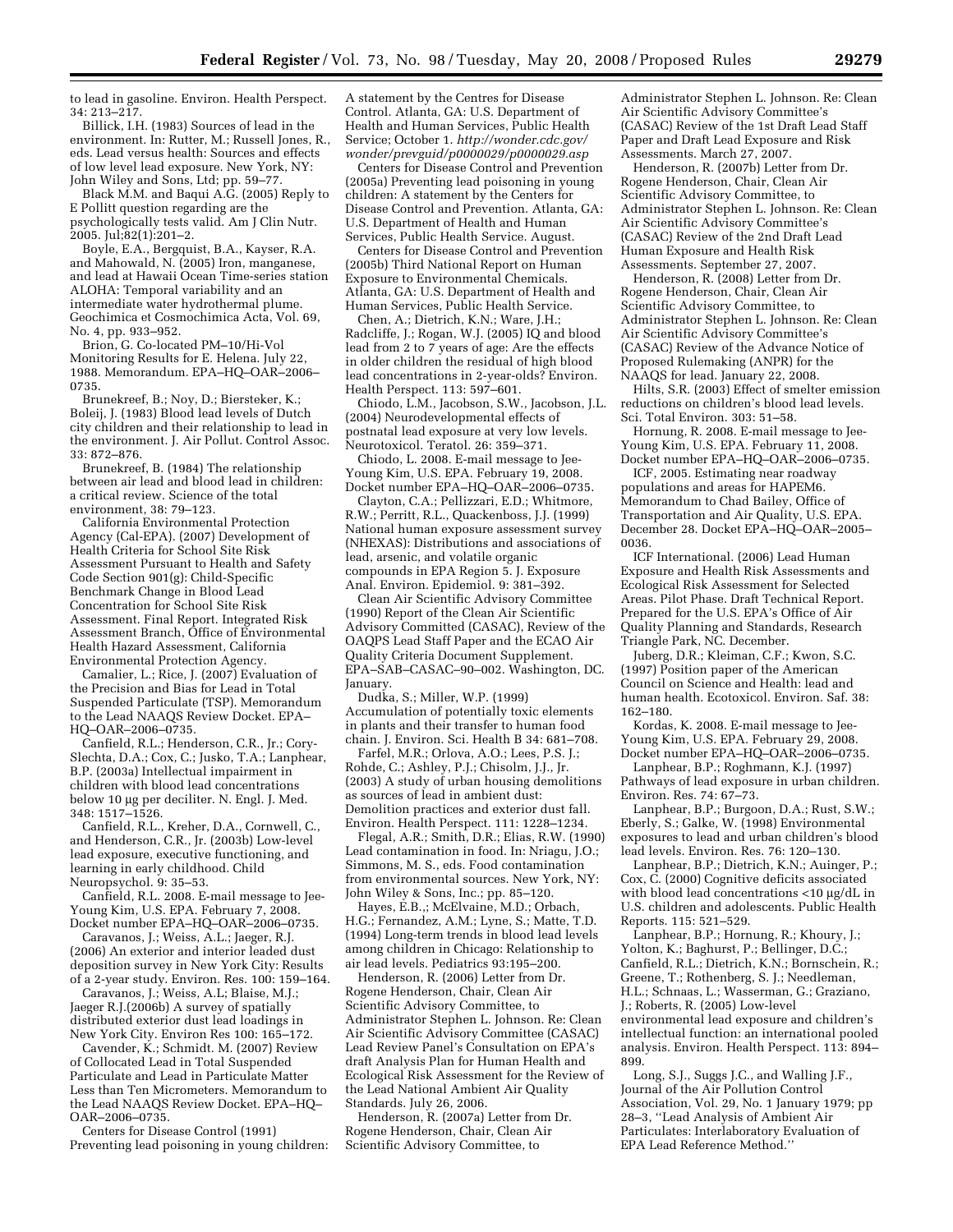MacDonald, D.D., Ingersoll, C.G., and Berger, T.A. (2000) Development and evaluation of consensus-based sediment quality guidelines for freshwater ecosystems. Archives of Environmental Contamination and Toxicology. 39:20–31.

MacDonald, D.D., Ingersoll, C.G., Smorong, D.E., Lindskoog, R.A., Sloane, G., and Biernacki, T. (2003) Development and Evaluation of Numerical Sediment Quality Assessment Guidelines for Florida Inland Waters. British Columbia: MacDonald Environmental Sciences, Lt. Columbia, MO: U.S. Geological Survey. Prepared for: Florida Department of Environmental Protection, Tallahassee, FL. January.

McFarland, A. R.; Rodes, C.E. (1979) Characteristics of Aerosol Samplers Used in Ambient Air Monitoring. Presented at 86th National Meeting of the American Institute of Chemical Engineers April 1–5, 1979 Houston, Texas.

Martin, A.; Volkmar, F.R. [eds] (2007) Lewis's Child and Adolescent Psychiatry, A comprehensive textbook. Fourth Edition. Section IV. Nosology, Classification and Diagnostic Assessment, Chapter 4.2.1. Lippincott, Williams and Wilkins, Philadelphia, PA.

Melnyk, L.J.; Berry, M.R.; Sheldon, L.S.; Freeman, N.C.; Pellizzari, E.D.; Kinman, R.N. (2000) Dietary exposure of children in leadladen environments. J. Exposure Anal. Environ. Epidemiol. 10: 723–731.

Mielke, H.W. (1991) Lead in residential soils: Background and preliminary results of New Orleans. In: Adriano, D.C., ed. Metals in soils, waters, plants and animals: Proceedings of an international conference; April 1990; Orlando, FL. Water Air Soil Pollut. 57–58: 111–119.

Murphy, D.L. and Pekar, Z. (2008) Airrelated IQ Loss Evidence-based Framework. Memorandum to the Lead NAAQS Review Docket. EPA–HQ–OAR–2006–0735.

National Center for Health Statistics (NCHS). (2005) Health, United States, 2005. With Chartbook on Trends in the Health of Americans. Hyattsville, Maryland.

Needleman, H.L., Leviton, A., Bellinger, D. (1982) Lead-associated intellectual deficit [letter]. N. Engl. J. Med. 306: 367.

O'Rourke, M.K.; Van De Water, P.K.; Jin, S.; Rogan, S.P.; Weiss, A.D.; Gordon, S.M.; Moschandreas, D.M.; Lebowitz, M.D. (1999) Evaluations of primary metals from NHEXAS Arizona: Distributions and preliminary exposures. J. Exp. Anal. Environ. Epidemiol. 9: 435–444.

Perkin Elmer (2000) Guide to Atomic Spectroscopy Techniques and Applications: AA, GFAA, ICP, ICP–MS; PerkinElmer instruments, Norwalk, CT. *http:// www.perkinelmer.com* 

Purdue, L.J. Use of the High-Volume Sampler for the Determination of Lead in Ambient Air. September 9, 1988. Memorandum. EPA–HQ–OAR–2006–0735.

Rabinowitz, M. and Needleman, H.L. (1983) Petrol Lead sales and umbilical cord blood lead levels in Boston, Massachusetts [Letter]. Lancet 1(8314/5:63.

Rice, D.C. (1992a) Lead exposure during different developmental periods produces different effects on FI performance in monkeys tested as juveniles and adults. Neurotoxicology 13: 757–770.

Rice, D.C.; Gilbert, S.G. (1990a) Lack of sensitive period for lead-induced behavioral impairment on a spatial delayed alternation task in monkeys. Toxicol. Appl. Pharmacol. 103: 364–373.

Rice, D.C. (1992a) Lead exposure during different developmental periods produces different effects on FI performance in monkeys tested as juveniles and adults. Neurotoxicology 13: 757–770.

Rice, D.C. (1996) Behavioral effects of lead: commonalities between experimental and epidemiologic data. Environ Health Persp 104 (Suppl 2): 337–351.

Rice, J. (2007) Summary of Method Detection Limits for Ambient Lead Methods. Memorandum to the Lead NAAQS Review Docket. EPA–HQ–OAR–2006–0735.

Roels, H.A., Buchet, J.P., Lauwerys R.R., Bruaux P., Claeys-Thoreau F., Lafontaine A., Verduyn G. (1980) Exposure to lead by the oral and the pulmonary routes of children living in the vicinity of a primary lead smelter. Environ Res 2(1): 81–94.

Rothenberg, S.J.; Rothenberg, J.C. (2005) Testing the dose-response specification in epidemiology: public health aand policy consequences for lead. Environ. Health Perspect. 113: 1190–1195.

Russell, T. (2008) Letter from Dr. Armistead (Ted) Russell, Chair, Clean Air Scientific Advisory Committee Ambient Air Monitoring and Methods Subcommittee, to Administrator Stephen L. Johnson. Re: Clean Air Scientific Advisory (CASAC) Ambient Air Monitoring & Methods (AAMM) Subcommittee Consultation Concerning Ambient Air Monitoring Issues related to the Lead NAAQS. April 14, 2008.

Schmidt, M., and Cavender, K. (2008) Lead NAAQS Review: Development of Pb-PM<sub>10</sub> to Pb-TSP Scaling Factors. Memorandum to the Lead NAAQS Review Docket. EPA–HQ– OAR–2006–0735.

Schwartz, J., and Pitcher, H. (1989) The relationship between gasoline lead and blood lead in the United States. J Official Statistics 5(4):421–431.

Schwemberger, MS, JE Mosby, MJ Doa, DE Jacobs, PJ Ashley, DJ Brody, MJ Brown, RL Jones, D Homa. May 27, 2005 Mortality and Morbidity Weekly Report 54(20):513–516.

Slob, W.; Moerbeek, M.; Rauniomaa, E.; Piersma , A.H. (2005) A statistical evaluation of toxicity study designs for the estimation of the benchmark dose in continuous endpoints. Toxicol. Sci. 84: 167–185.

Tellez-Rojo, M.M.; Bellinger, D.C.; Arroyo-Quiroz, C.; Lamadrid-Figueroa, H.; Mercado-García, A.; Schnaas-Arrieta, L.; Wright, R.O.; Hernández-Avila, M.; Hu, H. (2006) Longitudinal associations between blood lead concentrations < 10 µg/dL and neurobehavioral development in environmentally-exposed children in Mexico City. Pediatrics 118: e323–e330.

Tellez-Rojo, M. 2008. E-mail message to Jee-Young Kim, U.S. EPA. February 11, 2008. Docket number EPA–HQ–OAR–2006–0735.

Thomas, V.M.; Socolow, R.H.; Fanelli, J.J.; Spiro, T.G. (1999) Effects of reducing lead in gasoline: an analysis of the international experience. Environ. Sci. Technol. 33: 3942– 3948.

Tripathi, R.M.; Raghunath, R.; A.V. Kumar; V.N. Sastry; S. Sadasivan. (2001)

Atmospheric and children's blood lead as indicators of vehicular traffic and other emission sources in Mumbai, India. Sci Total Enviro 267: 101–108.

U.S. Census Bureau. 2006. American Housing Survey for the United States: 2005. Current Housing Reports, Series H150/05. U.S. Government Printing Office, Washington DC.

U.S. Environmental Protection Agency. (1977) Air quality criteria for lead. Research Triangle Park, NC: Health Effects Research Laboratory, Criteria and Special Studies Office; EPA report No. EPA–600/8–77–017. Available from: NTIS, Springfield, VA; PB– 280411.

U.S. Environmental Protection Agency (USEPA). (1984) Ambient Water Quality Criteria for Lead—1984. Washington, DC: Office of Water Regulations and Standards, Criteria and Standards Division. EPA 440/5– B4–027.

U.S. Environmental Protection Agency. (1986a) Air quality criteria for lead. Research Triangle Park, NC: Office of Health and Environmental Assessment, Environmental Criteria and Assessment Office; EPA report No. EPA–600/8–83/028aF–dF. 4v. Available from: NTIS, Springfield, VA; PB87–142378.

U.S. Environmental Protection Agency. (1986b) Lead effects on cardiovascular function, early development, and stature: An addendum to U.S. EPA Air Quality Criteria for Lead (1986). In: Air quality criteria for lead, v. 1. Research Triangle Park, NC: Office of Health and Environmental Assessment, Environmental Criteria and Assessment Office; pp. A1–A67; EPA report No. EPA– 600/8–83/028aF. Available from: NTIS, Springfield, VA; PB87–142378.

U.S. Environmental Protection Agency. (1989) Review of the national ambient air quality standards for lead: Exposure analysis methodology and validation: OAQPS staff report. Research Triangle Park, NC: Office of Air Quality Planning and Standards; report No. EPA–450/2–89/011. Available on the web: *http://www.epa.gov/ttn/naaqs/ standards/pb/data/rnaaqsl*\_*eamv.pdf*.

U.S. Environmental Protection Agency. (1990a) Air quality criteria for lead: Supplement to the 1986 addendum. Research Triangle Park, NC: Office of Health and Environmental Assessment, Environmental Criteria and Assessment Office; report No. EPA/600/8–89/049F. Available from: NTIS, Springfield, VA; PB91–138420.

U.S. Environmental Protection Agency. (1990b) Review of the national ambient air quality standards for lead: assessment of scientific and technical information: OAQPS staff paper. Research Triangle Park, NC: Office of Air Quality Planning and Standards; report No. EPA–450/2–89/022. Available from: NTIS, Springfield, VA; PB91–206185. Available on the web: *http://www.epa.gov/ ttn/naaqs/standards/pb/data/ rnaaqsl*\_*asti.pdf*.

U.S. Environmental Protection Agency. (1991) U.S. EPA Strategy for Reducing Lead Exposure. Available from U.S. EPA Headquarters Library/Washington, DC (Library Code EJBD; Item Call Number: EAP 100/1991.6; OCLC Number 2346675).

U.S. Environmental Protection Agency. (1998) Methodology for Assessing Health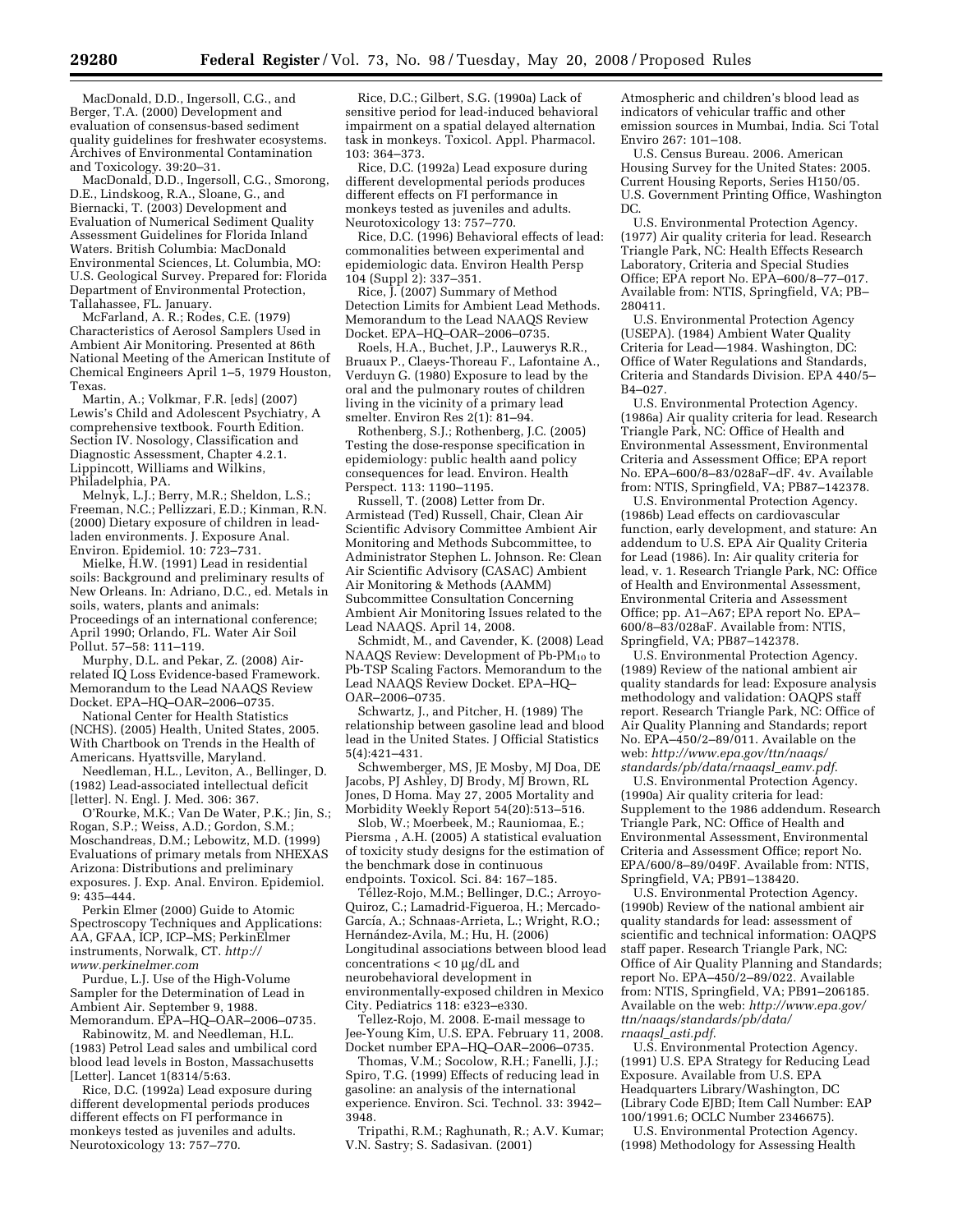Risks Associated with Multiple Pathways of Exposure to Combustor Emissions. Cincinnati, OH: Update to EPA/600/6–90/ 003, EPA/NCEA (EPA 600/R–98/137). Available at *oaspub.epa.gov/eims/ eimscomm.getfile?p*\_*download*\_*id=427339*.

U.S. Environmental Protection Agency. (1999) Inorganic Compendium Method IO– 3.3; Determination of Metals in Ambient Particulate Matter Using X-Ray Fluorescence (XRF) Spectroscopy; U.S. Environmental Protection Agency, Cincinnati, OH 45268. EPA/625/R–96/010a. June 1999.

U.S. Environmental Protection Agency. (2003) Framework for Cumulative Risk Assessment. Risk Assessment Forum, Washington, DC, EPA/630/P–02/001F. May.

U.S. Environmental Protection Agency. (2005a) Project Work Plan for Revised Air Quality Criteria for Lead. Research Triangle Park, NC: National Center for Environmental Assessment—RTP Report No. NCEA–R–1465. CASAC Review Draft.

U.S. Environmental Protection Agency. (2005b) Air Quality Criteria for Lead (First External Review Draft). Washington, DC, EPA/600/R–05/144aA–bA. Available online at: *http://www.epa.gov/ncea/.* 

U.S. Environmental Protection Agency. (2005c) Review of the National Ambient Air Quality Standards for Particulate Matter: Policy Assessment of Scientific and Technical Information, OAQPS Staff Paper. EPA–452/R–05–005a. Office of Air Quality Planning and Standards, Research Triangle Park.

U.S. Environmental Protection Agency. (2005d) Guidance for Developing Ecological Soil Screening Levels. Washington, DC: Office of Solid Waste and Emergency Response.OSWER Directive 9285.7–55. November.

U.S. Environmental Protection Agency. (2005e) Ecological Soil Screening Levels forLead, Interim Final. Washington, DC: Office of Solid Waste and Emergency Response. OSWER Directive 9285.7–70. Available at *http://www.epa.gov/ecotox/ ecossl/pdf/eco-ssl*\_*lead.pdf*.

U.S. Environmental Protection Agency. (2006a) Air Quality Criteria for Lead. Washington, DC, EPA/600/R–5/144aF. Available online at: *www.epa.gov/ncea/* 

U.S. Environmental Protection Agency. (2006b) Air Quality Criteria for Lead (Second External Review Draft). Washington, DC, EPA/600/R–05/144aB–bB. Available online at: *http://www.epa.gov/ncea/.* 

U.S. Environmental Protection Agency. (2006c) Plan for Review of the National Ambient Air Quality Standards for Lead. Office of Air Quality Planning and Standards, Research Triangle Park, NC. Available online at: *http://www.epa.gov/ttn/naaqs/standards/ pb/s*\_*pb*\_*cr*\_*pd.html*.

U.S. Environmental Protection Agency. (2006d) Analysis Plan for Human Health and Ecological Risk Assessment for the Review of the Lead National Ambient Air Quality Standards. Office of Air Quality Planning and Standards, Research Triangle Park, NC. Available online at: *http://www.epa.gov/ttn/ naaqs/standards/pb/s*\_*pb*\_*cr*\_*pd.html*.

U.S. Environmental Protection Agency (2006e). Guidance on Systematic Planning Using the Data Quality Objectives Process, EPA/240/B–06/001. Available: *http:// www.epa.gov/quality/qs-docs/g4-final.pdf*  (February 2006).

U.S. Environmental Protection Agency. (2007a) Lead Human Exposure and Health Risk Assessments for Selected Case Studies (Draft Report) Volume I. Human Exposure and Health Risk Assessments—Full-Scale and Volume II. Appendices. Office of Air Quality Planning and Standards, Research Triangle Park, NC. EPA–452/D–07–001a and EPA–452/D–07–001b.

U.S. Environmental Protection Agency. (2007b) Lead: Human Exposure and Health Risk Assessments for Selected Case Studies, Volume I. Human Exposure and Health Risk Assessments—Full-Scale and Volume II. Appendices. Office of Air Quality Planning and Standards, Research Triangle Park, NC. EPA–452/R–07–014a and EPA–452/R–07– 014b.

U.S. Environmental Protection Agency. (2007c) Review of the National Ambient Air Quality Standards for Lead: Policy Assessment of Scientific and Technical Information, OAQPS Staff Paper. EPA–452/ R–07–013. Office of Air Quality Planning and Standards, Research Triangle Park.

U.S. Environmental Protection Agency. (2007d) Review of the National Ambient Air Quality Standards for Ozone: Policy Assessment of Scientific and Technical Information, OAQPS Staff Paper. EPA–452/ R–07–007. Office of Air Quality Planning and Standards, Research Triangle Park.

U.S. Environmental Protection Agency. (2007e) E-mail Correspondence between Elizabeth Margosches of USEPA and Richard Hornung of Cincinnati Children's Hospital Medical Center. Title of E-mail: Piecewise model with lifetime average. July 20, 2007. Available in docket number EPA-HQ-OPPT– 2005–0049.

U.S. Environmental Protection Agency. (2008) Economic Analysis for the TSCA Lead Renovation, Repair, and Painting Program Final Rule for the Target Housing and Child-Occupied Facilities. Office of Pollution Prevention and Toxics. March 2008.

U.S. Geological Survey. (2004) National Water Quality Assessment Program. Available at *http://water.usgs.gov/nawqa/ data.* 

U.S. Housing and Urban Development. (2002) National Survey of Lead and Allergens in Housing, Volume I: Analysis of Lead Hazards, Final Report, Revionsion 7.1 (October 2002).

Von Lindern, I.H.; Spalinger, S.M.; Bero, B.N.; Petrosyan, V.; Von Braun, M. C. (2003a) The influence of soil remediation on lead in house dust. Sci. Total Environ. 303: 59–78.

Von Lindern, I.; Spalinger, S.; Petroysan, V.; Von Braun, M. (2003b) Assessing remedial effectiveness through the blood lead soil/dust lead relationship at the Bunker Hill Superfund site in the Silver Valley of Idaho. Sci. Total Environ. 303: 139–170.

Walkowiak, J.; Altmann, L.; Krämer, U.; Sveinsson, K.; Turfeld, M.; Weishoff-Houben, M.; Winneke, G. (1998) Cognitive and sensorimotor functions in 6-year-old children in relation to lead and mercury levels: adjustment for intelligence and contrast sensitivity in computerized testing. Neurotoxicol. Teratol.20: 511–521.

Wedding, J.B.; McFarland, A.R.; Cermak, J.E. (1977) Large Particle Collection Characteristics of Ambient Aerosol Samplers. Environ. Sci. Technol. 11: 387–390.

Weiss, B. (1988) Neurobehavioral toxicity as a basis for risk assessment. Trends Pharmacol. Sci. 9: 59–62.

Weiss, B. (1990) Risk assessment: The insidious nature of neurotoxicity and the aging brain. Neurotoxicology 11: 305–314.

World Health Organization. (2000) Air Quality Guidelines for Europe. Chapter 6.7 Lead. WHO Regional Publications, European Series, No. 91. Copenhagen, Denmark.

Yohn, S.; Long, D.; Fett, J.; Patino, L. (2004) Regional versus local influences on lead and cadmium loading to the Great Lakes region. Appl. Geochem. 19: 1157–1175.

Zielhuis, R.L.; del Castilho, P.; Herber, R.F.M.; Wibowo, A.A.E.; Salle, H.J.A. (1979) Concentrations of lead and other metals in blood of two and three year-old children living near a secondary smelter. Int. Arch. Occup. Environ. Health 42: 231–239.

## **List of Subjects**

### *40 CFR Part 50*

Environmental protection, Air pollution control, Carbon monoxide, Lead, Nitrogen dioxide, Ozone, Particulate matter, Sulfur oxides.

### *40 CFR Part 51*

Environmental protection, Administrative practice and procedure, Air pollution control, Carbon monoxide, Intergovernmental relations, Lead, Nitrogen dioxide, Ozone, Particulate matter, Reporting and recordkeeping requirements.

### *40 CFR Part 53*

Environmental protection, Administrative practice and procedure, Air pollution control, Intergovernmental relations, Reporting and recordkeeping requirements.

#### *40 CFR Part 58*

Environmental protection, Administrative practice and procedure, Air pollution control, Intergovernmental relations, Reporting and recordkeeping requirements.

#### Dated: May 1, 2008.

#### **Stephen L. Johnson,**

*Administrator.* 

For the reasons stated in the preamble, title 40, chapter I of the Code of Federal Regulations is proposed to be amended as follows:

# **PART 50—NATIONAL PRIMARY AND SECONDARY AMBIENT AIR QUALITY STANDARDS**

1. The authority citation for part 50 continues to read as follows:

**Authority:** 42 U.S.C. 7401 *et seq.* 

2. Section 50.3 is revised to read as follows: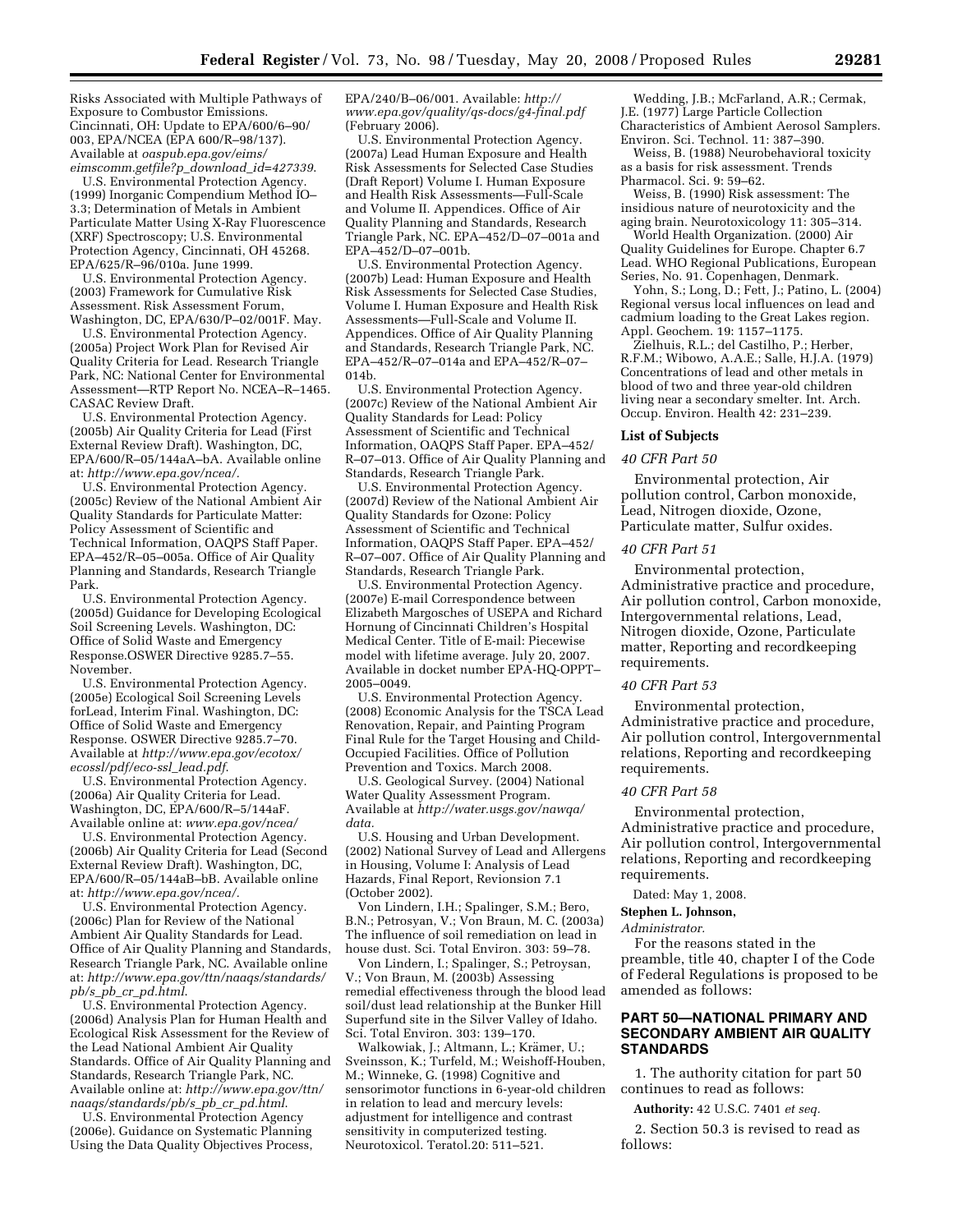### **§ 50.3 Reference conditions.**

All measurements of air quality that are expressed as mass per unit volume (e.g., micrograms per cubic meter) other than for particulate matter (PM2.5) standards contained in §§ 50.7 and 50.13 and lead standards contained in § 50.16 shall be corrected to a reference temperature of 25 (deg) C and a reference pressure of 760 millimeters of mercury (1,013.2 millibars). Measurements of PM<sub>2.5</sub> for purposes of comparison to the standards contained in §§ 50.7 and 50.13 and of lead for purposes of comparison to the standards contained in § 50.16 shall be reported based on actual ambient air volume measured at the actual ambient temperature and pressure at the monitoring site during the measurement period.

3. Section 50.12 is amended by designating the existing text as paragraph (a) and adding paragraph (b) to read as follows:

### **§ 50.12 National primary and secondary ambient air quality standards for lead.**  \* \* \* \* \*

(b) The standards set forth in this section will remain applicable to all areas notwithstanding the promulgation of lead national ambient air quality standards (NAAQS) in § 50.16. The lead NAAQS set forth in this section will no longer apply to an area one year after the effective date of the designation of that area, pursuant to section 107 of the Clean Air Act, for the lead NAAQS set forth in § 50.16; except that for areas designated nonattainment for the lead NAAQS set forth in this section as of the effective date of § 50.16, the lead NAAQS set forth in this section will apply until that area submits, pursuant to section 191 of the Clean Air Act, and EPA approves, an implementation plan providing for attainment of the lead NAAQS set forth in § 50.16.

4. Section 50.14 is amended by:

- (a) Revising paragraph (a)(2);
- (b) Revising paragraph (c)(2)(iii);

(c) Redesignating paragraph (c)(2)(v) as paragraph (c)(2)(vi) and adding a new paragraph  $(c)(2)(v)$ ; and

(d) Redesignating existing paragraphs  $(c)(3)(iii)$  and  $(c)(3)(iv)$  as paragraphs  $(c)(3)(iv)$  and  $(c)(3)(v)$ , respectively, and adding paragraph (c)(3)(iii).

The additions and revisions read as follows:

# **§ 50.14 Treatment of air quality monitoring data influenced by exceptional events.**

- \* \* \* \* \* (a) \* \* \*
- \* \* \* \* \*

(2) Demonstration to justify data exclusion may include any reliable and

accurate data, but must demonstrate a clear causal relationship between the measured exceedance or violation of such standard and the event in accordance with paragraph (c)(3)(iv) of this section.

(c) \* \* \*

 $(2) * * * *$ 

(iii) Flags placed on data as being due to an exceptional event together with an initial description of the event shall be submitted to EPA not later than July 1st of the calendar year following the year in which the flagged measurement occurred, except as allowed under paragraph  $(c)(2)(iv)$  or  $(c)(2)(v)$  of this section.

\* \* \* \* \*

(v) For lead (Pb) data collected during calendar years 2006–2008, that the State identifies as resulting from an exceptional event, the State must notify EPA of the flag and submit an initial description of the event no later than July 1, 2009. For Pb data collected during calendar year 2009, that the State identifies as resulting from an exceptional event, the State must notify EPA of the flag and submit an initial description of the event no later than July 1, 2010. For Pb data collected during calendar year 2010, that the State identifies as resulting from an exceptional event, the State must notify EPA of the flag and submit an initial description of the event no later than May 1, 2011.

\* \* \* \* \*  $(3) * * * *$ 

(iii) A State that flags Pb data collected during calendar years 2006– 2009, pursuant to paragraph  $(c)(2)(v)$  of this section shall, after notice and opportunity for public comment, submit to EPA a demonstration to justify exclusion of the data not later than September 15, 2010. A State that flags Pb data collected during calendar year 2010 shall, after notice and opportunity for public comment, submit to EPA a demonstration to justify the exclusion of the data not later than May 1, 2011. A state must submit the public comments it received along with its demonstration to EPA.

\* \* \* \* \* 5. Section 50.16 is added to read as follows:

### **§ 50.16 National primary and secondary ambient air quality standards for lead.**

(a) The national primary and secondary ambient air quality standards for lead (Pb) and its compounds is [0.10–0.30] micrograms per cubic meter  $(\mu/m^3)$ , [arithmetic mean concentration averaged over a calendar quarter or second highest arithmetic mean

concentration averaged over a calendar month] measured in the ambient air as Pb either by:

(1) A reference method based on (Appendix G or Appendix Q of this part) and designated in accordance with part 53 of this chapter; or

(2) An equivalent method designated in accordance with part 53 of this chapter.

(b) The national primary and secondary ambient air quality standards for Pb are met when the [quarterly or second highest monthly] arithmetic mean concentration, as determined in accordance with Appendix R of this part, is less than or equal to [0.10–0.30] micrograms per cubic meter.

6. Appendix G is amended as follows: a. In section 10.2 the definition of the term " $V_{STP}$ " in the equation is revised; and

b. In section 14 reference 10 is added and reference 15 is revised.

## **Appendix G to Part 50—Reference Method for the Determination of Lead in Suspended Particulate Matter Collected From Ambient Air**

- \* \* \* \* \*  $10.2$  \* \* \*
- V<sub>STP</sub>= Air volume from section 10.1. \* \* \* \* \*
- 14. \* \* \*

10. Intersociety Committee (1972). Methods of Air Sampling and Analysis. 1015 Eighteenth Street, NW., Washington, DC: American Public Health Association. 365– 372. \* \* \*

15. Sharon J. Long, et. al., ''Lead Analysis of Ambient Air Particulates: Interlaboratory Evaluation of EPA Lead Reference Method,'' APCA Journal, 29, 28–31 (1979). \* \* \* \* \*

7. Appendix Q is added to read as follows:

## **Appendix Q to Part 50—Reference Method for the Determination of Lead in Particulate Matter as PM**10 **Collected From Ambient Air**

This Federal Reference Method (FRM) draws heavily from the specific analytical protocols used by the U.S. EPA.

*1. Applicability and Principle* 

1.1 This method provides for the measurement of the lead (Pb) concentration in particulate matter that is 10 micrometers or less ( $PM_{10}$ ) in ambient air.  $PM_{10}$  is collected on a 46.2 mm diameter polytetrafluoroethylene (PTFE) filter for 24 hours using active sampling at local conditions with a low-volume air sampler. The low-volume sampler has an average flow rate of 16.7 liters per minute (Lpm) and total sampled volume of 24 cubic meters (m3) of air. The analysis of Pb in  $PM_{10}$  is performed on each individual 24-hour sample. For the purpose of this method, PM10 is defined as particulate matter having an aerodynamic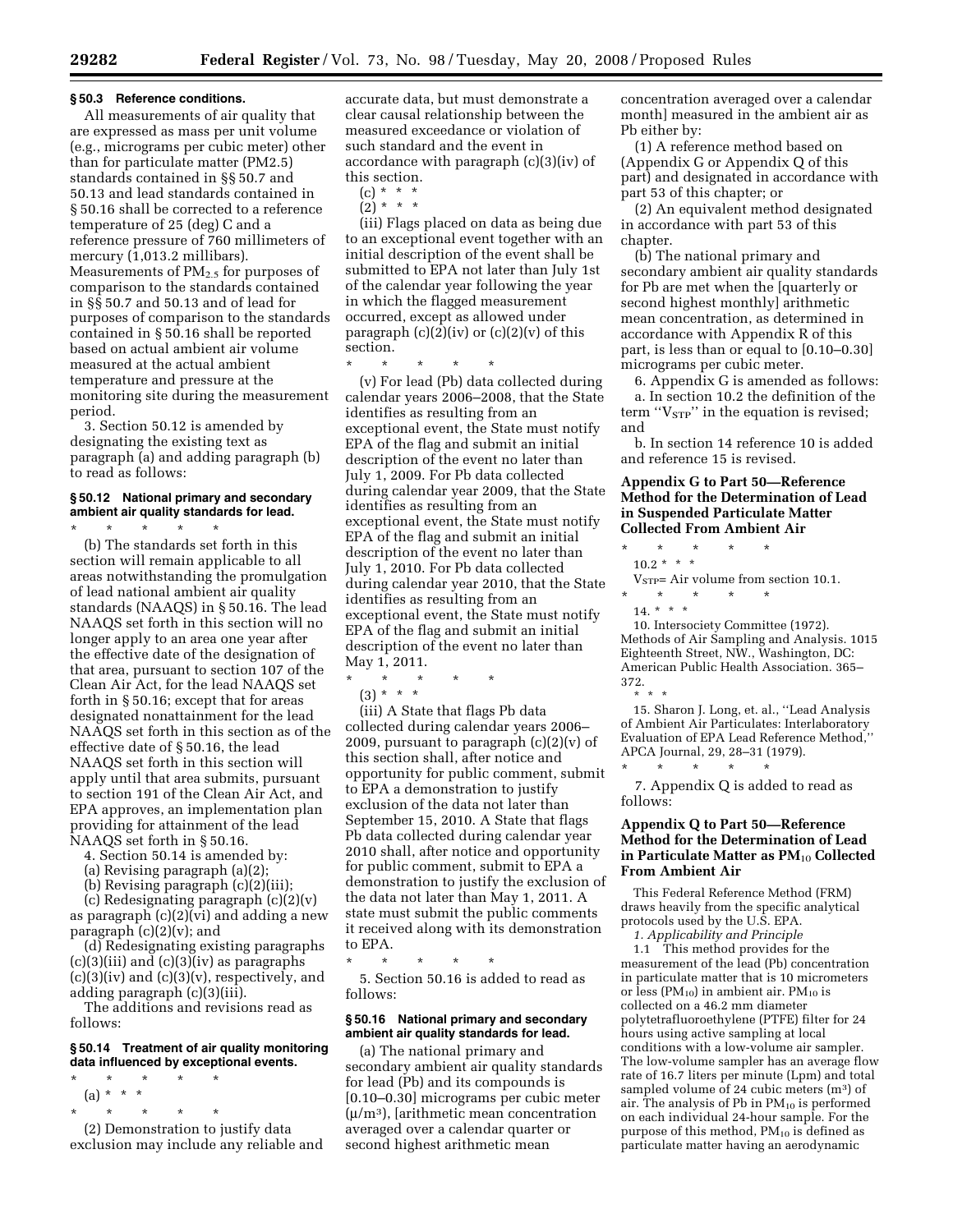diameter in the nominal range of 10 micrometers  $(10 \mu m)$  or less.

1.2 For this reference method,  $PM_{10}$  shall be collected with the  $PM_{10c}$  federal reference method (FRM) sampler as described in Appendix O to Part 50 using the same sample period, measurement procedures, and requirements specified in Appendix L of Part 50. The PM10c sampler is also being used for measurement  $PM_{10-2.5}$  mass by difference and as such, the  $PM_{10c}$  sampler must also meet all of the performance requirements specified for PM2.5 in Appendix L. The concentration of Pb in the atmosphere is determined in the total volume of air sampled and expressed in micrograms per cubic meter  $(\mu g/m^3)$  at local temperature and pressure conditions.

1.3 The FRM will serve as the basis for approving Federal Equivalent Methods (FEMs) as specified in 40 CFR part 53 (Reference and Equivalent Methods).

1.4 An electrically powered air sampler for PM10c draws ambient air at a constant volumetric flow rate into a specially shaped inlet and through an inertial particle size separator, where the suspended particulate matter in the  $PM_{10}$  size range is separated for collection on a PTFE filter over the specified sampling period. The lead content of the PM<sub>10c</sub> sample is analyzed by energydispersive X-ray fluorescence spectrometry (EDXRF). Energy-dispersive X-ray fluorescence spectrometry provides a means for identification of an element by measurement of its characteristic X-ray emission energy. The method allows for quantification of the element by measuring the emitted characteristic line intensity and then relating this intensity to the elemental concentration. The number or intensity of Xrays produced at a given energy provides a measure of the amount of the element present by comparisons with calibration standards. The X-rays are detected and the spectral signals are acquired and processed with a personal computer. EDXRF is commonly used as a non-destructive method for quantifying trace elements in PM. An EPA method for the EDXRF analysis of ambient particulate matter is described in reference 1 of section 8. A detailed explanation of quantitative X-ray spectrometry is described in references 2 and 3.

1.5 *Quality assurance* (QA) procedures for the collection of monitoring data are contained in Part 58, Appendix A.

2. *PM10c Lead Measurement Range and Method Detection Limit.* The values given below in section 2.1 and 2.2 are typical of the method capabilities. Absolute values will vary for individual situations depending on the instrument, detector age, and operating conditions used. Data are typically reported in ng/m3 for ambient air samples; however, for this reference method, data will be reported in µg/m3 at local temperature and pressure conditions.

2.1 *EDXRF Measurement Range.* The typical ambient air measurement range is  $0.001$  to 30 µg Pb/m<sup>3</sup>, assuming an upper range calibration standard of about 60 µg Pb per square centimeter (cm2), a filter deposit area of 11.86 cm2, and an air volume of 24 m3. The top range of the EDXRF instrument is much greater than what is stated here. The

top measurement range of quantification is defined by the level of the high concentration calibration standard used and can be increased to expand the measurement range as needed.

2.2 *Method Detection Limit (MDL).* A typical one-sigma estimate of the method detection limit (MDL) is about 1.5 ng Pb/cm2 or 0.001 µg Pb/m3, assuming a filter size of 46.2-mm (filter deposit area of 11.86 cm2) and a sample air volume of 24-m3. The MDL is an estimate of the lowest amount of lead that can be detected by the analytical instrument. The one-sigma detection limit for Pb is calculated as the average overall uncertainty or propagated error for Pb, determined from measurements on a series of blank filters. The sources of random error which are considered are calibration uncertainty; system stability; peak and background counting statistics; uncertainty in attenuation corrections; uncertainty in peak overlap corrections; and uncertainty in flow rate, but the dominating source is by far peak and background counting statistics. Laboratories are to estimate the MDLs using 40 CFR Part 136, Appendix B, ''Definition and Procedure for the Determination of the Method Detection Limit.'' (Reference 4).

*3. Factors Affecting Bias and Precision of Lead Determination by EDXRF* 

3.1 *Filter Deposit.* Too much deposit material can be problematic because XRF analysis and data processing programs for aerosol samples are designed specifically for a thin film or thin layer of material to be analyzed. The X-ray spectra are subject to distortion if unusually heavy deposits are analyzed. This is the result of internal absorption of both primary and secondary Xrays within the sample. The optimum filter loading is about  $150 \mu g/cm^2$  or  $1.6 \text{ mg/filter}$ for a 46.2-mm filter. Too little deposit material can also be problematic due to low counting statistics and signal noise. The particle mass deposit should minimally be 15 µg/cm2. A properly collected sample will have a uniform deposit over the entire collection area. Sample heterogeneity can lead to very large systematic errors. Samples with physical deformities (including a visually non-uniform deposit area) should not be quantitatively analyzed.

3.2 *Spectral Interferences and Spectral Overlap.* Spectral interference occurs when the entirety of the analyte spectral lines of two species are nearly 100% overlapped. There are only a few cases where this may occur and they are instrument specific: Si/ Rb, Si/Ta, S/Mo, S/Tl, Al/Br, Al/Tm. These interferences are determined during instrument calibration and automatically corrected for by the XRF instrument software. Interferences need to be addressed when multi-elemental analysis is performed. The presence of arsenic (As) is a problematic interference for EDXRF systems which use the Pb L $\alpha$  line exclusively to quantify the Pb concentration. This is because the Pb  $L\alpha$  line and the As  $K\alpha$  lines severely overlap. However, if the instrument software is able to use multiple Pb lines, including the Lb and/or the  $Ly$  lines for quantification, then the uncertainty in the Pb determination in the presence of As can be significantly reduced. There can be instances when lines

partially overlap the Pb spectral lines, but with the energy resolution of most detectors, these overlaps are typically de-convoluted using standard spectral de-convolution software provided by the instrument vendor. An EDXRF protocol for Pb must define which Pb lines are used for quantification and where spectral overlaps occur. Some of the overlaps may be very small and some severe. A de-convolution protocol must be used to separate all the lines which overlap with Pb.

3.3 *Particle Size Effects and Attenuation Correction Factors*. X-ray attenuation is dependent on the X-ray energy, mass sample loading, composition, and particle size. In some cases, the excitation and fluorescent Xrays are attenuated as they pass through the sample. In order to relate the measured intensity of the X-rays to the thin-film calibration standards used, the magnitude of any attenuation present must be corrected for. The effect is especially significant and more complex for  $PM_{10}$  measurements, especially for the lighter elements that may also be measured. An average attenuation and uncertainty for each coarse particle element is based on a broad range of mineral compositions and is a one-time calculation that gives an attenuation factor for use in all subsequent particle analyses. See references 6, 7, and 8 of section 8 for more discussion on addressing this issue. Essentially no attenuation corrections are necessary for Pb in PM10: both the incoming excitation X-rays used for analyzing lead and the fluoresced Pb X-rays are sufficiently energetic that for particles in this size range and for normal filter loadings, the Pb x-ray yield is not significantly impacted by attenuation. However, this issue must be addressed when doing multi-element analyses.

*4. Precision* 

4.1 Measurement system precision is assessed according to the procedures set forth in Appendix A to part 58. Measurement method precision is assessed from collocated sampling and analysis. The goal for acceptable measurement uncertainty, as precision, is defined as an upper 90 percent confidence limit for the coefficient of variation (CV) of 15 percent.

*5. Bias* 

5.1 Measurement system bias for monitoring data is assessed according to the procedures set forth in Appendix A of part 58. The bias is assessed through an audit using spiked filters. The goal for measurement bias is defined as an upper 95 percent confidence limit for the absolute bias of 10 percent.

*6. Measurement of PTFE Filters by EDXRF* 

6.1 Sampling

6.1.1 *Low-Volume PM10c Sampler.* The low-volume PM<sub>10c</sub> sampler shall be used for sample collection and operated in accordance with the performance specifications described in Part 50, Appendix L.

6.1.2 *PTFE Filters and Filter Acceptance Testing.* The PTFE filters used for  $\hat{PM_{10c}}$ sample collection shall meet the specifications provided in Part 50, Appendix L. The following requirements are similar to those currently specified for the acceptance of PM<sub>2.5</sub> filters that are tested for trace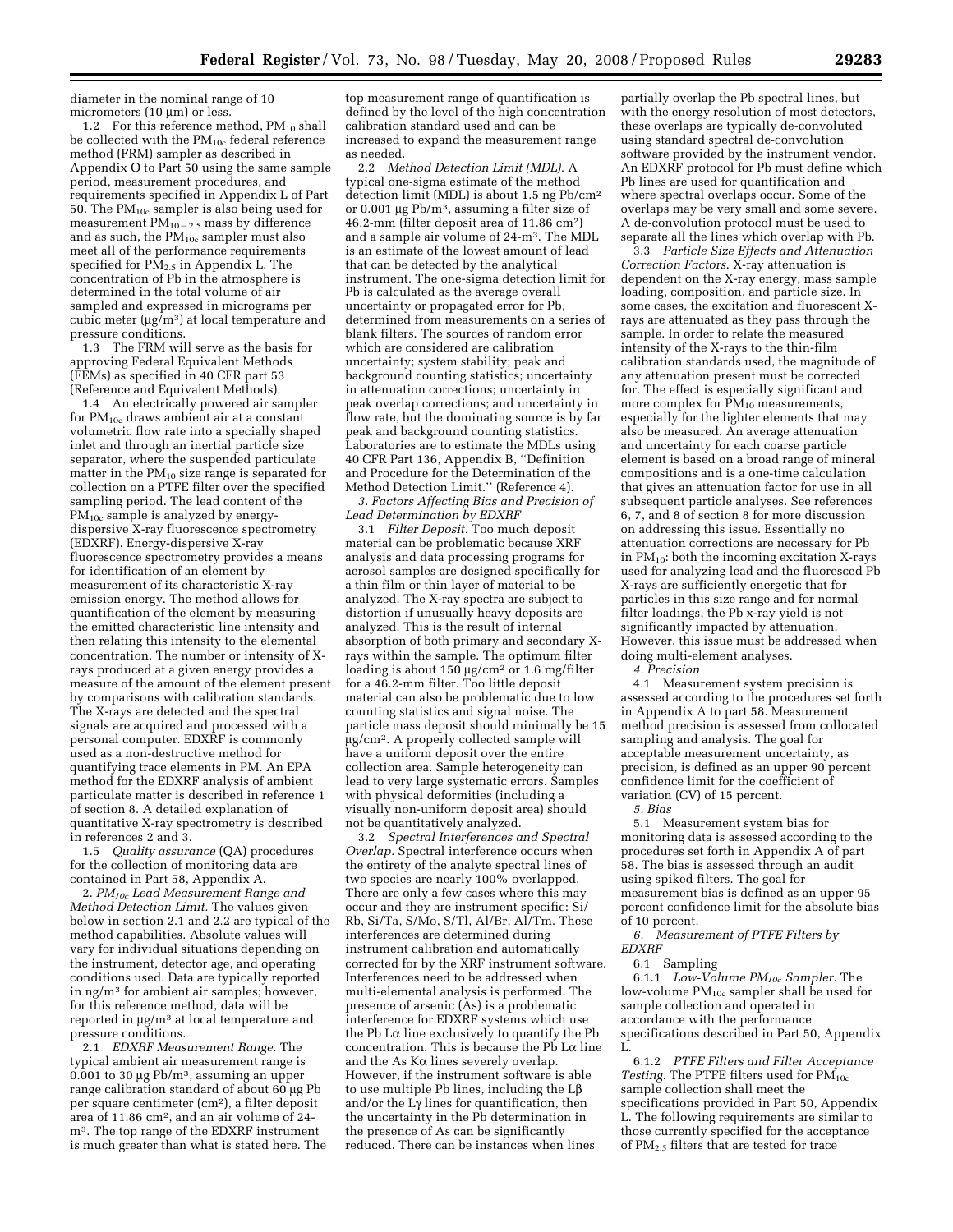concentration that is less than 4.8 ng Pb/cm2. 6.2 *Analysis.* The four main categories of random and systematic error encountered in X-ray fluorescence analysis include errors from sample collection, the X-ray source, the counting process, and inter-element effects. These errors are addressed through the calibration process and mathematical corrections in the instrument software.

6.2.1 *EDXRF Analysis Instrument.* An energy-dispersive XRF system is used. Energy-dispersive XRF systems are available from a number of commercial vendors including Thermo (*www.thermo.com*) and PANalytical (*www.panalytical.com*). Note the mention of commercial products does not imply endorsement by the U.S. Environmental Protection Agency. The analysis is performed at room temperature in either vacuum or in a helium atmosphere. The specific details of the corrections and calibration algorithms are typically included in commercial analytical instrument software routines for automated spectral acquisition and processing and vary by manufacturer. It is important for the analyst to understand the correction procedures and algorithms of the particular system used, to ensure that the necessary corrections are applied.

6.2.2 *Thin film standards.* Thin film standards are used for calibration because they most closely resemble the layer of particles on a filter. Thin films standards are typically deposited on Nuclepore substrates. The preparation of thin film standards is discussed in reference 6, and 9. Thin film standards are commercially available from MicroMatter Inc. (Arlington, WA).1

6.2.3 *Filter Preparation*. Filters used for sample collection are 46.2-mm PTFE filters with a pore size of 2 microns and filter deposit area 11.86 cm2. Filters are typically archived in cold storage prior to analysis. Filters that are scheduled for XRF analysis are removed from storage and allowed to reach room temperature. All filter samples received for analysis are checked for any holes, tears, or a non-uniform deposit which would prevent quantitative analysis. A properly collected sample will have a uniform deposit over the entire collection area. Samples with physical deformities are not quantitatively analyzable. The filters are carefully removed with tweezers from the Petri dish and securely placed into the instrument-specific sampler holder for analysis. Care must be taken to protect filters to avoid contamination prior to analysis. Filters must be kept covered when not being analyzed. No other preparation of the samples is required.

6.2.4 *Calibration.* In general, calibration determines each element's sensitivity, *i.e.*, its response in X-ray counts/sec to each  $\mu$ g/cm<sup>2</sup> of a standard and an interference coefficient for each element that causes interference with another one (See section 3.2 above). The sensitivity can be determined by a linear plot

of count rate versus concentration  $(\mu g/cm^2)$ in which the slope is the instrument's sensitivity for that element. A more precise way, which requires fewer standards, is to fit sensitivity versus atomic number. Calibration is a complex task in the operation of an XRF system. Two major functions accomplished by calibration are the production of reference spectra which are used for fitting and the determination of the elemental sensitivities. Included in the reference spectra (referred to as ''shapes'') are background-subtracted peak shapes of the elements to be analyzed, as well as peak shapes for interfering element energies and spectral backgrounds. Pure element thin film standards are used for the element peak shapes and clean filter blanks from the same lot as unknowns are used for the background. The analysis of PM filter deposits is based on the assumption that the thickness of the deposit is small with respect to the characteristic lead X-ray transmission thickness. Therefore, the concentration of lead in a sample is determined by first calibrating the spectrometer with thin film standards to determine sensitivity factors and then analyzing the unknown samples under identical excitation conditions as used to determine the calibration factors. Calibration is performed only when significant repairs occur or when a change in fluorescers, X-ray tubes, or detector is made. Calibration establishes the elemental sensitivity factors and the magnitude of interference or overlap coefficients. See reference 7 for more detailed discussion of calibration and analysis of shapes standards for background correction, coarse particle absorption corrections, and spectral overlap.

6.2.4.1 *Spectral Peak Fitting.* The EPA uses a library of pure element peak shapes (shape standards) to extract the elemental background-free peak areas from an unknown spectrum. It is also possible to fit spectra using peak stripping or analytically defined functions such as modified Gaussian functions. The EPA shape standards are generated from pure, mono-elemental thin film standards. The shape standards are acquired for sufficiently long times to provide a large number of counts in the peaks of interest. It is not necessary for the concentration of the standard to be known. A slight contaminant in the region of interest in a shape standard can have a significant and serious effect on the ability of the least squares fitting algorithm to fit the shapes to the unknown spectrum. It is these elemental shapes, that are fitted to the peaks in an unknown sample during spectral processing by the analyzer. In addition to this library of elemental shapes, there is also a background shape spectrum for the filter type used as discussed below in section 6.2.4.2 of this section.

6.2.4.2 *Background Measurement and Correction.* A background spectrum generated by the filter itself must be subtracted from the X-ray spectrum prior to extracting peak areas. The background shape standards which are used for background fitting are created at the time of calibration. About 20–30 clean blank filters are kept in a sealed container and are used exclusively for background measurement and correction. The spectra acquired on individual blank

filters are added together to produce a single spectrum for each of the secondary targets or fluorescers used in the analysis of lead. Individual blank filter spectra which show contamination are excluded from the summed spectra. The summed spectra are fitted to the appropriate background during spectral processing. Background correction is automatically included during spectral processing of each sample.

*7. Calculation.* 

7.1 The PM10 lead concentration in the atmosphere ( $\mu$ g/m<sup>3</sup>) is calculated using the following equation:

$$
M_{\rm Pb} = \frac{C_{\rm Pb} \times A}{V_{\rm LC}}
$$

Where,

- *MPb* is the mass per unit volume for lead in  $\mu$ g/m<sup>3</sup>;
- $C_{Pb}$  is the mass per unit area for lead in  $\mu$ g/ cm2 as provided by the XRF instrument software;

*A* is the filter deposit area in cm2;

*VLC* is the total volume of air sampled by the PM<sub>10c</sub> sampler in actual volume units measured at local conditions of temperature and pressure, as provided by the sampler in m3.

#### *8. References*

1. Inorganic Compendium Method IO–3.3; Determination of Metals in Ambient Particulate Matter Using X–Ray Fluorescence (XRF) Spectroscopy; U.S. Environmental Protection Agency, Cincinnati, OH 45268. EPA/625/R–96/010a. June 1999.

2. Jenkins, R., Gould, R.W., and Gedcke, D. Quantitative X-ray Spectrometry: Second Edition. Marcel Dekker, Inc., New York, NY. 1995.

3. Jenkins, R. X–Ray Fluorescence Spectrometry: Second Edition in Chemical Analysis, a Series of Monographs on Analytical Chemistry and Its Applications, Volume 152. Editor J.D.Winefordner; John Wiley & Sons, Inc. New York, NY. 1999.

4. Code of Federal Regulations (CFR) 40 part 136, Appendix B; Definition and Procedure for the Determination of the Method Detection Limit—Revision 1.11

5. Dzubay, T.G. X-ray Fluorescence Analysis of Environmental Samples, Ann Arbor Science Publishers Inc., 1977.

6. Drane, E.A, Rickel, D.G., and Courtney, W.J., ''Computer Code for Analysis X–Ray Fluorescence Spectra of Airborne Particulate Matter,'' in *Advances in X–Ray Analysis,* J.R. Rhodes, Ed., Plenum Publishing Corporation, New York, NY, p. 23 (1980).

7. Analysis of Energy-Dispersive X-ray Spectra of ambient Aerosols with Shapes Optimization, Guidance Document; TR– WDE–06–02; prepared under contract EP–D– 05–065 for the U.S. Environmental Protection Agency, National Exposure Research Laboratory. March 2006.

8. Billiet, J., Dams, R., and Hoste, J. (1980) Multielement Thin Film Standards for XRF Analysis, X–Ray Spectrometry, 9(4): 206– 211.

8. Appendix R is added to read as follows: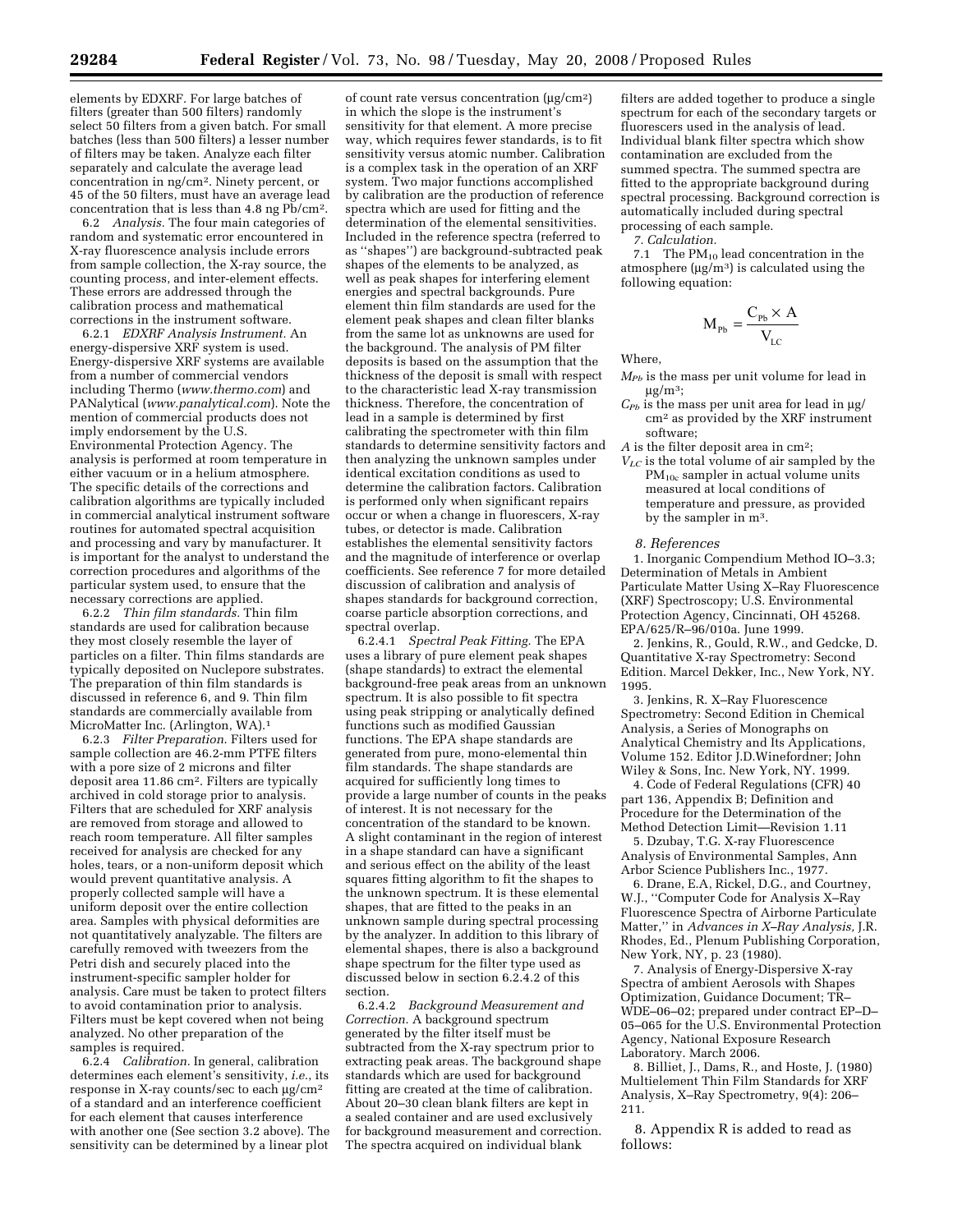# **Appendix R to Part 50—Interpretation of the National Ambient Air Quality Standards for Lead**

#### *1. General*

(a) This appendix explains the data handling conventions and computations necessary for determining when the primary and secondary national ambient air quality standards (NAAQS) for lead (Pb) specified in § 50.16 are met. The NAAQS indicator for Pb is defined as: lead and its compounds, measured as elemental lead in total suspended particulate (Pb-TSP), sampled and analyzed by a Federal reference method (FRM) based on appendix G to this part or by a Federal equivalent method (FEM) designated in accordance with part 53 of this chapter. Although Pb-TSP is the lead NAAQS indicator, surrogate Pb-TSP concentrations shall also be used for NAAQS comparisons; specifically, valid surrogate Pb-TSP data are concentration data for lead and its compounds, measured as elemental lead, in particles with an aerodynamic size of 10 microns or less (Pb-P $\widetilde{M}_{10}$ ), sampled and analyzed by an FRM based on appendix Q to this part or by an FEM designated in accordance with part 53 of this chapter, the resulting concentrations then multiplied by an appropriate site-specific scaling factor to represent Pb-TSP. Data handling and computation procedures to be used in making comparisons between reported and/ or surrogate Pb-TSP concentrations and the level of the Pb NAAQS, including  $Pb-PM_{10}$  to Pb-TSP scaling instructions, are specified in the following sections.

(b) Whether to exclude, retain, or make adjustments to the data affected by exceptional events, including natural events, is determined by the requirements and process deadlines specified in §§ 50.1, 50.14, and 51.930 of this chapter.

(c) The terms used in this appendix are defined as follows:

*Annual monitoring plan* refers to the plan required by section 58.10 of this chapter.

*Creditable samples* are samples that are given credit for data completeness. They include valid samples collected on required sampling days and valid ''make-up'' samples taken for missed or invalidated samples on required sampling days.

*Daily values* for Pb refers to the 24-hour mean concentrations of Pb (Pb-TSP or Pb-PM10) measured from midnight to midnight (local standard time) that are used in NAAQS computations.

*Design value* is the site-level metric (i.e., statistic) that is compared to the NAAQS level to determine compliance; the design value for the Pb NAAQS is the second highest monthly mean Pb-TSP or surrogate Pb-TSP concentration for the most recent valid 3-year calendar period.

*Extra samples* are non-creditable samples. They are daily values that do not occur on scheduled sampling days and that can not be used as make-ups for missed or invalidated scheduled samples. Extra samples are used in mean calculations. For purposes of determining whether a sample must be treated as a make-up sample or an extra sample, Pb-TSP and Pb- $\tilde{PM}_{10}$  data collected before January 1, 2009 will be treated with

an assumed scheduled sampling frequency of every sixth day.

*Make-up samples* are samples taken to supplant missed or invalidated required scheduled samples. Make-ups can be made by either the primary or collocated (same size cut) instruments. Make-up samples are either taken before the next required sampling day or exactly one week after the missed (or voided) sampling day. Make-up samples can not span years; that is, if a scheduled sample for December is missed (or voided), it can not be made up in January. Make-up samples, however, may span months, for example a missed sample on January 31 may be made up on February 1, 2, or 6. Section 3(e) explains how such month-spanning make-up samples are to be treated for purposes of data completeness and monthly means. Only two make-up samples are permitted each calendar month; these are counted according to the month in which the miss and not the makeup occurred Also, to be considered a valid make-up, the sampling must be conducted with equipment and procedures that meet the requirements for scheduled sampling. For purposes of determining whether a sample must be treated as a makeup sample or an extra sample, Pb-TSP and Pb-PM10 data collected before January 1, 2009 will be treated with an assumed scheduled sampling frequency of every sixth day.

*Monthly mean* refers to an arithmetic mean, as defined in section 4.3 of this appendix. Monthly means are one of two specific types, ''monthly parameter means'' or ''monthly site means''. Monthly means are computed at each monitoring site separately for  $\bar{\text{Pb}}$ -TSP and  $\text{Pb-PM}_{10}$  (i.e., by siteparameter-year-month); these parameterspecific means are referred to as monthly parameter means. Monthly parameter means are validated according to the criteria stated in section 4 of this appendix. A ''monthly site mean'' (i.e., one for a site-year-month level) will be the valid monthly Pb-TSP mean if available, or the valid  $Pb-PM_{10}$  (scaled) monthly mean when it is available and a valid Pb-TSP monthly mean is not. If neither a valid Pb-TSP nor a valid Pb- $PM_{10}$  monthly (parameter) mean exists for a particular siteyear-month then there will be no corresponding valid monthly site mean.

*Parameter* refers either to Pb-TSP or to Pb- $PM_{10}$ 

*Scheduled sampling day* means a day on which sampling is scheduled based on the required sampling frequency for the monitoring site, as provided in section 58.12 of this chapter.

*Year* refers to a calendar year.

*2. Monitoring Considerations for Use of Scaled Pb-PM10 Data as Surrogate Pb-TSP Data* 

(a) Monitoring agencies are permitted to monitor for Pb- $\tilde{P}M_{10}$  at a required Pb monitoring site rather than monitoring for Pb-TSP, but only after the monitoring agency develops, and the Regional Administrator approves, a site-specific scaling factor to be used to adjust  $Pb-PM_{10}$  data before comparison to the standard. The development of such a factor must meet the criteria stated below (in sections 2(b)(i) through 2(b)(iv)), and the factor and

associated analysis must be documented in the monitoring agency's Annual Monitoring Network Plan. The site-specific scaling factor meeting all of these requirements shall take effect on January 1 following Regional Administrator approval of the Plan. The data criteria for establishing a site-specific alternative Pb-P $M_{10}$  to Pb-TSP scaling factor are:

(i) A scaling factor shall be based on a minimum of 12 consecutive months of collocated Pb-TSP and Pb- $PM_{10}$  FRM/FEM monitoring which produces at least 6 pairs of valid collocated measurements for each of at least 10 months of each period of 12 months.

(ii) Calculated Pearson correlation coefficients for the paired data shall equal or exceed 0.60 for each individual month of the evaluation period (for months containing at least 6 pairs), and a calculated overall (using all 10 or more months with at least 6 pairs of valid collocated measurements) Pearson correlation coefficient shall equal or exceed 0.80.

(iii) The site-specific scaling factor shall be equal to the mean of the ratios of monthly mean Pb-TSP concentration to monthly mean Pb-PM<sub>10</sub> concentration, using all 10 or more months with at least 6 pairs of valid collocated measurements and only using the days with valid collocated measurements. The scaling factor shall be rounded to two decimal places.

(iv) Each monthly ratio of Pb-TSP to Pb-PM<sub>10</sub> shall be within twenty percent of the 10-month (or more) mean ratio. Ratios shall be computed from unrounded means but monthly ratios shall be rounded to two decimal places before making the comparison.

### *3. Requirements for Data Used for Comparisons With the Pb NAAQS and Data Reporting Considerations*

(a) All valid FRM/FEM Pb-TSP data and all valid FRM/FEM Pb-PM10 data submitted to EPA's Air Quality System (AQS), or otherwise available to EPA, meeting the requirements of part 58 of this chapter including appendices A, C, and E shall be used in design value calculations. Pb-TSP and Pb-PM10 data representing sample collection periods prior to January 1, 2009 (i.e., ''pre-rule'' data) will also be considered valid for NAAQS comparisons and related attainment/nonattainment determinations if the sampling and analysis methods that were utilized to collect that data were consistent with previous or newly designated FRMs or FEMs and with either the provisions of part 58 of this chapter including appendices A, C, and E that were in effect at the time of original sampling or that are in effect at the time of the attainment/nonattainment determination, and if such data are submitted to AQS prior to September 1, 2009.

(b)  $Pb$ -TSP and  $\tilde{P}b$ - $PM_{10}$  measurement data shall be reported to AQS in units of micrograms per cubic meter (µg/m<sup>3</sup>) at local conditions (local temperature and pressure, LC) to three decimal places, with additional digits to the right being truncated. Pb-P $M_{10}$ data shall be reported without application of a scaling factor. Pre-rule Pb-TSP and Pb-PM<sub>10</sub> concentration data that were reported in standard conditions (standard temperature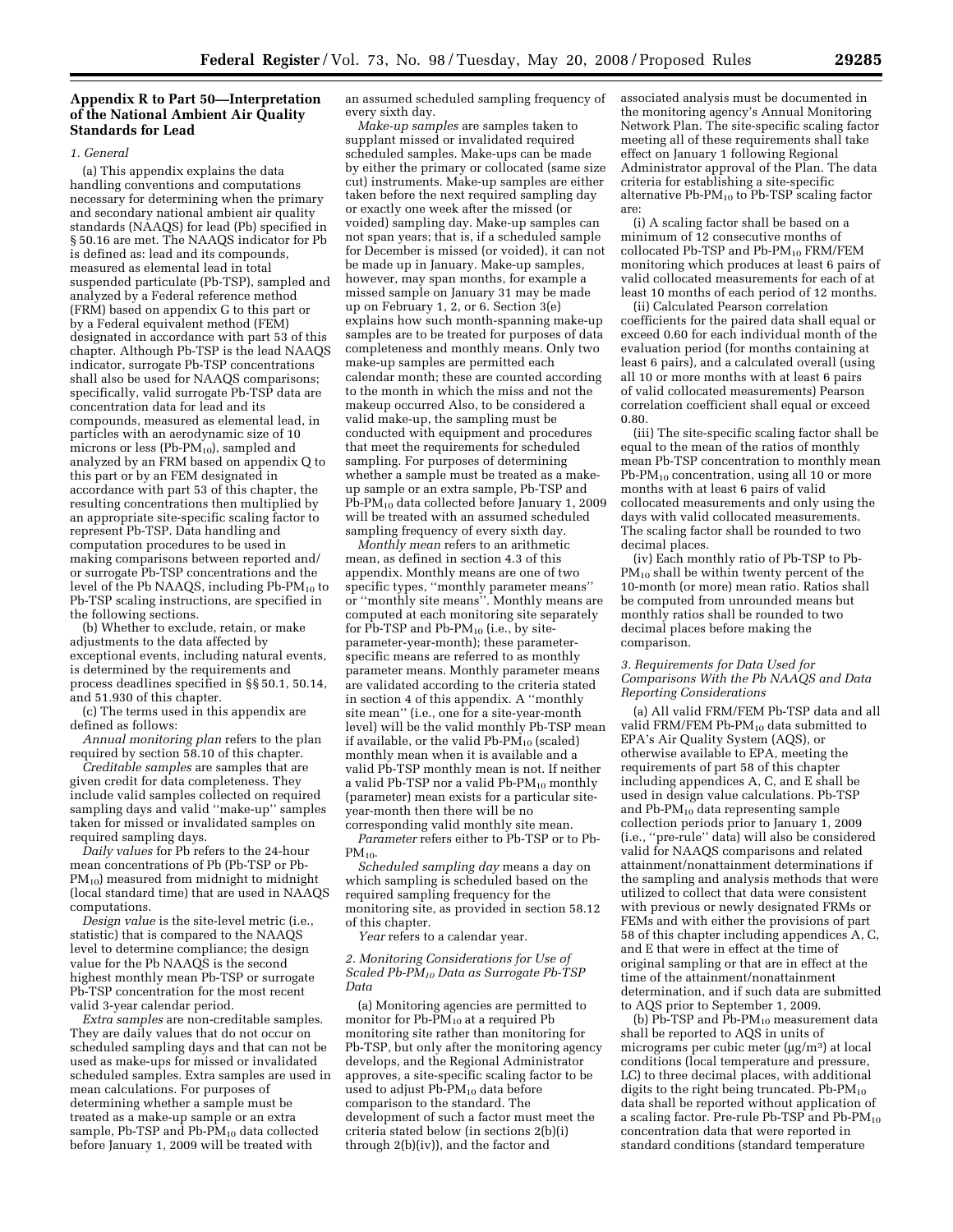and standard pressure, STP) will not require a conversion to local conditions but rather, after truncating to three decimal places and processing as stated in this appendix, shall compared ''as is'' to the NAAQS (i.e., the LC to STP conversion factor will be assumed to be one). However, if the monitoring agency has retroactively resubmitted Pb-TSP or Pb-PM<sub>10</sub> pre-rule data converted from STP to LC based on suitable meteorological data, only the LC data will be used.

(c) At each monitoring location (site), Pb-TSP and Pb-PM10 data are to be processed separately when selecting daily data by day (as specified in 3(d) below) and when aggregating daily data by month (per 4(2)(a) below), however, when deriving the design value for the three-year period, monthly means for the two data types may be combined; see section 4(e) below.

(d) Daily values for sites will be selected for a site on a size cut (Pb-TSP or Pb- $PM_{10}$ , i.e., ''parameter'') basis; Pb-TSP  $concentrations$  and  $Pb-PM<sub>10</sub>$  concentrations shall not be commingled in these determinations. Site level, parameter-specific daily values will be selected as follows:

(i) The starting dataset for a site-parameter shall consist of the measured daily concentrations recorded from the designated primary FRM/FEM monitor for that parameter. The primary monitor for each parameter shall be designated in the appropriate State or local agency annual Monitoring Network Plan. If no primary monitor is designated, the Administrator will select which monitor to treat as primary. All daily values produced by the primary sampler are considered part of the siteparameter composite record (i.e., that siteparameter's set of daily values); this includes all creditable samples and all extra samples.

(ii) Data for the primary monitor for each parameter shall be augmented as much as possible with data from collocated (same parameter) FRM/FEM monitors. If a valid 24 hour measurement is not produced from the primary monitor for a particular day (scheduled or otherwise), but a valid sample is generated by a collocated (same parameter) FRM/FEM instrument, then that collocated value shall be considered part of the siteparameter data record (i.e., that siteparameter's monthly set of daily values). If more than one valid collocated FRM/FEM value is available, the mean of those valid collocated values shall be used as the daily value.

(e) All daily values in the composite siteparameter record are used in monthly mean calculations. However, not all daily values are given credit towards data completeness requirements. Only ''creditable'' samples are given credit for data completeness. Creditable samples include valid samples on scheduled sampling days and valid make-up samples. All other types of daily values are referred to as ''extra'' samples. Make-up samples taken in the (first week of the) month after the one in which the miss/void occurred will be credited for data capture in the month of the miss/void but will be included in the month actually taken when computing monthly means.

### *4. Comparisons With the Pb NAAQS*

(a) The Pb NAAQS is met at a monitoring site when the identified design value is valid and less than or equal to 0.20 [0.10, 0.30] micrograms per cubic meter  $(\mu g/m^3)$ . A Pb design value of 0.20  $[0.10, 0.30]$   $\mu$ g/m<sup>3</sup> or less is valid if it encompasses 3 consecutive calendar years of valid monthly means (i.e., 36 valid monthly means). See 4(c) below for the definition of a valid monthly mean and 6(c) below for the definition of the design value. A Pb design value of 0.20 [0.10, 0.30] µg/m3 or less will also be considered valid if it encompasses 35 valid monthly means (out of 36 possible over 3 consecutive calendar years) and the highest of the 35 is equal to or less than  $0.20$  [0.10, 0.30]  $\mu$ g/m<sup>3</sup>.

(b) The Pb NAAQS is violated at a monitoring site when the identified design value is valid and is greater than 0.20 [0.10, 0.30] micrograms per cubic meter  $(\mu g/m^3)$ . A Pb design value greater than 0.20 [0.10, 0.30] µg/m3 is valid if it encompasses at least two valid monthly means. A site does not have to have valid monitoring data for three full calendar years in order to have a valid violating design value. For example, a site could start monitoring in November of a given calendar year and violate the NAAQS for any three-year period that includes that given calendar year, if the November and December means are valid and greater than  $0.20$  [0.10, 0.30]  $\mu$ g/m<sup>3</sup>.

(c) (i) A monthly mean is considered valid (i.e., meets data completeness requirements) if for one or both of the Pb parameters measured at the site, the data capture rate is greater than or equal to 75 percent. Monthly data capture rates (expressed as a percentage) are specifically calculated as the number of creditable samples for the month (including any make-up samples taken the subsequent month for missed samples in the (previous) month in question) divided by the number of scheduled samples for the month, the result then multiplied by 100 and rounded to the nearest integer. As noted above, Pb-TSP and Pb-PM<sub>10</sub> daily values are processed separately when calculating monthly means and data capture rates; a Pb-TSP value cannot be used as a make-up for a missing  $Pb-PM_{10}$ value or vice versa. For purposes of assessing data capture, Pb-TSP and  $\vec{Pb}$ -PM<sub>10</sub> data collected before January 1, 2009 will be treated with an assumed scheduled sampling frequency of every sixth day.

(ii) A monthly parameter mean that does not have at least 75 percent data capture and thus cannot be considered valid under  $4(c)(1)$ shall still be considered valid (and complete) if it passes either of the two following ''data substitution'' tests, one such test for validating an above NAAQS-level mean (using actual ''low'' reported values from the site), and the second test for validating a below-NAAQS level mean (using actual ''high'' values reported for the site). Note that both tests are merely diagnostic in nature, intending to confirm that there is a very high likelihood if not certainty that that original mean (the one with less than 75% data capture) reflects the true over/under NAAQSlevel status for that month; the result of these data substitution tests (i.e., the test means, as described below) is never considered the actual monthly parameter mean and shall not

be used to determine the design value. For both types of data substitution, substitution is permitted only if there are a sufficient number of available data points from which to identify the high or low 3-year monthspecific values, specifically if there are at least 10 data points total from at least two of the three possible year-months. Data substitution may only use data of the same parameter type. For Pb-PM<sub>10</sub> data, the "test" monthly mean after data substitution shall be scaled using Equation 2 of section 6(b) before being compared to the level of the standard.

(A) The ''above NAAQS level'' test is as follows: If by substituting the lowest reported daily value for that month over the 3-year design value period in question (year nonspecific; *e.g.*, for January) for missing scheduled data in the deficient months (substituting only enough to meet the 75 percent data capture minimum), the computation yields a recalculated test monthly parameter mean concentration above the level of the standard, then the month is deemed to have passed the diagnostic test and the level of the standard is deemed to have been exceeded in that month. As noted above, in such a case, the monthly parameter mean of the data actually reported, not the recalculated (''test'') result including the low values, shall be used to determine the design value.

(B) The ''below NAAQS level'' test is as follows: A monthly parameter mean that does not have at least 75 percent data capture but does have at least 50 percent data capture shall still be considered valid (and complete) if, by substituting the highest reported daily value for that month over the 3-year design value period in question, for all missing scheduled data in the deficient months (i.e., bringing the data capture rate up to 100%), the computation yields a recalculated monthly parameter mean concentration equal or less than the level of the standard, then the month is deemed to have passed the diagnostic test and the level of the standard is deemed not to have been exceeded in that month. As noted above, in such a case, the monthly parameter mean of the data actually reported, not the recalculated (''test'') result including the high values, shall be used to determine the design value.

(d) Months that do not meet the completeness criteria stated in 4(c)(i) or 4(c)(ii) above, and design values that do not meet the completeness criteria stated in 4(a) or 4(b) above, may also be considered valid (and complete) with the approval of, or at the initiative of, the Administrator, who may consider factors such as monitoring site closures/moves, monitoring diligence, the consistency and levels of the valid concentration measurements that are available, and nearby concentrations in determining whether to use such data.

(e) The site-level design value for a three calendar year period is identified from the available valid monthly parameter means. In a situation where there are valid monthly means for both parameters (Pb-TSP and Pb- $PM_{10}$ , the mean originating from the reported Pb-TSP data will be the one deemed the site-level monthly mean and used in design value identifications. A monitoring site will have only one site-level monthly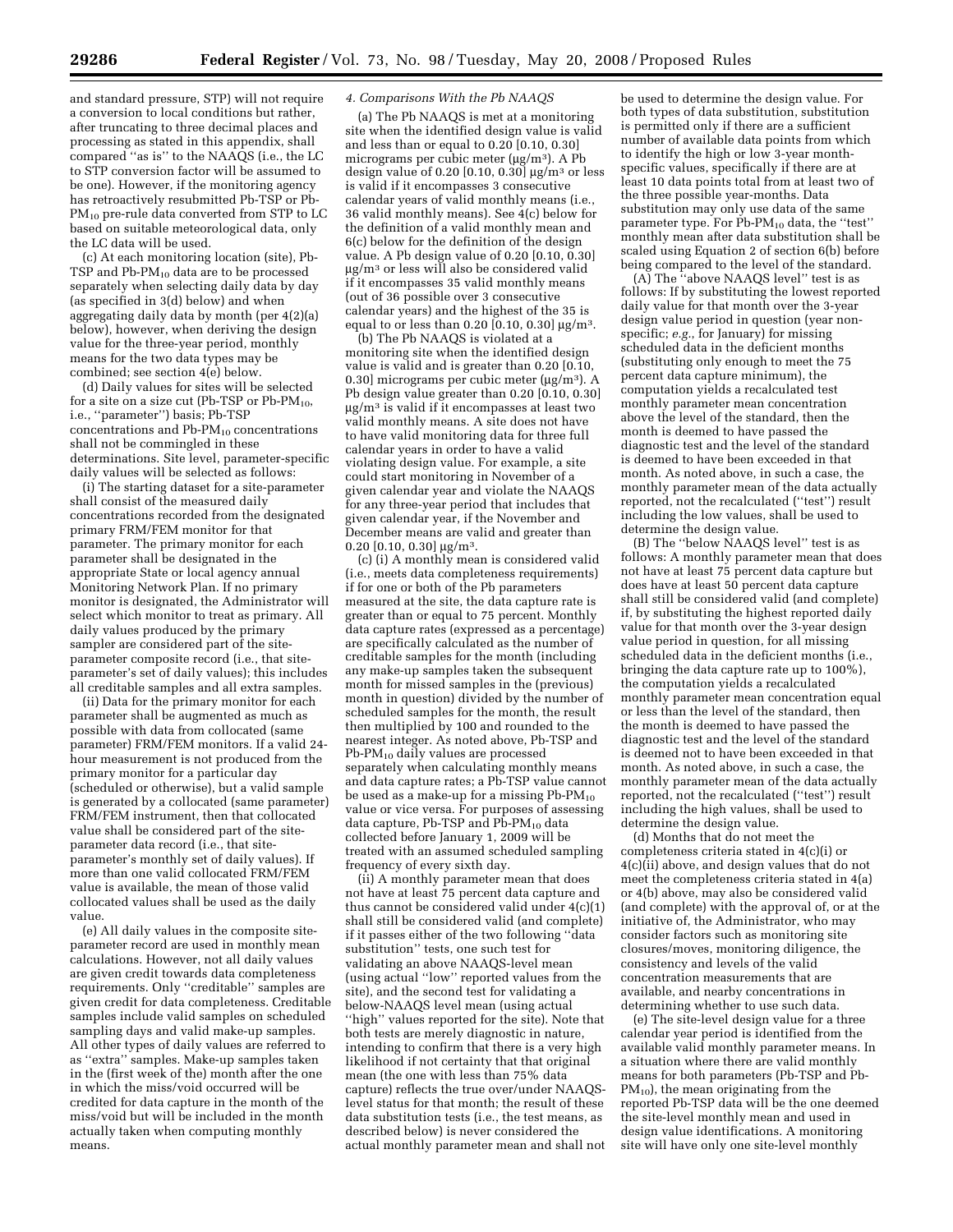mean per month; however, the set of sitelevel monthly means considered for design value identification (i.e., two to 36 site-level monthly means) can be a combination of Pb-TSP and scaled Pb-PM<sub>10</sub> data.

(f) The procedures for calculating monthly means, scaling  $Pb-PM_{10}$  monthly means to a surrogate Pb-TSP basis, and identifying Pb design values are given in section 6 of this appendix.

#### *5. Rounding Conventions*

(a) Monthly means shall be rounded to the nearest hundredth µg/m3 (0.xx). Decimals 0.xx5 and greater are rounded up, and any decimal lower than 0.xx5 is rounded down; e.g., a monthly mean of 0.104925 rounds to 0.10, and a monthly mean of .10500 rounds to 0.11.

(b) Because a Pb design value is simply a (second highest) monthly mean and because the NAAQS level is stated to two decimal places, no additional rounding beyond what is specified for monthly means is required before a design value is compared to the NAAQS.

#### *6. Procedures and Equations for the Pb NAAQS.*

(a) A monthly mean value for Pb-TSP (or  $Pb-PM_{10}$ ) is determined by averaging the daily values of a calendar month using equation 1 of this appendix:

#### Equation 1

$$
\overline{X}_{m,y,s} = \frac{1}{n_m} \sum_{i=1}^{n_m} X_{i,m,y,s}
$$

Where:

- $\bar{X}_{m,y,s}$  = the mean for quarter q of the year y for site s; and
- $n_m$  = the number of daily values in the month; and
- $X_{i,m,y,s}$  = the i<sup>th</sup> value in month m for year y for site s.

(b) Monthly means for reported Pb- $PM_{10}$ data are scaled to a surrogate Pb-TSP basis using Equation 2 of this appendix.

$$
\frac{\text{Equation 2}}{\bar{Z}_{m,y,s}} = \overline{X}_{m,y,s} \times F_{m,y,s}
$$

Where:

- $\bar{Z}_{m,y,s}$  = the surrogate Pb-TSP mean for month m of the year y for site s; and
- $\bar{X}_{m,y,s}$  = the Pb-PM<sub>10</sub> mean for month m of the year y for site s; and
- $F_{m,y,s}$  = the scaling factor for year y and for site s determined through collocated testing in accordance with section 2.0(b).

(c) The site-level identified Pb design value is the second highest valid site-level monthly mean over the most recent 3-year period. Section 4 above explains when the identified design value is itself considered valid for purposes of determining that the NAAQS is met or violated at a site.

## **PART 53—AMBIENT AIR MONITORING REFERENCE AND EQUIVALENT METHODS**

9. The authority citation for part 53 continues to read as follows:

**Authority:** Sec. 301(a) of the Clean Air Act  $(42 \text{ U.S.C. sec. } 1857g(a))$ , as amended by sec. 15(c)(2) of Pub. L. 91–604, 84 Stat. 1713, unless otherwise noted.

### **Subpart C—[Amended]**

10. Section 53.33 is revised to read as follows:

#### **§ 53.33 Test Procedure for Methods for Lead (Pb).**

(a) *General.* The reference method for collection of Pb in TSP includes two parts, the reference method for highvolume sampling of TSP as specified in 40 CFR part 50, appendix B and the analysis method for Pb in TSP as specified in 40 CFR part 50, appendix G. Correspondingly, the reference method for Pb in  $PM_{10}$  includes the reference method for low-volume sampling of  $PM_{10}$  in 40 CFR part 50, appendix O and the analysis method of Pb in  $PM_{10}$  as specified in 40 CFR part 50, appendix Q. This section explains the procedures for demonstrating the equivalence of either a candidate method for Pb in TSP to the highvolume reference methods, or a candidate method for Pb in  $PM_{10}$  to the low-volume reference methods.

(1) Pb in TSP—A candidate method for Pb in TSP specifies reporting of Pb concentrations in terms of standard temperature and pressure. Comparisons of candidate methods to the reference method in 40 CFR part 50, appendix G must be made in a consistent manner with regard to temperature and pressure.

(2) Pb in  $PM_{10}$ —A candidate method for Pb in PM10 must specify reporting of Pb concentrations in terms of local conditions of temperature and pressure, which will be compared to similarly reported concentrations from the reference method in 40 CFR part 50, appendix Q.

(b) *Comparability.* Comparability is shown for Pb methods when the differences between:

(1) Measurements made by a candidate method, and

(2) Measurements made by the reference method on simultaneously collected Pb samples (or the same sample, if applicable), are less than or equal to the values specified in table C–3 of this subpart.

(c) *Test measurements.* Test measurements may be made at any number of test sites. Augmentation of pollutant concentrations is not permitted, hence an appropriate test site or sites must be selected to provide Pb concentrations in the specified range.

(d) *Collocated samplers.* The ambient air intake points of all the candidate and reference method collocated samplers

shall be positioned at the same height above the ground level, and between 2 meters (1 meter for samplers with flow rates less than 200 liters per minute (L/min)) and 4 meters apart. The samplers shall be oriented in a manner that will minimize spatial and wind directional effects on sample collection.

(e) *Sample collection.* Collect simultaneous 24-hour samples (filters) of Pb at the test site or sites with both the reference and candidate methods until at least 10 filter pairs have been obtained. A candidate method for Pb in TSP which employs a sampler and sample collection procedure that are identical to the sampler and sample collection procedure specified in the reference method in 40 CFR part 50, appendix B, but uses a different analytical procedure than specified in 40 CFR part 50, appendix G, may be tested by analyzing pairs of filter strips taken from a single TSP reference sampler operated according to the procedures specified by that reference method. A candidate method for Pb in PM<sub>10</sub> which employs a sampler and sample collection procedure that are identical to the sampler and sample collection procedure specified in the reference method in 40 CFR part 50, appendix O, but uses a different analytical procedure than specified in 40 CFR part 50, appendix Q, requires the use of two  $\mathrm{PM_{10}}$  reference samplers because a single 46.2-mm filter from a reference sampler may not be divided prior to analysis.

(f) *Audit samples.* Three audit samples must be obtained from the address given in § 53.4(a). For Pb in TSP collected by the high-volume sampling method, the audit samples are  $\frac{3}{4} \times 8$ inch glass fiber strips containing known amounts of Pb in micrograms per strip (µg/strip) equivalent to the following nominal percentages of the National Ambient Air Quality Standard (NAAQS): 30%, 100%, and 250%. For Pb in  $PM_{10}$  collected by the low-volume sampling method, the audit samples are 46.2-mm polytetrafluorethylene (PTFE) filters containing known amounts of Pb in micrograms per filter (µg/filter) equivalent to the same percentages of the NAAQS: 30%, 100%, and 250%. The true amount of Pb (Tqi), in total  $\mu$ g/ strip (for TSP) or total µg/filter (for PM10), will be provided with each audit sample.

(g) *Filter analysis.* 

(1) For both the reference method samples and the audit samples, analyze each filter or filter extract three times in accordance with the reference method analytical procedure. This applies to both the Pb in TSP and Pb in  $PM_{10}$ methods. The analysis of replicates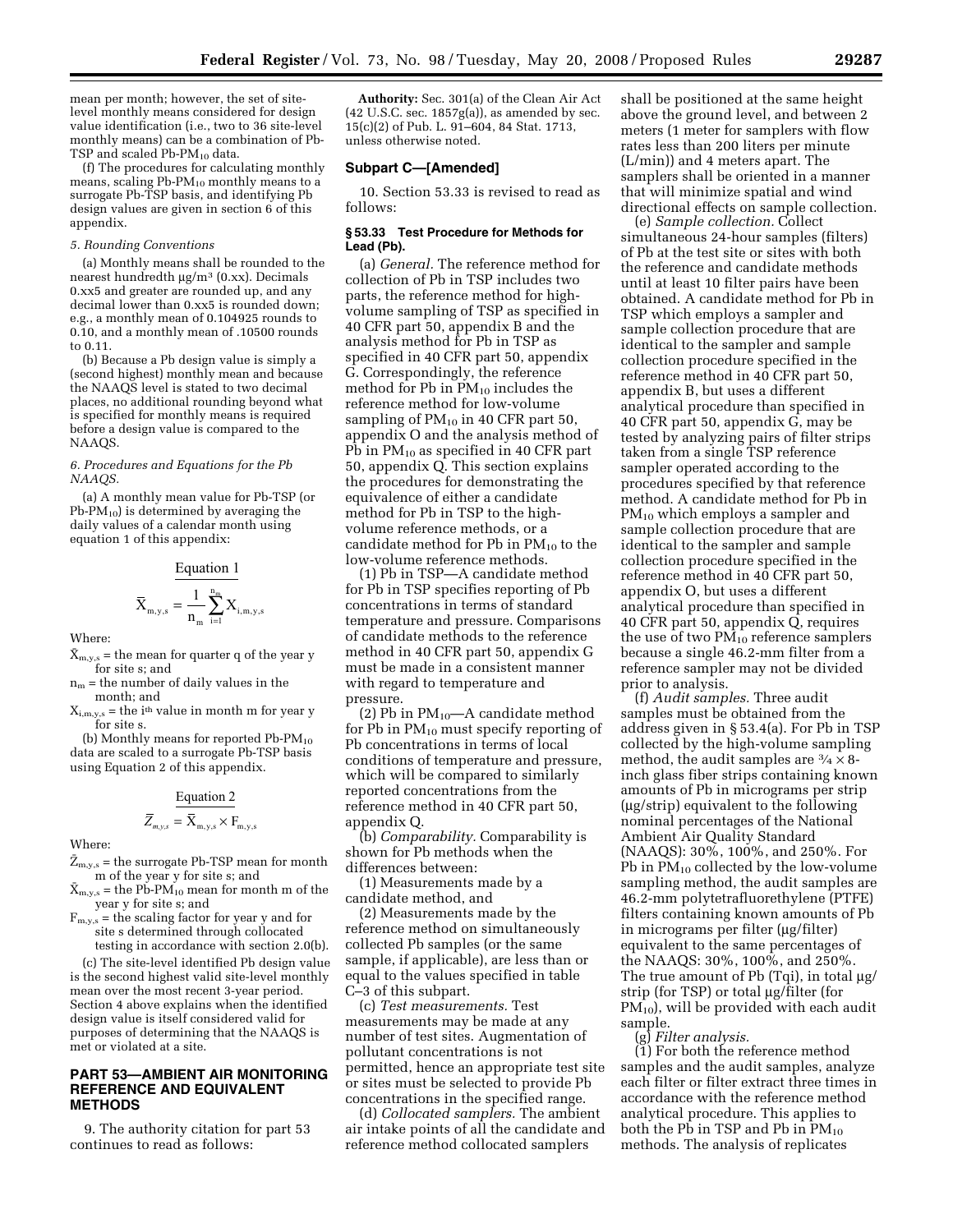should not be performed sequentially, i.e., a single sample should not be analyzed three times in sequence. Calculate the indicated Pb concentrations for the reference method samples in micrograms per cubic meter  $(\mu g/m^3)$  for each analysis of each filter. Calculate the indicated total Pb amount for the audit samples in µg/strip for each analysis of each strip or µg/filter for each analysis of each audit filter. Label these test results as  $R_{1A}$ ,  $R_{1B}$ ,  $R_{1C}$ ,  $R_{2A}$ ,  $R_{2B}$ , \* \* \*,  $Q_{1A}$ ,  $Q_{1B}$ ,  $Q_{1C}$ , \* \* \*, where R denotes results from the reference method samples; Q denotes results from the audit samples; 1, 2, 3 indicate the filter number, and A, B, C indicate the first, second, and third analysis of each filter, respectively.

(2) For the candidate method samples, analyze each sample filter or filter extract three times and calculate, in accordance with the candidate method, the indicated Pb concentration in  $\mu$ g/m<sup>3</sup> for each analysis of each filter. The analysis of replicates should not be performed sequentially. Label these test results as  $C<sub>1A</sub>$ ,  $C<sub>1B</sub>$ ,  $C<sub>2C</sub>$ , \* \* \*, where C denotes results from the candidate method. For candidate methods which provide a direct measurement of Pb concentrations without a separable procedure,  $C_{1A} = C_{1B} = C_{1C}$ ,  $C_{2A} = C_{2B}$  $=C_{2C}$ , etc.

(h) *Average Pb concentration.* For the reference method, calculate the average Pb concentration for each filter by averaging the concentrations calculated from the three analyses as described in paragraph (g)(1) of this section using equation 1 of this section:

Equation 1  

$$
R_{iave} = \frac{(R_{iA} + R_{iB} + R_{ic})}{3}
$$

Where, i is the filter number.

#### (i) *Accuracy.*

(1)(*i*) For the audit samples, calculate the average Pb concentration for each strip or filter by averaging the concentrations calculated from the three analyses as described in (g)(1) using equation 2 of this section:

#### Equation 2

$$
Q_{\text{iave}} = \frac{(Q_{iA} + Q_{iB} + Q_{iC})}{3}
$$

Where, i is audit sample number.

(*ii*) Calculate the percent difference (Dq) between the indicated Pb concentration for each audit sample and the true Pb concentration  $(T_q)$  using equation 3 of this section:

# Equation 3

$$
D_{qi} = \frac{Q_{iave} - T_{qi}}{T_{qi}} \times 100
$$

(2) If any difference value  $(D_{qi})$ exceeds ±5 percent, the accuracy of the reference method analytical procedure is out-of-control. Corrective action must be taken to determine the source of the error(s) (e.g., calibration standard discrepancies, extraction problems, etc.) and the reference method and audit sample determinations must be repeated according to paragraph (g) of this section, or the entire test procedure (starting with paragraph (e) of this section) must be repeated.

(j) *Acceptable filter pairs.* Disregard all filter pairs for which the Pb concentration, as determined in paragraph (h) of this section by the average of the three reference method determinations, falls outside the range of 30% to 250% of the Pb NAAQS level in  $\mu$ g/m<sup>3</sup> for Pb in both TSP and PM<sub>10</sub>. All remaining filter pairs must be subjected to the tests for precision and comparability in paragraphs (k) and (l) of this section. At least five filter pairs must be within the specified concentration range for the tests to be valid.

(k) *Test for precision*.

(1) Calculate the precision (P) of the analysis (in percent) for each filter and for each method, as the maximum minus the minimum divided by the average of the three concentration values, using equation 4 or equation 5 of this section:

Equation 4  
\n
$$
P_{\text{Ri}} = \frac{R_{i \text{ max}} - R_{i \text{ min}}}{R_{\text{iave}}} \times 100
$$

or

## Equation 5

$$
P_{\rm Ci} = \frac{C_{i \text{ max}} - C_{i \text{ min}}}{C_{\rm iave}} \times 100
$$

where, i indicates the filter number.

(2) If any reference method precision value  $(P_{\text{Ri}})$  exceeds 15 percent, the precision of the reference method analytical procedure is out-of-control. Corrective action must be taken to determine the source(s) of imprecision, and the reference method determinations must be repeated according to paragraph (g) of this section, or the entire test procedure (starting with paragraph (e) of this section) must be repeated.

(3) If any candidate method precision value  $(P_{Ci})$  exceeds 15 percent, the

candidate method fails the precision test.

(4) The candidate method passes this test if all precision values (i.e., all  $P_{Ri}$ 's and all  $P_{Ci}$ 's) are less than 15 percent.

(l) *Test for comparability.* (1) For each filter or analytical sample pair, calculate all nine possible percent differences (D) between the reference and candidate methods, using all nine possible combinations of the three determinations (A, B, and C) for each method using equation 6 of this section:

Equation 6

$$
D_{\text{in}} = \frac{C_{\text{ij}} - R_{\text{jk}}}{R_{\text{jk}}} \times 100
$$

where, i is the filter number, and n numbers from 1 to 9 for the nine possible difference combinations for the three determinations for each method  $(i = A,$  $B, C,$  candidate;  $k = A, B, C$ , reference).

(2) If none of the percent differences (D) exceeds ±20 percent, the candidate method passes the test for comparability.

(3) If one or more of the percent differences (D) exceed ±20 percent, the candidate method fails the test for comparability.

(4) The candidate method must pass both the precision test (paragraph (k) of this section) and the comparability test (paragraph (l) of this section) to qualify for designation as an equivalent method.

(m) *Method Detection Limit (MDL).*  Calculate the estimated MDL using the guidance provided in 40 CFR Part 136, Appendix B. It is essential that all sample processing steps of the analytical method be included in the determination of the method detection limit. Take a minimum of seven aliquots of the sample to be used to calculate the method detection limit and process each through the entire analytical method. Make all computations according to the defined method with the final results in µg/m3. The MDL must be equal to, or less than 1% of the level of the Pb NAAQS.

10a. Revise Table C–3 to Subpart C of Part 53 to read as follows:

# TABLE C–3 TO SUBPART C OF PART 53.—TEST SPECIFICATIONS FOR PB IN TSP AND PB IN  $PM_{10}$  Methods

| Concentration range equiva-<br>lent to percentage of<br>NAAQS in µg/m <sup>3</sup> . | 30% to 250%.  |
|--------------------------------------------------------------------------------------|---------------|
| Minimum number of 24-hr                                                              | 5.            |
| measurements.                                                                        |               |
| Maximum precision, $P_R$ or $P_C$                                                    | $\leq 15\%$ . |
| Maximum analytical accu-                                                             | $+5%$         |
| racy, $D_{\alpha}$ .                                                                 |               |
| Maximum difference (D), per-                                                         | $+20%$        |
| cent of reference method.                                                            |               |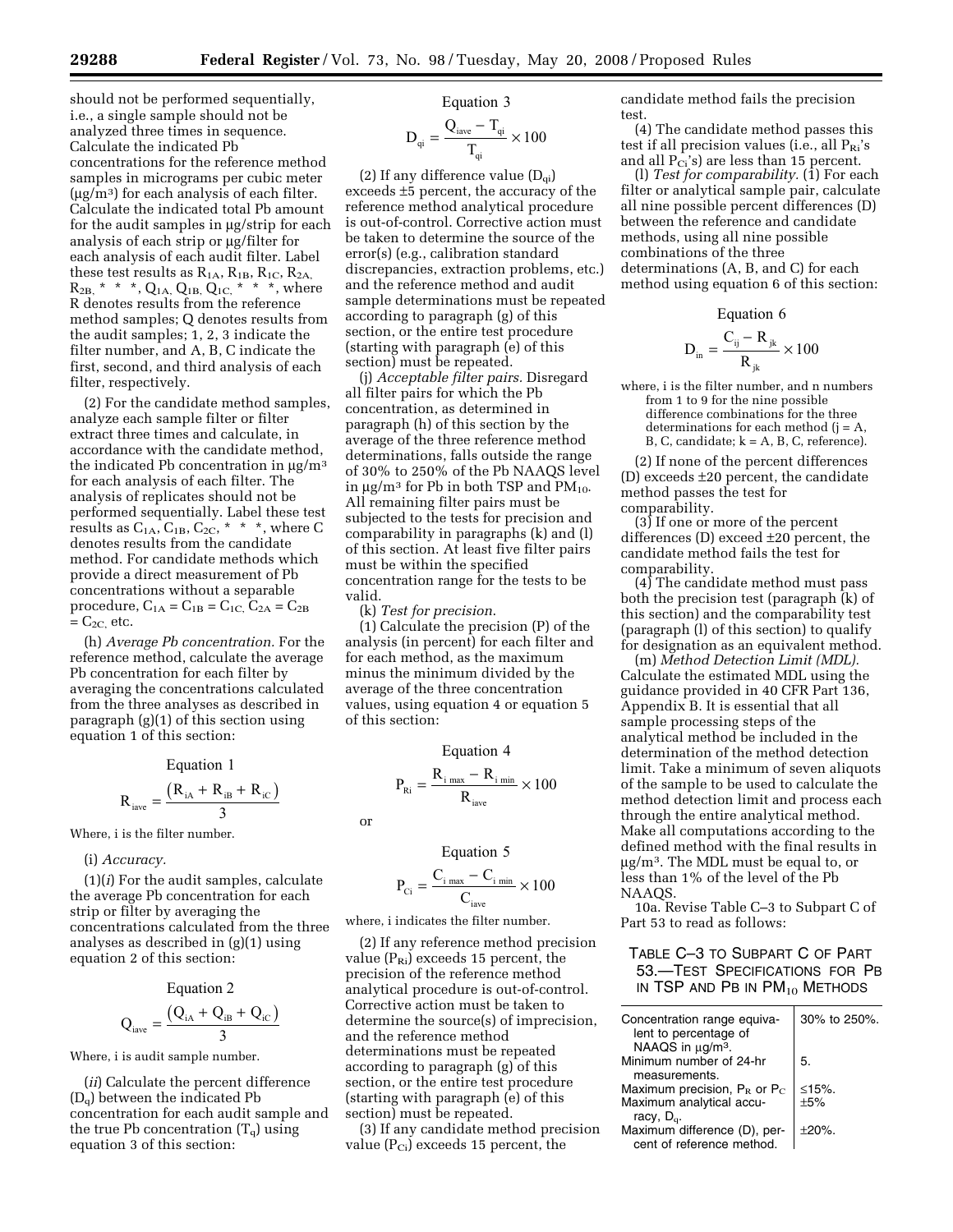TABLE C–3 TO SUBPART C OF PART 53.—TEST SPECIFICATIONS FOR PB IN TSP AND PB IN  $PM_{10}$  METH-ODS—Continued

| <b>Estimated Method Detection</b>     | 1% of NAAQS |  |
|---------------------------------------|-------------|--|
| Limit (MDL), $\mu$ g/m <sup>3</sup> . | level.      |  |

## **PART 58—AMBIENT AIR QUALITY SURVEILLANCE**

11. The authority citation for part 58 continues to read as follows:

**Authority:** 42 U.S.C. 7403, 7410, 7601(a), 7611, and 7619.

### **Subpart B—[Amended]**

12. Section 58.10, is amended by adding paragraphs (a)(4) and (b)(9) to read as follows:

### **§ 58.10 Annual monitoring network plan and periodic network assessment.**

 $(a) * * * *$ (4) A plan for establishing Pb monitoring sites in accordance with the requirements of appendix D to this part shall be submitted to the EPA Regional Administrator by July 1, 2009. The plan shall provide for at least one half of the required Pb monitoring sites to be operational by January 1, 2010, and for all required Pb monitoring sites to be operational by January 1, 2011. Source oriented Pb monitoring sites for the highest emitting half of Pb sources shall be installed by January 1, 2010. (b)  $* * * *$ 

(9) The designation of any Pb monitors as either source-oriented or non-source oriented according to appendix D to this part.

\* \* \* \* \* 13. Section 58.12 is amended by revising paragraph (b) to read as follows:

### **§ 58.12 Operating schedules.**  \* \* \* \* \*

(b) For Pb manual methods, at least one 24-hour sample must be collected every 3 days except during periods or seasons exempted by the Regional Administrator. The Regional Administrator can allow a reduction in the sampling schedule to one 24-hour sample every 6 days if the Pb design value over the previous 3 years is less than 70% of the Pb NAAQS.

14. Section 58.13 is amended by revising paragraph (b) to read as follows:

### **§ 58.13 Monitoring network completion.**   $\star$   $\qquad$   $\star$   $\qquad$   $\star$

(b) Not withstanding specific dates included in this part, beginning January 1, 2008, when existing networks are not in conformance with the minimum number of required monitors specified in this part, additional required

monitors must be identified in the next applicable annual monitoring network plan, with monitoring operation beginning by January 1 of the following year. To allow sufficient time to prepare and comment on Annual Monitoring Network Plans, only monitoring requirements effective 120 days prior to the required submission date of the plan (i.e., 120 days prior to July 1 of each year) shall be included in that year's annual monitoring network plan.

15. Section 58.16 is amended by revising paragraph (a) to read as follows:

### **§ 58.16 Data submittal and archiving requirements.**

(a) The State, or where appropriate, local agency, shall report to the Administrator, via AQS all ambient air quality data and associated quality assurance data for  $SO_2$ ;  $CO$ ;  $O_3$ ;  $NO_2$ ;  $NO$ ;  $NO<sub>X</sub>$ ;  $NO<sub>X</sub>$ ;  $Pb$ -TSP mass concentration;  $Pb-PM_{10}$  mass concentration;  $PM_{10}$  mass concentration; PM2.5 mass concentration; for filterbased  $PM_{2.5}$  FRM/FEM the field blank mass, sampler-generated average daily temperature, and sampler-generated average daily pressure; chemically speciated  $PM<sub>2.5</sub>$  mass concentration data;  $PM_{10-2.5}$  mass concentration; chemically speciated  $PM_{10-2.5}$  mass concentration data; meteorological data from NCore and PAMS sites; average daily temperature and average daily pressure for Pb sites if not already reported from sampler generated records; and metadata records and information specified by the AQS Data Coding Manual (*http://www.epa.gov/ ttn/airs/airsaqs/manuals/manuals.htm*). Such air quality data and information must be submitted directly to the AQS via electronic transmission on the specified quarterly schedule described in paragraph (b) of this section.

\* \* \* \* \*

### **Subpart C—[Amended]**

16. Section 58.20 is amended by revising paragraph (e) to read as follows:

### **§ 58.20 Special purpose monitors (SPM).**

\* \* \* \* \* (e) If an SPM using an FRM, FEM, or ARM is discontinued within 24 months of start-up, the Administrator will not designate an area as nonattainment for the CO,  $SO_2$ ,  $NO_2$ , or 24-hour  $PM_{10}$ NAAQS solely on the basis of data from the SPM. Such data are eligible for use in determinations of whether a nonattainment area has attained one of these NAAQS.

\* \* \* \* \*

17. Appendix A to part 58 is amended by revising paragraph 3.3.4 and Table A–2.

## **Appendix A to Part 58—Quality Assurance Requirements for SLAMS, SPMs and PSD Air Monitoring**

\* \* \* \* \* *3.3.4 Pb Methods.* 

3.3.4.1 *Flow Rates.* For the Pb Reference Methods (40 CFR part 50, appendix G and appendix Q) and associated FEMs, the flow rates of the Pb samplers shall be verified and audited using the same procedures described in sections 3.3.2 and 3.3.3 of this appendix.

3.3.4.2 *Pb Analysis Audits.* Each calendar quarter or sampling quarter (PSD), audit the Pb Reference Method analytical procedure using filters containing a known quantity of Pb. These audit filters are prepared by depositing a Pb solution on unexposed filters and allowing them to dry thoroughly. The audit samples must be prepared using batches of reagents different from those used to calibrate the Pb analytical equipment being audited. Prepare audit samples in the following concentration ranges:

| Range | Equivalent ambient Pb concentration, $\mu g/m^{3.1}$ |
|-------|------------------------------------------------------|
|       | 30-100% of Pb NAAQS.<br>200-300% of Pb NAAQS.        |

1Equivalent ambient Pb concentration in µg/ m3 is based on sampling at 1.7 m3/min for 24 hours on a 20.3 cm  $\times$  25.4 cm (8 inch  $\times$  10 inch) glass fiber filter.

(a) Audit samples must be extracted using the same extraction procedure used for exposed filters.

(b) Analyze three audit samples in each of the two ranges each quarter samples are analyzed. The audit sample analyses shall be distributed as much as possible over the entire calendar quarter.

(c) Report the audit concentrations (in µg Pb/filter or strip) and the corresponding measured concentrations (in µg Pb/filter or strip) using AQS unit code 077. The relative percent differences between the concentrations are used to calculate analytical accuracy as described in section 4.4.2 of this appendix.

(d) The audits of an equivalent Pb method are conducted and assessed in the same manner as for the reference method. The flow auditing device and Pb analysis audit samples must be compatible with the specific requirements of the equivalent method.

3.3.4.3 *Collocated Sampling.* The collocated sampling requirements for Pb-TSP and  $Pb-PM_{10}$  shall be determined using the same procedures described in sections 3.3.1 of this appendix.

3.3.4.4 *Pb Performance Evaluation Program (PEP) Procedures.* One performance evaluation audit, as described in section 3.2.7 of this appendix must be performed at one Pb site in each primary quality assurance organization each year. The calculations for evaluating bias between the primary monitor(s) and the performance evaluation monitors for Pb are the same as those for PM10–2.5 which are described in section 4.1.3 of this appendix. In addition, for each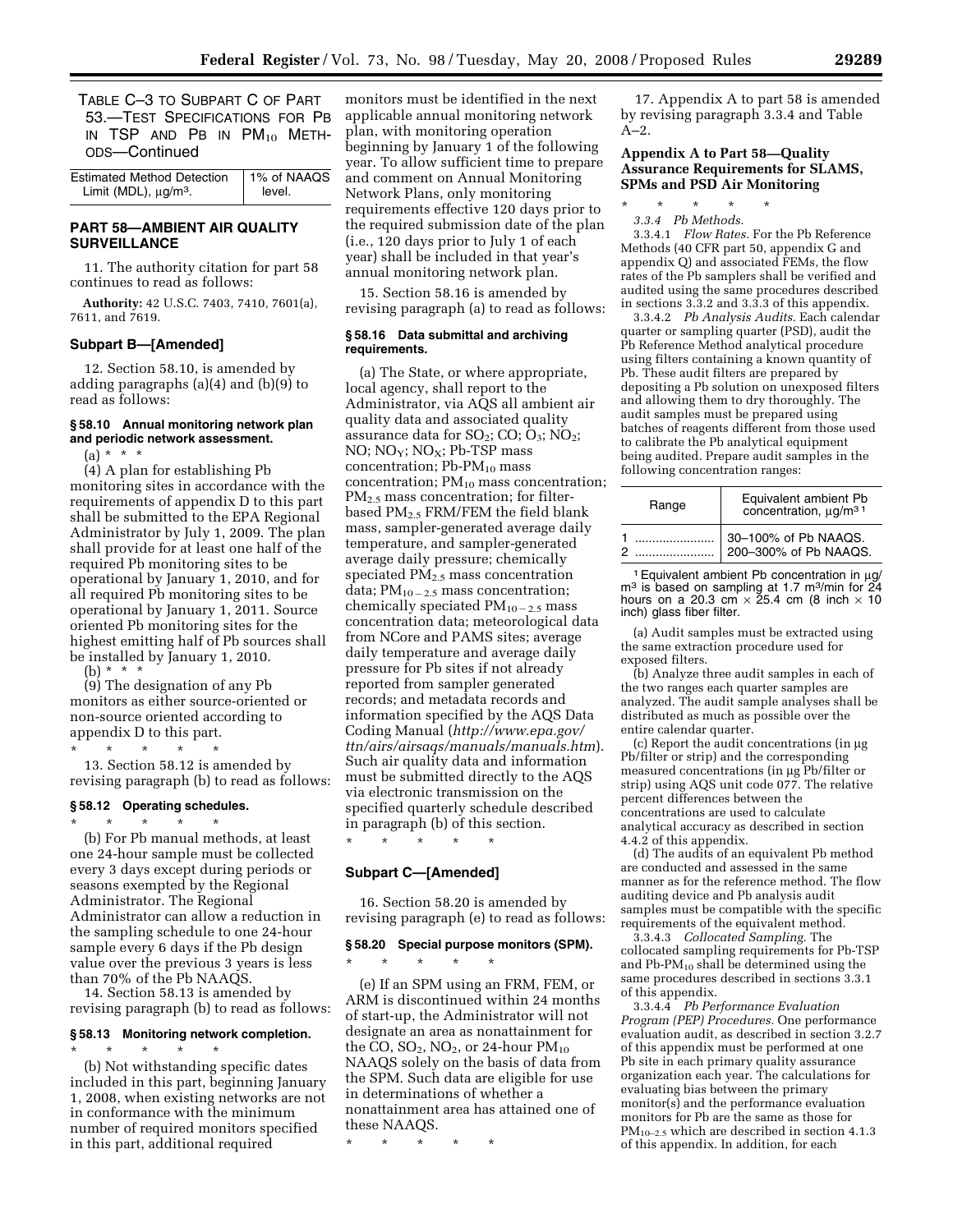quarter, one half of a collocated sample pair (from the designated collocated sampler)

from one site within each PQAO must sent to an independent laboratory for analysis. \* \* \* \* \*

# TABLE A–2 OF APPENDIX A TO PART 58.—MINIMUM DATA ASSESSMENT REQUIREMENTS FOR SLAMS SITES

| Method                                                                                                                   | Assessment method                                                                                                      | Coverage                                                                                                                                                           | Minimum<br>frequency                | Parameters<br>reported                                                                           |
|--------------------------------------------------------------------------------------------------------------------------|------------------------------------------------------------------------------------------------------------------------|--------------------------------------------------------------------------------------------------------------------------------------------------------------------|-------------------------------------|--------------------------------------------------------------------------------------------------|
|                                                                                                                          |                                                                                                                        | <b>Automated Methods</b>                                                                                                                                           |                                     |                                                                                                  |
| 1-Point QC for $SO_2$ , $NO_2$ ,<br>$O_3$ , CO.                                                                          | Response check at con-<br>centration 0.01-0.1 ppm<br>$SO_2$ , NO <sub>2</sub> , O <sub>3</sub> , and $1-10$<br>ppm CO. | Each analyzer                                                                                                                                                      | Once per 2 weeks                    | Audit concentration <sup>1</sup> and<br>measured concentra-<br>tion <sup>2</sup>                 |
| Annual performance eval-<br>uation for $SO_2$ , $NO_2$ , $O_3$ ,<br>CO.                                                  | See section 3.2.2 of this<br>appendix.                                                                                 | Each analyzer                                                                                                                                                      | Once per year                       | Audit concentration <sup>1</sup> and<br>measured concentra-<br>tion <sup>2</sup> for each level. |
| Flow rate verification $PM_{10}$ ,<br>$PM_{2.5}$ , $PM_{10-2.5}$ .                                                       | Check of sampler flow rate                                                                                             | Each sampler                                                                                                                                                       | Once every month                    | Audit flow rate and meas-<br>ured flow rate indicated<br>by the sampler.                         |
| Semi-annual flow rate audit<br>$PM_{10}$ , PM <sub>2.5</sub> , PM <sub>10-2.5</sub> .                                    | Check of sampler flow rate<br>using independent<br>standard.                                                           | Each sampler                                                                                                                                                       | Once every 6                        | Audit flow rate and meas-<br>ured flow rate indicated<br>by the sampler.                         |
| Collocated sampling PM <sub>2.5</sub> ,<br>$PM_{10-2.5}$ .                                                               | Collocated samplers                                                                                                    |                                                                                                                                                                    | Every 12 days                       | Primary sampler con-<br>centration and duplicate<br>sampler concentration                        |
| Performance evaluation<br>program $PM_{2.5}$ , $PM_{10-2.5}$ .                                                           | Collocated samplers                                                                                                    | 1. 5 valid audits for pri-<br>mary QA orgs, with $\leq 5$<br>sites 2. 8 valid audits for<br>primary QA orgs, with ><br>5 sites 3. All samplers in<br>6 years.      | Over all 4 quarters                 | Primary sampler con-<br>centration and perform-<br>ance evaluation sampler<br>concentration.     |
|                                                                                                                          |                                                                                                                        | <b>Manual Methods</b>                                                                                                                                              |                                     |                                                                                                  |
| Collocated sampling $PM_{10}$ ,<br>TSP, $PM_{10-2.5}$ , $PM_{2.5}$<br>Pb-TSP, Pb-PM10.                                   | Collocated samplers                                                                                                    |                                                                                                                                                                    | Every 12 days PSD-<br>every 6 days. | Primary sampler con-<br>centration and duplicate<br>sampler concentration.                       |
| Flow rate verification $PM_{10}$<br>(low Vol), $PM_{10-2.5}$ ,<br>$PM_{2.5}$ , Pb-PM <sub>10</sub> .                     | Check of sampler flow rate                                                                                             | Each sampler                                                                                                                                                       | Once every month                    | Audit flow rate and meas-<br>ured flow rate indicated<br>by the sampler.                         |
| Flow rate verification $PM_{10}$<br>(High-Vol), TSP, Pb-TSP.                                                             | Check of sampler flow rate                                                                                             | Each sampler                                                                                                                                                       | Once every quarter                  | Audit flow rate and meas-<br>ured flow rate indicated<br>by the sampler.                         |
| Semi-annual flow rate audit<br>PM <sub>10</sub> , TSP, PM <sub>10-2.5</sub> ,<br>$PM2.5$ , Pb-TSP, Pb-PM <sub>10</sub> . | Check of sampler flow rate<br>using independent<br>standard.                                                           | Each sampler, all locations                                                                                                                                        | Once every 6 months                 | Audit flow rate and meas-<br>ured flow rate indicated<br>by the sampler.                         |
| Pb audit strips Pb-TSP,<br>$Pb-PM_{10}$                                                                                  | Check of analytical system<br>with Pb audit strips.                                                                    | Analytical                                                                                                                                                         | Each quarter                        | Actual concentration.                                                                            |
| Performance evaluation<br>program $PM_{2.5}$ , $PM_{10-2.5}$ .                                                           | Collocated samplers                                                                                                    | 1. 5 valid audits for pri-<br>mary QA orgs, with $\leq 5$<br>sites 2. 8 valid audits for<br>primary QA orgs, with $\geq$<br>5 sites 3. All samplers in<br>6 years. | Over all 4 quarters                 | Primary sampler con-<br>centration and perform-<br>ance evaluation sampler<br>concentration.     |
| Performance evaluation<br>program Pb-TSP, Pb-<br>$PM_{10}$ .                                                             | Collocated samplers                                                                                                    | 1 valid audit for primary<br>QA orgs.                                                                                                                              | Over all 4 quarters                 | Primary sampler con-<br>centration and perform-<br>ance evaluation sampler<br>concentration.     |

1Effective concentration for open path analyzers.

2 Corrected concentration, if applicable, for open path analyzers.

\* \* \* \* \*

18. Appendix D to part 58 is amended as by revising paragraph 4.5 to read as follows:

**Appendix D to Part 58—Network Design Criteria for Ambient Air Quality Monitoring** 

\* \* \* \* \*

4.5 *Lead (Pb) Design Criteria.* (a) State and, where appropriate, local agencies are required to conduct Pb monitoring near lead sources which emit more than [200 to 600] kilograms per year. At a minimum, there must be one source-oriented SLAMS site located (taking into account logistics and other limitations) to measure the maximum Pb concentration in ambient air resulting from the lead source.

(b) The Regional Administrator may waive the requirement in paragraph 4.5(a) for monitoring near Pb sources emitting less than 1000 kilograms if the State or, where appropriate, local agency can demonstrate (via historical monitoring data, modeling, or other means) that the Pb source will not contribute to a maximum Pb concentration in ambient air in excess of 50% of the NAAQS.

(c) State and, where appropriate, local agencies are required to conduct Pb